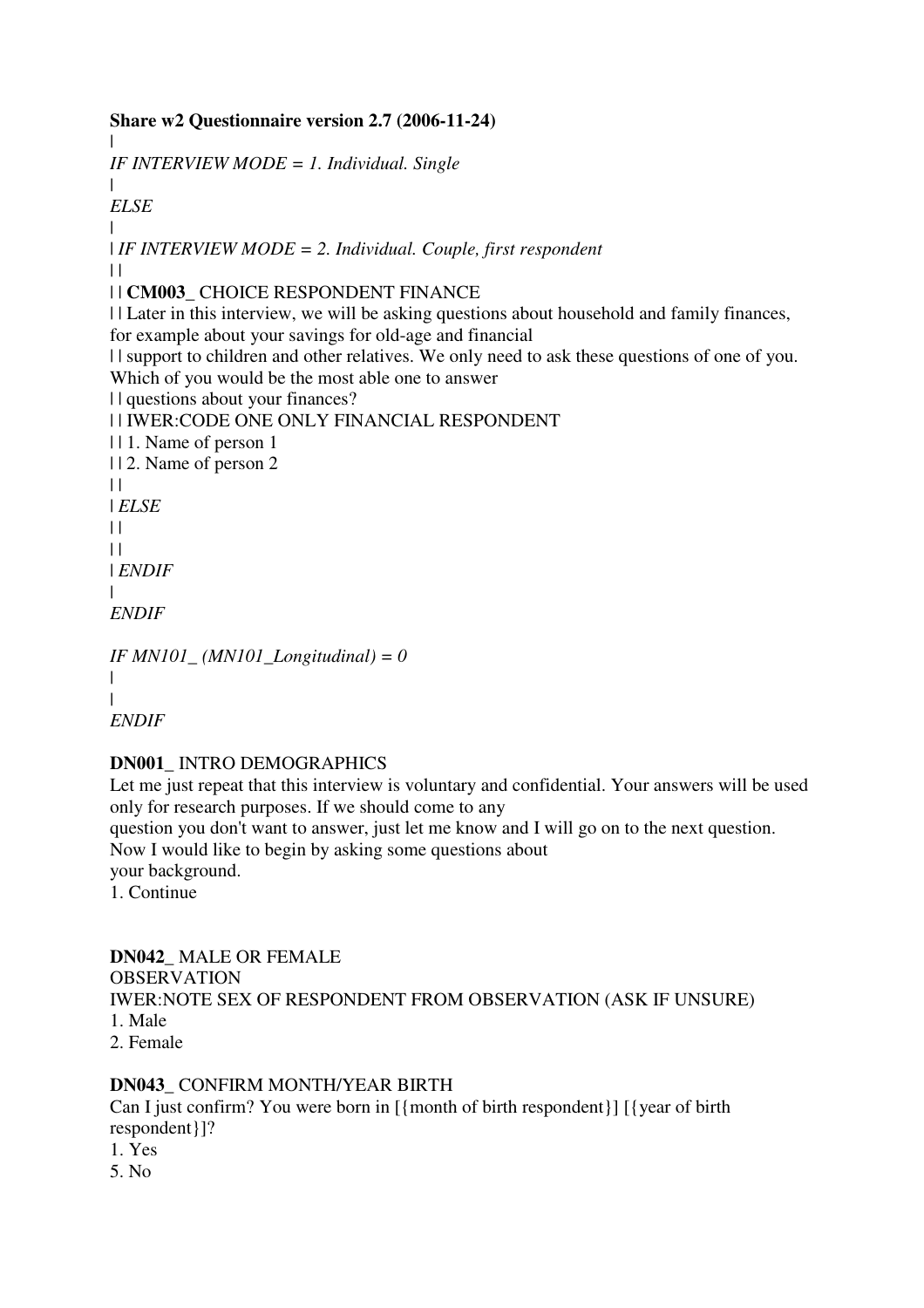*IF DN043\_ (CONFIRM MONTH/YEAR BIRTH) = 1. Yes*  $\blacksquare$ *ELSE* | | *IF DN043\_ (CONFIRM MONTH/YEAR BIRTH) = 5. No*  $\Box$ | | **DN002\_** MONTH OF BIRTH | | In which month and year were you born? MONTH: YEAR: | | 1. January | | 2. February | | 3. March | | 4. April | | 5. May | | 6. June | | 7. July | | 8. August | | 9. September | | 10. October | | 11. November | | 12. December  $\perp$ | | **DN003\_** YEAR OF BIRTH | | In which month and year were you born? MONTH: [{month of birth}] YEAR: | | (1900..2007)  $\|$  $| |$ | *ENDIF*  $\blacksquare$ *ENDIF IF MN101\_ (MN101\_Longitudinal) = 0* | | **DN004\_** COUNTRY OF BIRTH | Were you born in Ireland? | 1. Yes | 5. No  $\blacksquare$ | *IF DN004\_ (COUNTRY OF BIRTH) = 5. No*  $\perp$ | | **DN005\_** OTHER COUNTRY OF BIRTH | | In which country were you born? [Please name the country that your birthplace belonged to at the time of your birth.]  $|| \cdot ||$  $\|$ | | **DN006\_** YEAR CAME TO LIVE IN COUNTRY | | In which year did you come to live in Ireland? | | (1875..2008)  $\|$ | *ENDIF* | | **DN007\_** CITIZENSHIP COUNTRY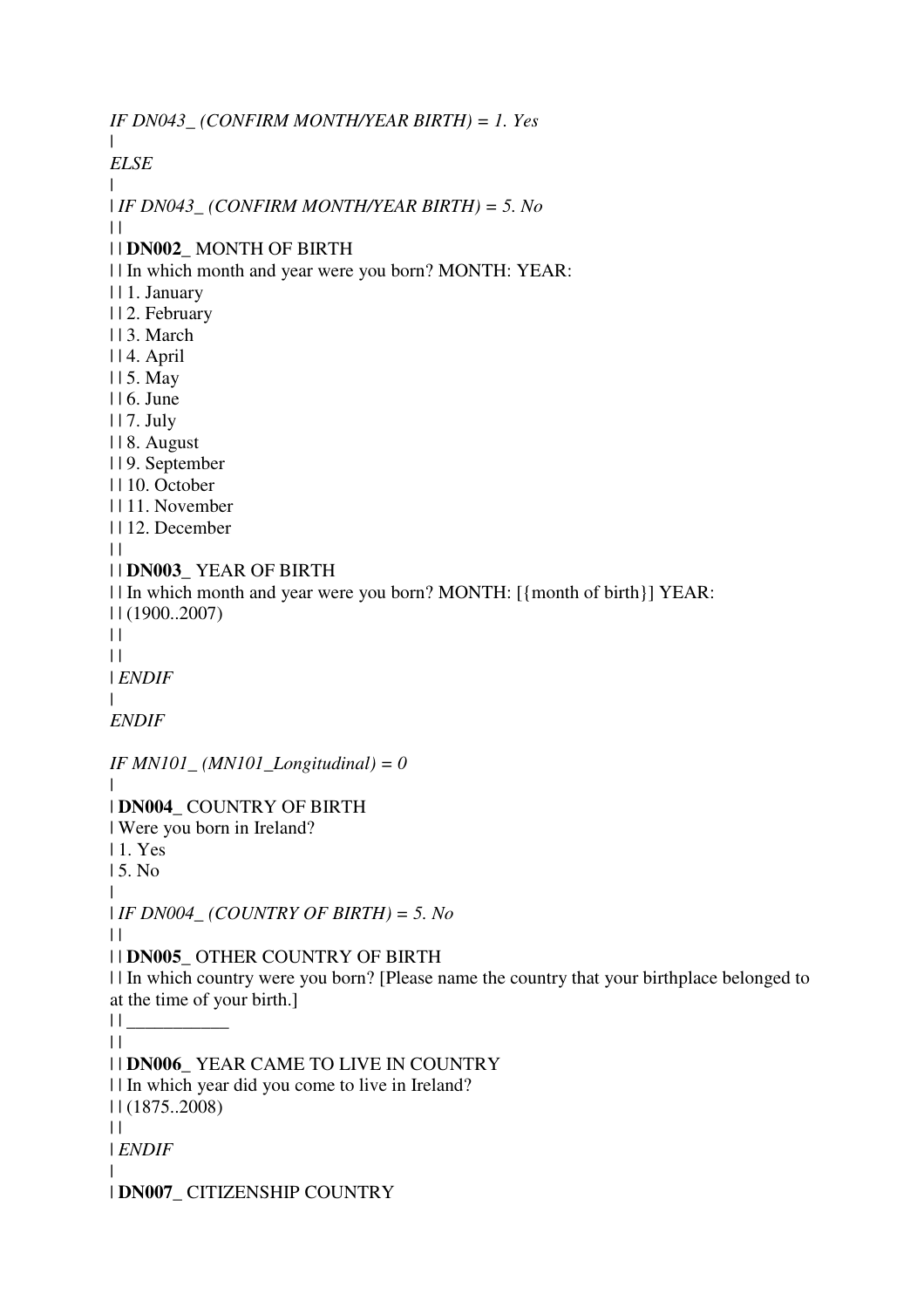| Do you have Irish citizenship?

| 1. Yes

| 5. No

| | *IF DN007\_ (CITIZENSHIP COUNTRY) = 5. No*

 $\|$ 

## | | **DN008\_** OTHER CITIZENSHIP

| | What is your citizenship?

 $||$ 

 $\|$ 

| *ENDIF* |

## | **DN009\_** WHERE LIVED SINCE 1989

| Where have you lived on November 1st 1989, that is before the Berlin wall came down - in the GDR, in the FRG, or elsewhere?

| 1. GDR

| 2. FRG

| 3. Elsewhere

|

## | **DN010\_** HIGHEST EDUCATIONAL DEGREE OBTAINED

| Please look at card 2.What is the highest school leaving certificate or school degree that you have obtained?

| IWER:1. Postgraduate (higher) degree; 2 Primary (Bachelor's) Degree; 3 Diploma or Certificate; 4 Leaving Certificate or equivalent; 5 Group /

| Intermediate or Junior Certificate; 6 Primary School or equivalent; 7 (not used) 8 (not used)

| 1. Postgraduate (higher) degree

| 2. Primary (Bachelor's) Degree

| 3. Diploma or Certificate

| 4. Leaving Certificate or equivalent

| 5. Group / Intermediate / Junior Cert or equivalent

| 6. Primary school or equivalent

| 95. No degree yet/still in school

| 96. None / Primary not completed

| 97. Other type (also abroad)

| |

| *IF DN010\_ (HIGHEST EDUCATIONAL DEGREE OBTAINED) = 97. Other type (also abroad)*

 $\blacksquare$ 

| | **DN011\_** OTHER HIGHEST EDUCATION

| | What other school leaving certificate or school degree have you obtained?

| | \_\_\_\_\_\_\_\_\_\_\_

 $\|$ 

| *ENDIF*

|

## | **DN012\_** FURTHER EDUCATION

| Please look at card 3.Which degrees of higher education or vocational training do you have? | IWER:CODE ALL THAT APPLY

| 1. Commercial course

- | 2. Nurses' training
- | 3. Teacher's training college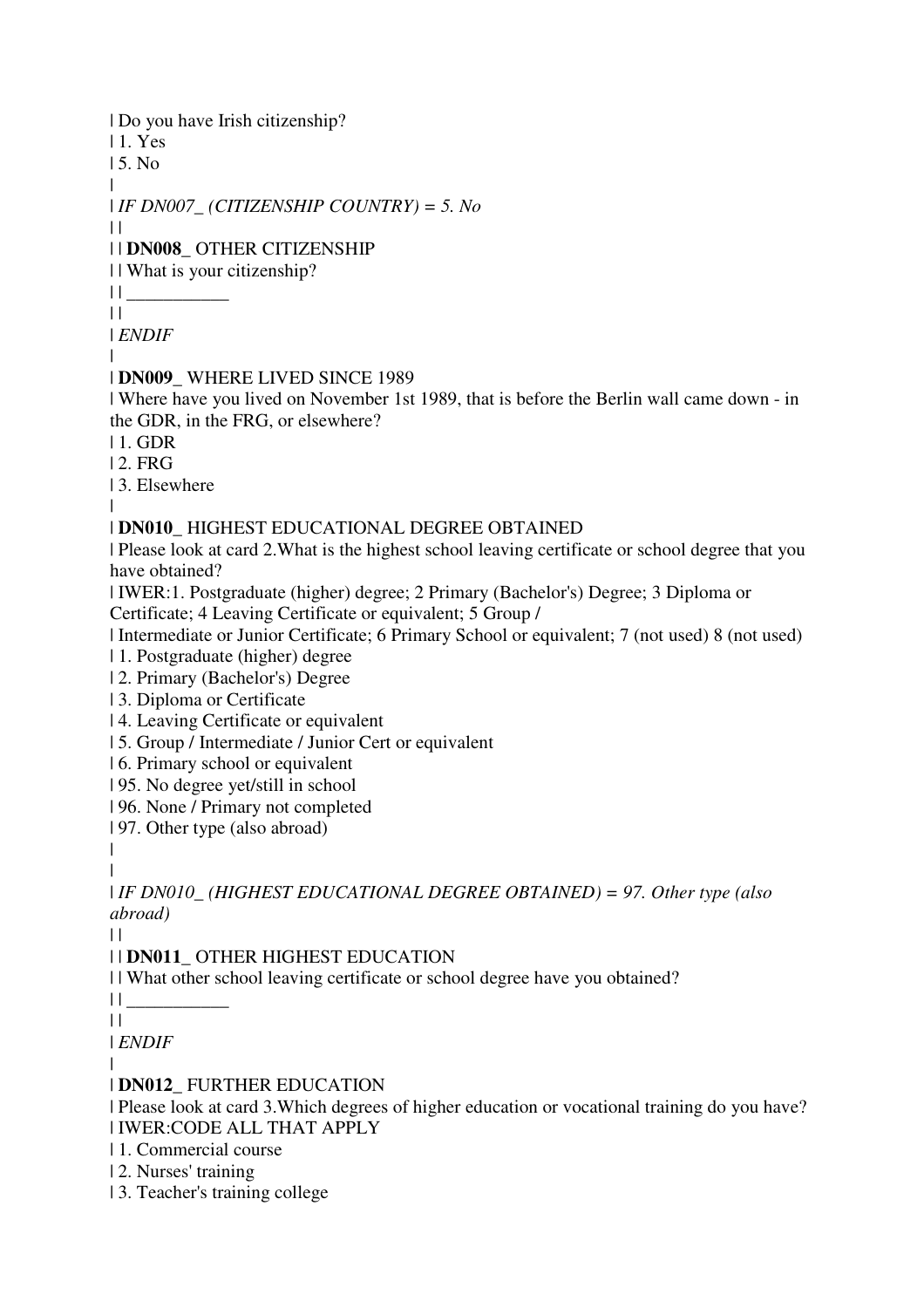| 4. Agricultural College | 5. Regional Technical College | 6. Institute of Technology | 7. University | 8. Other college or training establishment | 95. Still in higher education or vocational training | 96. None | 97. Other (also abroad)  $\blacksquare$ | | *IF 97. Other (also abroad) IN DN012\_(FURTHER EDUCATION)*  $\|$ | | **DN013\_** OTHER EDUCATION | | Which other degree of higher education or vocational training do you have?  $||$  $\|$ | *ENDIF* | *ENDIF*

**DN041\_** YEARS EDUCATION How many years have you been in full time education?  $\underline{\hspace{1.5cm}}(0..25)$ 

*IF MN101\_ (MN101\_Longitudinal) = 1*

| | **DN044\_** MARITAL STATUS

| Since our last interview in  $[\{month\} ]$  year previous interview  $\}]$ , has your marital status changed?

| 1. Yes, marital status has changed

| 5. No, marital status has not changed

 $\|$ |

*ENDIF*

*IF MN101\_ (MN101\_Longitudinal) = 1 AND DN044\_ (MARITAL STATUS CHANGED) = 1 OR MN101\_ (MN101\_Longitudinal) = 0*

|

| **DN014\_** MARITAL STATUS

| Please look at card 4.What is your marital status?

| 1. Married and living together with spouse

| 2. Living with a partner

| 3. Married, living separated from spouse

| 4. Never married

| 5. Divorced

| 6. Widowed

|

| *IF DN014\_ (MARITAL STATUS) = 1. Married and living together with spouse*  $| |$ 

| | *IF RESPONDENT ID = 1*

 $| 11$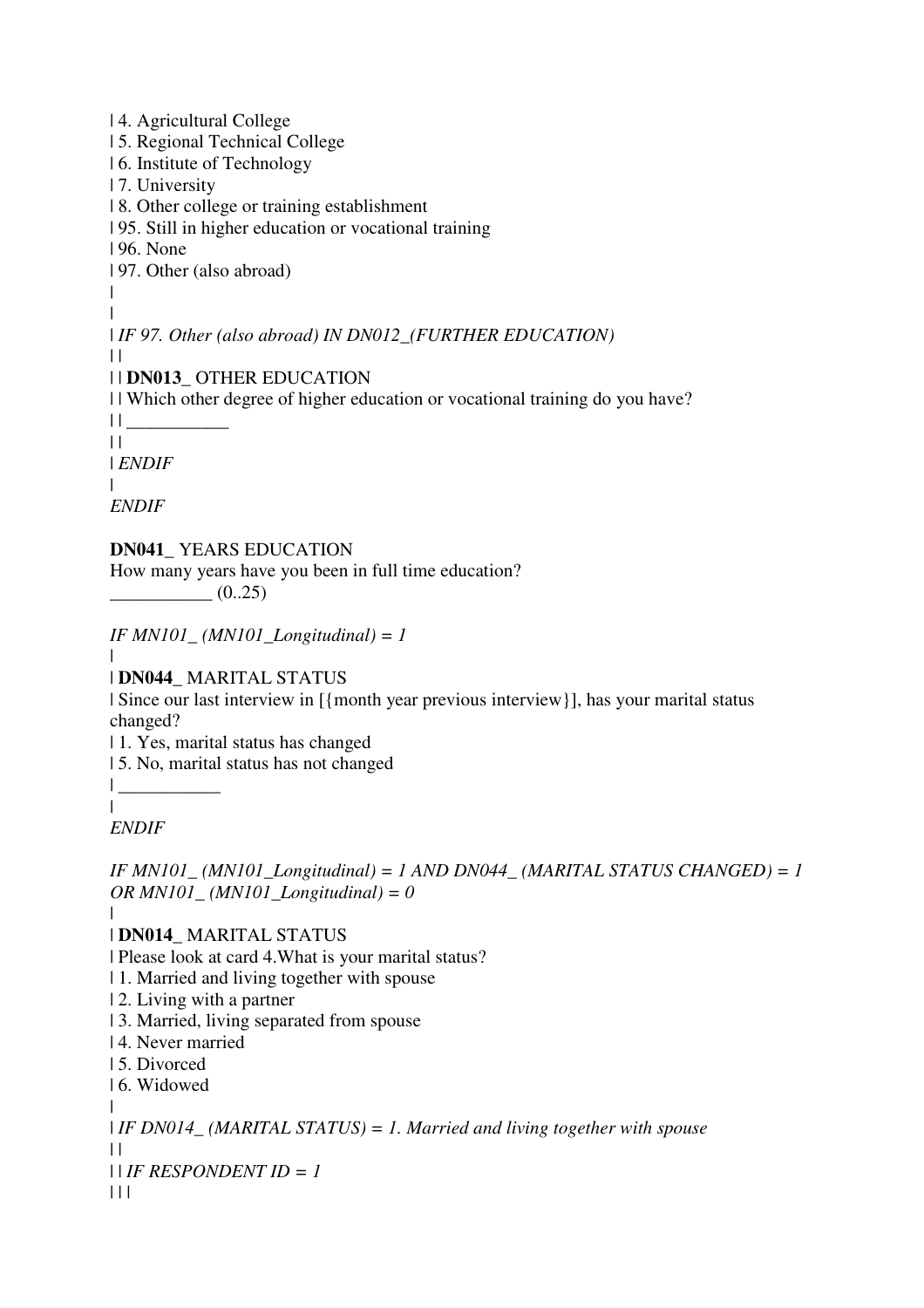| | | **DN015\_** YEAR OF MARRIAGE | | | In which year did you get married? | | | (1890..2007)  $| 11$ CHK: (CURRENTDATE.YEAR - DN015\_YearOfMarriage) < (MN808\_AgeRespondent - 12) MAIN "^FLError[2]" | | *ENDIF*  $\perp$ | *ENDIF* | | *IF DN014\_MaritalStatus.ORD = 2*  $| |$ | | **DN016\_** YEAR OF REGISTERED PARTNERSHIP | | In which year did you begin to live together? | | (1890..2007)  $\|$ | *ELSE*  $\perp$ | | *IF DN014\_ (MARITAL STATUS) = 3. Married, living separated from spouse*  $| | | |$ | | | **DN017\_** YEAR OF MARRIAGE | | | In which year did you get married? | | | (1890..2007)  $|| ||$ | | *ELSE*  $\Box$ | | | *IF DN014\_ (MARITAL STATUS) = 5. Divorced* | | | | | | | | **DN018\_** SINCE WHEN DIVORCED | | | | In which year did you get divorced? | | | | IWER:IF MORE THAN ONE DIVORCE ENTER YEAR OF LAST DIVORCE | | | | (1890..2007) | | | | | | | *ELSE* | | | | | | | | *IF DN014\_ (MARITAL STATUS) = 6. Widowed* | | | | | | | | | | **DN019\_** SINCE WHEN WIDOWED | | | | | In which year did you become a [widow/widower]? | | | | | IWER:ENTER YEAR OF DEATH PARTNER | | | | | (1890..2007) | | | | | | | | | *ENDIF* | | | | | | | *ENDIF*  $| 11 |$ | | *ENDIF*  $\perp$ | *ENDIF* | | *IF MN101\_ (MN101\_Longitudinal) = 0 AND DN014\_ (MARITAL STATUS) = 3. Married,*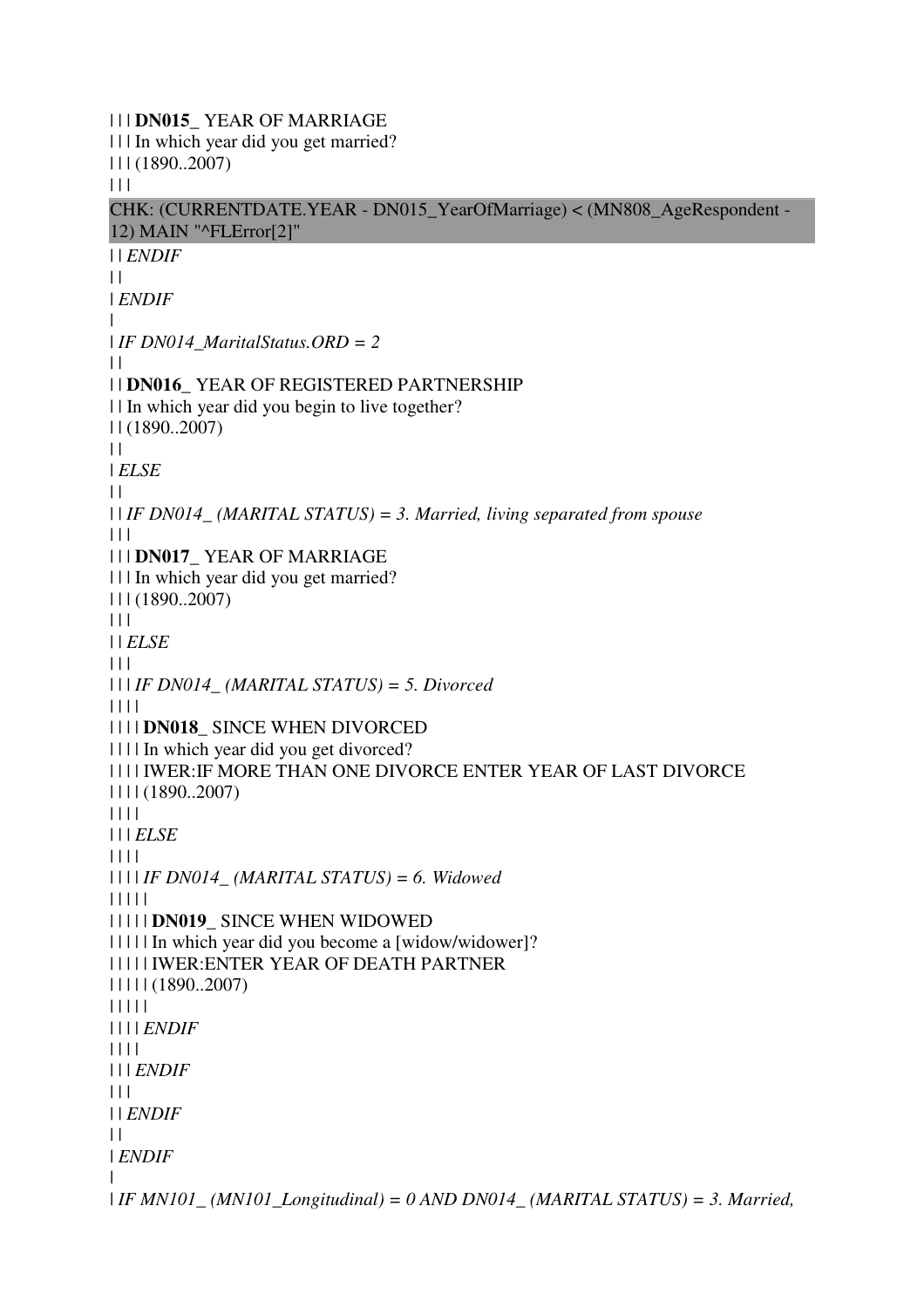*living separated from spouse OR DN014\_ (MARITAL*  | *STATUS) = 5. Divorced OR DN014\_ (MARITAL STATUS) = 6. Widowed*

 $\|$ 

| | **DN020\_** AGE OF PARTNER

| | In which year was [your/your/your/your/your/your] [{empty}/{empty}/ex-/ex-/late/late] [husband/wife/husband/wife/husband/wife] born?

| | IWER:RECORD BIRTHYEAR OF MOST RECENT SPOUSE

| | (1875..2008)

 $\|$ 

## | | **DN021\_** HIGHEST EDUCATIONAL DEGREE OF PARTNER

| | Please look at card 5.What is the highest school certificate or degree that

[your/your/your/your/your/your] [{empty}/{empty}/ex-/ex-/late/late]

| | [husband/wife/husband/wife/husband/wife] has obtained?

| | IWER:1. Postgraduate degree / higher degree; 2 Primary (Bachelor's) Degree; 3 Diploma or Certificate; 4 Leaving Certificate or equivalent; Group /

| | Intermediate / Junior Cert or equivalent; Primary school or equivalent

| | 1. Postgraduate degree / higher degree

| | 2. Primary (Bachelor's) Degree

| | 3. Diploma or Certificate

| | 4. Leaving Certificate or equivalent

| | 5. Group / Intermediate / Junior Cert or equivalent

| | 6. Primary school or equivalent

| | 95. No degree yet/still in school

| | 96. None

| | 97. Other type (or abroad)

 $\|$ 

 $\|$ 

| | *IF DN021\_ (HIGHEST EDUCATIONAL DEGREE OF PARTNER) = 97. Other type (or abroad)*

 $| 11$ 

## | | | **DN022\_** OTHER HIGHEST EDUCATIONAL DEGREE PARTNER OBTAINED

| | | Which other school certificate or degree has [your/your/your/your/your/your]

[{empty}/{empty}/ex-/ex-/late/late]

| | | [husband/wife/husband/wife/husband/wife] obtained?

 $|| || ||$ 

 $| 11 |$ 

| | *ENDIF*

 $\|$ 

### | | **DN023\_** FURTHER EDUCATION OR VOCATIONAL TRAINING OBTAINED OF PARTNER

| | Please look at card 6.Which degrees of higher education or vocational training does [your/your/your/your/your/your]

| | [{empty}/{empty}/ex-/ex-/late/late] [husband/wife/husband/wife/husband/wife] have? | | IWER:CODE ALL THAT APPLY

| | 1. Commercial Course

| | 2. Nurses' training

| | 3. Teacher's Training College

| | 4. Agricultural College

| | 5. Regional Technical College

| | 6. Institute of Technology

| | 7. University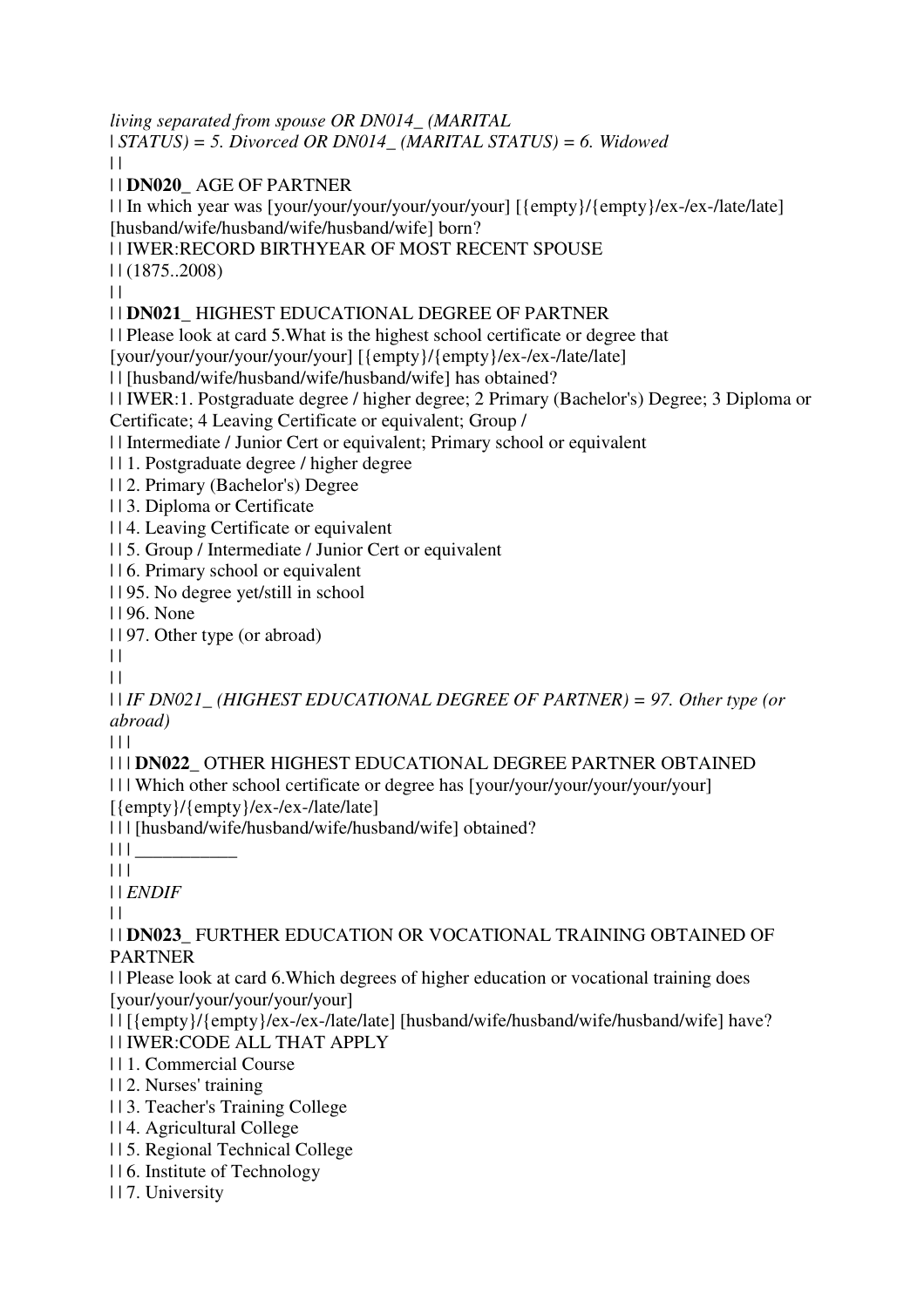| | 8. Other college or training establishment

| | 95. Still in higher education or vocational training

| | 96. None

| | 97. Other (also abroad)

 $\|$ 

 $| |$ 

| | *IF 97. Other (also abroad) IN DN023\_(FURTHER EDUCATION OR VOCATIONAL TRAINING OBTAINED OF PARTNER)*

| | |

| | | **DN024\_** OTHER EDUCATION PARTNER

| | | Which other education or vocational training does [your/your/your/your/your/your] [{empty}/{empty}/ex-/ex-/late/late]

| | | [husband/wife/husband/wife/husband/wife] have?

 $|| ||$ 

 $|| ||$ 

| | *ENDIF*

 $\|$ 

| | **DN025\_** LAST JOB OF PARTNER

| | What is the most recent job [your/your/your/your/your/your] [{empty}/{empty}/ex-/ex- /late/late] [husband/wife/husband/wife/husband/wife] had? Please

| | give the exact description.

| | IWER:E.G. NOT ''LABOURER'' BUT "BUILDER'S LABOURER, NOT ''FACTORY WORKER'' BUT "SEWING MACHINE OPERATOR IN SHIRT FACTORY". IN CASE OF A CIVIL

| | SERVANT, PLEASE GET OFFICIAL TITLE, E.G. ''EXECUTIVE OFFICER'' OR ''STUDENT TEACHER''. IF FARMER, FARM TYPE AND ACREAGE. ONLY IF PERSON NEVER HAD ANY

| | OCCUPATION, ENTER ''HOUSEWIFE/-HUSBAND''.

 $|| \cdot ||$ 

 $\|$ | *ENDIF*

|

| *IF MN002\_Person[1].MaritalStatus = a3*

 $\|$ 

| | **DN040\_** PARTNER OUTSIDE HOUSEHOLD

| | Do you have a partner who lives outside this household?

| | 1. Yes

 $115.$  No.

 $\perp$ 

|

| *ENDIF*

*ENDIF*

*IF MN101\_ (MN101\_Longitudinal) = 0 OR MN101\_ (MN101\_Longitudinal) = 1 AND Preload.W1\_DN036\_HowManyBrothersAlive <> 0 OR Preload.W1\_DN037\_HowManySistersAlive <> 0 OR Preload.W1\_DN026\_NaturalParentAlive[1] <> 5 OR Preload.W1\_DN026\_NaturalParentAlive[2] <> 5* |

| **DN039\_** INTRODUCTION PARENTS SIBLINGS | Now, I have some questions about your parents and siblings.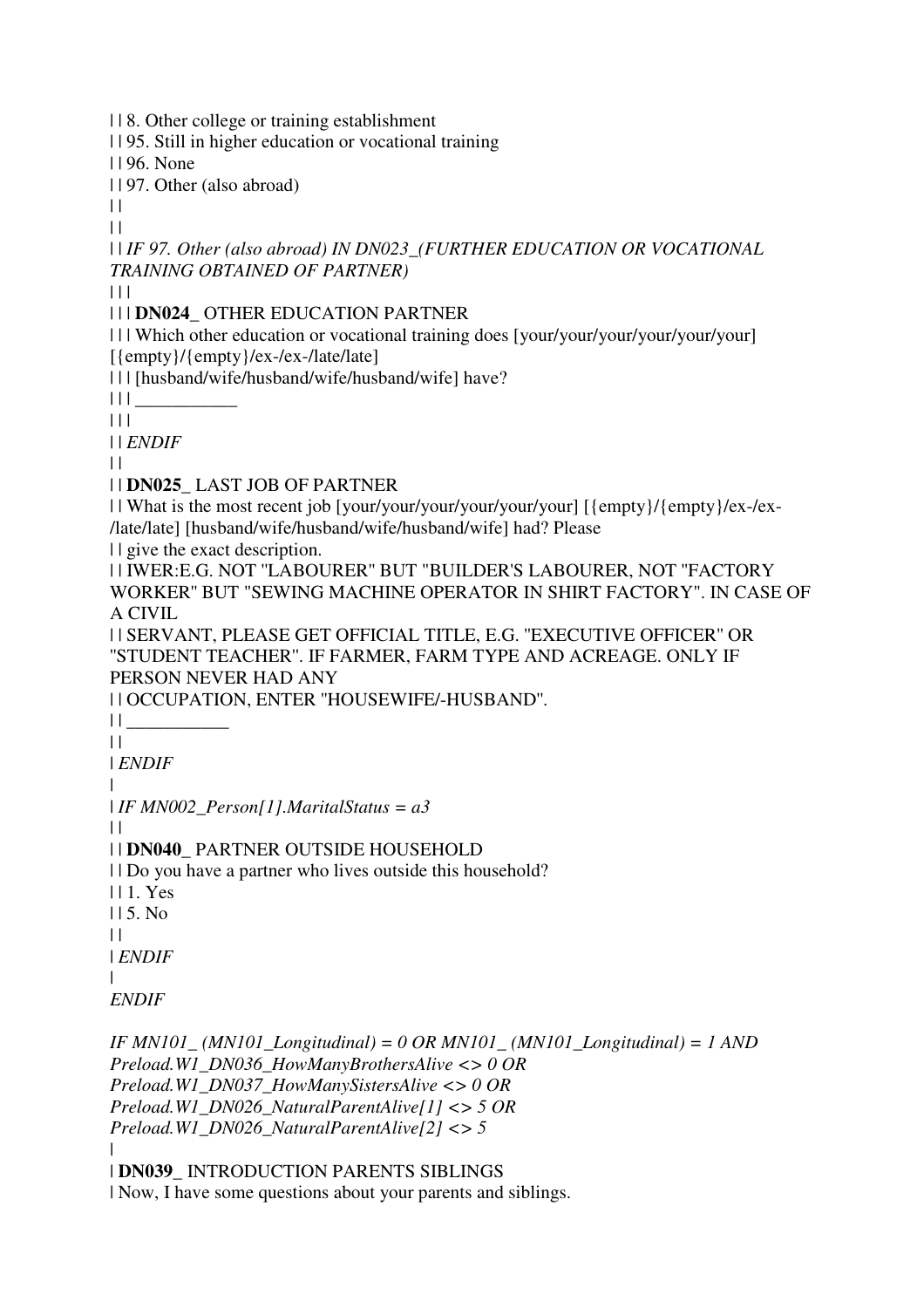| 1. Continue  $\blacksquare$ *ENDIF*

*IF Preload.W1\_DN026\_NaturalParentAlive[1] <> a5* |  $I$  *IF MN016* (MOTHER IN HOUSEHOLD) = 5 AND RESPONDENT ID = 1  $\|$ | | **DN026\_** IS NATURAL PARENT STILL ALIVE | | Is [your/your] [natural/natural] [mother/father] still alive? | | 1. Yes  $115.$  No  $\|$ | | *IF DN026\_ (IS NATURAL PARENT STILL ALIVE) = 5. No*  $| | | |$ | | | **DN027\_** AGE OF DEATH OF PARENT | | | How old was [your/your] [mother/father] when [she/he] died? | | | \_\_\_\_\_\_\_\_\_\_\_ (10..120)  $| 11$ | | *ELSE*  $|| \ ||$ | | | *IF DN026\_ (IS NATURAL PARENT STILL ALIVE) = 1. Yes AND MN101\_ (MN101\_Longitudinal) = 0* | | | | | | | | **DN028\_** AGE OF NATURAL PARENT | | | | How old is [your/your] [mother/father] now?  $|| \t|| \t(18..120)$ | | | | CHK: DN028\_AgeOfNaturalParent >= (MN808\_AgeRespondent + 10) MAIN "^FLError[24]" | | | *ENDIF*  $| 11$ | | *ENDIF*  $\Box$ | | *IF MN101\_ (MN101\_Longitudinal) = 0*  $| 11$ | | | **DN029\_** LAST JOB OR OCCUPATION OF PARENT | | | What is or was the last job [your/your] [mother/father] had? Please give the exact description. | | | IWER:E.G. NOT ''LABOURER'' BUT "BUILDER'S LABOURER, NOT ''FACTORY WORKER'' BUT "SEWING MACHINE OPERATOR IN SHIRT FACTORY". IN CASE OF A CIVIL | | | SERVANT, PLEASE GET OFFICIAL TITLE, E.G. ''EXECUTIVE OFFICER'' OR ''STUDENT TEACHER''. IF FARMER, FARM TYPE AND ACREAGE. ONLY IF PERSON NEVER HAD ANY | | | OCCUPATION, ENTER ''HOUSEWIFE/-HUSBAND''.  $|| ||$  $| 11$ | | *ENDIF*  $\perp$ | | *IF DN026\_ (IS NATURAL PARENT STILL ALIVE) = 1. Yes*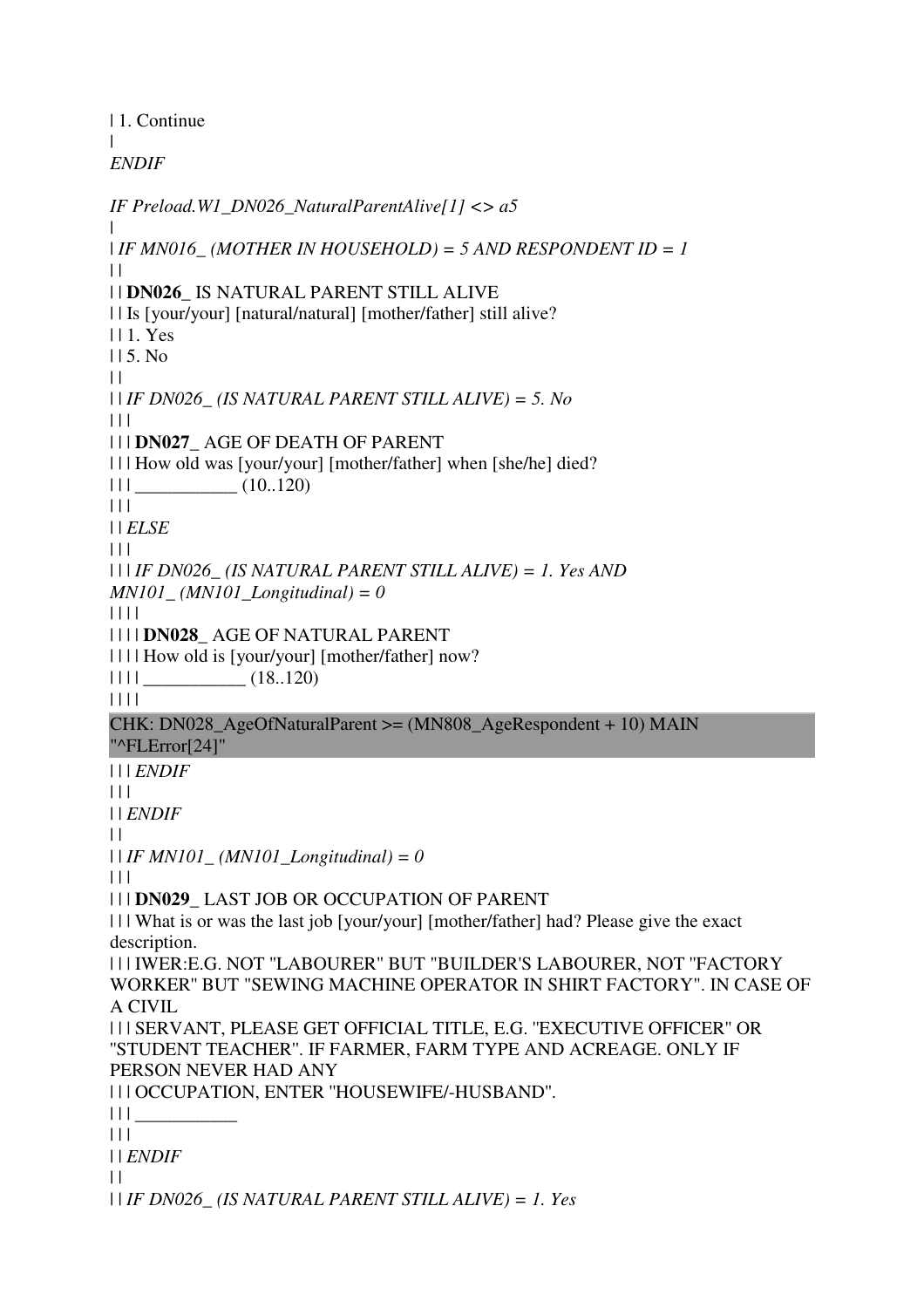$|| ||$ 

#### | | | **DN030\_** WHERE DOES PARENT LIVE

| | | Please look at card 7.Where does [your/your] [mother/father] live?

| | | 1. In the same household

| | | 2. In the same building

| | | 3. Less than 1 kilometre (about half a mile) away

| | | 4. Between 1 and 5 kilometres away (about half to 3 miles)

| | | 5. Between 5 and 25 kilometres away (about 3 to 15 miles)

| | | 6. Between 25 and 100 kilometres away (about 15 to 60 miles)

| | | 7. Between 100 and 500 kilometres away (about 60 to 300 miles)

| | | 8. More than 500 kilometres away (more than 300 miles)

| | | 9. More than 500 kilometres (300 miles) away in another country  $\Box$ 

| | | *IF DN030\_LivingPlaceParent.ORD = 9*

| | | |

| | | | **DN031\_** WHICH COUNTRY

| | | | Which country is it?

| | | | \_\_\_\_\_\_\_\_\_\_\_

| | | |

| | | *ENDIF*

 $\Box$ 

| | | *IF DN030\_ (WHERE DOES PARENT LIVE) > 1. In the same household*  | | | |

| | | | **DN032\_** PERSONAL CONTACT WITH PARENT DURING PAST 12 MONTHS

| | | | During the past twelve months, how often did you have contact with [your/your] [mother/father], either personally, by phone or mail?

| | | | IWER:ANY KIND OF CONTACT, INCLUDING FOR EXAMPLE E-MAIL, SMS OR MMS

| | | | 1. Daily

| | | | 2. Several times a week

| | | | 3. About once a week

| | | | 4. About every two weeks

| | | | 5. About once a month

| | | | 6. Less than once a month

| | | | 7. Never

| | | |

| | | *ENDIF*

 $| 11$ 

| | | **DN033\_** HEALTH OF PARENT

| | | How would you describe the health of [your/your] [mother/father]? Would you say it is | | | IWER:READ OUT

| | | 1. Excellent

| | | 2. Very good

| | | 3. Good

| | | 4. Fair

| | | 5. Poor

| | |

| | *ENDIF*

 $| |$ 

| *ELSE*

 $| |$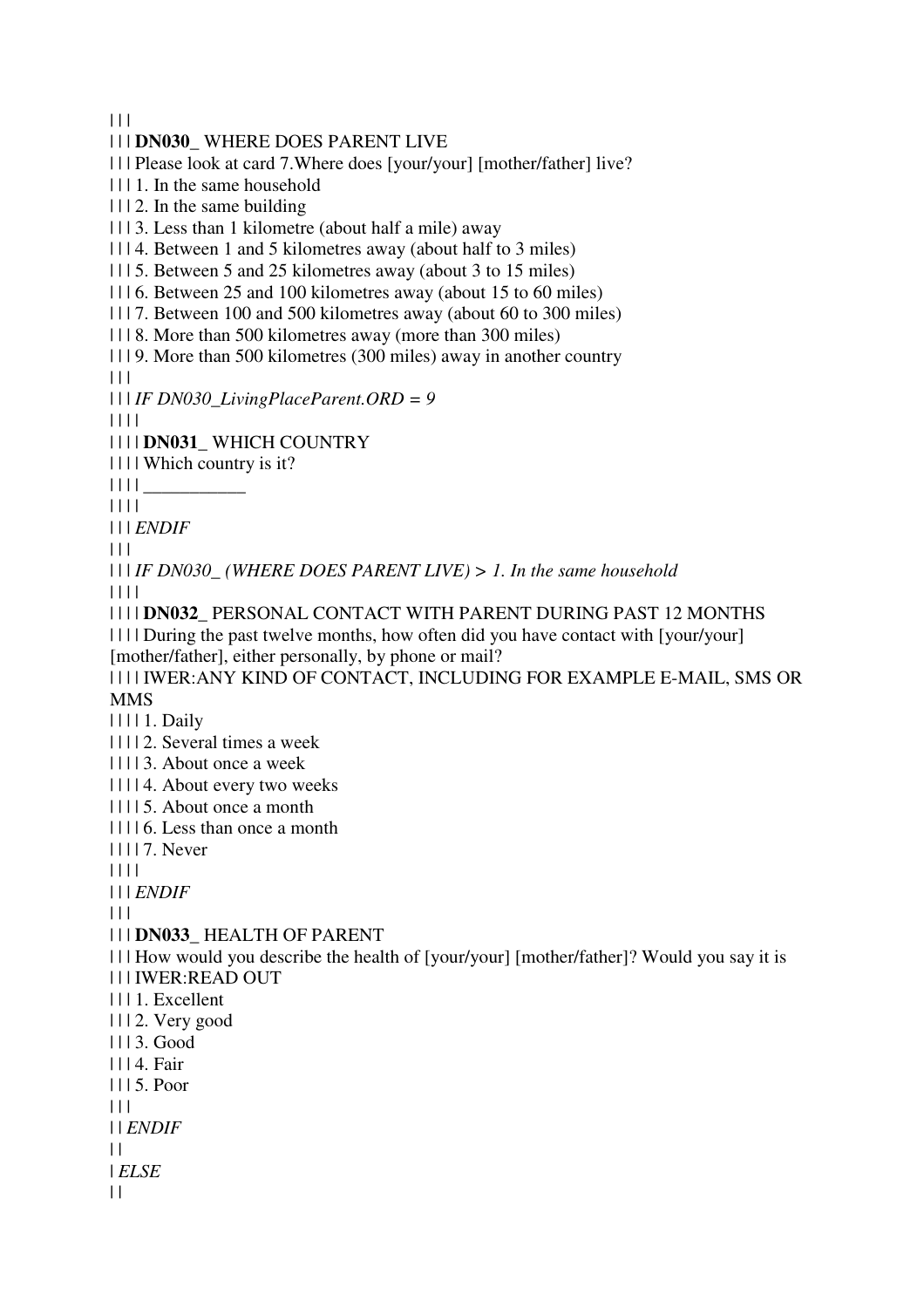$| \cdot |$  *IF MN018* (*MOTHER IN LAW IN HOUSEHOLD*) = 5 AND RESPONDENT ID = 2  $\Box$ | | | **DN026\_** IS NATURAL PARENT STILL ALIVE | | | Is [your/your] [natural/natural] [mother/father] still alive? | | | 1. Yes  $1115.$  No  $| 11$ | | | *IF DN026\_ (IS NATURAL PARENT STILL ALIVE) = 5. No* | | | | | | | | **DN027\_** AGE OF DEATH OF PARENT | | | | How old was [your/your] [mother/father] when [she/he] died?  $|| || ||$   $(10..120)$  $|| || ||$ | | | *ELSE* | | | | | | | | *IF DN026\_ (IS NATURAL PARENT STILL ALIVE) = 1. Yes AND MN101\_ (MN101\_Longitudinal) = 0* | | | | | | | | | | **DN028\_** AGE OF NATURAL PARENT | | | | | How old is [your/your] [mother/father] now?  $|| 1 || ||$   $\qquad \qquad \qquad$   $(18..120)$ | | | | | CHK: DN028\_AgeOfNaturalParent >= (MN808\_AgeRespondent + 10) MAIN "^FLError[24]" | | | | *ENDIF* | | | | | | | *ENDIF*  $| | | |$ | | | *IF MN101\_ (MN101\_Longitudinal) = 0* | | | | | | | | **DN029\_** LAST JOB OR OCCUPATION OF PARENT | | | | What is or was the last job [your/your] [mother/father] had? Please give the exact description. | | | | IWER:E.G. NOT ''LABOURER'' BUT "BUILDER'S LABOURER, NOT ''FACTORY WORKER'' BUT "SEWING MACHINE OPERATOR IN SHIRT FACTORY". IN CASE OF A CIVIL | | | | SERVANT, PLEASE GET OFFICIAL TITLE, E.G. ''EXECUTIVE OFFICER'' OR ''STUDENT TEACHER''. IF FARMER, FARM TYPE AND ACREAGE. ONLY IF PERSON NEVER HAD ANY | | | | OCCUPATION, ENTER ''HOUSEWIFE/-HUSBAND''. | | | | \_\_\_\_\_\_\_\_\_\_\_  $|| || ||$ | | | *ENDIF* | | | | | | *IF DN026\_ (IS NATURAL PARENT STILL ALIVE) = 1. Yes* | | | | | | | | **DN030\_** WHERE DOES PARENT LIVE | | | | Please look at card 7.Where does [your/your] [mother/father] live? | | | | 1. In the same household  $|| \cdot || \cdot ||_2$ . In the same building | | | | 3. Less than 1 kilometre (about half a mile) away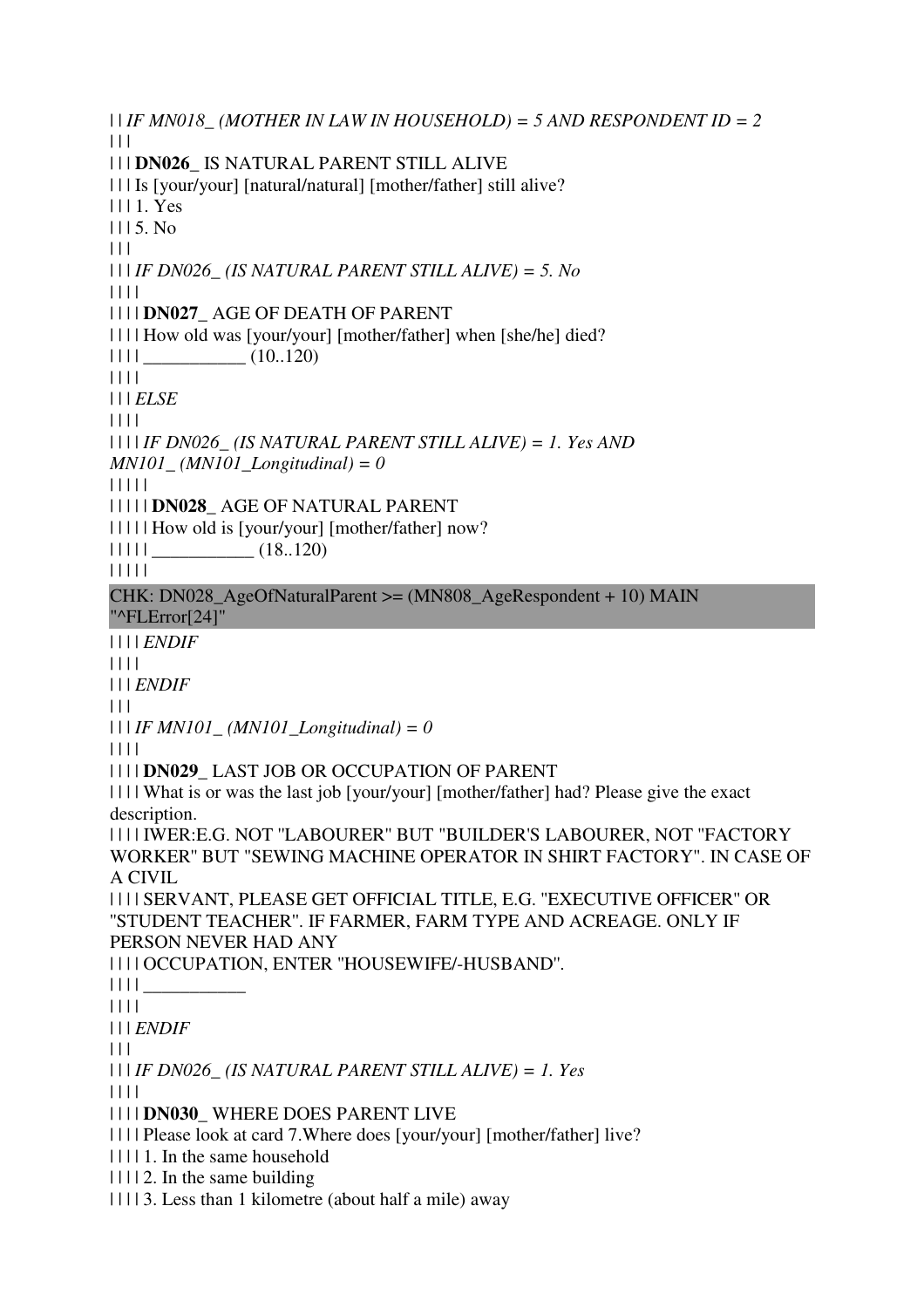| | | | 4. Between 1 and 5 kilometres away (about half to 3 miles) | | | | 5. Between 5 and 25 kilometres away (about 3 to 15 miles) | | | | 6. Between 25 and 100 kilometres away (about 15 to 60 miles) | | | | 7. Between 100 and 500 kilometres away (about 60 to 300 miles) | | | | 8. More than 500 kilometres away (more than 300 miles) | | | | 9. More than 500 kilometres (300 miles) away in another country | | | | | | | | *IF DN030\_LivingPlaceParent.ORD = 9* | | | | | | | | | | **DN031\_** WHICH COUNTRY | | | | | Which country is it? | | | | | \_\_\_\_\_\_\_\_\_\_\_ | | | | | | | | | *ENDIF* | | | | | | | | *IF DN030\_ (WHERE DOES PARENT LIVE) > 1. In the same household*  | | | | | | | | | | **DN032\_** PERSONAL CONTACT WITH PARENT DURING PAST 12 MONTHS | | | | | During the past twelve months, how often did you have contact with [your/your] [mother/father], either personally, by phone or mail? | | | | | IWER:ANY KIND OF CONTACT, INCLUDING FOR EXAMPLE E-MAIL, SMS OR MMS | | | | | 1. Daily | | | | | 2. Several times a week | | | | | 3. About once a week | | | | | 4. About every two weeks | | | | | 5. About once a month | | | | | 6. Less than once a month | | | | | 7. Never | | | | | | | | | *ENDIF* | | | | | | | | **DN033\_** HEALTH OF PARENT | | | | How would you describe the health of [your/your] [mother/father]? Would you say it is | | | | IWER:READ OUT | | | | 1. Excellent | | | | 2. Very good | | | | 3. Good | | | | 4. Fair | | | | 5. Poor | | | | | | | *ENDIF*  $\Box$ | | *ELSE* | | | | | | *IF RESPONDENT ID > 2* | | | | | | | | **DN026\_** IS NATURAL PARENT STILL ALIVE | | | | Is [your/your] [natural/natural] [mother/father] still alive? | | | | 1. Yes | | | | 5. No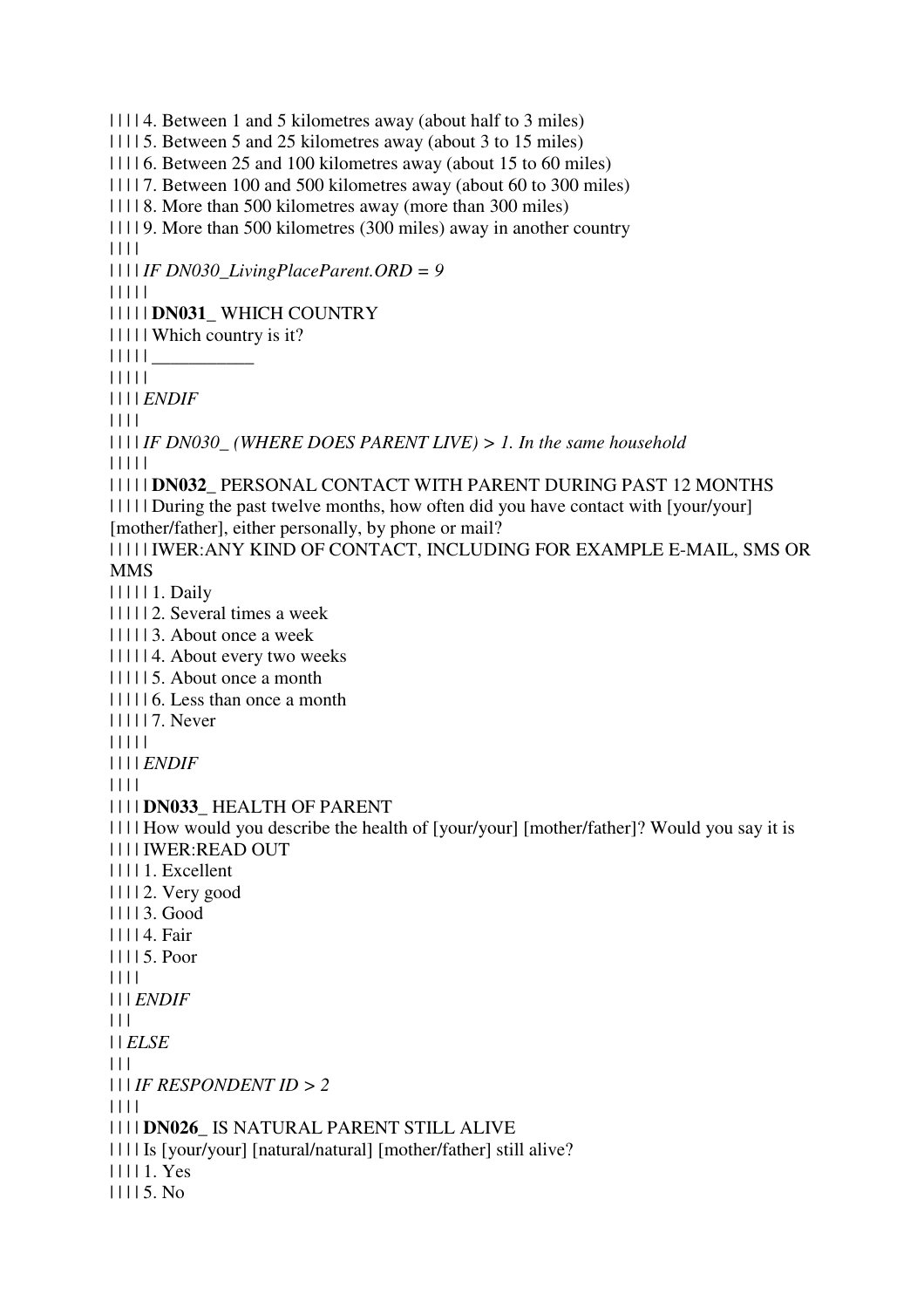| | | |

| | | | *IF DN026\_ (IS NATURAL PARENT STILL ALIVE) = 5. No* | | | | | | | | | | **DN027\_** AGE OF DEATH OF PARENT | | | | | How old was [your/your] [mother/father] when [she/he] died?  $| 11111$   $(10..120)$ | | | | | | | | | *ELSE* | | | | | | | | | | *IF DN026\_ (IS NATURAL PARENT STILL ALIVE) = 1. Yes AND MN101\_ (MN101\_Longitudinal) = 0* | | | | | | | | | | | | **DN028\_** AGE OF NATURAL PARENT | | | | | | How old is [your/your] [mother/father] now?  $|| || || || ||$   $(18..120)$ | | | | | | CHK: DN028\_AgeOfNaturalParent  $>=(MN808$  AgeRespondent + 10) MAIN "^FLError[24]" | | | | | *ENDIF* | | | | | | | | | *ENDIF* | | | | | | | | *IF MN101\_ (MN101\_Longitudinal) = 0* | | | | | | | | | | **DN029\_** LAST JOB OR OCCUPATION OF PARENT | | | | | What is or was the last job [your/your] [mother/father] had? Please give the exact description. | | | | | IWER:E.G. NOT ''LABOURER'' BUT "BUILDER'S LABOURER, NOT ''FACTORY WORKER'' BUT "SEWING MACHINE OPERATOR IN SHIRT FACTORY". IN CASE OF A CIVIL | | | | | SERVANT, PLEASE GET OFFICIAL TITLE, E.G. ''EXECUTIVE OFFICER'' OR ''STUDENT TEACHER''. IF FARMER, FARM TYPE AND ACREAGE. ONLY IF PERSON NEVER HAD ANY | | | | | OCCUPATION, ENTER ''HOUSEWIFE/-HUSBAND''.  $\left| \right|$   $\left| \right|$   $\left| \right|$   $\left| \right|$   $\left| \right|$ | | | | | | | | | *ENDIF* | | | | | | | | *IF DN026\_ (IS NATURAL PARENT STILL ALIVE) = 1. Yes* | | | | | | | | | | **DN030\_** WHERE DOES PARENT LIVE | | | | | Please look at card 7.Where does [your/your] [mother/father] live? | | | | | 1. In the same household | | | | | 2. In the same building | | | | | 3. Less than 1 kilometre (about half a mile) away | | | | | 4. Between 1 and 5 kilometres away (about half to 3 miles) | | | | | 5. Between 5 and 25 kilometres away (about 3 to 15 miles) | | | | | 6. Between 25 and 100 kilometres away (about 15 to 60 miles) | | | | | 7. Between 100 and 500 kilometres away (about 60 to 300 miles) | | | | | 8. More than 500 kilometres away (more than 300 miles)

| | | | | 9. More than 500 kilometres (300 miles) away in another country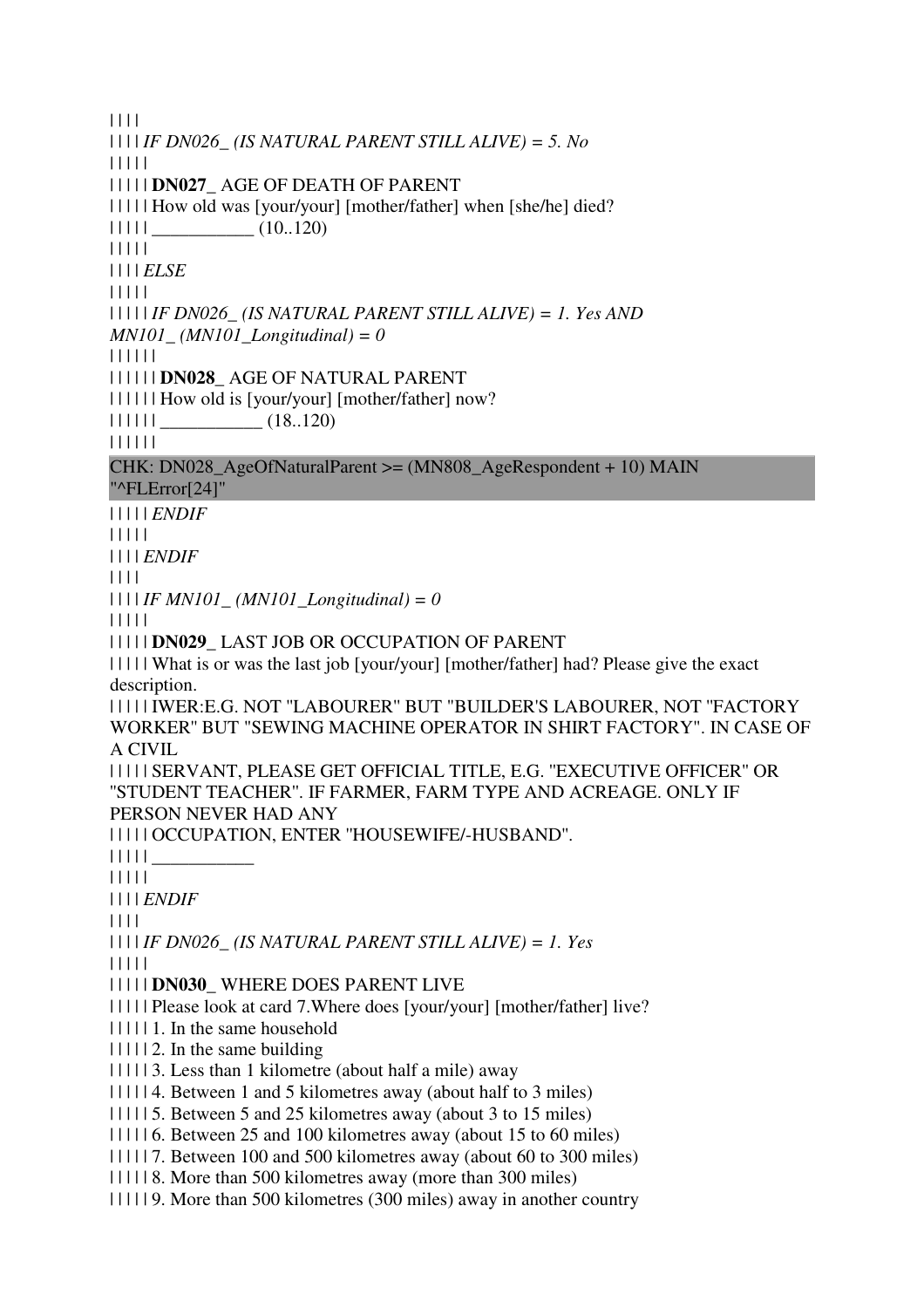| | | | | | | | | | *IF DN030\_LivingPlaceParent.ORD = 9* | | | | | | | | | | | | **DN031\_** WHICH COUNTRY | | | | | | Which country is it? | | | | | | \_\_\_\_\_\_\_\_\_\_\_ | | | | | | | | | | | *ENDIF* | | | | | | | | | | *IF DN030\_ (WHERE DOES PARENT LIVE) > 1. In the same household*  | | | | | | | | | | | | **DN032\_** PERSONAL CONTACT WITH PARENT DURING PAST 12 MONTHS | | | | | | During the past twelve months, how often did you have contact with [your/your] [mother/father], either personally, by phone or mail? | | | | | | IWER:ANY KIND OF CONTACT, INCLUDING FOR EXAMPLE E-MAIL, SMS OR MMS | | | | | | 1. Daily | | | | | | 2. Several times a week | | | | | | 3. About once a week | | | | | | 4. About every two weeks | | | | | | 5. About once a month | | | | | | 6. Less than once a month | | | | | | 7. Never | | | | | | | | | | | *ENDIF* | | | | | | | | | | **DN033\_** HEALTH OF PARENT | | | | | How would you describe the health of [your/your] [mother/father]? Would you say it is | | | | | IWER:READ OUT | | | | | 1. Excellent | | | | | 2. Very good | | | | | 3. Good | | | | | 4. Fair | | | | | 5. Poor | | | | | | | | | *ENDIF* | | | | | | | *ENDIF*  $| 11$ | | *ENDIF*  $\perp$ | *ENDIF* | *ENDIF IF Preload.W1\_DN026\_NaturalParentAlive[2] <> a5* | | *IF MN017\_ (FATHER IN HOUSEHOLD) = 5 AND RESPONDENT ID = 1*  $\perp$ | | **DN026\_** IS NATURAL PARENT STILL ALIVE | | Is [your/your] [natural/natural] [mother/father] still alive?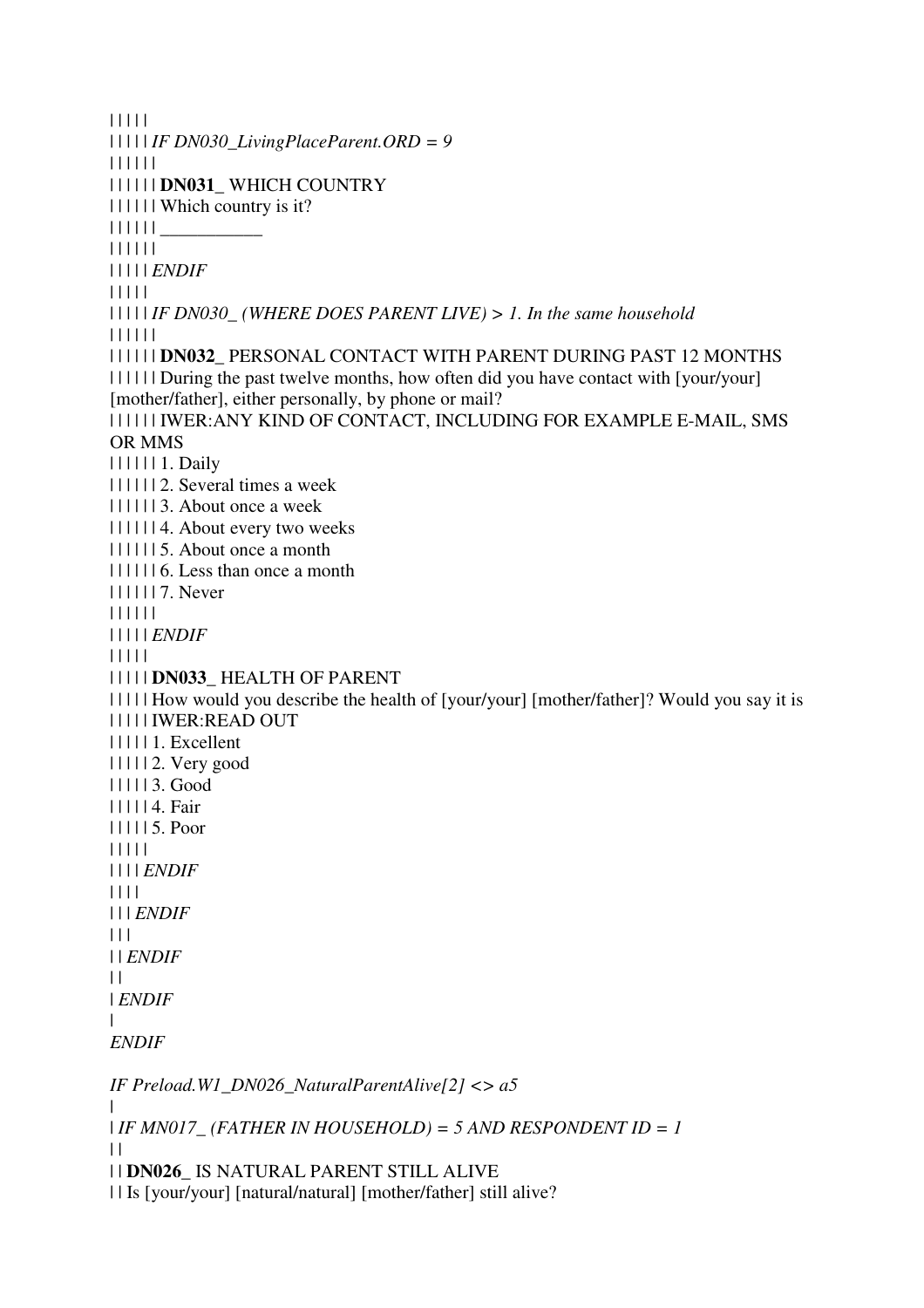| | 1. Yes  $|| 5. No$  $\|$ | | *IF DN026\_ (IS NATURAL PARENT STILL ALIVE) = 5. No* | | | | | | **DN027\_** AGE OF DEATH OF PARENT | | | How old was [your/your] [mother/father] when [she/he] died?  $|| ||$   $|| \t(10.120)$  $| 11 |$ | | *ELSE*  $\Box$ | | | *IF DN026\_ (IS NATURAL PARENT STILL ALIVE) = 1. Yes AND MN101\_ (MN101\_Longitudinal) = 0* | | | | | | | | **DN028\_** AGE OF NATURAL PARENT | | | | How old is [your/your] [mother/father] now?  $|| \t|| \t(18..120)$ | | | |  $CHK: DN028$  AgeOfNaturalParent  $>=(MN808$  AgeRespondent + 10) MAIN "^FLError[24]" | | | *ENDIF* | | | | | *ENDIF*  $| |$ | | *IF MN101\_ (MN101\_Longitudinal) = 0*  $\Box$ | | | **DN029\_** LAST JOB OR OCCUPATION OF PARENT | | | What is or was the last job [your/your] [mother/father] had? Please give the exact description. | | | IWER:E.G. NOT ''LABOURER'' BUT "BUILDER'S LABOURER, NOT ''FACTORY WORKER'' BUT "SEWING MACHINE OPERATOR IN SHIRT FACTORY". IN CASE OF A CIVIL | | | SERVANT, PLEASE GET OFFICIAL TITLE, E.G. ''EXECUTIVE OFFICER'' OR ''STUDENT TEACHER''. IF FARMER, FARM TYPE AND ACREAGE. ONLY IF PERSON NEVER HAD ANY | | | OCCUPATION, ENTER ''HOUSEWIFE/-HUSBAND''. | | | \_\_\_\_\_\_\_\_\_\_\_ | | | | | *ENDIF*  $\|$ | | *IF DN026\_ (IS NATURAL PARENT STILL ALIVE) = 1. Yes*  $| | | |$ | | | **DN030\_** WHERE DOES PARENT LIVE | | | Please look at card 7.Where does [your/your] [mother/father] live? | | | 1. In the same household  $|| \cdot ||$  2. In the same building | | | 3. Less than 1 kilometre (about half a mile) away | | | 4. Between 1 and 5 kilometres away (about half to 3 miles) | | | 5. Between 5 and 25 kilometres away (about 3 to 15 miles) | | | 6. Between 25 and 100 kilometres away (about 15 to 60 miles) | | | 7. Between 100 and 500 kilometres away (about 60 to 300 miles)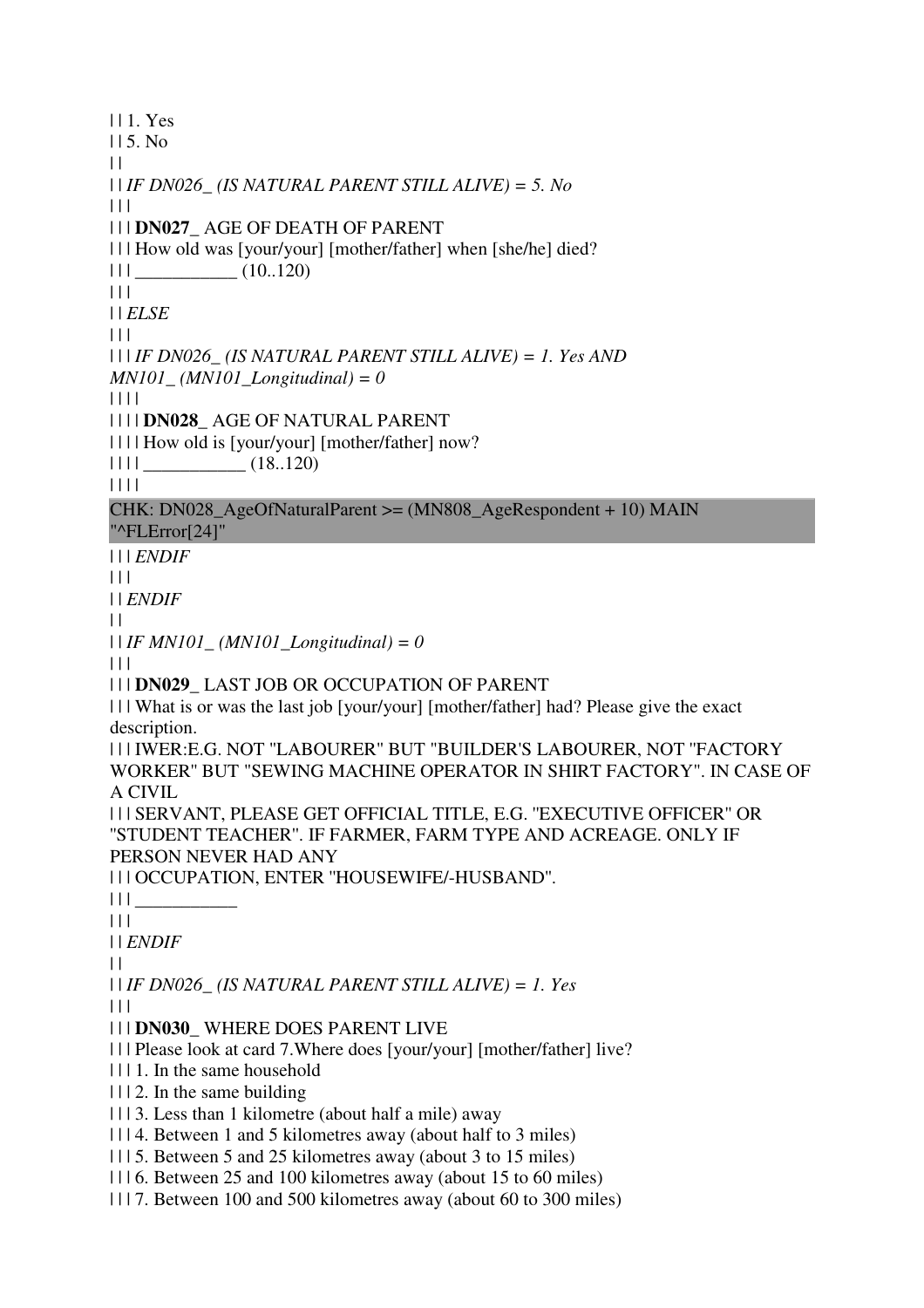| | | 8. More than 500 kilometres away (more than 300 miles) | | | 9. More than 500 kilometres (300 miles) away in another country  $\Box$ | | | *IF DN030\_LivingPlaceParent.ORD = 9* | | | | | | | | **DN031\_** WHICH COUNTRY | | | | Which country is it?  $|| || ||$ | | | | | | | *ENDIF*  $\Box$ | | | *IF DN030\_ (WHERE DOES PARENT LIVE) > 1. In the same household*  | | | | | | | | **DN032\_** PERSONAL CONTACT WITH PARENT DURING PAST 12 MONTHS | | | | During the past twelve months, how often did you have contact with [your/your] [mother/father], either personally, by phone or mail? | | | | IWER:ANY KIND OF CONTACT, INCLUDING FOR EXAMPLE E-MAIL, SMS OR MMS | | | | 1. Daily | | | | 2. Several times a week | | | | 3. About once a week | | | | 4. About every two weeks | | | | 5. About once a month | | | | 6. Less than once a month | | | | 7. Never | | | | | | | *ENDIF*  $\Box$ | | | **DN033\_** HEALTH OF PARENT | | | How would you describe the health of [your/your] [mother/father]? Would you say it is | | | IWER:READ OUT | | | 1. Excellent | | | 2. Very good | | | 3. Good | | | 4. Fair | | | 5. Poor  $| 11$ | | *ENDIF*  $\|$ | *ELSE*  $\|$  $| \cdot |$  *IF MN019* (FATHER IN LAW IN HOUSEHOLD) = 5 AND RESPONDENT ID = 2  $| 11$ | | | **DN026\_** IS NATURAL PARENT STILL ALIVE | | | Is [your/your] [natural/natural] [mother/father] still alive? | | | 1. Yes  $1115$ . No  $| 11$ | | | *IF DN026\_ (IS NATURAL PARENT STILL ALIVE) = 5. No* | | | | | | | | **DN027\_** AGE OF DEATH OF PARENT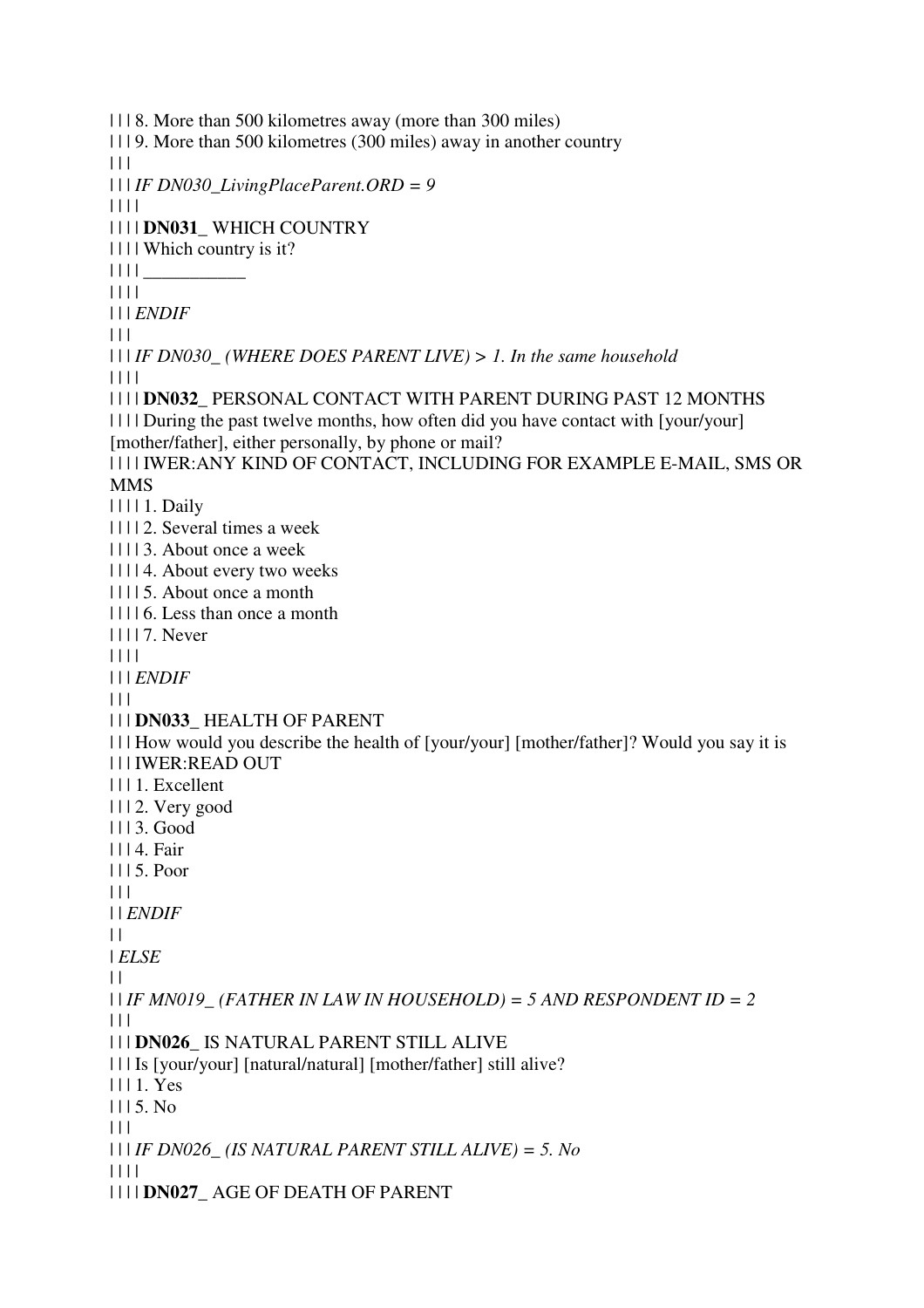| | | | How old was [your/your] [mother/father] when [she/he] died?

 $|| || ||$   $(10..120)$ 

| | | |

| | | *ELSE*

| | | |

| | | | *IF DN026\_ (IS NATURAL PARENT STILL ALIVE) = 1. Yes AND* 

*MN101\_ (MN101\_Longitudinal) = 0*

| | | | |

| | | | | **DN028\_** AGE OF NATURAL PARENT

| | | | | How old is [your/your] [mother/father] now?

 $|| || || ||$   $(18..120)$ 

| | | | |

CHK: DN028\_AgeOfNaturalParent >= (MN808\_AgeRespondent + 10) MAIN "^FLError[24]"

| | | | *ENDIF*

| | | |

| | | *ENDIF*

 $\Box$ 

| | | *IF MN101\_ (MN101\_Longitudinal) = 0*

| | | |

| | | | **DN029\_** LAST JOB OR OCCUPATION OF PARENT

| | | | What is or was the last job [your/your] [mother/father] had? Please give the exact description.

| | | | IWER:E.G. NOT ''LABOURER'' BUT "BUILDER'S LABOURER, NOT ''FACTORY WORKER'' BUT "SEWING MACHINE OPERATOR IN SHIRT FACTORY". IN CASE OF A CIVIL

| | | | SERVANT, PLEASE GET OFFICIAL TITLE, E.G. ''EXECUTIVE OFFICER'' OR ''STUDENT TEACHER''. IF FARMER, FARM TYPE AND ACREAGE. ONLY IF PERSON NEVER HAD ANY

| | | | OCCUPATION, ENTER ''HOUSEWIFE/-HUSBAND''.

 $|| || ||$ 

| | | |

| | | *ENDIF*

 $\Box$ 

| | | *IF DN026\_ (IS NATURAL PARENT STILL ALIVE) = 1. Yes*

| | | |

| | | | **DN030\_** WHERE DOES PARENT LIVE

| | | | Please look at card 7.Where does [your/your] [mother/father] live?

| | | | 1. In the same household

- $|| \cdot || \cdot ||_2$ . In the same building
- | | | | 3. Less than 1 kilometre (about half a mile) away

| | | | 4. Between 1 and 5 kilometres away (about half to 3 miles)

- | | | | 5. Between 5 and 25 kilometres away (about 3 to 15 miles)
- | | | | 6. Between 25 and 100 kilometres away (about 15 to 60 miles)

| | | | 7. Between 100 and 500 kilometres away (about 60 to 300 miles)

| | | | 8. More than 500 kilometres away (more than 300 miles)

| | | | 9. More than 500 kilometres (300 miles) away in another country

| | | |

| | | | *IF DN030\_LivingPlaceParent.ORD = 9*

| | | | |

| | | | | **DN031\_** WHICH COUNTRY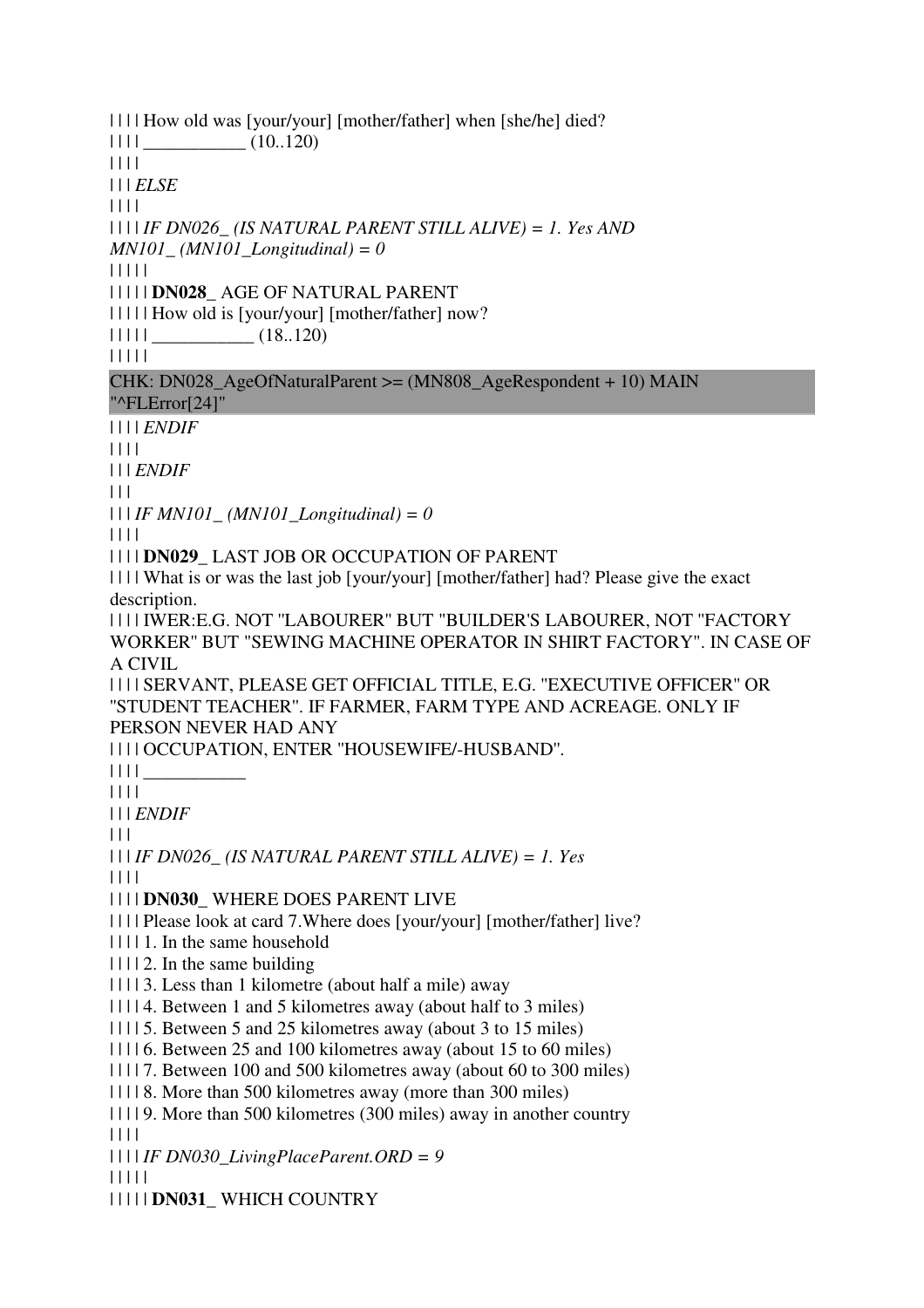| | | | | Which country is it? | | | | | \_\_\_\_\_\_\_\_\_\_\_ | | | | | | | | | *ENDIF* | | | | | | | | *IF DN030\_ (WHERE DOES PARENT LIVE) > 1. In the same household*  | | | | | | | | | | **DN032\_** PERSONAL CONTACT WITH PARENT DURING PAST 12 MONTHS | | | | | During the past twelve months, how often did you have contact with [your/your] [mother/father], either personally, by phone or mail? | | | | | IWER:ANY KIND OF CONTACT, INCLUDING FOR EXAMPLE E-MAIL, SMS OR MMS | | | | | 1. Daily | | | | | 2. Several times a week | | | | | 3. About once a week | | | | | 4. About every two weeks | | | | | 5. About once a month | | | | | 6. Less than once a month | | | | | 7. Never | | | | | | | | | *ENDIF* | | | | | | | | **DN033\_** HEALTH OF PARENT | | | | How would you describe the health of [your/your] [mother/father]? Would you say it is | | | | IWER:READ OUT | | | | 1. Excellent | | | | 2. Very good | | | | 3. Good | | | | 4. Fair | | | | 5. Poor | | | | | | | *ENDIF*  $| 11$ | | *ELSE*  $\Box$ | | | *IF RESPONDENT ID > 2* | | | | | | | | **DN026\_** IS NATURAL PARENT STILL ALIVE | | | | Is [your/your] [natural/natural] [mother/father] still alive? | | | | 1. Yes | | | | 5. No | | | | | | | | *IF DN026\_ (IS NATURAL PARENT STILL ALIVE) = 5. No* | | | | | | | | | | **DN027\_** AGE OF DEATH OF PARENT | | | | | How old was [your/your] [mother/father] when [she/he] died?  $|| || || ||$   $\qquad \qquad \qquad$   $(10..120)$ | | | | | | | | | *ELSE* | | | | | | | | | | *IF DN026\_ (IS NATURAL PARENT STILL ALIVE) = 1. Yes AND*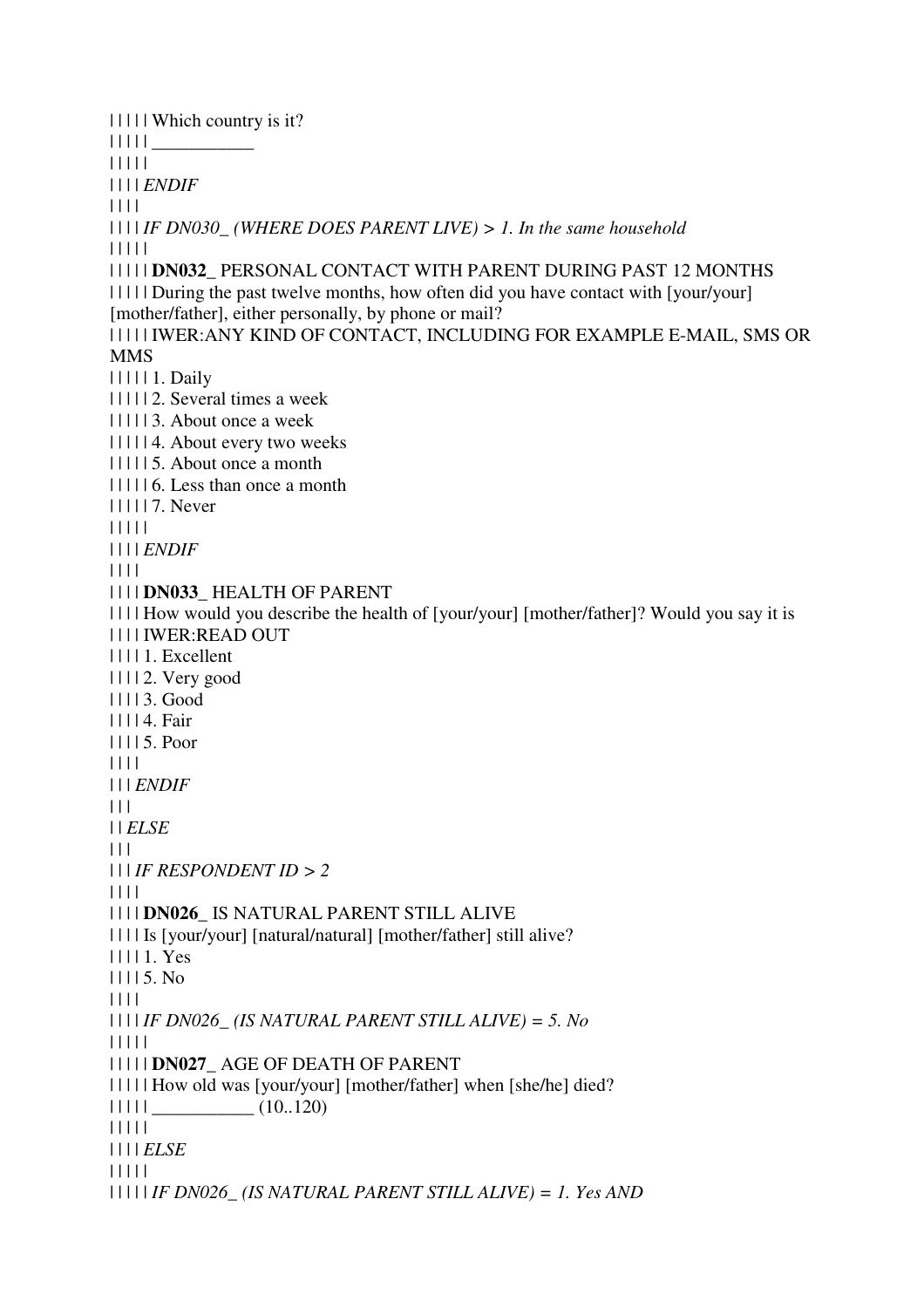*MN101\_ (MN101\_Longitudinal) = 0* | | | | | | | | | | | | **DN028\_** AGE OF NATURAL PARENT | | | | | | How old is [your/your] [mother/father] now?  $|| || || || ||$   $(18..120)$ | | | | | | CHK: DN028\_AgeOfNaturalParent  $>= (MN808$  AgeRespondent + 10) MAIN "^FLError[24]" | | | | | *ENDIF* | | | | | | | | | *ENDIF* | | | |  $| 111IF MN101$  (*MN101 Longitudinal*) = 0 | | | | | | | | | | **DN029\_** LAST JOB OR OCCUPATION OF PARENT | | | | | What is or was the last job [your/your] [mother/father] had? Please give the exact description. | | | | | IWER:E.G. NOT ''LABOURER'' BUT "BUILDER'S LABOURER, NOT ''FACTORY WORKER'' BUT "SEWING MACHINE OPERATOR IN SHIRT FACTORY". IN CASE OF A CIVIL | | | | | SERVANT, PLEASE GET OFFICIAL TITLE, E.G. ''EXECUTIVE OFFICER'' OR ''STUDENT TEACHER''. IF FARMER, FARM TYPE AND ACREAGE. ONLY IF PERSON NEVER HAD ANY | | | | | OCCUPATION, ENTER ''HOUSEWIFE/-HUSBAND''.  $|| || || ||$ | | | | | | | | | *ENDIF* | | | | | | | | *IF DN026\_ (IS NATURAL PARENT STILL ALIVE) = 1. Yes* | | | | | | | | | | **DN030\_** WHERE DOES PARENT LIVE | | | | | Please look at card 7.Where does [your/your] [mother/father] live? | | | | | 1. In the same household | | | | | 2. In the same building | | | | | 3. Less than 1 kilometre (about half a mile) away | | | | | 4. Between 1 and 5 kilometres away (about half to 3 miles) | | | | | 5. Between 5 and 25 kilometres away (about 3 to 15 miles) | | | | | 6. Between 25 and 100 kilometres away (about 15 to 60 miles) | | | | | 7. Between 100 and 500 kilometres away (about 60 to 300 miles) | | | | | 8. More than 500 kilometres away (more than 300 miles) | | | | | 9. More than 500 kilometres (300 miles) away in another country | | | | | | | | | | *IF DN030\_LivingPlaceParent.ORD = 9* | | | | | | | | | | | | **DN031\_** WHICH COUNTRY | | | | | | Which country is it?  $|| || || || ||$ | | | | | | | | | | | *ENDIF* | | | | | | | | | | *IF DN030\_ (WHERE DOES PARENT LIVE) > 1. In the same household*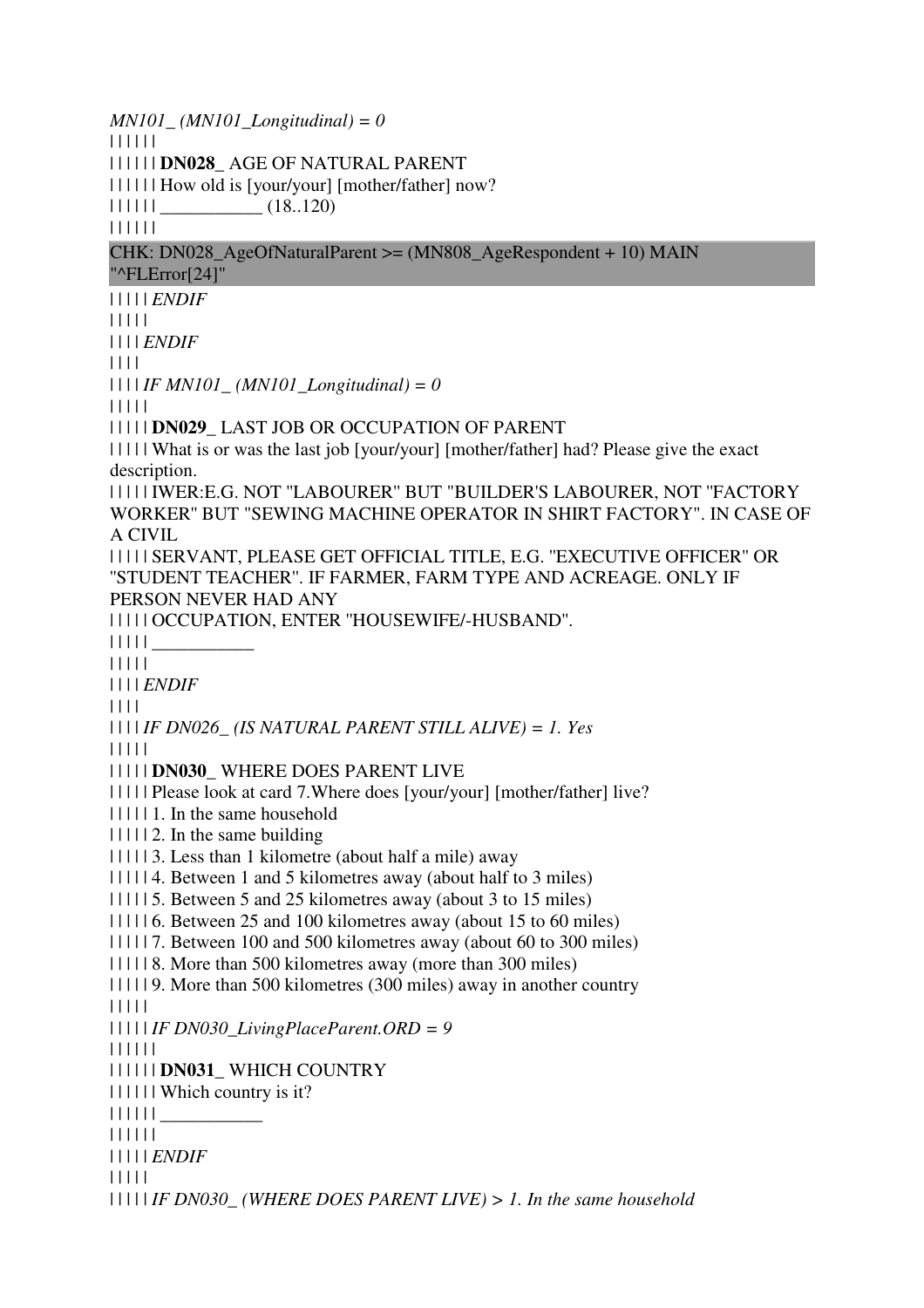| | | | | |

| | | | | | **DN032\_** PERSONAL CONTACT WITH PARENT DURING PAST 12 MONTHS | | | | | | During the past twelve months, how often did you have contact with [your/your] [mother/father], either personally, by phone or mail? | | | | | | IWER:ANY KIND OF CONTACT, INCLUDING FOR EXAMPLE E-MAIL, SMS OR MMS | | | | | | 1. Daily | | | | | | 2. Several times a week | | | | | | 3. About once a week | | | | | | 4. About every two weeks | | | | | | 5. About once a month | | | | | | 6. Less than once a month | | | | | | 7. Never | | | | | | | | | | | *ENDIF* | | | | | | | | | | **DN033\_** HEALTH OF PARENT | | | | | How would you describe the health of [your/your] [mother/father]? Would you say it is | | | | | IWER:READ OUT | | | | | 1. Excellent | | | | | 2. Very good | | | | | 3. Good | | | | | 4. Fair | | | | | 5. Poor | | | | | | | | | *ENDIF* | | | | | | | *ENDIF*  $| 11$ | | *ENDIF*  $\perp$ | *ENDIF* | *ENDIF IF MN101\_ (MN101\_Longitudinal) = 0* | | **DN034\_** EVER HAD ANY SIBLINGS | Have you ever had any siblings? | IWER:INCLUDE NON-BIOLOGICAL SIBLINGS | 1. Yes | 5. No | | *IF DN034\_ (EVER HAD ANY SIBLINGS) = 1. Yes*  $\perp$ | | **DN035\_** OLDEST YOUNGEST CHILD | | Were you the oldest child, the youngest child, or somewhere in-between? | | 1. Oldest | | 2. Youngest | | 3. In-between  $| |$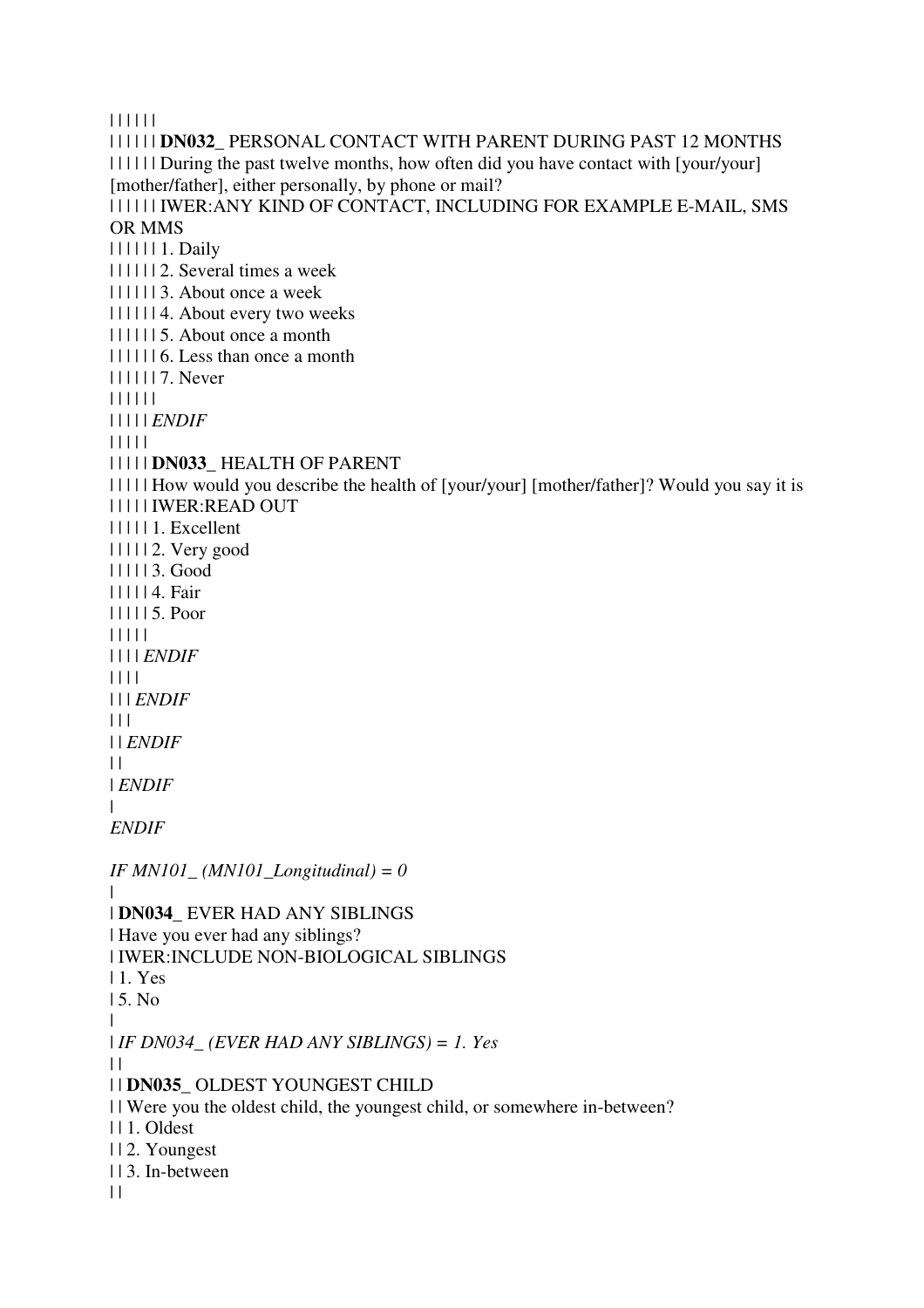| *ENDIF* | *ENDIF*

*IF DN034\_ (EVER HAD ANY SIBLINGS) = 1. Yes OR Preload.W1\_DN036\_HowManyBrothersAlive <> 0 OR Preload.W1\_DN037\_HowManySistersAlive <> 0* | | **DN036\_** HOW MANY BROTHERS ALIVE | How many brothers do you have that are still alive? | IWER:INCLUDE NON-BIOLOGICAL  $|$   $(0..20)$ | | **DN037\_** HOW MANY SISTERS ALIVE | And how many sisters do you have that are still alive? | IWER:INCLUDE NON-BIOLOGICAL  $|$   $(0..20)$ 

|

*ENDIF*

**DN038\_** INTERVIEWER CHECK DN WHO ANSWERED THE OUESTIONS IN THIS SECTION?

- 1. Respondent only
- 2. Respondent and proxy
- 3. Proxy only

**PH001\_** INTRO HEALTH Now I have some questions about your health.

1. Continue

#### **PH003\_** HEALTH IN GENERAL QUESTION 2

Would you say your health is...

- IWER:READ OUT
- 1. Excellent
- 2. Very good
- 3. Good
- 4. Fair
- 5. Poor

*IF MN101\_ (MN101\_Longitudinal) = 1*

|

### | **PH062\_** COMPARE HEALTH LAST WAVE

| Compared with your health when we talked with you in [{month and year previous interview}], would you say that your health is better now, about the

| same, or worse?

- | 1. Better
- | 2. About the same
- | 3. Worse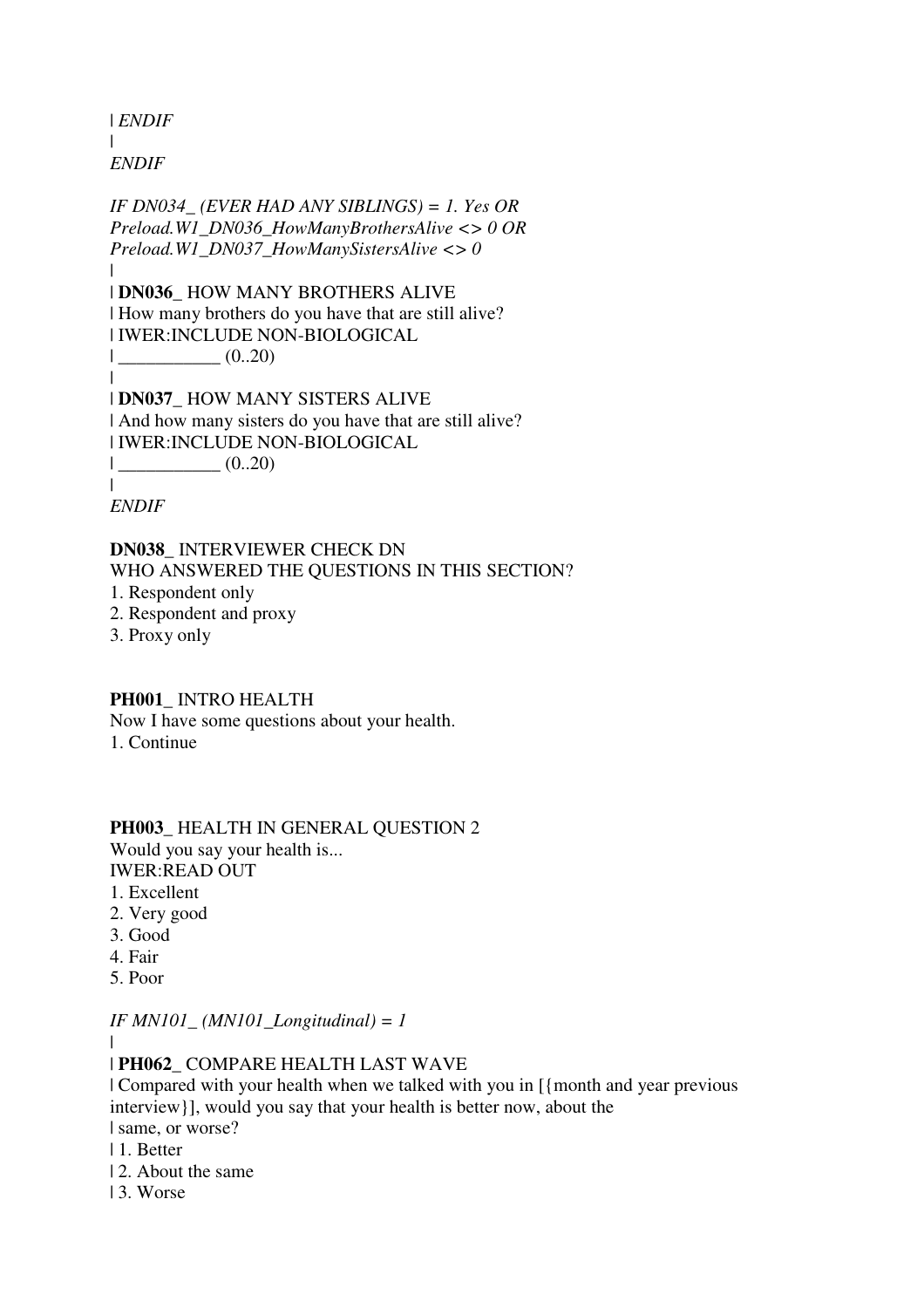| | *IF PH062\_ (COMPARE HEALTH LAST WAVE) = 1. Better*  $\|$ | | **PH063\_** HEALTH BETTER LAST WAVE | | Is it much better or somewhat better? | | 1. Much better | | 2. Somewhat better  $\|$ | *ELSE*  $\perp$ | | *IF PH062\_ (COMPARE HEALTH LAST WAVE) = 3. Worse*  $\| \cdot \| \cdot \|$ | | | **PH064\_** HEALTH WORSE LAST WAVE | | | Is it much worse or somewhat worse? | | | 1. Much worse | | | 2. Somewhat worse  $| 11 |$ | | *ENDIF*  $\perp$ | *ENDIF* | *ENDIF*

### **PH004\_** LONG-TERM ILLNESS

Some people suffer from chronic or long-term health problems. By long-term we mean it has troubled you over a period of time or is likely to affect

you over a period of time. Do you have any long-term health problems, illness, disability or infirmity?

IWER:INCLUDING MENTAL HEALTH PROBLEMS

1. Yes

5. No

#### **PH005\_** LIMITED ACTIVITIES

For the past six months at least, to what extent have you been limited because of a health problem in activities people usually do?

IWER:READ OUT

1. Severely limited

- 2. Limited, but not severely
- 3. Not limited

#### **PH061\_** PROBLEM THAT LIMITS PAID WORK

Do you have any health problem or disability that limits the kind or amount of paid work you can do?

- 1. Yes
- 5. No

#### **PH006\_** DOCTOR TOLD YOU HAD CONDITIONS

Please look at card 8. [Has a doctor ever told you that you had/Do you currently have] any of the conditions on this card? [{empty}/With this we

mean that a doctor has told you that you have this condition, and that you are either currently being treated for or bothered by this condition.]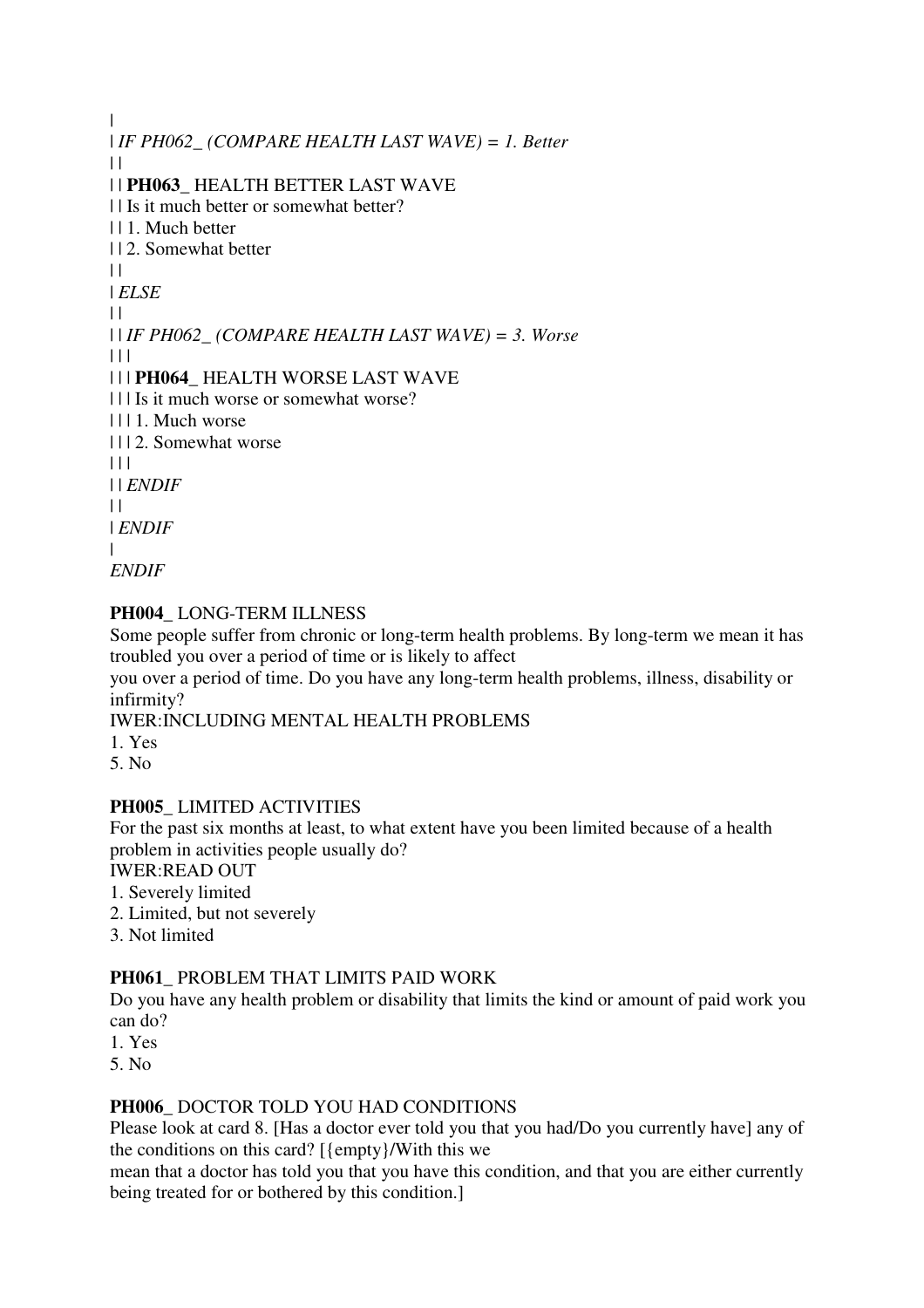Please tell me the number or numbers of the conditions.

IWER:CODE ALL THAT APPLY

1. A heart attack including myocardial infarction or coronary thrombosis or any other heart problem including congestive heart failure

- 2. High blood pressure or hypertension
- 3. High blood cholesterol
- 4. A stroke or cerebral vascular disease
- 5. Diabetes or high blood sugar
- 6. Chronic lung disease such as chronic bronchitis or emphysema
- 7. Asthma
- 8. Arthritis, including osteoarthritis, or rheumatism
- 9. Osteoporosis

10. Cancer or malignant tumour, including leukaemia or lymphoma, but excluding minor skin cancers

- 11. Stomach or duodenal ulcer, peptic ulcer
- 12. Parkinson disease
- 13. Cataracts
- 14. Hip fracture or femoral fracture
- 15. Other fractures
- 16. Alzheimer's disease, dementia, organic brain syndrome, senility or any other serious memory impairment
- 17. Benign tumor (fibroma, polypus, angioma)
- 96. None
- 97. Other conditions, not yet mentioned

# CHK: NOT  $((>1)$  AND (96 IN PH006 DocCond)) MAIN "^FLError[5]"

*IF 97. Other conditions, not yet mentioned IN PH006\_(DOCTOR TOLD YOU HAD CONDITIONS)*

| | **PH007\_** OTHER CONDITIONS

| What other conditions have you had? | IWER:PROBE

 $\blacksquare$ 

 $\|$ 

*ENDIF*

```
LOOP cnt:= 1 TO 19
```
 $\blacksquare$ 

| *IF cnt < 18 AND cnt IN PH006\_ (DOCTOR TOLD YOU HAD CONDITIONS) OR cnt = 20 AND 97. Other conditions, not yet mentioned IN PH006\_(DOCTOR*  | *TOLD YOU HAD CONDITIONS)*  $\perp$ | | *IF IndexSub <> 18*  $| | | |$ | | | *IF IndexSub = 10*

| | | |

| | | | **PH008\_** CANCER IN WHICH ORGANS

| | | | In which organ or part of the body have you or have you had cancer?

| | | | IWER:CODE ALL THAT APPLY

| | | | 1. Brain

| | | | 2. Oral cavity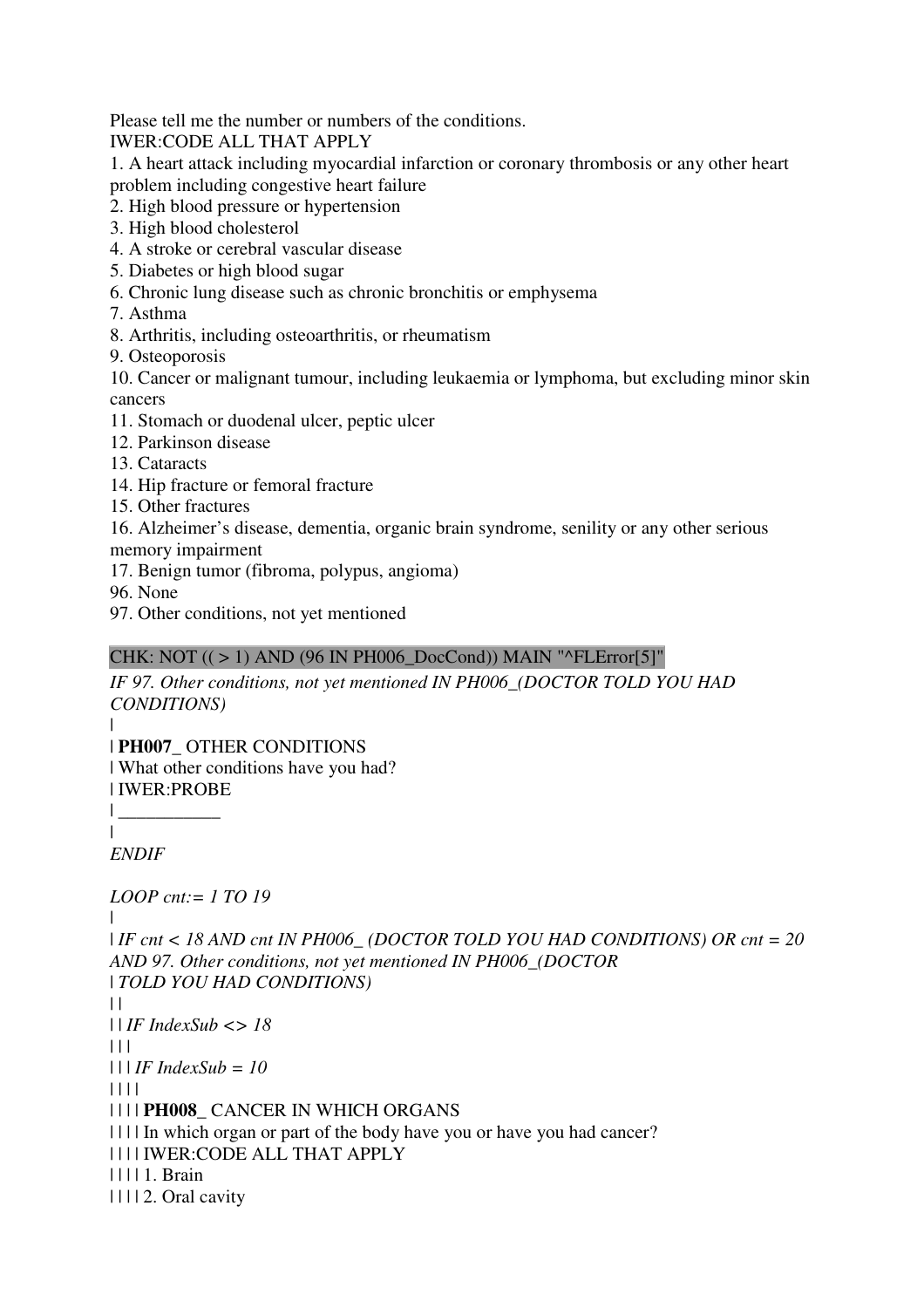| | | | 3. Larynx | | | | 4. Other pharynx | | | | 5. Thyroid | | | | 6. Lung | | | | 7. Breast | | | | 8. Oesophagus | | | | 9. Stomach | | | | 10. Liver | | | | 11. Pancreas | | | | 12. Kidney | | | | 13. Prostate | | | | 14. Testicle | | | | 15. Ovary | | | | 16. Cervix | | | | 17. Endometrium | | | | 18. Colon or rectum | | | | 19. Bladder | | | | 20. Skin | | | | 21. Non-Hodgkin lymphoma | | | | 22. Leukemia | | | | 97. Other organ | | | | | | | *ENDIF*  $\Box$ | | | *IF MN101\_ (MN101\_Longitudinal) = 0* | | | | | | | | **PH009\_** AGE WHEN CONDITION STARTED | | | | About how old were you when you were first told by a doctor that you had [a heart attack or any other heart problem/high blood pressure/high blood

| | | | cholesterol/a stroke or cerebral vascular disease/diabetes/chronic lung

disease/asthma/arthritis or rheumatism/osteoporosis/cancer/stomach or

| | | | duodenal ulcer/parkinson disease/cataracts/hip fracture or femoral fracture/other

fractures/Alzheimer''s disease/benign tumor/{other filled by

| | | | PH007\_OthCond}]?

| | | | \_\_\_\_\_\_\_\_\_\_\_ (0..125)

| | | |

CHK: PH009\_AgeCond <= MN808\_AgeRespondent MAIN "^FLError[4]"

| | | *ENDIF*  $| 11$ | | *ENDIF*  $\perp$ | *ENDIF* | *ENDLOOP*

*IF MN101\_ (MN101\_Longitudinal) = 1*

|

| **PH067\_** HAD CONDITION

| Have you [had a heart attack/had a stroke or been diagnosed with cerebral vascular disease/been diagnosed with cancer/suffered a hip fracture] since | we last interviewed you in  $[\{month \text{ and } year \text{ previous} \text{ interview} \}]\$ ?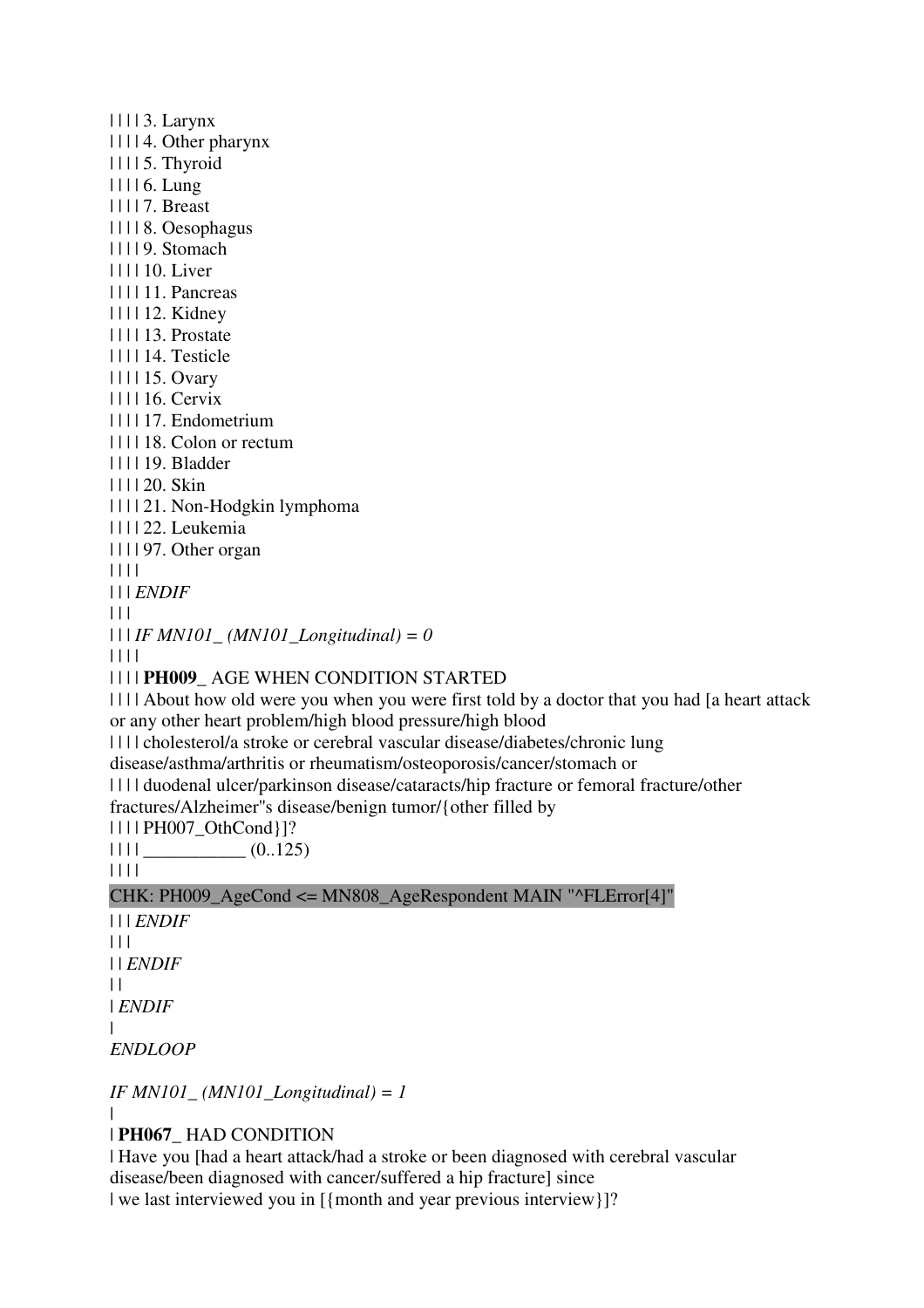| 1. Yes

| 5. No

| | *IF PH067\_ (HAD CONDITION) = 1. Yes*

| |

| | *IF Index = 1 AND Preload.W1\_PH006\_DocCon[1] = a1 OR Index = 2 AND Preload.W1\_PH006\_DocCon[4] = a1 OR Index = 3 AND*  | | *Preload.W1\_PH006\_DocCon[10] = a1 OR Index = 4 AND Preload.W1\_PH006\_DocCon[14] = a1*

 $| 11$ 

| | | **PH068\_** HAD CONDITION CHECK

| | | Have you already [had a heart attack/had a stroke or been diagnosted with cerebral vascular disease/been diagnosted with cancer/suffered a hip

| | | fracture] before we last interviewed you in [{month and year previous interview}]? | | | 1. Yes

 $1115.$  No

 $| 11 |$ 

| | | *IF PH068\_ (HAD CONDITION CHECK) = 1. Yes*

| | | |

| | | | **PH069\_** HAD CONDITION CONFIRM

| | | | To confirm, does this mean that you have [had another heart attack/had another stroke or been diagnosted again with cerebral vascular disease/been

| | | | diagnosted again with cancer/suffered another hip fracture] since we last talked to you in [{month and year previous interview}]?

| | | | 1. Yes, had another [heart attack/stroke and/or cerebral vascular disease/cancer/hip fracture]

| | | | 2. No, did not have another [heart attack/stroke and/or cerebral vascular disease/cancer/hip fracture] since last interview

| | | | 3. Not sure whether has had another [heart attack/stroke and/or cerebral vascular disease/cancer/hip fracture]

| | | | | | | *ENDIF*

 $| 11$ 

| | *ENDIF*

 $\perp$ 

| *ENDIF*

|

| *IF PH067\_ (HAD CONDITION) = 1. Yes AND PH069\_ (HAD CONDITION CONFIRM) = EMPTY OR PH069\_ (HAD CONDITION CONFIRM) = 1. Yes, had*  | *another ^FL\_PH069\_5*

 $\perp$ 

| | **PH071\_** HOW MANY

| | How many [heart attacks or myocardial infarctions/strokes or cerebral vascular diseases/cancers or maligant tumours/hip fractures] have you had since

```
| | we last talked to you in [{month and year previous interview}]?
```
| | 1. 1

 $112.2$ 

| | 3. 3 or more

 $\|$ 

| *ENDIF* |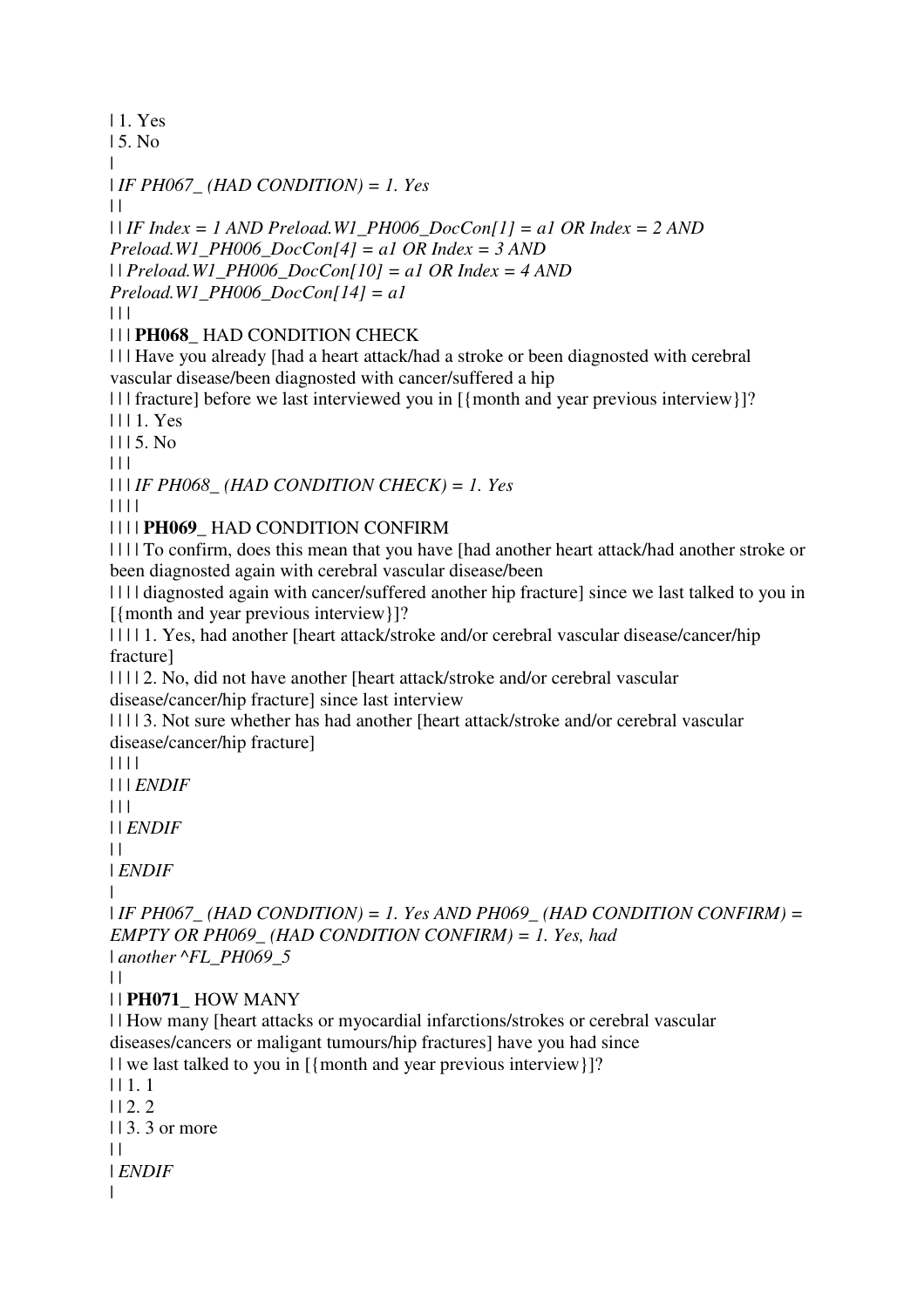### | **PH067\_** HAD CONDITION

| Have you [had a heart attack/had a stroke or been diagnosed with cerebral vascular disease/been diagnosed with cancer/suffered a hip fracture] since

| we last interviewed you in  $[\{month \text{ and } year \text{ previous interview} \}]$ ?

| 1. Yes

| 5. No

|

| *IF PH067\_ (HAD CONDITION) = 1. Yes*

| |

| | *IF Index = 1 AND Preload.W1\_PH006\_DocCon[1] = a1 OR Index = 2 AND Preload.W1\_PH006\_DocCon[4] = a1 OR Index = 3 AND*  | | *Preload.W1\_PH006\_DocCon[10] = a1 OR Index = 4 AND* 

*Preload.W1\_PH006\_DocCon[14] = a1*

 $\Box$ 

## | | | **PH068\_** HAD CONDITION CHECK

| | | Have you already [had a heart attack/had a stroke or been diagnosted with cerebral vascular disease/been diagnosted with cancer/suffered a hip

| | | fracture] before we last interviewed you in [{month and year previous interview}]?

| | | 1. Yes

 $1115$ . No.

 $\Box$ 

| | | *IF PH068\_ (HAD CONDITION CHECK) = 1. Yes*

| | | |

| | | | **PH069\_** HAD CONDITION CONFIRM

| | | | To confirm, does this mean that you have [had another heart attack/had another stroke or been diagnosted again with cerebral vascular disease/been

| | | | diagnosted again with cancer/suffered another hip fracture] since we last talked to you in [{month and year previous interview}]?

| | | | 1. Yes, had another [heart attack/stroke and/or cerebral vascular disease/cancer/hip fracture]

| | | | 2. No, did not have another [heart attack/stroke and/or cerebral vascular disease/cancer/hip fracture] since last interview

| | | | 3. Not sure whether has had another [heart attack/stroke and/or cerebral vascular disease/cancer/hip fracture]

| | | |

| | | *ENDIF*

 $| 11$ 

| | *ENDIF*

 $\perp$ 

| *ENDIF*

|

| *IF PH067\_ (HAD CONDITION) = 1. Yes AND PH069\_ (HAD CONDITION CONFIRM) = EMPTY OR PH069\_ (HAD CONDITION CONFIRM) = 1. Yes, had*  | *another ^FL\_PH069\_5*

 $| |$ 

| | **PH071\_** HOW MANY

| | How many [heart attacks or myocardial infarctions/strokes or cerebral vascular diseases/cancers or maligant tumours/hip fractures] have you had since

| | we last talked to you in [{month and year previous interview}]?

 $| 11.1|$ 

 $| 12.2 \rangle$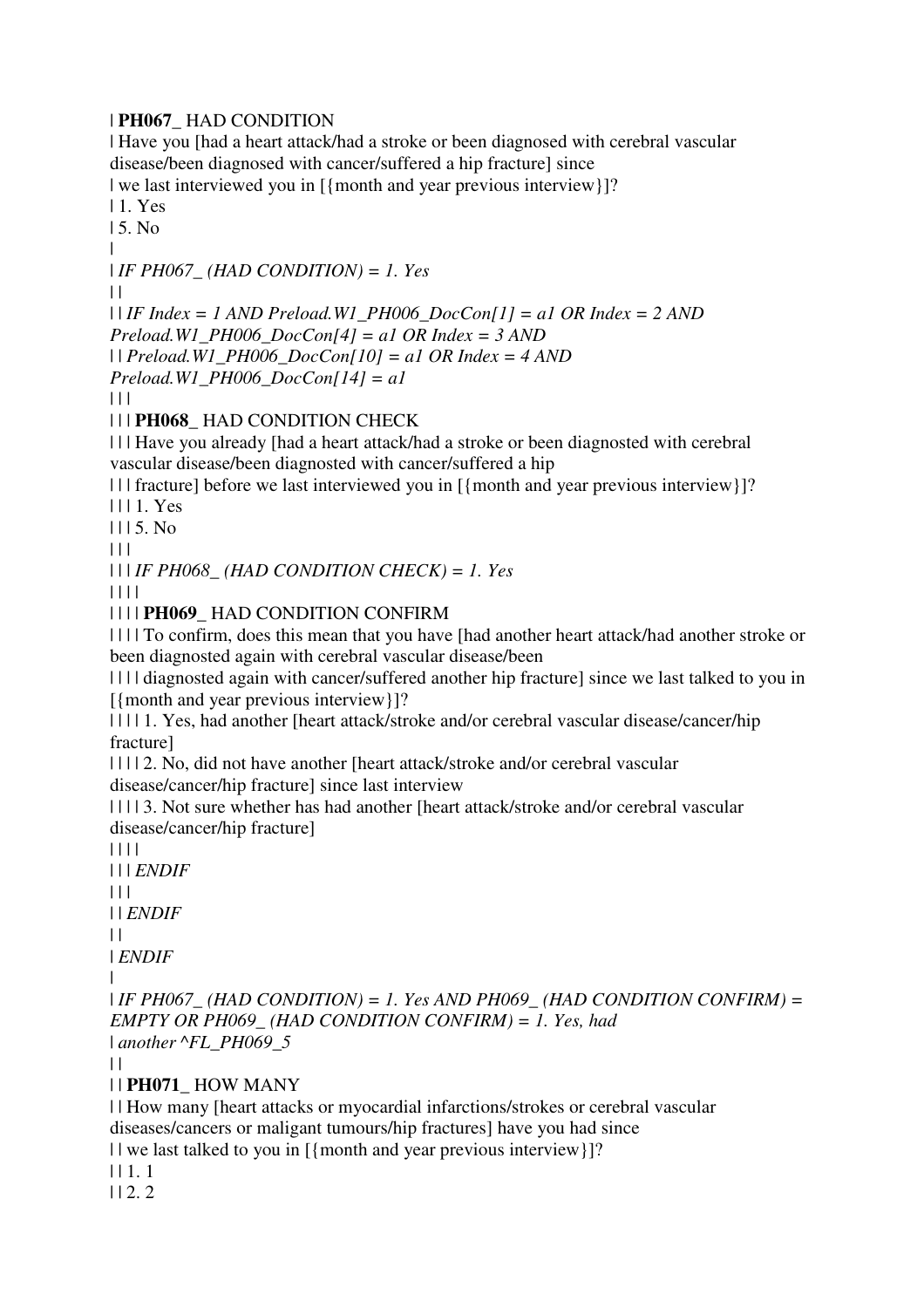$| \cdot | 3$ . 3 or more

 $\perp$ 

| *ENDIF*

| | **PH067\_** HAD CONDITION

| Have you [had a heart attack/had a stroke or been diagnosed with cerebral vascular disease/been diagnosed with cancer/suffered a hip fracture] since

| we last interviewed you in  $[\{month \text{ and } year \text{ previous} \text{ interview} \}]$ ?

- | 1. Yes
- | 5. No
- |

| *IF PH067\_ (HAD CONDITION) = 1. Yes*

 $\perp$ 

| | *IF Index = 1 AND Preload.W1\_PH006\_DocCon[1] = a1 OR Index = 2 AND Preload.W1\_PH006\_DocCon[4] = a1 OR Index = 3 AND*  | | *Preload.W1\_PH006\_DocCon[10] = a1 OR Index = 4 AND* 

*Preload.W1\_PH006\_DocCon[14] = a1*

 $\Box$ 

| | | **PH068\_** HAD CONDITION CHECK

| | | Have you already [had a heart attack/had a stroke or been diagnosted with cerebral vascular disease/been diagnosted with cancer/suffered a hip

| | | fracture] before we last interviewed you in [{month and year previous interview}]?

| | | 1. Yes

 $1115$ . No

 $\begin{array}{c|c} \hline \end{array}$ 

| | | *IF PH068\_ (HAD CONDITION CHECK) = 1. Yes*

| | | |

| | | | **PH069\_** HAD CONDITION CONFIRM

| | | | To confirm, does this mean that you have [had another heart attack/had another stroke or been diagnosted again with cerebral vascular disease/been

| | | | diagnosted again with cancer/suffered another hip fracture] since we last talked to you in [{month and year previous interview}]?

| | | | 1. Yes, had another [heart attack/stroke and/or cerebral vascular disease/cancer/hip fracture]

| | | | 2. No, did not have another [heart attack/stroke and/or cerebral vascular disease/cancer/hip fracture] since last interview

| | | | 3. Not sure whether has had another [heart attack/stroke and/or cerebral vascular disease/cancer/hip fracture]

| | | |

```
| | | ENDIF
```
 $| 11$ 

| | *ENDIF*

 $\perp$ 

| *ENDIF*

|

| *IF PH067\_ (HAD CONDITION) = 1. Yes AND PH069\_ (HAD CONDITION CONFIRM) = EMPTY OR PH069\_ (HAD CONDITION CONFIRM) = 1. Yes, had*  | *another ^FL\_PH069\_5*  $| \cdot |$ 

| | **PH071\_** HOW MANY

| | How many [heart attacks or myocardial infarctions/strokes or cerebral vascular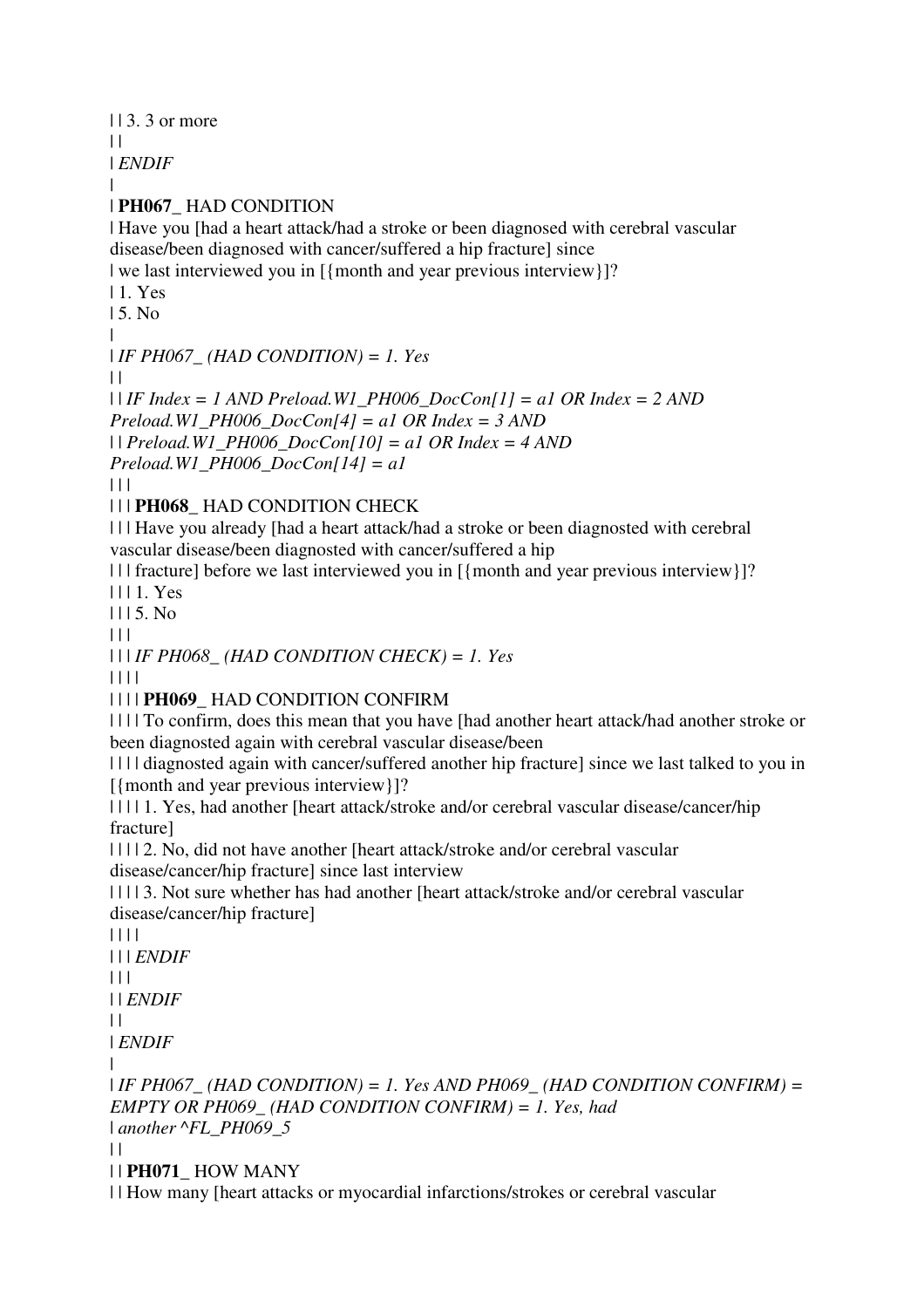diseases/cancers or maligant tumours/hip fractures] have you had since | | we last talked to you in [{month and year previous interview}]?

| | 1. 1

 $| 12.2 \rangle$ 

| | 3. 3 or more

 $| |$ 

| *ENDIF*

#### | | **PH067\_** HAD CONDITION

| Have you [had a heart attack/had a stroke or been diagnosed with cerebral vascular disease/been diagnosed with cancer/suffered a hip fracture] since

| we last interviewed you in  $[\{month \text{ and } year \text{ previous} \text{ intervals} \}!]$ ?

| 1. Yes

| 5. No

|

| *IF PH067\_ (HAD CONDITION) = 1. Yes*

 $| |$ 

| | *IF Index = 1 AND Preload.W1\_PH006\_DocCon[1] = a1 OR Index = 2 AND* 

*Preload.W1\_PH006\_DocCon[4] = a1 OR Index = 3 AND* 

| | *Preload.W1\_PH006\_DocCon[10] = a1 OR Index = 4 AND* 

*Preload.W1\_PH006\_DocCon[14] = a1*

 $| 11$ 

| | | **PH068\_** HAD CONDITION CHECK

| | | Have you already [had a heart attack/had a stroke or been diagnosted with cerebral vascular disease/been diagnosted with cancer/suffered a hip

| | | fracture] before we last interviewed you in [{month and year previous interview}]?

| | | 1. Yes

 $1115$ . No

 $|| ||$ 

| | | *IF PH068\_ (HAD CONDITION CHECK) = 1. Yes*

| | | |

 $\perp$ 

|

## | | | | **PH069\_** HAD CONDITION CONFIRM

| | | | To confirm, does this mean that you have [had another heart attack/had another stroke or been diagnosted again with cerebral vascular disease/been

| | | | diagnosted again with cancer/suffered another hip fracture] since we last talked to you in [{month and year previous interview}]?

| | | | 1. Yes, had another [heart attack/stroke and/or cerebral vascular disease/cancer/hip fracture]

| | | | 2. No, did not have another [heart attack/stroke and/or cerebral vascular disease/cancer/hip fracture] since last interview

| | | | 3. Not sure whether has had another [heart attack/stroke and/or cerebral vascular disease/cancer/hip fracture]

| | | | | | | *ENDIF*  $\Box$ | | *ENDIF* | *ENDIF* | *IF PH067\_ (HAD CONDITION) = 1. Yes AND PH069\_ (HAD CONDITION CONFIRM) = EMPTY OR PH069\_ (HAD CONDITION CONFIRM) = 1. Yes, had*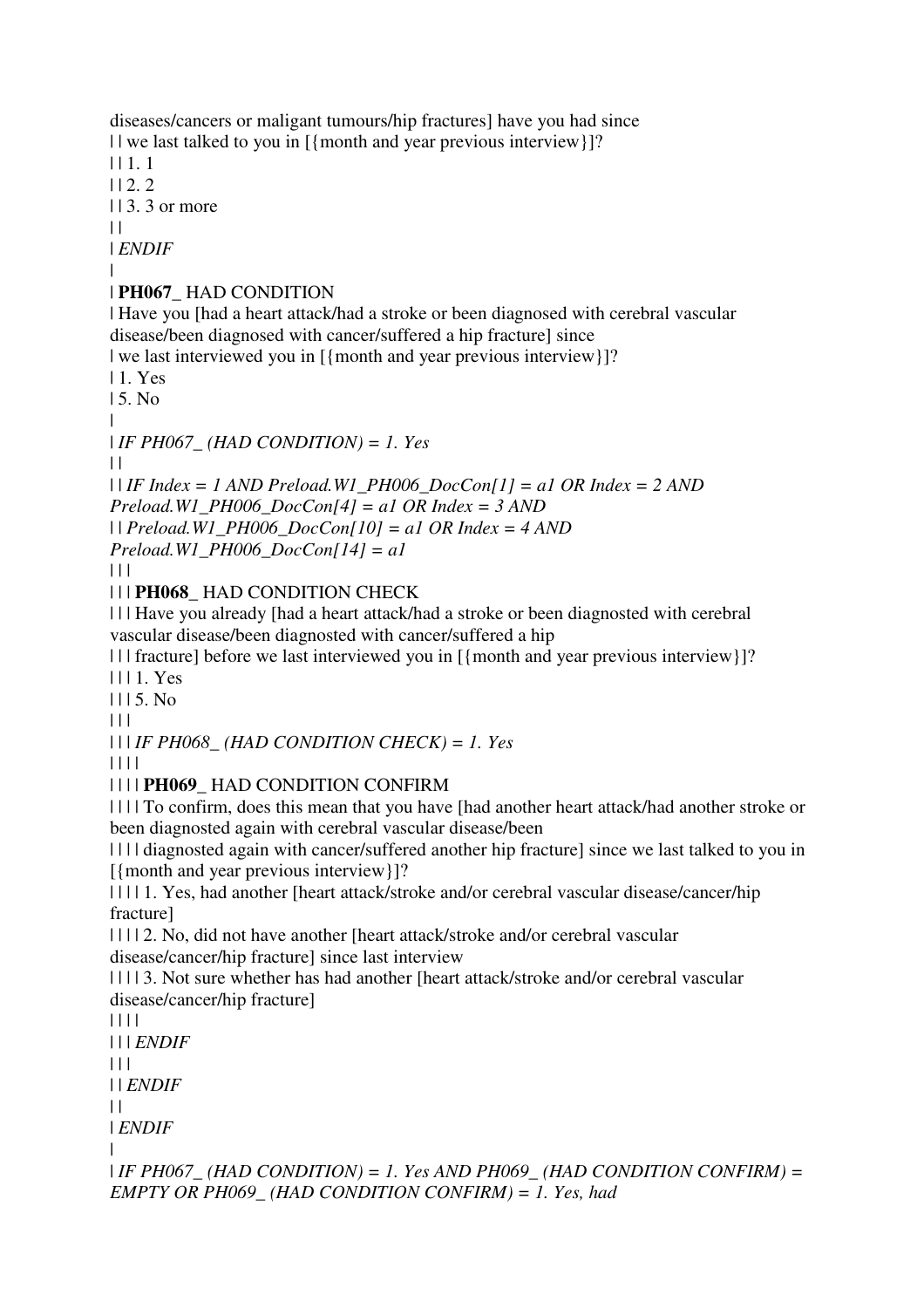| *another ^FL\_PH069\_5*  $\perp$ | | **PH071\_** HOW MANY | | How many [heart attacks or myocardial infarctions/strokes or cerebral vascular diseases/cancers or maligant tumours/hip fractures] have you had since | | we last talked to you in [{month and year previous interview}]? | | 1. 1  $| 12.2 \rangle$  $| 13.3$  or more  $\perp$ | *ENDIF* |

*ENDIF*

## **PH010\_** BOTHERED BY SYMPTOMS

Please look at card 9. For the past six months at least, have you been bothered by any of the health conditions on this card? Please tell me the

number or numbers.

### IWER:CODE ALL THAT APPLY

- 1. Pain in your back, knees, hips or any other joint
- 2. Heart trouble or angina, chest pain during exercise
- 3. Breathlessness, difficulty breathing
- 4. Persistent cough
- 5. Swollen legs
- 6. Sleeping problems
- 7. Falling down
- 8. Fear of falling down
- 9. Dizziness, faints or blackouts
- 10. Stomach or intestine problems, including constipation, air, diarrhoea
- 11. Incontinence or involuntary loss of urine
- 12. Fatigue
- 96. None
- 97. Other symptoms, not yet mentioned

## CHK: NOT  $((>1)$  AND (96 IN PH010 Symptoms)) MAIN "^FLError[5]"

## **PH011\_** CURRENT DRUGS AT LEAST ONCE A WEEK

Our next question is about the medication you may be taking. Please look at card 10. Do you currently take drugs at least once a week for problems

mentioned on this card?

IWER:CODE ALL THAT APPLY

- 1. Drugs for high blood cholesterol
- 2. Drugs for high blood pressure
- 3. Drugs for coronary or cerebrovascular diseases
- 4. Drugs for other heart diseases
- 5. Drugs for asthma
- 6. Drugs for diabetes
- 7. Drugs for joint pain or for joint inflammation
- 8. Drugs for other pain (e.g. headache, backpain, etc.)
- 9. Drugs for sleep problems
- 10. Drugs for anxiety or depression
- 11. Drugs for osteoporosis, hormonal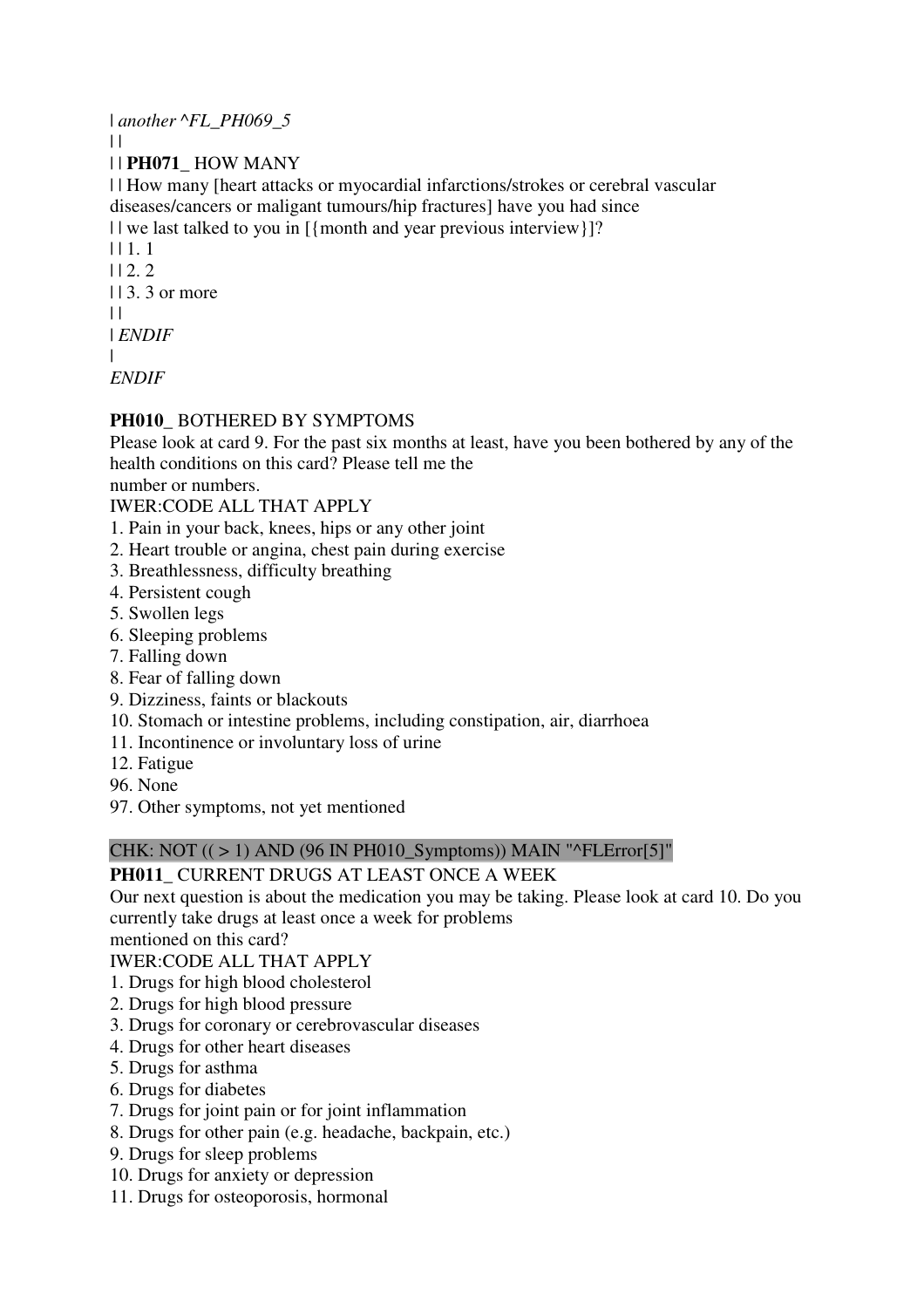- 12. Drugs for osteoporosis, other than hormonal
- 13. Drugs for stomach burns
- 14. Drugs for chronic bronchitis

96. None

97. Other drugs, not yet mentioned

### CHK: NOT  $((>1)$  AND  $(96$  IN PH011\_CurrentDrugs)) MAIN "^FLError[5]"

**PH012\_** WEIGHT OF RESPONDENT Approximately how much do you weigh? IWER:WEIGHT IN KILOS (IN IRELAND STONE-DOT-POUNDS)  $(0.00..250.00)$ 

*IF Preload.W1\_PH012\_Weight - PH012\_ (WEIGHT OF RESPONDENT) > 5*

#### | | **PH065\_** CHECK LOSS WEIGHT

| Have you lost weight since we last interviewed you in [{month and year previous interview}]?

| 1. Yes

| 5. No, have not lost weight since last interview

| | *IF PH065\_ (CHECK LOSS WEIGHT) = 1. Yes*

 $\|$ 

| | **PH066\_** REASON LOST WEIGHT

| | Have you lost weight due to illness or have you followed a special diet in the last two years?

| | 1. Due to illness

| | 2. Followed a special diet

| | 3. Due to illness and followed a special diet

| | 97. Other reasons for weight loss

 $\|$ 

 $\blacksquare$ 

| *ENDIF*

*ENDIF*

*IF MN101\_ (MN101\_Longitudinal) = 0*

 $\overline{\phantom{a}}$ | **PH013\_** HOW TALL ARE YOU?

| How tall are you?

| IWER:LENGTH IN CENTIMETRES (IN IRELAND: FEET-DOT-INCHES)  $|$  (0.00..230.00)

*ENDIF*

|

#### **PH041\_** USE GLASSES

Do you usually wear glasses or contact lenses?

1. Yes

5. No

#### **PH043\_** EYESIGHT DISTANCE

How good is your eyesight for seeing things at a distance, like recognising a friend across the street [using glasses or contact lenses as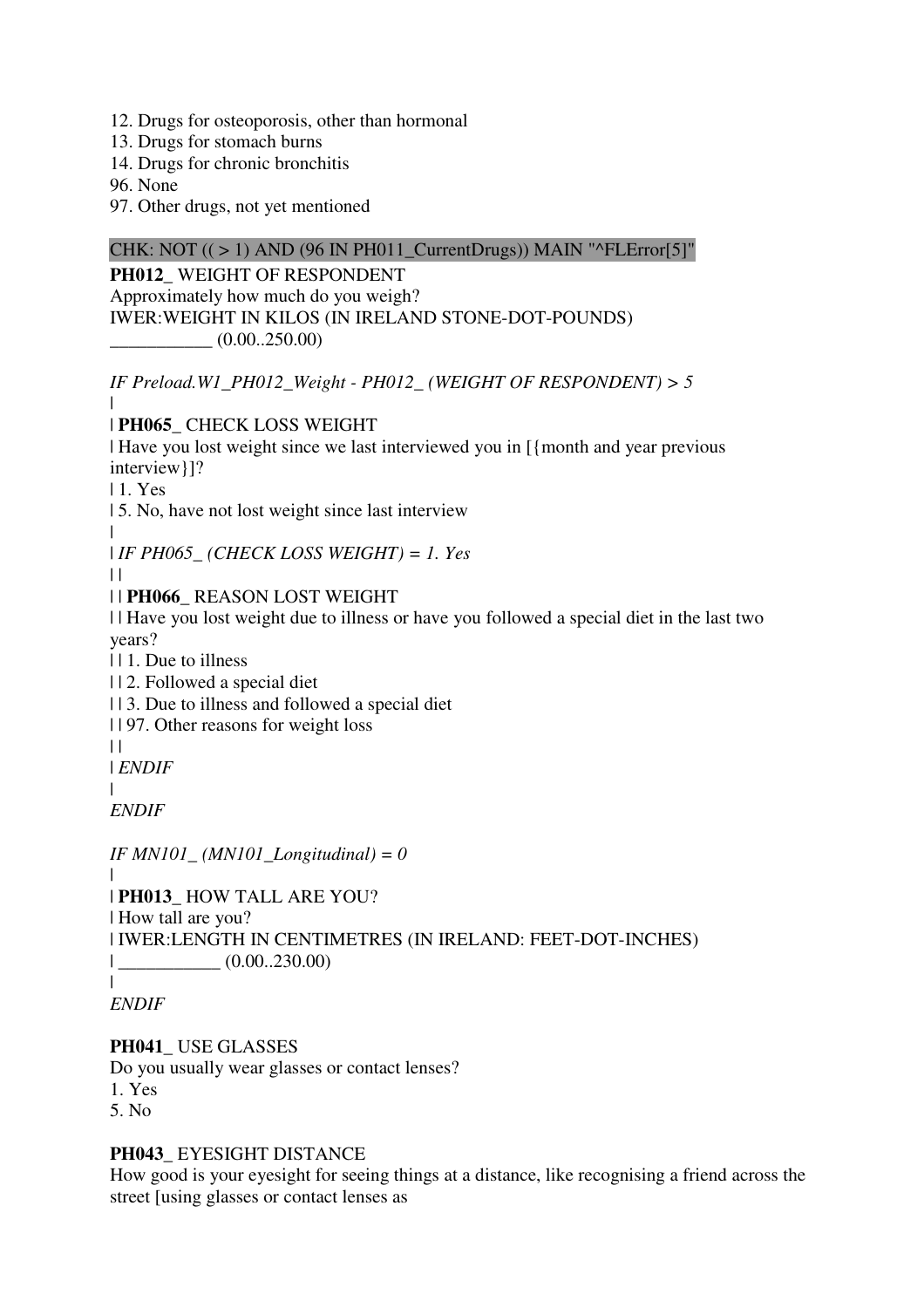usual/{empty}]? Would you say it is... IWER:READ OUT...

- 1. Excellent
- 2. Very good
- 3. Good
- 4. Fair
- 5. Poor

#### **PH044\_** EYESIGHT READING

How good is your eyesight for seeing things up close, like reading ordinary newspaper print [using glasses or contact lenses as usual/{empty}]? Would you say it is...

IWER:READ OUT...

- 1. Excellent
- 2. Very good
- 3. Good
- 4. Fair
- 5. Poor

#### **PH045\_** USE HEARING AID

Are you usually wearing a hearing aid?

- 1. Yes
- 5. No

#### **PH046\_** HEARING

Is your hearing [using a hearing aid as usual/{empty}]... IWER:READ OUT...

- 1. Excellent
- 2. Very good
- 3. Good
- 4. Fair
- 5. Poor

#### **PH047\_** HEARING WITH BACKGROUND NOISE

Do you find it difficult to follow a conversation if there is background noise, such as a TV, a radio or children playing [using a hearing aid as usual/{empty}]?

- 1. Yes
- 
- 5. No

#### **PH056\_** HEARING WITH ONE PERSON

Can you hear clearly what is said in a conversation with one person [using a hearing aid as usual/{empty}]?

1. Yes

5. No

#### **PH024\_** USE DENTURES

Do you use dentures?

- 1. Yes
- 5. No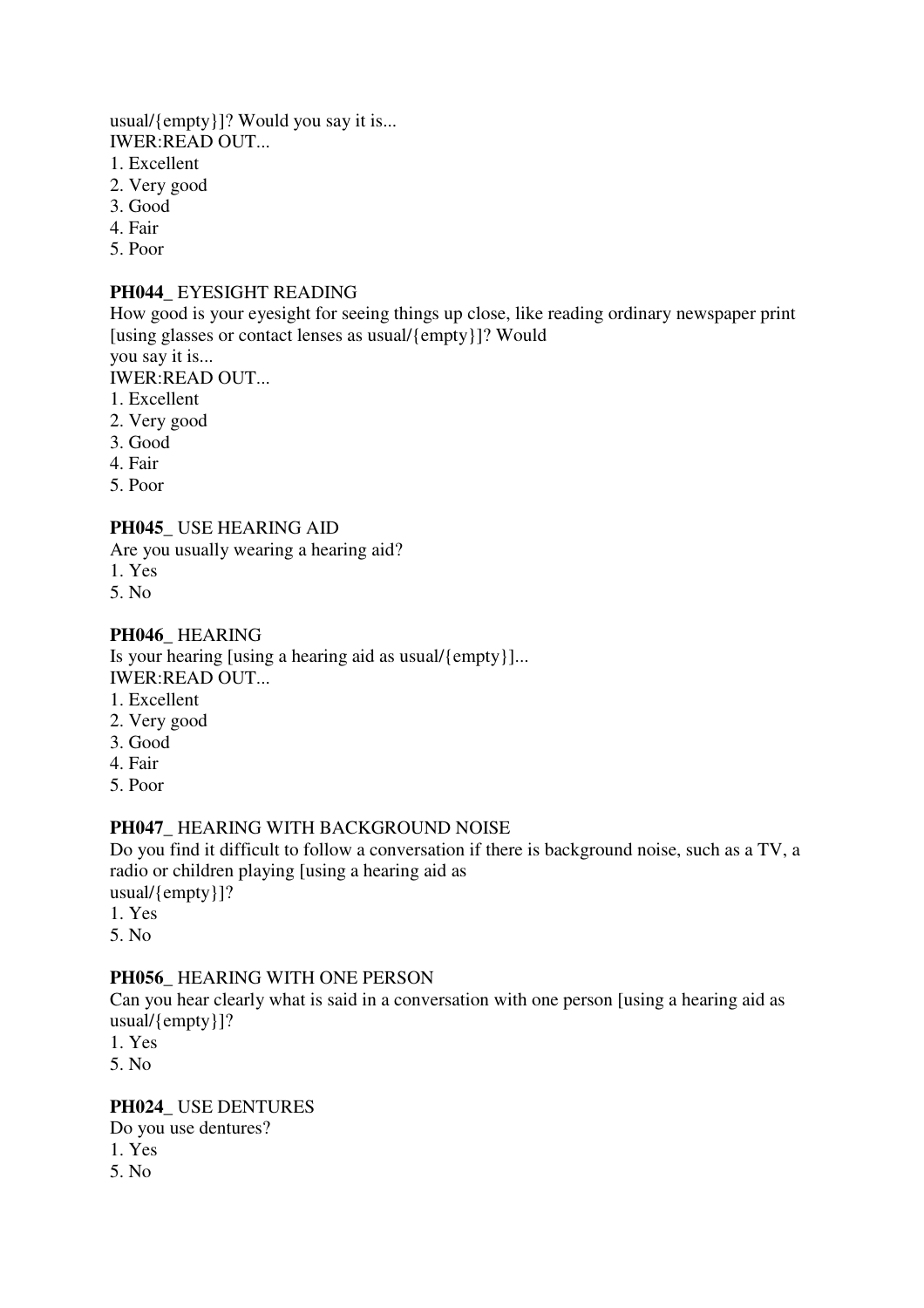## **PH025\_** BITE ON HARD FOODS

[Using your dentures,/{empty}] [can you/Can you] bite and chew on hard foods such as a firm apple without difficulty?

1. Yes

5. No

### **PH048\_** HEALTH AND ACTIVITIES

Please look at card 11.We need to understand difficulties people may have with various activities because of a health or physical problem. Please

tell me whether you have any difficulty doing each of the everyday activities on card 11.

Exclude any difficulties that you expect to last less than

three months.(Because of a health problem, do you have difficulty doing any of the activities on this card?)

## IWER:PROBE: ANY OTHERS? CODE ALL THAT APPLY

- 1. Walking 100 metres
- 2. Sitting for about two hours
- 3. Getting up from a chair after sitting for long periods
- 4. Climbing several flights of stairs without resting
- 5. Climbing one flight of stairs without resting
- 6. Stooping, kneeling, or crouching
- 7. Reaching or extending your arms above shoulder level
- 8. Pulling or pushing large objects like a living room chair
- 9. Lifting or carrying weights over 10 pounds/5 kilos, like a heavy bag of groceries
- 10. Picking up a small coin from a table

96. None of these

#### CHK: NOT  $((>1)$  AND  $(96$  IN PH048\_HeADLa)) MAIN "^FLError[5]"

#### **PH049\_** MORE HEALTH AND ACTIVITIES

Please look at card 12.Here are a few more everyday activities. Please tell me if you have any difficulty with these because of a physical, mental,

emotional or memory problem. Again exclude any difficulties you expect to last less than three months.(Because of a health or memory problem, do you

have difficulty doing any of the activities on card 12?)

#### IWER:PROBE: ANY OTHERS?CODE ALL THAT APPLY

- 1. Dressing, including putting on shoes and socks
- 2. Walking across a room
- 3. Bathing or showering
- 4. Eating, such as cutting up your food
- 5. Getting in or out of bed
- 6. Using the toilet, including getting up or down
- 7. Using a map to figure out how to get around in a strange place
- 8. Preparing a hot meal
- 9. Shopping for groceries
- 10. Making telephone calls
- 11. Taking medications
- 12. Doing work around the house or garden
- 13. Managing money, such as paying bills and keeping track of expenses
- 96. None of these

#### CHK: NOT  $((>1)$  AND  $(96$  IN PH049\_HeADLb)) MAIN "^FLError[5]"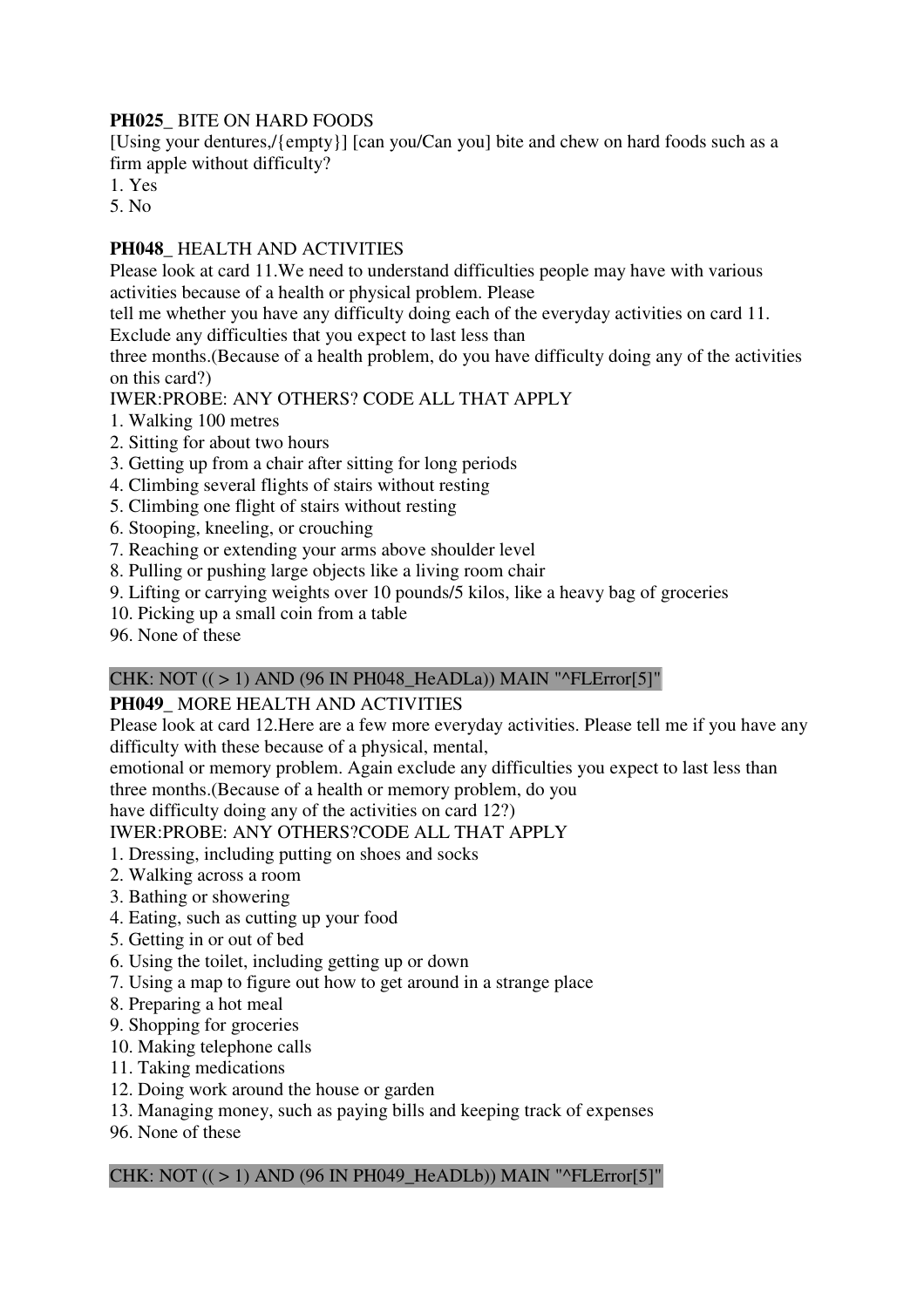*IF NOT 96. None of these IN PH048\_ (HEALTH AND ACTIVITIES) OR PH048\_ (HEALTH AND ACTIVITIES) = DONTKNOW OR PH048\_ (HEALTH AND ACTIVITIES) = REFUSAL AND 96. None of these IN PH049\_ (MORE HEALTH AND ACTIVITIES) OR PH049\_ (MORE HEALTH AND ACTIVITIES) = DONTKNOW OR PH049\_ (MORE HEALTH AND ACTIVITIES) = REFUSAL* |

#### | **PH050\_** HELP ACTIVITIES

| Thinking about the activities that you have problems with, does anyone ever help you with these activities?

| IWER:INCLUDING YOUR PARTNER OR OTHER PEOPLE IN YOUR HOUSEHOLD | 1. Yes

| 5. No

|

| *IF PH050\_ (HELP ACTIVITIES) = 1. Yes*

 $\perp$ 

#### | | **PH051\_** HELP MEETS NEEDS

| | Would you say that the help you receive meets your needs?

| | IWER:READ OUT...

- | | 1. All the time
- | | 2. Usually
- | | 3. Sometimes
- | | 4. Hardly ever
- $\perp$

| *ENDIF*

|

| **PH059\_** USE OF AIDS

| Please look at card 13. Do you use any of the items listed on this card?

| IWER:ONLY INCLUDE PERSONAL ALARMS USED TO CALL FOR ASSISTANCE AFTER FALLS ETC.

- | 1. A cane or walking stick
- | 2. A zimmer frame or walker
- | 3. A manual wheelchair
- | 4. An electric wheelchair
- | 5. A buggy or scooter
- | 6. Special eating utensils
- | 7. A personal alarm
- | 96. None of these

|

*ENDIF*

#### **PH060\_** HEALTH IN GENERAL QUESTION 3

On a scale from 0 to 10, where 0 describes the worst imaginable condition and 10 describes the best imaginable condition, how do you rate your health in general?

 $(0..10)$ 

#### **PH054\_** WHO ANSWERED THE QUESTIONS IN PH

IWER CHECK: WHO ANSWERED THE QUESTIONS IN THIS SECTION?

- 1. Respondent only
- 2. Respondent and proxy
- 3. Proxy only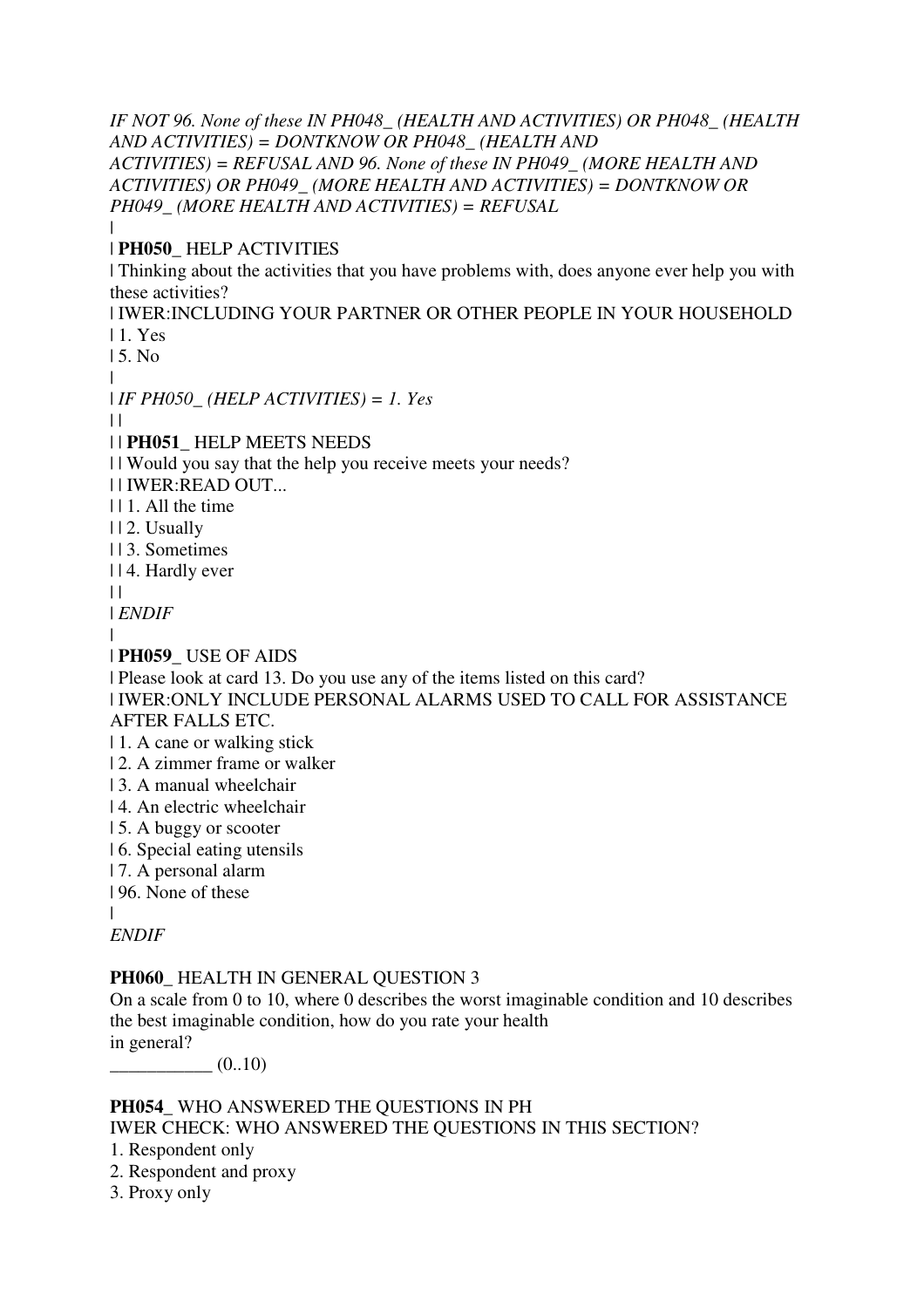*IF MN024\_ (HOUSEHOLD TYPE) = 1*

| *IF MN101\_ (MN101\_Longitudinal) = 0*

 $\|$ 

 $\blacksquare$ 

### | | **BR001\_** EVER SMOKED DAILY

| | The following questions are about smoking and drinking alcoholic beverages. Have you ever smoked cigarettes, cigars, cigarillos or a pipe daily for a

| | period of at least one year?

| | 1. Yes

| | 5. No

 $\perp$ 

| *ENDIF*

| |

 $| IFRBRO01$  (*EVER SMOKED DAILY) = 1. Yes OR MN101* (*MN101 Longitudinal*) = 1  $\|$ 

| | **BR002\_** SMOKE AT THE PRESENT TIME

| | [The following questions are about smoking and drinking alcoholic beverages./{empty}] Do you smoke at the present time?

| | 1. Yes

| | 5. No

 $\perp$ 

| | *IF MN101\_ (MN101\_Longitudinal) = 1 AND Preload.W1\_BR002\_StillSmoking = 1 AND BR002\_ (SMOKE AT THE PRESENT TIME) = 5. No*

 $| 11$ 

| | | **BR022\_** STOPPED SMOKING

| | | Have you stopped smoking since we last interviewed you in [{month and year previous interview}]?

| | | 1. Yes, I stopped after last interview

| | | 2. No, I did not smoke by last interview

| | | 3. No, I still smoke nowadays

| | |

| | *ENDIF*

 $\perp$ 

| | *IF MN101\_ (MN101\_Longitudinal) = 0*

 $| 11$ 

| | | **BR003\_** HOW MANY YEARS SMOKED

| | | For how many years [do/did] [you/you] [smoke/smoke] altogether?

| | | IWER:DON'T INCLUDE PERIODS WITHOUT SMOKINGCODE 1 IF R SMOKED

FOR LESS THAN ONE YEAR

 $|| ||$   $(1..150)$ 

 $|| ||$ 

CHK: BR003\_HowManyYearsSmoked < MN808\_AgeRespondent MAIN "^FLError[27]" | | *ENDIF*

 $| |$ 

| | *IF BR002\_ (SMOKE AT THE PRESENT TIME) = 1. Yes OR* 

*MN101\_ (MN101\_Longitudinal) = 0 AND BR002\_ (SMOKE AT THE PRESENT TIME) = 5.*  | | *No OR MN101\_ (MN101\_Longitudinal) = 1 AND BR022\_ (STOPPED SMOKING) = 3. No, I still smoke nowadays AND BR002\_ (SMOKE AT THE PRESENT*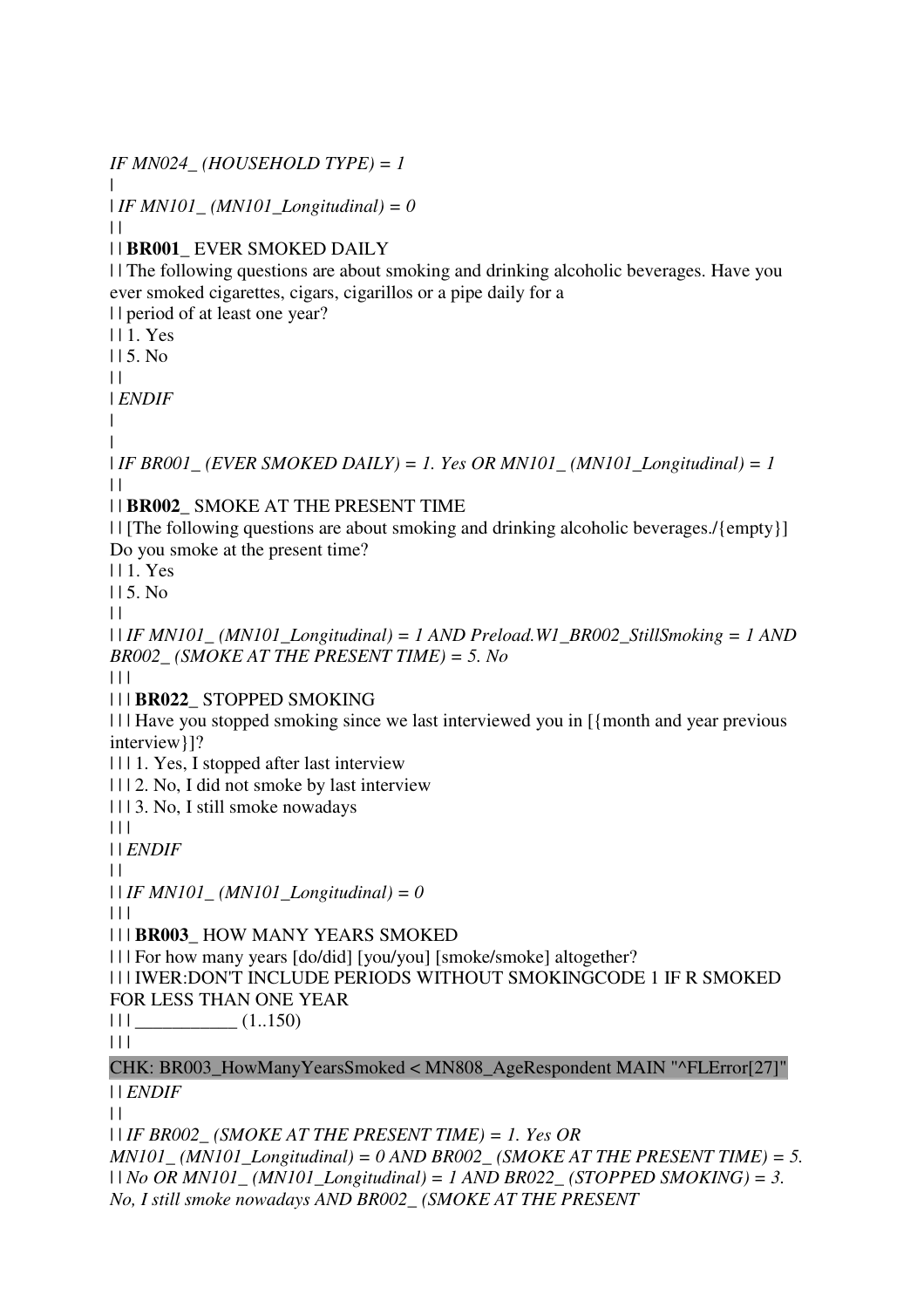```
| | TIME) = 5. No
\Box| | | BR005_ WHAT DO OR DID YOU SMOKE 
| | | What [do/did] [you/you] [smoke/smoke before you stopped]? 
| | | IWER:READ OUT; CODE ALL THAT APPLY 
| | | 1. Cigarettes 
| | | 2. Pipe 
| | | 3. Cigars or cigarillos 
\Box| | ENDIF
\perp| ENDIF
| 
| IF 1. Cigarettes IN BR005_(WHAT DO OR DID YOU SMOKE)
\perp| | BR006_ AVERAGE AMOUNT OF CIGARETTES PER DAY 
| | How many cigarettes [do/did] [you/you] [smoke/smoke] on average per day? 
|| (0..120)\|| ENDIF
| 
| IF 2. Pipe IN BR005_(WHAT DO OR DID YOU SMOKE)
\|| | BR007_ AVERAGE AMOUNT OF PIPES PER DAY 
| | How many pipes [do/did] [you/you] [smoke/smoke] on average per day? 
|| (0..120)\|| ENDIF
| 
| IF 3. Cigars or cigarillos IN BR005_(WHAT DO OR DID YOU SMOKE)
\perp| | BR008_ AVERAGE AMOUNT OF CIGARS PER DAY 
| | How many cigars or cigarillos [do/did] [you/you] [smoke/smoke] on average per day? 
|| (0..120)||| ENDIF
\blacksquare| BR010_ DAYS A WEEK CONSUMED ALCOHOL LAST 3 MONTHS 
| I am now going to ask you a few questions about what you drink - that is if you drink. Please 
look at card 14 During the last 3 months, how often 
| have you drunk any alcoholic beverages, like beer, cider, wine, spirits or cocktails? 
| 1. Almost every day 
| 2. Five or six days a week 
| 3. Three or four days a week 
| 4. Once or twice a week 
| 5. Once or twice a month 
| 6. Less than once a month 
| 7. Not at all in the last 3 months 
| 
| IF BR010_ (DAYS A WEEK CONSUMED ALCOHOL LAST 3 MONTHS) < 7. Not at all in 
the last 3 months
```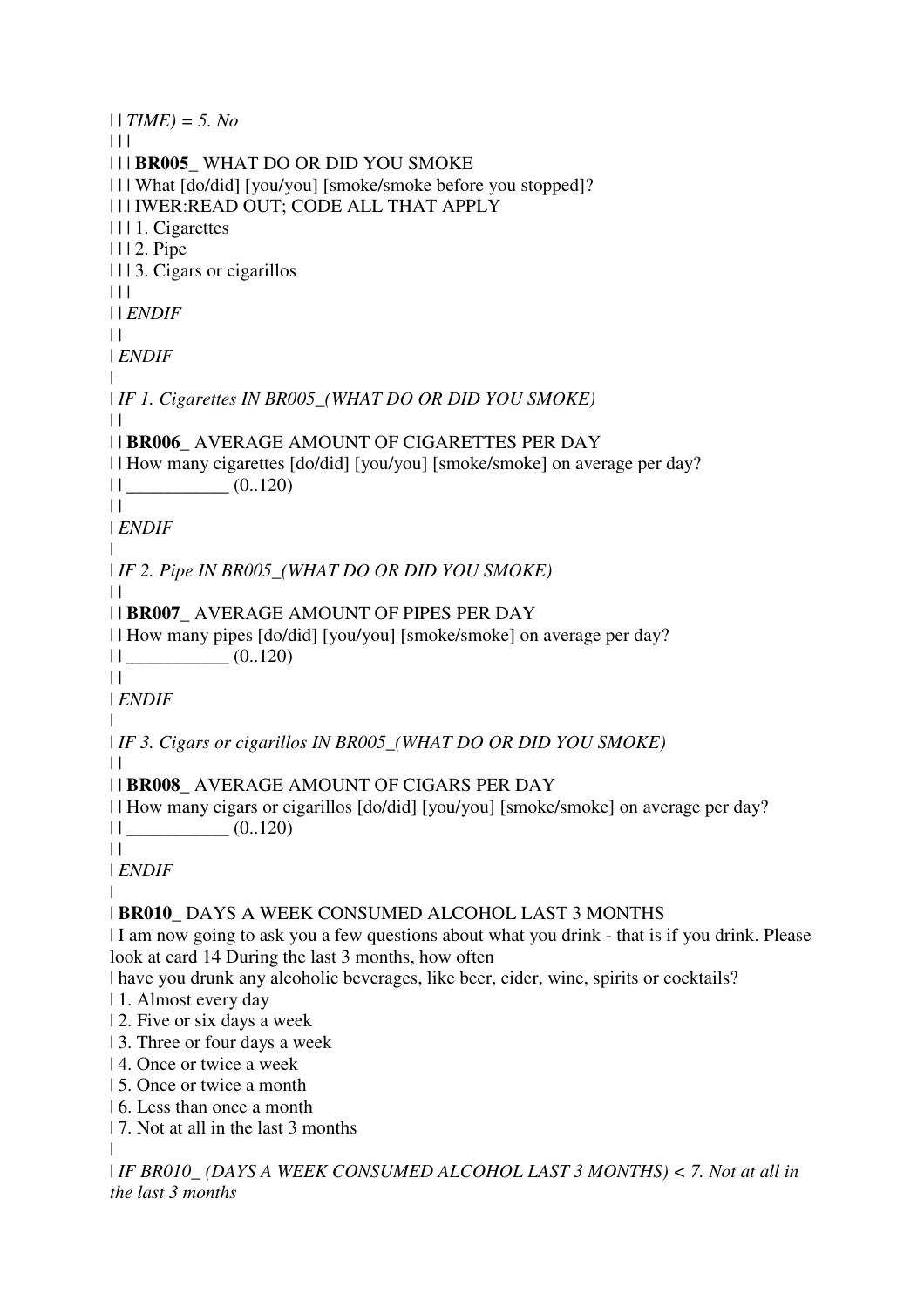$\|$ | | **BR019\_** HOW MANY DRINKS IN A DAY | | In the last three months, on the days you drink, about how many drinks do you have? | | IWER:AS A RULE OF THUMB, YOU CAN ESTIMATE THAT ONE DRINK IS: 1 BOTTLE/CAN OF BEER=33CL, 1 GLASS TABLE WINE=12CL, 1 GLASS FORTIFIED WINE=8CL, AND 1 | | GLASS SPIRITS=4CL  $||$   $(1.70)$  $\perp$ | | **BR020\_** HOW OFTEN FOUR OR MORE DRINKS LAST 3 MONTHS | | In the last three months, on how many days have you had four or more drinks on one occasion?  $11$  (0..90)  $\|$ | *ELSE*  $\perp$ | | *IF BR010\_ (DAYS A WEEK CONSUMED ALCOHOL LAST 3 MONTHS) = 7. Not at all in the last 3 months OR BR010\_ (DAYS A WEEK CONSUMED ALCOHOL*  | | *LAST 3 MONTHS) = DONTKNOW OR BR010\_ (DAYS A WEEK CONSUMED ALCOHOL LAST 3 MONTHS) = REFUSAL*  $\Box$ | | | **BR021\_** EVER DRUNK ALCOHOLIC BEVERAGES | | | Have you ever drunk alcoholic beverages? | | | 1. Yes | | | 5. No  $| 11$ | | *ENDIF*  $\|$ | *ENDIF* | | **BR015\_** SPORTS OR ACTIVITIES THAT ARE VIGOROUS | We would like to know about the type and amount of physical activity you do in your daily life. How often do you engage in vigorous physical

| activity, such as sports, heavy housework, or a job that involves physical labour?

| IWER:READ OUT

| 1. More than once a week

| 2. Once a week

| 3. One to three times a month

| 4. Hardly ever, or never

#### | | **BR016\_** ACTIVITIES REQUIRING A MODERATE LEVEL OF ENERGY

| How often do you engage in activities that require a moderate level of energy such as gardening, cleaning the car, or doing a walk?

| IWER:READ OUT

- | 1. More than once a week
- | 2. Once a week

| 3. One to three times a month

| 4. Hardly ever, or never

|

| **BR017\_** INTERVIEWER CHECK BR | WHO ANSWERED THE QUESTIONS IN THIS SECTION?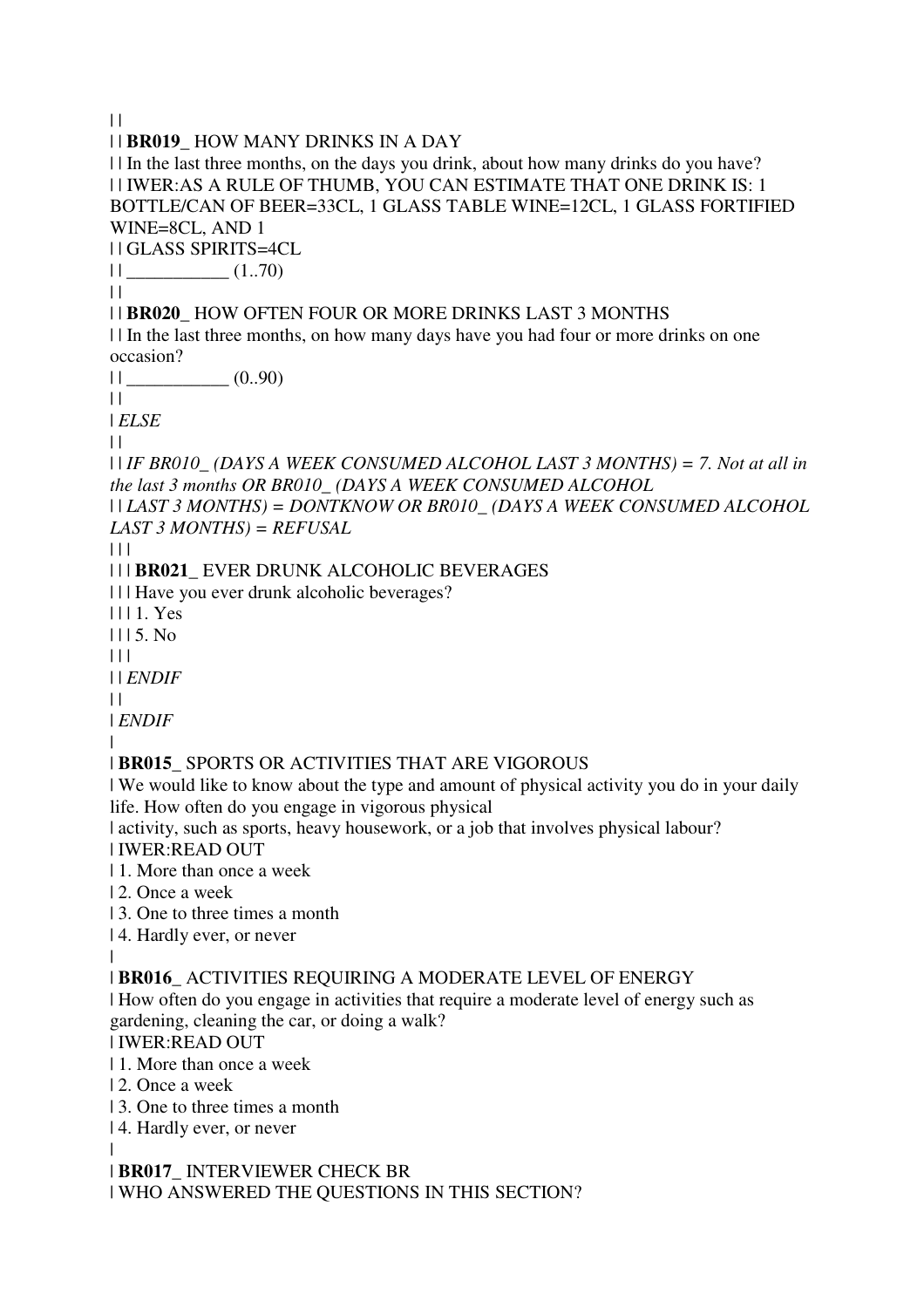| 1. Respondent only | 2. Respondent and proxy | 3. Proxy only | | *ENDIF*

### **CF019\_** INSTRUCTION FOR CF

IWER:THIS IS THE COGNITIVE TEST SECTION: WHILE YOU COMPLETE THIS SECTION, MAKE SURE THAT NO THIRD PERSONS ARE PRESENT. START OF A NON-PROXY SECTION. NO PROXY ALLOWED. IF THE RESPONDENT IS NOT CAPABLE OF ANSWERING ANY OF THESE QUESTION ON HER/HIS OWN, PRESS CTRL-K AT EACH QUESTION AND MAKE A REMARK USING CTRL-M AT THE END OF THE SECTION. 1. Continue

*IF MN101\_ (MN101\_Longitudinal) = 0*

#### | | **CF001\_** SELF-RATED READING SKILLS

| Now I would like to ask some questions about your reading and writing skills. How would you rate your reading skills needed in your daily life? Would

| you say they are...

| IWER:READ OUT

- | 1. Excellent
- | 2. Very good
- | 3. Good
- | 4. Fair
- | 5. Poor

|

#### | **CF002\_** SELF-RATED WRITING SKILLS

| How would you rate your writing skills needed in your daily life? Would you say they are... | IWER:READ OUT

- | 1. Excellent
- | 2. Very good
- | 3. Good
- | 4. Fair
- | 5. Poor
- |

*ENDIF*

#### **CF003\_** DATE-DAY OF MONTH

Part of this study is concerned with people's memory and ability to think about things. First, I am going to ask about today's date. Which day of the month is it? IWER:CODE WHETHER DAY OF MONTH ([{day of the month}]) IS GIVEN **CORRECTLY**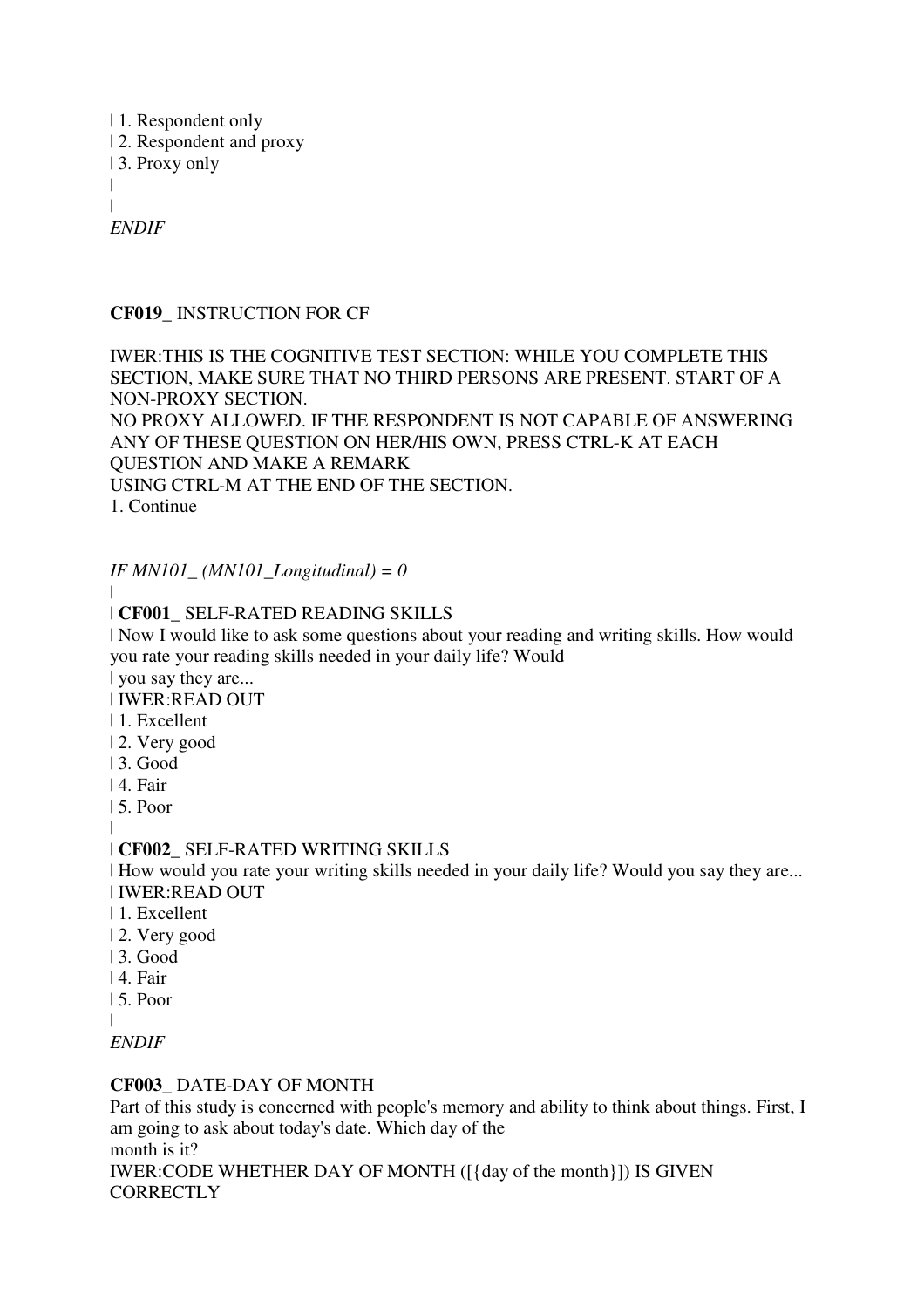1. Day of month given correctly

2. Day of month given incorrectly/doesn't know day

**CF004\_** DATE-MONTH Which month is it? IWER:CODE WHETHER MONTH ([{system month of the year}]) IS GIVEN CORRECTLY 1. Month given correctly 2. Month given incorrectly/doesn't know month

**CF005\_** DATE-YEAR Which year is it? IWER:CODE WHETHER YEAR ([{current year}]) IS GIVEN CORRECTLY 1. Year given correctly 2. Year given incorrectly/doesn't know year

**CF006\_** DAY OF THE WEEK Can you tell me what day of the week it is? IWER:CORRECT ANSWER: ([{system day of the week}]) 1. Day of week given correctly 2. Day of week given incorrectly/doesn't know day

### **CF007\_** INTRODUCTION TEN WORDS LIST LEARNING

Now, I am going to read a list of words from my computer screen. We have purposely made the list long so it will be difficult for anyone to recall

all the words. Most people recall just a few. Please listen carefully, as the set of words cannot be repeated. When I have finished, I will ask you

to recall aloud as many of the words as you can, in any order. Is this clear? IWER:PRESS ENTER TO BEGIN TEST AND HAVE BOOKLET READY 1. Continue

*IF CF007\_ (INTRODUCTION TEN WORDS LIST LEARNING) = RESPONSE* | | *IF CF009\_ (VERBAL FLUENCY INTRO) = EMPTY*  $\perp$ | | **CF101\_** TEN WORDS LIST LEARNING FIRST TRIAL | | Ready? | | IWER:WAIT UNTIL WORDS APPEAR ON THE SCREEN.WRITE WORDS ON SHEET PROVIDED.ALLOW UP TO ONE MINUTE FOR RECALL.ENTER THE WORDS RESPONDENT CORRECTLY | | RECALLS. | | 1. Start test  $\|$  $| \cdot |$ | | **CF102\_** TEN WORDS LIST LEARNING SHOW MOVIE  $\perp$ | | 1. Continue  $| |$ | | **CF008\_** TEN WORDS LIST LEARNING FIRST TRIAL | | Now please tell me all the words you can recall. | | 1. Butter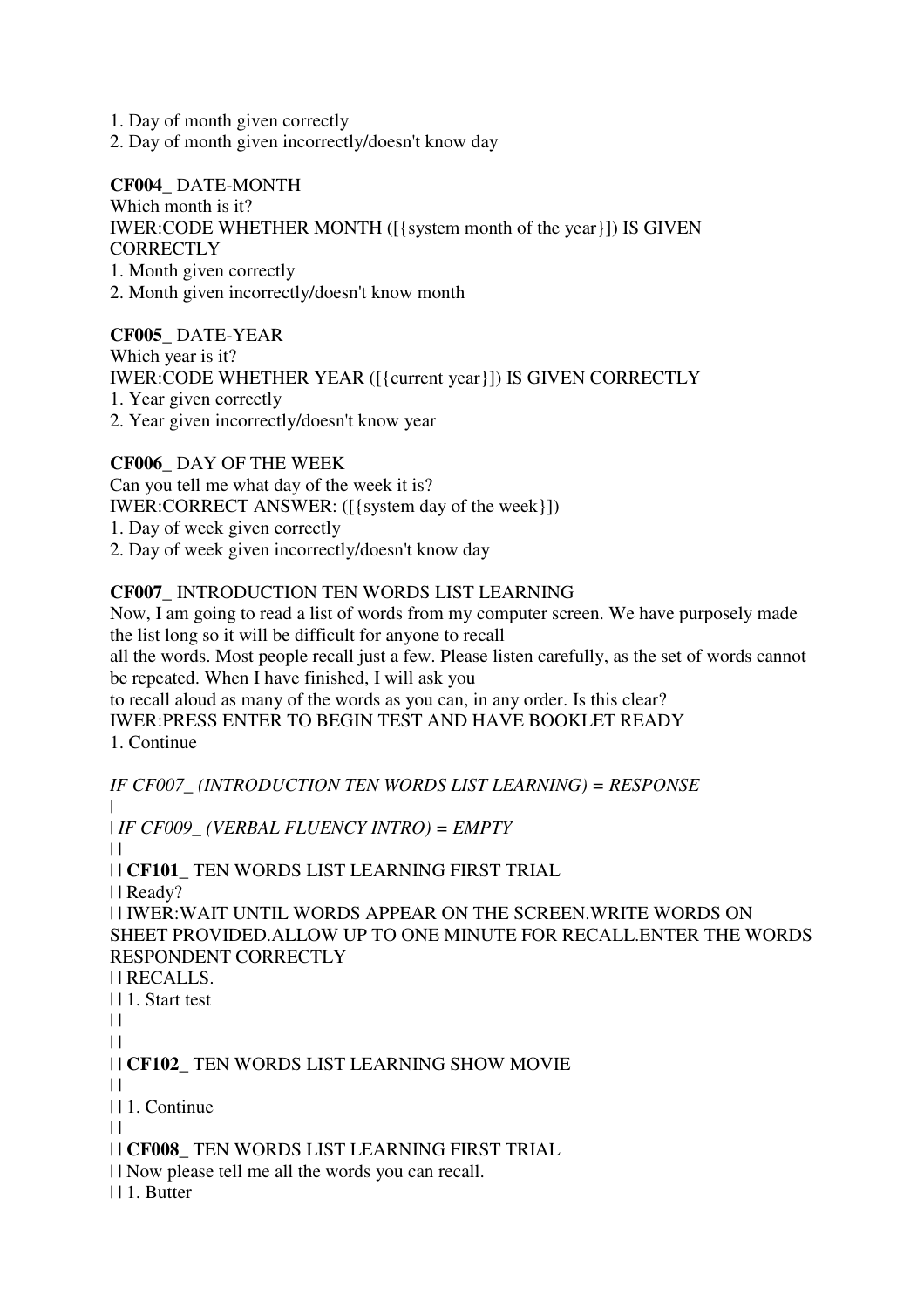| | 2. Arm | | 3. Letter | | 4. Queen | | 5. Ticket | | 6. Grass | | 7. Corner | | 8. Stone | | 9. Book | | 10. Stick | | 96. None of these  $\|$ 

### CHK: NOT  $((>1)$  AND  $(96$  IN CF008 Learn1)) MAIN "^FLError[5]"

| *ENDIF*  $\blacksquare$ 

*ENDIF*

**CF009\_** VERBAL FLUENCY INTRO

Now I would like you to name as many different animals as you can think of. You have one minute to do this.Ready, go.

IWER:ALLOW ONE MINUTE PRECISELY. IF THE SUBJECT STOPS BEFORE THE END OF THE TIME, ENCOURAGE THEM TO TRY TO FIND MORE WORDS. IF THEY ARE SILENT FOR 15

SECONDS REPEAT THE BASIC INSTRUCTION (''I WANT YOU TO TELL ME ALL THE ANIMALS YOU CAN THINK OF''). NO EXTENSION ON THE TIME LIMIT IS MADE IN THE

EVENT THAT THE INSTRUCTION HAS TO BE REPEATED 1. Continue

*IF CF009\_ (VERBAL FLUENCY INTRO) = RESPONSE* | | *IF CF011\_ (INTRODUCTION NUMERACY) = EMPTY*  $\|$ 

| | **CF010\_** VERBAL FLUENCY SCORE

 $\perp$ 

| | IWER:THE SCORE IS THE SUM OF ACCEPTABLE ANIMALS. ANY MEMBER OF THE ANIMAL KINGDOM, REAL OR MYTHICAL IS SCORED CORRECT, EXCEPT REPETITIONS AND PROPER

| | NOUNS. SPECIFICALLY, EACH OF THE FOLLOWING GETS CREDIT: A SPECIES NAME AND ANY ACCOMPANYING BREEDS WITHIN THE SPECIES; MALE, FEMALE AND INFANT NAMES

| | WITHIN THE SPECIES.CODE NUMBER OF ANIMALS (0..100)

| | \_\_\_\_\_\_\_\_\_\_\_ (0..100)

 $\|$ 

| *ENDIF*

|

*ENDIF*

**CF011\_** INTRODUCTION NUMERACY

Next I would like to ask you some questions which assess how people use numbers in everyday life.

IWER:IF NECESSARY, ENCOURAGE THE RESPONDENT TO TRY TO ANSWER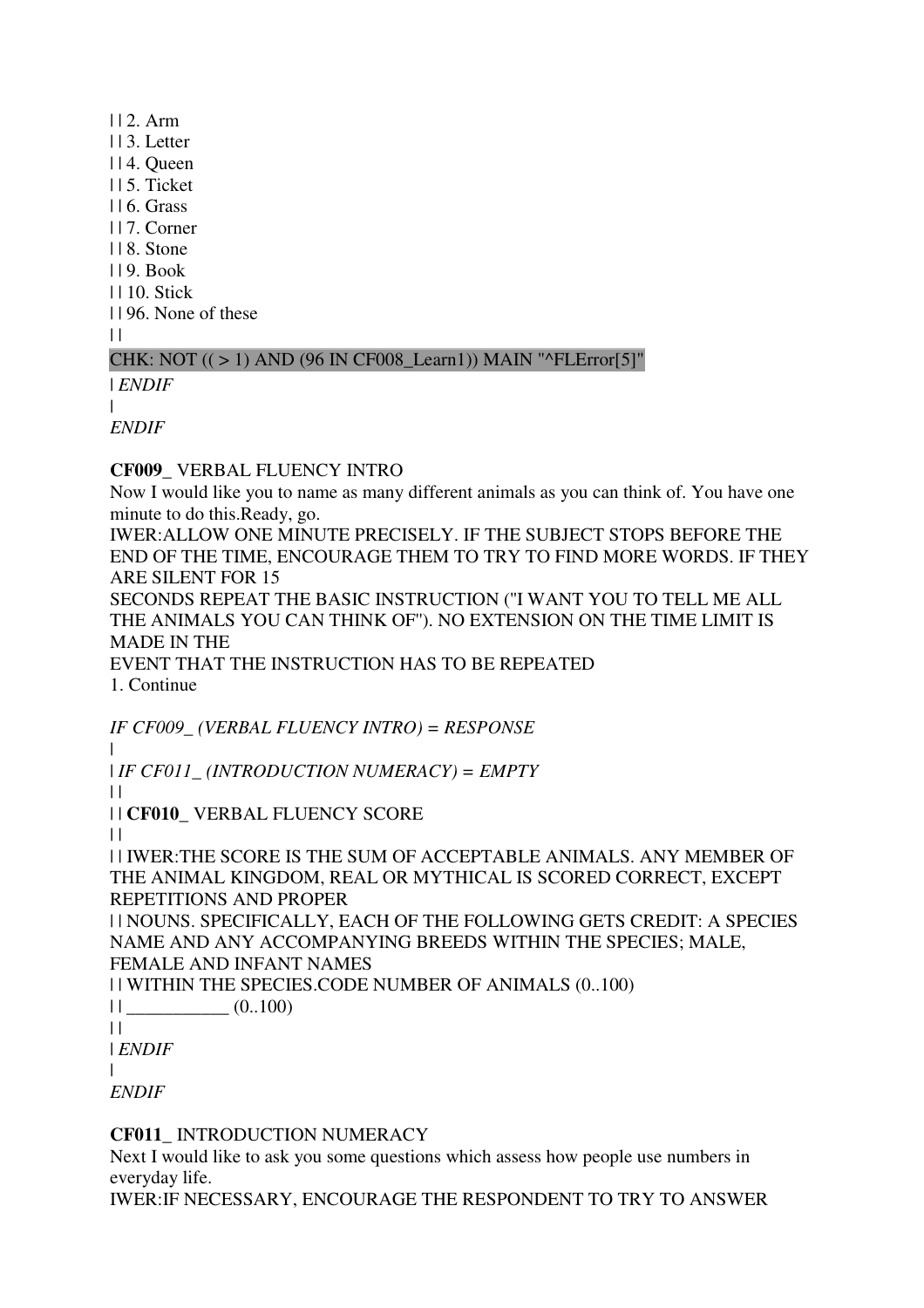#### EACH OF THE NUMERACY QUESTIONS 1. Continue

# **CF012\_** NUMERACY-CHANCE DISEASE 10 PERC. OF 1000

If the chance of getting a disease is 10 per cent, how many people out of 1000 (one thousand) would be expected to get the disease?

IWER:DO NOT READ OUT THE ANSWERS

- 1. 100
- 2. 10
- 3. 90
- 4. 900

97. Other answer

*IF CF012\_ (NUMERACY-CHANCE DISEASE 10 PERC. OF 1000) <> 1. 100* |

# | **CF013\_** NUMERACY-HALF PRICE

| In a sale, a shop is selling all items at half price. Before the sale, a sofa costs 300 [{local currency}]. How much will it cost in the sale?

| IWER:DO NOT READ OUT THE ANSWERS

| 1. 150 [{local currency}]

| 2. 600 [{local currency}]

| 97. Other answer

```
|
```

```
|
```
*ENDIF*

*IF CF012\_ (NUMERACY-CHANCE DISEASE 10 PERC. OF 1000) = 1. 100* |

# | **CF014\_** NUMERACY-6000 IS TWO-THIRDS WHAT IS TOTAL PRICE

| A second hand car dealer is selling a car for  $6,000$  [{local currency}]. This is two-thirds of what it costs new. How much did the car cost new?

| IWER:DO NOT READ OUT THE ANSWERS

| 1. 9,000 [{local currency}]

| 2. 4,000 [{local currency}]

| 3. 8,000 [{local currency}]

```
| 4. 12,000 [{local currency}]
```
| 5. 18,000 [{local currency}]

```
| 97. Other answer
```
|

| *IF CF014\_ (NUMERACY-6000 IS TWO-THIRDS WHAT IS TOTAL PRICE) = 1. 9,000 ^FLCurr*

 $\|$ 

| | **CF015\_** AMOUNT IN THE SAVINGS ACCOUNT

| | Let's say you have 2000 [{local currency}] in a savings account. The account earns ten per cent interest each year. How much would you have in the

| | account at the end of two years?

| | IWER:DO NOT READ OUT THE ANSWERS

| | 1. 2420 [{local currency}]

- | | 2. 2020 [{local currency}]
- | | 3. 2040 [{local currency}]
- | | 4. 2100 [{local currency}]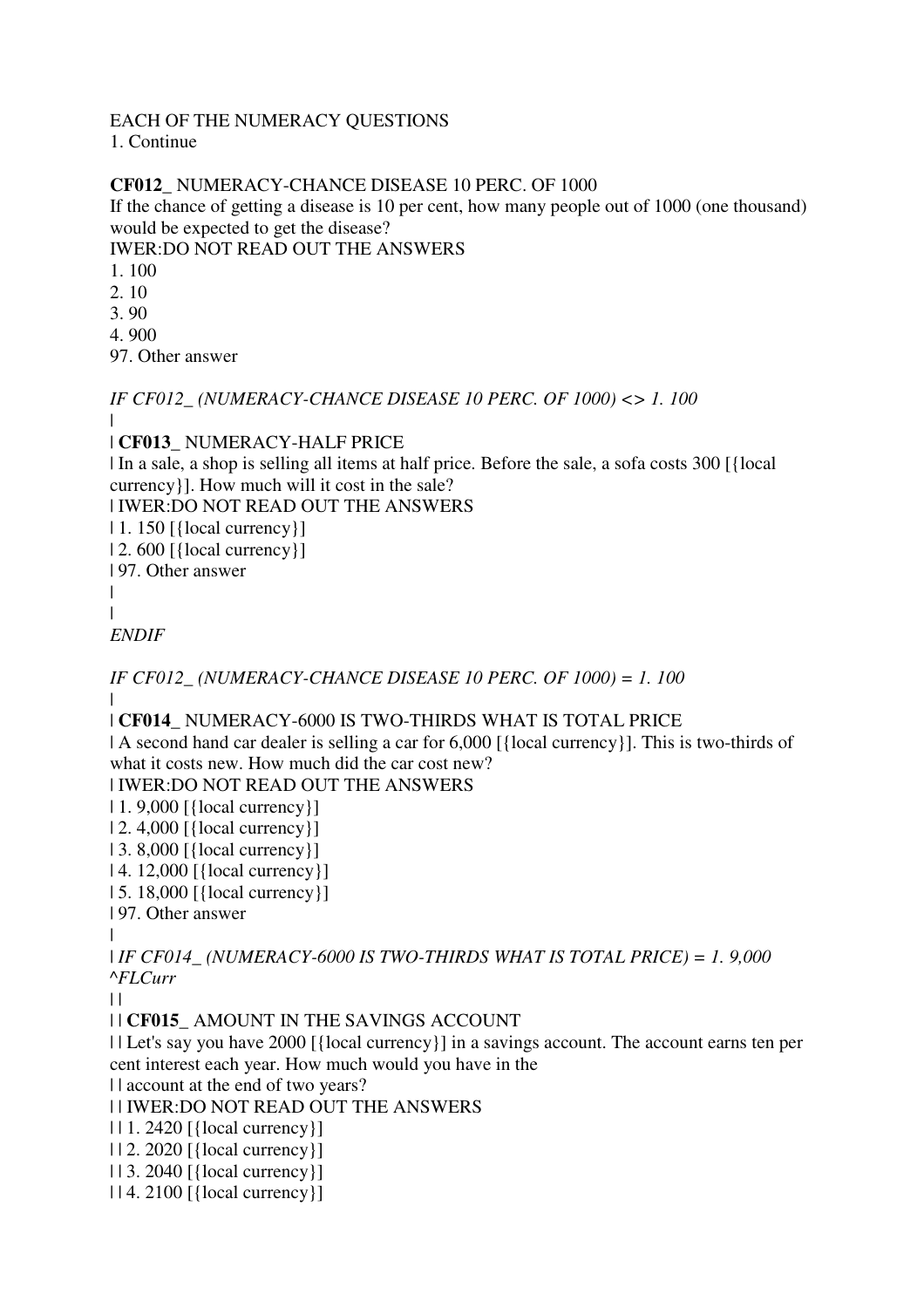| | 5. 2200 [{local currency}] | | 6. 2400 [{local currency}] | | 97. Other answer  $| |$ | *ENDIF* | *ENDIF*

*IF CF007\_ (INTRODUCTION TEN WORDS LIST LEARNING) = RESPONSE* |

| **CF016\_** TEN WORDS LIST LEARNING DELAYED RECALL

| A little while ago, I read you a list of words and you repeated the ones you could remember. Please tell me any of the words that you can remember

| now?

| IWER:WRITE THE WORDS ON A SHEET AND THEN SCORE THE RIGHT WORDS | 1. Butter

- $|2 \text{ Arm}|$
- | 3. Letter
- | 4. Queen
- | 5. Ticket
- | 6. Grass
- | 7. Corner
- | 8. Stone
- | 9. Book
- | 10. Stick
- | 96. None of these

|

#### CHK: NOT  $((>1)$  AND  $(96$  IN CF016\_Learn4)) MAIN "^FLError[5]" *ENDIF*

# **CF017\_** CONTEXTUAL FACTORS DURING THE COGNITIVE FUNCTION TEST

IWER:WERE THERE ANY FACTORS THAT MAY HAVE IMPAIRED THE RESPONDENT'S PERFORMANCE ON THE TESTS?

1. Yes

5. No

**CF018\_** WHO WAS PRESENT DURING CF INTERVIEWER CHECK: WHO WAS PRESENT DURING THIS SECTION? IWER:CODE ALL THAT APPLY

- 1. Respondent alone
- 2. Partner present
- 3. Child(ren) present
- 4. Other(s)

### CHK: NOT  $((>1)$  AND  $(1$  IN CF018\_IntCheck)) MAIN "^FLError[22]"

# **MH001\_** INTRO MENTAL HEALTH

Earlier we talked about your physical health. Another measure of health is your emotional health or well being -- that is, how you feel about things that happen around you.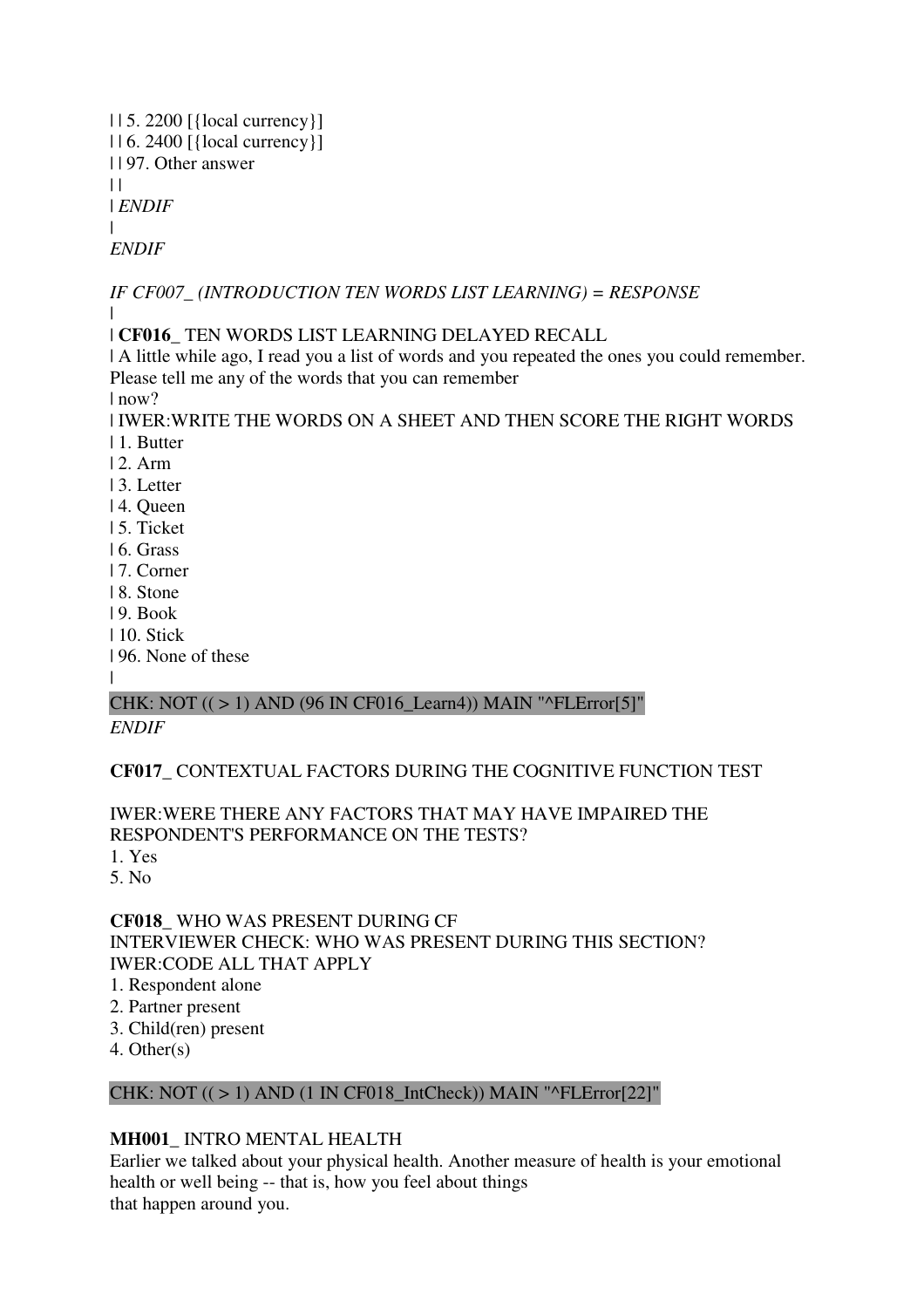1. Continue

### **MH002\_** DEPRESSION

In the last month, have you been sad or depressed? IWER:IF PARTICIPANT ASKS FOR CLARIFICATION, SAY 'BY SAD OR DEPRESSED, WE MEAN MISERABLE, IN LOW SPIRITS, OR BLUE' 1. Yes

5. No

### **MH003\_** HOPES FOR THE FUTURE

What are your hopes for the future?

IWER:NOTE ONLY WHETHER HOPES ARE MENTIONED OR NOT

1. Any hopes mentioned

2. No hopes mentioned

### **MH004\_** FELT WOULD RATHER BE DEAD

In the last month, have you felt that you would rather be dead?

1. Any mention of suicidal feelings or wishing to be dead

2. No such feelings

### **MH005\_** FEELS GUILTY

Do you tend to blame yourself or feel guilty about anything?

1. Obvious excessive guilt or self-blame

2. No such feelings

3. Mentions guilt or self-blame, but it is unclear if these constitute obvious or excessive guilt or self-blame

*IF MH005\_ (FEELS GUILTY) = 3. Mentions guilt or self-blame, but it is unclear if these constitute obvious or excessive guilt or self-blame*

|

| **MH006\_** BLAME FOR WHAT

| So, for what do you blame yourself?

| IWER:NOTE - ONLY CODE 1 FOR AN EXAGGERATED FEELING OF GUILT, WHICH IS CLEARLY OUT OF PROPORTION TO THE CIRCUMSTANCES. THE FAULT WILL OFTEN HAVE BEEN

| VERY MINOR, IF THERE WAS ONE AT ALL. JUSTIFIABLE OR APPROPRIATE GUILT SHOULD BE CODED 2.

| 1. Example(s) given constitute obvious excessive guilt or self-blame

| 2. Example(s) do not constitute obvious excessive guilt or self-blame, or it remains unclear if these constitute obvious or excessive guilt or

| self-blame

|

*ENDIF*

### **MH007\_** TROUBLE SLEEPING

Have you had trouble sleeping recently?

1. Trouble with sleep or recent change in pattern

2. No trouble sleeping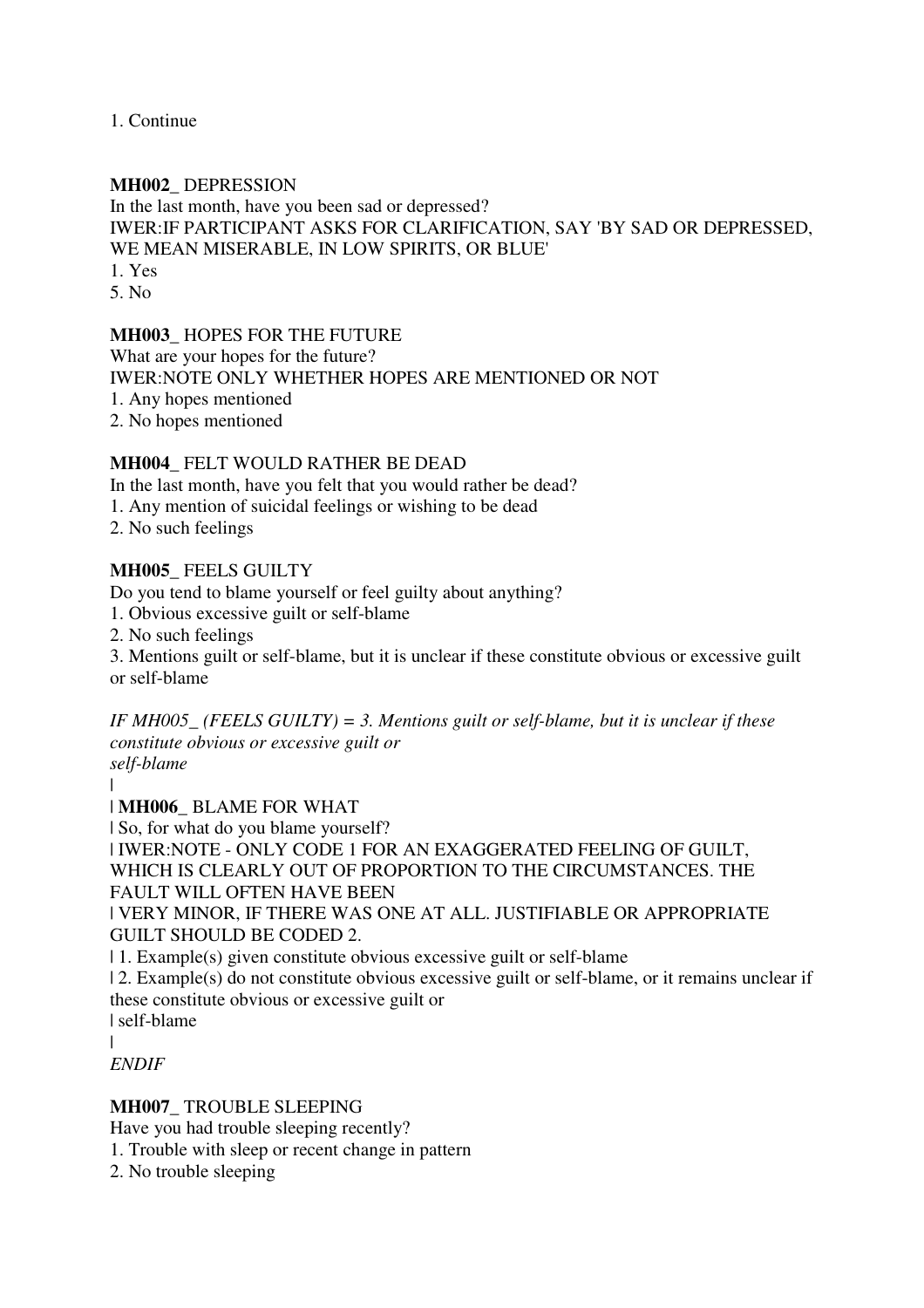### **MH008\_** LESS OR SAME INTEREST IN THINGS

In the last month, what is your interest in things?

- 1. Less interest than usual mentioned
- 2. No mention of loss of interest
- 3. Non-specific or uncodeable response

*IF MH008\_ (LESS OR SAME INTEREST IN THINGS) = 3. Non-specific or uncodeable response*

### | **MH009\_** KEEPS UP INTEREST

| So, do you keep up your interests?

| 1. Yes

|

|

| 5. No

*ENDIF*

# **MH010\_** IRRITABILITY

Have you been irritable recently?

1. Yes

5. No

### **MH011\_** APPETITE

What has your appetite been like?

- 1. Diminution in desire for food
- 2. No diminution in desire for food
- 3. Non-specific or uncodeable response

*IF MH011\_ (APPETITE) = 3. Non-specific or uncodeable response* |

### | **MH012\_** EATING MORE OR LESS

| So, have you been eating more or less than usual?

- | 1. Less
- | 2. More
- | 3. Neither more nor less

|

# *ENDIF*

# **MH013\_** FATIGUE

In the last month, have you had too little energy to do the things you wanted to do?

- 1. Yes
- 5. No

### **MH014\_** CONCENTRATION ON ENTERTAINMENT

How is your concentration? For example, can you concentrate on a television programme, film or radio programme?

- 1. Difficulty in concentrating on entertainment
- 2. No such difficulty mentioned

### **MH015\_** CONCENTRATION ON READING

Can you concentrate on something you read?

1. Difficulty in concentrating on reading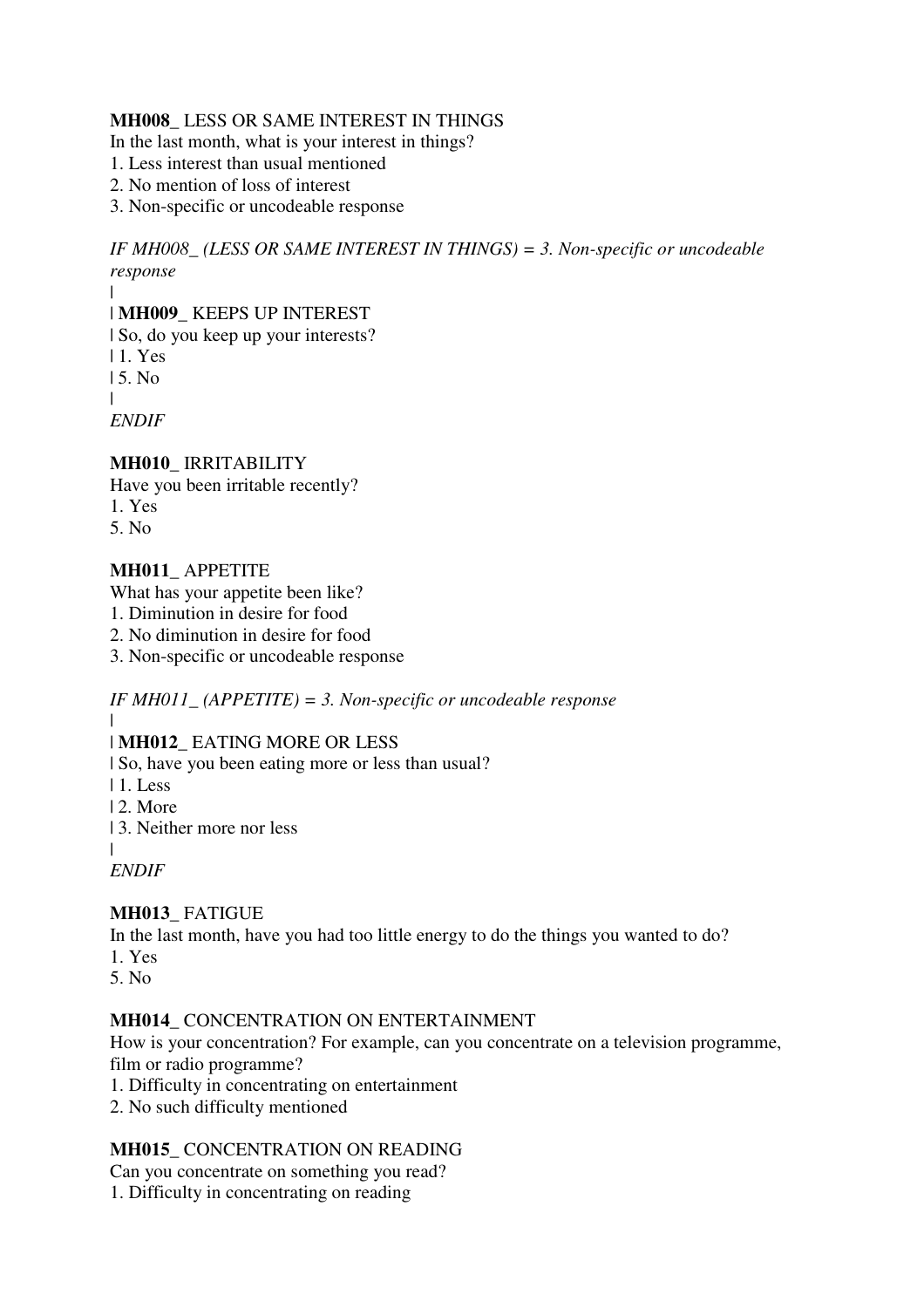### 2. No such difficulty mentioned

### **MH016\_** ENJOYMENT

What have you enjoyed doing recently?

1. Fails to mention any enjoyable activity

2. Mentions ANY enjoyment from activity

### **MH017\_** TEARFULNESS

In the last month, have you cried at all? IWER:END OF NON-PROXY SECTION. IF THE RESPONDENT WAS NOT CAPABLE OF ANSWERING THE PRECEDING QUESTIONS, PRESS CTRL-M AND MAKE A REMARK

1. Yes

5. No

### **MH018\_** DEPRESSION EVER

[Since the last interview in /{empty}][{month year previous interview}/{empty}][, has/Has] there been a time or times[{empty}/ in your life] when you

suffered from symptoms of depression which lasted at least two weeks?

1. Yes

5. No

### *IF MH018\_ (DEPRESSION EVER) = 1. Yes*

| | *IF MN101\_ (MN101\_Longitudinal) = 0*

 $\|$ 

# | | **MH019\_** AGE SYMPTOMS FIRST TIME

| | How old were you when the symptoms occurred for the first time?

 $||$   $(0.120)$ 

 $\|$ 

| *ENDIF* |

### | **MH020\_** EVER TREATED BY DOCTOR OR PSYCHIATRIST

| Were you [{empty}/ever] treated for depression by a family doctor or a psychiatrist?

| 1. Yes

| 5. No |

### | **MH021\_** EVER ADMITTED TO HOSPITAL OR PSYCHIATRIC WARD

| Were you [{empty}/ever] admitted to a mental hospital or psychiatric ward?

| 1. Yes

| 5. No

|

*ENDIF*

### **MH022\_** EVER TOLD AFFECTIVE OR EMOTIONAL DISORDERS

Has a doctor ever told you that you suffer from other affective or emotional disorders, including anxiety, nervous or psychiatric problems?

1. Yes

5. No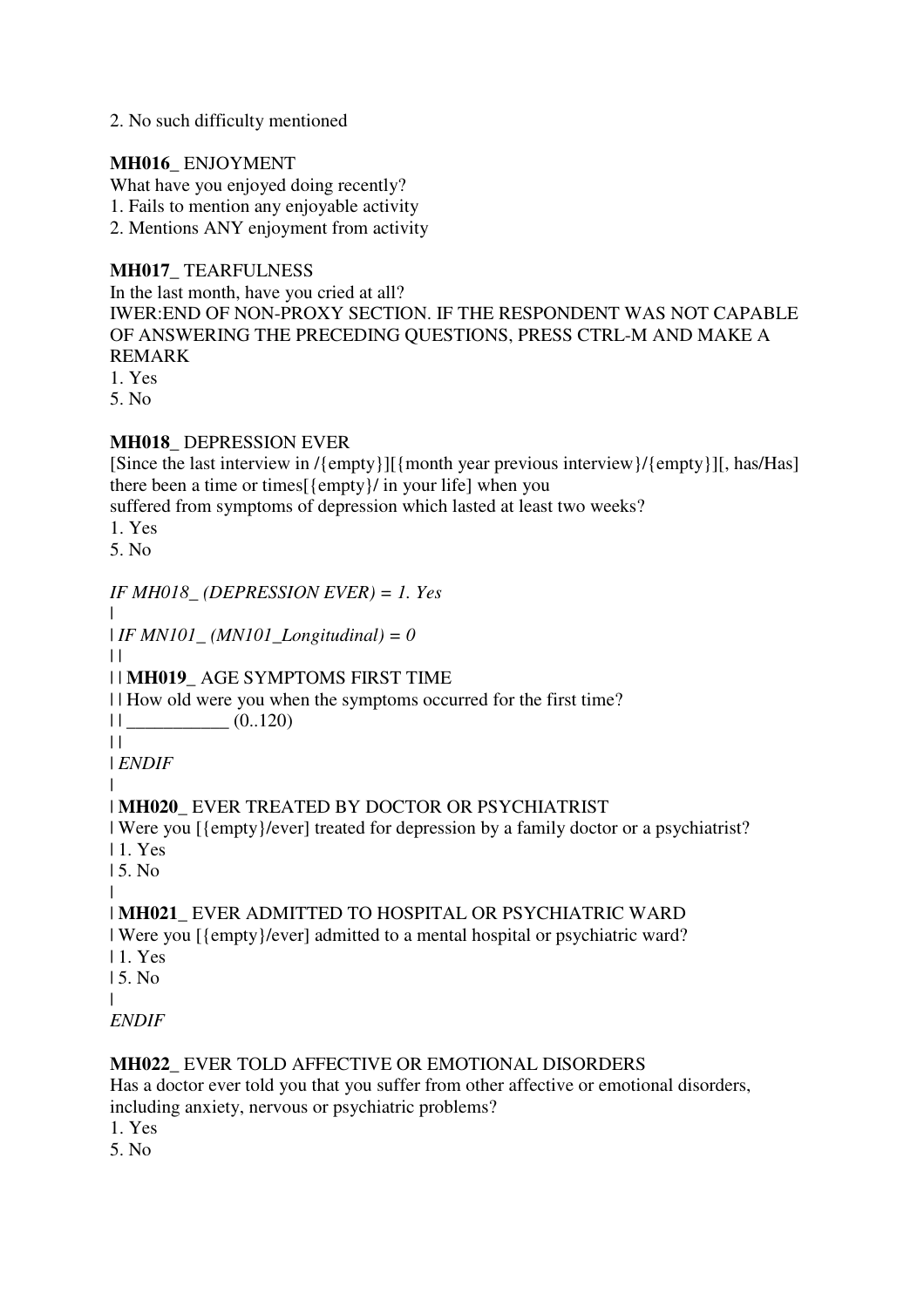### **HC002\_** SEEN OR TALKED TO MEDICAL DOCTOR

Now we have some questions about your health care. Please think about your care during the last twelve months. During the last twelve months, about how many times in total have you seen or talked to a medical doctor about your health? Please exclude dentist visits and hospital stays, but include emergency room or outpatient clinic visits. IWER:IF MORE THAN 98, ENTER 98

 $-$  (0..98)

*IF HC002\_ (SEEN OR TALKED TO MEDICAL DOCTOR) > 0*

### | **HC003\_** CONTACTS WITH GENERAL PRACTITIONER

| How many of these contacts were with a general practitioner or with a doctor at your health care center?

| IWER:IF MORE THAN 98, ENTER 98  $|$  (0..98)

|

CHK: HC003\_CGPract <= HC002\_STtoMDoctor MAIN "^FLError[8]"

*ENDIF*

|

*IF HC002\_ (SEEN OR TALKED TO MEDICAL DOCTOR) > 0 AND HC003\_ (CONTACTS WITH GENERAL PRACTITIONER) < HC002\_ (SEEN OR TALKED TO MEDICAL DOCTOR) OR HC002\_ (SEEN OR TALKED TO MEDICAL DOCTOR) = DONTKNOW*

|

| **HC004\_** CONTACTS WITH SPECIALISTS

| Please look at card 15.During the last twelve months, have you consulted any of the specialists mentioned on card 15?

| 1. Yes

| 5. No

|

| *IF HC004\_ (CONTACTS WITH SPECIALISTS) = 1. Yes*

 $\blacksquare$ 

| | **HC005\_** LAST CONSULTATION TO SPECIALIST

| | Still looking at card 15, please specify which of these specialists you did consult during the last 12 months?

| | IWER:IF DENTIST MENTIONED, SAY THIS COMES LATER ON; CODE ALL THAT APPLY

| | 1. Specialist for heart disease, pulmonary, gastroenterology, diabetes or endocrine diseases

- | | 2. Dermatologist
- | | 3. Neurologist
- | | 4. Opthalmologist
- | | 5. Ear, nose and throat specialist
- | | 6. Rheumatologist or physiatrist
- | | 7. Orthopaedist
- | | 8. Surgeon
- | | 9. Psychiatrist
- | | 10. Gynaecologist
- | | 11. Urologist
- | | 12. Oncologist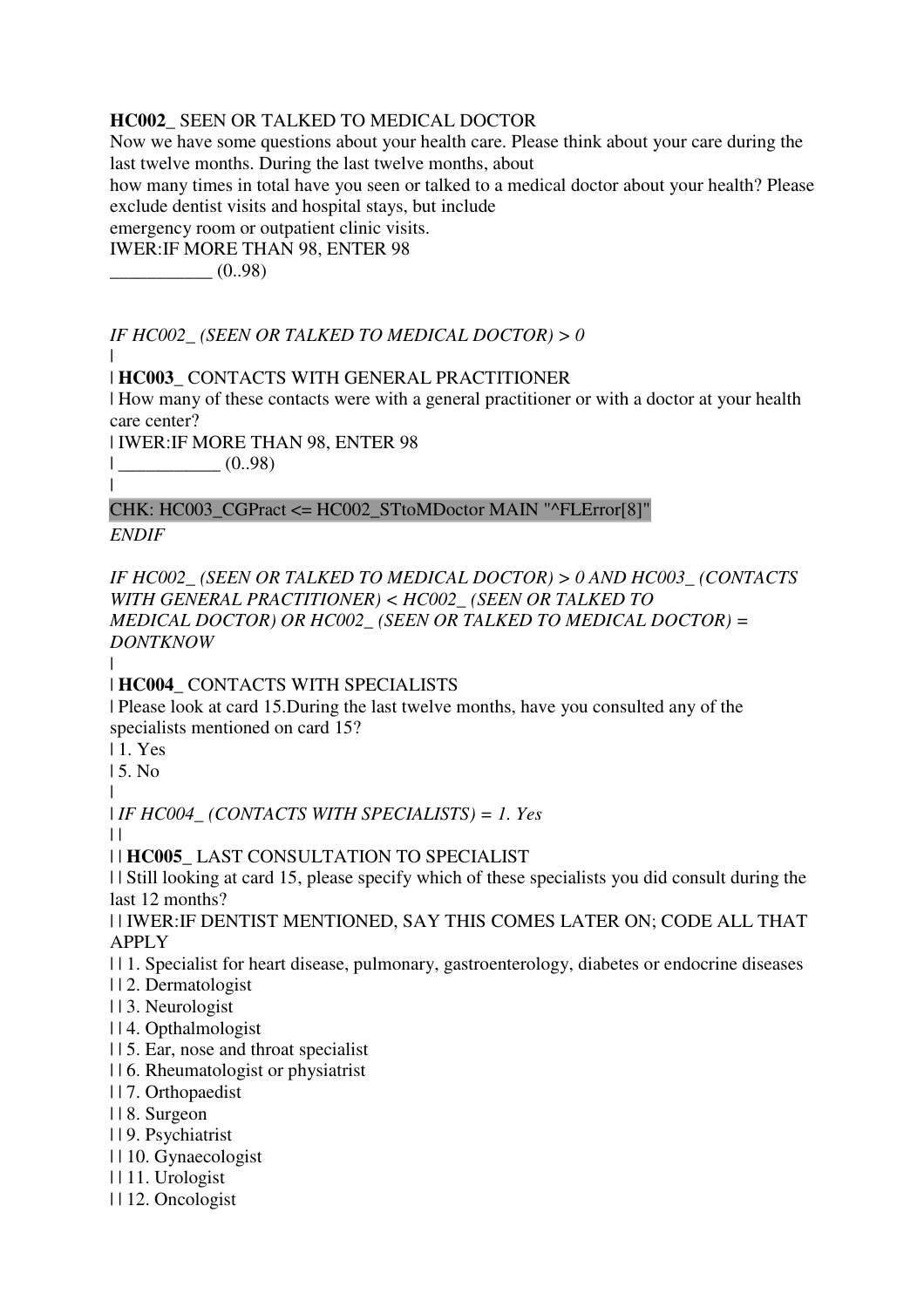| | 13. Geriatrician

 $\perp$ 

### CHK: NOT ((MN002 Person[1].Gender = a1) AND (a10 IN HC005 LastCSp)) MAIN "^FLError[26]"

| *ENDIF*

|

*ENDIF*

# **HC010\_** SEEN A DENTIST/DENTAL HYGIENIST

During the last twelve months, have you seen a dentist or a dental hygienist? IWER:VISITS FOR ROUTINE CONTROLS, FOR DENTURES AND STOMATOLOGY CONSULTATIONS INCLUDED

1. Yes

5. No

*IF HC010\_ (SEEN A DENTIST/DENTAL HYGIENIST) = 1. Yes*

| | **HC011\_** CONTACT DENTIST FOR ROUTINE CONTROL/PREVENTION OR TREATMENT

| Was that for routine control or prevention, for treatment, or for both? | IWER:IF MORE THAN ONE CONSULTATION, CODE FOR ALL CONSULTATIONS **TOGETHER** 

| 1. Only for routine control or prevention

| 2. Only for treatment

| 3. Both for prevention and for treatment

|

*ENDIF*

# **HC012\_** IN HOSPITAL LAST 12 MONTHS

During the last twelve months, have you been in a hospital overnight? Please consider stays in medical, surgical, psychiatric or in any other

specialized wards.

1. Yes

5. No

*IF HC012\_ (IN HOSPITAL LAST 12 MONTHS) = 1. Yes*

|

|

| **HC013\_** TIMES BEING PATIENT IN HOSPITAL

| How often have you been a patient in a hospital overnight during the last twelve months? | IWER:COUNT SEPARATE OCCASIONS ONLY. CODE 10 FOR 10 OR MORE **OCCASIONS** 

| \_\_\_\_\_\_\_\_\_\_\_ (1..10) |

| **HC014\_** TOTAL NIGHTS STAYED IN HOSPITAL

| How many nights altogether have you spent in hospitals during the last twelve months?  $|$   $(1..365)$ 

| **HC015\_** REASONS FOR HAVING STAYED IN HOSPITAL

| Please look at card 16.For which of these reasons have you stayed overnight in hospitals during the last twelve months: inpatient surgery, medical

| tests or non-surgical treatments, or mental health problems?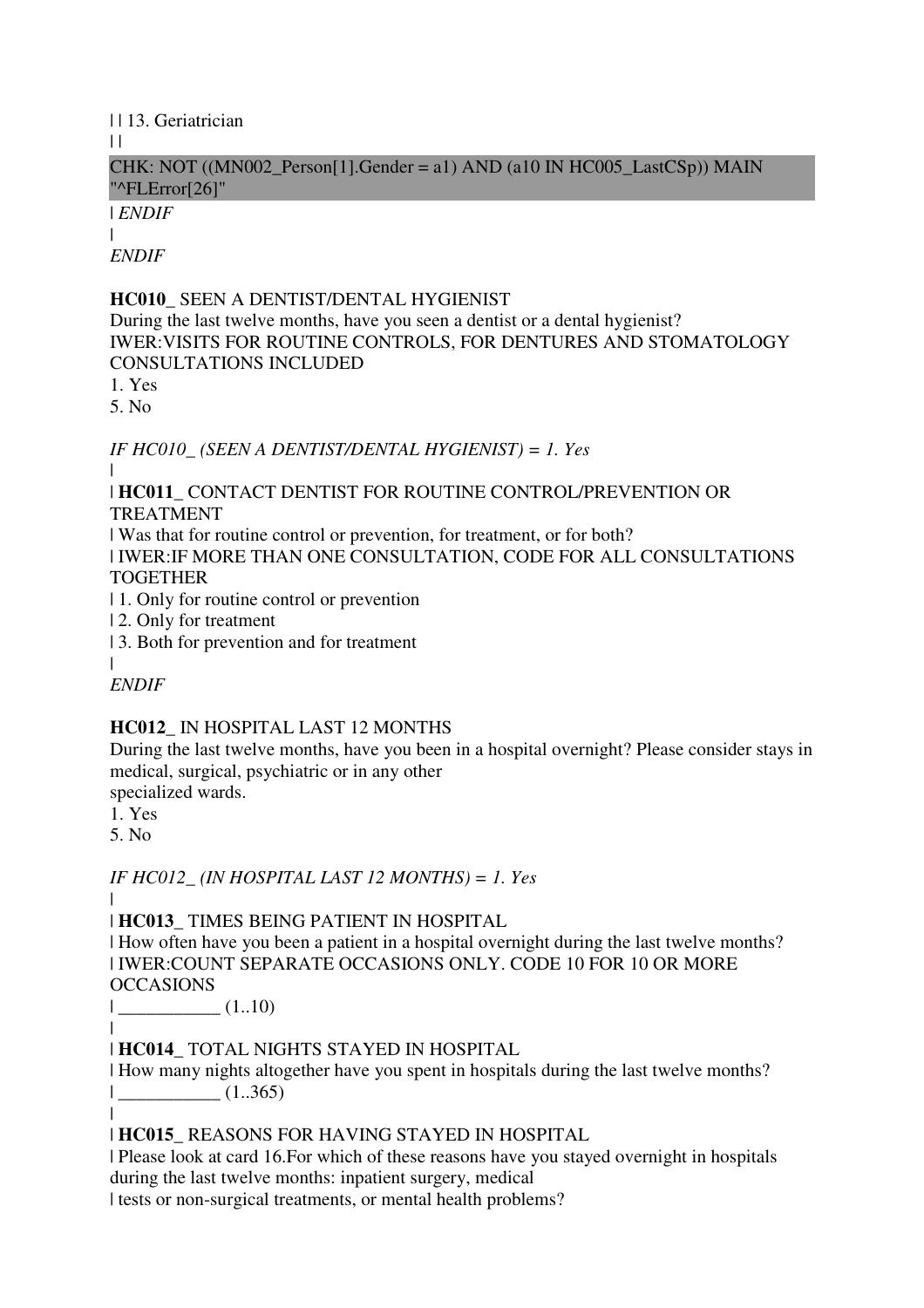| IWER:CODE ALL THAT APPLY

| 1. Inpatient surgery

| 2. Medical tests or non-surgical treatments (except mental health)

| 3. Mental health problems

|

| *IF 1. Inpatient surgery IN HC015\_ (REASONS FOR HAVING STAYED IN HOSPITAL) AND 2. Medical tests or non-surgical treatments (except mental*  | *health) IN HC015\_ (REASONS FOR HAVING STAYED IN HOSPITAL) OR 3. Mental health problems IN HC015\_ (REASONS FOR HAVING STAYED IN HOSPITAL)*  | *AND HC013\_ (TIMES BEING PATIENT IN HOSPITAL) > 1*

 $| |$ 

| | **HC016\_** TIMES OVERNIGHT IN HOSPITAL FOR SURGERY

| | How often have you stayed overnight in a hospital for a surgery during the last twelve months?

| | IWER:COUNT SEPARATE OCCASIONS ONLY

| | \_\_\_\_\_\_\_\_\_\_\_ (1..98)

 $\|$ 

# CHK: HC016\_TimsurginPT <= HC013\_TiminHos MAIN "^FLError[9]"

| *ENDIF*

|

| *IF 3. Mental health problems IN HC015\_ (REASONS FOR HAVING STAYED IN HOSPITAL) AND 1. Inpatient surgery IN HC015\_ (REASONS FOR HAVING*  | *STAYED IN HOSPITAL) OR 2. Medical tests or non-surgical treatments (except mental health) IN HC015\_ (REASONS FOR HAVING STAYED IN HOSPITAL) AND*  | *HC013\_ (TIMES BEING PATIENT IN HOSPITAL) > 1*

 $\|$ 

| | **HC022\_** TIMES OVERNIGHT IN HOSPITAL FOR PSYCHIATRIC PROBLEMS

| | How often have you stayed overnight in a hospital for mental health problems during the last twelve months?

| | IWER:COUNT SEPARATE OCCASIONS ONLY

 $||$   $(1.98)$ 

 $||$ 

CHK: HC022\_TimpsyinPT <= HC013\_TiminHos MAIN "^FLError[9]"

| *ENDIF*

| *ENDIF*

**HC023\_** OUTPATIENT SURGERY LAST 12 MONTHS

During the last twelve months, have you had outpatient surgery? IWER:EXPLAIN: BY "OUTPATIENT SURGERY" WE MEAN SURGERY PERFORMED IN AN OPERATING ROOM FOR PATIENTS WHO ARE NOT HOSPITALISED OVERNIGHT

1. Yes

5. No

*IF HC023\_ (OUTPATIENT SURGERY LAST 12 MONTHS) = 1. Yes*

 $\blacksquare$ 

| **HC024\_** TIMES HAD OUTPATIENT SURGERY | How often have you had outpatient surgery during the last twelve months?

| IWER:COUNT SEPARATE OCCASIONS ONLY

| \_\_\_\_\_\_\_\_\_\_\_ (1..98)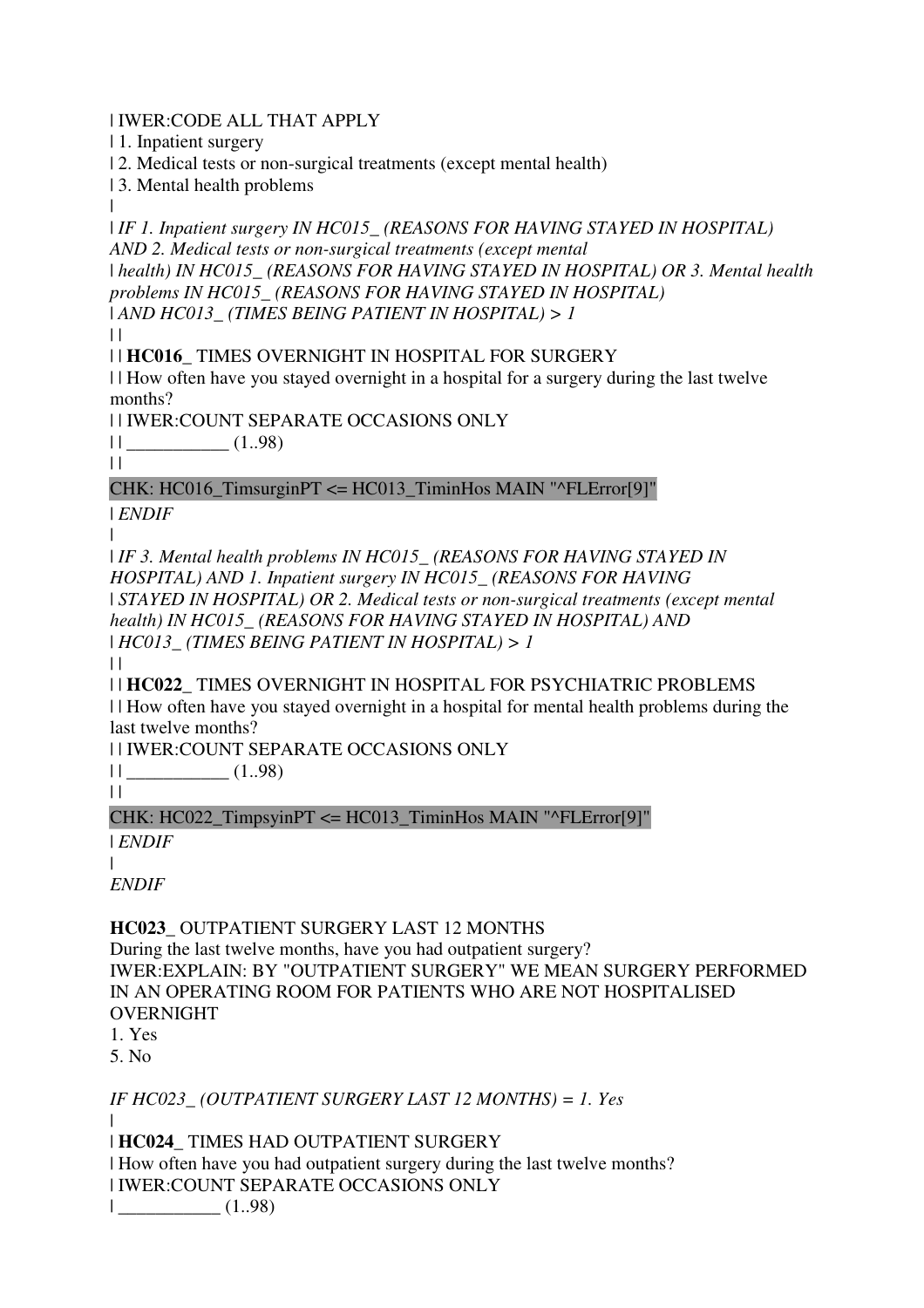| *ENDIF*

*IF MN024\_ (HOUSEHOLD TYPE) = 1* | | **HC029\_** IN A NURSING HOME | During the last twelve months, have you been in a nursing home overnight? | IWER:A NURSING HOME PROVIDES ALL OF THE FOLLOWING SERVICES FOR ITS RESIDENTS: DISPENSING OF MEDICATION, AVAILABLE 24-HOUR PERSONAL ASSISTANCE AND | SUPERVISION (NOT NECESSARILY A NURSE), AND ROOM & MEALS.PERMANENTLY MEANS NONSTOP DURING THE PAST 12 MONTHS. WHEN A RESPONDENT DEFINITELY MOVED TO A | NURSING HOME LESS THAN 12 MONTS AGO, ANSWER 1 (YES TEMPORARILY) | 1. Yes, temporarily | 3. Yes, permanently  $15$ . No. | | *IF HC029\_ (IN A NURSING HOME) = 1. Yes, temporarily*  $\perp$ | | **HC030\_** TIMES STAYED IN A NURSING HOME OVERNIGHT | | How often have you been in a nursing home overnight during the last twelve months? | | IWER:COUNT SEPARATE OCCASIONS ONLY  $||$   $(1..365)$  $\|$ | | **HC031\_** WEEKS STAYED IN A NURSING HOME | | During the last 12 months, how many weeks altogether did you stay in a nursing home? | | IWER:COUNT 4 WEEKS FOR EACH FULL MONTH; COUNT 1 FOR PART OF ONE WEEK  $||$   $(1..52)$  $\perp$ | *ENDIF* | | **HC064\_** IN OTHER INSTITUTIONS LAST 12 MONTHS | During the last twelve months, have you been a patient overnight in any health care facility other than a hospital or a nursing home? Please consider | any stay not yet mentioned, e.g. in institutions for rehabilitation, convalescence, etc. | 1. Yes | 5. No | | *IF HC064\_ (IN OTHER INSTITUTIONS LAST 12 MONTHS) = 1. Yes*  $\perp$ | | **HC065\_** TIMES BEING PATIENT IN OTHER INSTITUTIONS | | How often have you been a patient overnight in any institution other than a hospital or a nursing home during the last twelve months? | | IWER:COUNT SEPARATE OCCASIONS ONLY. CODE 10 FOR 10 OR MORE **OCCASIONS**  $||$   $(1..10)$  $| |$ | | **HC066\_** TOTAL NIGHTS STAYED IN OTHER INSTITUTIONS | | How many nights altogether have you spent in any institution other than a hospital or a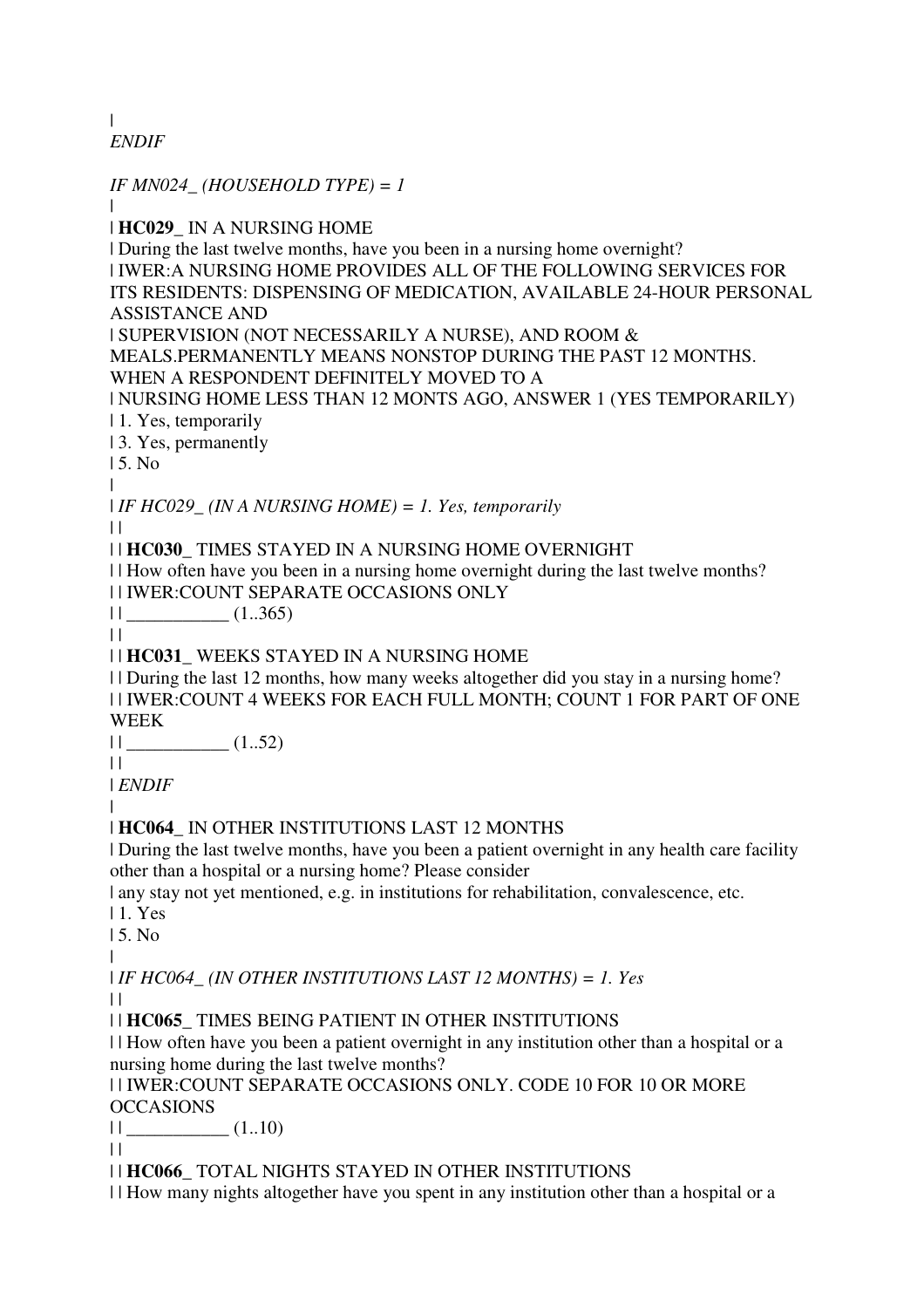nursing home during the last twelve months?

 $||$   $(1..365)$ 

 $||$ 

| *ENDIF* |

| *IF NOT HC029\_NursHome.ORD = 3*

 $| |$ 

| | **HC032\_** RECEIVED HOME CARE IN OWN HOME

| | Please look at card 17. During the last twelve months, did you receive in your own home any of the kinds of care mentioned on this card?

| | IWER:CODE ALL THAT APPLY

| | 1. Professional or paid nursing or personal care

| | 2. Professional or paid home help, for domestic tasks that you could not perform yourself due to health problems

| | 3. Meals-on-wheels

| | 96. None of these

 $\|$ 

# CHK: NOT  $((>1)$  AND  $(96$  IN HC032\_HomeCare)) MAIN "^FLError[5]"

| | *IF 1. Professional or paid nursing or personal care IN HC032\_(RECEIVED HOME CARE IN OWN HOME)*

 $| 11$ 

| | | **HC033\_** WEEKS RECEIVED PROFESSIONAL NURSING CARE

| | | During the last twelve months, how many weeks did you receive professional or paid nursing care in your own home?

| | | IWER:COUNT 4 WEEKS FOR EACH FULL MONTH; COUNT 1 FOR PART OF ONE WEEK

| | | \_\_\_\_\_\_\_\_\_\_\_ (1..52)

 $|| ||$ 

# | | | **HC034\_** HOURS RECEIVED PROFESSIONAL NURSING CARE

| | | On average, how many hours per week did you receive professional or paid nursing care at home?

| | | IWER:ROUND UP TO FULL HOURS

 $|| ||$   $|| \tfrac{1}{\sqrt{2}}$  (1..168)

| | |

| | *ENDIF*

 $\|$ 

| | *IF 2. Professional or paid home help, for domestic tasks that you could not perform yourself due to health problems IN HC032\_(RECEIVED HOME* 

| | *CARE IN OWN HOME)*

 $| | | |$ 

| | | **HC035\_** WEEKS RECEIVED HELP FROM PAID PROFESSIONALS

| | | During the last twelve months, how many weeks did you receive professional or paid help for domestic tasks at home because you could not perform them

| | | yourself due to health problems?

| | | IWER:COUNT 4 WEEKS FOR EACH FULL MONTH; COUNT 1 FOR PART OF ONE WEEK

 $|| ||$   $(1..52)$ 

 $| 11$ 

| | | *IF HC035\_ (WEEKS RECEIVED HELP FROM PAID PROFESSIONALS) = RESPONSE* | | | |

| | | | **HC036\_** HOURS HELP FROM PAID PROFESSIONALS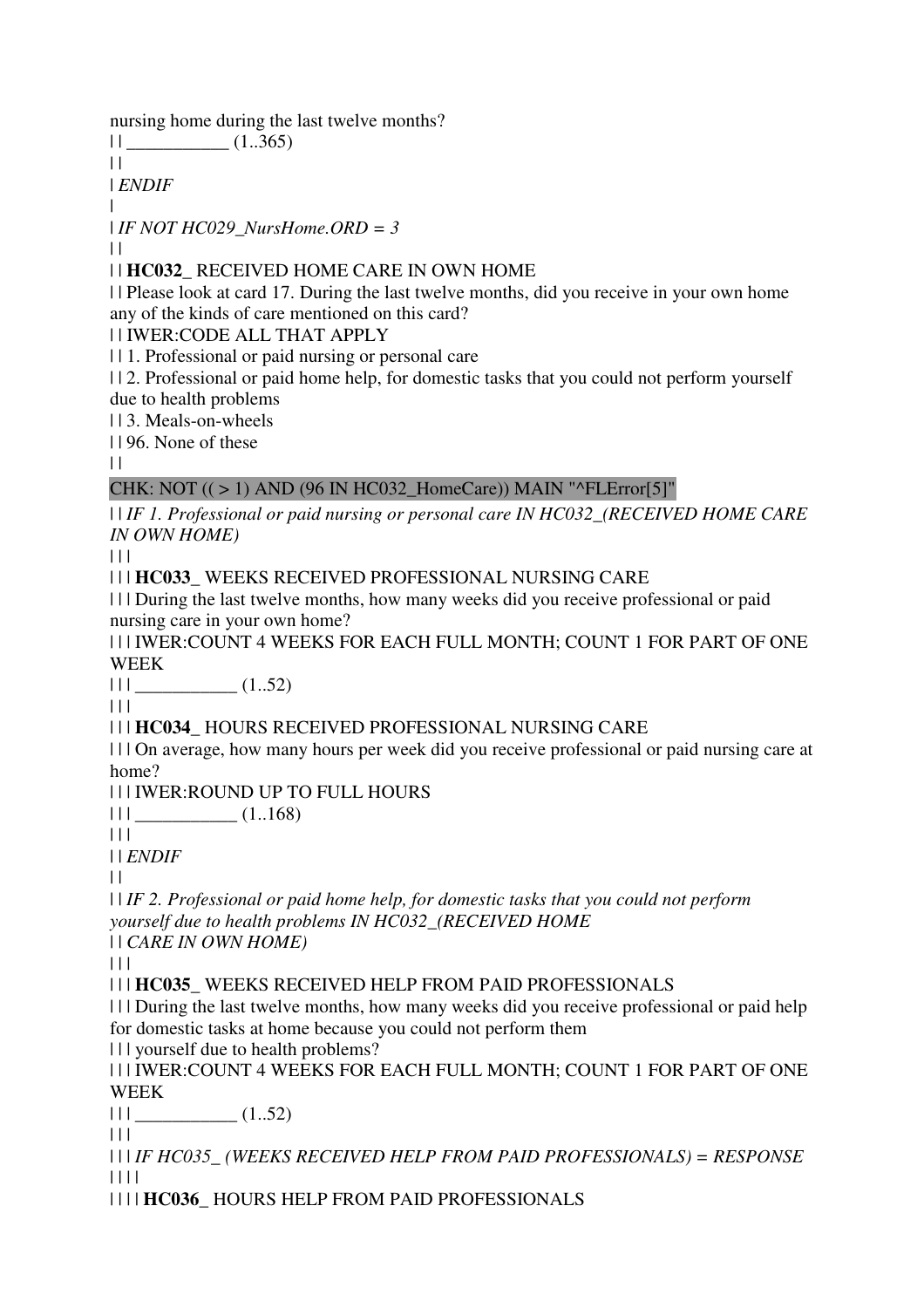| | | | On average, how many hours per week did you receive such professional or paid help? | | | | IWER:ROUND UP TO FULL HOURS

 $\| \cdot \|$   $\|$   $(1.168)$ 

| | | |

| | | *ENDIF*

 $| | |$ 

| | *ENDIF*

 $\perp$ 

| | *IF 3. Meals-on-wheels IN HC032\_(RECEIVED HOME CARE IN OWN HOME)*  $\Box$ 

| | | **HC037\_** WEEKS RECEIVED MEALS-ON-WHEELS

| | | During the last twelve months, how many weeks did you receive meals-on-wheels, because you could not prepare meals due to health problems?

| | | IWER:COUNT 4 WEEKS FOR EACH FULL MONTH

 $\left| \begin{array}{c} \end{array} \right|$   $\left| \begin{array}{c} \end{array} \right|$   $\left| \begin{array}{c} \end{array} \right|$   $\left| \begin{array}{c} \end{array} \right|$   $\left| \begin{array}{c} \end{array} \right|$   $\left| \begin{array}{c} \end{array} \right|$   $\left| \begin{array}{c} \end{array} \right|$   $\left| \begin{array}{c} \end{array}$ 

 $| 11 |$ 

| | *ENDIF*

 $\|$ 

| *ENDIF*

|

| **HC038\_** RECEIVED CARE FROM PRIVATE PROVIDERS

| Please look at card 18.During the last twelve months, did you receive any of these types of care from private providers that you paid yourself or

| through a private insurance because you would have waited too long, or you could not get them as much as you needed, through the General Medical

| Services (Medical Card) Scheme or in a Public Hospital?

| IWER:IF NECESSARY, EXPLAIN REHABILITATION: SPECIFIC CARE TO RESTORE ESSENTIAL FUNCTIONS SUCH AS MOBILITY, SPEECH, OR CAPACITY TO PERFORM DAILY

| ACTIVITIES

| 1. Yes

| 5. No

|

| *IF HC038\_ (RECEIVED CARE FROM PRIVATE PROVIDERS) = 1. Yes*  $\perp$ 

| | **HC039\_** TYPE OF RECEIVED CARE FROM PRIVATE PROVIDERS

| | Which types of care did you receive?

| | IWER:CODE ALL THAT APPLY

- | | 1. Surgery
- | | 2. Care from a general practitioner
- | | 3. Care from a specialist physician
- | | 4. Drugs
- | | 5. Dental care
- | | 6. Hospital (inpatient) rehabilitation
- | | 7. Ambulatory (outpatient) rehabilitation
- | | 8. Aids and appliances
- | | 9. Care in a nursing home
- | | 10. Home care
- | | 11. Paid home help
- | | 97. Any other care not mentioned on this list

 $\|$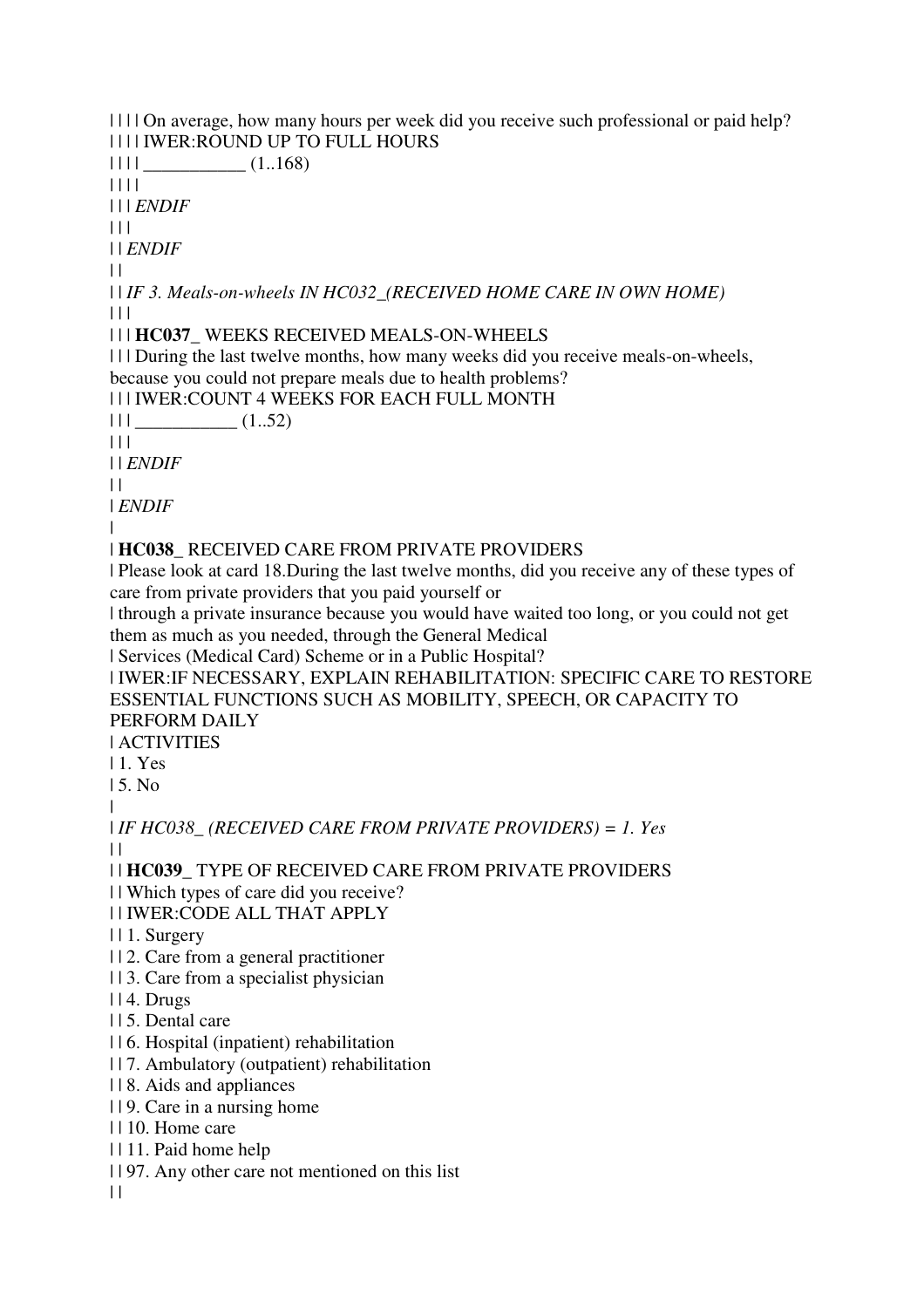# CHK: NOT (( > 1) AND (96 IN HC039\_PrivProv)) MAIN "^FLError[5]"

| *ENDIF*

| | **HC044\_** INTRODUCTION CARE EXPENSES

| Now I would like to ask you some questions concerning out-of-pocket expenses for your care and your personal health insurances.

| 1. Continue

|

| *IF HC012\_ (IN HOSPITAL LAST 12 MONTHS) = 1. Yes*

 $| |$ 

| | **HC045\_** PAID OUT-OF-POCKET FOR INPATIENT CARE

| | Not counting health insurance premiums or reimbursements from employers, about how much did you pay out-of-pocket for all your hospital inpatient

| | care in the last twelve months?

| | IWER:IF NECESSARY READ: BY OUT OF POCKET EXPENSES WE MEAN EVERYTHING THAT IS NOT PAID BY THE INSURANCE COMPANY. IF YOU FIRST PAY BUT LATER GET IT

| | REIMBURSED, THIS IS NOT OUT OF POCKET EXPENSES. IF THE INSURANCE COMPANY PAYS FIRST, BUT LATER CHARGES YOU, THIS IS OUT OF POCKET EXPENSES.AMOUNT IN

| | [{local currency}]

| | {enter an amount}

 $\|$ 

# CHK: HC045\_PayInpCare <> EMPTY MAIN "^FLError[20]"

| | *IF HC045\_ (PAID OUT-OF-POCKET FOR INPATIENT CARE) = NONRESPONSE*  $|| ||$ 

| | | BRACKETS (FLUnfolding[1], FLCurr, BRs.Brackets[28].BR1, BRs.Brackets[28].BR2, BRs.Brackets[28].BR3)

| | |

| | *ENDIF*

 $\perp$ 

| *ENDIF*

|

# | **HC047\_** PAID OUT-OF-POCKET FOR OUTPATIENT CARE

| Not counting health insurance premiums or reimbursements from employers, about how much did you pay out-of-pocket for all your outpatient care, in

| the last twelve months?

| IWER:EXPLAIN: CONSIDER EXPENSES FOR CONSULTATIONS FOR ALL HEALTH PROFESSIONALS,INCLUDING DENTISTS, FOR ALL LABS, EXAMS, OR THERAPIES PRESCRIBED BY

| DOCTORS, AND FOR OUTPATIENT SURGERY - DO NOT CONSIDER EXPENSES FOR DRUGS OR FOR ALTERNATIVE MEDICINES. AMOUNT IN [{local currency}] | {enter an amount}  $\blacksquare$ 

# CHK: HC047\_PayOutCare <> EMPTY MAIN "^FLError[20]"

| *IF HC047\_ (PAID OUT-OF-POCKET FOR OUTPATIENT CARE) = NONRESPONSE*  $\|$ 

| | BRACKETS (FLUnfolding[2], FLCurr, BRs.Brackets[29].BR1, BRs.Brackets[29].BR2, BRs.Brackets[29].BR3)

 $\|$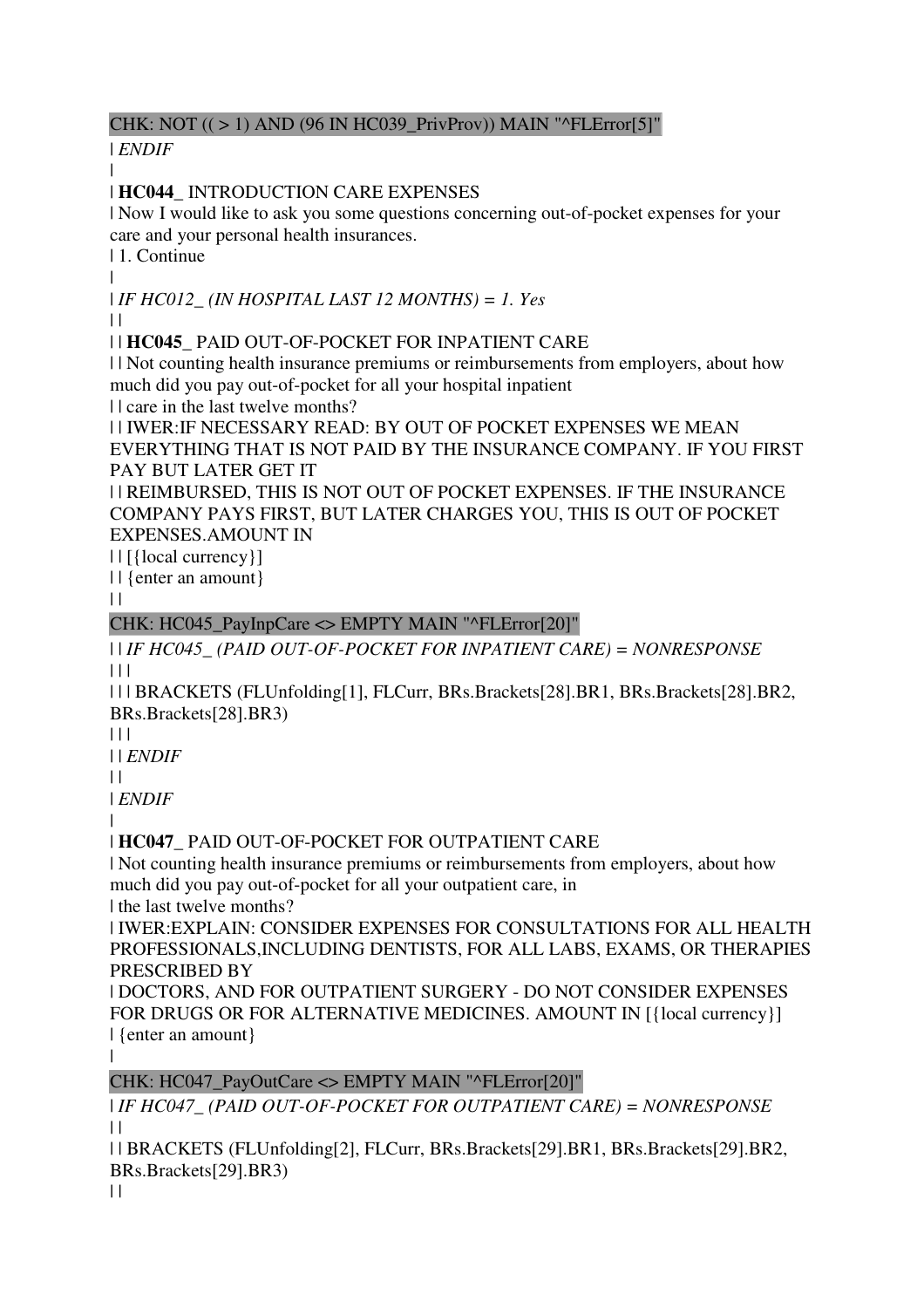| *ENDIF*

| | **HC049\_** PAID-OUT-OF-POCKET FOR PRESCRIBED DRUGS

| Not counting health insurance premiums or reimbursements from employers, about how much did you pay out-of-pocket for all your prescribed drugs, in

| the last twelve months?

| IWER:DO NOT CONSIDER EXPENSES FOR SELF-MEDICATION OR DRUGS NOT PRESCRIBEDAMOUNT IN [{local currency}]

| {enter an amount}

# CHK: HC049\_PayPreDrugs <> EMPTY MAIN "^FLError[20]"

| *IF HC049\_ (PAID-OUT-OF-POCKET FOR PRESCRIBED DRUGS) = NONRESPONSE*  $\perp$ 

| | BRACKETS (FLUnfolding[3], FLCurr, BRs.Brackets[30].BR1, BRs.Brackets[30].BR2, BRs.Brackets[30].BR3)

 $\perp$ 

|

| *ENDIF*

|

| *IF HC029\_ (IN A NURSING HOME) = 1. Yes, temporarily OR HC029\_NursHome.ORD = 3 OR 1. Professional or paid nursing or personal care IN* 

| *HC032\_ (RECEIVED HOME CARE IN OWN HOME) OR 2. Professional or paid home help, for domestic tasks that you could not perform yourself due to* 

| *health problems IN HC032\_ (RECEIVED HOME CARE IN OWN HOME) OR 3. Meals-onwheels IN HC032\_(RECEIVED HOME CARE IN OWN HOME)*

 $\Box$ 

| | **HC051\_** PAID OUT-OF-POCKET FOR DAY CARE, NURSING HOME AND HOME-BASED CARE

| | Not counting health insurance premiums, about how much did you pay out-of-pocket for all your care in nursing homes, in day-care centers, and for all

| | home care services in the last twelve months?

| | IWER:AMOUNT IN [{local currency}]. IF QUESTION IS ASKED TO PERMANENT NURSING HOME RESIDENTS, EXPENSES FOR HOUSING AND BOARD MUST NOT BE INCLUDED

| | {enter an amount}

 $\|$ 

# CHK: HC051\_PayNuHo <> EMPTY MAIN "^FLError[20]"

| | *IF HC051\_ (PAID OUT-OF-POCKET FOR DAY CARE, NURSING HOME AND HOME-BASED CARE) = NONRESPONSE*

 $| 11$ 

| | | BRACKETS (FLUnfolding[4], FLCurr, BRs.Brackets[31].BR1, BRs.Brackets[31].BR2, BRs.Brackets[31].BR3)

 $| 11$ 

| | *ENDIF*

 $\|$ 

| *ENDIF*

|

# | **HC067\_** INTRO HEALTH INSURANCE COVERAGE

| Please look at card 19. I am now going to read out some types of health care. Thinking about your current health insurance, please tell me who [PAST

| YOUR DEDUCTIBLE] finally pays for the costs of these type of care, should you need them: yourself only, mostly yourself, mostly social insurances and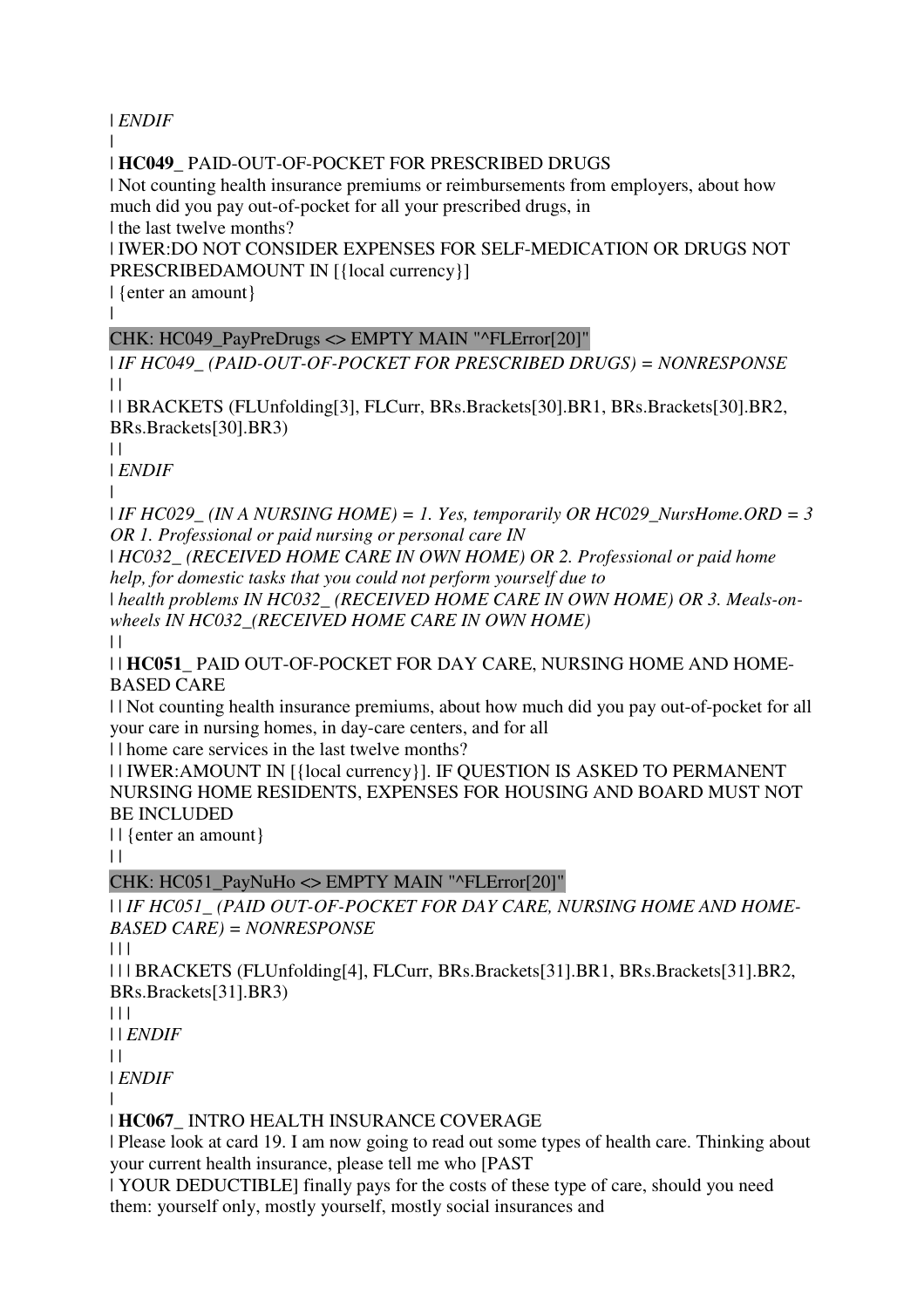| your health insurances, or social insurances and your health insurances only?  $|$  IWER:DEDUCTIBLE REFERS TO AN AMOUNT (E.G. THE FIRST  $€100$ ) PAID BY THE PERSON BEFORE THE INSURANCE BEGINS TO PAY.

| 1. Continue

| | *LOOP cnt:= 1 TO 10*

 $\perp$ 

# | | **HC068\_** CURRENT HEALTH INSURANCE COVERAGE

| | Who finally pays for [medical visits to a general practitioner/medical visits to specialists, when prescribed by a general practitioner/medical

| | visits to specialists, when not prescribed by a general practitioner/medical visits to any doctor of your choice/dental care/prescribed

| | drugs/hospitalisations in public hospitals/hospitalisations in private hospitals/stays in a nursing home/nursing care at home in case of chronic

| | disease or disability]? (Yourself only, mostly yourself, mostly your health insurance, or your health insurance only)?

| | IWER:IF RESPONDENT PAYS FIRST BUT LATER GETS REIMBURSED BY HEALTH INSURANCES, THIS IS NOT 'ENTIRELY BY RESPONDENT'.

| | 1. Entirely paid by respondent

| | 2. Mostly paid by respondent

| | 3. Mostly paid, or reimbursed, by social insurances and/or respondent's health insurances

| | 4. Entirely paid, or reimbursed, by social insurances and/or respondent's health insurances  $\perp$ 

| *ENDLOOP*

|

| *IF MN101\_ (MN101\_Longitudinal) = 1*

 $| |$ 

| | **HC069\_** CHANGES HEALTH INSURANCE COVERAGE

| | We are interested in how your health insurance may have changed since our last interview in [{month year previous interview}]. Taking all your social

| | and health insurances into account, has anything changed, for better or for worse, in your coverage for health problems since [{month year previous

| | interview}]?

- | | 1. No change
- | | 2. Better coverage now
- | | 3. Worse coverage now

 $\perp$ 

| | *IF HC069\_ (CHANGES HEALTH INSURANCE COVERAGE) = 2. Better coverage now*  $\Box$ 

| | | **HC070\_** CHANGES BETTER HEALTH INSURANCE COVERAGE

| | | Please look at card 19. For which types of care listed on this card has your health insurance coverage improved?

# | | | IWER:CODE ALL THAT APPLY

- | | | 1. Medical visits to a general practitioner
- | | | 2. Medical visits to specialists, when prescribed by a general practitioner
- | | | 3. Medical visits to specialists, when not prescribed by a general practitioner
- | | | 4. Medical visits to any doctor of your choice
- | | | 5. Dental care
- | | | 6. Prescribed drugs
- | | | 7. Hospitalizations in public hospitals
- | | | 8. Hospitalizations in private hospitals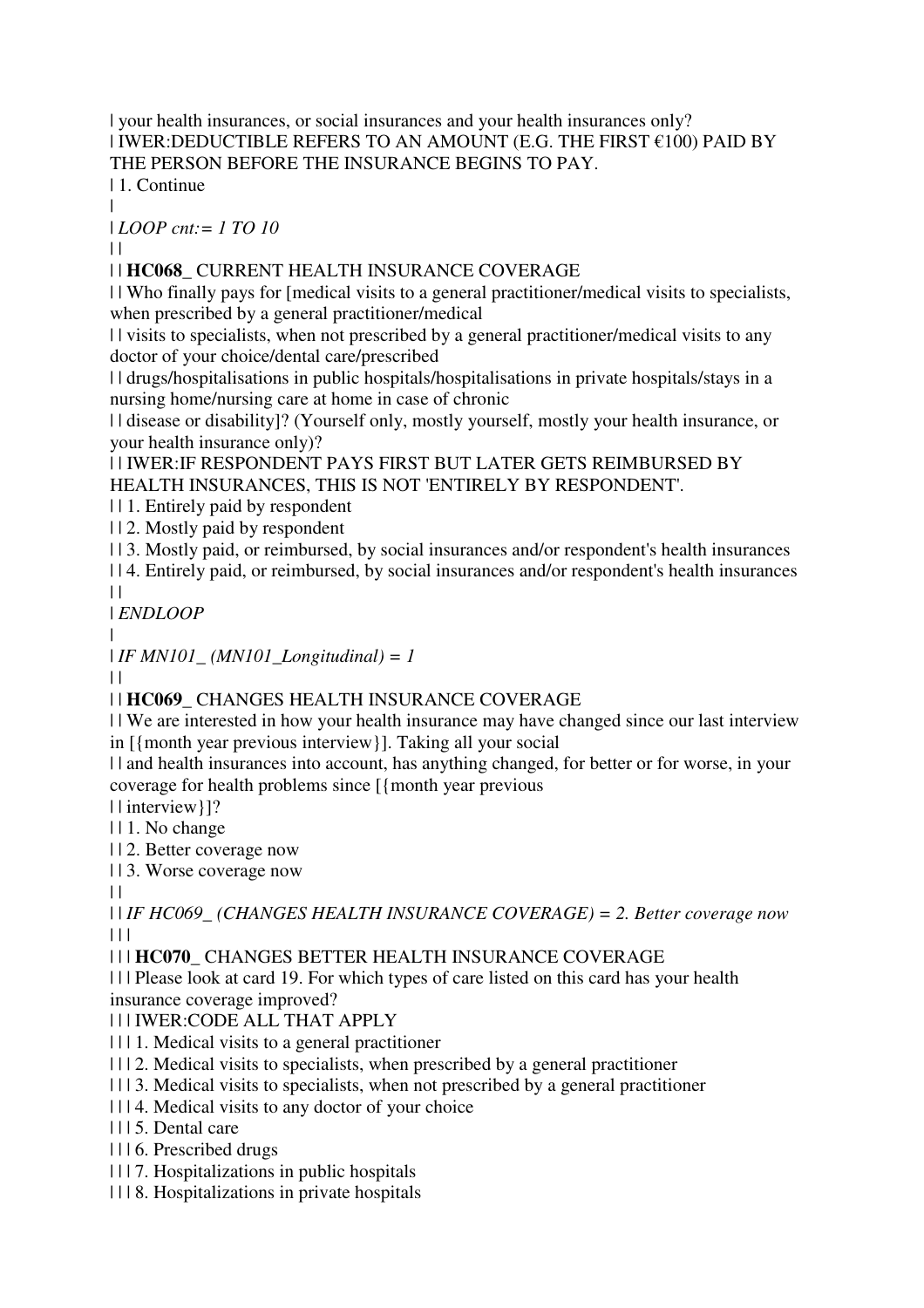| | | 9. Stays in a nursing home

| | | 10. Nursing care at home in case of chronic disease or disability

 $\Box$ | | *ELSE*

 $| 11 |$ 

| | | *IF HC069\_ (CHANGES HEALTH INSURANCE COVERAGE) = 3. Worse coverage now* | | | |

### | | | | **HC071\_** CHANGES WORSE HEALTH INSURANCE COVERAGE

| | | | Please look at card 19. For which types of care listed on this card has your health insurance coverage worsened?

| | | | IWER:CODE ALL THAT APPLY

| | | | 1. Medical visits to a general practitioner

- | | | | 2. Medical visits to specialists, when prescribed by a general practitioner
- | | | | 3. Medical visits to specialists, when not prescribed by a general practitioner
- | | | | 4. Medical visits to any doctor of your choice

| | | | 5. Dental care

| | | | 6. Prescribed drugs

| | | | 7. Hospitalizations in public hospitals

| | | | 8. Hospitalizations in private hospitals

| | | | 9. Stays in a nursing home

| | | | 10. Nursing care at home in case of chronic disease or disability

| | | |

| | | *ENDIF*

| | |

| | *ENDIF*

 $\perp$ 

| | *IF HC069\_ (CHANGES HEALTH INSURANCE COVERAGE) = 2. Better coverage now OR HC069\_ (CHANGES HEALTH INSURANCE COVERAGE) = 3. Worse* 

| | *coverage now*

 $| 11$ 

| | | **HC072\_** REASONS CHANGES HEALTH INSURANCE COVERAGE

| | | Is the change in your health insurance coverage the result of...

| | | IWER:READ OUT. CODE ALL THAT APPLY

| | | 1. A life event that automatically changed your insurance coverage, such as retirement

| | | 2. Your own decision to change insurance coverage

| | | 3. Changes in the health insurance system

 $| 11$ 

| | *ENDIF*

 $\perp$ 

| *ENDIF*

| *ENDIF*

# **HC063\_** WHO ANSWERED THE QUESTIONS IN HC

IWER CHECK: WHO ANSWERED THE QUESTIONS IN THIS SECTION?

- 1. Respondent only
- 2. Respondent and proxy
- 3. Proxy only

*IF MN024\_ (HOUSEHOLD TYPE) = 1*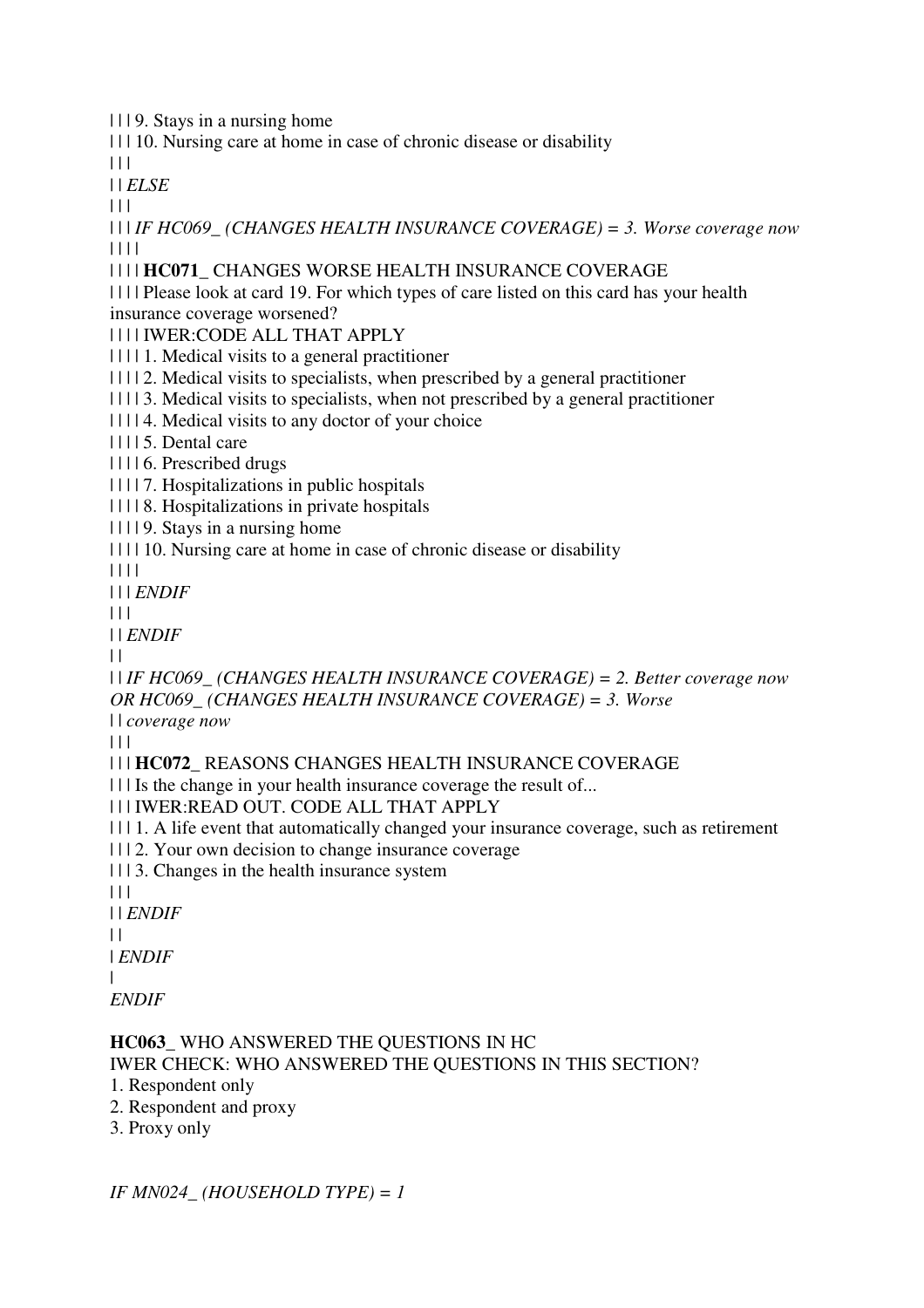|

| **EP001\_** INTRODUCTION EMPLOYMENT AND PENSIONS

| Now I'm going to ask you some questions about your current employment situation. | 1. Continue

| |

| **EP005\_** CURRENT JOB SITUATION

| Please look at card 20. In general, which of the following best describes your current employment situation?

| IWER:CODE ONLY ONEONLY IF RESPONDENT IN DOUBT THEN REFER TO THE FOLLOWING:1. RETIRED (RETIRED FROM OWN WORK, INCLUDING SEMI-RETIRED, PARTIALLY

| RETIRED, EARLY RETIRED, PRE-RETIRED2. EMPLOYED OR SELF-EMPLOYED (PAID WORK, INCLUDING ALSO WORKING FOR FAMILY BUSINESS BUT UNPAID – INCLUDING

| WORKERS WHO ARE STILL EMPLOYEES OF A FIRM THOUGH CURRENTLY NOT PAID)3. UNEMPLOYED (LAID OUT OR OUT OF WORK, INCLUDING SHORT TERM UNEMPLOYED )4.

| PERMANENTLY SICK OR DISABLED (INCLUDING PARTIALLY DISABLED OR PARTIALLY INVALID)5. HOMEMAKER (INCLUDING LOOKING AFTER HOME OR FAMILY, LOOKING AFTER

| GRANDCHILDREN)RETIRED REFERS TO RETIRED FROM OWN WORK ONLY. RECIPIENTS OF SURVIVOR PENSIONS WHO DO NOT RECEIVE PENSIONS FROM OWN WORK SHOULD NOT BE

| CODED AS RETIRED. IF THEY DO NOT FIT IN CATEGORIES 2 THROUGH 5, THEY SHOULD GO INTO OTHER.

| 1. Retired

| 2. Employed or self-employed (including working for family business)

| 3. Unemployed and looking for work

| 4. Permanently sick or disabled

| 5. Homemaker

| 97. Other (Rentier, Living off own property, Student, Doing voluntary work) |

| *IF EP005\_ (CURRENT JOB SITUATION) = 1. Retired*

 $\perp$ 

### | | **EP328\_** RETIREMENT MONTH

| | In what month and year did you retire? MONTH: YEAR:

- | | 1. January
- | | 2. February
- | | 3. March
- | | 4. April
- | | 5. May
- | | 6. June
- | | 7. July
- | | 8. August
- | | 9. September
- | | 10. October
- | | 11. November
- | | 12. December

 $\perp$ 

| | **EP329\_** RETIREMENT YEAR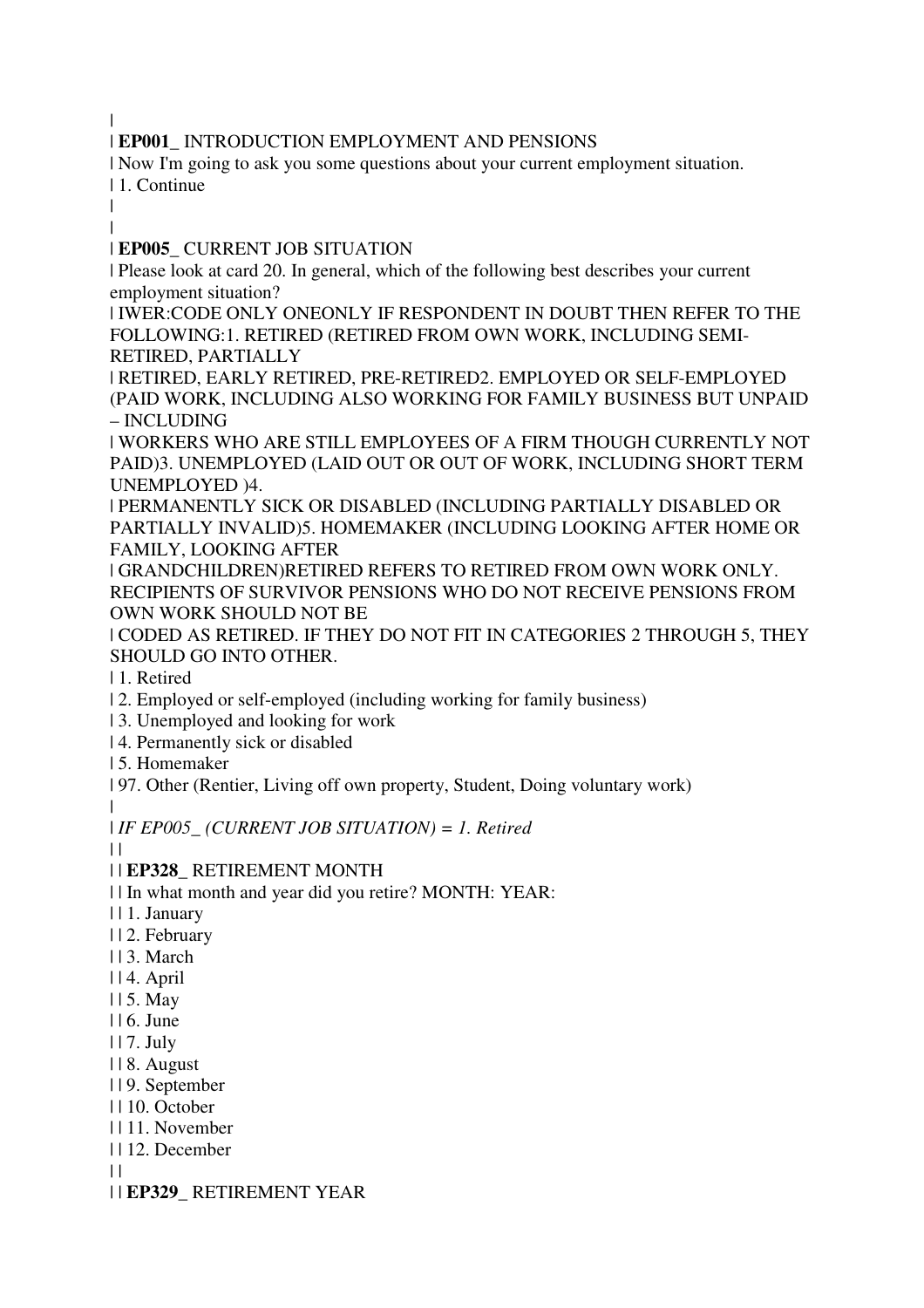| | In what month and year did you retire?MONTH [EP328\_RetMonthYEAR] | | (1900..2007)

 $\|$  $\perp$ 

| *ENDIF*

|

| *IF MN101\_ (MN101\_Longitudinal) = 0 AND EP005\_ (CURRENT JOB SITUATION) = 1. Retired OR MN101\_ (MN101\_Longitudinal) = 1 AND* 

| *EP005\_ (CURRENT JOB SITUATION) = 1. Retired AND EP336\_ (RETIRED AFTER INTERVIEW WAVE 1) = 1*

 $\perp$ 

| | **EP064\_** MAIN REASON FOR EARLY RETIREMENT

| | Please look at card 21.For which reasons did you retire?

| | IWER:CODE ALL THAT APPLY

| | 1. Became eligible for public pension

| | 2. Became eligible for private occupational pension

| | 3. Became eligible for a private pension

| | 4. Was offered an early retirement option/window (with special incentives or bonus)

| | 5. Made redundant (for example pre-retirement)

| | 6. Own ill health

| | 7. Ill health of relative or friend

| | 8. To retire at same time as spouse or partner

| | 9. To spend more time with family

| | 10. To enjoy life

 $\|$ 

# | | **EP065\_** RETIREMENT BEEN A RELIEF OR A CONCERN

| | Since you stopped working, has retirement mainly been a relief or a concern for you?

| | 1. A relief

| | 2. A concern

| | 3. Neither a relief nor a concern

| | 4. Both a relief and a concern

 $| |$ 

| | **EP059\_** OPPORTUNITIES TO WORK AFTER THE OFFICIAL RETIREMENT AGE | | In your last job, were there opportunities to work, either full time or part-time, after the official retirement age?

| | 1. Yes

| | 5. No

 $| |$ 

| *ENDIF*

|

| *IF EP005\_ (CURRENT JOB SITUATION) = 3. Unemployed and looking for work*  $\perp$ 

# | | **EP067\_** HOW BECAME UNEMPLOYED

| | Would you tell us how you became unemployed? Was it

| | IWER:READ OUT

- | | 1. Because your place of work or office closed
- | | 2. Because you resigned
- | | 3. Because you were laid off
- | | 4. By mutual agreement between you and your employer
- | | 5. Because a temporary job had been completed
- | | 6. Because you moved town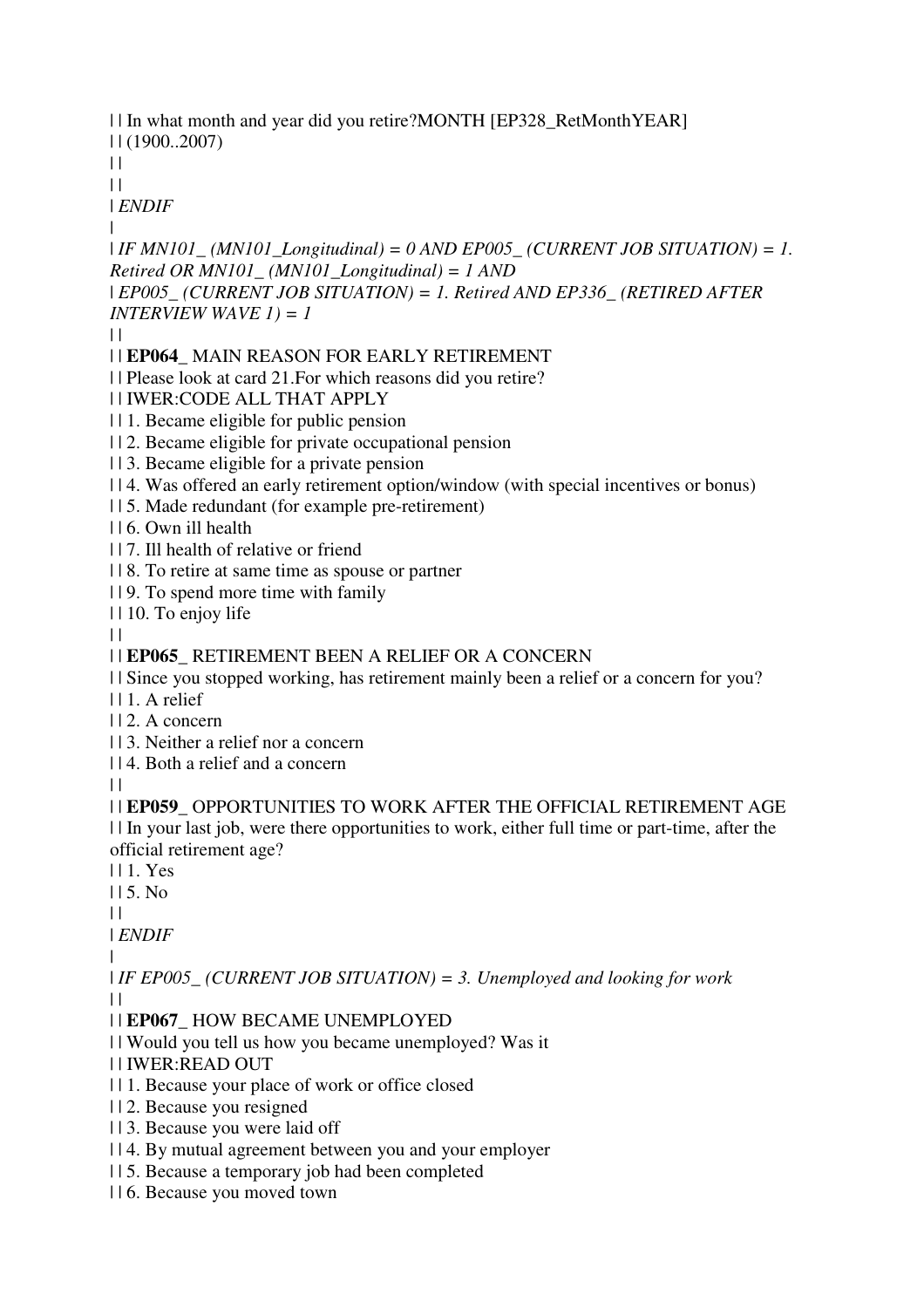| | 97. Other reason

 $\|$ 

|

| *ENDIF*

| *IF EP005\_ (CURRENT JOB SITUATION) <> 2. Employed or self-employed (including working for family business)*

 $| |$ 

# | | **EP002\_** DID ANY PAID WORK

| | [We are interested in your work experiences since our last interview./{empty}] Did you do any paid work [since our last interview in/during the last

| | four weeks][{month year previous interview}], either as an employee or self-employed, even if this was only for a few hours?

| | 1. Yes | | 5. No  $\perp$ | *ENDIF* | | *IF MN101\_ (MN101\_Longitudinal) = 0*  $\perp$ | | *IF EP005\_CurrentJobSit.ORD = 4 OR EP005\_CurrentJobSit.ORD = 5 OR EP005\_CurrentJobSit.ORD = 97 AND EP002\_ (DID ANY PAID WORK) = 5. No*  $| 11$ | | | **EP006\_** EVER DONE PAID WORK | | | Have you ever done any paid work? | | | 1. Yes  $1115. No$ | | | | | *ENDIF*  $| |$ | *ENDIF* | | *IF EP005\_ (CURRENT JOB SITUATION) = 4. Permanently sick or disabled AND EP002\_ (DID ANY PAID WORK) = 1. Yes OR EP006\_ (EVER DONE*  | *PAID WORK) = 1. Yes*  $\perp$ | | **EP068\_** DISABILITY CAUSED BY WORK | | You said that you are permanently sick or disabled. Was this caused by your working activities? | | 1. Yes | | 5. No  $\perp$ | *ENDIF* | | *IF MN101\_ (MN101\_Longitudinal) = 1*  $\perp$ | | *IF EP005\_ (CURRENT JOB SITUATION) = 2. Employed or self-employed (including working for family business) OR EP002\_ (DID ANY PAID*  | | *WORK) = 1. Yes*  $| 11$ | | | **EP125\_** CONTINUOUSLY WORKING

| | | I'd like to know about all of the work for pay that you may have done since [{month year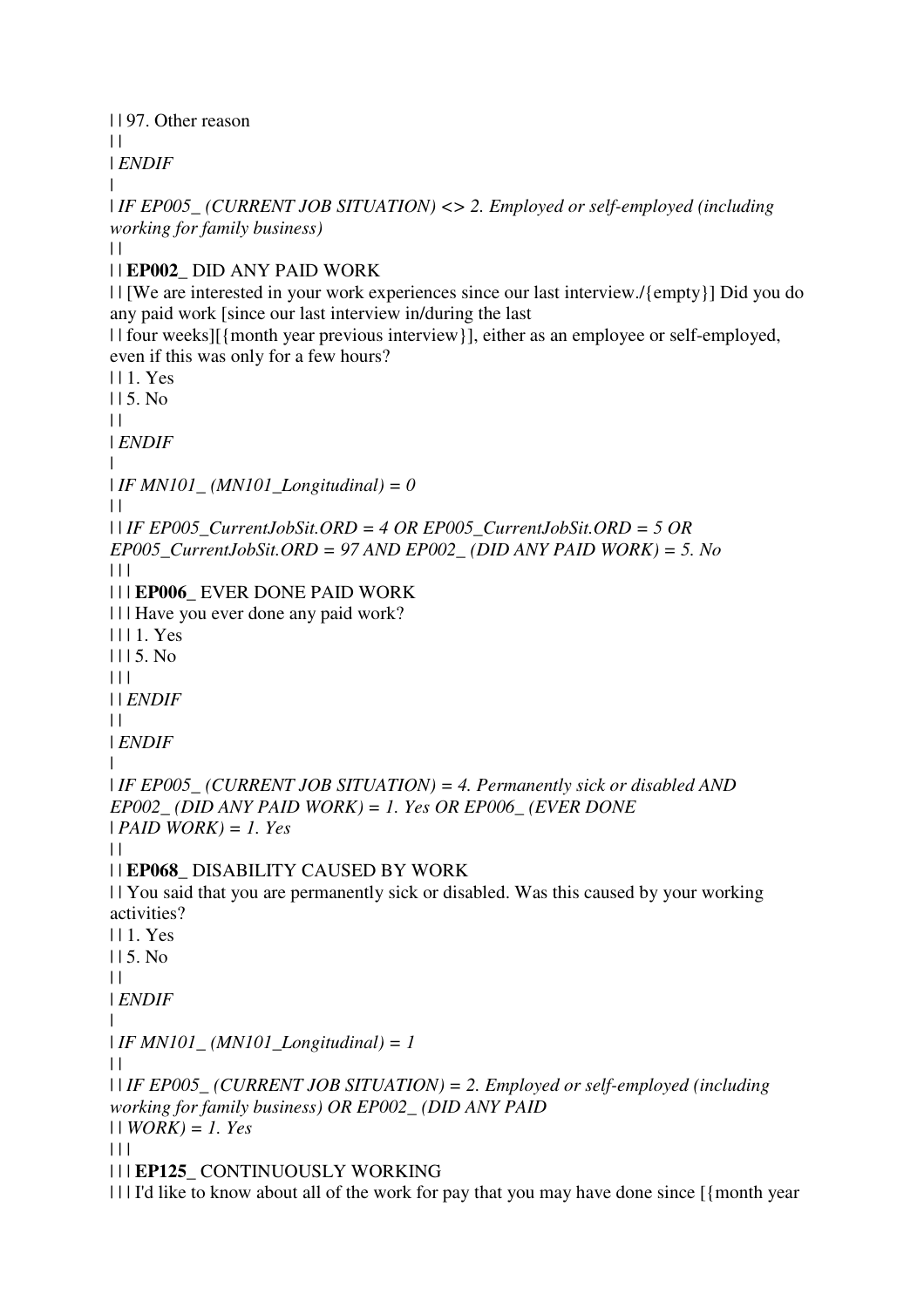previous interview}] through the present. During that time,

| | | have you been working continuously?

| | | 1. Yes

 $1115. No$ 

| | |

| | *ENDIF*

 $| |$ 

| | *IF EP125\_ (CONTINUOUSLY WORKING) = 1. Yes*

| | |

| | | **EP141\_** CHANGE IN JOB

| | | Please look at card 22. Even though you have been working continuously since [{month year previous interview}], have you experienced any of the

| | | changes listed on this card?

| | | IWER:CODE ALL THAT APPLY.

| | | 1. A change in type of employment (for instance from dependent employment to selfemployment)

| | | 2. A change in employer

| | | 3. A promotion

| | | 4. A change in job location

| | | 5. A change in contract length (from long term to short term or viceversa)

| | | 96. None of the above

 $| 11$ 

| | *ENDIF*

 $\perp$ 

| | *IF EP125\_ (CONTINUOUSLY WORKING) = 5. No*

 $| 11$ 

| | | **EP331\_** INTRODUCTION WHEN WORKING

| | | When have you been working? Please give me all of your start and stop dates if you have been working at more than one occasion.

| | | 1. Continue

 $| 11$ 

### | | | **EP127\_** PERIOD FROM MONTH

| | | From what month and year have you been [working/unemployed]? MONTH: YEAR:

| | | 1. January

- | | | 2. February
- | | | 3. March
- | | | 4. April
- | | | 5. May
- | | | 6. June
- | | | 7. July
- | | | 8. August
- | | | 9. September
- | | | 10. October
- | | | 11. November
- | | | 12. December

 $\Box$ 

### | | | **EP128\_** PERIOD FROM YEAR

| | | From what month and year have you been [working/unemployed]?MONTH [EP127\_PeriodFromMonthYEAR]

| | | 1. 2003 or earlier

| | | 2. 2004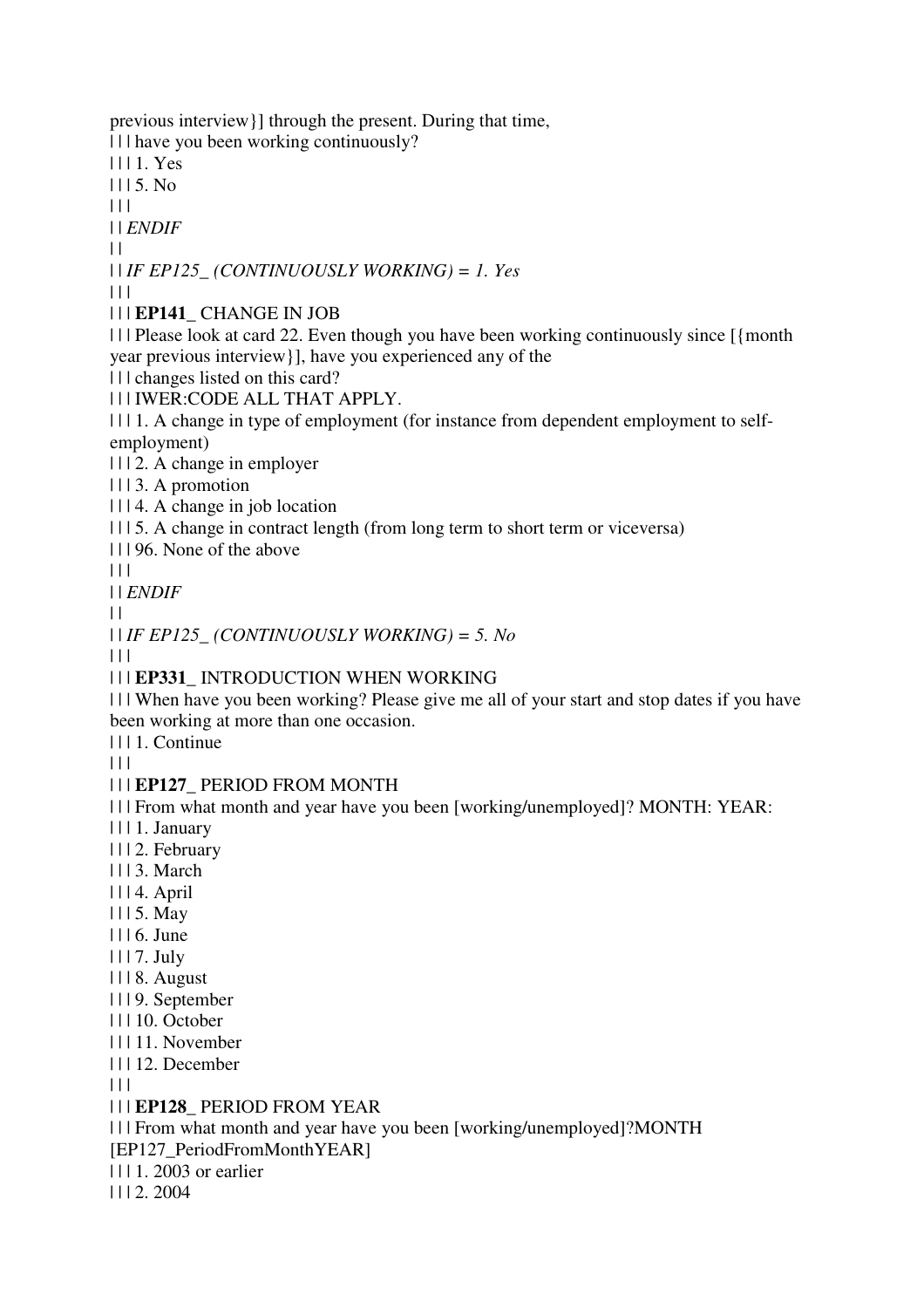| | | 3. 2005 | | | 4. 2006 | | | 5. 2007  $| 11$ | | | **EP129\_** PERIOD TO MONTH | | | To what month and year have you been [working/unemployed]? MONTH: YEAR: | | | IWER:IF SPELL STILL ONGOING TYPE 13. TODAY | | | 1. January | | | 2. February | | | 3. March | | | 4. April | | | 5. May | | | 6. June | | | 7. July | | | 8. August | | | 9. September | | | 10. October | | | 11. November | | | 12. December | | | 13. Today  $\Box$ | | | *IF EP129\_ (PERIOD TO MONTH) <> 13. Today* | | | | | | | | **EP130\_** PERIOD TO YEAR | | | | To what month and year have you been [working/unemployed]? MONTH: [{period to month}] YEAR: | | | | IWER:TO YEAR | | | | 1. 2004 | | | | 2. 2005 | | | | 3. 2006 | | | | 4. 2007 | | | | | | | *ENDIF*  $| 11$ | | | **EP133\_** OTHER PERIODS | | | Were there other times since [{month year previous interview}] when you have been [working for pay/unemployed]? | | | 1. Yes  $1115. No$  $\Box$  $| 11 |$ | | | *LOOP cnt:= 2 TO 20* | | | | | | | | *IF riodOtherEpisodes[cnt - EP133\_ (OTHER PERIODS) = 1. Yes* | | | | | | | | | | **EP127\_** PERIOD FROM MONTH | | | | | From what month and year have you been [working/unemployed]? MONTH: YEAR: | | | | | 1. January | | | | | 2. February | | | | | 3. March | | | | | 4. April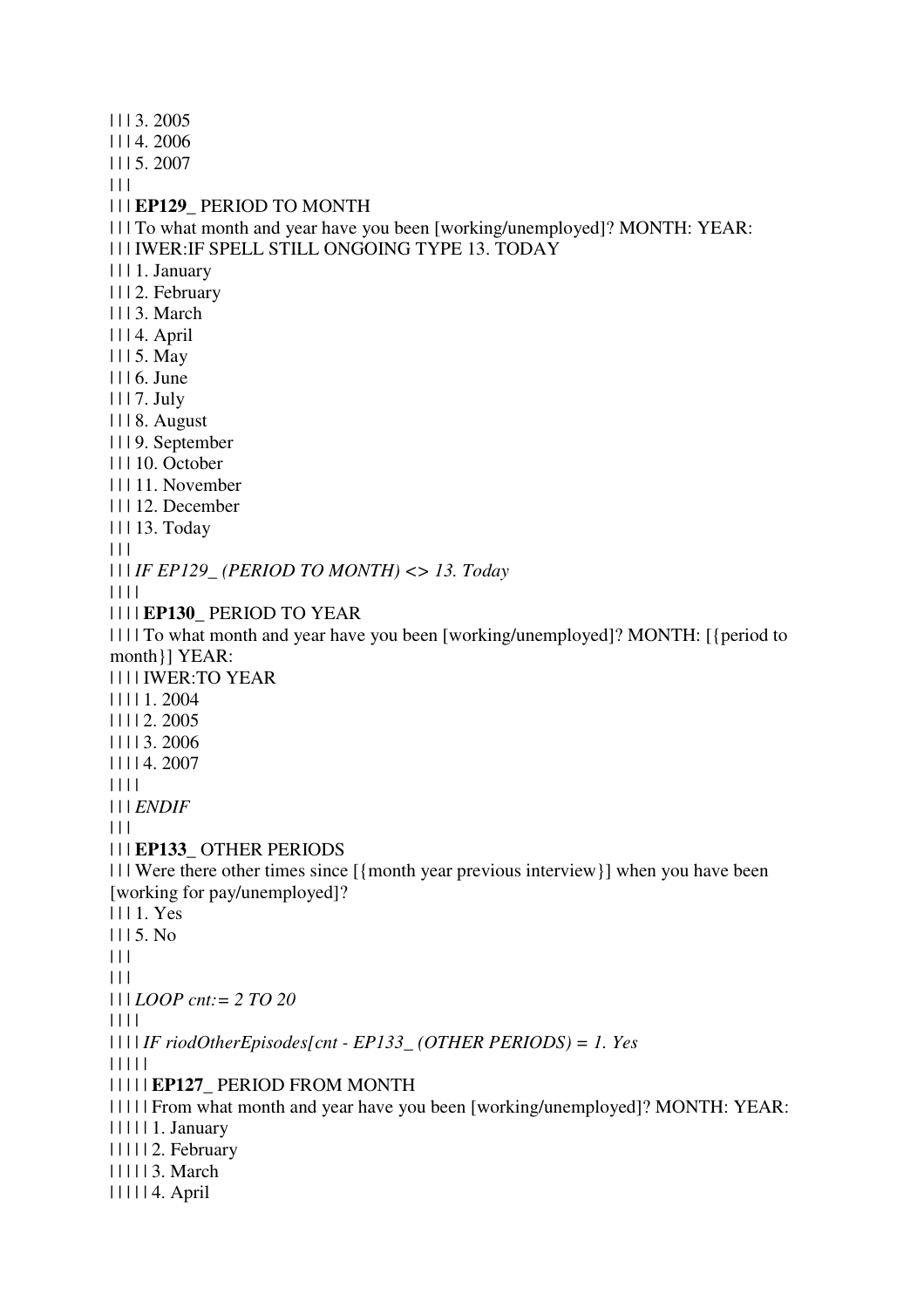| | | | | 5. May | | | | | 6. June | | | | | 7. July | | | | | 8. August | | | | | 9. September | | | | | 10. October | | | | | 11. November | | | | | 12. December | | | | | | | | | | **EP128\_** PERIOD FROM YEAR | | | | | From what month and year have you been [working/unemployed]?MONTH [EP127\_PeriodFromMonthYEAR] | | | | | 1. 2003 or earlier | | | | | 2. 2004 | | | | | 3. 2005 | | | | | 4. 2006 | | | | | 5. 2007 | | | | | | | | | | **EP129\_** PERIOD TO MONTH | | | | | To what month and year have you been [working/unemployed]? MONTH: YEAR: | | | | | IWER:IF SPELL STILL ONGOING TYPE 13. TODAY | | | | | 1. January | | | | | 2. February | | | | | 3. March | | | | | 4. April | | | | | 5. May | | | | | 6. June | | | | | 7. July | | | | | 8. August | | | | | 9. September | | | | | 10. October | | | | | 11. November | | | | | 12. December | | | | | 13. Today | | | | | | | | | | *IF EP129\_ (PERIOD TO MONTH) <> 13. Today* | | | | | | | | | | | | **EP130\_** PERIOD TO YEAR | | | | | | To what month and year have you been [working/unemployed]? MONTH: [{period to month}] YEAR: | | | | | | IWER:TO YEAR | | | | | | 1. 2004 | | | | | | 2. 2005 | | | | | | 3. 2006 | | | | | | 4. 2007 | | | | | | | | | | | *ENDIF* | | | | | | | | | | **EP133\_** OTHER PERIODS | | | | | Were there other times since [{month year previous interview}] when you have been [working for pay/unemployed]?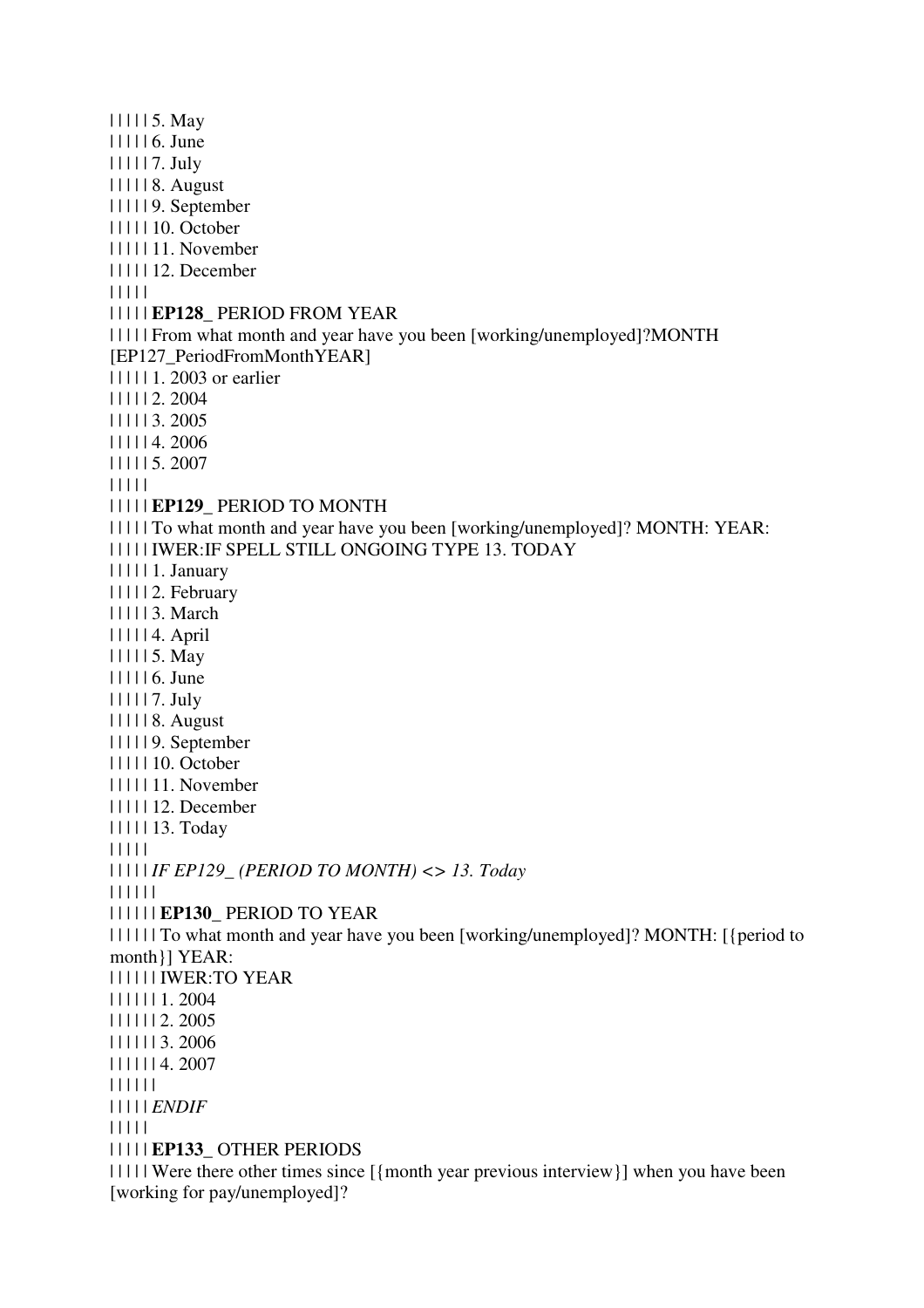```
| | | | | 1. Yes 
| | | | | 5. No 
| | | | | 
| | | | | 
| | | | ENDIF
| | | | 
| | | ENDLOOP
\Box| | ENDIF
\|| ENDIF
| 
| IF MN101_ (MN101_Longitudinal) = 0 AND EP006_ (EVER DONE PAID WORK) = 1. Yes 
AND EP005_ (CURRENT JOB SITUATION) = 5. Homemaker 
| OR MN101_ (MN101_Longitudinal) = 1 AND EP005_ (CURRENT JOB SITUATION) = 5. 
Homemaker AND EP002_ (DID ANY PAID WORK) = 1. Yes AND 
| EP335_ (WORKED TILL TODAY) = 5
\perp| | EP069_ REASON STOP WORKING 
| | You said you are currently a homemaker, but you have done paid work in the past. Why did 
you stop working? 
| | IWER:READ ANSWERS OUT 
| | 1. Because of health problems 
| | 2. It was too tiring 
| | 3. It was too expensive to hire someone to look after home or family
| | 4. Because you wanted to take care of children or grandchildren 
| | 5. Because you were laid off, or your place of work or office closed 
| | 6. Because family income was sufficient 
| | 97. Other 
\|| ENDIF
| 
| IF MN101_ (MN101_Longitudinal) = 1
\perp| | IF EP005_ (CURRENT JOB SITUATION) <> 3. Unemployed and looking for work AND 
EP125_ (CONTINUOUSLY WORKING) = 5. No OR 
| | EP005_ (CURRENT JOB SITUATION) <> 2. Employed or self-employed (including 
working for family business) AND EP002_ (DID ANY PAID WORK) = 5. 
| | No
\Box| | | EP325_ UNEMPLOYED 
| | | Now I'd like to know about times since our last interview through the present in which you 
were not working at all for pay. Were there any times 
| | | since [{month year previous interview}], when you were unemployed and looking for 
work? 
| | | 1. Yes 
| | | 5. No 
\Box| | ENDIF
| | 
| | IF EP005_ (CURRENT JOB SITUATION) = 3. Unemployed and looking for work
```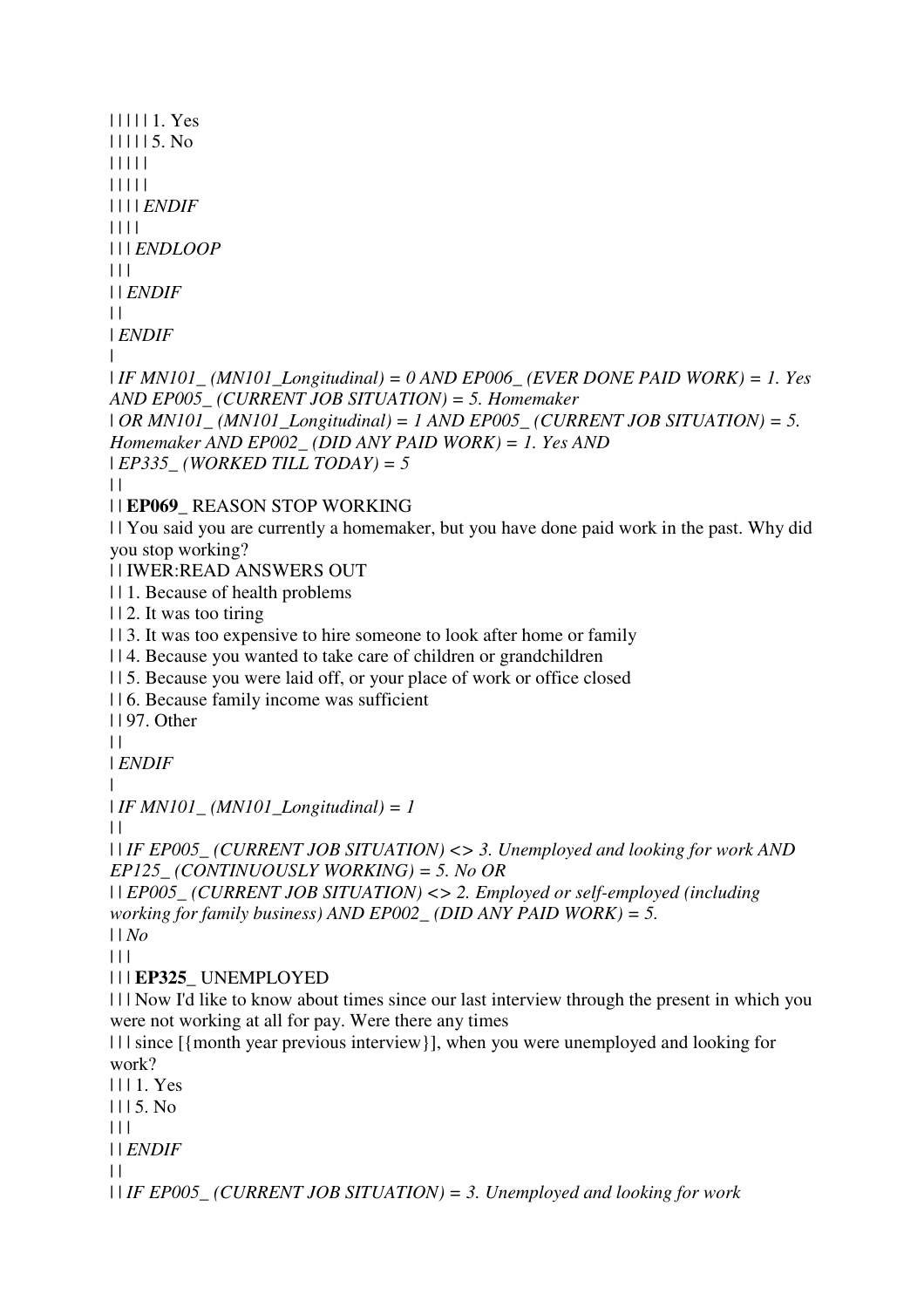$|| ||$ 

### | | | **EP332\_** INTRODUCTION WHEN UNEMPLOYED

| | | Now I'd like to know about the times since our last interview through the present in which you were unemployed and looking for work.

| | | 1. Continue

 $| 11$ 

| | *ENDIF*

 $| |$ 

| | *IF EP325\_ (UNEMPLOYED) = 1. Yes OR EP005\_ (CURRENT JOB SITUATION) = 3. Unemployed and looking for work*

 $| 11$ 

### | | | **EP333\_** INTRODUCTION DATES UNEMPLOYED

| | | When were you unemployed and looking for work? Please give me all of your start and stop dates if you have been unemployed at more than one occasion.

| | | 1. Continue

 $| 11$ 

### | | | **EP127\_** PERIOD FROM MONTH

| | | From what month and year have you been [working/unemployed]? MONTH: YEAR:

| | | 1. January

| | | 2. February

- | | | 3. March
- | | | 4. April
- | | | 5. May
- | | | 6. June
- | | | 7. July
- | | | 8. August
- | | | 9. September
- | | | 10. October
- | | | 11. November
- | | | 12. December

| | |

#### | | | **EP128\_** PERIOD FROM YEAR

| | | From what month and year have you been [working/unemployed]?MONTH [EP127\_PeriodFromMonthYEAR]

| | | 1. 2003 or earlier

- | | | 2. 2004
- | | | 3. 2005
- | | | 4. 2006
- | | | 5. 2007

 $\Box$ 

#### | | | **EP129\_** PERIOD TO MONTH

- | | | To what month and year have you been [working/unemployed]? MONTH: YEAR:
- | | | IWER:IF SPELL STILL ONGOING TYPE 13. TODAY
- | | | 1. January
- | | | 2. February
- | | | 3. March
- | | | 4. April
- | | | 5. May
- | | | 6. June
- | | | 7. July
- | | | 8. August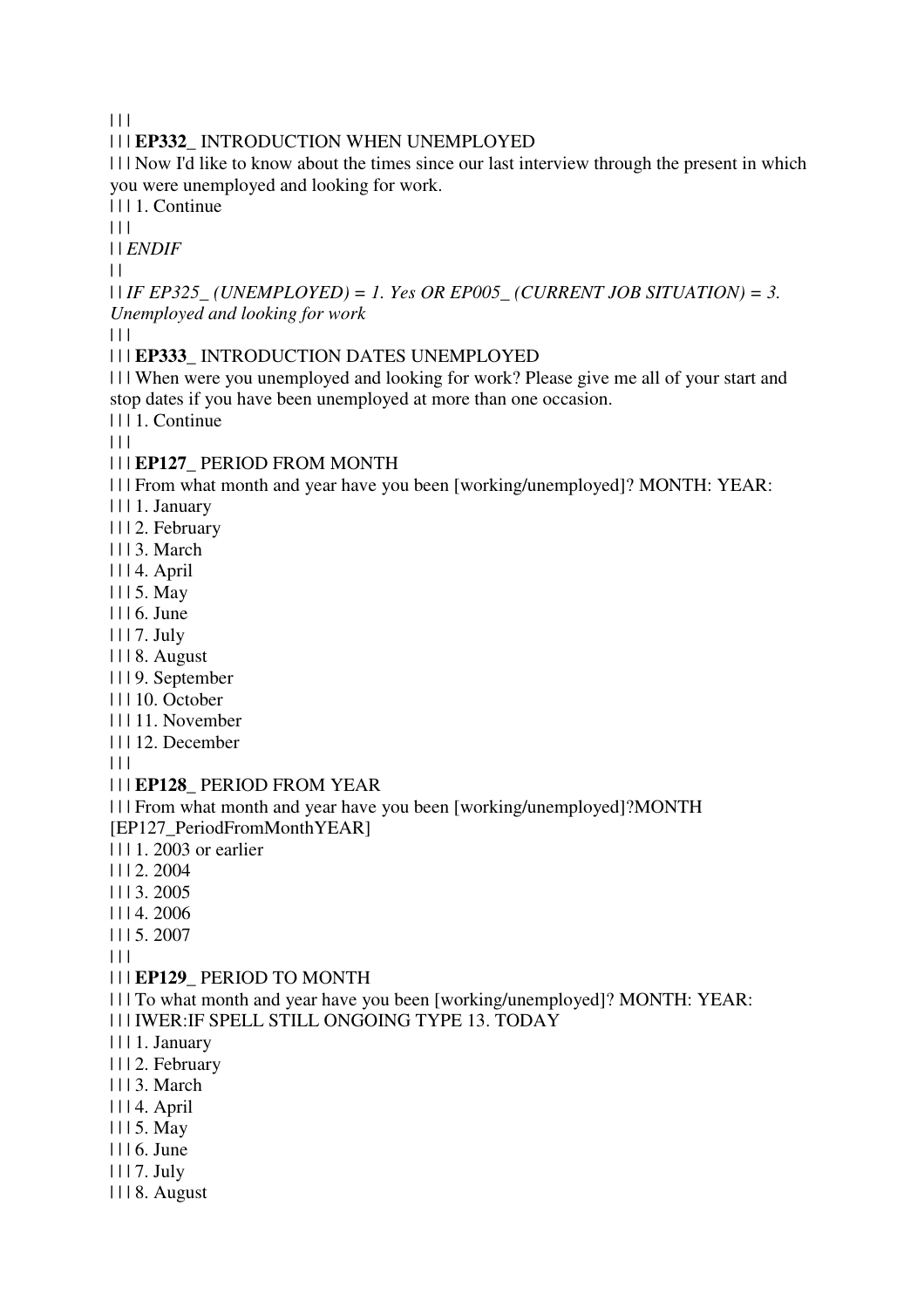| | | 9. September | | | 10. October | | | 11. November | | | 12. December | | | 13. Today  $|| ||$ | | | *IF EP129\_ (PERIOD TO MONTH) <> 13. Today* | | | | | | | | **EP130\_** PERIOD TO YEAR | | | | To what month and year have you been [working/unemployed]? MONTH: [{period to month}] YEAR: | | | | IWER:TO YEAR | | | | 1. 2004 | | | | 2. 2005 | | | | 3. 2006 | | | | 4. 2007  $|| || ||$ | | | *ENDIF*  $| 11$ | | | **EP133\_** OTHER PERIODS | | | Were there other times since [{month year previous interview}] when you have been [working for pay/unemployed]? | | | 1. Yes | | | 5. No  $\begin{array}{c|c} \hline \end{array}$ | | | *LOOP cnt:= 22 TO 40* | | | | | | | | *IF riodOtherEpisodes[cnt - EP133\_ (OTHER PERIODS) = 1. Yes* | | | | | | | | | | **EP127\_** PERIOD FROM MONTH | | | | | From what month and year have you been [working/unemployed]? MONTH: YEAR: | | | | | 1. January | | | | | 2. February | | | | | 3. March | | | | | 4. April | | | | | 5. May | | | | | 6. June | | | | | 7. July | | | | | 8. August | | | | | 9. September | | | | | 10. October | | | | | 11. November | | | | | 12. December | | | | | | | | | | **EP128\_** PERIOD FROM YEAR | | | | | From what month and year have you been [working/unemployed]?MONTH [EP127\_PeriodFromMonthYEAR] | | | | | 1. 2003 or earlier | | | | | 2. 2004 | | | | | 3. 2005 | | | | | 4. 2006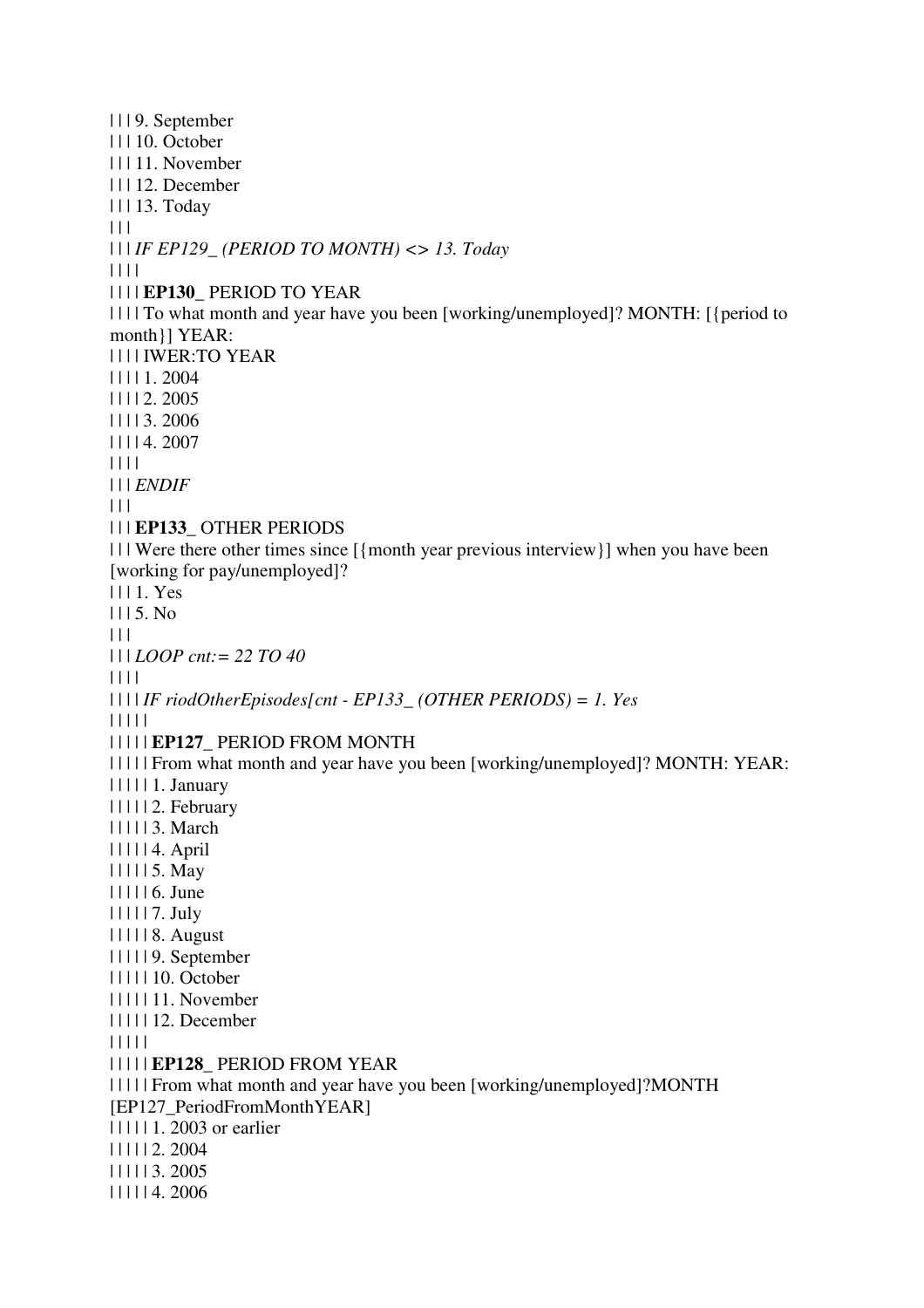| | | | | 5. 2007 | | | | | | | | | | **EP129\_** PERIOD TO MONTH | | | | | To what month and year have you been [working/unemployed]? MONTH: YEAR: | | | | | IWER:IF SPELL STILL ONGOING TYPE 13. TODAY | | | | | 1. January | | | | | 2. February | | | | | 3. March | | | | | 4. April | | | | | 5. May | | | | | 6. June | | | | | 7. July | | | | | 8. August | | | | | 9. September | | | | | 10. October | | | | | 11. November | | | | | 12. December | | | | | 13. Today | | | | | | | | | | *IF EP129\_ (PERIOD TO MONTH) <> 13. Today* | | | | | | | | | | | | **EP130\_** PERIOD TO YEAR | | | | | | To what month and year have you been [working/unemployed]? MONTH: [{period to month}] YEAR: | | | | | | IWER:TO YEAR | | | | | | 1. 2004 | | | | | | 2. 2005 | | | | | | 3. 2006 | | | | | | 4. 2007 | | | | | | | | | | | *ENDIF* | | | | | | | | | | **EP133\_** OTHER PERIODS | | | | | Were there other times since [{month year previous interview}] when you have been [working for pay/unemployed]? | | | | | 1. Yes | | | | | 5. No | | | | | | | | | *ENDIF* | | | | | | | *ENDLOOP*  $| 11$ | | *ENDIF*  $| |$ | | **EP110\_** RECEIVED PUBLIC BENEFITS | | We would also like to know about times since our last interview through the present in which you received public benefits, such as early retirement | | benefits or unemployment benefits. Please look at card 23. Since [{month year previous interview}] have you received any of the benefits listed on | | this card?

| | IWER:CODE ALL THAT APPLY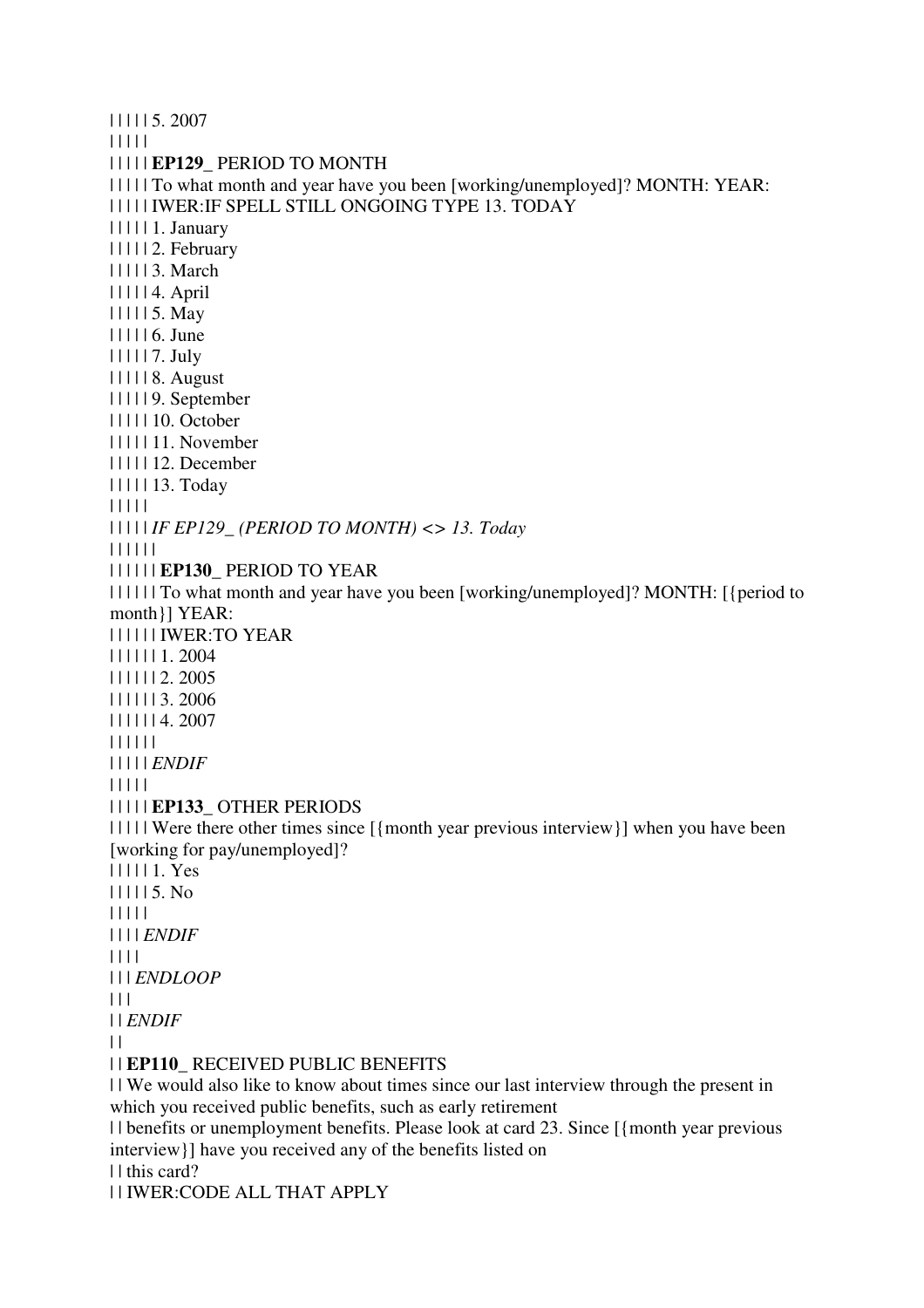| | 1. old age pension benefits

| | 2. early retirement pension benefits

| | 3. unemployment benefits

| | 4. sickness benefits

| | 5. disability insurance benefits

| | 6. social assistance

| | 96. none of these

 $\|$  $\|$ 

# CHK: NOT  $((>1)$  AND (96 IN EP110 RecPubBen)) MAIN "^FLError[5]"

| | *LOOP cnt2:= 1 TO 6*

 $| 11 |$ 

| | | *IF cnt2 IN EP110\_(RECEIVED PUBLIC BENEFITS)*

| | | |

| | | | **EP334\_** INTRODUCTION WHEN RECEIVED PUBLIC BENEFITS

| | | | When have you received [old age pension benefits/early retirement pension benefits/unemployment benefits/sickness benefits/disability insurance

| | | | benefits/social assistance]? Please give me all of your start and stop dates if you have received [old age pension benefits/early retirement pension

| | | | benefits/unemployment benefits/sickness benefits/disability insurance benefits/social assistance] at more than one occasion.

| | | | 1. Continue

| | | |

### | | | | **EP111\_** RECEIVE PAYMENT PERIOD FROM MONTH

| | | | From what month and year have you received [old age pension benefits/early retirement pension benefits/unemployment benefits/sickness

| | | | benefits/disability insurance benefits/social assistance]?

| | | | 1. January

| | | | 2. February

| | | | 3. March

- | | | | 4. April
- | | | | 5. May
- | | | | 6. June

| | | | 7. July

- | | | | 8. August
- | | | | 9. September
- | | | | 10. October

| | | | 11. November

| | | | 12. December

| | | |

### | | | | **EP112\_** RECEIVE PAYMENT PERIOD FROM YEAR

| | | | From what month and year have you received [old age pension benefits/early retirement pension benefits/unemployment benefits/sickness

| | | | benefits/disability insurance benefits/social assistance]? MONTH: [{period from month}] YEAR:

| | | | 1. 2003 or earlier

- | | | | 2. 2004
- | | | | 3. 2005
- | | | | 4. 2006
- | | | | 5. 2007

| | | |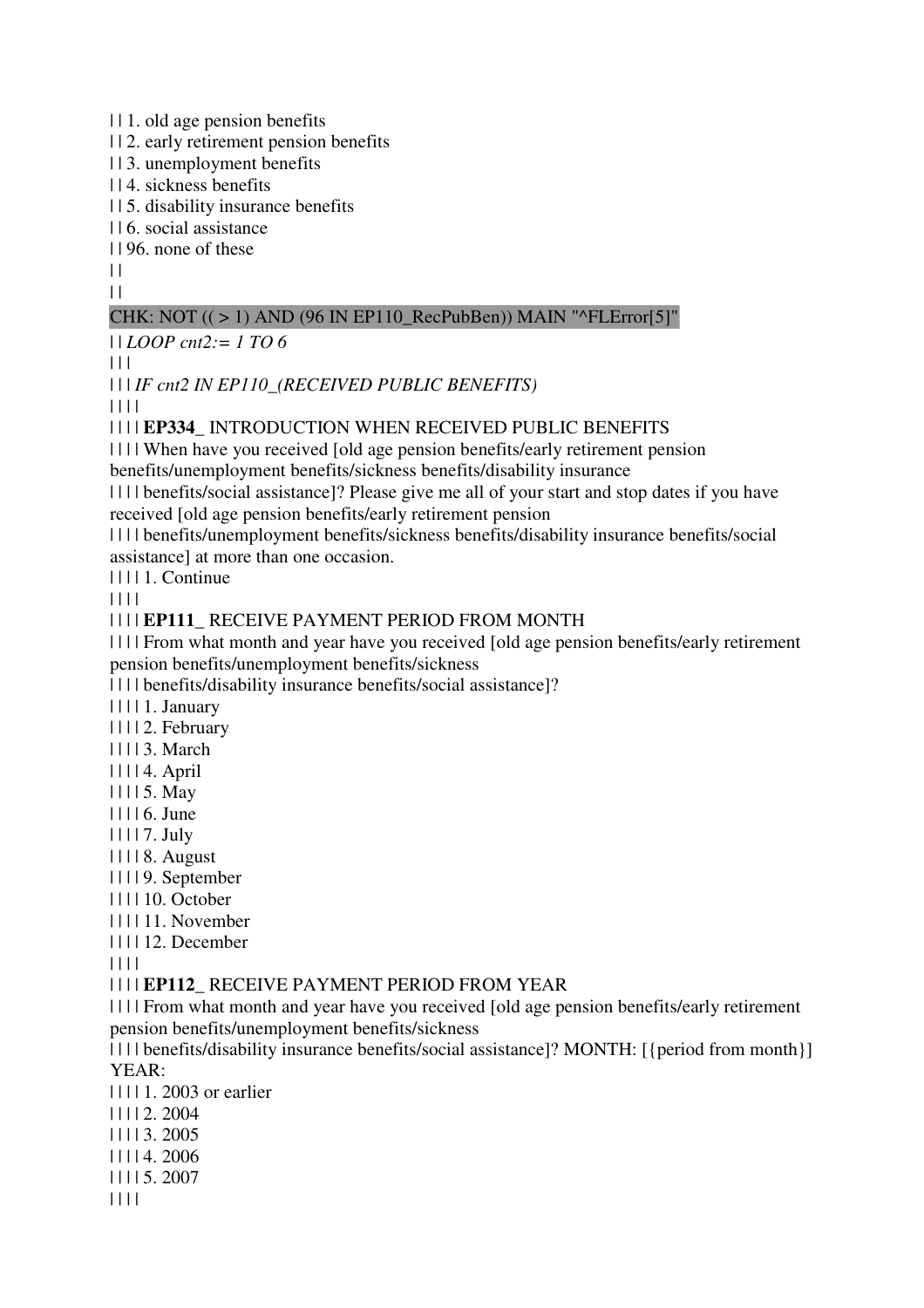### | | | | **EP113\_** RECEIVE PAYMENT PERIOD TO MONTH

| | | | To what month and year have you received [old age pension benefits/early retirement pension benefits/unemployment benefits/sickness

| | | | benefits/disability insurance benefits/social assistance]?

| | | | IWER:IF SPELL STILL ONGOING TYPE 13. TODAY

| | | | 1. January

| | | | 2. February

| | | | 3. March

| | | | 4. April

| | | | 5. May

| | | | 6. June

| | | | 7. July

| | | | 8. August

| | | | 9. September

| | | | 10. October

| | | | 11. November

| | | | 12. December

| | | | 13. Today

| | | |

| | | | *IF EP113\_ (RECEIVE PAYMENT PERIOD TO MONTH) <> 13. Today* | | | | |

### | | | | | **EP114\_** RECEIVE PAYMENT PERIOD TO YEAR

| | | | | To what month and year have you received [old age pension benefits/early retirement pension benefits/unemployment benefits/sickness

| | | | | benefits/disability insurance benefits/social assistance]? MONTH: [{period to month}] YEAR:

| | | | | 1. 2004

| | | | | 2. 2005

| | | | | 3. 2006

| | | | | 4. 2007

| | | | |

| | | | *ENDIF*

| | | |

### | | | | **EP116\_** RECEIVE PAYMENT OTHER EPISODES

| | | | Were there other times since [{month year last interview}] when you received [old age pension benefits/early retirement pension benefits/unemployment

| | | | benefits/sickness benefits/disability insurance benefits/social assistance]?

| | | | 1. Yes

| | | | 5. No

| | | |

| | | | *LOOP cnt:= 2 TO 20*

| | | | |

| | | | | *IF EPPayments[cnt - EP116\_ (RECEIVE PAYMENT OTHER EPISODES) = 1. Yes* | | | | | |

| | | | | | **EP111\_** RECEIVE PAYMENT PERIOD FROM MONTH

| | | | | | From what month and year have you received [old age pension benefits/early

retirement pension benefits/unemployment benefits/sickness

| | | | | | benefits/disability insurance benefits/social assistance]?

| | | | | | 1. January

| | | | | | 2. February

| | | | | | 3. March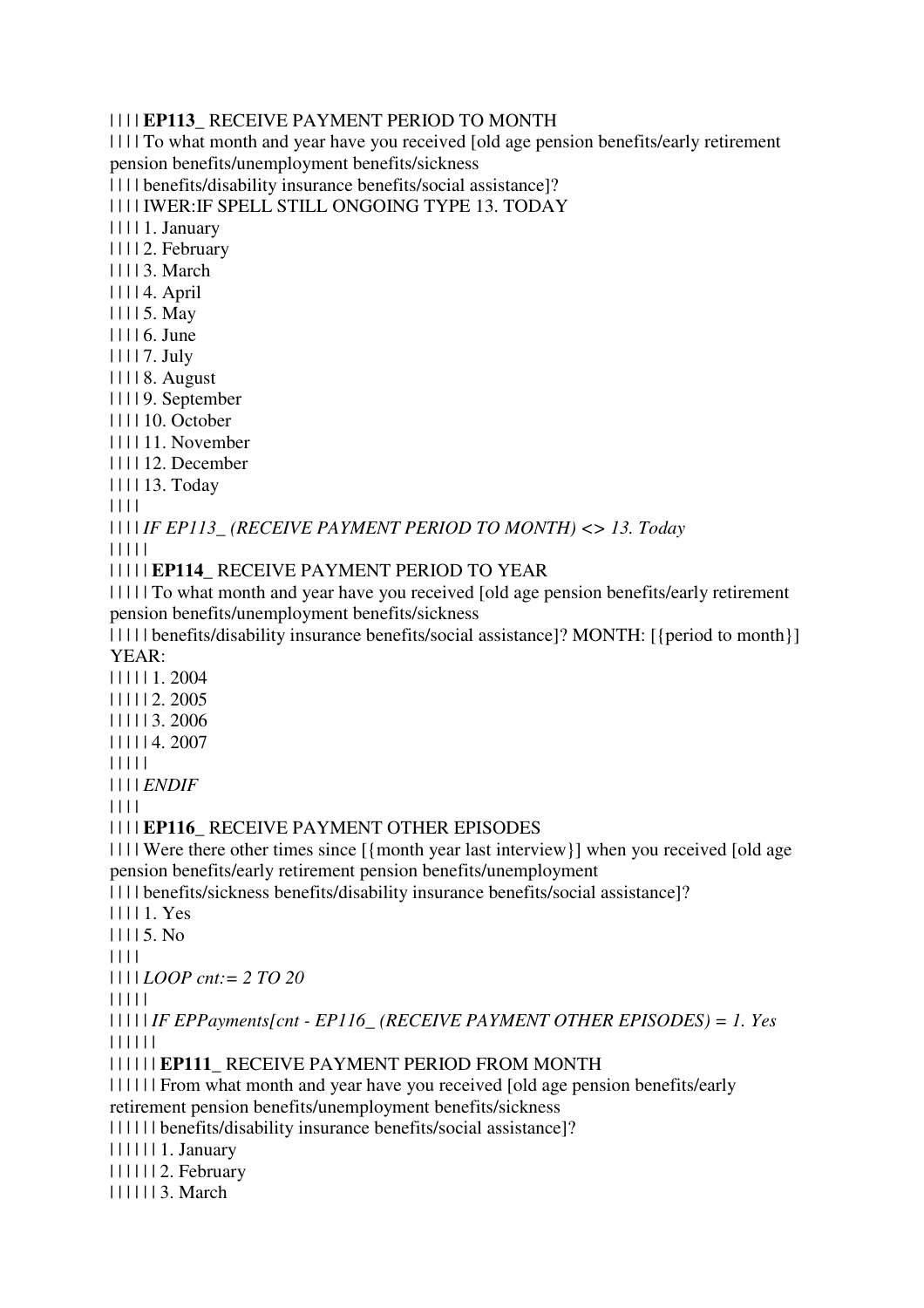| | | | | | 4. April | | | | | | 5. May | | | | | | 6. June | | | | | | 7. July | | | | | | 8. August | | | | | | 9. September | | | | | | 10. October | | | | | | 11. November | | | | | | 12. December | | | | | | | | | | | | **EP112\_** RECEIVE PAYMENT PERIOD FROM YEAR | | | | | | From what month and year have you received [old age pension benefits/early retirement pension benefits/unemployment benefits/sickness | | | | | | benefits/disability insurance benefits/social assistance]? MONTH: [{period from month}] YEAR: | | | | | | 1. 2003 or earlier | | | | | | 2. 2004 | | | | | | 3. 2005 | | | | | | 4. 2006 | | | | | | 5. 2007 | | | | | | | | | | | | **EP113\_** RECEIVE PAYMENT PERIOD TO MONTH | | | | | | To what month and year have you received [old age pension benefits/early retirement pension benefits/unemployment benefits/sickness | | | | | | benefits/disability insurance benefits/social assistance]? | | | | | | IWER:IF SPELL STILL ONGOING TYPE 13. TODAY | | | | | | 1. January | | | | | | 2. February | | | | | | 3. March | | | | | | 4. April | | | | | | 5. May | | | | | | 6. June | | | | | | 7. July | | | | | | 8. August | | | | | | 9. September | | | | | | 10. October | | | | | | 11. November | | | | | | 12. December | | | | | | 13. Today | | | | | | | | | | | | *IF EP113\_ (RECEIVE PAYMENT PERIOD TO MONTH) <> 13. Today* | | | | | | | | | | | | | | **EP114\_** RECEIVE PAYMENT PERIOD TO YEAR | | | | | | | To what month and year have you received [old age pension benefits/early retirement pension benefits/unemployment benefits/sickness | | | | | | | benefits/disability insurance benefits/social assistance]? MONTH: [{period to month}] YEAR: | | | | | | | 1. 2004 | | | | | | | 2. 2005 | | | | | | | 3. 2006 | | | | | | | 4. 2007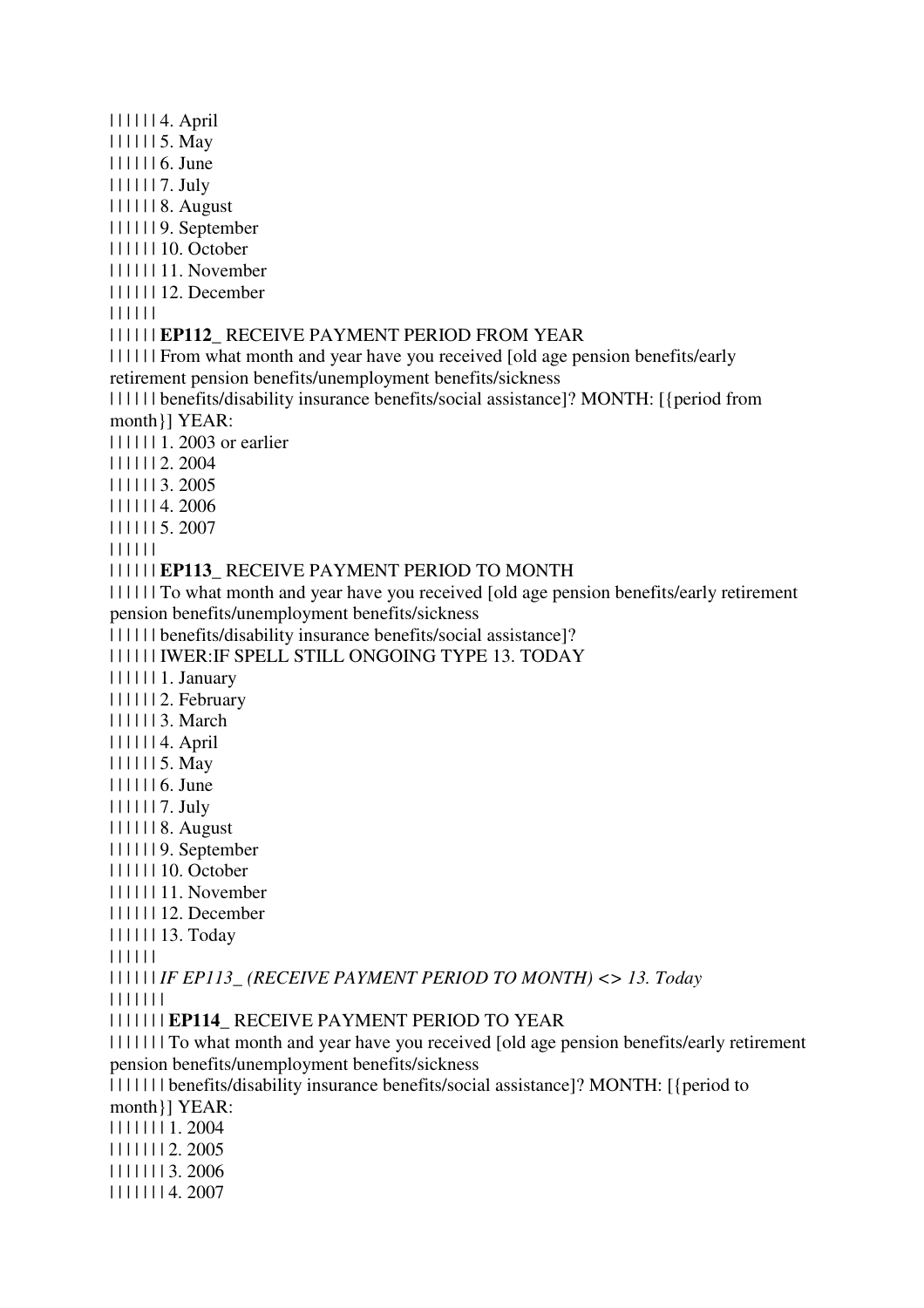| | | | | | | | | | | | | *ENDIF* | | | | | | | | | | | | **EP116\_** RECEIVE PAYMENT OTHER EPISODES | | | | | | Were there other times since [{month year last interview}] when you received [old age pension benefits/early retirement pension benefits/unemployment | | | | | | benefits/sickness benefits/disability insurance benefits/social assistance]? | | | | | | 1. Yes | | | | | | 5. No | | | | | | | | | | | *ENDIF* | | | | | | | | | *ENDLOOP* | | | | | | | *ENDIF*  $| 11$ | | *ENDLOOP*  $| |$ | | **EP326\_** RECEIVED SEVERANCE PAYMENT | | Since our last interview in[{month and year previous interview}], have you received any severance payment? | | 1. Yes | | 5. No  $\perp$ | | *IF EP326\_ (RECEIVED SEVERANCE PAYMENT) = 1. Yes*  $| | | |$ | | | **EP122\_** RECEIVE SEVERANCE MONTH | | | In what MONTH and year did you receive the severance pay? | | | IWER:IF MORE THAN ONE CODE MOST RECENT | | | 1. January | | | 2. February | | | 3. March | | | 4. April | | | 5. May | | | 6. June | | | 7. July | | | 8. August | | | 9. September | | | 10. October | | | 11. November | | | 12. December  $| 11$ | | | **EP123\_** RECEIVE SEVERANCE YEAR | | | In what month and YEAR did you receive the severance pay? | | | IWER:IF MORE THAN ONE CODE MOST RECENT | | | 1. 2004 | | | 2. 2005 | | | 3. 2006 | | | 4. 2007  $|| ||$ | | *ENDIF*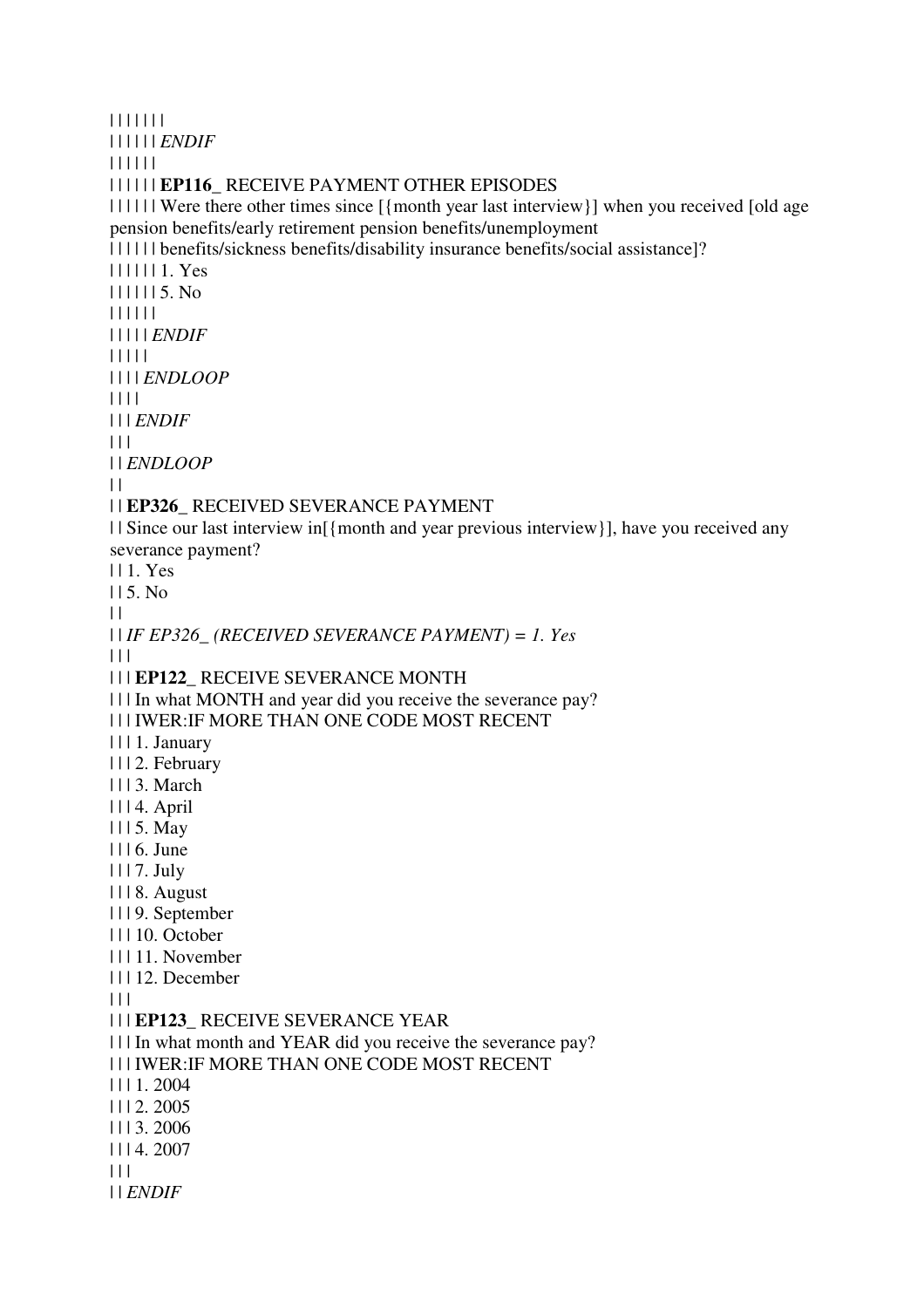$\|$ | *ENDIF* | | *IF EP005\_ (CURRENT JOB SITUATION) = 2. Employed or self-employed (including working for family business) OR*  | *MN101\_ (MN101\_Longitudinal) = 0 AND EP002\_ (DID ANY PAID WORK) = 1. Yes OR MN101\_ (MN101\_Longitudinal) = 1 AND EP335\_ (WORKED*  | *TILL TODAY) = 1*  $\perp$ | | **EP008\_** INTRODUCTION CURRENT JOB | | The following questions are about your current main job. | | IWER:INCLUDING SEASONAL JOB. THE MAIN JOB IS THE JOB THE RESPONDENT IS WORKING MOST HOURS FOR. IF SAME HOURS THAN CHOOSE THE ONE THE RESPONDENT GETS | | MORE MONEY FROM. | | 1. Continue  $| |$ | | **EP009\_** EMPLOYEE OR SELF-EMPLOYED | | In this job are you an employee, a civil servant, or a self-employed? | | 1. Employee | | 2. Civil servant | | 3. Self-employed  $\perp$ | | *IF MN101\_ (MN101\_Longitudinal) = 0 OR NOT 96. None of the above IN EP141\_ (CHANGE IN JOB) OR EP125\_ (CONTINUOUSLY WORKING) =*  | | *5. No* | | | | | | **EP010\_** START OF CURRENT JOB (YEAR) | | | In which year did you start this job? | | | (1900..2007)  $| 11$ | | | *IF EP010\_ (START OF CURRENT JOB (YEAR)) <> DONTKNOW AND EP010\_ (START OF CURRENT JOB (YEAR)) <> REFUSAL* | | | | CHK: ((YEAR (SYSDATE) - EP010\_CurJobYear) + 10) < MN808\_AgeRespondent MAIN "^FLError[10]" | | | *ENDIF*  $| 11$ | | | **EP016\_** NAME OR TITLE OF JOB | | | Please look at showcard 24. What best describes this job? | | | IWER:ELEMENTARY OCCUPATION REFERS TO UNSKILLED WORK SUCH AS LABOURER, CLEANER ETC. | | | 1. Legislator, senior official or manager | | | 2. Professional | | | 3. Technician or associate professional | | | 4. Clerk | | | 5. Service worker and shop and market sales worker | | | 6. Skilled agricultural or fishery worker

- | | | 7. Craft and related trades worker
- | | | 8. Plant and machine operator or assembler
- | | | 9. Elementary occupation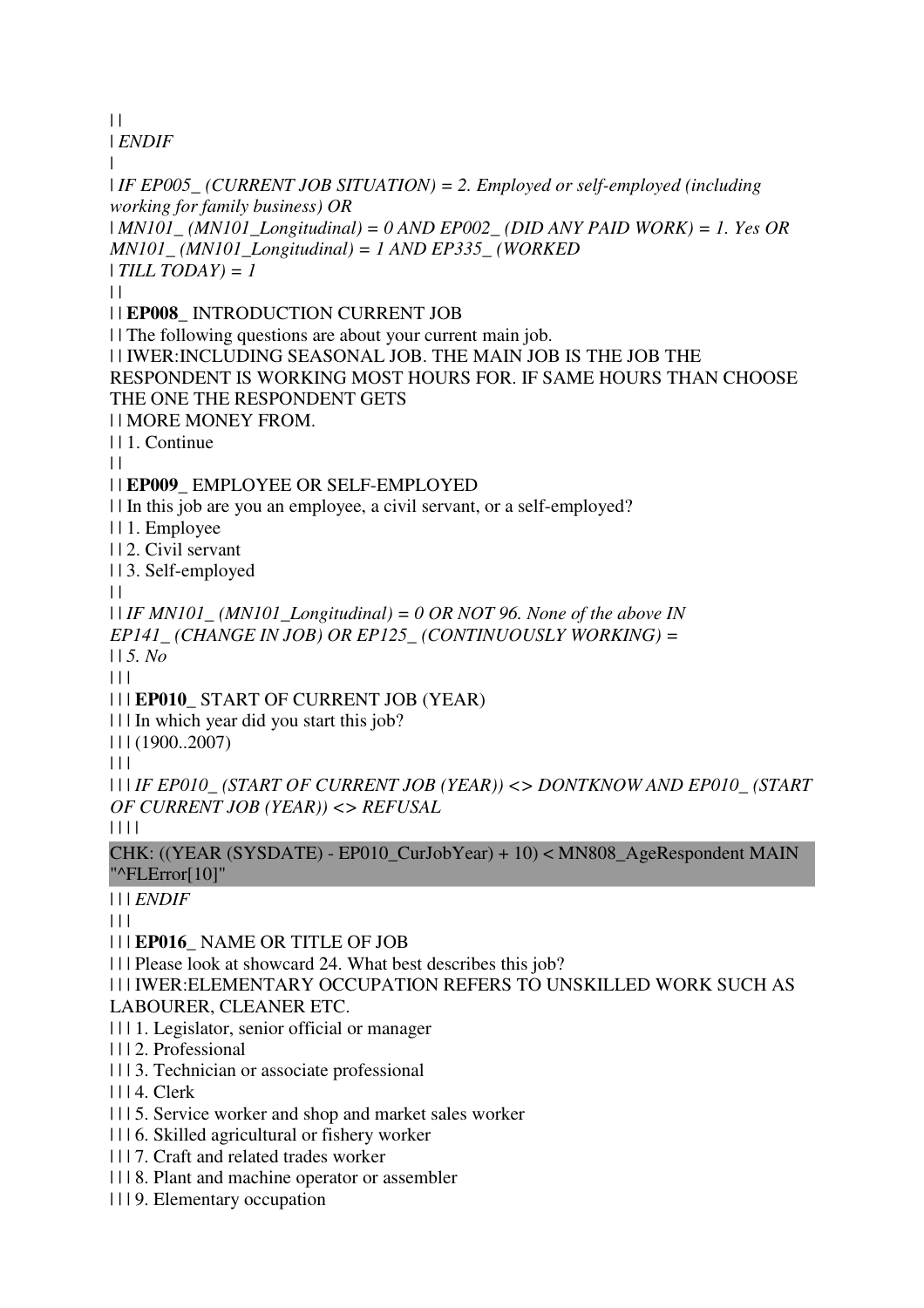| | | 10. Armed forces

 $\Box$ 

 $| 11$ 

| | | **EP018\_** WHICH INDUSTRY ACTIVE

| | | Please look at showcard 25. What kind of business, industry or services do you work in?

| | | 1. Agriculture, hunting, forestry, fishing

| | | 2. Mining and quarrying

| | | 3. Manufacturing

| | | 4. Electricity, gas and water supply

| | | 5. Construction

| | | 6. Wholesale and retail trade; repair of motor vehicles, motorcycles and personal and household goods

| | | 7. Hotels and restaurants

| | | 8. Transport, storage and communication

| | | 9. Financial intermediation

| | | 10. Real estate, renting and business activities

| | | 11. Public administration and defence; compulsory social security

| | | 12. Education

| | | 13. Health and social work

| | | 14. Other community, social and personal service activities

 $\Box$ 

| | | *IF EP009\_ (EMPLOYEE OR SELF-EMPLOYED) = 1. Employee*

| | | |

| | | | **EP019\_** FIRM BELONGS TO THE PUBLIC SECTOR

| | | | In this job are you employed in the public sector?

| | | | 1. Yes

| | | | 5. No

| | | |

| | | *ENDIF*

 $| 11$ 

| | | *IF EP009\_ (EMPLOYEE OR SELF-EMPLOYED) = 1. Employee OR* 

*EP009\_EmployeeOrSelf.ORD = 2*

| | | |

| | | | **EP021\_** RESPONSIBILITY FOR SUPERVISING OTHER EMPLOYEES | | | | In this job, do you have any responsibility for supervising the work of other employees? | | | | 1. Yes | | | | 5. No | | | | | | | | *IF EP021\_ (RESPONSIBILITY FOR SUPERVISING OTHER EMPLOYEES) = 1. Yes*

| | | | |

| | | | | **EP022\_** NUMBER OF PEOPLE RESPONSIBLE FOR

| | | | | About how many people are you responsible for in this job?

| | | | | 1. 1 to 5

| | | | | 2. 6 to 15

| | | | | 3. 16 to 24

| | | | | 4. 25 to 199

| | | | | 5. 200 to 499

| | | | | 6. 500 or more

| | | | |

| | | | *ENDIF*

| | | |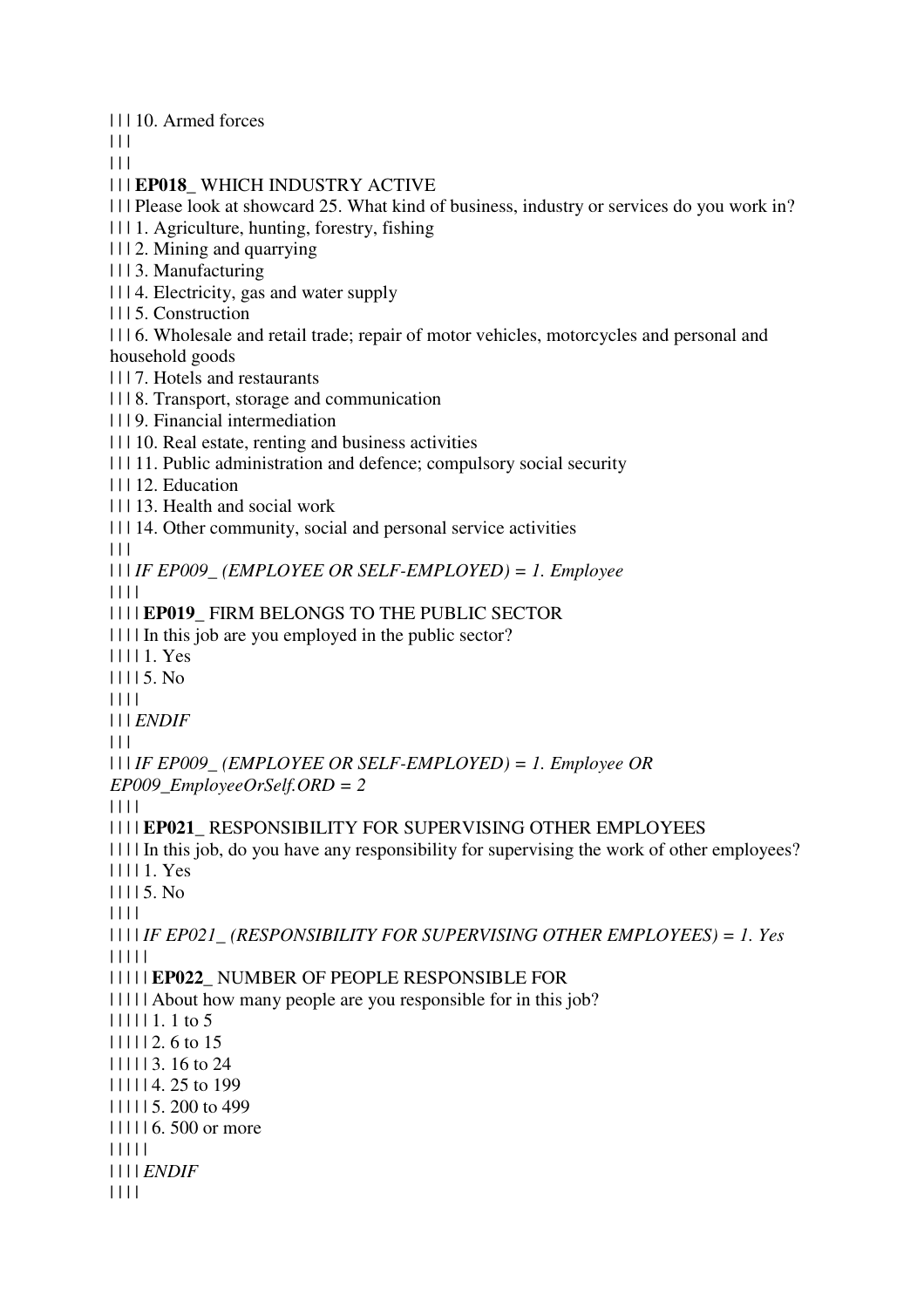| | | *ELSE* | | | | | | | | *IF EP009\_EmployeeOrSelf.ORD = 3* | | | | | | | | | | **EP024\_** NUMBER OF EMPLOYEES | | | | | How many employees, if any, do you have in this job? | | | | | IWER:EXCLUDING RESPONDENT | | | | | 0. None | | | | | 1. 1 to 5 | | | | | 2. 6 to 15 | | | | | 3. 16 to 24 | | | | | 4. 25 to 199 | | | | | 5. 200 to 499 | | | | | 6. 500 or more | | | | | | | | | *ENDIF* | | | | | | | *ENDIF*  $| 11$ | | | *IF EP009\_ (EMPLOYEE OR SELF-EMPLOYED) = 1. Employee OR EP009\_EmployeeOrSelf.ORD = 2* | | | | | | | | **EP011\_** TERM OF JOB | | | | In this job, do you have a short-term or a permanent contract? | | | | IWER:BY SHORT-TERM WE MEAN LESS THAN 3 YEARS | | | | 1. Short-term | | | | 2. Permanent | | | | | | | | **EP012\_** TOTAL CONTRACTED HOURS PER WEEK IN THIS JOB | | | | What are your total basic or contracted hours each week in this job, excluding meal breaks and any paid or unpaid overtime?  $| 1111$  (0.0..168.0) | | | | CHK: EP012\_TotContractHours < 71 MAIN "^FLError[28]" | | | *ENDIF*  $| 11$ | | *ENDIF*  $\mathbf{1}$ | | **EP013\_** TOTAL HOURS WORKED PER WEEK | | [Regardless of your basic contracted hours/{empty}] [how many/How many] hours a week do you usually work in this job, excluding meal breaks [but | | including any paid or unpaid overtime/{empty}]?  $||$   $(0.0..168.0)$  $\|$ CHK: EP013\_TotWorkedHours < 71 MAIN "^FLError[28]" | | **EP014\_** MONTHS WORKED IN THE JOB (NUMBER) | | How many months a year do you normally work in this job (including paid holidays)?  $||$   $(1..12)$  $| |$ | | **EP301\_** MISSED DAYS FROM WORK | | In the last 12 months, did you miss any days from work because of your health?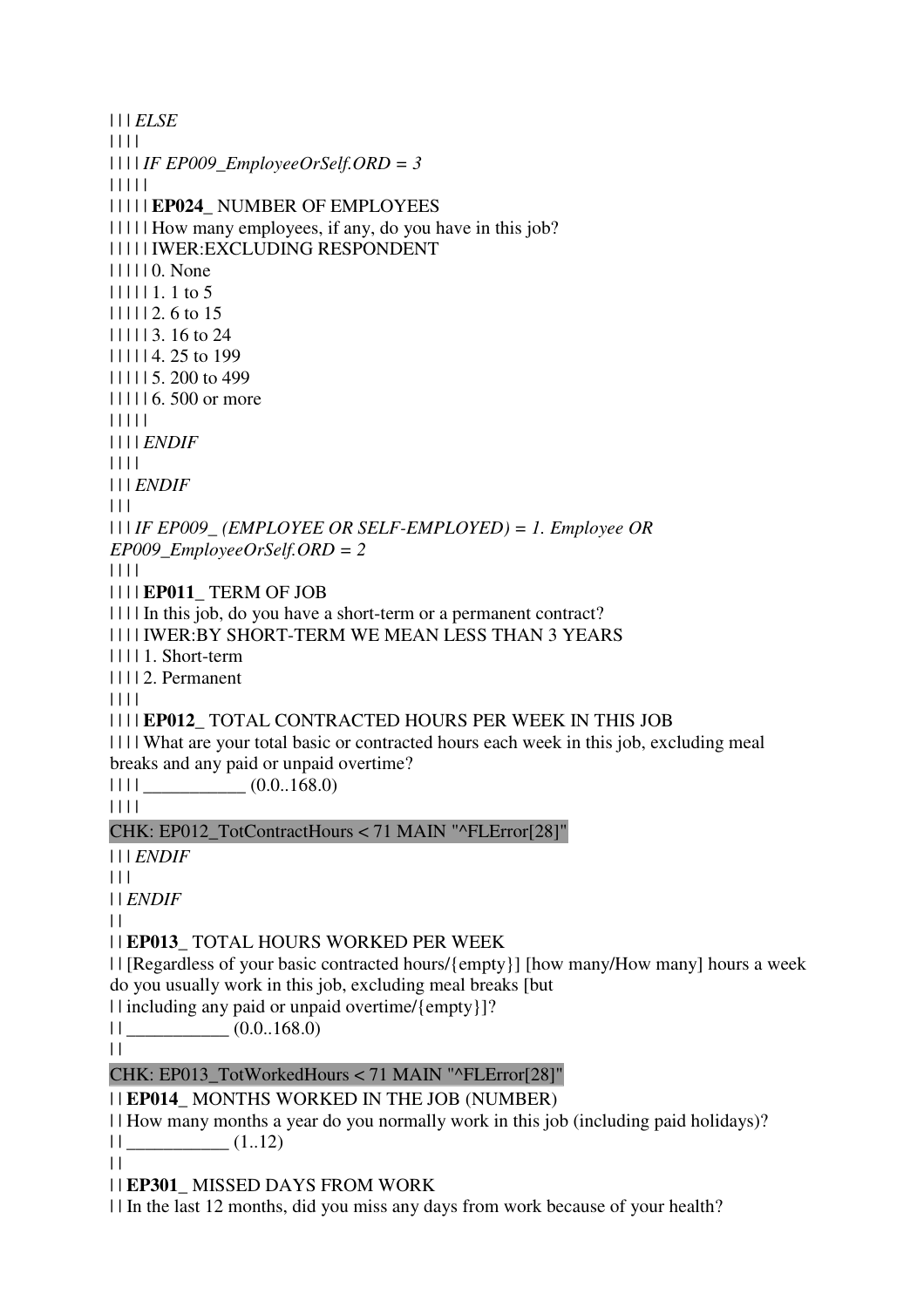| | 1. Yes | | 5. No  $\|$ | | *IF EP301\_ (MISSED DAYS FROM WORK) = 1. Yes*  $| 1 |$ | | | **EP302\_** HOW MANY DAYS MISSED FROM WORK | | | About how many days did you miss?  $|| ||$   $|| \quad (1..365)$  $| 11 |$ | | *ENDIF*  $\perp$ | | **EP025\_** INTRODUCTION WORK SATISFACTION | | Please look at card 26.I am now going to read some statements people might use to describe their work. We would like to know if you feel like this | | about your present job. Please tell me whether you strongly agree, agree, disagree or strongly disagree with each statement. | | 1. Continue  $| |$ | | **EP026\_** SATISFIED WITH JOB | | All things considered I am satisfied with my job. Would you say you strongly agree, agree, disagree or strongly disagree? | | IWER:SHOW CARD 26 | | 1. Strongly agree | | 2. Agree | | 3. Disagree | | 4. Strongly disagree  $\|$ | | **EP027\_** JOB PHYSICALLY DEMANDING | | My job is physically demanding. Would you say you strongly agree, agree, disagree or strongly disagree? | | IWER:SHOW CARD 26 | | 1. Strongly agree | | 2. Agree | | 3. Disagree | | 4. Strongly disagree  $\perp$ | | **EP028\_** TIME PRESSURE DUE TO A HEAVY WORKLOAD | | I am under constant time pressure due to a heavy workload. (Would you say you strongly agree, agree, disagree or strongly disagree?) | | IWER:SHOW CARD 26 | | 1. Strongly agree | | 2. Agree | | 3. Disagree | | 4. Strongly disagree  $\|$ | | **EP029\_** LITTLE FREEDOM TO DECIDE HOW I DO MY WORK

| | I have very little freedom to decide how I do my work. (Would you say you strongly agree, agree, disagree or strongly disagree?)

| | IWER:SHOW CARD 26

| | 1. Strongly agree

| | 2. Agree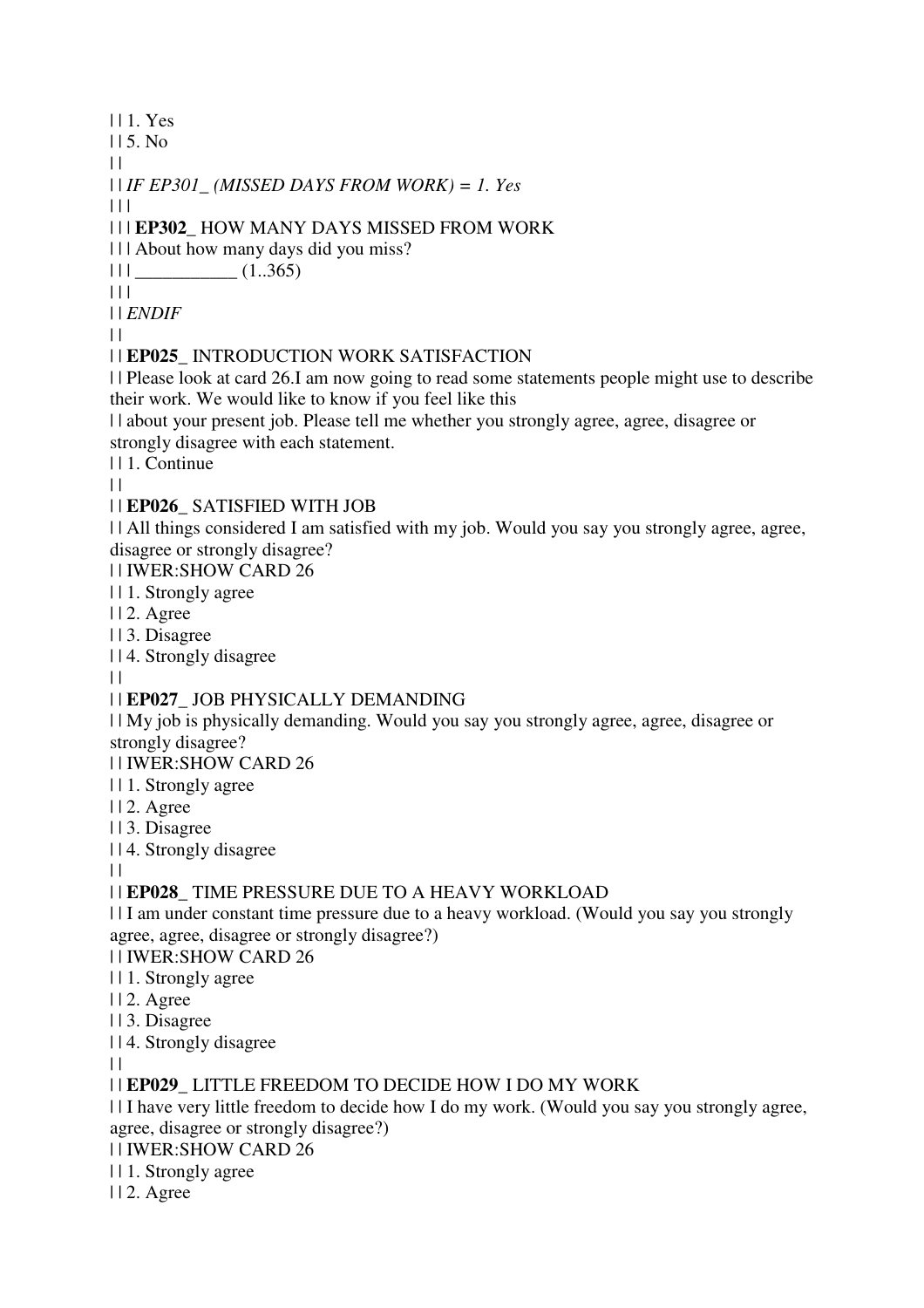| | 3. Disagree

| | 4. Strongly disagree

 $\|$ 

# | | **EP030\_** I HAVE AN OPPORTUNITY TO DEVELOP NEW SKILLS

| | I have an opportunity to develop new skills. (Would you say you strongly agree, agree, disagree or strongly disagree?)

| | IWER:SHOW CARD 26

| | 1. Strongly agree

- | | 2. Agree
- | | 3. Disagree
- | | 4. Strongly disagree

 $\|$ 

# | | **EP031\_** SUPPORT IN DIFFICULT SITUATIONS

| | I receive adequate support in difficult situations. (Would you say you strongly agree, agree, disagree or strongly disagree?)

| | IWER:SHOW CARD 26

- | | 1. Strongly agree
- | | 2. Agree
- | | 3. Disagree
- | | 4. Strongly disagree

 $\|$ 

# | | **EP032\_** RECEIVE THE RECOGNITION DESERVING FOR MY WORK

| | I receive the recognition I deserve for my work. (Would you say you strongly agree, agree, disagree or strongly disagree?)

| | IWER:SHOW CARD 26

- | | 1. Strongly agree
- | | 2. Agree
- | | 3. Disagree
- | | 4. Strongly disagree

 $\|$ 

# | | **EP033\_** SALARY OR EARNINGS ARE ADEQUATE

| | Considering all my efforts and achievements, my [salary is/earnings are] adequate. (Would you say you strongly agree, agree, disagree or strongly

| | disagree?)

| | IWER:SHOW CARD 26. IN CASE OF DOUBT EXPLAIN: WE MEAN ADEQUATE FOR THE WORK DONE

| | 1. Strongly agree

| | 2. Agree

| | 3. Disagree

| | 4. Strongly disagree

 $\|$ 

| | *IF EP005\_ (CURRENT JOB SITUATION) = 2. Employed or self-employed (including working for family business)*

 $\Box$ 

# | | | **EP034\_** PROSPECTS FOR JOB ADVANCEMENT ARE POOR

| | | My [job promotion prospects/prospects for job advancement] are poor. (Would you say you strongly agree, agree, disagree or strongly disagree?)

| | | IWER:SHOW CARD 26

| | | 1. Strongly agree

- | | | 2. Agree
- | | | 3. Disagree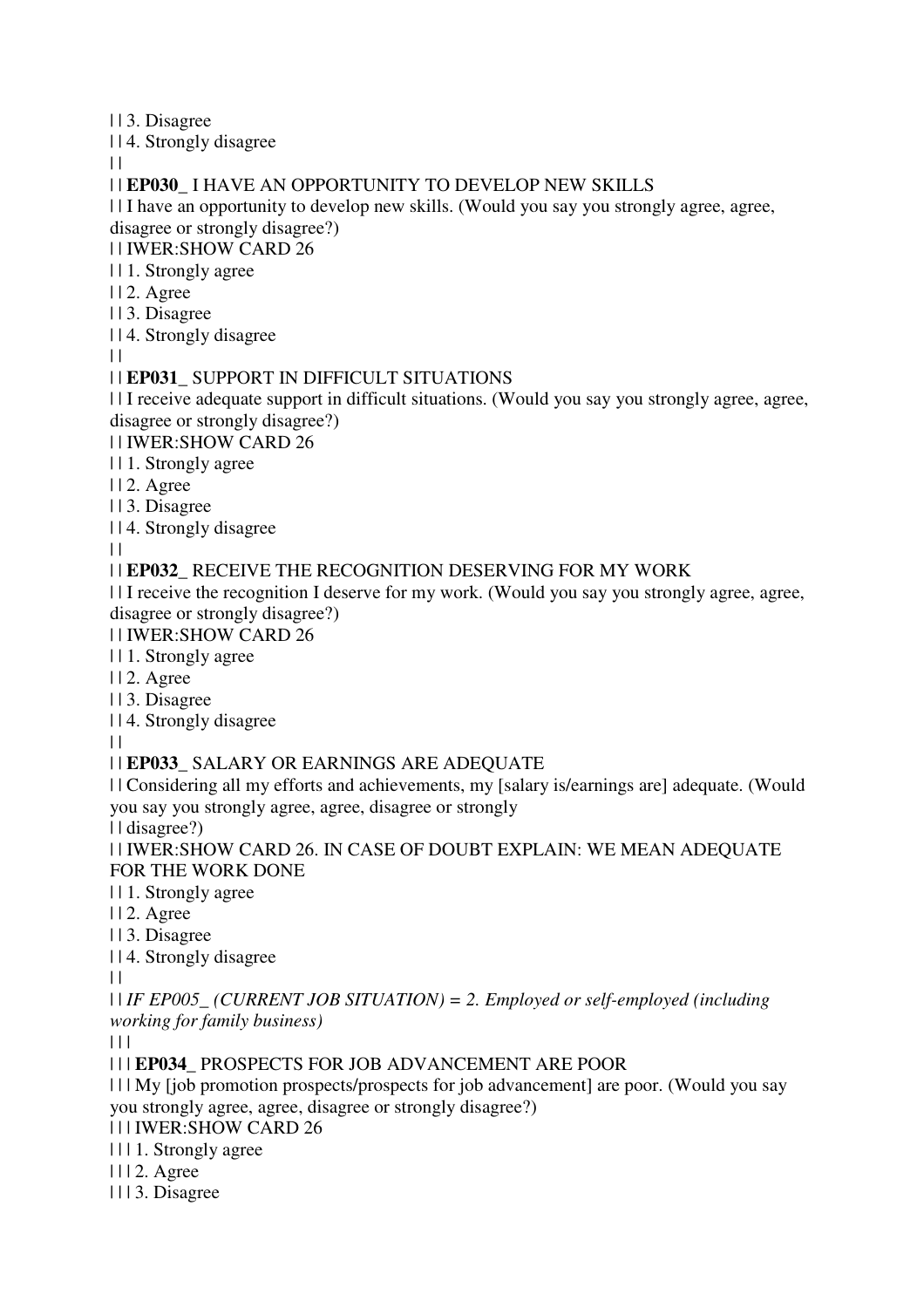| | | 4. Strongly disagree

 $\Box$ 

| | | **EP035\_** JOB SECURITY IS POOR

| | | My job security is poor. (Would you say you strongly agree, agree, disagree or strongly disagree?)

| | | IWER:SHOW CARD 26

| | | 1. Strongly agree

| | | 2. Agree

| | | 3. Disagree

| | | 4. Strongly disagree

 $\Box$ 

#### | | | **EP036\_** LOOK FOR EARLY RETIREMENT

| | | Now we will not use card 26 any longer. Thinking about your present job, would you like to retire as early as you can from this job?

| | | 1. Yes

 $1115.$  No

 $| 11$ 

#### | | | **EP037\_** AFRAID HEALTH LIMITS ABILITY TO WORK BEFORE REGULAR RETIREMENT

| | | Are you afraid that your health will limit your ability to work in this job before regular retirement?

| | | 1. Yes

 $1115. No$ 

 $\Box$ 

| | *ENDIF*

 $\perp$ 

## | | *IF EP009\_ (EMPLOYEE OR SELF-EMPLOYED) = 1. Employee OR*

*EP009\_EmployeeOrSelf.ORD = 2*

 $|| ||$ 

#### | | | **EP038\_** FREQUENCY OF PAYMENT

| | | Now I'd like to ask some questions about your income from your job. How often do you get paid?

| | | IWER:DO NOT READ OUT

| | | 1. Every week

| | | 2. Every two weeks

| | | 3. Every calendar month/4 weeks

| | | 4. Every three months/13 weeks

| | | 5. Every six months/26 weeks

| | | 6. Every year/12 months/52 weeks

```
| | | 97. Other frequency (specify)
```
 $| 11 |$ 

| | | *IF EP038\_ (FREQUENCY OF PAYMENT) = 97. Other frequency (specify)*

| | | |

| | | | **EP039\_** OTHER FREQUENCY OF PAYMENT

| | | |

| | | | IWER:CODE OTHER FREQUENCY

| | | | \_\_\_\_\_\_\_\_\_\_\_

| | | |

| | | *ENDIF*

 $| | | |$ 

| | | **EP201\_** TAKEN HOME FROM WORK AFTER TAX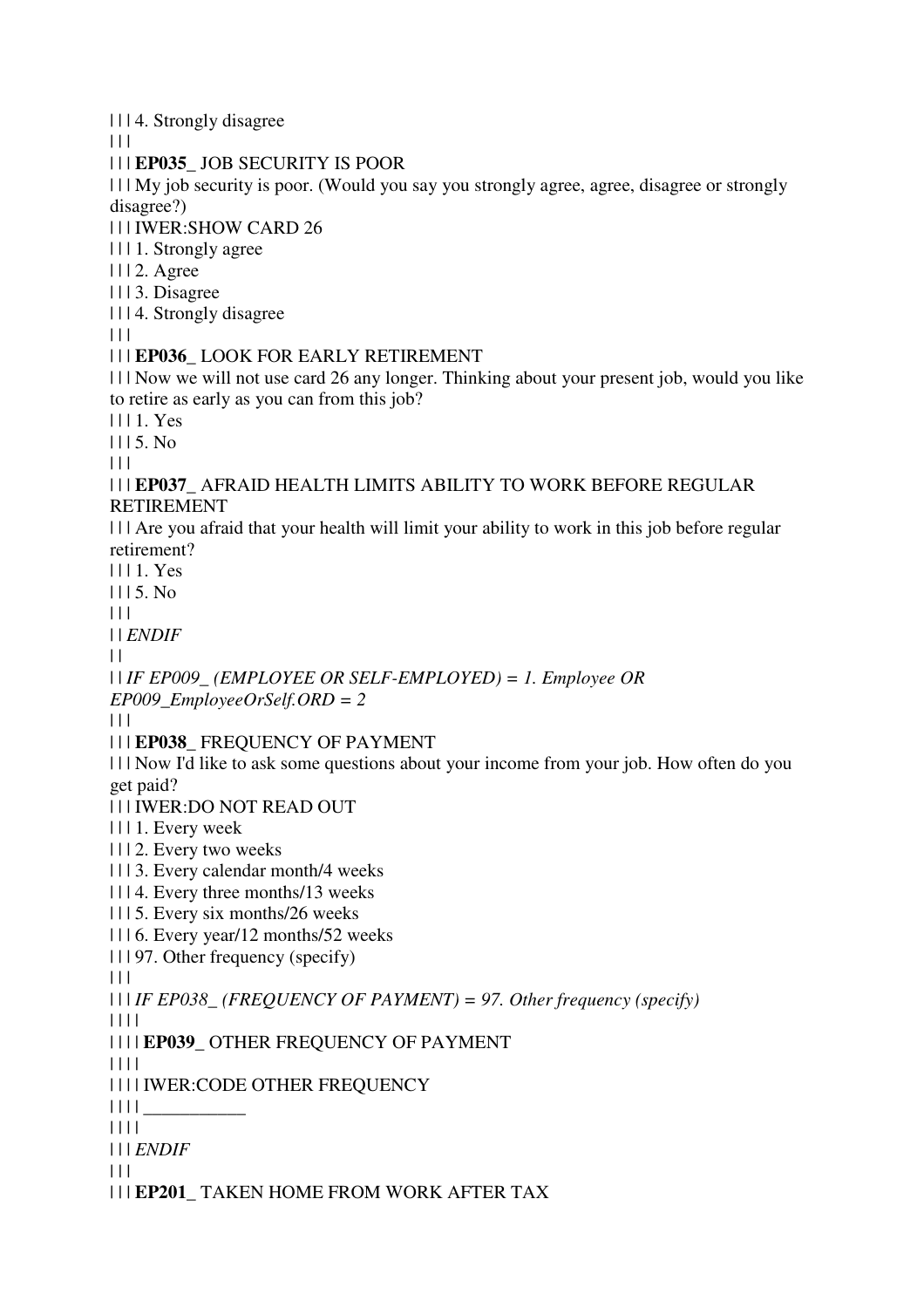| | | After all deductions for tax, national insurance or pension and health contributions and so on, about how much was your last payment?

| | | IWER:AMOUNT IN [{local currency}]

| | | {enter an amount}

 $| 11$ 

CHK: EP201\_TakeHomeFromWorkAT <> EMPTY MAIN "^FLError[20]"

| | | *IF EP201\_ (TAKEN HOME FROM WORK AFTER TAX) = NONRESPONSE* | | | | | | | | BRACKETS (FLUnfolding[9], FLCurr, BRs.Brackets[22].BR1, BRs.Brackets[22].BR2, BRs.Brackets[22].BR3) | | | | | | | *ENDIF*  $| 11$ | | | **EP214\_** AMOUNT INCLUDE ADDITIONAL PAYMENTS | | | Did this amount include any additional payments or bonuses? | | | IWER:LUMP-SUM PAYMENTS ARE FOR EXAMPLE (COUNTRY-SPECIFIC EXAMPLE, E.G. 13TH AND 14TH SALARY PAYMENTS, ETC.) | | | 1. Yes  $1115$ . No  $\begin{array}{c|c} \hline \end{array}$ | | | *IF EP214\_ (AMOUNT INCLUDE ADDITIONAL PAYMENTS) = 1. Yes* | | | | | | | | **EP314\_** TOTAL AMOUNT OF ADDITIONAL PAYMENTS | | | | After taxes, about how much did you receive overall as additional payments or bonuses? | | | | IWER:AMOUNT IN [{local currency}] | | | | {enter an amount} | | | | | | | *ENDIF*  $| 11$ | | | **EP041\_** TAKEN HOME FROM WORK BEFORE TAX | | | Before any deductions for tax, national insurance or pension and health contributions and so on, about how much was your last payment? | | | IWER:AMOUNT IN [{local currency}] | | | {enter an amount}  $|| ||$ CHK: EP041\_TakeHomeFromWorkBT <> EMPTY MAIN "^FLError[20]" | | | *IF EP041\_ (TAKEN HOME FROM WORK BEFORE TAX) = NONRESPONSE* | | | | | | | | BRACKETS (FLUnfolding[8], FLCurr, BRs.Brackets[21].BR1, BRs.Brackets[21].BR2, BRs.Brackets[21].BR3) | | | | | | | *ENDIF*  $| 11$ | | *ELSE*

 $\Box$ 

| | | *IF EP009\_EmployeeOrSelf.ORD = 3*

| | | |

| | | | **EP045\_** TOTAL AMOUNT BEFORE TAX PROFITS END OF YEAR

| | | | Now I'd like to ask about your income from your business, that is after paying for any materials, equipment or goods that you use in your work. What

| | | | was on average your monthly income from your business over the last twelve months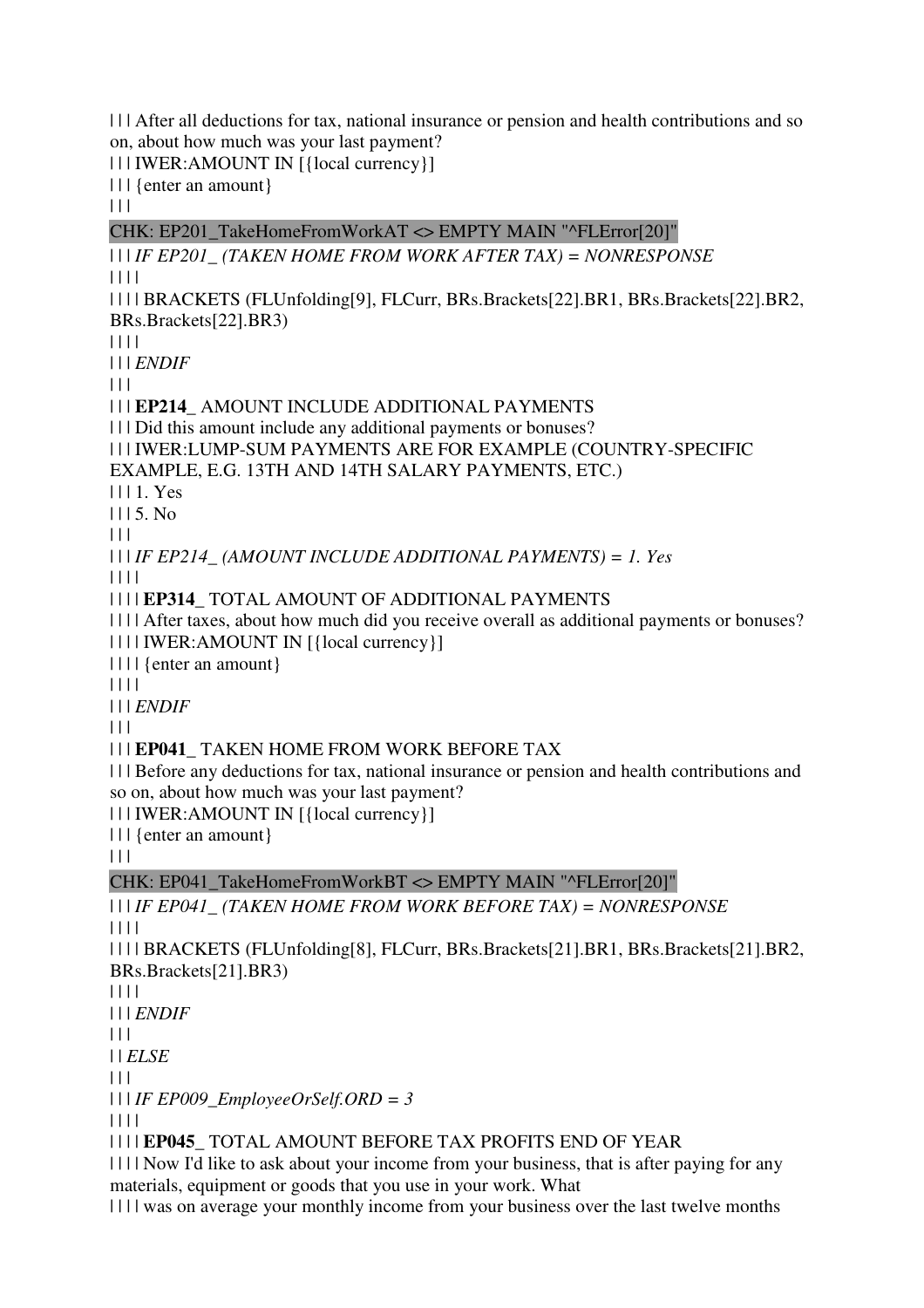before subtracting taxes? | | | | IWER:AMOUNT IN [{local currency}] | | | | {enter an amount} | | | | CHK: EP045\_ProfitAmountBT <> EMPTY MAIN "^FLError[20]" | | | | *IF EP045\_ (TOTAL AMOUNT BEFORE TAX PROFITS END OF YEAR) = NONRESPONSE* | | | | | | | | | | BRACKETS (FLUnfolding[10], FLCurr, BRs.Brackets[23].BR1, BRs.Brackets[23].BR2, BRs.Brackets[23].BR3) | | | | | | | | | *ENDIF* | | | | | | | | **EP305\_** TOTAL AMOUNT AFTER TAXES PROFITS END OF YEAR | | | | Now, we would like to know your monthly income from your business over the last twelve months after subtracting taxes? | | | | IWER:AMOUNT IN [{local currency}] | | | | {enter an amount} | | | | CHK: EP305\_ProfitAmountAT <> EMPTY MAIN "^FLError[20]" | | | | *IF EP305\_ (TOTAL AMOUNT AFTER TAXES PROFITS END OF YEAR) = NONRESPONSE* | | | | | | | | | | BRACKETS (FLUnfolding[5], FLCurr, BRs.Brackets[23].BR1, BRs.Brackets[23].BR2, BRs.Brackets[23].BR3) | | | | | | | | | *ENDIF* | | | | | | | *ENDIF*  $| 11$ | | *ENDIF*  $\perp$ | | *IF EP005\_ (CURRENT JOB SITUATION) = 2. Employed or self-employed (including working for family business)*  $\Box$ | | | **EP007\_** CURRENTLY MORE THAN ONE JOB | | | So far we have talked about your main job. Do you currently have a second job besides your main job? | | | 1. Yes | | | 5. No  $| 11$ | | | *IF EP007\_ (CURRENTLY MORE THAN ONE JOB) = 1. Yes* | | | | | | | | **EP321\_** TOTAL HOURS WORKED PER WEEK SECOND JOB | | | | [Regardless of your basic contracted hours/{empty}] [how many/How many] hours a week do you usually work in this job, excluding meal breaks [but | | | | including any paid or unpaid overtime /{empty}]. | | | | \_\_\_\_\_\_\_\_\_\_\_ (0.0..168.0) | | | | | | | | **EP322\_** MONTHS WORKED IN SECOND JOB (NUMBER) | | | | How many months a year are you normally working in this job (including paid holidays)?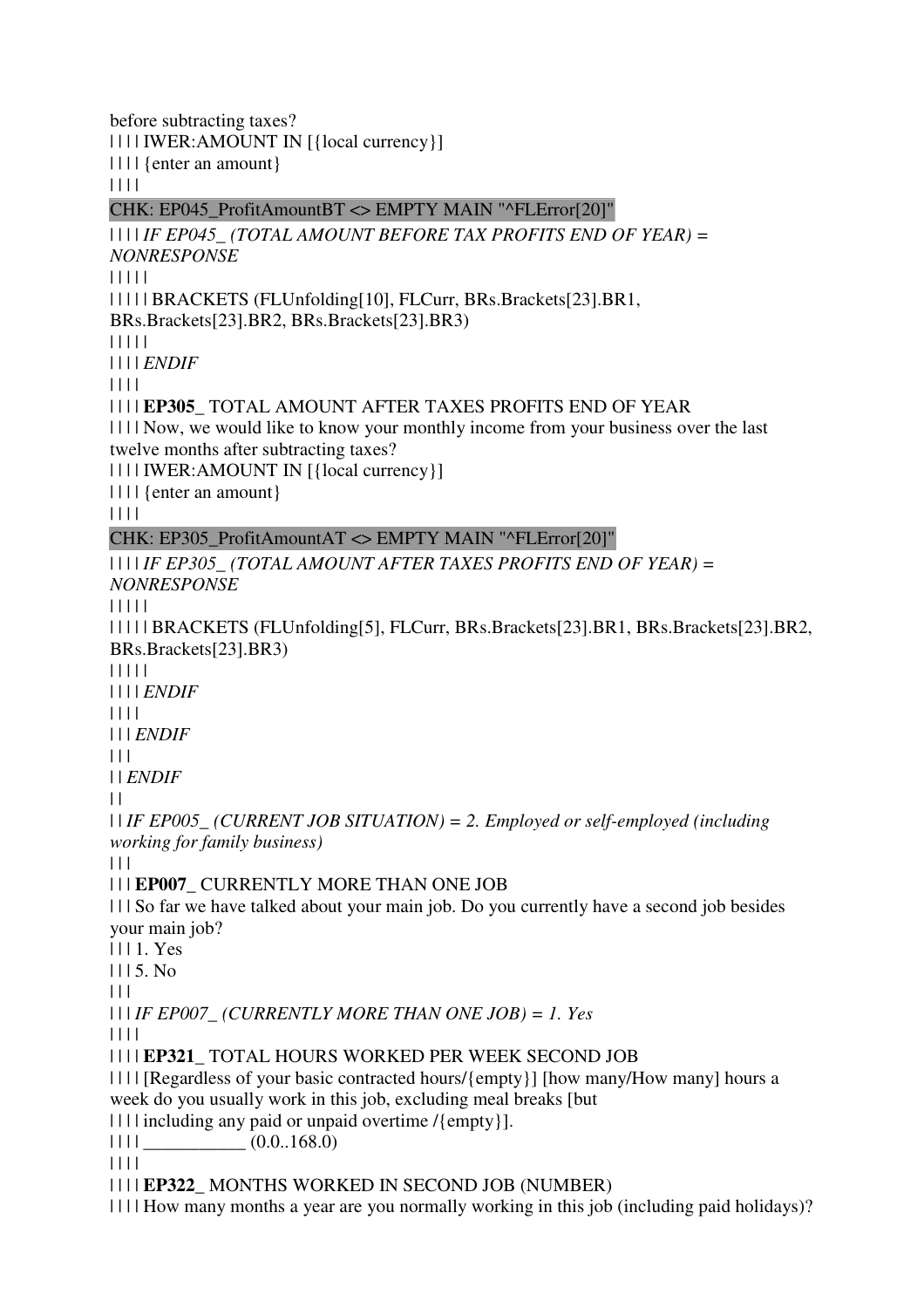| | | | \_\_\_\_\_\_\_\_\_\_\_ (1..12) | | | | | | | *ENDIF*  $| 11$ | | *ENDIF*  $\perp$ | *ENDIF* | | *IF MN101\_ (MN101\_Longitudinal) = 0 AND EP006\_ (EVER DONE PAID WORK) = 1. Yes OR EP005\_ (CURRENT JOB SITUATION) = 1. Retired OR*  | *EP005\_ (CURRENT JOB SITUATION) = 3. Unemployed and looking for work*  $\|$ | | **EP048\_** INTRODUCTION PAST JOB | | We are now going to talk about the last job you had [before you retired/before you became unemployed/{empty}]. | | 1. Continue  $\perp$ | | **EP050\_** YEAR LAST JOB END | | In which year did your last job end? | | (1900..2007)  $\|$ | | **EP049\_** YEARS WORKING IN LAST JOB | | How many years have you been working in your last job? | | \_\_\_\_\_\_\_\_\_\_\_ (0..99)  $\|$ | | **EP051\_** EMPLOYEE OR A SELF EMPLOYED IN LAST JOB | | In this job were you an employee or self-employed? | | 1. Employee | | 2. Civil servant | | 3. Self-employed  $\perp$ | | **EP052\_** NAME OR TITLE OF JOB | | Please look at showcard 27. What best describes this job? | | IWER:CODE ANSWERS 1..10. | | 1. Legislator, senior official or manager | | 2. Professional | | 3. Technician or associate professional | | 4. Clerk | | 5. Service worker and shop and market sales worker | | 6. Skilled agricultural or fishery worker | | 7. Craft and related trades worker | | 8. Plant and machine operator or assembler | | 9. Elementary occupation | | 10. Armed forces  $| |$ | | **EP054\_** WHICH INDUSTRY ACTIVE | | Please look at showcard 28. What kind of business, industry or services did you work in? | | IWER:CODE ANSWERS 1..14. | | 1. Agriculture, hunting, forestry, fishing | | 2. Mining and quarrying | | 3. Manufacturing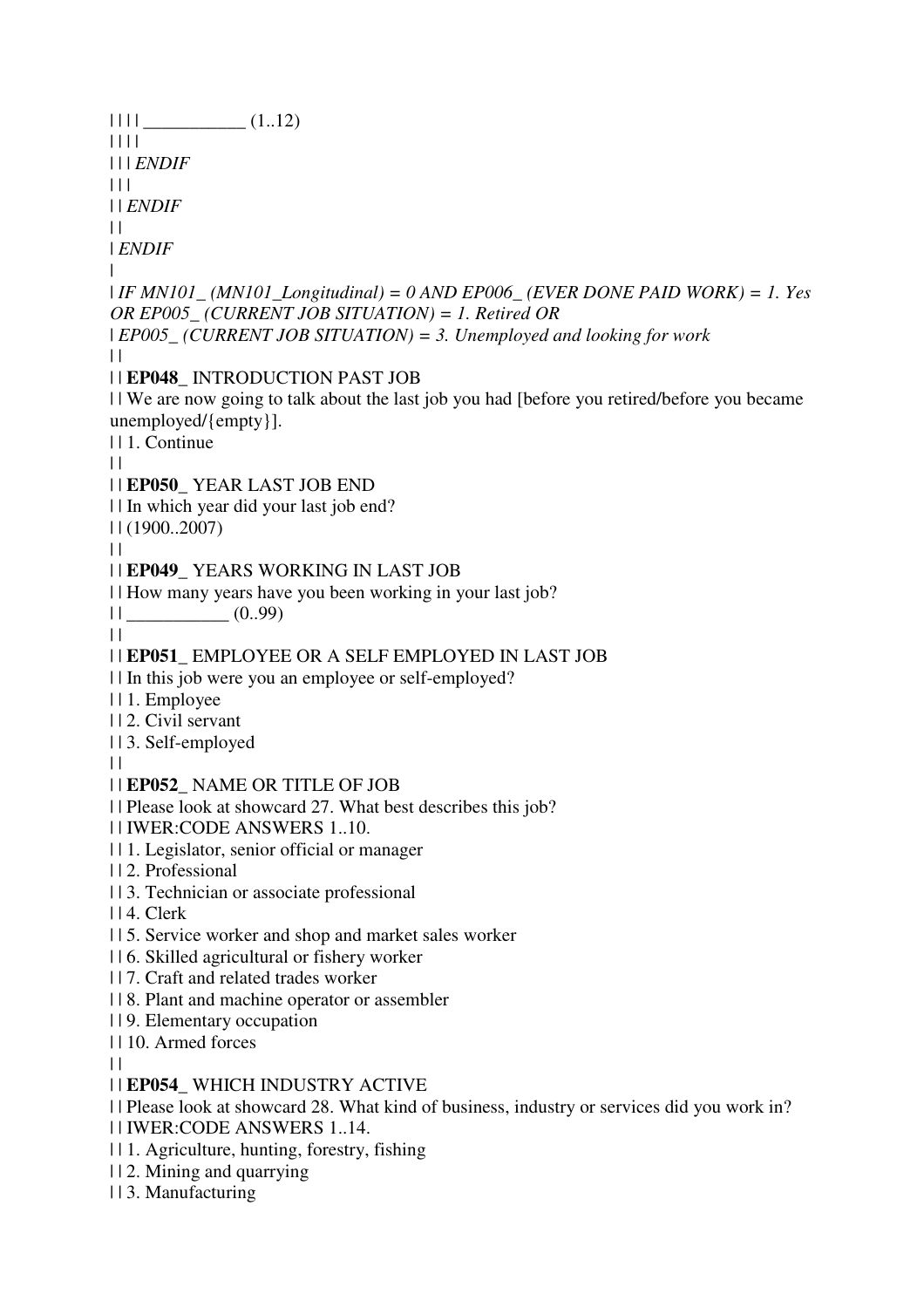| | 4. Electricity, gas and water supply | | 5. Construction | | 6. Wholesale and retail trade; repair of motor vehicles, motorcycles and personal and household goods | | 7. Hotels and restaurants | | 8. Transport, storage and communication | | 9. Financial intermediation | | 10. Real estate, renting and business activities | | 11. Public administration and defence; compulsory social security | | 12. Education | | 13. Health and social work | | 14. Other community, social and personal service activities  $\perp$ | | *IF EP051\_EmployeeORSelf.ORD = 1*  $| | | |$ | | | **EP055\_** FIRM BELONGED TO THE PUBLIC SECTOR | | | In this job were you employed in the public sector? | | | 1. Yes  $1115$ . No.  $\Box$ | | *ENDIF*  $| |$  $| \cdot |$  *IF EP051\_EmployeeORSelf.ORD = 1 OR EP051\_EmployeeORSelf.ORD = 2*  $\Box$ | | | **EP057\_** RESPONSIBILITY FOR SUPERVISING THE WORK | | | In this job, did you have any responsibility for supervising the work of other employees? | | | 1. Yes  $1115. No$  $|| ||$ | | | *IF EP057\_ (RESPONSIBILITY FOR SUPERVISING THE WORK) = 1. Yes* | | | | | | | | **EP058\_** NUMBER OF PEOPLE RESPONSIBLE FOR | | | | About how many people were you responsible for?  $| 11111111111105$ | | | | 2. 6 to 15 | | | | 3. 16 to 24 | | | | 4. 25 to 199 | | | | 5. 200 to 499 | | | | 6. 500 or more | | | | | | | *ENDIF*  $| 11$ | | *ENDIF*  $| |$ | | *IF EP051\_EmployeeORSelf.ORD = 3*  $\Box$ | | | **EP061\_** NUMBER OF EMPLOYEES | | | How many employees, if any, did you have? | | | IWER:READ ANSWERS OUT | | | 0. None  $| 1111.1$  to 5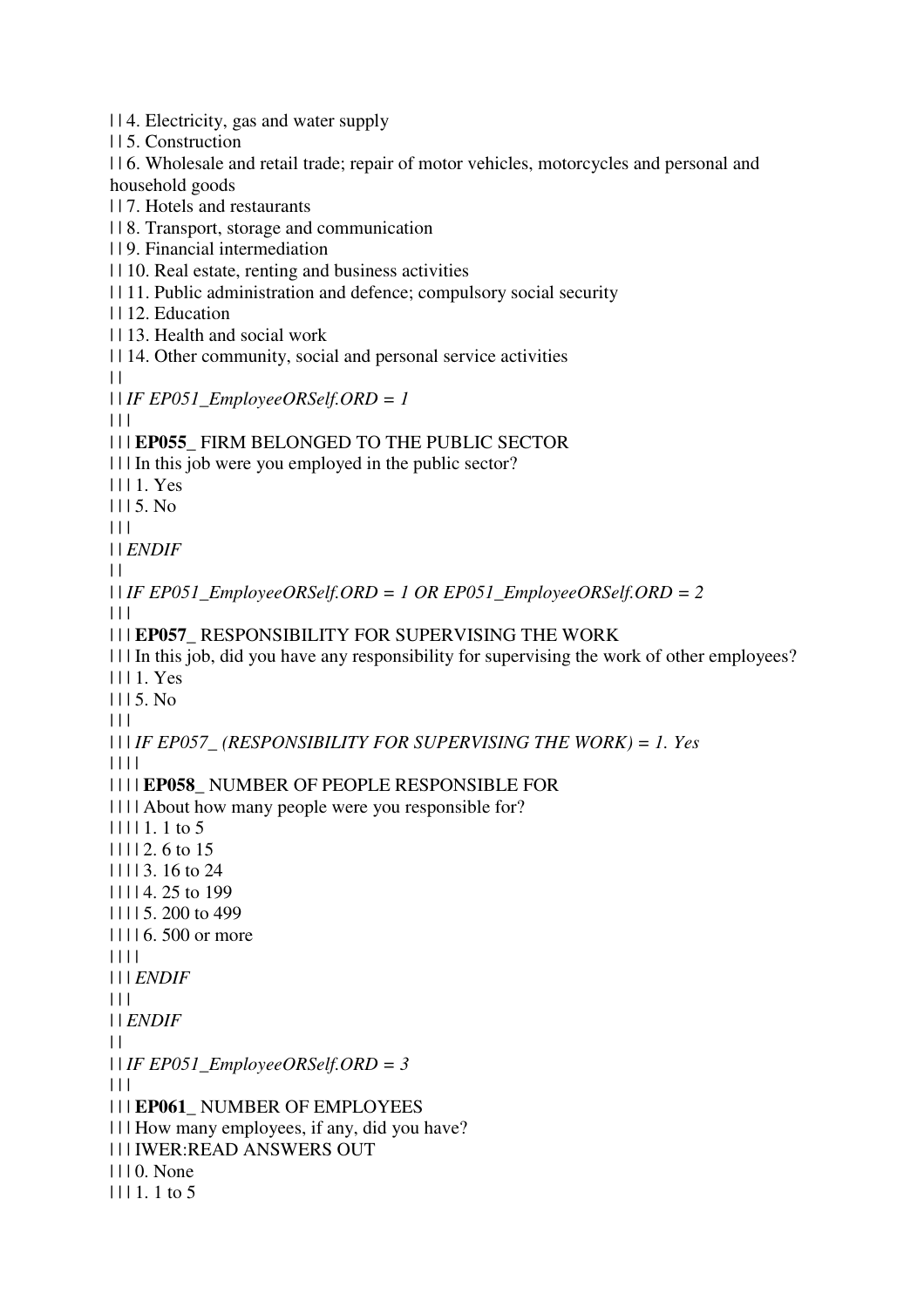| | | 2. 6 to 15 | | | 3. 16 to 24 | | | 4. 25 to 199 | | | 5. 200 to 499 | | | 6. 500 or more  $| 11$ | | *ENDIF*  $| |$ | *ENDIF* | *ENDIF*

## **EP203\_** INTRO INDIVIDUAL INCOME

We would now like to know more about your earnings and income during the last year, that is in [{previous year}].

1. Continue

## **EP204\_** ANY EARNINGS FROM EMPLOYMENT LAST YEAR

Have you had any wages, salaries or other earnings from employment in [{previous year}]? 1. Yes

5. No

*IF EP204\_ (ANY EARNINGS FROM EMPLOYMENT LAST YEAR) = 1. Yes*

#### | | **EP205\_** EARNINGS EMPLOYMENT PER YEAR AFTER TAXES

| After any taxes and contributions, what was your approximate income from employment in the year  $[$ {previous year}]?

| IWER:AMOUNT IN [{local currency}]

| {enter an amount}

## CHK: EP205\_EarningsEmplAT <> EMPTY MAIN "^FLError[20]"

| *IF EP205\_ (EARNINGS EMPLOYMENT PER YEAR AFTER TAXES) = NONRESPONSE*  $\|$ 

| | BRACKETS (FLUnfolding[12], FLCurr, BRs.Brackets[26].BR1, BRs.Brackets[26].BR2, BRs.Brackets[26].BR3)

 $| |$ 

 $\blacksquare$ 

| *ENDIF*

| *ENDIF*

## **EP206\_** INCOME FROM SELF-EMPLOYMENT LAST YEAR

Have you had any income at all from self-employment or work for a family business in [{previous year}]?

1. Yes

5. No

# *IF EP206\_ (INCOME FROM SELF-EMPLOYMENT LAST YEAR) = 1. Yes*

|

| **EP207\_** EARNINGS PER YEAR AFTER TAXES FROM SELF-EMPLOYMENT

| After any taxes and contributions and after paying for any materials, equipment or goods that you use in your work, what was your approximate income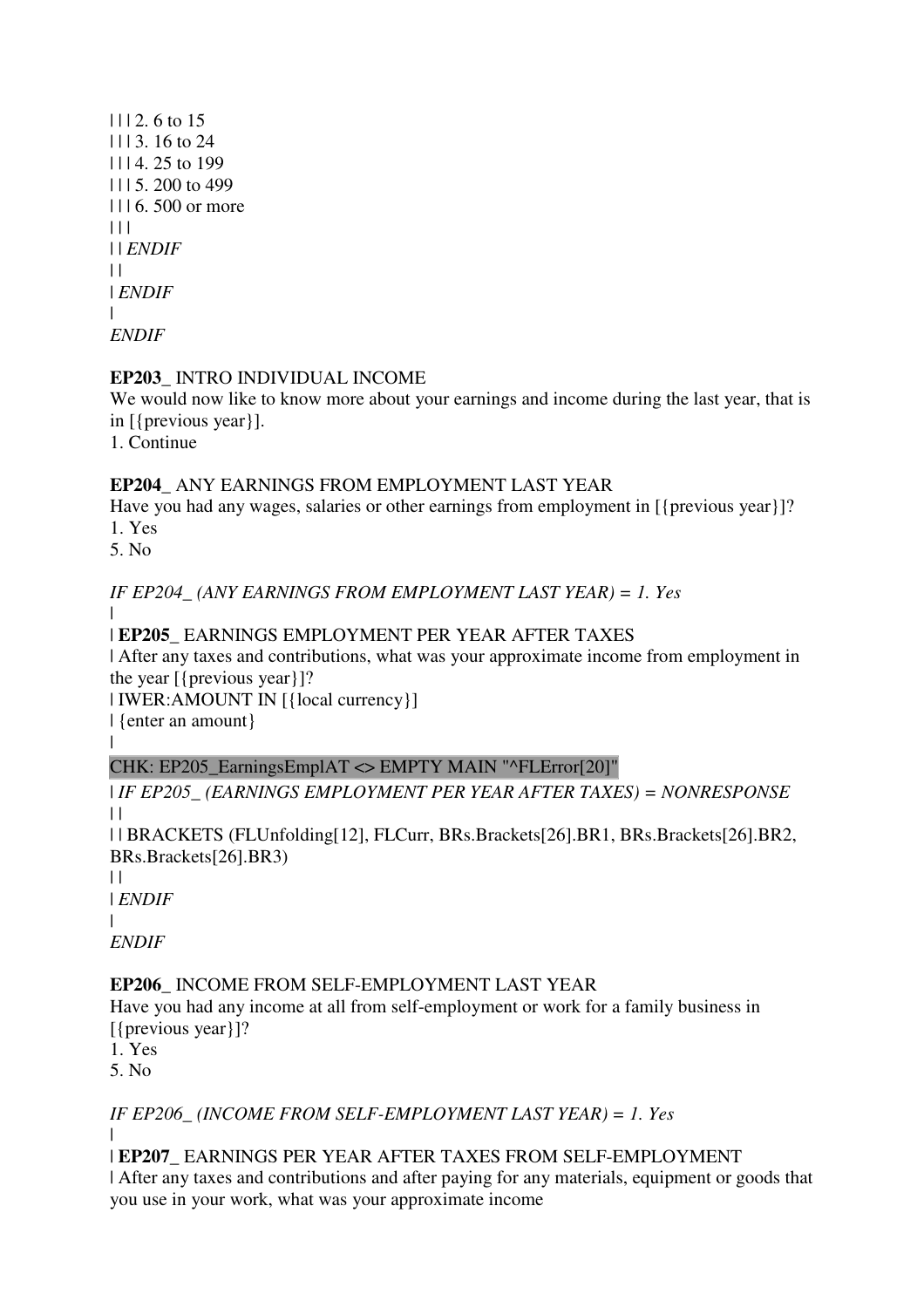| from self-employment in the year [{previous year}]? | IWER:AMOUNT IN [{local currency}] | {enter an amount} |

#### CHK: EP207\_EarningsSelfAT <> EMPTY MAIN "^FLError[20]"

| *IF EP207\_ (EARNINGS PER YEAR AFTER TAXES FROM SELF-EMPLOYMENT) = NONRESPONSE*  $\|$ 

| | BRACKETS (FLUnfolding[13], FLCurr, BRs.Brackets[27].BR1, BRs.Brackets[27].BR2, BRs.Brackets[27].BR3)

 $\perp$ | *ENDIF* |

*ENDIF*

#### **EP303\_** INTRODUCTION INCOME FROM PUBLIC PENSIONS

Now we are going to ask you a set of questions regarding income from different public pensions and benefits. Even if we have asked you already some

information, it is important for us to have all the details. First we are going to ask you about amounts, then we ask you about the timing of these

payments, and finally for how long you have received them.

1. Continue

## **EP071\_** INCOME FROM PUBLIC PENSIONS IN LAST YEAR

Please look at card 29.Have you received income from any of these sources in the year [{previous year}]?

IWER:CODE ALL THAT APPLY1 State contributory pension (old age or retirement); 2 State Non-contributoy Old Age Pension; 3 Pre-Retirement Allowance; 4

Invalidity pension, or Sickness benefits; 5 Disability Allowance; 6 Unemployment Benefit or Unemployment Allowance; 7 Widow(er)'s Contributory

Pension; 8 Widow(er)'s Non-Contributory Pension; 9 Other regular benefit or allowance; 10 (not used)

- 1. State contributory pension (old age or retirement)
- 2. State Non-contributoy Old Age Pension
- 3. Pre-Retirement Allowance
- 4. Invalidity pension, or Sickness benefits
- 5. Disability Allowance
- 6. Unemployment Benefit or Unemployment Allowance
- 7. Widow(er)'s Contributory Pension
- 8. Widow(er)'s Non-Contributory Pension
- 9. Other regular benefit or allowance
- 10. (not used)
- 96. None of these

# CHK: NOT  $((>1)$  AND  $(96$  IN EP071\_IncomeSources)) MAIN "^FLError[5]"

*LOOP cnt:= 1 TO 10*

| | *IF cnt IN EP071\_(INCOME FROM PUBLIC PENSIONS IN LAST YEAR)*  $| |$ 

| | **EP078\_** TYPICAL PAYMENT OF PENSION IN LAST YEAR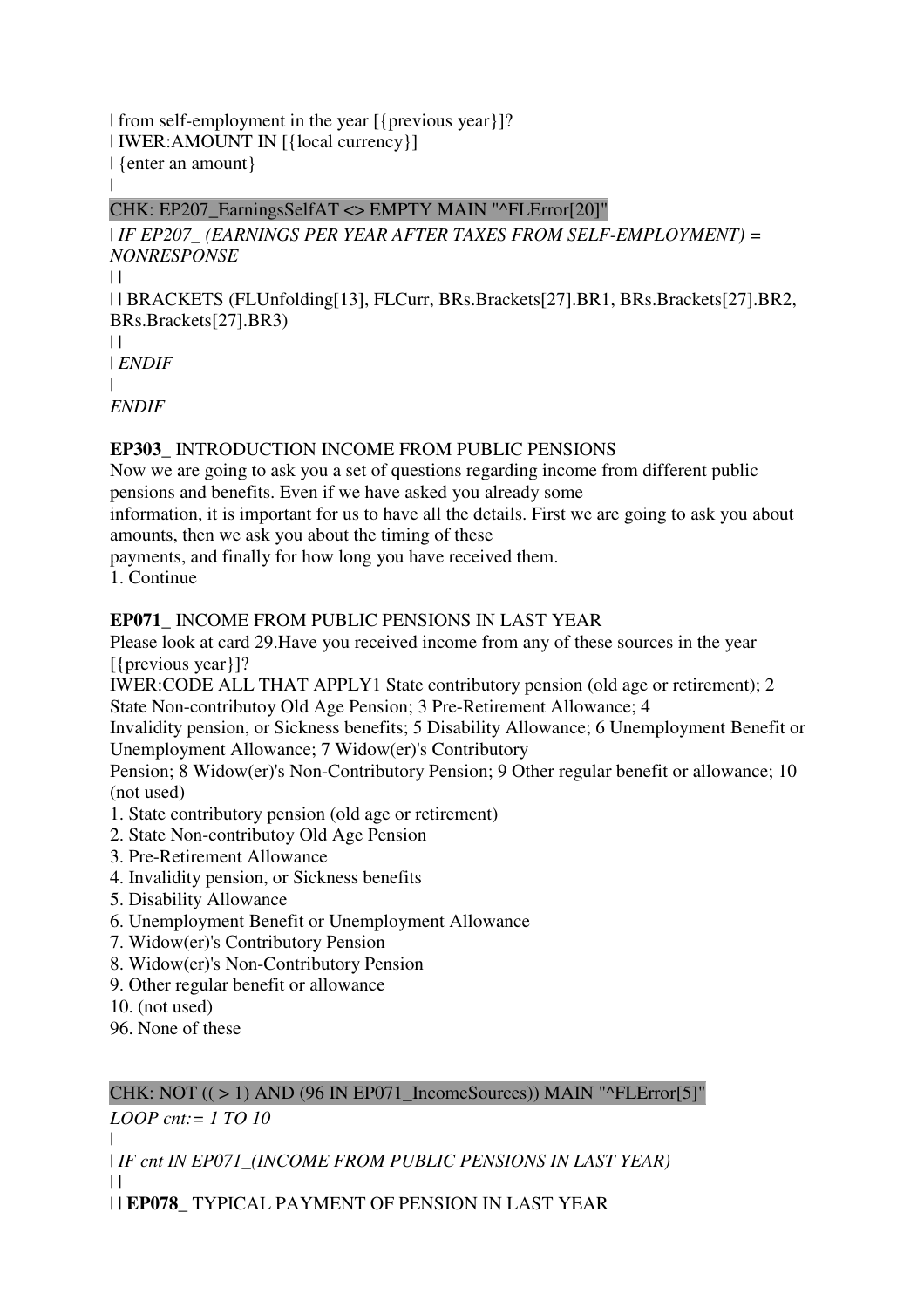| | After taxes, about how large was a typical payment of [your public old age pension/your public old age supplementary pension or public old age second

| | pension/your public early retirement or pre-retirement pension/your main public disability insurance pension, or sickness benefits/your secondary

| | public disability insurance pension, or sickness benefits/your public unemployment benefit or insurance/your main public survivor pension from your

| | spouse or partner/your secondary public survivor pension from your spouse or partner/your public war pension/your public long-term care

| | insurance/your occupational old age pension from your last job/your occupational old age pension from your second job/your occupational old age

| | pension from a third job/your occupational early retirement pension/your occupational disability or invalidity insurance/your occupational survivor

| | pension from your spouse or partner's job] in [{previous year}]?

| | IWER:AMOUNT IN [FLCURRIT] IS AN ORDINARY TYPICAL-REGULAR PAYMENT, EXCLUDING ANY EXTRAS, SUCH AS BONUSES, 13TH MONTH ETC.

| | {enter an amount}

 $\|$ 

#### CHK: EP078\_AvPaymPens <> EMPTY MAIN "^FLError[20]"

| | *IF EP078\_ (TYPICAL PAYMENT OF PENSION IN LAST YEAR) = NONRESPONSE*  $\begin{array}{c|c} \hline \end{array}$ 

| | | BRACKETS (FLUnfolding[17], FLCurr, BRs.Brackets[45].BR1, BRs.Brackets[45].BR2, BRs.Brackets[45].BR3)

 $| 11$ 

| | *ENDIF*

 $| |$ 

| | **EP074\_** PERIOD OF INCOME SOURCE

| | What period did that payment cover?

- | | 1. One week
- | | 2. Two weeks

| | 3. Calendar month/4 weeks

| | 4. Three months/13 weeks

| | 5. Six months/26 weeks

| | 6. Full year/12 months/52 weeks

| | 97. Other (specify)

 $\|$ 

| | *IF EP074\_ (PERIOD OF INCOME SOURCE) = 97. Other (specify)*

 $\Box$ 

| | | **EP075\_** OTHER PERIOD OF RECEIVING BENEFITS

 $\Box$ 

| | | IWER:NOTE OTHER PERIOD

 $|| \ ||$ 

 $|| ||$ 

| | *ENDIF*

 $\|$ 

| | **EP208\_** HOW MANY MONTHS RECEIVED INCOME SOURCE

| | For how many months altogether did you receive [the public old age pension/the public old age supplementary pension or public old age second

| | pension/the public early retirement or pre-retirement pension/the main public disability insurance pension, or sickness benefits/the secondary public

| | disability insurance pension, or sickness benefits/the public unemployment benefit or insurance/the main public survivor pension from your spouse or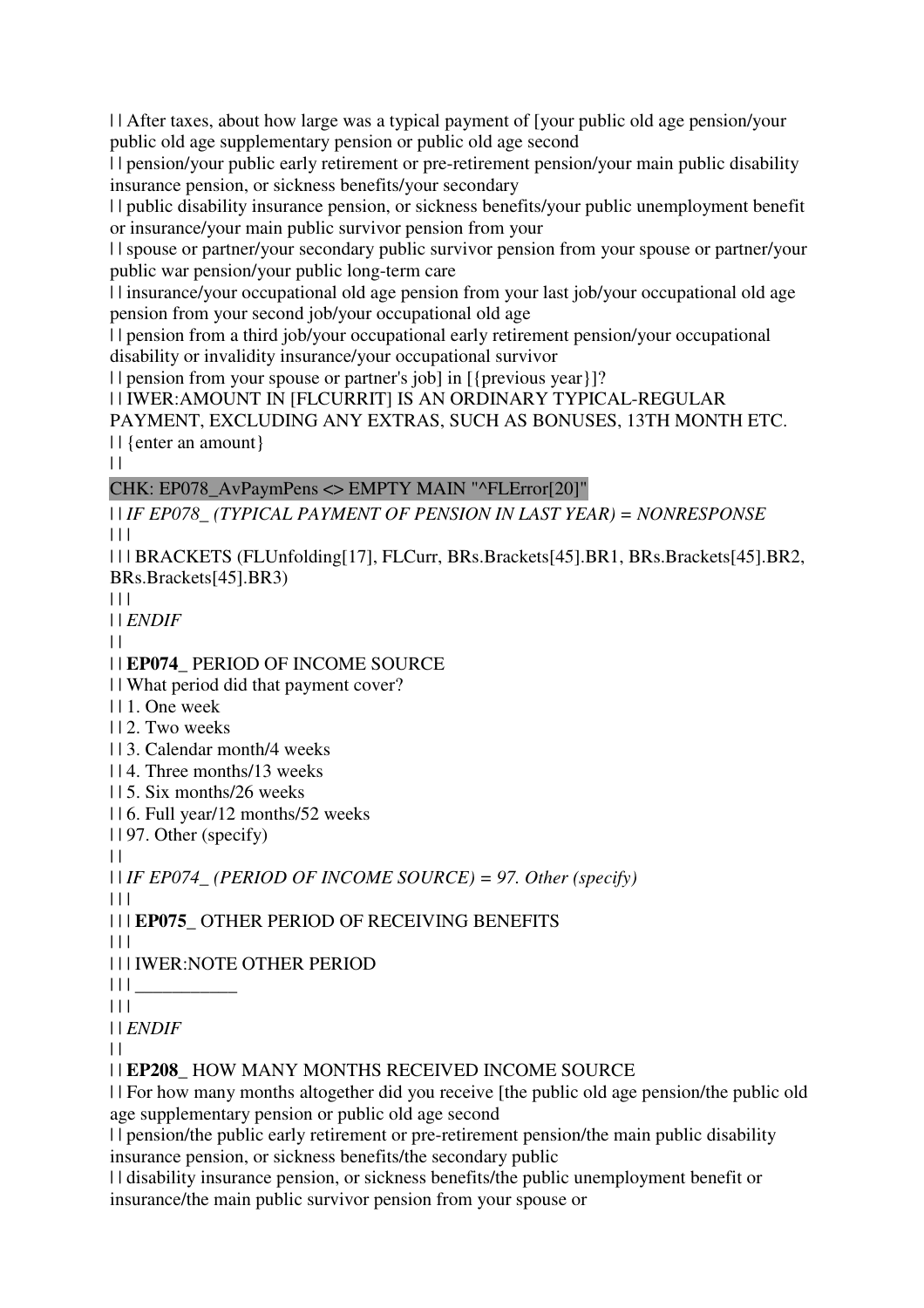| | partner/the secondary public survivor pension from your spouse or partner/the public war pension/the public long-term care insurance/the occupational

| | old age pension from your last job/the occupational old age pension from your second job/the occupational old age pension from a third job/the

| | occupational early retirement pension/the occupational disability or invalidity insurance/the occupational survivor pension from your spouse or

| | partner's job] in [{previous year}]?

| | IWER:NOT HOW MANY PAYMENTS WERE MADE, BUT THE TIME-SPAN. EXAMPLE: THE PENSION WAS RECEIVED DURING THE WHOLE YEAR, THE ANSWER IS 12. IN CASE THE

| | RESPONDENT STARTED RECEIVING IT IN NOVEMBER, THE ANSWER IS 2.  $||$   $(1..12)$ 

 $\|$ 

| | *IF NOT MN101\_ (MN101\_Longitudinal) = 1 AND Index < 11*  $| | | |$ 

| | | **EP213\_** YEAR RECEIVED INCOME SOURCE

| | | In which year did you first receive this [public old age pension/public old age

supplementary pension or public old age second pension/public early

| | | retirement or pre-retirement pension/main public disability insurance pension, or sickness benefits/secondary public disability insurance pension, or

| | | sickness benefits/public unemployment benefit or insurance/main public survivor pension from your spouse or partner/secondary public survivor pension

| | | from your spouse or partner/public war pension/public long-term care

insurance/occupational old age pension from your last job/occupational old age

| | | pension from your second job/occupational old age pension from a third job/occupational early retirement pension/occupational disability or

| | | invalidity insurance/occupational survivor pension from your spouse or partner's job]? | | | (1900..2005}

 $|| ||$ 

| | *ENDIF*

 $\mathbf{1}$ 

| | **EP081\_** LUMP SUM PAYMENT INCOME SOURCE

| | Did you receive any additional, or extra or lump sum (one off) payment from [your public old age pension/your public old age supplementary pension or

| | public old age second pension/your public early retirement or pre-retirement pension/your main public disability insurance pension, or sickness

| | benefits/your secondary public disability insurance pension, or sickness benefits/your public unemployment benefit or insurance/your main public

| | survivor pension from your spouse or partner/your secondary public survivor pension from your spouse or partner/your public war pension/your public

| | long-term care insurance/occupational old age pension from your last job/occupational old age pension from your second job/occupational old age

| | pension from a third job/occupational early retirement pension/occupational disability or invalidity insurance/occupational survivor pension from

| | your spouse or partner's job] during the year [{previous year}]?

| | IWER:LUMP SUM PAYMENTS ARE FOR EXAMPLE (COUNTRY-SPECIFIC

EXAMPLE, E.G."LIQUIDAZIONE" OR "TFR TRATTAMENTO DI FINE RAPPORTO" IN ITALY )CONSIDER ALL

| | EXTRAS, SUCH AS BONUSES, 13TH MONTH ETC.

| | 1. Yes

| | 5. No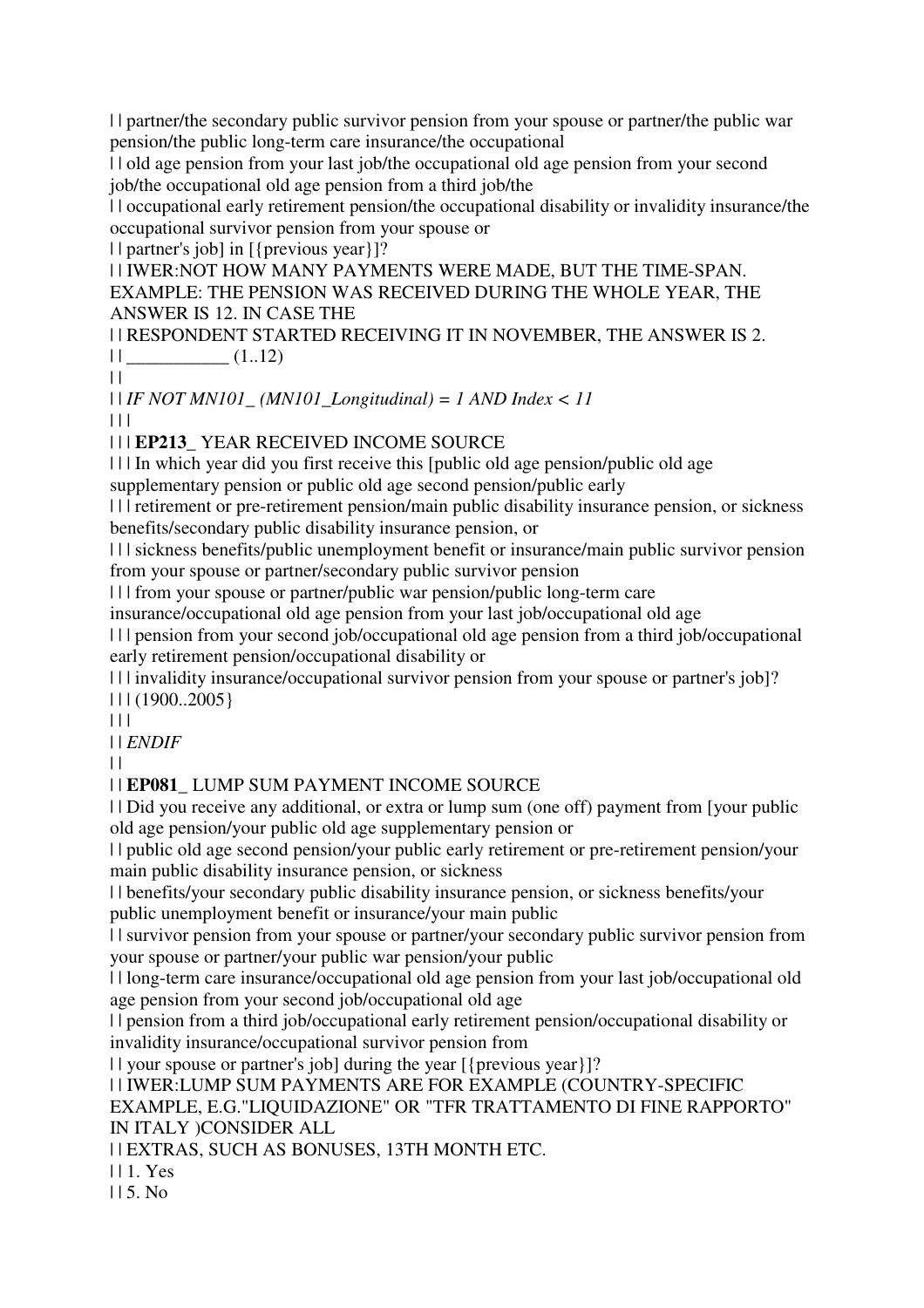$\|$ 

| | *IF EP081\_ (LUMP SUM PAYMENT INCOME SOURCE) = 1. Yes*

 $\Box$ 

| | | **EP082\_** TOTAL AMOUNT OF LUMP SUM PAYMENT FROM INCOME SOURCE

| | | After taxes, about how much did you receive overall as additional or extra payments last year from [this public old age pension/this public old age

| | | supplementary pension or public old age second pension/this public early retirement or pre-retirement pension/this main public disability insurance

| | | pension, or sickness benefits/this secondary public disability insurance pension, or sickness benefits/this public unemployment benefit or

| | | insurance/this main public survivor pension from your spouse or partner/this secondary public survivor pension from your spouse or partner/this

| | | public war pension/this public long-term care insurance/this occupational old age pension from your last job/this occupational old age pension from

| | | your second job/this occupational old age pension from a third job/this occupational early retirement pension/this occupational disability or

| | | invalidity insurance/this occupational survivor pension from your spouse or partner's job]? | | | IWER:AMOUNT IN [FLCURRINCLUDE] ALL ADDITIONAL OR EXTRA

## PAYMENTS

| | | {enter an amount}

| | |

# CHK: EP082\_TotAmountLS <> EMPTY MAIN "^FLError[20]"

| | | *IF EP082\_ (TOTAL AMOUNT OF LUMP SUM PAYMENT FROM INCOME SOURCE) = NONRESPONSE*

| | | |

| | | | BRACKETS (FLUnfolding[7], FLCurr, BRs.Brackets[24].BR1, BRs.Brackets[24].BR2, BRs.Brackets[24].BR3)

| | | | | | | *ENDIF*  $| | | |$ | | *ENDIF*  $| |$ | *ENDIF*

| *ENDLOOP*

## **EP323\_** INTRODUCTION OCCUPATIONAL PENSIONS

In addition to public pension benefits, pensions can also be provided through your employer. 1. Continue

## **EP324\_** OCCUPATIONAL PENSION INCOME SOURCES

Please look at card 30. Have you received income from any of these sources in the year [{previous year}] ?

IWER:CODE ALL THAT APPLY

1. Occupational old age pension from your last job

- 2. Occupational old age pension from a second job
- 3. Occupational old age pension from a third job
- 4. Occupational early retirement pension
- 5. Occupational disability or invalidity insurance
- 6. Occupational survivor pension from your spouse or partner's job

96. None of these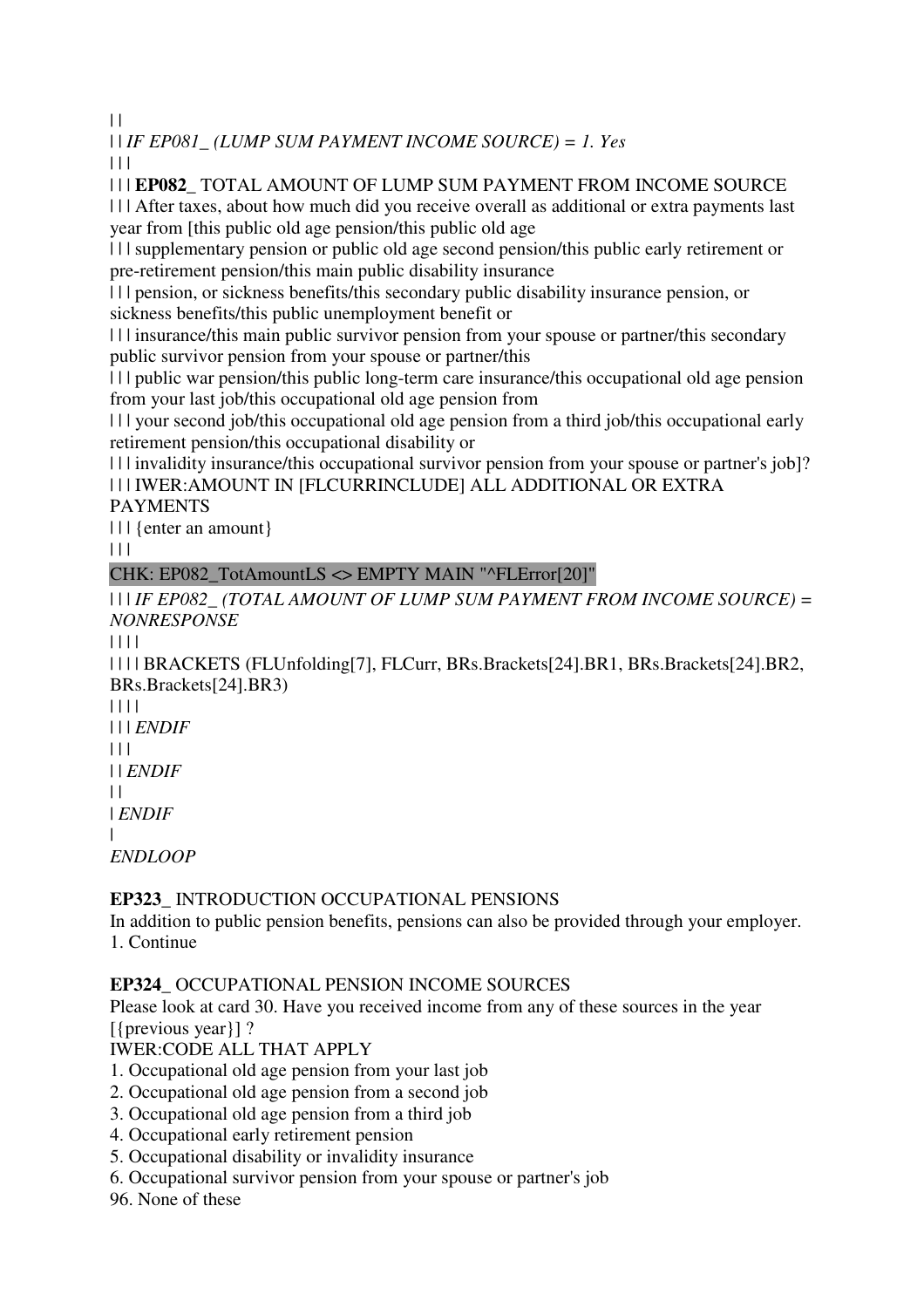*LOOP cnt:= 11 TO 16*

|

| *IF cnt - >1. Occupational old age pension from your last job IN EP324\_(OCCUPATIONAL PENSION INCOME SOURCES)*

 $| |$ 

| | **EP078\_** TYPICAL PAYMENT OF PENSION IN LAST YEAR

| | After taxes, about how large was a typical payment of [your public old age pension/your public old age supplementary pension or public old age second

| | pension/your public early retirement or pre-retirement pension/your main public disability insurance pension, or sickness benefits/your secondary

| | public disability insurance pension, or sickness benefits/your public unemployment benefit or insurance/your main public survivor pension from your

| | spouse or partner/your secondary public survivor pension from your spouse or partner/your public war pension/your public long-term care

| | insurance/your occupational old age pension from your last job/your occupational old age pension from your second job/your occupational old age

| | pension from a third job/your occupational early retirement pension/your occupational disability or invalidity insurance/your occupational survivor

| | pension from your spouse or partner's job] in [{previous year}]?

| | IWER:AMOUNT IN [FLCURRIT] IS AN ORDINARY TYPICAL-REGULAR

PAYMENT, EXCLUDING ANY EXTRAS, SUCH AS BONUSES, 13TH MONTH ETC. | | {enter an amount}

 $\|$ 

## CHK: EP078\_AvPaymPens <> EMPTY MAIN "^FLError[20]"

| | *IF EP078\_ (TYPICAL PAYMENT OF PENSION IN LAST YEAR) = NONRESPONSE*  $\Box$ 

| | | BRACKETS (FLUnfolding[17], FLCurr, BRs.Brackets[45].BR1, BRs.Brackets[45].BR2, BRs.Brackets[45].BR3)

 $| | | |$ 

| | *ENDIF*

 $\|$ 

## | | **EP074\_** PERIOD OF INCOME SOURCE

| | What period did that payment cover?

- | | 1. One week
- | | 2. Two weeks

| | 3. Calendar month/4 weeks

| | 4. Three months/13 weeks

| | 5. Six months/26 weeks

| | 6. Full year/12 months/52 weeks

| | 97. Other (specify)

 $\perp$ 

| | *IF EP074\_ (PERIOD OF INCOME SOURCE) = 97. Other (specify)*

 $\Box$ 

| | | **EP075\_** OTHER PERIOD OF RECEIVING BENEFITS

 $\Box$ 

| | | IWER:NOTE OTHER PERIOD

 $|| || ||$ 

 $| 11 |$ 

| | *ENDIF*

 $\|$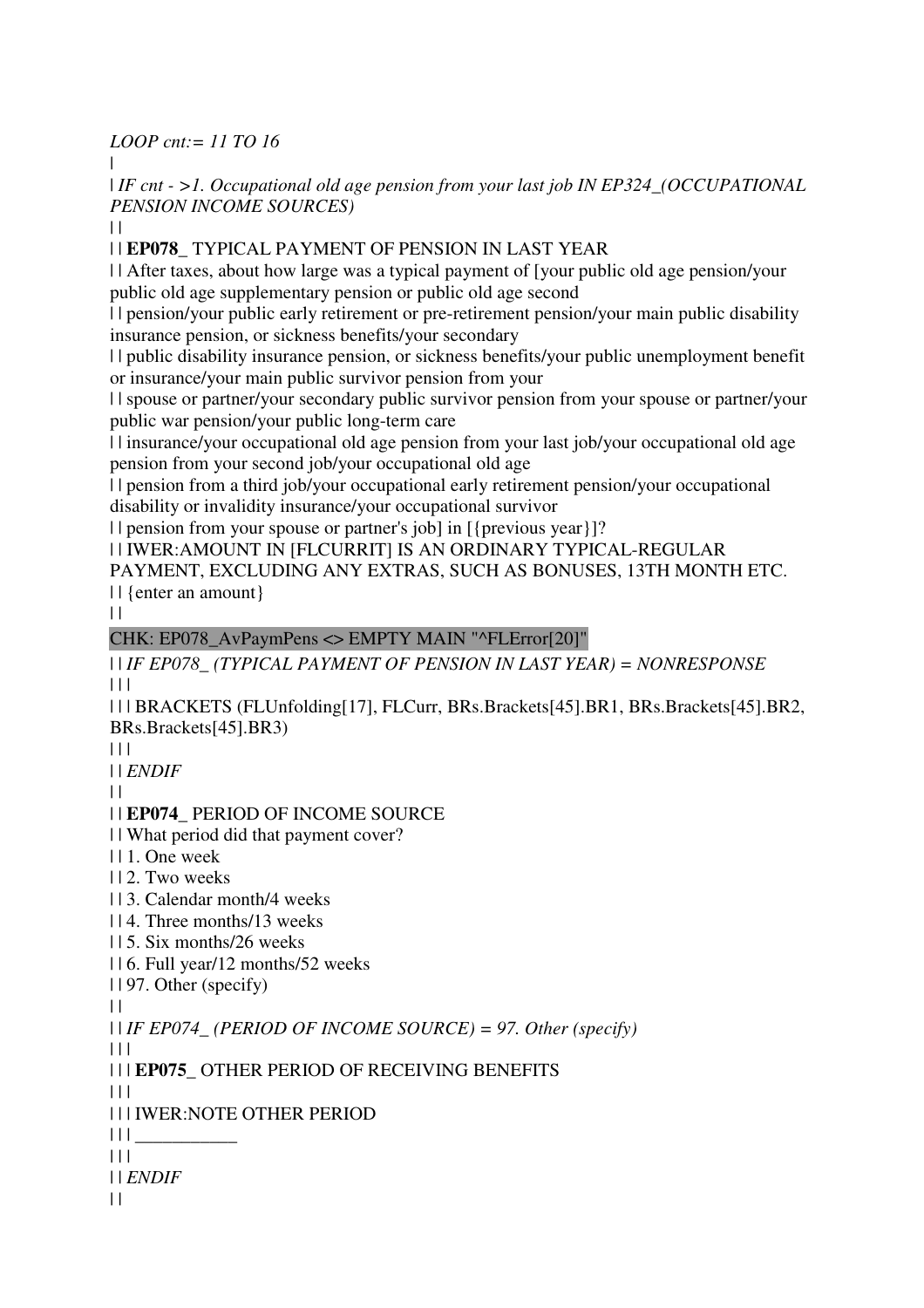#### | | **EP208\_** HOW MANY MONTHS RECEIVED INCOME SOURCE

| | For how many months altogether did you receive [the public old age pension/the public old age supplementary pension or public old age second

| | pension/the public early retirement or pre-retirement pension/the main public disability insurance pension, or sickness benefits/the secondary public

| | disability insurance pension, or sickness benefits/the public unemployment benefit or insurance/the main public survivor pension from your spouse or

| | partner/the secondary public survivor pension from your spouse or partner/the public war pension/the public long-term care insurance/the occupational

| | old age pension from your last job/the occupational old age pension from your second job/the occupational old age pension from a third job/the

| | occupational early retirement pension/the occupational disability or invalidity insurance/the occupational survivor pension from your spouse or

| | partner's job] in [{previous year}]?

| | IWER:NOT HOW MANY PAYMENTS WERE MADE, BUT THE TIME-SPAN. EXAMPLE: THE PENSION WAS RECEIVED DURING THE WHOLE YEAR, THE ANSWER IS 12. IN CASE THE

| | RESPONDENT STARTED RECEIVING IT IN NOVEMBER, THE ANSWER IS 2.  $|| \_$   $(1..12)$ 

 $\|$ 

| | *IF NOT MN101\_ (MN101\_Longitudinal) = 1 AND Index < 11*

 $\Box$ 

| | | **EP213\_** YEAR RECEIVED INCOME SOURCE

| | | In which year did you first receive this [public old age pension/public old age

supplementary pension or public old age second pension/public early

| | | retirement or pre-retirement pension/main public disability insurance pension, or sickness benefits/secondary public disability insurance pension, or

| | | sickness benefits/public unemployment benefit or insurance/main public survivor pension from your spouse or partner/secondary public survivor pension

| | | from your spouse or partner/public war pension/public long-term care

insurance/occupational old age pension from your last job/occupational old age

| | | pension from your second job/occupational old age pension from a third job/occupational early retirement pension/occupational disability or

| | | invalidity insurance/occupational survivor pension from your spouse or partner's job]?  $| 11 (1900..2005)$ 

 $\Box$ 

| | *ENDIF*

 $| |$ 

| | **EP081\_** LUMP SUM PAYMENT INCOME SOURCE

| | Did you receive any additional, or extra or lump sum (one off) payment from [your public old age pension/your public old age supplementary pension or

| | public old age second pension/your public early retirement or pre-retirement pension/your main public disability insurance pension, or sickness

| | benefits/your secondary public disability insurance pension, or sickness benefits/your public unemployment benefit or insurance/your main public

| | survivor pension from your spouse or partner/your secondary public survivor pension from your spouse or partner/your public war pension/your public

| | long-term care insurance/occupational old age pension from your last job/occupational old age pension from your second job/occupational old age

| | pension from a third job/occupational early retirement pension/occupational disability or invalidity insurance/occupational survivor pension from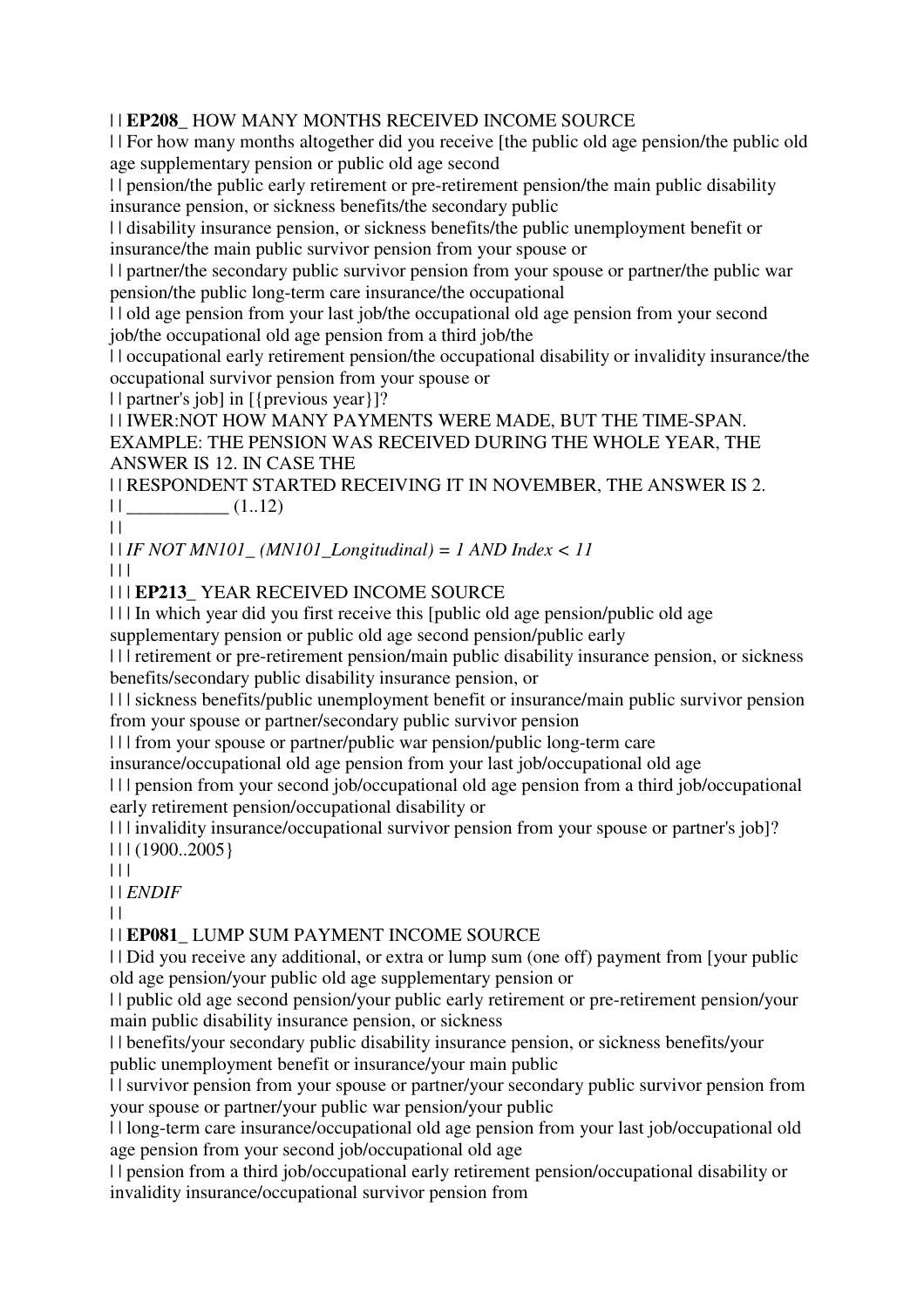| | your spouse or partner's job] during the year [{previous year}]?

| | IWER:LUMP SUM PAYMENTS ARE FOR EXAMPLE (COUNTRY-SPECIFIC EXAMPLE, E.G."LIQUIDAZIONE" OR "TFR TRATTAMENTO DI FINE RAPPORTO" IN ITALY )CONSIDER ALL

| | EXTRAS, SUCH AS BONUSES, 13TH MONTH ETC.

| | 1. Yes

 $115$ . No.

 $\|$ 

| | *IF EP081\_ (LUMP SUM PAYMENT INCOME SOURCE) = 1. Yes*

 $\Box$ 

| | | **EP082\_** TOTAL AMOUNT OF LUMP SUM PAYMENT FROM INCOME SOURCE

| | | After taxes, about how much did you receive overall as additional or extra payments last year from [this public old age pension/this public old age

| | | supplementary pension or public old age second pension/this public early retirement or pre-retirement pension/this main public disability insurance

| | | pension, or sickness benefits/this secondary public disability insurance pension, or sickness benefits/this public unemployment benefit or

| | | insurance/this main public survivor pension from your spouse or partner/this secondary public survivor pension from your spouse or partner/this

| | | public war pension/this public long-term care insurance/this occupational old age pension from your last job/this occupational old age pension from

| | | your second job/this occupational old age pension from a third job/this occupational early retirement pension/this occupational disability or

| | | invalidity insurance/this occupational survivor pension from your spouse or partner's job]? | | | IWER:AMOUNT IN [FLCURRINCLUDE] ALL ADDITIONAL OR EXTRA

PAYMENTS

| | | {enter an amount}

 $\Box$ 

## CHK: EP082\_TotAmountLS <> EMPTY MAIN "^FLError[20]"

| | | *IF EP082\_ (TOTAL AMOUNT OF LUMP SUM PAYMENT FROM INCOME SOURCE) = NONRESPONSE*

| | | |

| | | | BRACKETS (FLUnfolding[7], FLCurr, BRs.Brackets[24].BR1, BRs.Brackets[24].BR2, BRs.Brackets[24].BR3)

| | | | | | | *ENDIF*  $| \cdot |$ | | *ENDIF*  $\perp$ | *ENDIF* | *ENDLOOP*

## **EP089\_** ANY OTHER REGULAR PAYMENTS RECEIVED

Please look at card 31. Did you receive any of the following regular payments or transfers during the year [{previous year}]?

IWER:CODE ALL THAT APPLY

1. Regular life insurance payments

2. Regular private annuity or private personal pension payments

3. Alimony

4. Regular payments from charities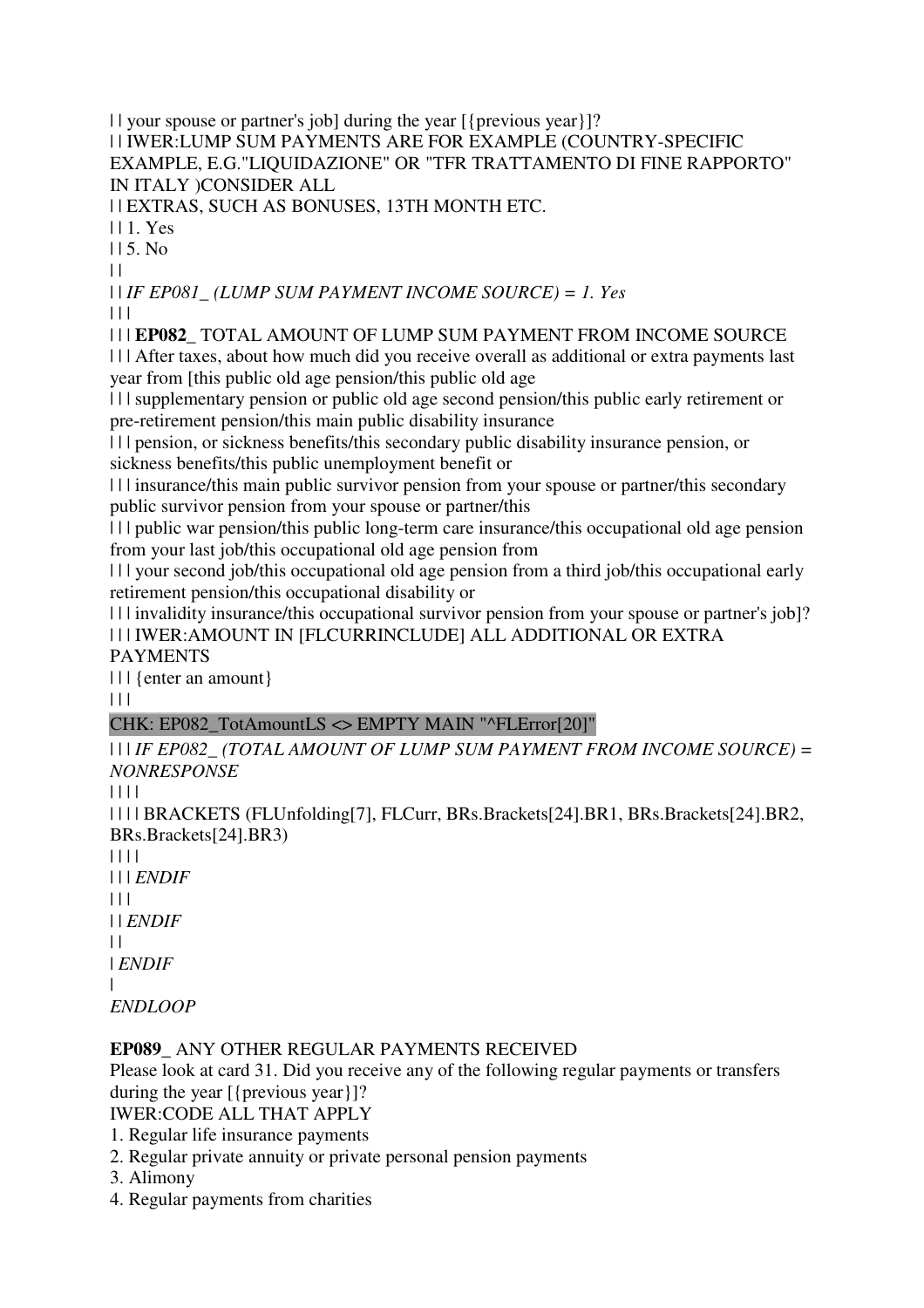5. Long-term care insurance payments from a private insurance company 96. None of these

CHK: NOT  $((>1)$  AND (96 IN EP089 AnyRegPay)) MAIN "^FLError[5]"

*LOOP cnt:= 1 TO 5*

| | *IF cnt IN EP089\_(ANY OTHER REGULAR PAYMENTS RECEIVED)* | |

## | | **EP094\_** TOTAL AMOUNT IN THE LAST PAYMENT

| | After any taxes and contributions, about how large was the average payment of [your life insurance payments/your private annuity or private personal

| | pension payments/your alimony/your regular payments from charities/your long-term care insurance payments] in [{previous year}]?

| | IWER:AMOUNT IN [{local currency}]

| | {enter an amount}

 $\|$ 

# CHK: EP094\_TotalAmountBenLP <> EMPTY MAIN "^FLError[20]"

| | *IF EP094\_ (TOTAL AMOUNT IN THE LAST PAYMENT) = NONRESPONSE*  $\Box$ 

| | | BRACKETS (FLUnfolding[11], FLCurr, BRs.Brackets[25].BR1, BRs.Brackets[25].BR2, BRs.Brackets[25].BR3)

 $\Box$ 

| | *ENDIF*

 $\|$ 

## | | **EP090\_** Period RECEIVED REGULAR PAYMENTS

| | Which period did that payment cover?

| | 1. One week

| | 2. Two weeks

| | 3. Calendar month/4 weeks

| | 4. Three months/13 weeks

| | 5. Six months/26 weeks

| | 6. Full year/12 months/52 weeks

| | 97. Other (specify)

 $\|$ 

| | *IF EP090\_ (PERIOD RECEIVED REGULAR PAYMENTS) = 97. Other (specify)* | | |

| | | **EP091\_** OTHER PERIOD OF RECEIVING REGULAR PAYMENTS

 $\Box$ 

| | | IWER:SPECIFY OTHER

| | | \_\_\_\_\_\_\_\_\_\_\_

| | |

| | *ENDIF*

 $\|$ 

| | **EP096\_** MONTHS RECEIVED REGULAR PAYMENTS

| | For how many months altogether did you receive [life insurance payments/private annuity or private personal pension payments/alimony/regular payments

| | from charities/long-term care insurance payments] in [{previous year}]?

 $||$   $(1..12)$ 

 $\|$ 

| | **EP092\_** ADDITIONAL PAYMENTS FOR THIS BENEFIT IN LAST YEAR

| | For [your life insurance payments/your private annuity or private personal pension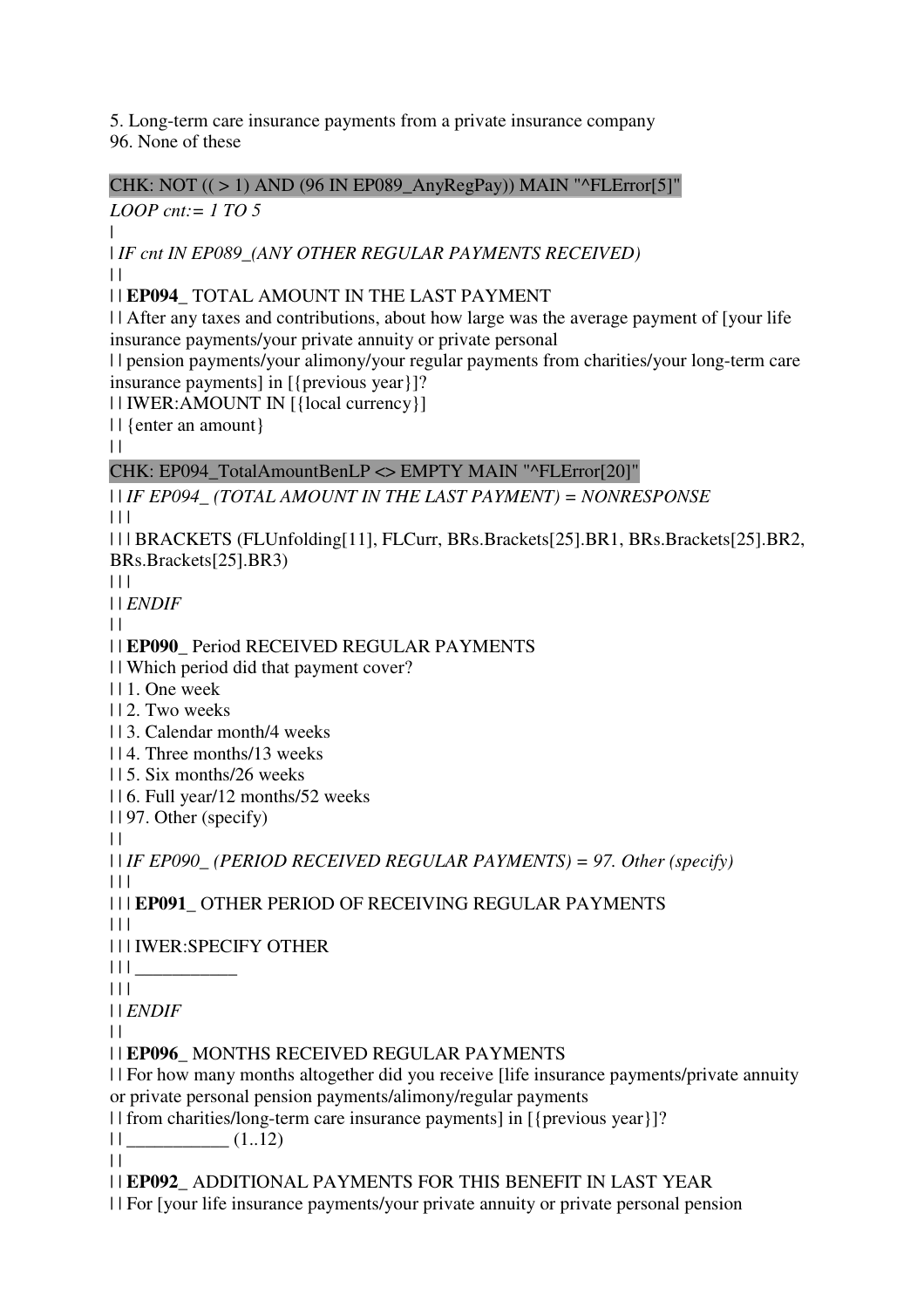payments/your alimony/your regular payments from charities/your

| | long-term care insurance payments], did you get additional or lump sum payments in [{previous year}]?

| | 1. Yes

 $115$  No.

 $| |$ 

| | *IF EP092\_ (ADDITIONAL PAYMENTS FOR THIS BENEFIT IN LAST YEAR) = 1. Yes*  $| | | |$ 

#### | | | **EP209\_** ADDITIONAL PAYMENTS AFTER TAXES

| | | After any taxes and contributions, about how much did you get in additional payments? | | | IWER:AMOUNT IN [{local currency}]

| | | {enter an amount}

 $\Box$ 

## CHK: EP209\_AddPaymAT <> EMPTY MAIN "^FLError[20]"

# | | | *IF EP209\_ (ADDITIONAL PAYMENTS AFTER TAXES) = NONRESPONSE*

| | | |

| | | | BRACKETS (FLUnfolding[18], FLCurr, BRs.Brackets[46].BR1, BRs.Brackets[46].BR2, BRs.Brackets[46].BR3)

| | | |

| | | *ENDIF*

 $| 11$ 

| | *ENDIF*

 $\perp$ 

| *ENDIF*

|

*ENDLOOP*

*IF MN024\_ (HOUSEHOLD TYPE) = 1 AND MN808\_ (AGE RESPONDENT) < 76* |

| **EP097\_** PENSION CLAIMS

| Now we are talking about future pension entitlements. Please look at card 32. Are you entitled to at least one pension listed on this card which you

| do not receive currently?

| 1. Yes

| 5. No

|

| *IF EP097\_ (PENSION CLAIMS) = 1. Yes*

 $\perp$ 

| | **EP098\_** TYPE OF PENSION YOU WILL BE ENTITLED TO

| | Which type or types of pension will you be entitled to?

| | IWER:CODE ALL THAT APPLYRESPONDENT MUST NOT RECEIVE ALREADY

## THESE PENSIONS

| | 1. Public old age pension

| | 2. Public early retirement or pre-retirement pension

| | 3. Public disability insurance; sickness/invalidity/incapacity pension

| | 4. Private (occupational) old age pension

| | 5. Private (occupational) early retirement pension

| | 96. None of these

 $\|$ 

## CHK: NOT  $((>1)$  AND (96 IN EP098 TypeOfPension)) MAIN "^FLError[5]"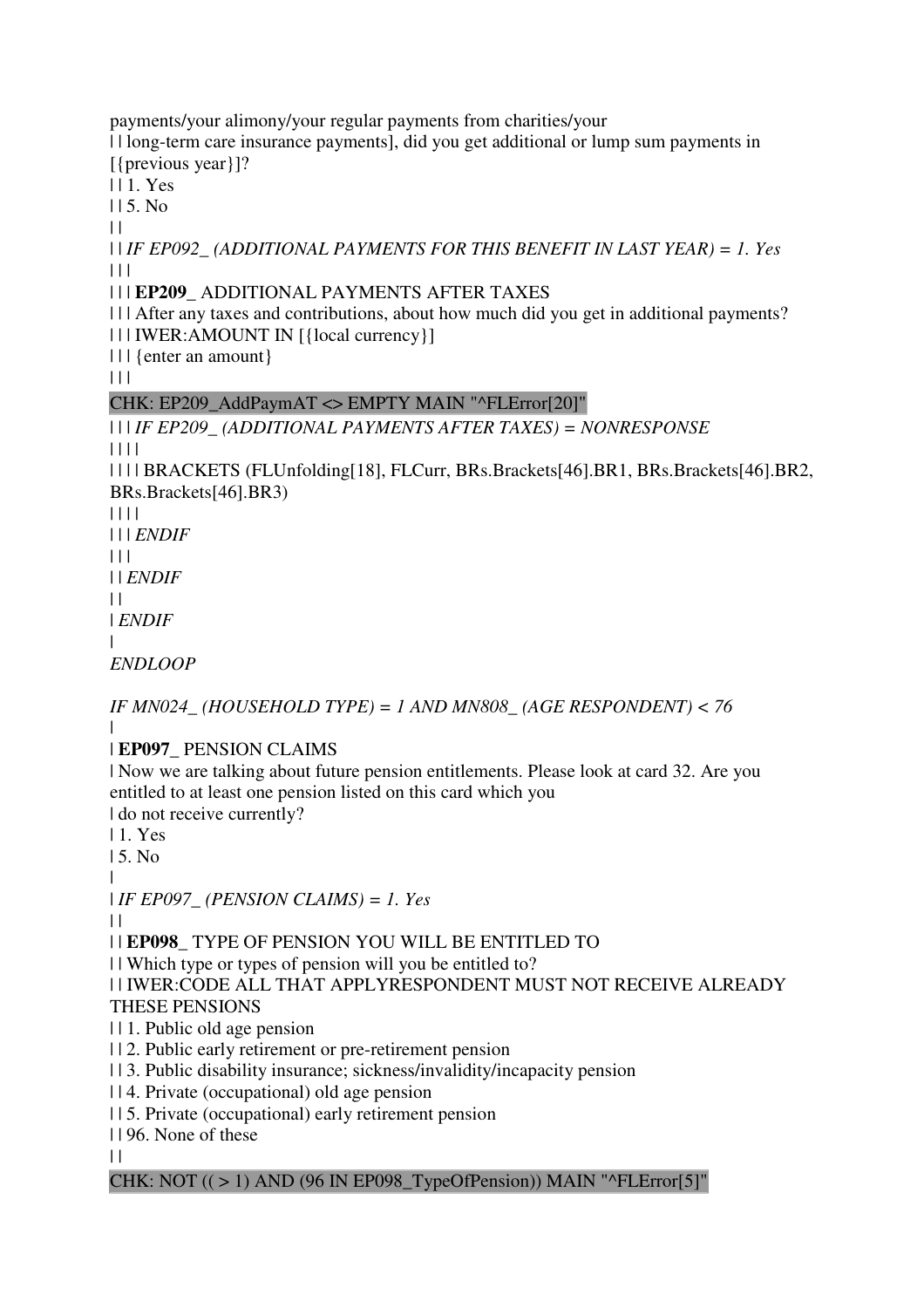| | *LOOP cnt:= 1 TO 9*

 $\Box$ 

| | | *IF cnt IN EP098\_(TYPE OF PENSION YOU WILL BE ENTITLED TO)*

| | | |

| | | | **EP101\_** NAME OF PLAN OR FUND

| | | | What is the name of the institution (pension plan) which will provide [your public old age pension/your public early retirement or pre-retirement

| | | | pension/your public disability insurance; sickness/invalidity/incapacity pension/your private (occupational) old age pension/your private

| | | | (occupational) early retirement pension/{empty}/{empty}/{empty}/{empty}]?

| | | | \_\_\_\_\_\_\_\_\_\_\_

| | | |

| | | | **EP102\_** COMPULSORY OF VOLUNTARY PLAN OR FUND

| | | | Is participation in [this public old age pension/this public early retirement or preretirement pension/this public disability insurance;

| | | | sickness/invalidity/incapacity pension/this private (occupational) old age pension/this private (occupational) early retirement

| | | | pension/{empty}/{empty}/{empty}/{empty}] compulsory or voluntary?

| | | | 1. Compulsory

| | | | 2. Voluntary

| | | |

## | | | | **EP103\_** YEARS CONTRIBUTING TO PLAN

| | | | How many years have you been contributing to [your public old age pension/your public early retirement or pre-retirement pension/your public

| | | | disability insurance; sickness/invalidity/incapacity pension/your private (occupational) old age pension/your private (occupational) early retirement

| | | | pension/{empty}/{empty}/{empty}/{empty}] ?

 $\| \cdot \|$   $\|$   $(0..120)$ 

| | | |

| | | | **EP106\_** EXPECTED AGE TO COLLECT THIS PENSION

| | | | At what age do you yourself expect to start collecting this pension payment for the first time?

 $\left| 1111 \right|$  (30..75)

| | | |

## CHK: EP106\_ExpRetAge >= MN808\_AgeRespondent MAIN "^FLError[25]"

| | | | *IF EP005\_ (CURRENT JOB SITUATION) = 2. Employed or self-employed (including working for family business)*

| | | | |

| | | | | **EP109\_** PERCENTAGE OF SALARY RECEIVED AS PENSION

| | | | | Please think about the time in which you will start collecting this pension.

Approximately, what percentage of your last earnings will [your public

| | | | | old age pension/your public early retirement or pre-retirement pension/your public disability insurance; sickness/invalidity/incapacity pension/your

| | | | | private (occupational) old age pension/your private (occupational) early retirement pension] amount to?

| | | | | IWER:LAST EARNINGS BEFORE COLLECTING PENSION

 $|| || || ||$   $(0..100)$ 

| | | | |

| | | | *ENDIF*

| | | |

| | | *ENDIF*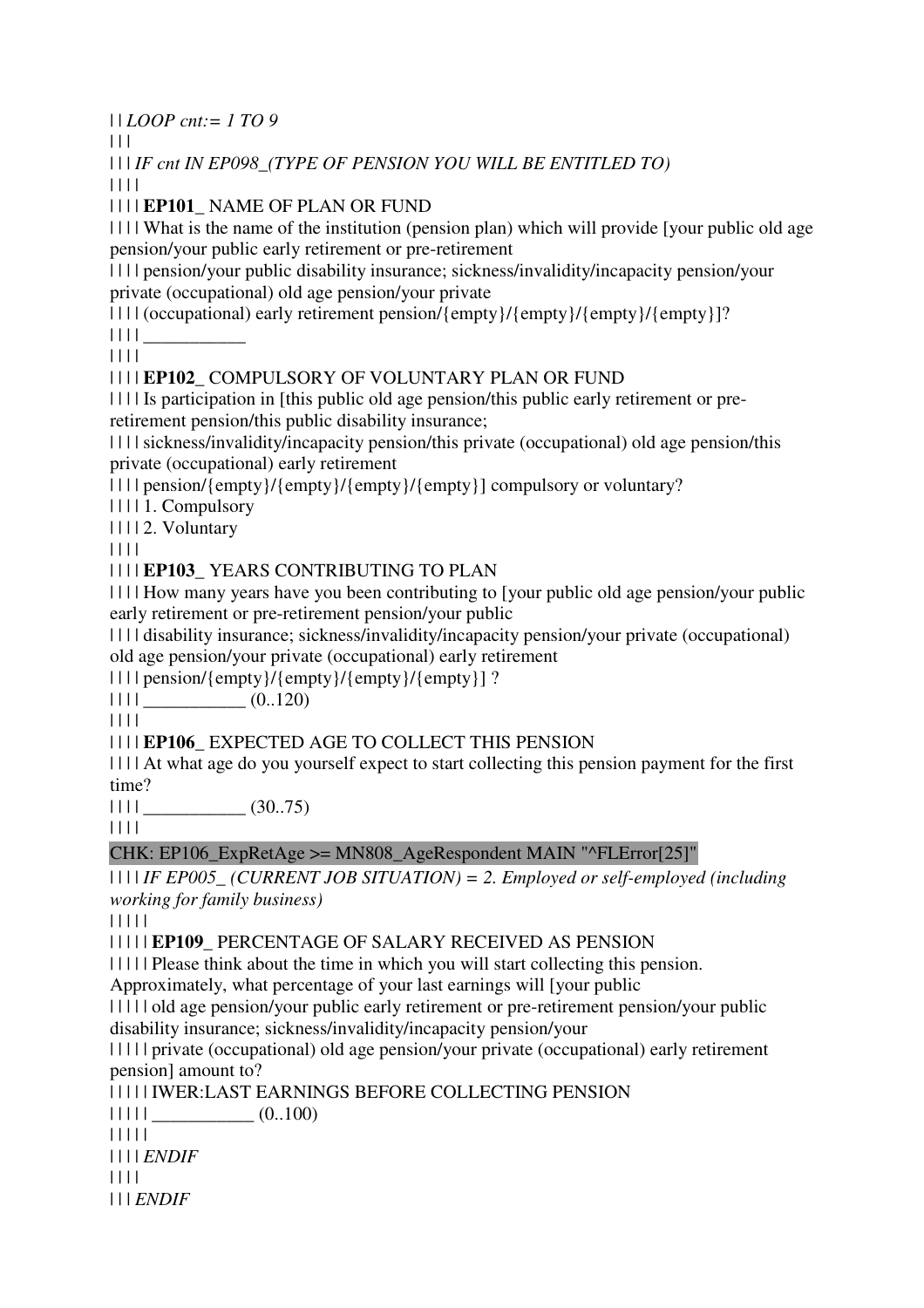| $\perp$               |
|-----------------------|
| $\Box$ <i>ENDLOOP</i> |
| $\perp$               |
| <i>ENDIF</i>          |
|                       |
| <i>ENDIF</i>          |

#### **EP210\_** WHO ANSWERED SECTION EP IWER CHECK: WHO ANSWERED THE QUESTIONS IN THIS SECTION?

- 1. Respondent only
- 2. Respondent and proxy
- 3. Proxy only

#### **GS001\_** WILLING TO HAVE HANDGRIP MEASURED

Now I would like to assess the strength of your hand in a gripping exercise. I will ask you to squeeze this handle as hard as you can, just for a

couple of seconds and then let go. I will take two alternate measurements from your right and your left hand. Would you be willing to have your

handgrip measured?

IWER:DEMONSTRATE GRIP STRENGTH MEASURE

- 1. R agrees to take measurement
- 2. R refuses to take measurement
- 3. R is unable to take measurement

*IF GS001\_ (WILLING TO HAVE HANDGRIP MEASURED) <> 1. R agrees to take measurement*

| | **GS010\_** WHY NOT COMPLETED GS TEST

|

| IWER:Why didn''t R complete the grip strength test? CODE ALL THAT APPLY

- | 1. R felt it would not be safe
- | 2. IWER felt it would not be safe
- | 3. R refused, no reason given
- | 4. R tried but was unable to complete test
- | 5. R did not understand the instructions
- | 6. R had surgery, injury, swelling, etc. on both hands in past 6 months
- | 97. Other (Specify)

|

 $| \cdot |$ 

| *IF 97. Other (Specify) IN GS010\_(WHY NOT COMPLETED GS TEST)*  $\perp$ 

| | **GS011\_** OTHER REASON

```
| | IWER:SPECIFY OTHER REASON
```

```
| | ___________
```

```
\|| ENDIF
```

```
|
```

```
ENDIF
```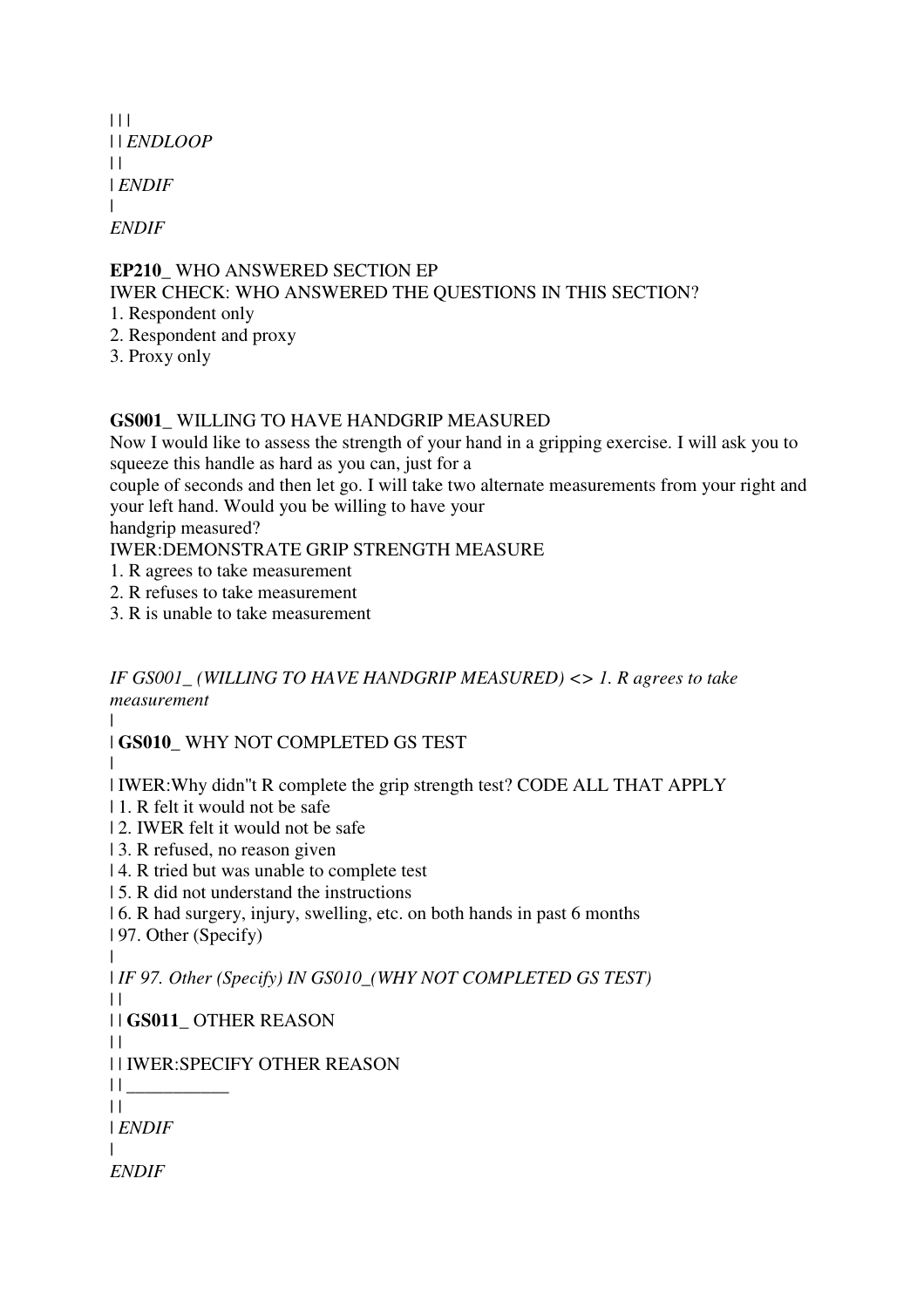#### **GS002\_** RECORD RESPONDENT STATUS

#### IWER:RECORD RESPONDENT STATUS

- 1. Respondent has the use of both hands
- 2. Respondent is unable to use right hand
- 3. Respondent is unable to use left hand

*IF GS001\_ (WILLING TO HAVE HANDGRIP MEASURED) <> 1. R agrees to take measurement*

| | **GS003\_** END OF TEST BECAUSE RESPONDENT IS UNABLE OR NOT WILLING TO DO TEST | INTERVIEWER STOP TEST. | IWER:NO HANDGRIP MEASUREMENT TO BE TAKEN | 1. Continue | *ENDIF*

*IF GS001\_ (WILLING TO HAVE HANDGRIP MEASURED) = 1. R agrees to take measurement*

| | *IF GS002\_ (RECORD RESPONDENT STATUS) = 1. Respondent has the use of both hands*  $\perp$ | | **GS004\_** DOMINANT HAND | | Which is your dominant hand? | | 1. Right hand | | 2. Left hand  $\|$ | *ENDIF* | | **GS005\_** INTRODUCTION TO TEST | | IWER:POSITION THE RESPONDENT CORRECTLY. ADJUST DYNAMOMETER TO HAND SIZE BY TURNING THE LEVER AND RESET ARROW AT ZERO. EXPLAIN THE PROCEDURE ONCE | AGAIN. LET RESPONDENT HAVE A PRACTICE WITH ONE HAND. USE SCORECARD TO RECORD THE RESULTS AND ENTER RESULTS INTO COMPUTER AFTER TEST IS FINISHED. | 1. Continue | | *IF GS002\_ (RECORD RESPONDENT STATUS) = 1. Respondent has the use of both hands OR GS002\_ (RECORD RESPONDENT STATUS) = 2. Respondent*  | *is unable to use right hand*  $\|$ | | **GS006\_** FIRST MEASUREMENT, LEFT HAND | | LEFT HAND, FIRST MEASUREMENT. | | IWER:ENTER THE RESULTS TO THE NEAREST INTEGER VALUE.  $||$   $(0..100)$  $\|$ | | **GS007\_** SECOND MEASUREMENT, LEFT HAND | | LEFT HAND, SECOND MEASUREMENT.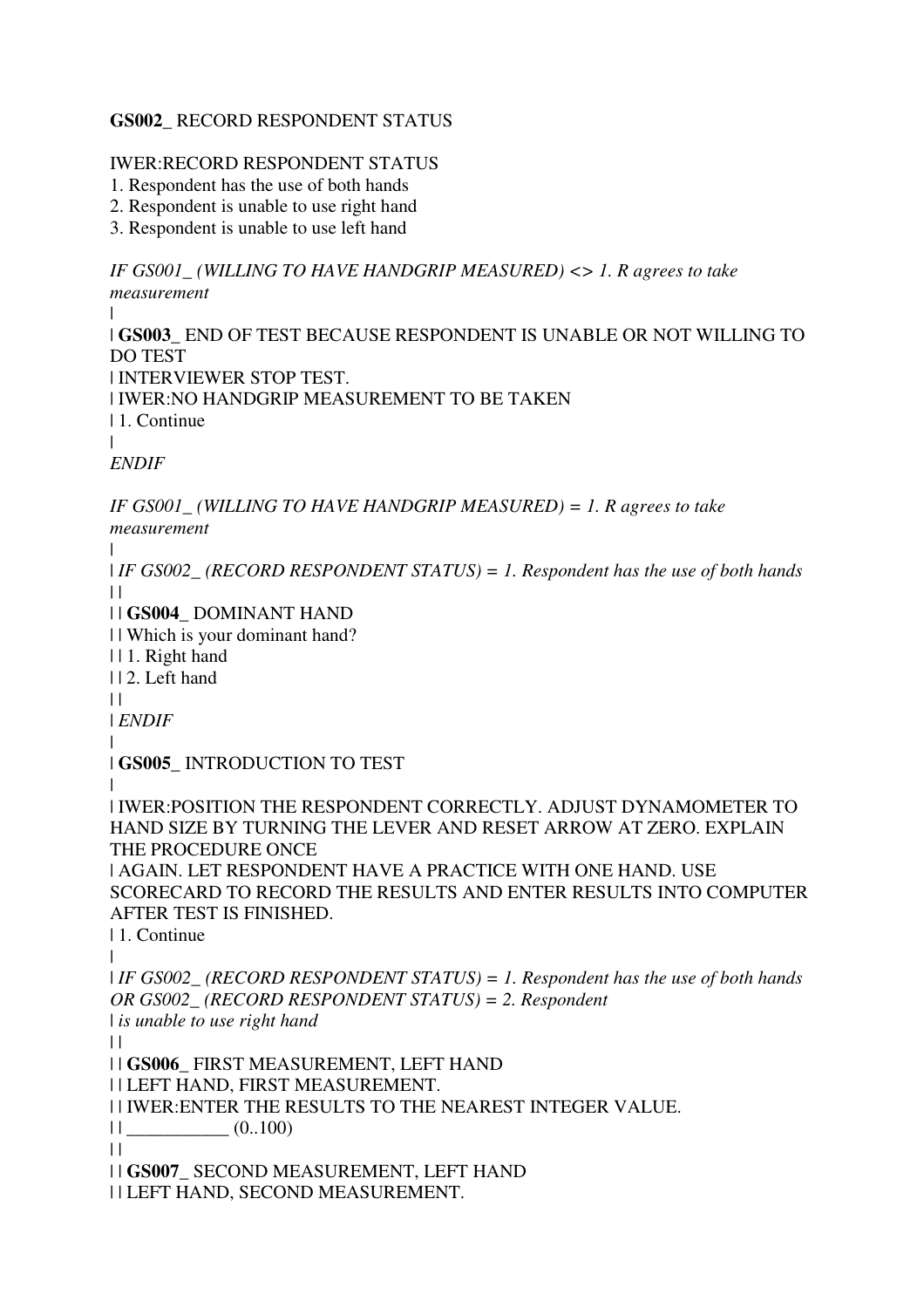| | IWER:ENTER THE RESULTS TO THE NEAREST INTEGER VALUE.

 $||$   $(0..100)$ 

 $||$ 

CHK: NOT  $((GS007 \text{ SecondLHand} \leq (GS006 \text{ FirstLHand} - 20)) \text{ OR})$  $(GS007$  SecondLHand  $>=(GS006$  FirstLHand  $+ 20)$ )) MAIN "^FLError[29]"

| *ENDIF* |

| *IF GS002\_ (RECORD RESPONDENT STATUS) = 1. Respondent has the use of both hands OR GS002\_ (RECORD RESPONDENT STATUS) = 3. Respondent*  | *is unable to use left hand*

 $\perp$ 

| | **GS008\_** FIRST MEASUREMENT, RIGHT HAND | | RIGHT HAND, FIRST MEASUREMENT.

| | IWER:ENTER THE RESULTS TO THE NEAREST INTEGER VALUE.

 $||$   $(0..100)$  $\|$ 

| | **GS009\_** SECOND MEASUREMENT, RIGHT HAND

| | RIGHT HAND, SECOND MEASUREMENT.

| | IWER:ENTER THE RESULTS TO THE NEAREST INTEGER VALUE.

 $||$   $(0..100)$ 

 $\|$ 

 $\blacksquare$ 

CHK: NOT  $((GS009 \text{ SecondRH} \text{ and } \leq (GS008 \text{ FirstRH} \text{ and } -20)) \text{ OR }$  $(GS009$ <sub>\_</sub>SecondRHand >=  $(GS008$ <sub>\_FirstRHand + 20))</sub> $MAIN$  " $'FLError[30]$ "

| *ENDIF*

| **GS012\_** HOW MUCH EFFORT R GAVE

| | IWER:How much effort did R give to this measurement?

| 1. R gave full effort

| 2. R was prevented from giving full effort by illness, pain, or other symptoms or discomforts

| 3. R did not appear to give full effort, but no obvious reason for this

| | **GS013\_** THE POSITION OF R FOR THIS TEST

| | IWER:What was the R''s position for this test?

| 1. Standing

| 2. Sitting

| 3. Lying down

#### | | **GS014\_** R RESTED HIS/HER ARMS ON A SUPPORT

|

| IWER:Did R rest his/her arms on a support while performing this test? | 1. Yes

| 5. No

|

*ENDIF*

## **PF001\_** INTRODUCTION

The next test that I am going to ask you to perform will measure how fast you can expel air from your lungs. It is important that you blow as hard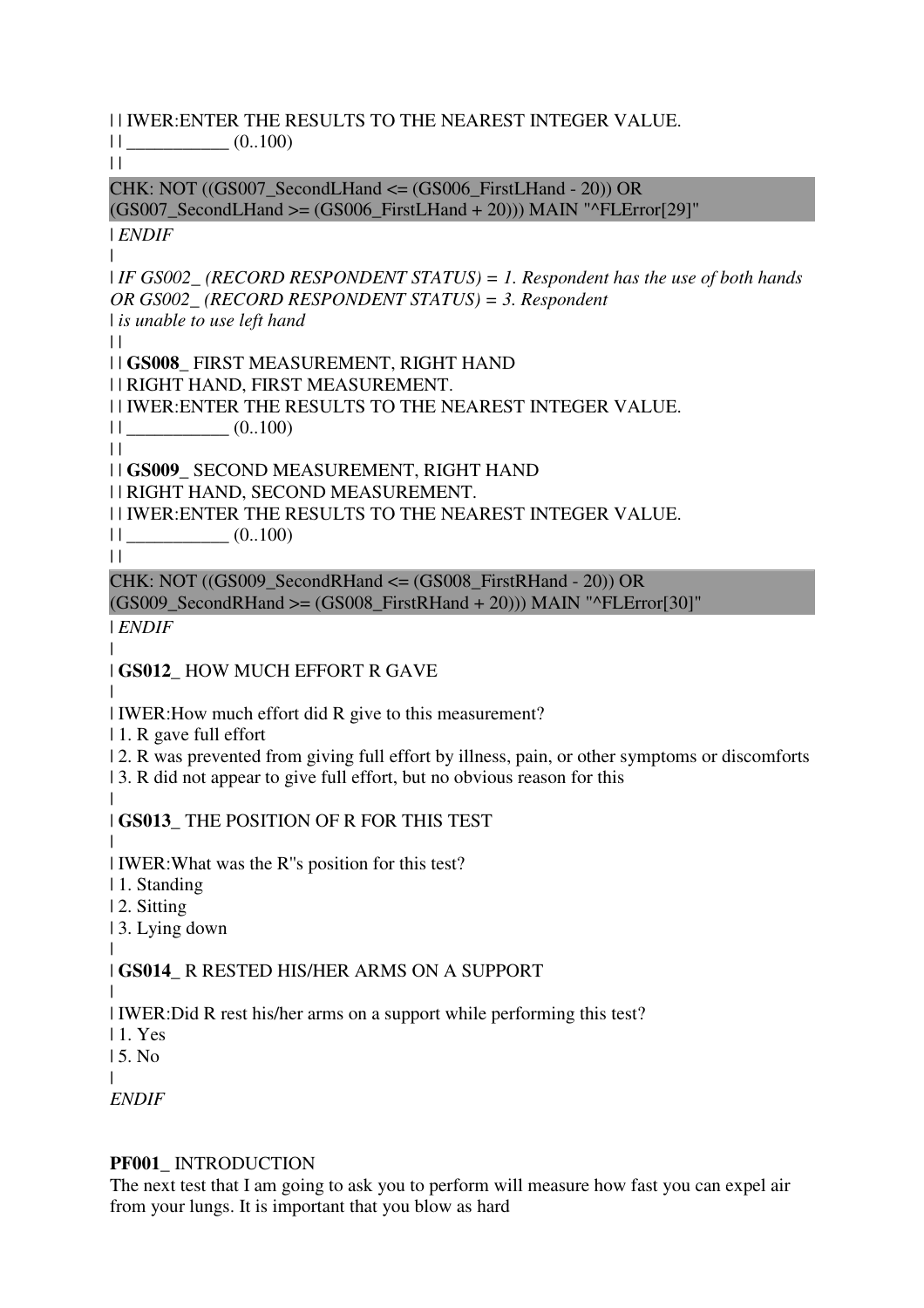and as fast as you can. I would like you to perform the test two times. When we are ready to begin, I'll ask you to stand up. Take as deep a breath as possible. Open your mouth and close your lips firmly around the outside of the mouthpiece, and then blow as hard and as fast as you can into the mouthpiece. Like this... IWER:DEMONSTRATE THE TEST. 1. Continue **PF002\_** SAFE TO DO THE TEST Do you feel it would be safe for you to do this test? 1. Yes 5. No *IF PF002\_ (SAFE TO DO THE TEST) = 1. Yes* | | **PF003\_** VALUE FIRST MEASUREMENT | | IWER:ENTER VALUE FIRST MEASUREMENT(RECORD 30 IF LESS THAN 60; RECORD 890 IF PAST LAST TICK MARK; RECORD 993 IF R TRIED BUT WAS UNABLE; OR RECORD 999 | IF R CHOSE NOT TO DO IT.) | \_\_\_\_\_\_\_\_\_\_\_ (30..999)  $\blacksquare$ | **PF004\_** VALUE SECOND MEASUREMENT | | IWER:ENTER VALUE SECOND MEASUREMENT(RECORD 30 IF LESS THAN 60; RECORD 890 IF PAST LAST TICK MARK; RECORD 993 IF R TRIED BUT WAS UNABLE; OR RECORD 999 | IF R CHOSE NOT TO DO IT.)  $|$  (30..999) | | *IF PF003\_ (VALUE FIRST MEASUREMENT) <> REFUSAL OR PF004\_ (VALUE SECOND MEASUREMENT) <> REFUSAL*  $\|$ | | **PF005\_** EFFORT R GAVE TO THIS MEASUREMENT  $\perp$ | | IWER:HOW MUCH EFFORT DID R GIVE TO THIS MEASUREMENT? | | 1. R gave full effort | | 2. R was prevented from giving full effort by illness, pain, or other symptoms or discomforts | | 3. R did not appear to give full effort, but no obvious reason for this  $\|$ | | **PF006\_** POSITION OF R FOR THIS TEST  $\perp$ | | IWER:WHAT WAS THE R'S POSITION FOR THIS TEST? | | 1. Standing | | 2. Sitting | | 3. Lying down  $\perp$ | *ENDIF*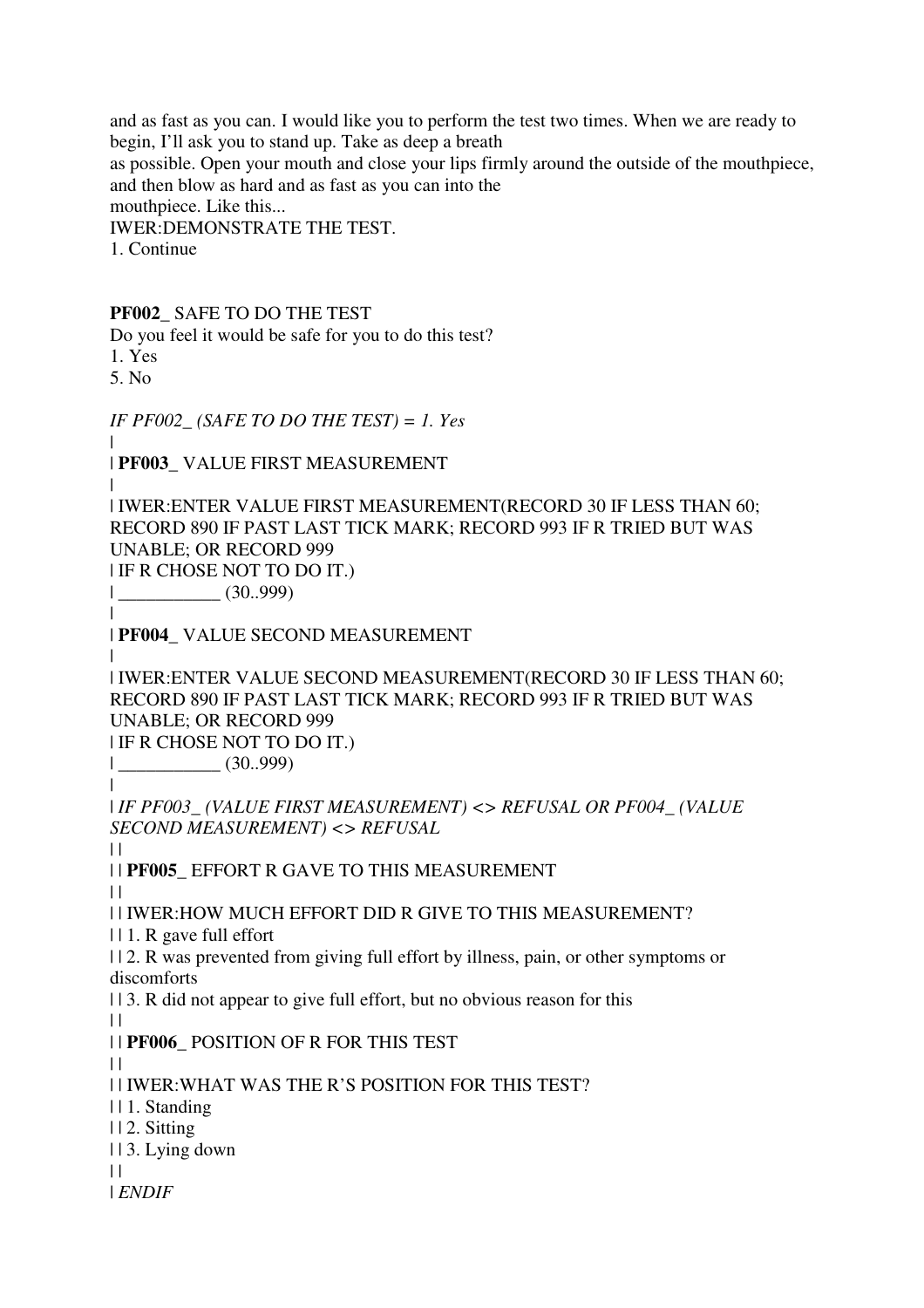| *ENDIF*

*IF PF002\_ (SAFE TO DO THE TEST) = 5. No OR PF003\_ (VALUE FIRST MEASUREMENT) > 890 OR PF004\_ (VALUE SECOND MEASUREMENT) > 890* | | **PF007\_** WHY PF NOT COMPLETED | | IWER:WHY DIDN'T R COMPLETE THE BREATHING TEST? (CODE ALL THAT APPLY) | 1. R felt it would not be safe | 2. IWER felt it would not be safe | 3. R refused or was not willing to complete the test | 4. R tried but was unable to complete test | 5. R did not understand the instructions | 97. Other (Specify) | | *IF 97. Other (Specify) IN PF007\_(WHY PF NOT COMPLETED)*  $\mathbf{||}$ | | **PF008\_** OTHER REASON NOT COMPLETED PF  $\perp$ | | IWER:RECORD OTHER REASON  $||$  $\|$ | *ENDIF*  $\blacksquare$ *ENDIF IF MN808\_ (AGE RESPONDENT) > 74* | | **WS001\_** RECORD RESPONDENT STATUS | | IWER:THIS IS THE START OF WALKING SPEED TEST, PLEASE RECORD RESPONDENT STATUS | 1. Observed walking without help of another person or using support

- 
- | 2. Observed walking with help of another person or using support
- | 3. Not observed in wheelchair
- | 4. Not observed bed bound
- | 5. Not observed uncertain if respondent has impairment
- | |

| *IF WS001\_ (RECORD RESPONDENT STATUS) <> 1. Observed walking without help of another person or using support*

 $\perp$ 

| | **WS002\_** INTRODUCTION TO RESPONDENT

| | Now we have a different kind of exercise that involves walking a short distance. Are you able to walk alone without holding on to another person

| | (using a walking stick or other aid if necessary)?

| | 1. Yes

| | 2. Yes, but aid unavailable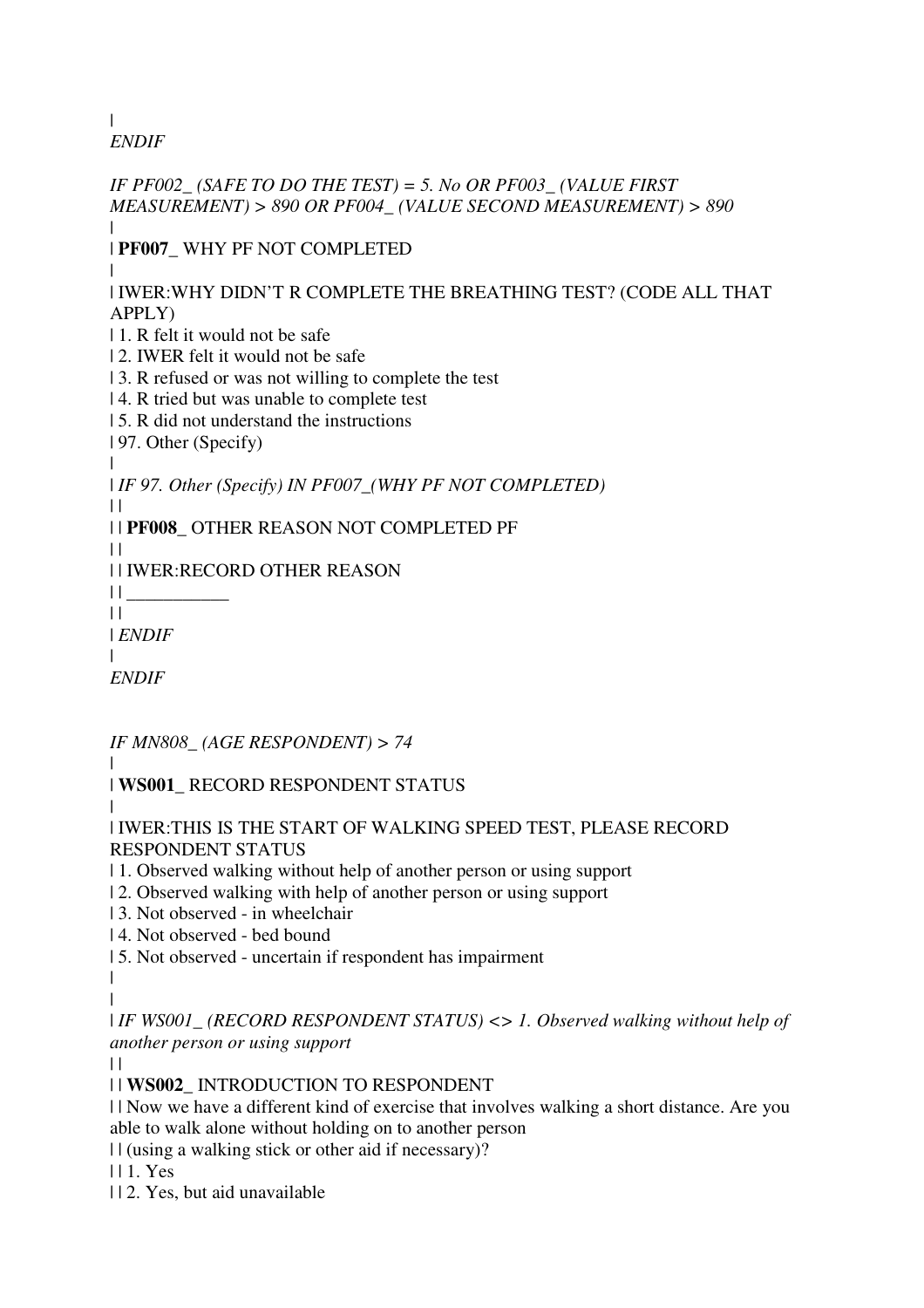| | 3. No

 $\perp$ 

| *ENDIF* |

```
| IF WS001_ (RECORD RESPONDENT STATUS) = 1. Observed walking without help of 
another person or using support OR WS002_ (INTRODUCTION TO 
| RESPONDENT) = 1. Yes
\|| | WS003_ IS IT SAFE TO CARRY OUT THE TEST 
| | I would now like to test whether you can walk a very short distance comfortably (using a 
walking stick or other aid if necessary).First, I would like 
| | to check if it is safe to carry out the test. Do you have any problems from recent surgery, 
injury, or other health conditions that might prevent you 
| | from walking? 
| | 1. No apparent restriction 
| | 2. Yes, recent surgery 
| | 3. Yes, injury 
| | 4. Yes, other health condition 
\perp| | IF WS003_ (IS IT SAFE TO CARRY OUT THE TEST) = 1. No apparent restriction
|| \ ||| | | WS004_ RESPONDENT WILLING TO DO WALKING TEST 
| | | Are you willing to do the walking test? 
| | | 1. Yes 
1115. No| 11| | | IF WS004_ (RESPONDENT WILLING TO DO WALKING TEST) = 1. Yes
| | | | 
| | | | WS005_ DOES RESPONDENT FEEL SAFE TO CONTINUE 
| | | | 
| | | | IWER:DO YOU FEEL THAT IT IS SAFE TO CONTINUE WITH THE WALKING 
TEST?
| | | | 1. Yes 
| | | | 5. No 
| | | | 
| | | ENDIF
| 11| | ENDIF
\|| ENDIF
| 
| IF WS001_ (RECORD RESPONDENT STATUS) <> 1. Observed walking without help of 
another person or using support AND WS002_ (INTRODUCTION 
| TO RESPONDENT) <> 1. Yes OR WS003_ (IS IT SAFE TO CARRY OUT THE TEST) <> 1. 
No apparent restriction OR WS005_ (DOES RESPONDENT FEEL SAFE TO 
| CONTINUE) <> 1. Yes
\|| | WS006_ END OF TEST BECAUSE RESPONDENT IS UNABLE TO DO TEST 
| || | IWER:IT WOULD BE SAFEST TO SKIP THIS TEST AND MOVE ON TO THE NEXT 
SET OF QUESTIONS.
```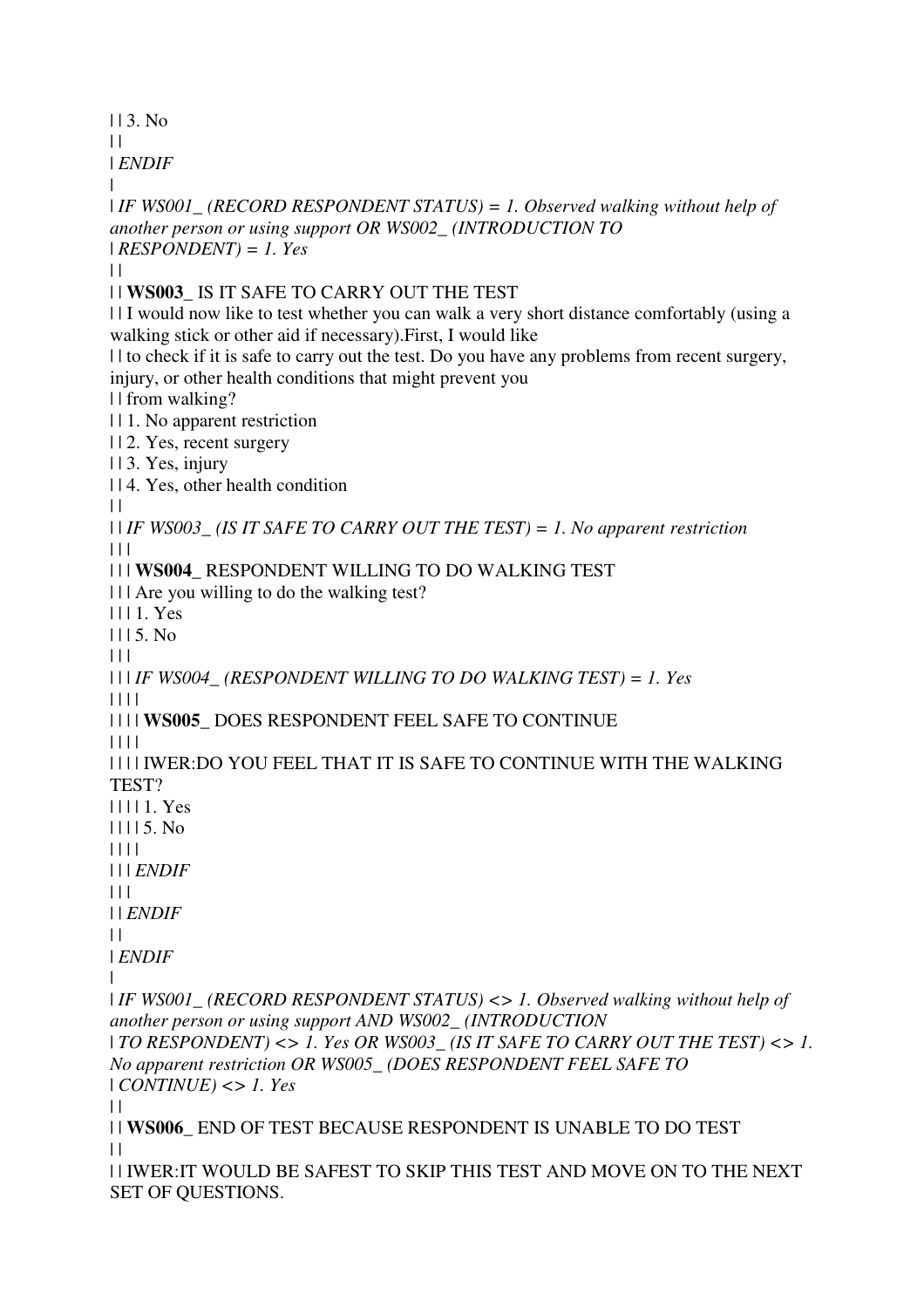| | 1. Continue  $\perp$ | *ENDIF* | | *IF WS003\_ (IS IT SAFE TO CARRY OUT THE TEST) = 1. No apparent restriction AND WS004\_ (RESPONDENT WILLING TO DO WALKING TEST) = 1. Yes*  | *AND WS005\_ (DOES RESPONDENT FEEL SAFE TO CONTINUE) = 1. Yes*  $\perp$ | | **WS007\_** CHECK AVAILABLE SPACE FOR TEST  $\perp$ | | IWER:CHECK AVAILABILITY OF SUITABLE SPACE | | 1. Suitable space available | | 2. No suitable space  $| |$ | | *IF WS007\_ (CHECK AVAILABLE SPACE FOR TEST) = 1. Suitable space available*  $\Box$ | | | **WS008\_** EXPLAIN WALKING COURSE  $\Box$ | | | IWER:TAKE INTERVIEWER BOOKLET, SET UP THE WALKING COURSE AND DEMONSTRATE THE WALK FOR THE RESPONDENT. | | | 1. Continue  $| 11$ | | | *IF WS008\_ (EXPLAIN WALKING COURSE) = 1. Continue* | | | | | | | | **WS010\_** RESULT OF FIRST TRIAL | | | | | | | | IWER:RECORD RESULT OF THE FIRST TRIAL | | | | 1. Completed successfully | | | | 2. Attempted but unable to complete | | | | 3. Stopped by the interviewer because of safety reasons | | | | 4. Not attempted, respondent felt it would be unsafe | | | | 5. Participant unable to understand instructions | | | | 6. Respondent refused | | | | | | | | *IF WS010\_ (RESULT OF FIRST TRIAL) = 1. Completed successfully* | | | | | | | | | | **WS011\_** TIME OF FIRST WALKING SPEED TEST | | | | | | | | | | IWER:RECORD TIME IN SECONDS TO TWO DECIMAL PLACES  $|| || || ||$   $\qquad \qquad \qquad \qquad (0.50..30.00)$ | | | | | | | | | | **WS012\_** RESULT OF SECOND TRIAL | | | | | | | | | | IWER:REPEAT WALKING SPEED TEST; RECORD RESULT OF THE SECOND TRIAL | | | | | 1. Completed successfully | | | | | 2. Attempted but unable to complete | | | | | 3. Stopped by the interviewer because of safety reasons | | | | | 4. Not attempted, respondent felt it would be unsafe | | | | | 5. Participant unable to understand instructions | | | | | 6. Respondent refused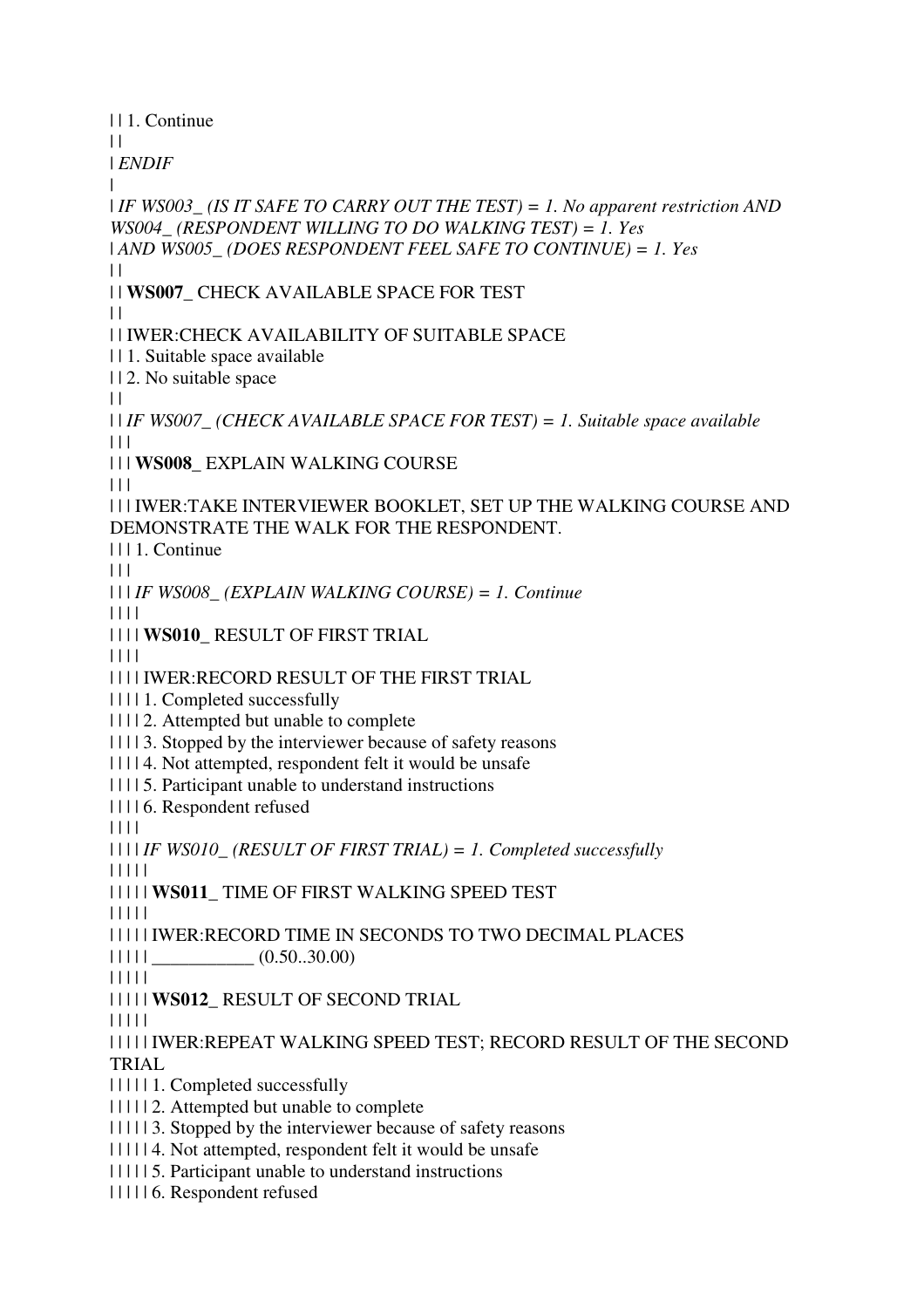| | | | | | | | | | *IF WS012\_ (RESULT OF SECOND TRIAL) = 1. Completed successfully* | | | | | | | | | | | | **WS013\_** TIME OF SECOND WALKING SPEED TEST | | | | | | | | | | | | IWER:RECORD TIME IN SECONDS TO TWO DECIMAL PLACES  $|| || || || ||$   $(0.50..30.00)$ | | | | | | CHK: NOT ((WS013\_RecordSecondTime <= (WS011\_RecordFirstTime - 10)) OR (WS013\_RecordSecondTime >= (WS011\_RecordFirstTime + 10))) MAIN "^FLError[28]" | | | | | *ENDIF* | | | | | | | | | *ENDIF* | | | | | | | *ENDIF*  $| 11$ | | | **WS014\_** DID THE RESPONDENT HAVE COMMENT ON PAIN | | | IWER: CODE IF RESPONDENT HAS COMMENTED ON PAIN, OTHERWISE ASK:"Did you have pain while you were performing the walking test?" | | | 1. Yes  $1115. No$  $| 11$ | | | **WS015\_** RECORD TYPE OF FLOOR SURFACE  $| | | |$ | | | IWER:RECORD TYPE OF FLOOR SURFACE | | | 1. Linoleum/tile/wood | | | 2. Low-pile carpet | | | 3. Thick-pile carpet | | | 4. Concrete | | | 5. Not sure | | | 97. Other  $| 11$ | | | *IF WS015\_ (RECORD TYPE OF FLOOR SURFACE) = 97. Other* | | | | | | | | **WS016\_** OTHER TYPE OF FLOOR SURFACE | | | | | | | | IWER:WHAT OTHER TYPE OF FLOOR SURFACE?  $\| \cdot \| \cdot \|_{\mathbb{L}}$ | | | | | | | *ENDIF*  $\Box$ | | | **WS017\_** TYPE OF AID USED DURING TEST  $| | | |$ | | | IWER:RECORD TYPE OF AID | | | 1. None | | | 2. Walking stick or cane | | | 3. Elbow crutches | | | 4. Walking frame | | | 97. Other  $| | | |$ | | | *IF WS017\_ (TYPE OF AID USED DURING TEST) = 97. Other*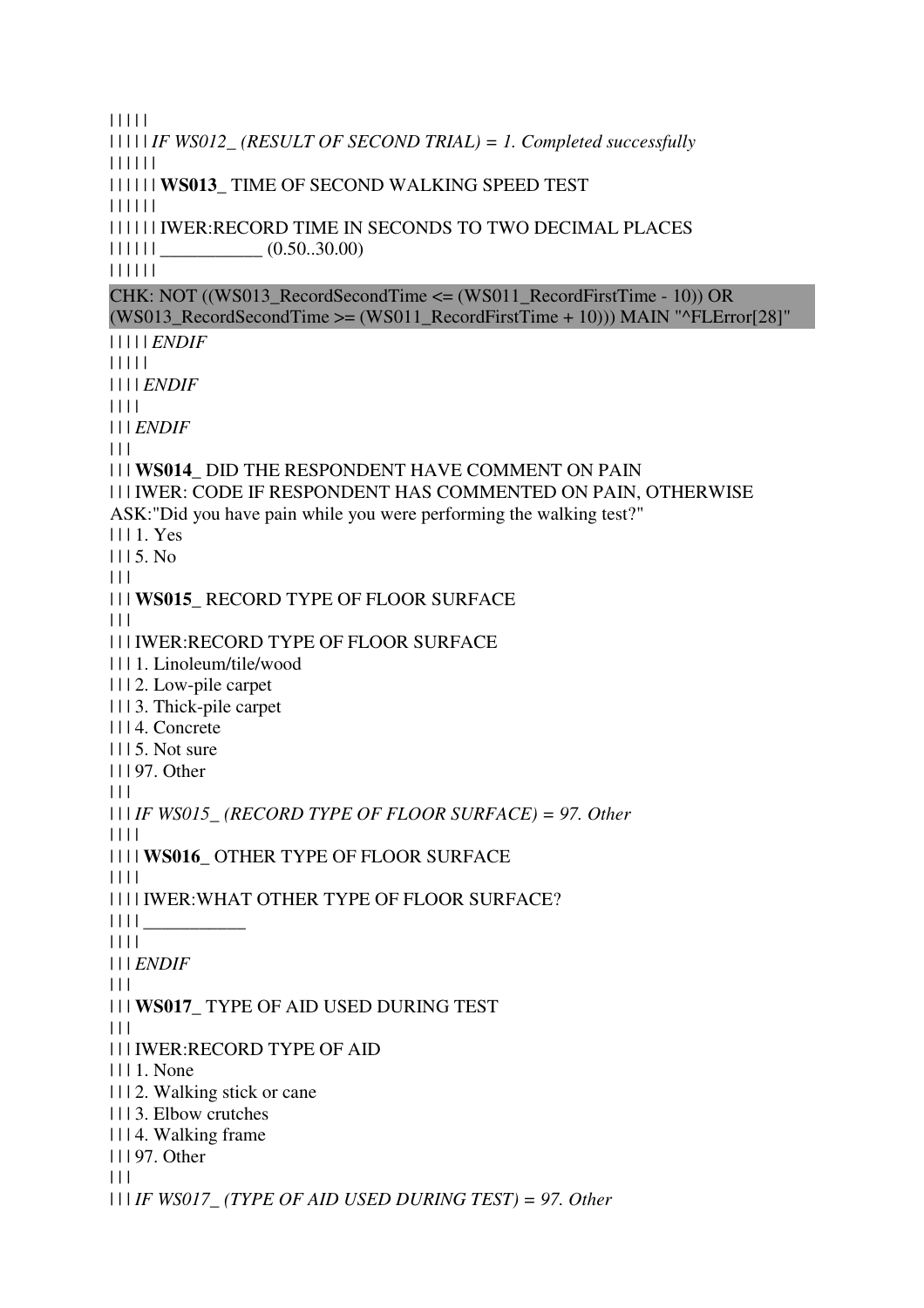```
| | | | 
| | | | WS018_ OTHER TYPE OF AID USED DURING TEST 
| | | | 
| | | | IWER:WHAT OTHER TYPE OF AID? 
||  || || \qquad \qquad \qquad| | | | 
| | | ENDIF
| 11| | ENDIF
\perp| ENDIF
| 
| IF WS007_ (CHECK AVAILABLE SPACE FOR TEST) = 2. No suitable space OR 
WS007_ (CHECK AVAILABLE SPACE FOR TEST) = 1. Suitable space 
| available AND WS010_ (RESULT OF FIRST TRIAL) <> 1. Completed successfully OR 
WS012_ (RESULT OF SECOND TRIAL) <> 1. Completed 
| successfully
\Box| | WS019_ DETAILS ON WHY TEST WAS NOT COMPLETED 
\perp| | IWER:PROVIDE DETAILS ABOUT WHY THE WALKING TEST WAS NOT 
COMPLETED SUCCESSFULLY. I.E WHY IT WAS STOPPED FOR SAFETY REASONS, 
REFUSED, OR NOT COMPLETED 
|| \cdot ||\|| ENDIF
\blacksquare\blacksquareENDIF
IF MN808_ (AGE RESPONDENT) < 75
| 
| CS001_ INTRODUCTION CS 
| The next test measures the strength and endurance in your legs. I would like you to fold your 
arms across your chest and sit so that your feet are on 
| the floor; then stand up keeping your arms folded across your chest. Like this... 
| IWER:DEMONSTRATE 
| 1. Continue 
| 
| 
| CS002_ SAFE TO DO CS 
| Do you think it would be safe for you to try to stand up from a chair without using your 
arms? 
| 1. Yes 
| 5. No 
| 
| IF CS002_ (SAFE TO DO CS) = 1. Yes
\|| | CS003_ SET UP TEST 
\perp| | IWER:SETUP TEST AND FOLLOW PROTOCOL ACCORDING TO RECORDING
```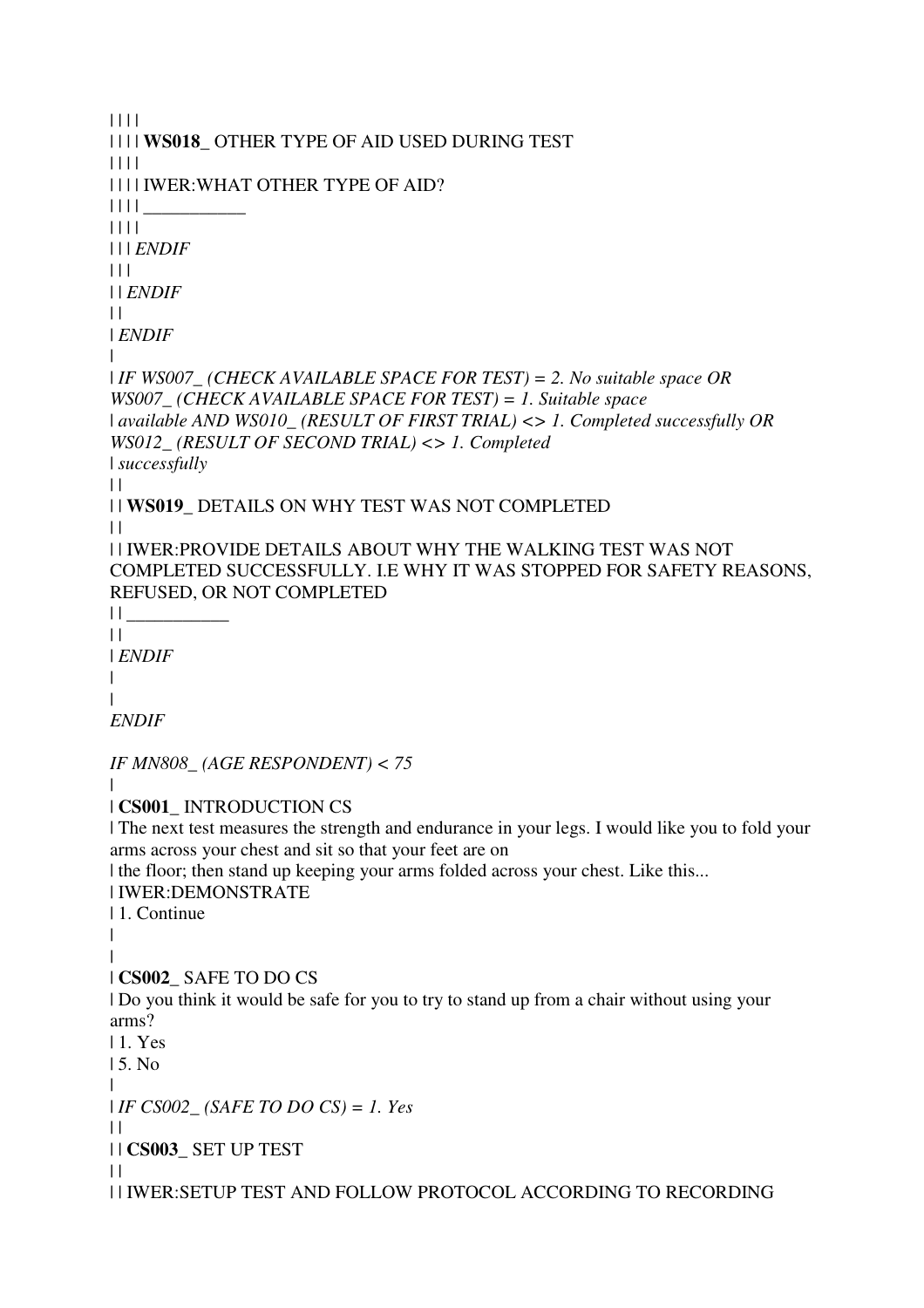BOOKLET. | | 1. Continue  $\|$ | | **CS004\_** SINGLE CS TEST RESULTS  $\|$ | | IWER:RECORD SINGLE CHAIR STAND TEST RESULTS | | 1. R stood up without using arms | | 2. R used arms to stand up | | 3. Test not completed  $\perp$ | | *IF CS004\_ (SINGLE CS TEST RESULTS) = 3. Test not completed*  $|| ||$ | | | **CS005\_** WHY NOT COMPLETED SINGLE CS TEST  $|| ||$ | | | IWER:WHY DIDN'T R COMPLETE THE SINGLE CHAIR STAND TEST? (CODE ALL THAT APPLY) | | | 1. Tried but unable | | | 2. R could not stand unassisted | | | 3. R felt it would not be safe | | | 4. IWER felt it would not be safe | | | 5. R refused or was not willing to complete the test | | | 6. R did not understand the instructions | | | 97. Other (Specify)  $\Box$ | | | *IF 97. Other (Specify) IN CS005\_(WHY NOT COMPLETED SINGLE CS TEST)*  $\begin{array}{c|c} \hline \text{ } & \text{ } & \text{ } \\ \hline \end{array}$ | | | | **CS006\_** OTHER REASON NOT COMPLETED SINGLE CS TEST | | | | | | | | IWER:RECORD OTHER REASON | | | | \_\_\_\_\_\_\_\_\_\_\_ | | | | | | | *ENDIF*  $| 11$ | | *ENDIF*  $\|$ | | *IF CS004\_ (SINGLE CS TEST RESULTS) = 1. R stood up without using arms*  $| 11$ | | | **CS007\_** SAFE TO DO FIVE TIMES CS | | | Do you think it would be safe for you to try to stand up from a chair five times without using your arms? | | | 1. Yes  $1115$ . No.  $| 11$ | | | *IF CS007\_ (SAFE TO DO FIVE TIMES CS) = 1. Yes* | | | | | | | | **CS008\_** TIME IN SECONDS USED FOR FIVE STANDS | | | | | | | | IWER:RECORD TIME IN SECONDS USED FOR 5 STANDS. TYPE 99 IF R FAILED TO COMPLETE 5 STANDS IN ONE MINUTE  $| 1111$  (0.00..99.00) | | | |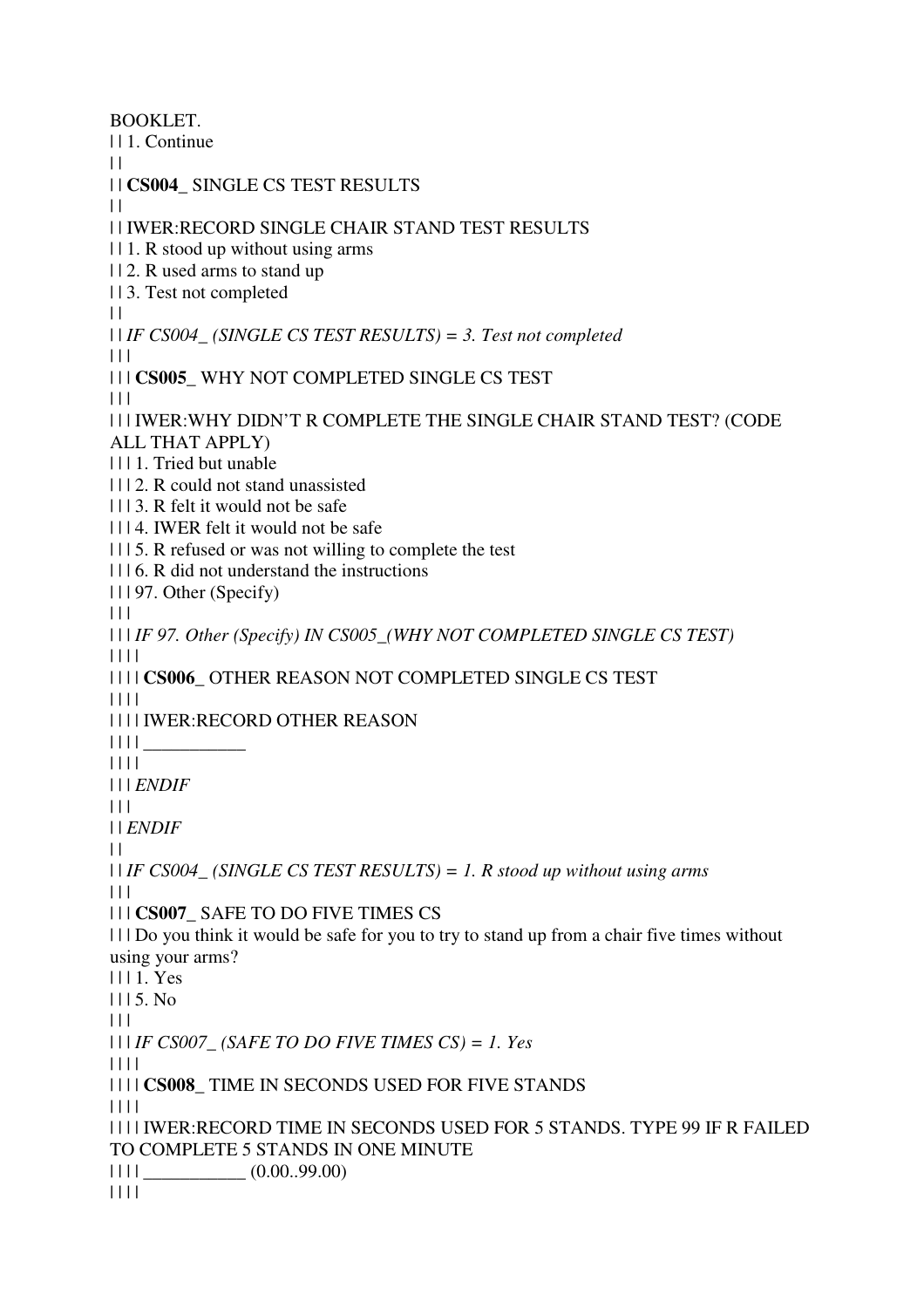```
| | | | IF CS008_ (TIME IN SECONDS USED FOR FIVE STANDS) = 99
| | | | | 
| | | | | CS009_ WHY NOT COMPLETED THE FIVE CS TEST 
| | | | | 
| | | | | IWER:WHY DIDN'T R COMPLETE THE FIVE CHAIR STAND TEST? (CODE 
ALL THAT APPLY) 
| | | | | 1. Tried but unable 
| | | | | 2. R could not stand unassisted 
| 111113. R felt it would not be safe
| | | | | 4. IWER felt it would not be safe 
| | | | | 5. R refused or was not willing to complete the test 
| | | | | 6. R did not understand the instructions 
| | | | | 97. Other (Specify) 
| | | | | 
| | | | | IF 97. Other (Specify) IN CS009_(WHY NOT COMPLETED THE FIVE CS TEST)
| | | | | | 
| | | | | | CS010_ OTHER REASON FIVE CS TEST NOT COMPLETED 
| | | | | | 
| | | | | | IWER:RECORD OTHER REASON 
| | | | | | ___________ 
| | | | | | 
| | | | | ENDIF
| | | | | 
| | | | ENDIF
| | | | 
| | | | CS011_ EFFORT THAT R GAVE TO CS 
| | | | 
| | | | IWER:HOW MUCH EFFORT DID R GIVE TO THIS MEASUREMENT? 
| | | | 1. R gave full effort 
| | | | 2. R was prevented from giving full effort by illness, pain, or other symptoms or 
discomforts 
| | | | 3. R did not appear to give full effort, but no obvious reason for this 
| | | | 
| | | ENDIF
\Box| | ENDIF
\perp| ENDIF
| 
\blacksquareENDIF
IF MN006_ (FAMILY RESPONDENT) = 1
| 
| CH001_ NUMBER OF CHILDREN 
| Now I will ask some questions about your children. How many children do you have that are 
still alive? Please count all natural children, fostered,
```
| adopted and stepchildren[, including those of/, including those of/, including those of/,

including those of/{empty}/{empty}] [your husband/your

| wife/your partner/your partner/{empty}/{empty}].

| \_\_\_\_\_\_\_\_\_\_\_ (0..20)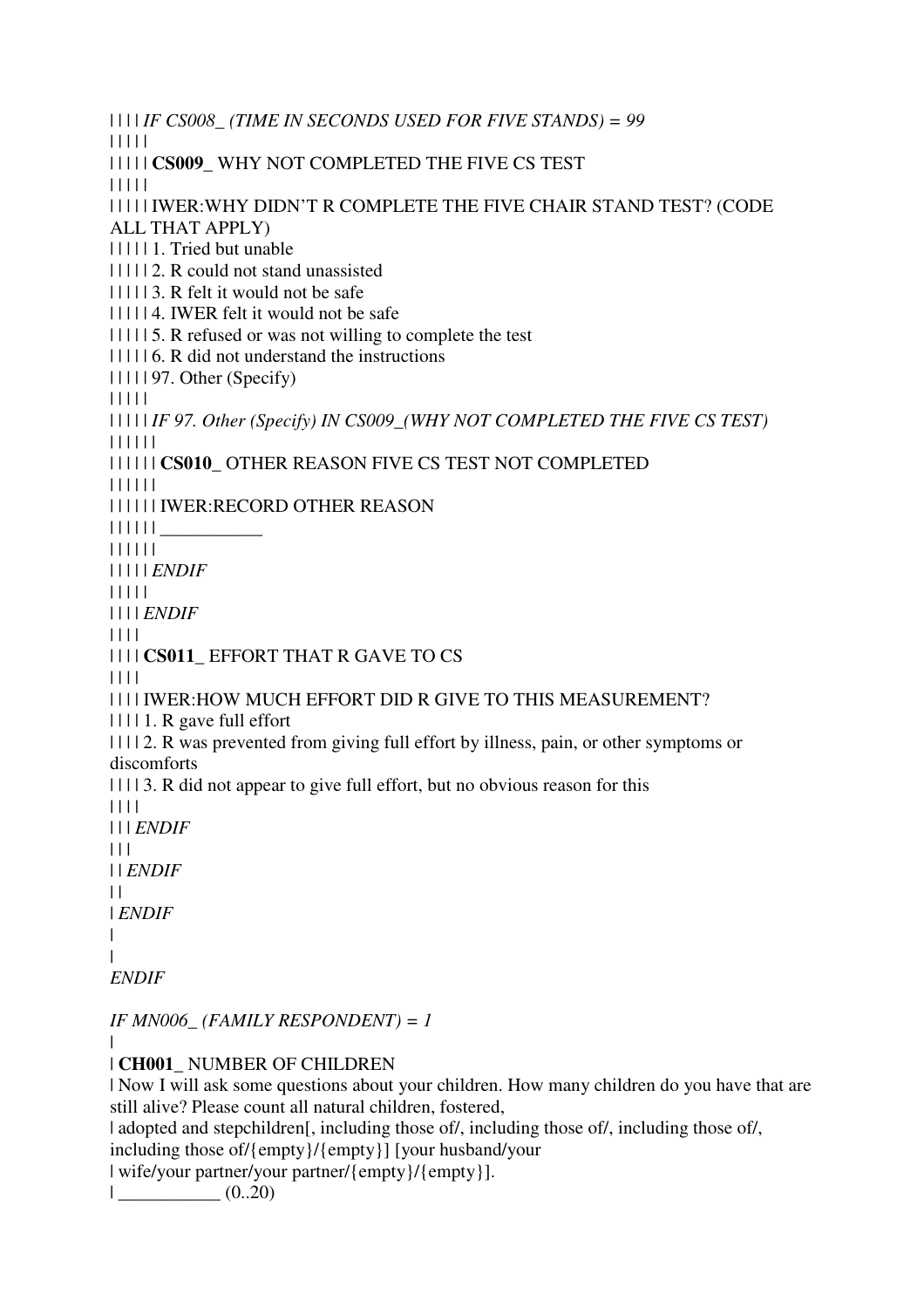| | | *IF CH001\_ (NUMBER OF CHILDREN) > 0*  $\perp$ | | **CH002\_** CHILD IS NATURAL CHILD | | [Is this child a natural child/Are all these children natural children ] of your own [and your current spouse or partner/and your current spouse or | | partner/{empty}]? | | 1. Yes | | 5. No  $\perp$ | | **CH003\_** INTRODUCTION TEXT ON QUESTIONS ABOUT CHILDREN | | We would like to know more about [this child/these children. Let us begin with the oldest child]. | | 1. Continue  $\|$ | | *LOOP cnt:= 1 TO NUMBER OF CHILDREN* | | | | | | **CH004\_** FIRST NAME OF CHILD N | | | What is the first name of your  $| | | |$ [{empty}/1st/2nd/3rd/4th/5th/6th/7th/8th/9th/10th/11th/12th/13th/14th/15th/16th/17th/18th/19 th/20th/21th/22th/23th/24th/25th/26th/27th/28th/29th/30th] | | | child?  $|| ||$  $| 11 |$ | | | **CH005\_** SEX OF CHILD N | | | Is [{child name}] male or female? | | | IWER:ASK ONLY IF UNCLEAR | | | 1. Male | | | 2. Female  $| 11 |$ | | | **CH006\_** YEAR OF BIRTH CHILD N | | | In which year was [{child name}] born? | | | (1875..2008)  $\Box$ | | | **CH007\_** WHERE DOES CHILD N LIVE | | | Please look at card 33.Where does [{child name}] live? | | | 1. In the same household | | | 2. In the same building  $|| \cdot ||$  3. Less than 1 kilometre (about half a mile) away | | | 4. Between 1 and 5 kilometres away (about half to 3 miles) | | | 5. Between 5 and 25 kilometres away (about 3 to 15 miles) | | | 6. Between 25 and 100 kilometres away (about 15 to 60 miles) | | | 7. Between 100 and 500 kilometres away (about 60 to 300 miles) | | | 8. More than 500 kilometres away (more than 300 miles) | | | 9. More than 500 kilometres (300 miles) away in another country  $| 11$ | | | *IF CH007\_ChLWh.ORD = 9* | | | | | | | | **CH008\_** WHICH COUNTRY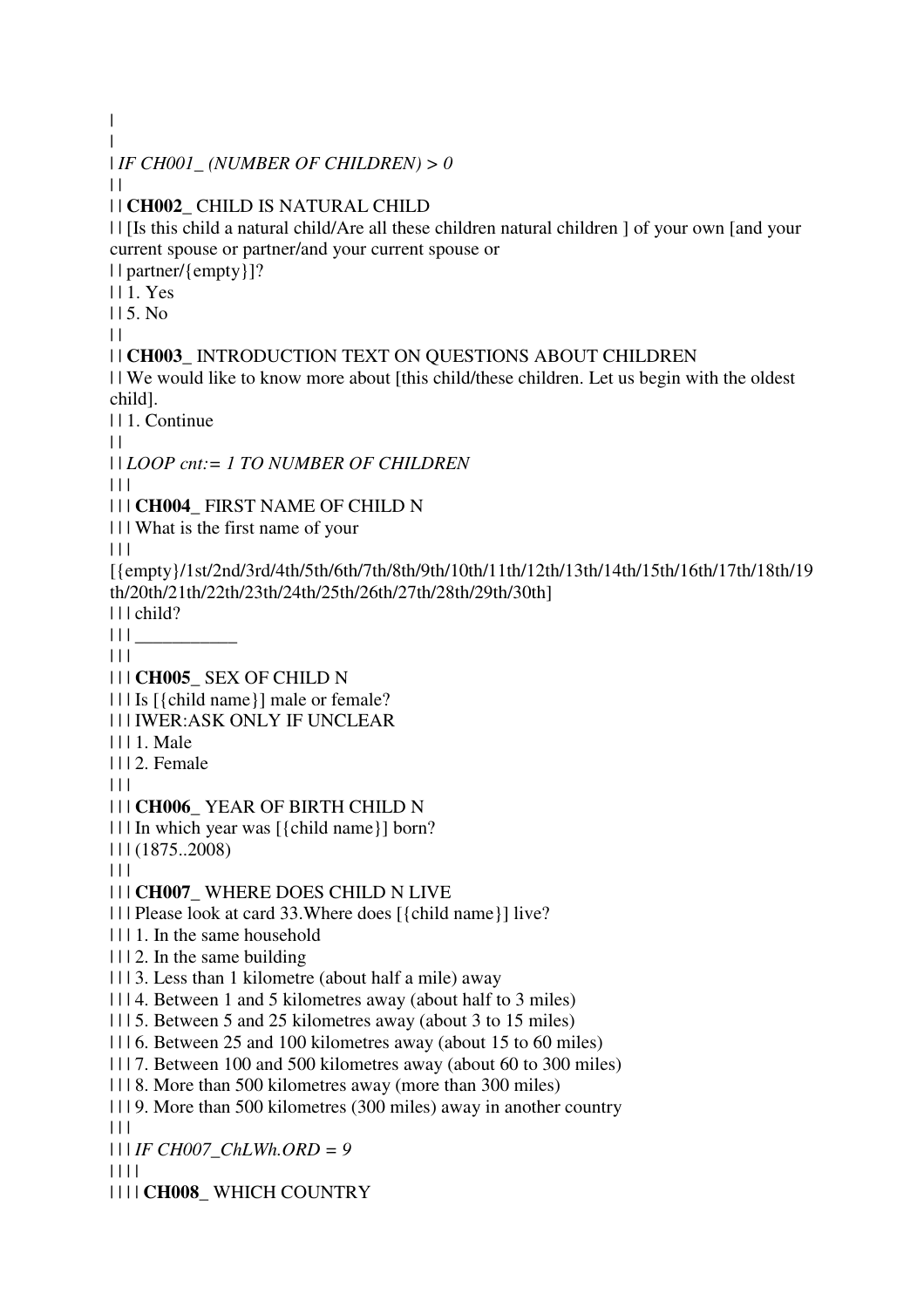```
| | | | Which country do you mean? 
\| \ | \ || \| | | | 
| | | ENDIF
| 11 || | ENDLOOP
\|| ENDIF
\blacksquare| IF CH001_ (NUMBER OF CHILDREN) > 0
\|||| | LOOP cnt:= 1 TO Sec_CH.Child.ChildInfoLoop2
\Box| | | IF FLChildName <> ''
| | | | 
|111IF CH001 (NUMBER OF CHILDREN) > 4 AND j = 1| | | | | 
| | | | | CH009_ INTRODUCTION2 TEXT ON QUESTIONS ABOUT CHILDREN 
| | | | | Now we want to know more about some of these children. Please let us begin with 
[{child name}]. 
| | | | | 1. Continue 
| | | | | 
| | | | ENDIF
| | | | 
| | | | IF CH002_ (CHILD IS NATURAL CHILD) = 5. No
| | | | | 
| | | | | IF MN005_ (INTERVIEW MODE) = 1
| | | | | | 
| | | | | | CH010_ STEP ADOPTIVE OR FOSTER CHILD 
|| \cdot || \cdot || Is [ \{ \text{child name} \} ]...| | | | | | IWER:READ OUT 
| | | | | | 1. A child of your own 
| | | | | | 2. A step child 
| | | | | | 3. An adopted child 
| | | | | | 4. A foster child 
| | | | | | 
| | | | | ELSE
| | | | | | 
| | | | | | CH011_ OWN CHILD 
| | | | | | Is [{child name}]... 
| | | | | | IWER:READ OUT 
| | | | | | 1. A child of your own and your current partner 
| | | | | | 2. A child of your own from a previous relationship 
| | | | | | 3. A child of your current partner from a previous relationship 
| | | | | | 4. An adopted child 
| | | | | | 5. A foster child 
| | | | | | 
| | | | | ENDIF
| | | | | 
| | | | ENDIF
```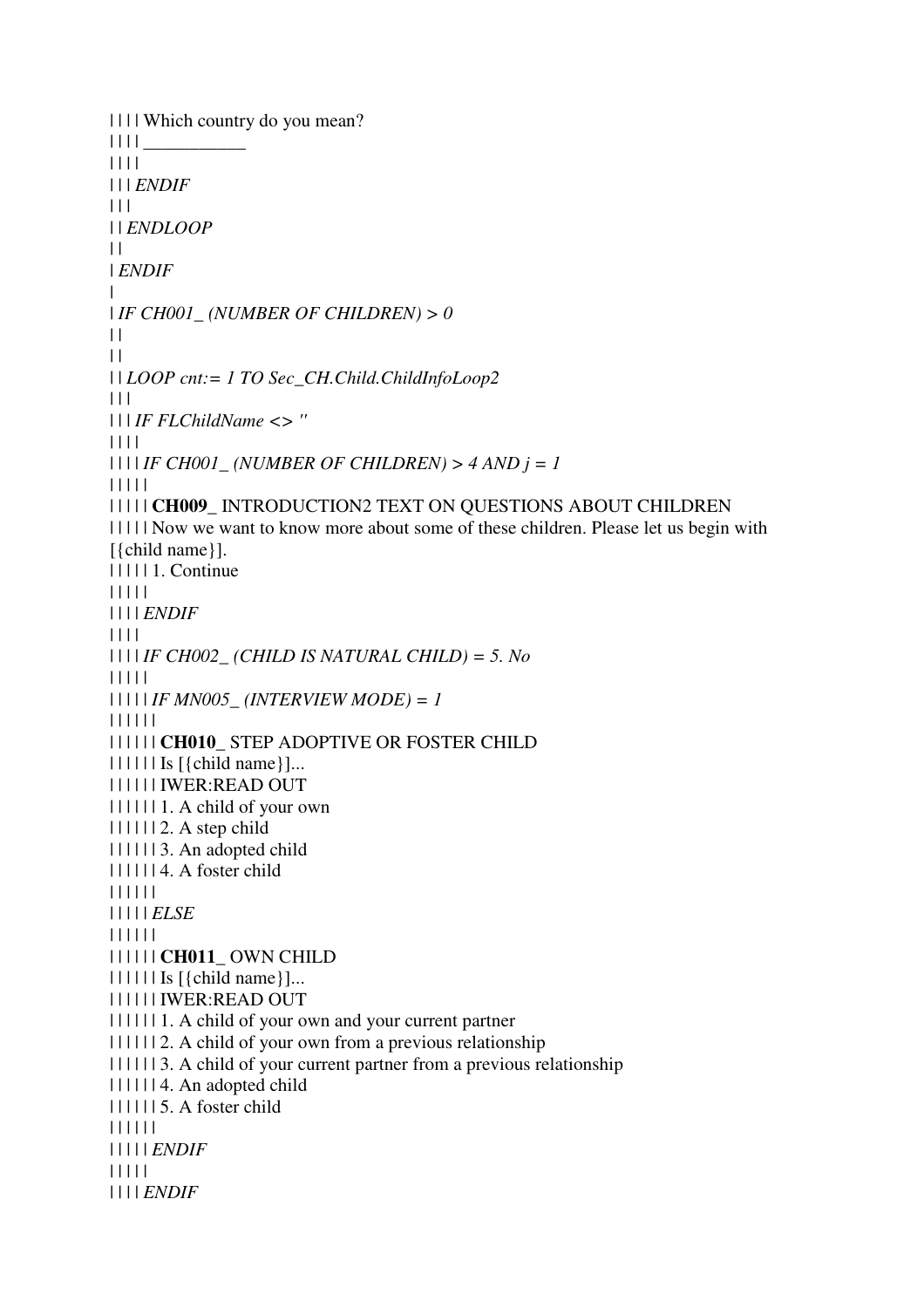| | | |

| | | | *IF CH005\_YearOfBirthChildN < YEAR SYSDATE - 16* | | | | | | | | | | **CH012\_** MARITAL STATUS OF CHILD | | | | | Please look at card 34.What is the marital status of [{child name}]? | | | | | 1. Married and living together with spouse | | | | | 2. Living with a partner | | | | | 3. Married, living separated from spouse | | | | | 4. Never married | | | | | 5. Divorced | | | | | 6. Widowed | | | | | | | | | | *IF CH012\_MaritalStatusChildN.ORD > 2* | | | | | | | | | | | | **CH013\_** DOES CHILD HAVE PARTNER | | | | | | Does [{child name}] have a partner who lives with [him/her]? | | | | | | 1. Yes | | | | | | 5. No | | | | | | | | | | | *ENDIF* | | | | | | | | | *ENDIF* | | | | | | | | *IF CH007\_ (WHERE DOES CHILD N LIVE) <> 1. In the same household AND CH007\_ (WHERE DOES CHILD N LIVE) <> DONTKNOW AND*  | | | | *CH007\_ (WHERE DOES CHILD N LIVE) <> REFUSAL* | | | | | | | | | | **CH014\_** CONTACT WITH CHILD | | | | | During the past twelve months, how often did you [or your/or your/or your/or your/{empty}/{empty}] [husband/wife/partner/partner/{empty}/{empty}] | | | | | have contact with [{child name}], either personally, by phone or mail? | | | | | IWER:ANY KIND OF CONTACT, INCLUDING FOR EXAMPLE E-MAIL, SMS OR MMS | | | | | 1. Daily | | | | | 2. Several times a week | | | | | 3. About once a week | | | | | 4. About every two weeks | | | | | 5. About once a month | | | | | 6. Less than once a month | | | | | 7. Never | | | | | | | | | | **CH015\_** YEAR CHILD MOVED FROM HOUSEHOLD | | | | | In which year did [{child name}] move from the parental household? | | | | | IWER:THE LAST MOVE TO COUNT. TYPE "2008" IF CHILD STILL LIVES AT HOME (E.G. WITH DIVORCED MOTHER) | | | | | \_\_\_\_\_\_\_\_\_\_\_ (1875..2008) | | | | | CHK: CH015 YrChldMoveHh >= piCH005 YearOfBirthChildN MAIN "^FLError[3]" | | | | *ENDIF* | | | |

| | | | *IF CH005\_YearOfBirthChildN < YEAR SYSDATE - 16*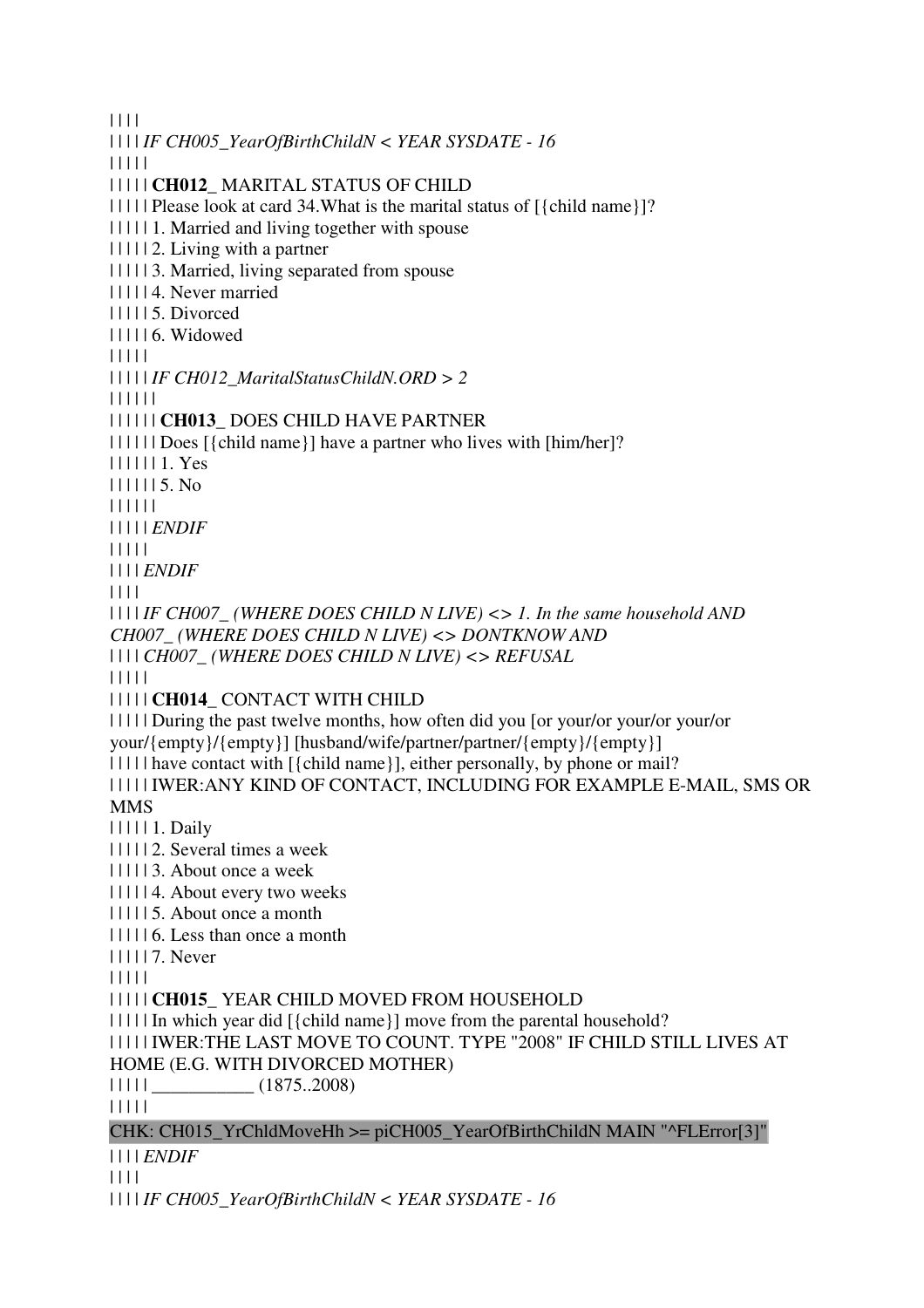| | | | |

- | | | | | **CH016\_** CHILD OCCUPATION
- | | | | | Please look at card 35.What is [{child name}]'s employment status?
- | | | | | 1. Full-time employee
- | | | | | 2. Part-time employee
- | | | | | 3. Self-employed or working for own family business
- | | | | | 4. Unemployed
- | | | | | 5. In vocational training/retraining/education
- | | | | | 6. Parental leave
- | | | | | 7. In retirement or early retirement
- | | | | | 8. Permanently sick or disabled
- | | | | | 9. Looking after home or family
- | | | | | 97. Other
- | | | | |
- | | | | |
- | | | | | **CH017\_** CHILD EDUCATION
- | | | | | Please look at card 36.What is the highest school leaving certificate or school degree [{child name}] has obtained?
- | | | | | IWER:1. Postgraduate (higher) degree; 2 Primary (Bachelor's) Degree; 3 Diploma or Certificate; 4 Leaving Certificate or equivalent; 5 Group /
- | | | | | Intermediate or Junior Certificate; 6 Primary School or equivalent; 7 (not used) 8 (not used)
- | | | | | 1. Postgraduate (higher) degree
- | | | | | 2. Primary (Bachelor's) Degree
- | | | | | 3. Diploma or Certificate
- | | | | | 4. Leaving Certificate or equivalent
- | | | | | 5. Group / Intermediate or Junior Certificate
- | | | | | 6. Primary School or equivalent
- | | | | | | 7. (not used)
- | | | | | 8. (not used)
- | | | | | 95. No degree yet/still in school
- | | | | | 96. None
- | | | | | 97. Other type (also abroad)
- | | | | |
- | | | | |
- | | | | | **CH018\_** FURTHER EDUCATION OR VOCATIONAL TRAINING
- | | | | | Please look at card 37.Which degrees of higher education or vocational training does [{child name}] have?
- | | | | | IWER:CODE ALL THAT APPLY
- | | | | | 1. Commercial course
- | | | | | 2. Nurse's training
- | | | | | 3. Teacher Training College
- | | | | | 4. Agricultural College
- | | | | | 5. Regional Technical College
- | | | | | 6. Institute of Technology
- | | | | | 7. University
- | | | | | 8. Other college or training establishment
- | | | | | 95. Still in higher education or vocational training
- | | | | | 96. None
- | | | | | 97. Other (also abroad)
- | | | | |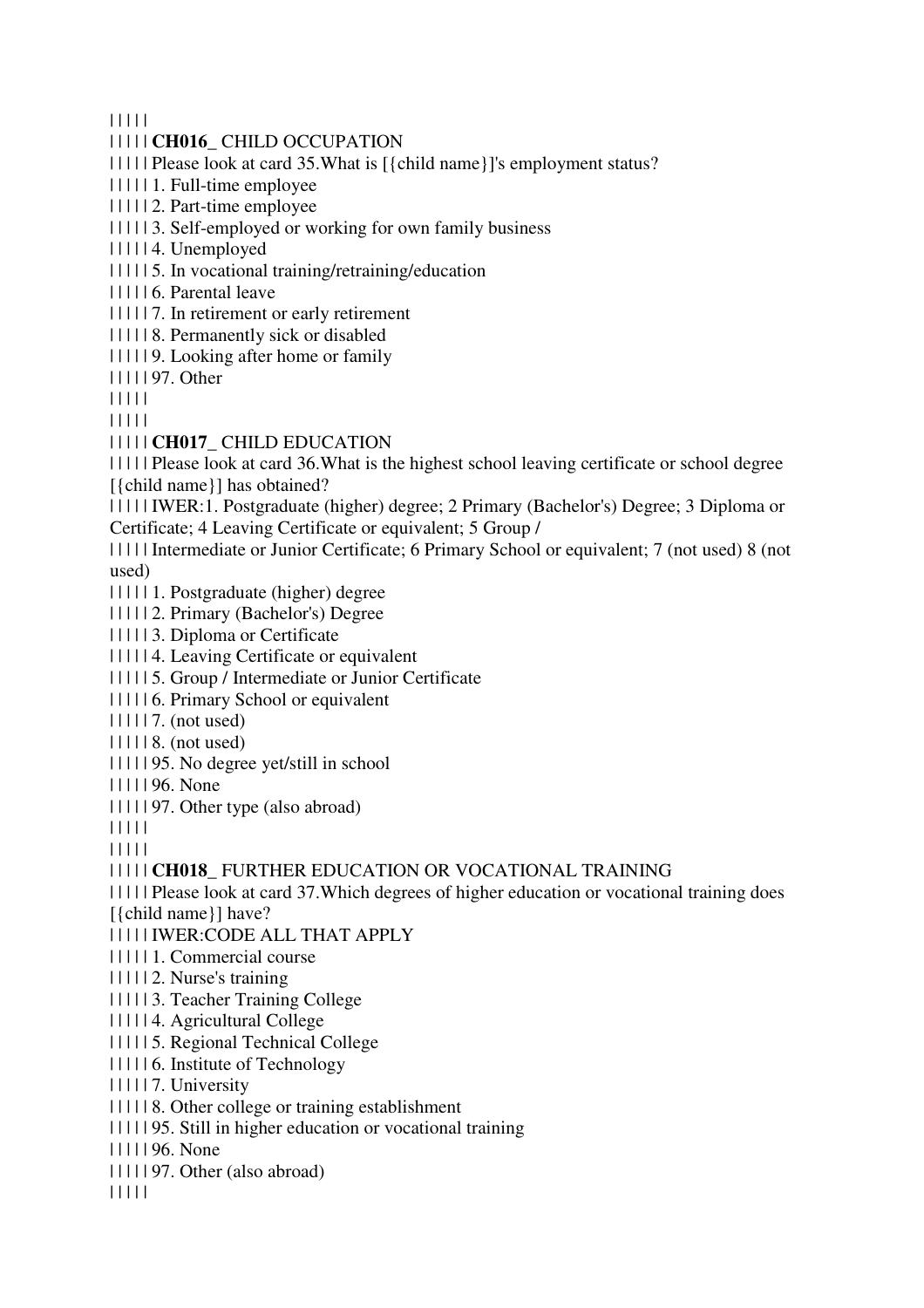| | | | | | | | | | **CH019\_** NUMBER OF CHILDREN OF CHILD | | | | | How many children - if any - does [{child name}] have? | | | | | IWER:PLEASE COUNT ALL NATURAL CHILDREN, FOSTERED, ADOPTED AND STEPCHILDREN, INCLUDING THOSE OF A SPOUSE OR PARTNER  $|| || || ||$   $(0..25)$ | | | | | | | | | | *IF CH019\_ (NUMBER OF CHILDREN OF CHILD) > 0* | | | | | | | | | | | | **CH020\_** YEAR OF BIRTH YOUNGEST CHILD | | | | | | In which year was the [youngest/{empty}] child of [{child name}] born? | | | | | | (1875..2008) | | | | | | | | | | | *ENDIF* | | | | | | | | | *ENDIF* | | | | | | | *ENDIF*  $\Box$ | | *ENDLOOP*  $\perp$ | *ENDIF* | | *IF CH001\_ (NUMBER OF CHILDREN) > 0*  $\Box$ | | **CH021\_** NUMBER OF GRANDCHILDREN | | How many grandchildren do you [and your/and your/and your/and your/{empty}/{empty}] [husband/wife/partner/partner/{empty}/{empty}] have altogether? | | IWER:INCLUDE GRANDCHILDREN OF SPOUSE OR PARTNER FROM PREVIOUS RELATIONSHIPS  $||$   $(0..20)$  $\|$ | | *IF CH021\_ (NUMBER OF GRANDCHILDREN) > 0* | | | | | | **CH022\_** HAS GREAT-GRANDCHILDREN  $|| \cdot ||$  Do you [or your/or your/or your/or your/{empty}/{empty}] [husband/wife/partner/partner/{empty}/{empty}] have any great-grandchildren? | | | 1. Yes  $1115. No$  $\Box$ | | *ENDIF*  $\|$ | *ENDIF* | | **CH023\_** WHO ANSWERED QUESTIONS IN SECTION CH | IWER CHECK: WHO ANSWERED THE QUESTIONS IN THIS SECTION? | 1. Respondent only | 2. Respondent and proxy | 3. Proxy only | *IF MN006\_ (FAMILY RESPONDENT) = 1*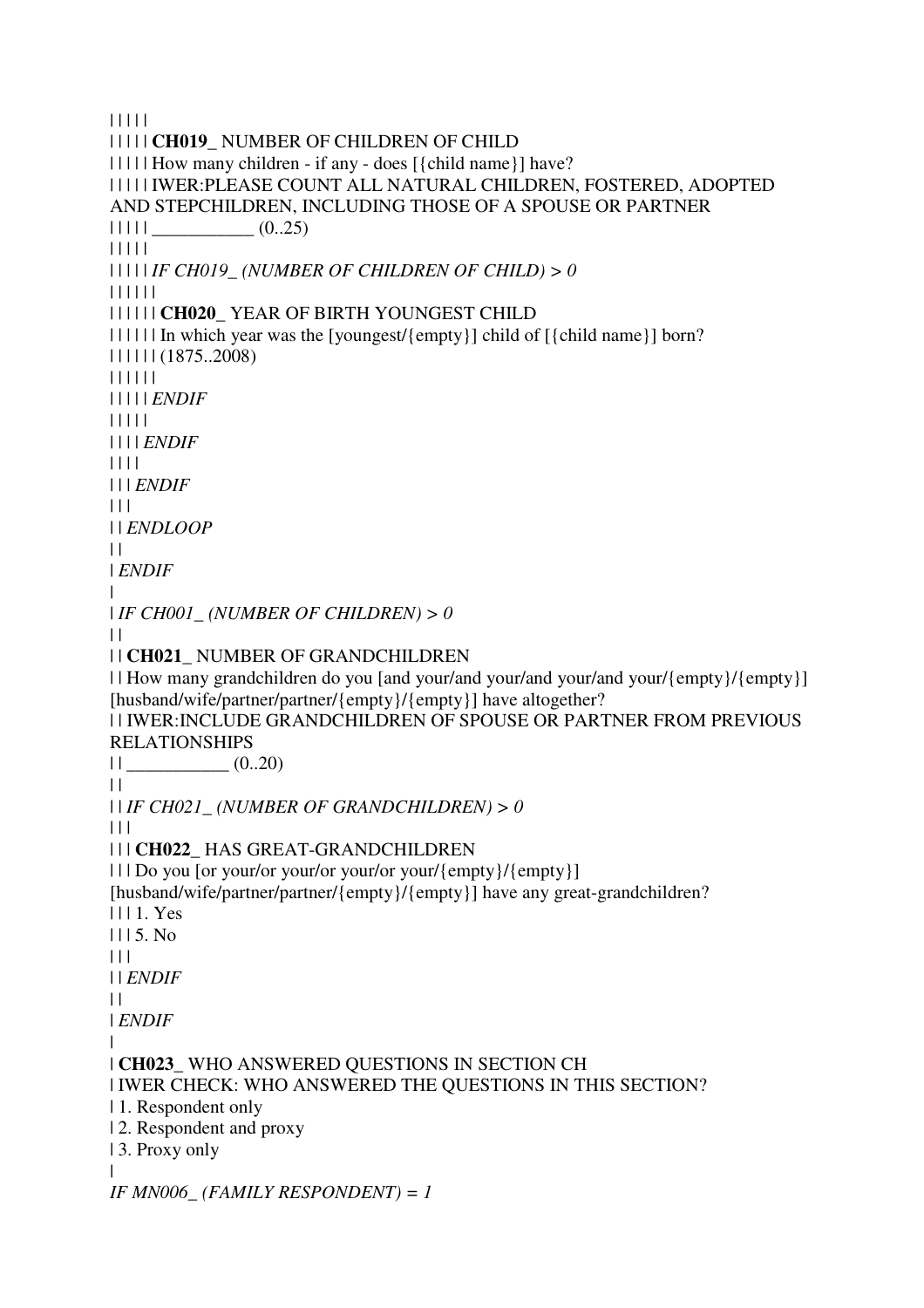|

#### | **SP001\_** INTRODUCTION SP

| We are interested in how people support one another. The next set of questions are about the help that you may have given to people you know or that

| you may have received from people you know.

| 1. Continue

| |

## | **SP002\_** RECEIVED HELP FROM OTHERS

| Please look at card 38. Thinking about [the time since the last interview, that is since the last twelve months][{month year previous

| interview}/{empty}], has any family member from outside the household, any friend or neighbour given you [or/or/or/ $\{empty\}$ ]

| [your/your/your/your/{empty}/{empty}] [husband/wife/partner/partner/{empty}/{empty}] any kind of help listed on this card?

| 1. Yes

 $15$ . No.

| | *IF SP002\_ (RECEIVED HELP FROM OTHERS) = 1. Yes*

 $\perp$ 

## | | **SP003\_** WHO GAVE YOU HELP

| | Which [{empty}/other] family member from outside the household, friend or neighbour has helped you [or/or/or/or/{empty}/{empty}]

| | [your/your/your/your/{empty}/{empty}] [husband/wife/partner/partner/{empty}/{empty}] [most often/{empty}] in [the time since the last interview/the

| | last twelve months]?

| | {list with relations}

 $\|$ 

| | *IF SP003\_ (WHO GAVE YOU HELP) = >list with relations*

 $| | | |$ 

| | | **SP023\_** NAME OTHER CHILD

 $|| ||$ 

| | | IWER:RECORD CHILD´S NAME

 $|| ||$ 

 $| 11 |$ 

| | *ENDIF*

 $\perp$ 

## | | **SP004\_** WHICH TYPES OF HELP

| | Please look at card 38. Which types of help has this person provided in [the time since the last interview/the last twelve months]?

| | IWER:CODE ALL THAT APPLY. QUESTION DOES NOT INCLUDE LOOKING AFTER GRANDCHILDREN; THIS IS ASKED LATER IN SP014

| | 1. personal care, e.g. dressing, bathing or showering, eating, getting in or out of bed, using the toilet

| | 2. practical household help, e.g. with home repairs, gardening, transportation, shopping, household chores

| | 3. help with paperwork, such as filling out forms, settling financial or legal matters  $| |$ 

## | | **SP005\_** HOW OFTEN RECEIVED HELP FROM THIS PERSON

| | [In the time since the last interview/In the last twelve months], how often altogether have you [or/or/or/or/{empty}/{empty}]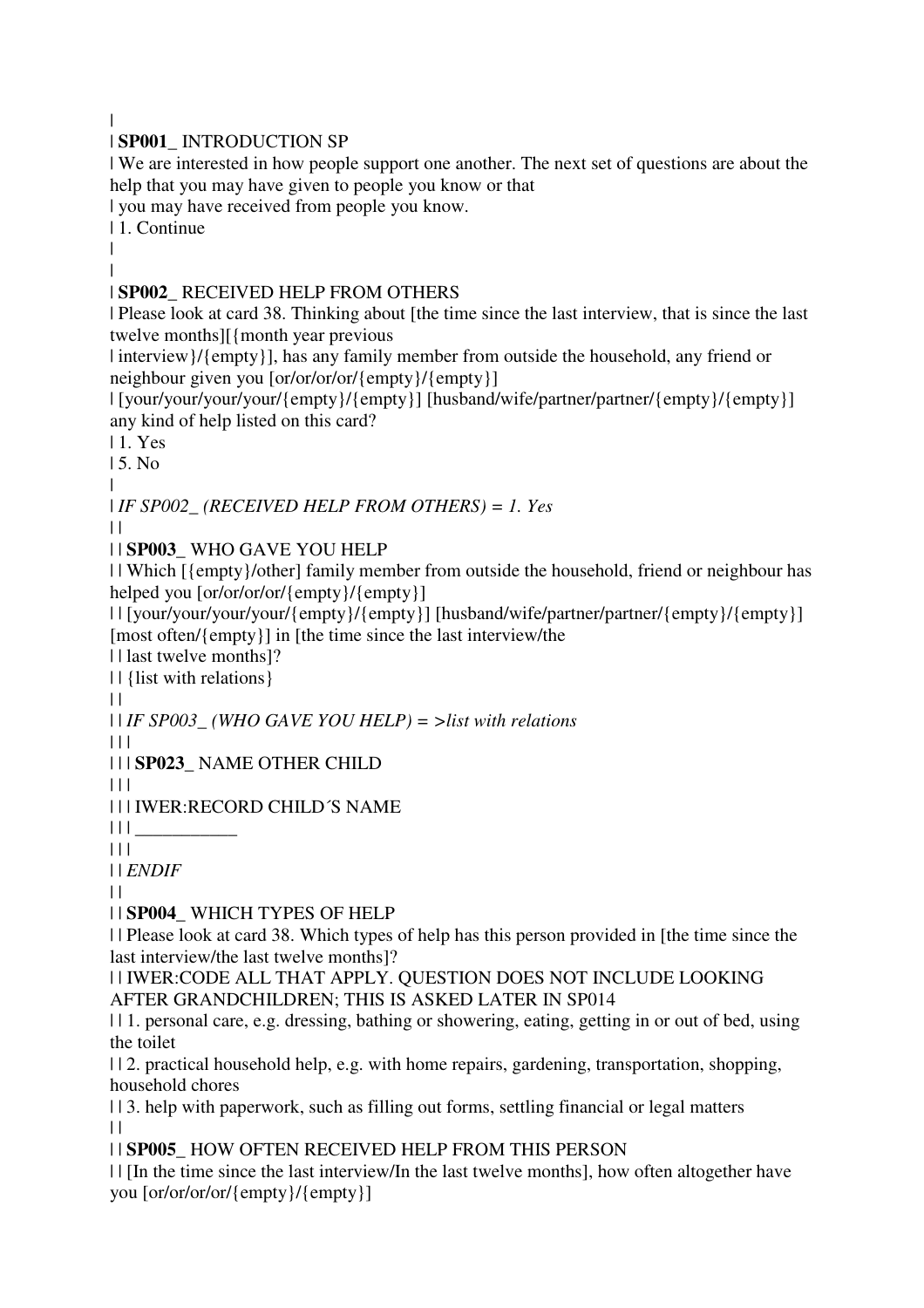| | [your/your/your/your/{empty}/{empty}] [husband/wife/partner/partner/{empty}/{empty}] received such help from this person? Was it... | | IWER:READ OUT | | 1. Almost daily | | 2. Almost every week | | 3. Almost every month | | 4. Less often  $\|$ | | **SP006\_** HOURS RECEIVED HOUSEHOLD HELP | | About how many hours did you [or/or/or/or/{empty}/{empty}] [your/your/your/your/{empty}/{empty}] [husband/wife/partner/partner/{empty}/{empty}] | | receive such help altogether [on a typical day/in a typical week/in a typical month/in the last twelve months] from this person? | | IWER:ROUND UP TO FULL HOURS  $||$   $(0..3000)$  $\|$ | | *IF Index <> 3*  $| \cdot |$ | | | **SP007\_** ANY OTHER HELPER FROM OUTSIDE THE HOUSEHOLD | | | Is there any other family member from outside the household, friend or neighbour who has helped you [or/or/or/or/{empty}/{empty}] | | | [your/your/your/your/{empty}/{empty}] [husband/wife/partner/partner/{empty}/{empty}] with the tasks listed on card 38 in [the time since the last] | | | interview/the last twelve months]? | | | 1. Yes  $1115. No$ | | | | | *ENDIF*  $\|$ | | *LOOP cnt1:= 2 TO 3* | | | | | | *IF HelpFromOther[cnt1 - SP007\_ (ANY OTHER HELPER FROM OUTSIDE THE HOUSEHOLD) = 1. Yes* | | | | | | | | **SP003\_** WHO GAVE YOU HELP | | | | Which [{empty}/other] family member from outside the household, friend or neighbour has helped you [or/or/or/or/{empty}/{empty}] | | | | [your/your/your/your/{empty}/{empty}] [husband/wife/partner/partner/{empty}/{empty}] [most often/{empty}] in [the time since the last interview/the | | | | last twelve months]? | | | | {list with relations} | | | | | | | | *IF SP003\_ (WHO GAVE YOU HELP) = >list with relations* | | | | | | | | | | **SP023\_** NAME OTHER CHILD | | | | | | | | | | IWER:RECORD CHILD´S NAME | | | | | \_\_\_\_\_\_\_\_\_\_\_ | | | | | | | | | *ENDIF*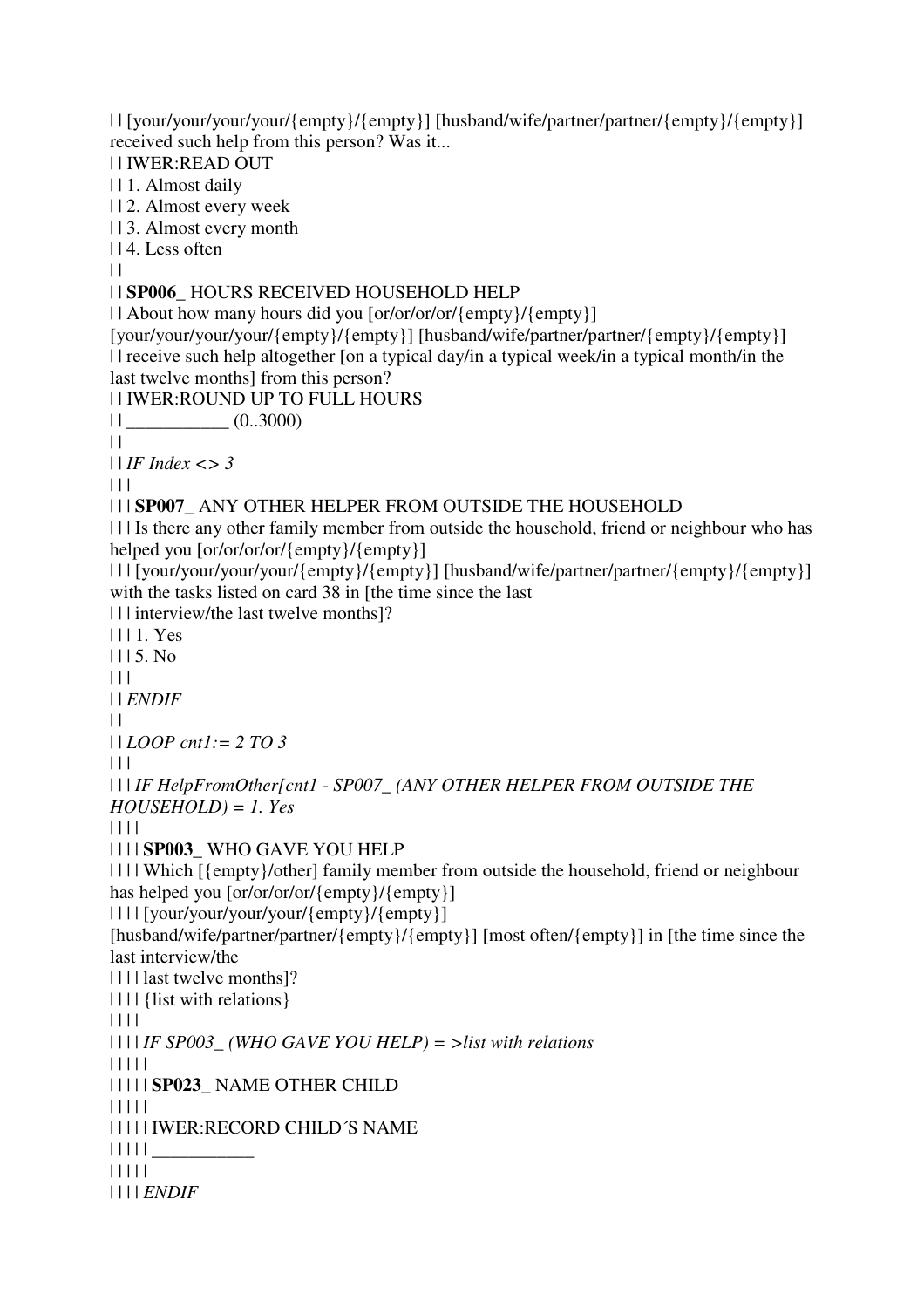| | | |

| | | | **SP004\_** WHICH TYPES OF HELP

| | | | Please look at card 38. Which types of help has this person provided in [the time since the last interview/the last twelve months]?

| | | | IWER:CODE ALL THAT APPLY. QUESTION DOES NOT INCLUDE LOOKING AFTER GRANDCHILDREN; THIS IS ASKED LATER IN SP014

| | | | 1. personal care, e.g. dressing, bathing or showering, eating, getting in or out of bed, using the toilet

| | | | 2. practical household help, e.g. with home repairs, gardening, transportation, shopping, household chores

| | | | 3. help with paperwork, such as filling out forms, settling financial or legal matters | | | |

## | | | | **SP005\_** HOW OFTEN RECEIVED HELP FROM THIS PERSON

| | | | [In the time since the last interview/In the last twelve months], how often altogether have you [or/or/or/or/{empty}/{empty}]

| | | | [your/your/your/your/{empty}/{empty}]

[husband/wife/partner/partner/{empty}/{empty}] received such help from this person? Was it...

| | | | IWER:READ OUT

| | | | 1. Almost daily

| | | | 2. Almost every week

| | | | 3. Almost every month

 $|| || 14$ . Less often

| | | |

| | | | **SP006\_** HOURS RECEIVED HOUSEHOLD HELP

| | | | About how many hours did you [or/or/or/or/{empty}/{empty}]

[your/your/your/your/{empty}/{empty}] [husband/wife/partner/partner/{empty}/{empty}] | | | | receive such help altogether [on a typical day/in a typical week/in a typical month/in the last twelve months] from this person?

| | | | IWER:ROUND UP TO FULL HOURS

 $|| || ||$   $(0..3000)$ 

| | | |

| | | | *IF Index <> 3*

| | | | |

| | | | | **SP007\_** ANY OTHER HELPER FROM OUTSIDE THE HOUSEHOLD

| | | | | Is there any other family member from outside the household, friend or neighbour who has helped you [or/or/or/ $\{empty\}$ ]

| | | | | [your/your/your/your/{empty}/{empty}]

[husband/wife/partner/partner/{empty}/{empty}] with the tasks listed on card 38 in [the time since the last

| | | | | interview/the last twelve months]?

| | | | | 1. Yes | | | | | 5. No | | | | | | | | | *ENDIF* | | | | | | | *ENDIF*  $| 11$ 

| | *ENDLOOP*

 $\|$ | *ENDIF*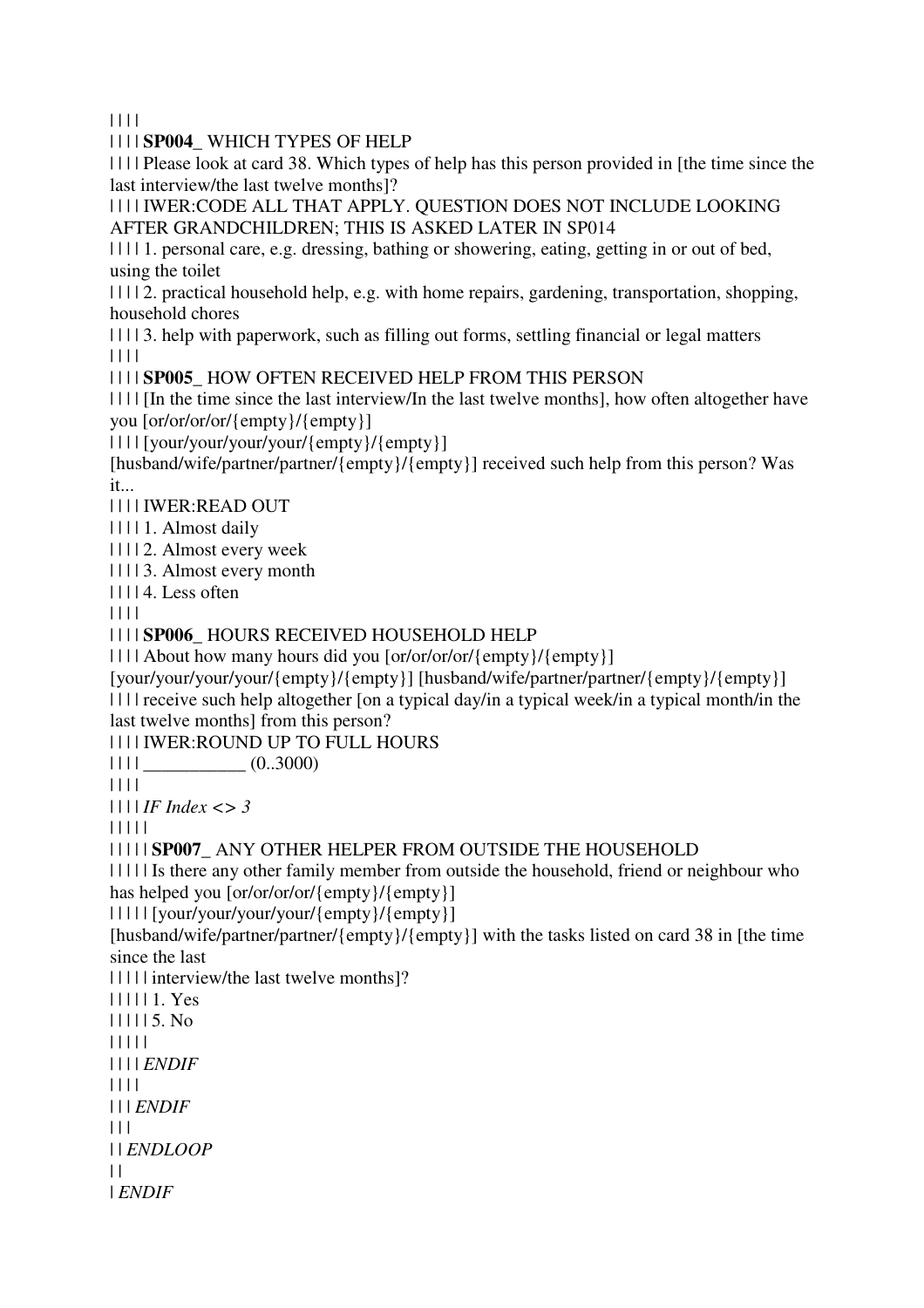| *ENDIF*

#### **SP008\_** GIVEN HELP IN THE TIME SINCE THE LAST INTERVIEW

Now I would like to ask you about the help you have given to others. Please look at card 38. In [the time since the last interview, that is since/the

last twelve months] [{month year previous interview} /{empty}], have you personally given any kind of help listed on this card to a family member

from outside the household, a friend or neighbour?

1. Yes

5. No

*IF SP008\_ (GIVEN HELP IN THE TIME SINCE THE LAST INTERVIEW) = 1. Yes*  $\blacksquare$ 

| **SP009\_** TO WHOM DID YOU GIVE HELP

| Which [{empty}/other] family member from outside the household, friend or neighbour have you helped [most often/{empty}] in [the time since the last

| interview/the last twelve months]?

| {list with relations}

|

| *IF SP009\_ (TO WHOM DID YOU GIVE HELP) = >list with relations*

| | **SP024\_** NAME OTHER CHILD

 $\Box$ 

 $\perp$ 

| | IWER:RECORD CHILD´S NAME

 $\Box$ 

 $\|$ 

| *ENDIF*

#### | | **SP010\_** TYPES OF HELP GIVEN

| Please look at card 38. Which types of help have you given to this person in [the time since the last interview/the last twelve months]?

| IWER:CODE ALL THAT APPLY. QUESTION DOES NOT INCLUDE LOOKING AFTER GRANDCHILDREN; THIS IS ASKED LATER IN SP014

| 1. personal care, e.g. dressing, bathing or showering, eating, getting in or out of bed, using the toilet

| 2. practical household help, e.g. with home repairs, gardening, transportation, shopping, household chores

| 3. help with paperwork, such as filling out forms, settling financial or legal matters |

## | **SP011\_** HOW OFTEN GIVE HELP

| In [the time since the last interview/the last twelve months], how often altogether have you given such help to this person? Was it...

## | IWER:READ OUT

- | 1. Almost daily
- | 2. Almost every week
- | 3. Almost every month
- | 4. Less often

| | **SP012\_** HOURS GIVEN HELP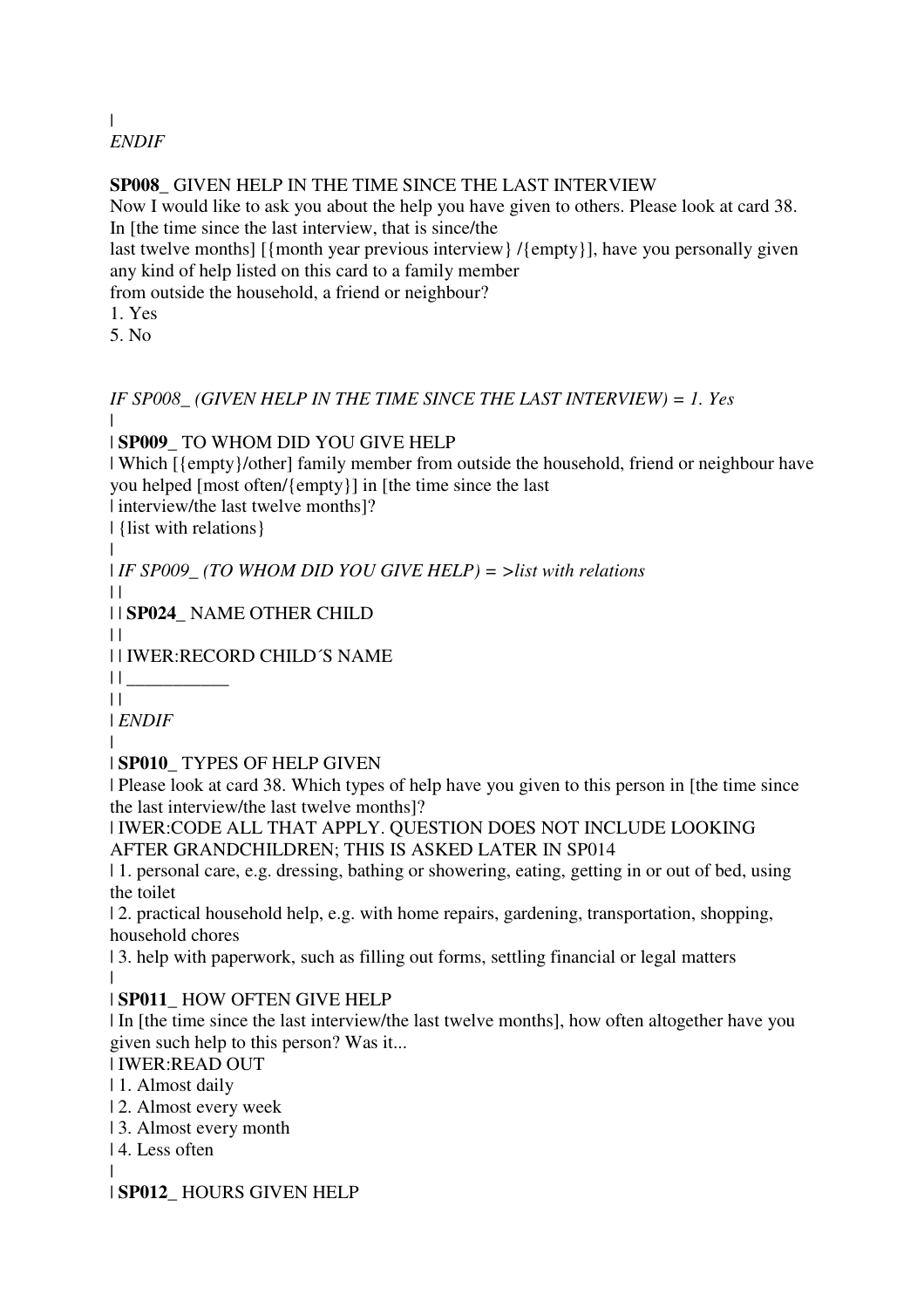| About how many hours altogether did you give such help [on a typical day/in a typical week/in a typical month/in the last twelve months]?

| IWER:ROUND UP TO FULL HOURS  $|$   $(0..3000)$  $\blacksquare$ | *IF Index <> 3*  $\|$ | | **SP013\_** HAVE YOU GIVEN HELP TO OTHERS | | Is there any other family member from outside the household, friend, or neighbour whom you have helped with the tasks listed on card 38 in [the time | | since the last interview/the last twelve months]? | | 1. Yes  $115.$  No  $\perp$ | *ENDIF* | | *LOOP cnt2:= 2 TO 3*  $\perp$ | | *IF HelpFromOutside[cnt2 - SP013\_ (HAVE YOU GIVEN HELP TO OTHERS) = 1. Yes*  $| | | |$ | | | **SP009\_** TO WHOM DID YOU GIVE HELP | | | Which [{empty}/other] family member from outside the household, friend or neighbour have you helped [most often/{empty}] in [the time since the last] | | | interview/the last twelve months]? | | | {list with relations}  $| 11$ | | | *IF SP009\_ (TO WHOM DID YOU GIVE HELP) = >list with relations* | | | | | | | | **SP024\_** NAME OTHER CHILD | | | | | | | | IWER:RECORD CHILD´S NAME  $|| || ||$ | | | | | | | *ENDIF*  $\Box$ | | | **SP010\_** TYPES OF HELP GIVEN | | | Please look at card 38. Which types of help have you given to this person in [the time since the last interview/the last twelve months]? | | | IWER:CODE ALL THAT APPLY. QUESTION DOES NOT INCLUDE LOOKING AFTER GRANDCHILDREN; THIS IS ASKED LATER IN SP014 | | | 1. personal care, e.g. dressing, bathing or showering, eating, getting in or out of bed, using the toilet

| | | 2. practical household help, e.g. with home repairs, gardening, transportation, shopping, household chores

| | | 3. help with paperwork, such as filling out forms, settling financial or legal matters  $\Box$ 

| | | **SP011\_** HOW OFTEN GIVE HELP

| | | In [the time since the last interview/the last twelve months], how often altogether have you given such help to this person? Was it...

| | | IWER:READ OUT

| | | 1. Almost daily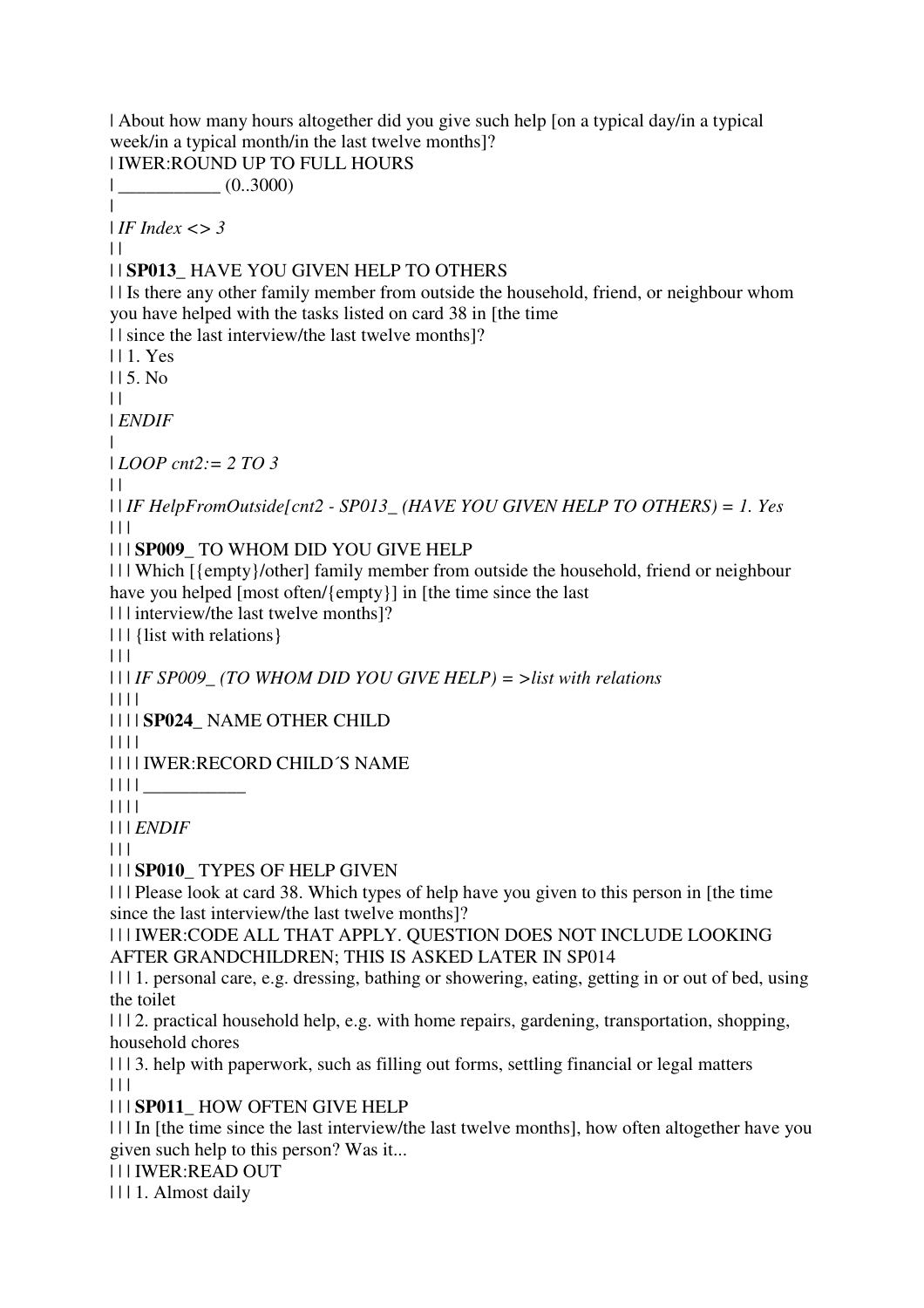| | | 2. Almost every week | | | 3. Almost every month | | | 4. Less often  $| 11$ | | | **SP012\_** HOURS GIVEN HELP | | | About how many hours altogether did you give such help [on a typical day/in a typical week/in a typical month/in the last twelve months]? | | | IWER:ROUND UP TO FULL HOURS  $|| ||$   $||$   $(0..3000)$  $| 11$ | | | *IF Index <> 3* | | | | | | | | **SP013\_** HAVE YOU GIVEN HELP TO OTHERS | | | | Is there any other family member from outside the household, friend, or neighbour whom you have helped with the tasks listed on card 38 in [the time | | | | since the last interview/the last twelve months]? | | | | 1. Yes | | | | 5. No | | | | | | | *ENDIF* | | | | | *ENDIF*  $\perp$ | *ENDLOOP* | *ENDIF*

*IF Sec\_CH.Child.CH021\_NoGrandChild > 0*

|

| **SP014\_** LOOK AFTER GRANDCHILDREN

| During [the time since the last interview/the last twelve months], have you regularly or occasionally looked after [your grandchild/your

| grandchildren] without the presence of the parents?

| 1. Yes

| 5. No

| | *IF SP014\_ (LOOK AFTER GRANDCHILDREN) = 1. Yes*

 $\|$ 

| | **SP015\_** PARENTS FROM GRANDCHILDREN

| | From which of your children [is/are] [the grandchild/the grandchildren] you have looked after?

| | IWER:CODE ALL THAT APPLY

| | {list with children}

 $\|$ 

| | *LOOP cnt3:= 1 TO 20*

 $| | | |$ 

| | | *IF cnt3 IN SP015\_(PARENTS FROM GRANDCHILDREN)*

| | | |

| | | | **SP016\_** HOW OFTEN DO YOU LOOK AFTER GRANDCHILDREN

| | | | On average, how often did you look after the child(ren) of [FLChild[i]] in [the time since the last interview/the last twelve months]? Was it...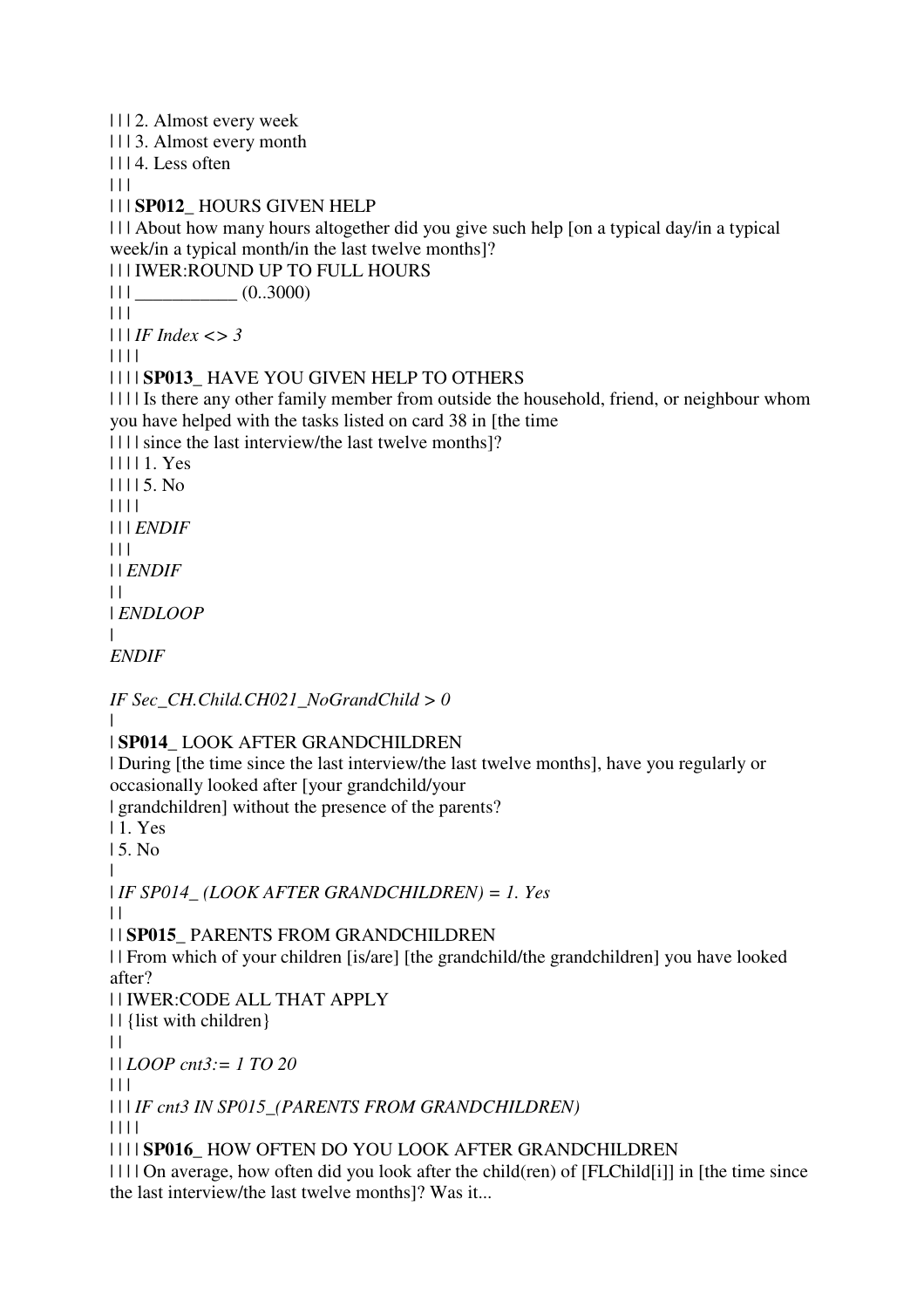| | | | IWER:READ OUT

| | | | 1. Almost daily

| | | | 2. Almost every week

| | | | 3. Almost every month

 $| 1114$ . Less often

| | | |

# | | | | **SP017\_** HOURS LOOKING AFTER GRANDCHILDREN

| | | | About how many hours did you look after the child(ren) of [FLChild[i]] [on a typical day/in a typical week/in a typical month/in the last twelve

| | | | months]?

| | | | IWER:ROUND UP TO FULL HOURS

 $|| 1 || 1$   $(0.9000)$ 

| | | |

| | | *ENDIF*

 $| | | |$ 

| | *ENDLOOP*

 $| |$ 

| *ENDIF*

|

*ENDIF*

*IF MN013\_ (HOUSEHOLD SIZE) > 1*

|

# | **SP018\_** GIVEN HELP TO SOMEONE IN THE HOUSEHOLD

| Let us now talk about help within your household. Is there someone living in this household whom you have helped regularly during [the time since the

| last interview/the last twelve months] with personal care, such as washing, getting out of bed, or dressing?

| IWER:BY REGULARLY WE MEAN DAILY OR ALMOST DAILY DURING AT LEAST THREE MONTHS. WE DO NOT WANT TO CAPTURE HELP DURING SHORT-TERM SICKNESS OF FAMILY

| MEMBERS.

| 1. Yes | 5. No

|

| *IF SP018\_ (GIVEN HELP TO SOMEONE IN THE HOUSEHOLD) = 1. Yes*  $| \ |$ | | **SP019\_** TO WHOM GIVEN HELP IN THIS HOUSEHOLD

| | Who is that?

| | IWER:CODE ALL THAT APPLY

| | {list with relations}

 $\|$ 

| | *IF >list with relations IN SP019\_(TO WHOM GIVEN HELP IN THIS HOUSEHOLD)*  $|| ||$ 

| | | **SP025\_** NAME OTHER CHILD

 $\Box$ 

| | | IWER:RECORD CHILD´S NAME

 $|| \ ||$ 

 $|| ||$ 

| | *ENDIF*

 $\|$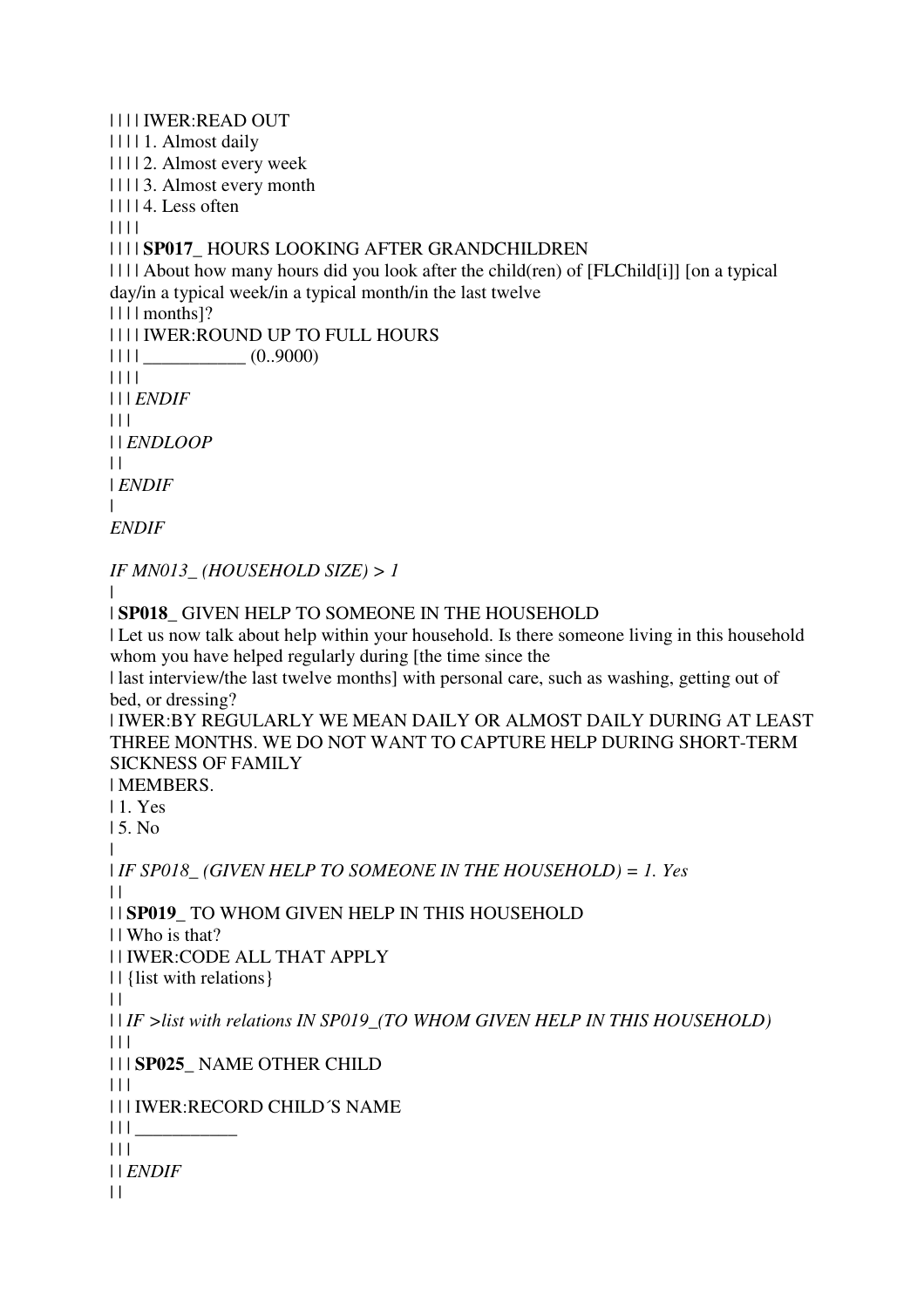| *ENDIF*

| *IF NOT 96 IN Sec\_PH.Health\_B2.PH048\_HeADLa*

 $\perp$ 

|

| | **SP020\_** SOMEONE IN THIS HOUSEHOLD HELPED YOU REGULARLY WITH PERSONAL CARE

| | And is there someone living in this household who has helped you regularly during [the time since the last interview/the last twelve months] with

| | personal care, such as washing, getting out of bed, or dressing?

| | IWER:BY REGULARLY WE MEAN DAILY OR ALMOST DAILY DURING AT LEAST THREE MONTHS. WE DO NOT WANT TO CAPTURE HELP DURING SHORT-TERM SICKNESS.

| | 1. Yes

| | 5. No

 $\perp$ 

| | *IF SP020\_ (SOMEONE IN THIS HOUSEHOLD HELPED YOU REGULARLY WITH PERSONAL CARE) = 1. Yes*

 $\Box$ 

| | | **SP021\_** WHO HELPES YOU WITH PERSONAL CARE IN THE HOUSEHOLD

| | | Who is that?

| | | IWER:CODE ALL THAT APPLY

| | | {list with relations}

 $| | | |$ 

| | | *IF >list with relations IN SP021\_(WHO HELPES YOU WITH PERSONAL CARE IN THE HOUSEHOLD)*

| | | |

| | | | **SP026\_** NAME OTHER CHILD

| | | |

| | | | IWER:RECORD CHILD´S NAME

 $|| \ || ||$ 

| | | |

| | | *ENDIF*

 $| 11$ 

| | *ENDIF*

 $\perp$ 

| *ENDIF*

| *ENDIF*

**SP022\_** WHO ANSWERED THE QUESTIONS IN SP IWER CHECK: WHO ANSWERED THE QUESTIONS IN THIS SECTION?

1. Respondent only

2. Respondent and proxy

3. Proxy only

*IF MN007\_ (FINANCIAL RESPONDENT) = 1*

|

| **FT001\_** INTRODUCTION FINANCIAL TRANSFERS

| Some people provide financial or material gifts, or support to others such as parents, children, grandchildren, some other kind, or friends or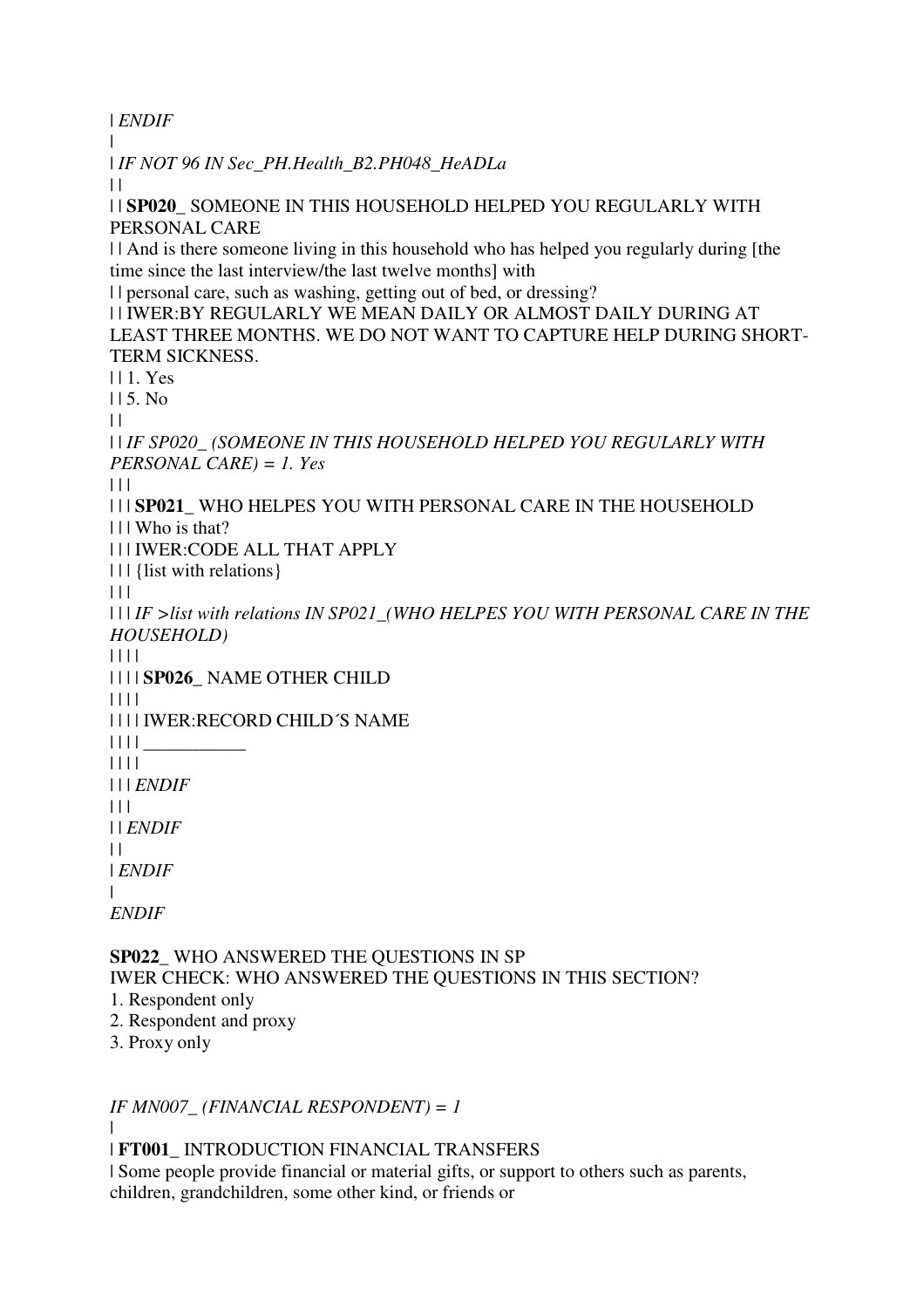| neighbours, and some people don't.

| 1. Continue

| |

| **FT002\_** GIVEN FINANCIAL GIFT 250 OR MORE

| Now please think of [the time since the last interview, that is since /the last twelve months][{month year previous interview}/{empty}]. Not counting

| any shared housing or shared food, have you [or/or/or/or/{empty}/{empty}]

[your/your/your/your/{empty}/{empty}]

| [husband/wife/partner/partner/{empty}/{empty}] given any financial or material gift or support to any person inside or outside this household

| amounting to [{empty}] [{local currency}] or more?

| IWER:BY FINANCIAL GIFT WE MEAN GIVING MONEY, OR COVERING SPECIFIC TYPES OF COSTS SUCH AS THOSE FOR MEDICAL CARE OR INSURANCE, SCHOOLING, DOWN PAYMENT

| FOR A HOME. DO NOT INCLUDE LOANS OR DONATIONS TO CHARITIES. | 1. Yes

| 5. No

|

| *IF FT002\_ (GIVEN FINANCIAL GIFT 250 OR MORE) = 1. Yes*

 $\|$ 

| | **FT003\_** TO WHOM DID YOU PROVIDE FINANCIAL GIFT 250 OR MORE

| | To whom [{empty}/else] did you [or/or/or/or/{empty}/{empty}]

[your/your/your/your/{empty}/{empty}]

| | [husband/wife/partner/partner/{empty}/{empty}/{empty}] provide such financial assistance or gift [{empty}/in the last twelve months]?

| | IWER:INSTRUMENT ALLOWS TO GO THROUGH THE 'GIVE' LOOP UP TO THREE TIMES

| | {list with relations}

 $\|$ 

| | *IF FT003\_ (TO WHOM DID YOU PROVIDE FINANCIAL GIFT 250 OR MORE) = >list with relations*

 $| 11$ 

| | | **FT022\_** NAME OTHER CHILD

 $\Box$ 

| | | IWER:RECORD CHILD'S NAME

 $|| || ||$ 

 $| 11 |$ 

| | *ENDIF*

 $\|$ 

| | **FT004\_** AMOUNT FINANCIAL GIFT GIVEN 250 OR MORE

| | About how much did you [or/or/or/or/{empty}/{empty}]

[your/your/your/your/{empty}/{empty}] [husband/wife/partner/partner/{empty}/{empty}] give to

| | this person altogether in [the time since the last interview, that is since /the last twelve months][{month year previous interview}/{empty}]?

| | IWER:ADD SINGLE VALUES TO ARRIVE AT A TOTAL AMOUNT IN [{local currency}]

| | {enter an amount}  $||$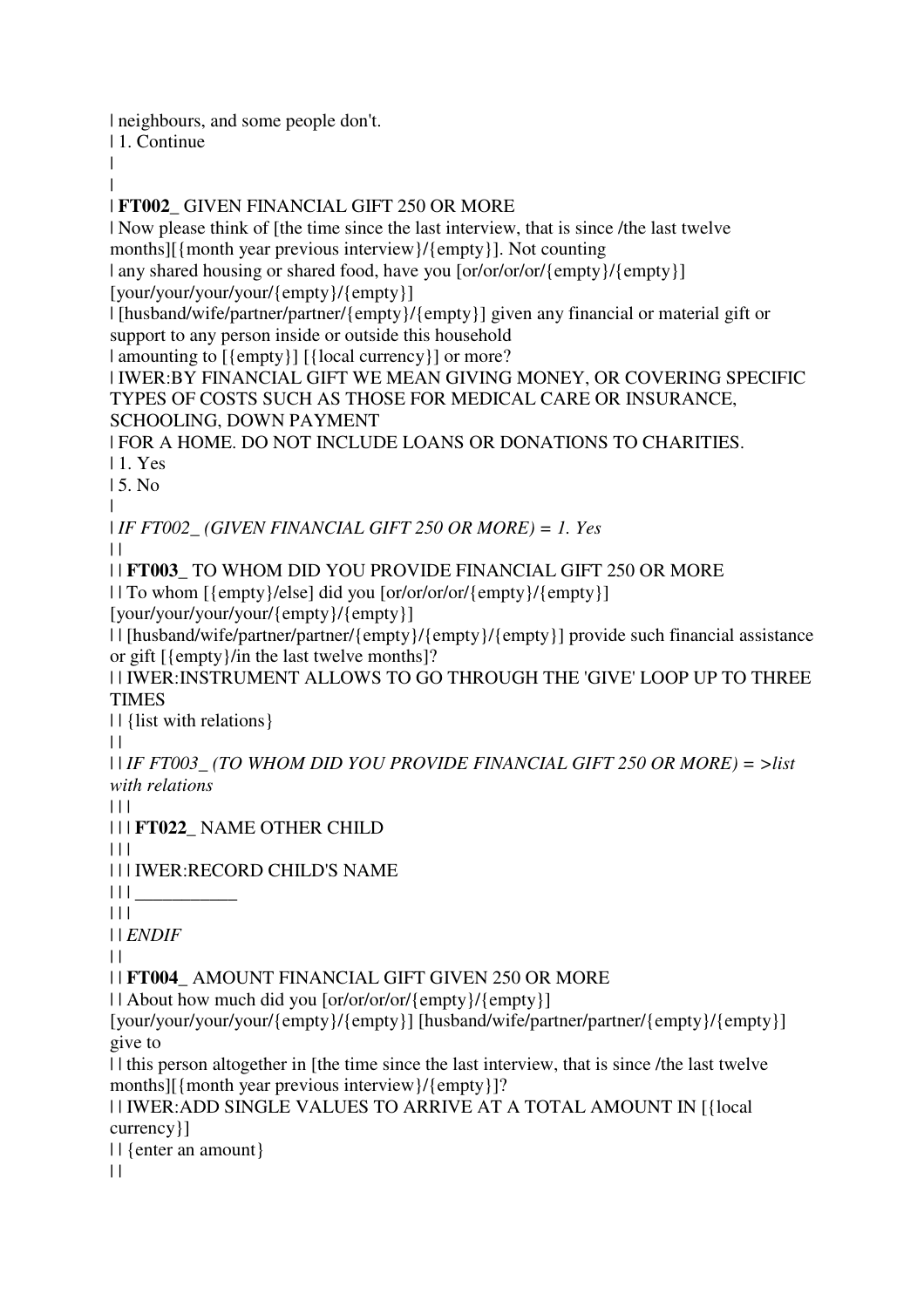| | *IF FT004\_ (AMOUNT FINANCIAL GIFT GIVEN 250 OR MORE) = RESPONSE*  $|| ||$ 

# CHK: FT004 AmFiGift250  $>=$  VAL (FL250) MAIN "^FLError[23]"

| | *ENDIF*  $||$ 

# $CHK: FT004$  AmFiGift250  $\leq$  EMPTY MAIN "^FLError[20]"

| | *IF FT004\_ (AMOUNT FINANCIAL GIFT GIVEN 250 OR MORE) = NONRESPONSE*  $| 11 |$ 

| | | BRACKETS (FLUnfolding[14], FLCurr, BRs.Brackets[42].BR1, BRs.Brackets[42].BR2, BRs.Brackets[42].BR3)

 $| 11$ 

| | *ENDIF*

 $\perp$ 

| | **FT006\_** REASON FINANCIAL GIFT GIVEN 250 OR MORE

| | Please look at card 39. What was the main reason for this assistance or gift?

| | 1. To meet basic needs

| | 2. To buy or furnish a house or apartment

| | 3. To help with a large item of expenditure (other than buying a house)

| | 4. For a major family event (birth, marriage, other celebration)

| | 5. To help with a divorce

| | 6. To help following a bereavement or illness

| | 7. To help with unemployment

| | 8. For further education

| | 9. To meet a legal obligation (e.g. alimony or compulsory payments for parents' care)

| | 96. No specific reason

| | 97. Other reason

 $| |$ 

| | *IF Index <> 3*

 $| | | |$ 

| | | **FT007\_** OTHER PERSONS GIVEN FINANCIAL GIFT 250 OR MORE

| | | Still thinking about [the time since the last interview/the last twelve months]: Is there anyone else inside or outside this household whom you

| | | [or/or/or/or/{empty}/{empty}] [your/your/your/your/{empty}/{empty}]

[husband/wife/partner/partner/{empty}/{empty}] have given any financial or

| | | material gift or support amounting to  $[\{\text{empty}\}]$   $[\{\text{local currency}\}]$  or more?

| | | 1. Yes

| | | 5. No

 $\Box$ 

| | *ENDIF*

 $\perp$ 

| | *LOOP cnt1:= 2 TO 3*

 $| | | |$ 

| | | *IF FT\_Given\_FinancialAssistance\_LOOP[cnt1 - FT007\_ (OTHER PERSONS GIVEN FINANCIAL GIFT 250 OR MORE) = 1. Yes*

| | | |

| | | | **FT003\_** TO WHOM DID YOU PROVIDE FINANCIAL GIFT 250 OR MORE | | | | To whom [{empty}/else] did you [or/or/or/or/{empty}/{empty}]

[your/your/your/your/{empty}/{empty}]

| | | | [husband/wife/partner/partner/{empty}/{empty}/{empty}] provide such financial assistance or gift [{empty}/in the last twelve months]?

| | | | IWER:INSTRUMENT ALLOWS TO GO THROUGH THE 'GIVE' LOOP UP TO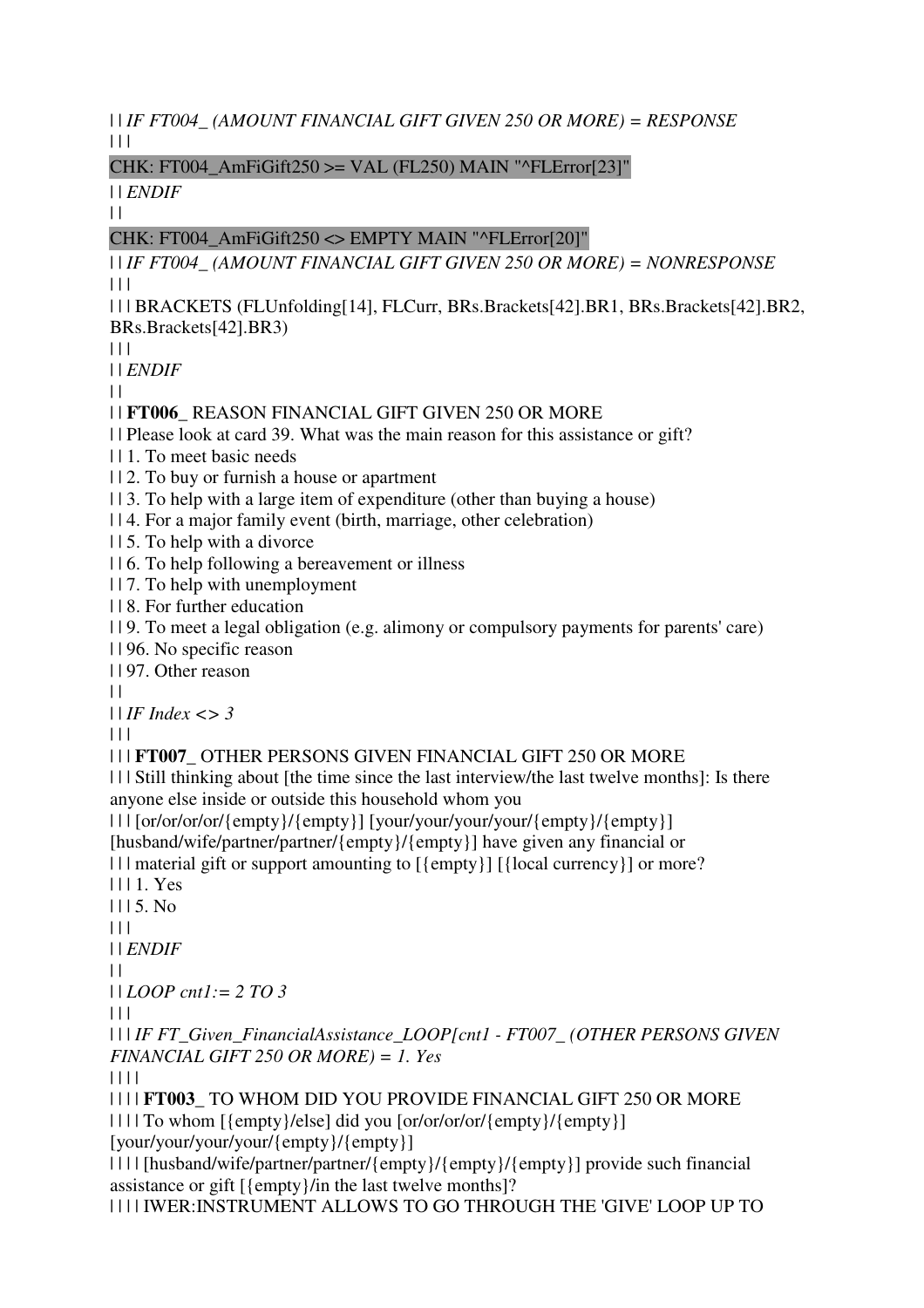### THREE TIMES

| | | | {list with relations}

| | | |

| | | | *IF FT003\_ (TO WHOM DID YOU PROVIDE FINANCIAL GIFT 250 OR MORE) = >list with relations*

| | | | |

| | | | | **FT022\_** NAME OTHER CHILD

| | | | |

| | | | | IWER:RECORD CHILD'S NAME

 $|| \ || || ||$ 

| | | | |

| | | | *ENDIF*

| | | |

| | | | **FT004\_** AMOUNT FINANCIAL GIFT GIVEN 250 OR MORE

| | | | About how much did you [or/or/or/or/{empty}/{empty}]

[your/your/your/your/{empty}/{empty}] [husband/wife/partner/partner/{empty}/{empty}] give to

| | | | this person altogether in [the time since the last interview, that is since /the last twelve months][{month year previous interview}/{empty}]?

| | | | IWER:ADD SINGLE VALUES TO ARRIVE AT A TOTAL AMOUNT IN [{local currency}]

| | | | {enter an amount}

| | | |

| | | | *IF FT004\_ (AMOUNT FINANCIAL GIFT GIVEN 250 OR MORE) = RESPONSE* | | | | |

CHK: FT004 AmFiGift250  $>=$  VAL (FL250) MAIN "^FLError[23]"

| | | | *ENDIF*

| | | |

# $CHK: FT004$  AmFiGift250  $\leq$  EMPTY MAIN "^FLError[20]"

| | | | *IF FT004\_ (AMOUNT FINANCIAL GIFT GIVEN 250 OR MORE) = NONRESPONSE* | | | | |

| | | | | BRACKETS (FLUnfolding[14], FLCurr, BRs.Brackets[42].BR1,

BRs.Brackets[42].BR2, BRs.Brackets[42].BR3)

| | | | |

| | | | *ENDIF*

| | | |

| | | | **FT006\_** REASON FINANCIAL GIFT GIVEN 250 OR MORE

| | | | Please look at card 39. What was the main reason for this assistance or gift?

| | | | 1. To meet basic needs

| | | | 2. To buy or furnish a house or apartment

| | | | 3. To help with a large item of expenditure (other than buying a house)

- | | | | 4. For a major family event (birth, marriage, other celebration)
- $|| \cdot ||$  5. To help with a divorce
- | | | | 6. To help following a bereavement or illness

| | | | 7. To help with unemployment

| | | | 8. For further education

| | | | 9. To meet a legal obligation (e.g. alimony or compulsory payments for parents' care)

| | | | 96. No specific reason

| | | | 97. Other reason

| | | |

| | | | *IF Index <> 3*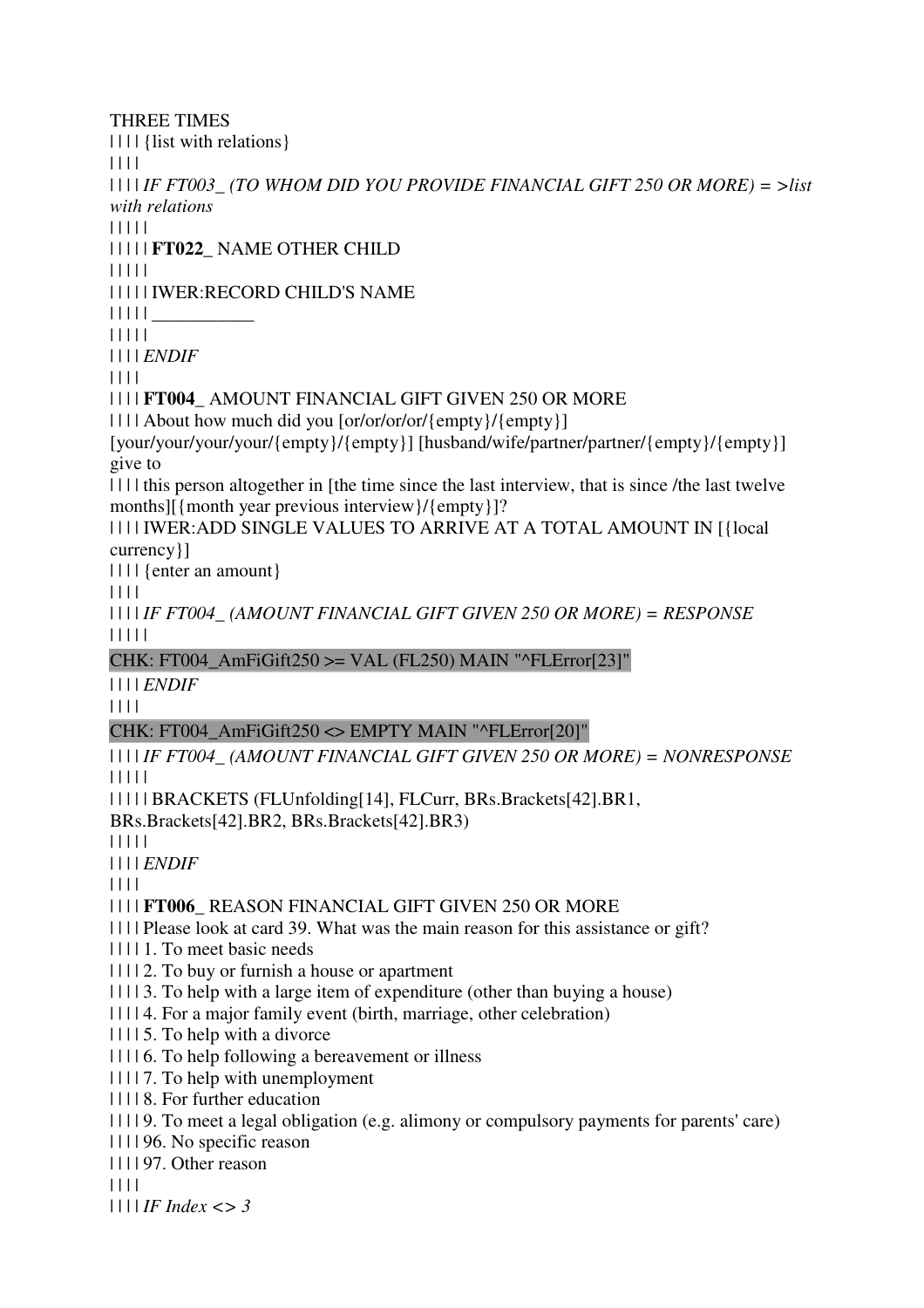| | | | |

| | | | | **FT007\_** OTHER PERSONS GIVEN FINANCIAL GIFT 250 OR MORE

| | | | | Still thinking about [the time since the last interview/the last twelve months]: Is there anyone else inside or outside this household whom you

| | | | | [or/or/or/or/{empty}/{empty}] [your/your/your/your/{empty}/{empty}] [husband/wife/partner/partner/{empty}/{empty}] have given any financial or

| | | | | | material gift or support amounting to  $[\{\text{empty}\}]$   $[\{\text{local currency}\}]$  or more?

| | | | | 1. Yes | | | | | 5. No | | | | | | | | | *ENDIF* | | | | | | | *ENDIF*  $| 11 |$ | | *ENDLOOP*  $\perp$ 

| *ENDIF*

| | **FT008\_** INTRODUCTION RECEIVE

| We have just asked you about financial or material gifts or support that you may have given. Now we would like to know about financial or material

| gifts and support that you may have received.

| 1. Continue

| | **FT009\_** RECEIVED FINANCIAL GIFT OF 250 OR MORE

| Please think of [the time since the last interview/the last twelve months]. Not counting any shared housing or shared food, have you

| [or/or/or/or/{empty}/{empty}] [your/your/your/your/{empty}/{empty}]

[husband/wife/partner/partner/{empty}/{empty}] received any financial or material | gift from anyone inside or outside this household amounting to  $[\{\text{empty}\}]$  [ $\{\text{local currency}\}]$ ] or more?

| IWER:BY FINANCIAL GIFT WE MEAN GIVING MONEY, OR COVERING SPECIFIC TYPES OF COSTS SUCH AS THOSE FOR MEDICAL CARE OR INSURANCE, SCHOOLING, DOWN PAYMENT

| FOR A HOME. DO NOT INCLUDE LOANS OR INHERITANCES.

| 1. Yes

| 5. No

|

| *IF FT009\_ (RECEIVED FINANCIAL GIFT OF 250 OR MORE) = 1. Yes*  $\Box$ 

| | **FT010\_** FROM WHOM RECEIVED FINANCIAL GIFT 250 OR MORE

| | Who [{empty}/else] has given you [or/or/or/or/{empty}/{empty}]

[your/your/your/your/{empty}/{empty}] [husband/wife/partner/partner/{empty}/{empty}] a | | gift or assistance [{empty}/in the past twelve months]? [Please name the person that has given or helped you most./{empty}]

| | {list with relations}

 $| |$ 

| | *IF FT010\_ (FROM WHOM RECEIVED FINANCIAL GIFT 250 OR MORE) = >list with relations*

 $| | | |$ 

| | | **FT023\_** NAME OTHER CHILD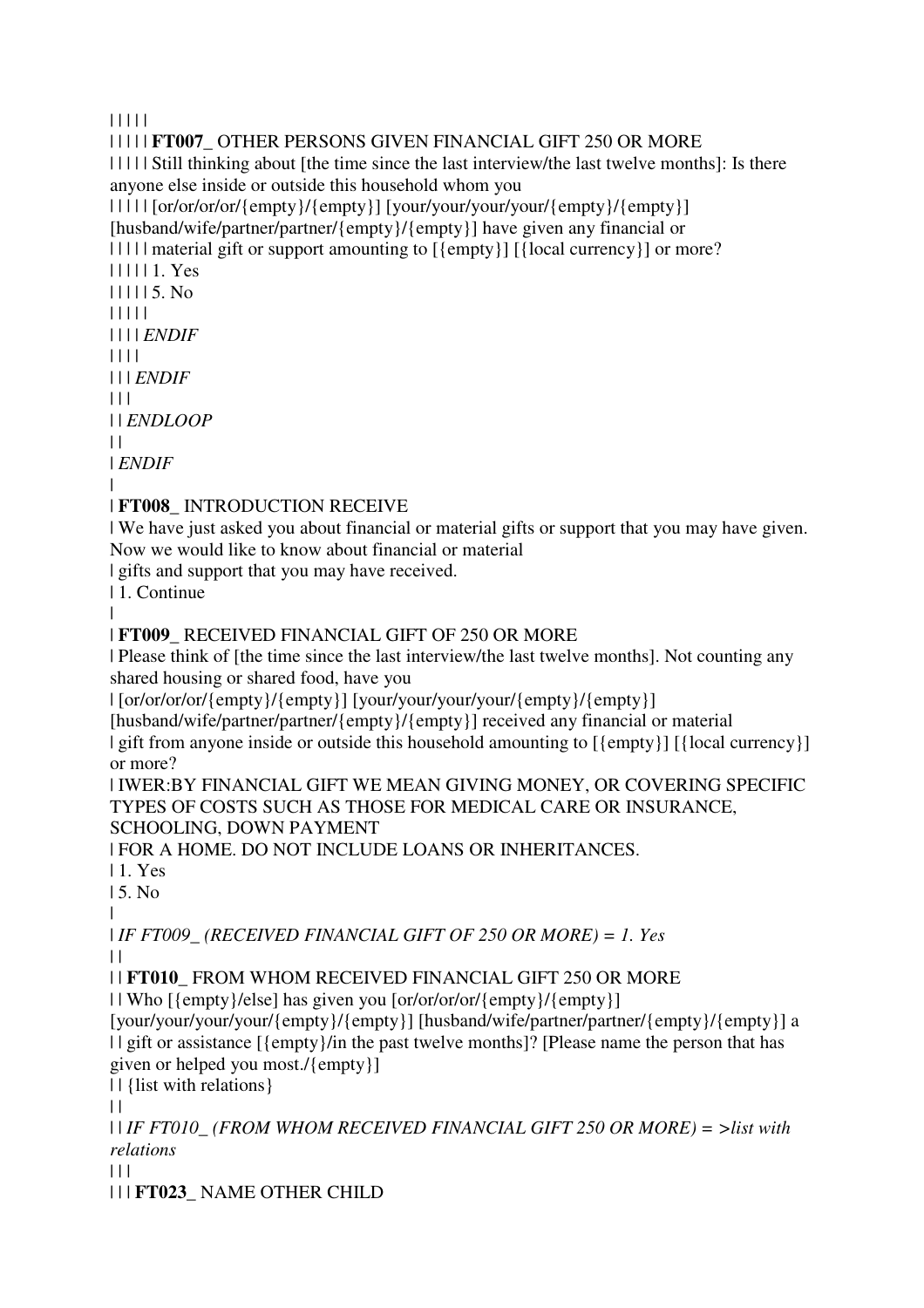$|| ||$ 

# | | | IWER:RECORD CHILD'S NAME

 $|| \ ||$ 

 $| 11$ 

| | *ENDIF*

 $\|$ 

# | | **FT011\_** AMOUNT FINANCIAL GIFT RECEIVED 250 OR MORE

| | About how much did this person give you [or/or/or/or/{empty}/{empty}] [your/your/your/your/{empty}/{empty}]

| | [husband/wife/partner/partner/{empty}/{empty}] altogether in [the time since the last interview, that is since /the last twelve months][{month year

| | previous interview}/{empty}]?

| | IWER:ADD SINGLE VALUES TO ARRIVE AT A TOTAL AMOUNT IN [{local currency}]

| | {enter an amount}

 $\|$ 

| | *IF FT011\_ (AMOUNT FINANCIAL GIFT RECEIVED 250 OR MORE) = RESPONSE*  $\Box$ 

# CHK: FT011\_AmRecFiGift250 >= VAL (FL250) MAIN " $^{\circ}$ FLError[23]"

| | *ENDIF*

 $\|$ 

# CHK: FT011\_AmRecFiGift250 <> EMPTY MAIN "^FLError[20]"

| | *IF FT011\_ (AMOUNT FINANCIAL GIFT RECEIVED 250 OR MORE) = NONRESPONSE*  $| | | |$ 

| | | BRACKETS (FLUnfolding[15], FLCurr, BRs.Brackets[43].BR1, BRs.Brackets[43].BR2, BRs.Brackets[43].BR3)

 $| 11$ 

| | *ENDIF*

 $\perp$ 

# | | **FT013\_** REASON FINANCIAL GIFT RECEIVED 250 OR MORE

| | Please look at card 39.What was the main reason for this assistance or gift?

- | | 1. To meet basic needs
- | | 2. To buy or furnish a house or apartment
- | | 3. To help with a large item of expenditure (other than buying a house)
- | | 4. For a major family event (birth, marriage, other celebration)
- | | 5. To help with a divorce
- | | 6. To help following a bereavement or illness
- | | 7. To help with unemployment
- | | 8. For further education
- | | 9. To meet a legal obligation (e.g. alimony or compulsory payments for parents' care)

| | 96. No specific reason

| | 97. Other reason

 $\|$ 

| | *IF Index <> 3*

 $\Box$ 

| | | **FT014\_** FROM OTHER PERSONS RECEIVED FINANCIAL GIFT 250 OR MORE | | | (Still thinking about [the time since the last interview/the last twelve months]). Is there anyone else inside or outside this household who has

| | | given you [or/or/or/or/{empty}/{empty}] [your/your/your/your/{empty}/{empty}] [husband/wife/partner/partner/{empty}/{empty}] any financial or

| | | material gift or support amounting to  $[\{\text{empty}\}]$  [ $\{\text{local currency}\}]$  or more?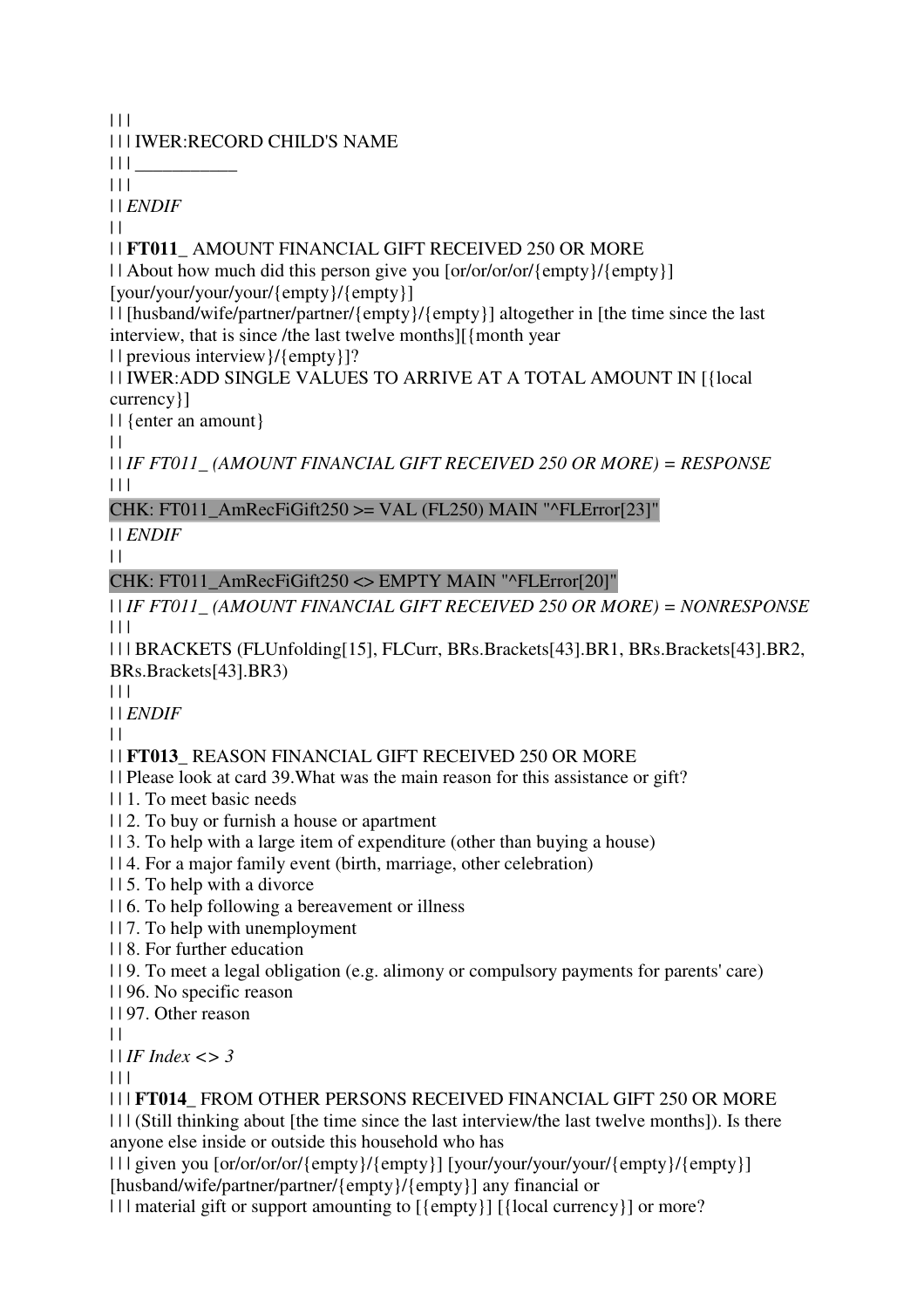| | | IWER:INSTRUMENT ALLOWS TO GO THROUGH THE 'RECEIVE' LOOP UP TO THREE TIMES | | | 1. Yes  $1115$ . No.  $| 11 |$ | | *ENDIF*  $| |$ | | *LOOP cnt2:= 2 TO 3* | | | | | | *IF FT\_Provide\_FinancialAssistance\_LOOP[cnt2 - FT014\_ (FROM OTHER PERSONS RECEIVED FINANCIAL GIFT 250 OR MORE) = 1. Yes* | | | | | | | | **FT010\_** FROM WHOM RECEIVED FINANCIAL GIFT 250 OR MORE | | | | Who [{empty}/else] has given you [or/or/or/or/{empty}/{empty}] [your/your/your/your/{empty}/{empty}] [husband/wife/partner/partner/{empty}/{empty}] a | | | | gift or assistance [{empty}/in the past twelve months]? [Please name the person that has given or helped you most./{empty}] | | | | {list with relations} | | | | | | | | *IF FT010\_ (FROM WHOM RECEIVED FINANCIAL GIFT 250 OR MORE) = >list with relations* | | | | | | | | | | **FT023\_** NAME OTHER CHILD | | | | | | | | | | IWER:RECORD CHILD'S NAME | | | | | \_\_\_\_\_\_\_\_\_\_\_ | | | | | | | | | *ENDIF* | | | | | | | | **FT011\_** AMOUNT FINANCIAL GIFT RECEIVED 250 OR MORE | | | | About how much did this person give you [or/or/or/or/{empty}/{empty}] [your/your/your/your/{empty}/{empty}] | | | | [husband/wife/partner/partner/{empty}/{empty}] altogether in [the time since the last interview, that is since /the last twelve months][{month year | | | | previous interview}/{empty}]? | | | | IWER:ADD SINGLE VALUES TO ARRIVE AT A TOTAL AMOUNT IN [{local currency}] | | | | {enter an amount} | | | | | | | | *IF FT011\_ (AMOUNT FINANCIAL GIFT RECEIVED 250 OR MORE) = RESPONSE* | | | | | CHK: FT011\_AmRecFiGift250 >= VAL (FL250) MAIN " $^{\circ}$ FLError[23]" | | | | *ENDIF* | | | | CHK: FT011\_AmRecFiGift250 <> EMPTY MAIN "^FLError[20]" | | | | *IF FT011\_ (AMOUNT FINANCIAL GIFT RECEIVED 250 OR MORE) = NONRESPONSE* | | | | | | | | | | BRACKETS (FLUnfolding[15], FLCurr, BRs.Brackets[43].BR1, BRs.Brackets[43].BR2, BRs.Brackets[43].BR3)

| | | | |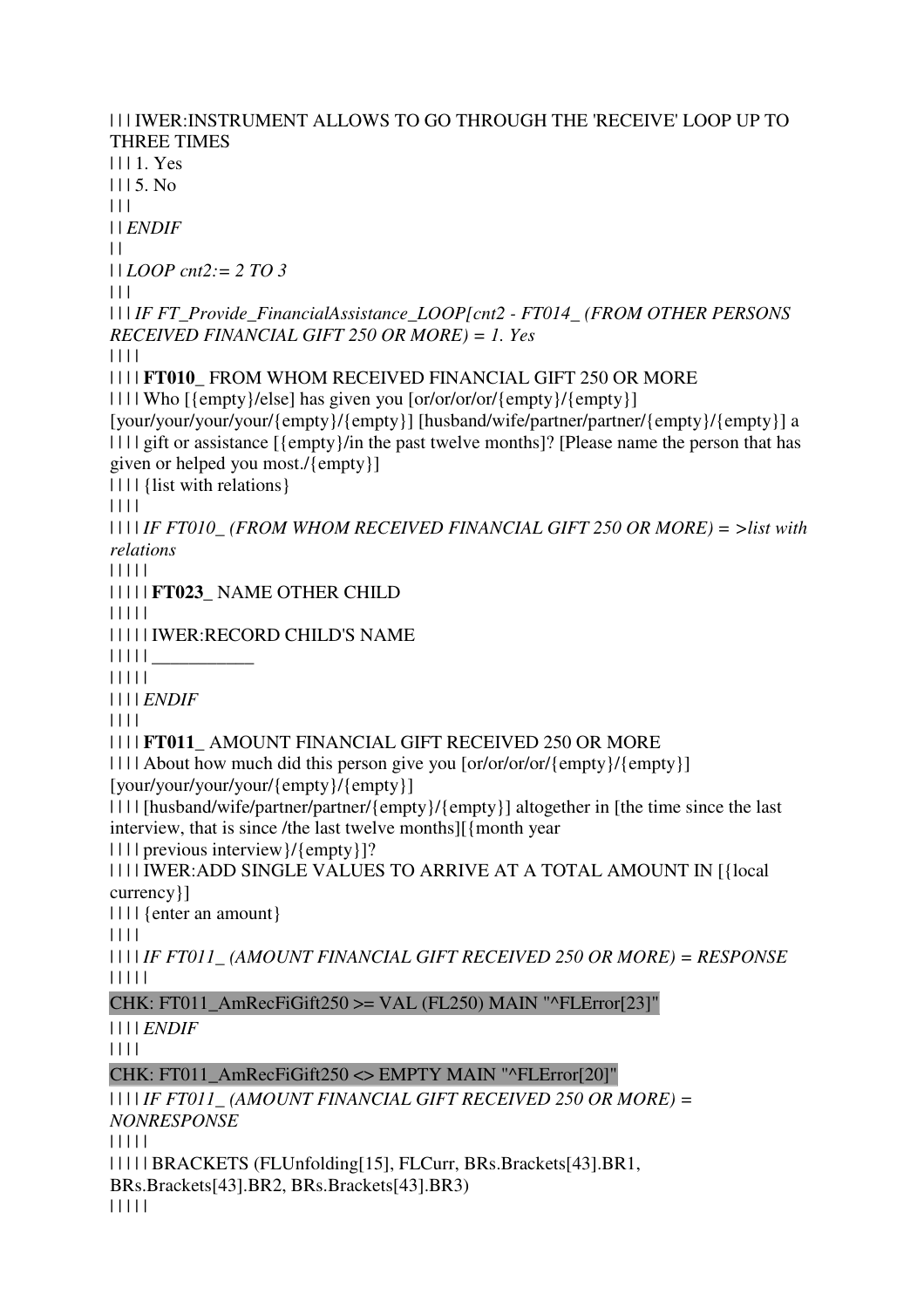| | | | *ENDIF*

| | | |

| | | | **FT013\_** REASON FINANCIAL GIFT RECEIVED 250 OR MORE

| | | | Please look at card 39.What was the main reason for this assistance or gift?

| | | | 1. To meet basic needs

| | | | 2. To buy or furnish a house or apartment

| | | | 3. To help with a large item of expenditure (other than buying a house)

| | | | 4. For a major family event (birth, marriage, other celebration)

| | | | 5. To help with a divorce

| | | | 6. To help following a bereavement or illness

| | | | 7. To help with unemployment

| | | | 8. For further education

| | | | 9. To meet a legal obligation (e.g. alimony or compulsory payments for parents' care)

| | | | 96. No specific reason

| | | | 97. Other reason

| | | |

| | | | *IF Index <> 3*

| | | | |

| | | | | **FT014\_** FROM OTHER PERSONS RECEIVED FINANCIAL GIFT 250 OR MORE

| | | | | (Still thinking about [the time since the last interview/the last twelve months]). Is there anyone else inside or outside this household who has

| | | | | given you [or/or/or/or/{empty}/{empty}] [your/your/your/your/{empty}/{empty}] [husband/wife/partner/partner/{empty}/{empty}] any financial or

| | | | | material gift or support amounting to [{empty}] [{local currency}] or more? | | | | | IWER:INSTRUMENT ALLOWS TO GO THROUGH THE 'RECEIVE' LOOP UP TO THREE TIMES

| | | | | 1. Yes | | | | | 5. No | | | | | | | | | *ENDIF* | | | |

| | | *ENDIF*

 $| 11$ 

| | *ENDLOOP*

 $\perp$ 

| *ENDIF*

| | **FT015\_** EVER RECEIVED GIFT OR INHERITED MONEY 5000 OR MORE

| [Not counting any large gift we may have already talked about/Since our last interview in] [{empty}/{month year previous interview}], have you

| [or/or/or/or/{empty}/{empty}] [your/your/your/your/{empty}/{empty}]

[husband/wife/partner/partner/{empty}/{empty}] [ever received a gift or/{empty}]

| inherited money, goods, or property worth more than  $[\{5000\}]$  [ $\{local currency\}]$  ?

| IWER:NOT INCLUDING ANY GIFTS YOU HAVE ALREADY MENTIONED

| 1. Yes

| 5. No

|

| *IF FT015\_ (EVER RECEIVED GIFT OR INHERITED MONEY 5000 OR MORE) = 1. Yes*  $| |$ 

| | **FT016\_** IN WHICH YEAR GIFT OR INHERITANCE RECEIVED

| | [Think of the largest gift or inheritance you received./{empty}] In which year did you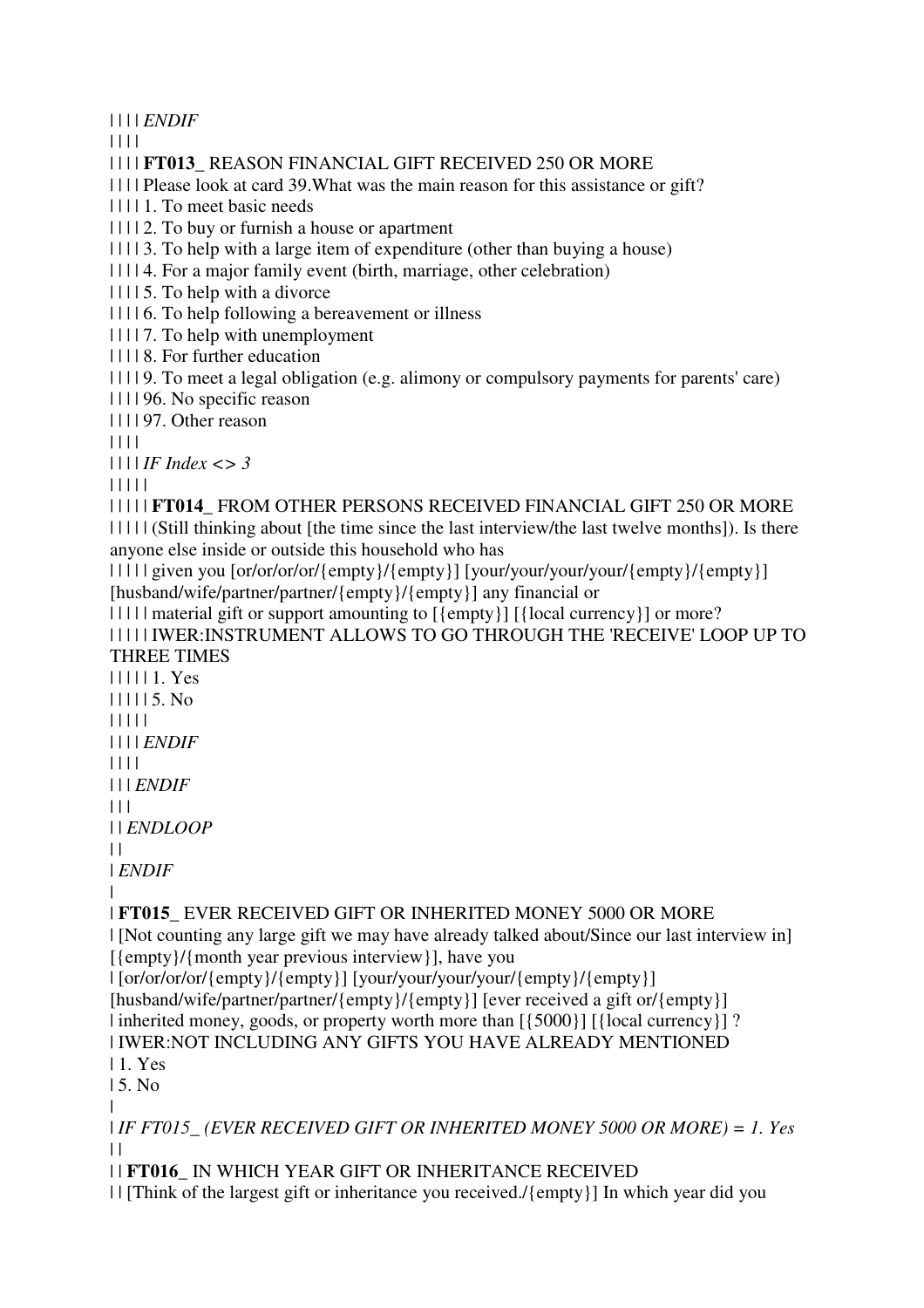[or/or/or/or/{empty}/{empty}] | | [your/your/your/your/{empty}/{empty}] [husband/wife/partner/partner/{empty}/{empty}] receive it? | | (1890..2007)  $\|$ | | **FT017\_** FROM WHOM INHERITED 5000 OR MORE | | From whom did you [or/or/or/or/{empty}/{empty}] [your/your/your/your/{empty}/{empty}] [husband/wife/partner/partner/{empty}/{empty}] receive this | | gift or inheritance? | | {list with relations}  $\|$ | | *IF FT017\_ (FROM WHOM INHERITED 5000 OR MORE) = >list with relations*  $\Box$ | | | **FT024\_** NAME OTHER CHILD  $\Box$ | | | IWER:RECORD CHILD'S NAME  $| | | |$  $| 11$ | | *ENDIF*  $\perp$ | | **FT018\_** VALUE INHERITANCE | | What was the value of this gift or inheritance at the time you [or/or/or/or/{empty}/{empty}] [your/your/your/your/{empty}/{empty}] | | [husband/wife/partner/partner/{empty}/{empty}] received it? | | IWER:ENTER AMOUNT IN [{local currency}] | | {enter an amount}  $\|$ | | *IF FT018\_ (VALUE INHERITANCE) = RESPONSE*  $|| ||$ CHK: FT018\_AmRecInh5000 >= VAL (FL5000) MAIN "^FLError[23]" | | *ENDIF*  $\|$  $| \cdot |$  *IF FT018* (VALUE INHERITANCE) = EMPTY AND MN004 (EURO COUNTRY) = 1  $\Box$ | | | **FT018M** VALUE INHERITANCE | | | What was the value of this gift or inheritance at the time you [or/or/or/or/{empty}/{empty}] [your/your/your/your/{empty}/{empty}] | | | [husband/wife/partner/partner/{empty}/{empty}] received it? | | | IWER:ENTER AMOUNT IN [FLCURR\_AMAKE] A REMARK (CTRL+M) IN CASE OF A DIFFERENT PRE-EURO CURRENCY | | | {enter an amount}  $| 11$ CHK: FT018MAmRecInh5000 >= VAL (FL5000) MAIN "^FLError[23]" | | *ENDIF*  $\|$ CHK: NOT (FT018\_AmRecInh5000 = EMPTY AND FT018MAmRecInh5000 = EMPTY) MAIN "^FLError[20]" | | *IF FT018\_ (VALUE INHERITANCE) = NONRESPONSE OR FT018M (VALUE* 

*INHERITANCE) = NONRESPONSE*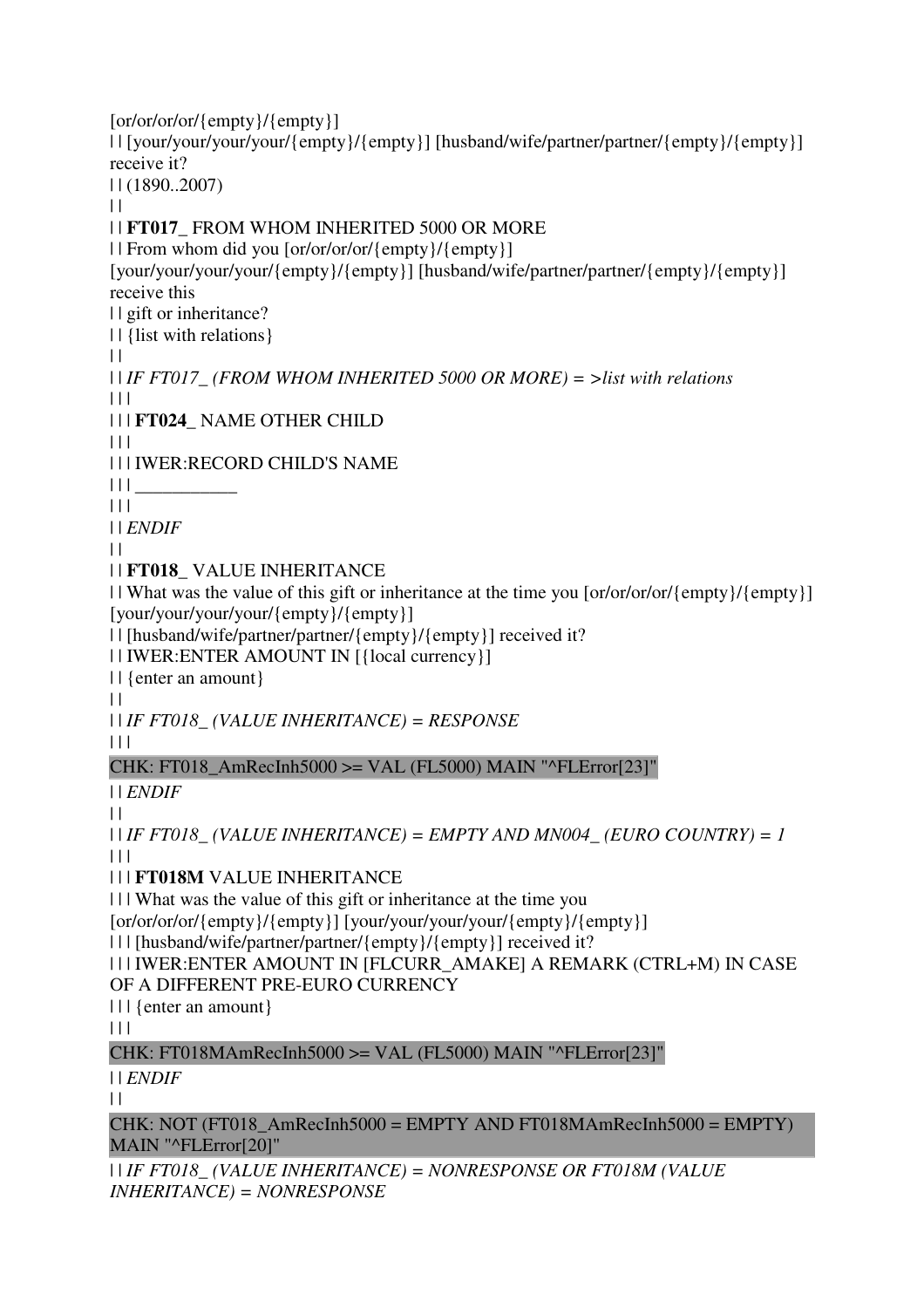```
|| ||| | | BRACKETS (FLUnfolding[16], FLCurr, BRs.Brackets[44].BR1, BRs.Brackets[44].BR2, 
BRs.Brackets[44].BR3) 
| 11| | ENDIF
| || | IF Index <> 5
\Box| | | FT020_ ANY FURTHER GIFT OR INHERITANCE 
| | | Did you [or/or/or/or/{empty}/{empty}] [your/your/your/your/{empty}/{empty}] 
[husband/wife/partner/partner/{empty}/{empty}] receive any further gift 
| | | or inheritance worth more than [\{5000\}] [\{local currency\}] [since the time of the last
interview/{empty}]? 
| | | 1. Yes 
| | | 5. No 
| 11| | ENDIF
| || | LOOP cnt3:= 2 TO 5
|  |  |  || | | IF FT_Receive_FinancialAssistance_LOOP[cnt3 - FT020_ (ANY FURTHER GIFT OR 
INHERITANCE) = 1. Yes
| | | | 
| | | | FT016_ IN WHICH YEAR GIFT OR INHERITANCE RECEIVED 
| | | | [Think of the largest gift or inheritance you received./{empty}] In which year did you 
[or/or/or/or/{empty}/{empty}] 
| | | | [your/your/your/your/{empty}/{empty}] 
[husband/wife/partner/partner/{empty}/{empty}] receive it?
| | | | (1890..2007) 
| | | | 
| | | | FT017_ FROM WHOM INHERITED 5000 OR MORE 
| | | | From whom did you [or/or/or/or/{empty}/{empty}] 
[your/your/your/your/{empty}/{empty}] [husband/wife/partner/partner/{empty}/{empty}] 
receive this 
| | | | gift or inheritance? 
| | | | {list with relations} 
| | | | 
| | | | IF FT017_ (FROM WHOM INHERITED 5000 OR MORE) = >list with relations
| | | | | 
| | | | | FT024_ NAME OTHER CHILD 
| | | | | 
| | | | | IWER:RECORD CHILD'S NAME 
| | | | | ___________ 
| | | | | 
| | | | ENDIF
| | | | 
| | | | FT018_ VALUE INHERITANCE 
| | | | What was the value of this gift or inheritance at the time you 
[or/or/or/or/{empty}/{empty}] [your/your/your/your/{empty}/{empty}] 
| | | | [husband/wife/partner/partner/{empty}/{empty}] received it? 
| | | | IWER:ENTER AMOUNT IN [{local currency}]
```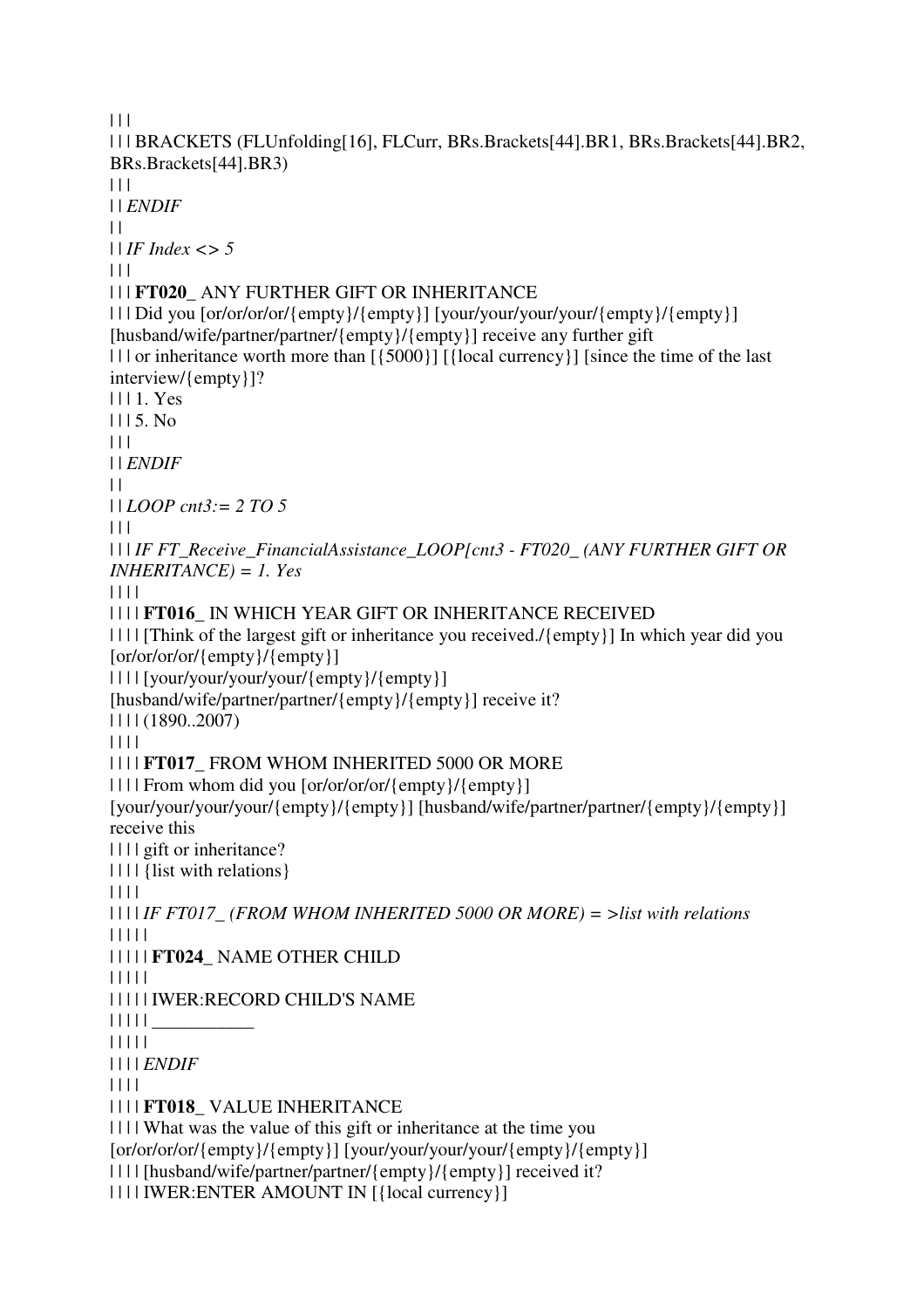| | | | | | | | *IF FT018\_ (VALUE INHERITANCE) = RESPONSE* | | | | | CHK: FT018\_AmRecInh5000 >= VAL (FL5000) MAIN "^FLError[23]" | | | | *ENDIF* | | | | | | | | *IF FT018\_ (VALUE INHERITANCE) = EMPTY AND MN004\_ (EURO COUNTRY) = 1* | | | | | | | | | | **FT018M** VALUE INHERITANCE | | | | | What was the value of this gift or inheritance at the time you [or/or/or/or/{empty}/{empty}] [your/your/your/your/{empty}/{empty}] | | | | | [husband/wife/partner/partner/{empty}/{empty}] received it? | | | | | IWER:ENTER AMOUNT IN [FLCURR\_AMAKE] A REMARK (CTRL+M) IN CASE OF A DIFFERENT PRE-EURO CURRENCY | | | | | {enter an amount} | | | | | CHK: FT018MAmRecInh5000 >= VAL (FL5000) MAIN "^FLError[23]" | | | | *ENDIF* | | | | CHK: NOT (FT018\_AmRecInh5000 = EMPTY AND FT018MAmRecInh5000 = EMPTY) MAIN "^FLError[20]" | | | | *IF FT018\_ (VALUE INHERITANCE) = NONRESPONSE OR FT018M (VALUE INHERITANCE) = NONRESPONSE* | | | | | | | | | | BRACKETS (FLUnfolding[16], FLCurr, BRs.Brackets[44].BR1, BRs.Brackets[44].BR2, BRs.Brackets[44].BR3) | | | | | | | | | *ENDIF*

| | | |

| | | | *IF Index <> 5*

| | | | {enter an amount}

| | | | |

| | | | | **FT020\_** ANY FURTHER GIFT OR INHERITANCE

| | | | | Did you [or/or/or/or/{empty}/{empty}] [your/your/your/your/{empty}/{empty}] [husband/wife/partner/partner/{empty}/{empty}] receive any further gift | | | | | or inheritance worth more than [{5000}] [{local currency}] [since the time of the last interview/{empty}]? | | | | | 1. Yes | | | | | 5. No | | | | | | | | | *ENDIF* | | | | | | | *ENDIF*  $\Box$ | | *ENDLOOP*  $\|$ | *ENDIF* | | **FT021\_** WHO ANSWERED THE QUESTIONS IN FT | IWER CHECK: WHO ANSWERED THE QUESTIONS IN THIS SECTION?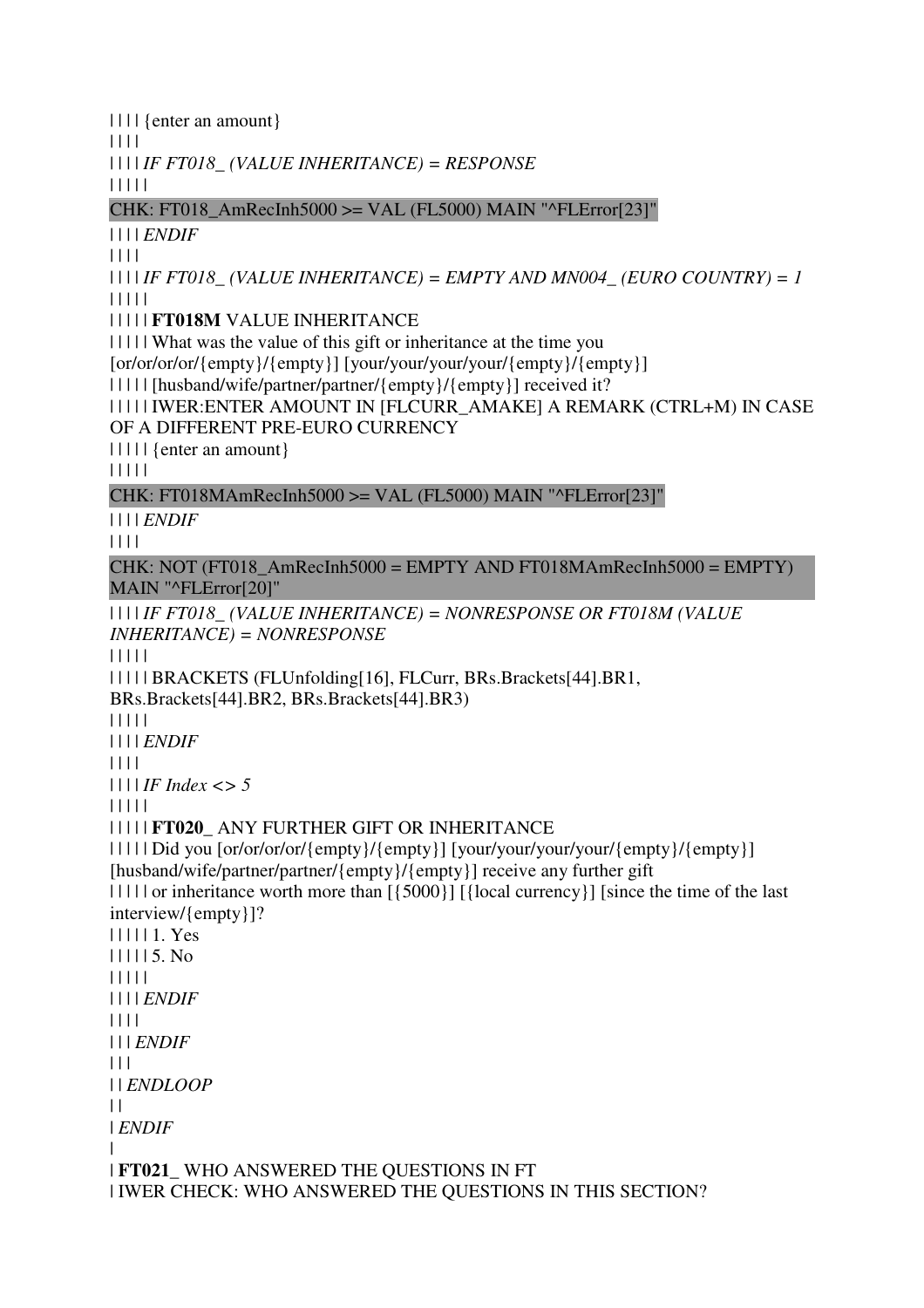| 1. Respondent only | 2. Respondent and proxy | 3. Proxy only | | *ENDIF IF MN024\_ (HOUSEHOLD TYPE) = 1* | | *IF MN008\_ (HOUSEHOLD RESPONDENT) = 1*  $\perp$ | | **HO001\_** INTERVIEW IN HOUSE R  $\perp$ | | IWER:DOES THE INTERVIEW TAKE PLACE IN THE RESPONDENT'S HOUSE OR FLAT? | | 1. Yes  $115.$  No  $\|$  $\perp$ | | *IF MN101\_ (MN101\_Longitudinal) = 1*  $\Box$ | | | **HO044\_** CHANGE PLACE OF RESIDENCE | | | Now I have a few questions about your residence. Since [{month year previous interview}], have you moved to another residence, house, or flat? | | | 1. Yes  $1115. No$  $| 11$ | | | *IF HO044\_ (CHANGE PLACE OF RESIDENCE) = 1. Yes* | | | | | | | | **HO045\_** MAIN REASON MOVE | | | | Please look at card 40. What was the main reason for your move? | | | | 1. for family reasons | | | | 2. for job reasons | | | | 3. wanted smaller/bigger/different house or apartment | | | | 4. wanted to change area | | | | 97. other reason | | | | | | | *ENDIF*  $| 11$ | | *ENDIF*  $\perp$ | | **HO002\_** OWNER, TENANT OR RENT FREE | | [FL\_HO002\_3Do] you live as an owner, a main tenant, a subtenant, or do you live rent free? | | IWER:A SUBTENANT IS SOMEBODY WHO RENTS AN ACCOMMODATION FROM SOMEBODY WHO HIMSELF OR HERSELF RENTS IT FROM A THIRD PARTY | | 1. Owner | | 2. Member of a cooperative | | 3. Tenant | | 4. Subtenant | | 5. Rent free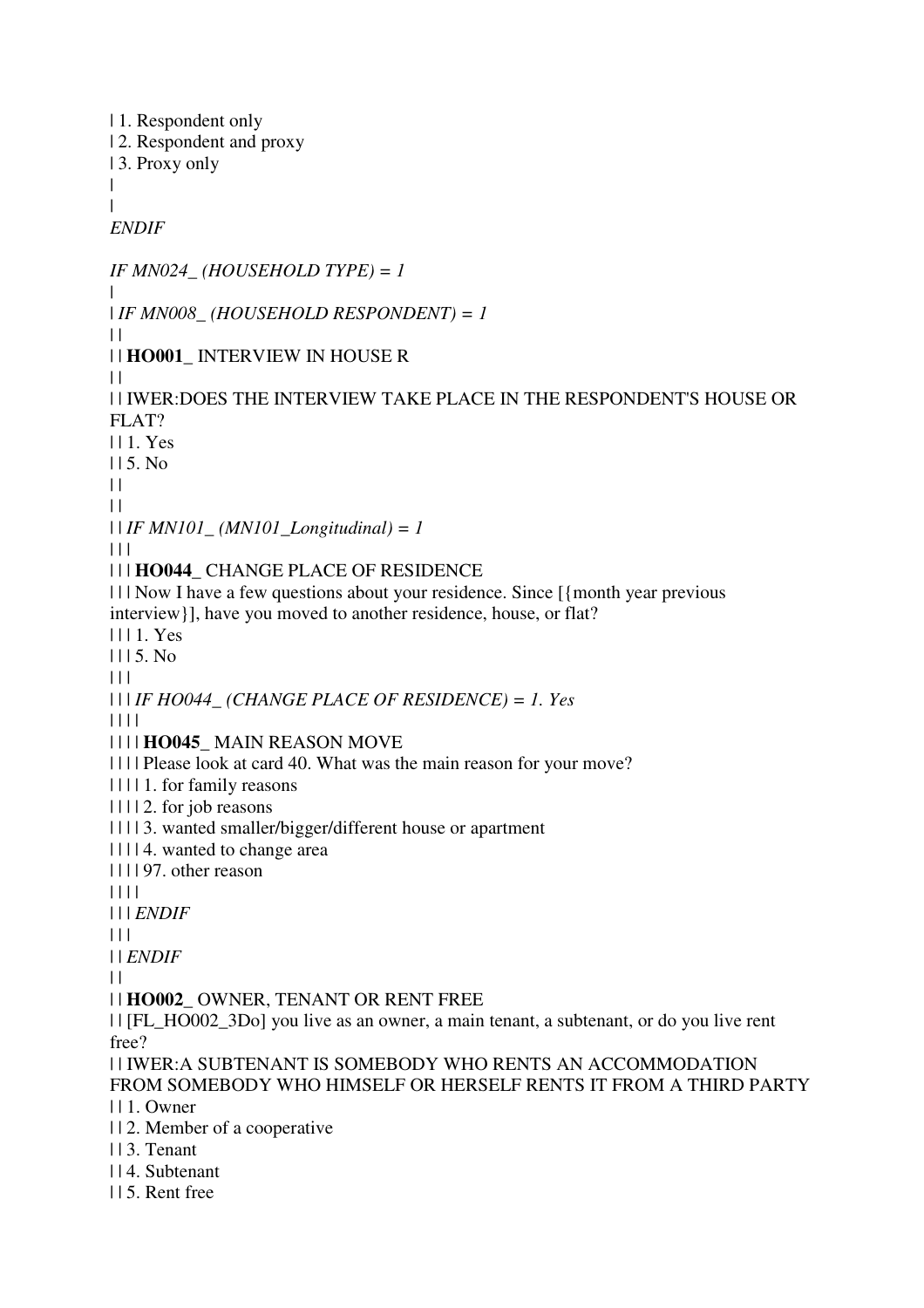$\|$ 

| | *IF HO002\_ (OWNER, TENANT OR RENT FREE) <> 1. Owner AND HO002\_ (OWNER, TENANT OR RENT FREE) <> 5. Rent free*  $| 11$ | | | **HO003\_** RENT PAYMENT PERIOD | | | Thinking about your last rent payment, what period did this cover? Was that | | | IWER:READ OUT | | | 1. A week  $| 112$ . A month | | | 3. Three months | | | 4. Six months | | | 5. A year | | | 97. Other period of time  $\Box$ | | | *IF HO003\_ (RENT PAYMENT PERIOD) = 97. Other period of time* | | | | | | | | **HO004\_** OTHER PERIOD | | | | What other period do you mean?  $| 1111 \_$ | | | | | | | *ENDIF*  $| 11$ | | | **HO005\_** LAST PAYMENT | | | How much was your last payment? | | | IWER:AMOUNT IN [{local currency}] | | | {enter an amount}  $| 11$ | | | *IF HO005\_ (LAST PAYMENT) = NONRESPONSE* | | | | | | | | BRACKETS (FLUnfolding[23], FLCurr, BRs.Brackets[35].BR1, BRs.Brackets[35].BR2, BRs.Brackets[35].BR3) | | | | | | | *ENDIF*  $| 11$ | | | **HO007\_** LAST PAYMENT INCLUDE ALL CHARGES AND SERVICES | | | Did your last payment include all charges and services, such as water charges, garbage removal, upkeep of common space, electricity, gas, or heating? | | | 1. Yes  $1115. No$  $\Box$ | | | *IF HO007\_ (LAST PAYMENT INCLUDE ALL CHARGES AND SERVICES) = 5. No* | | | | | | | | **HO008\_** CHARGES AND SERVICES | | | | About how much did you pay for charges and services that were not included in your rent during the last [week/month/three months/six months/period of | | | | payment]? | | | | IWER:AMOUNT IN [{local currency}] | | | | {enter an amount} | | | | | | | | *IF HO008\_ (CHARGES AND SERVICES) = NONRESPONSE* | | | | |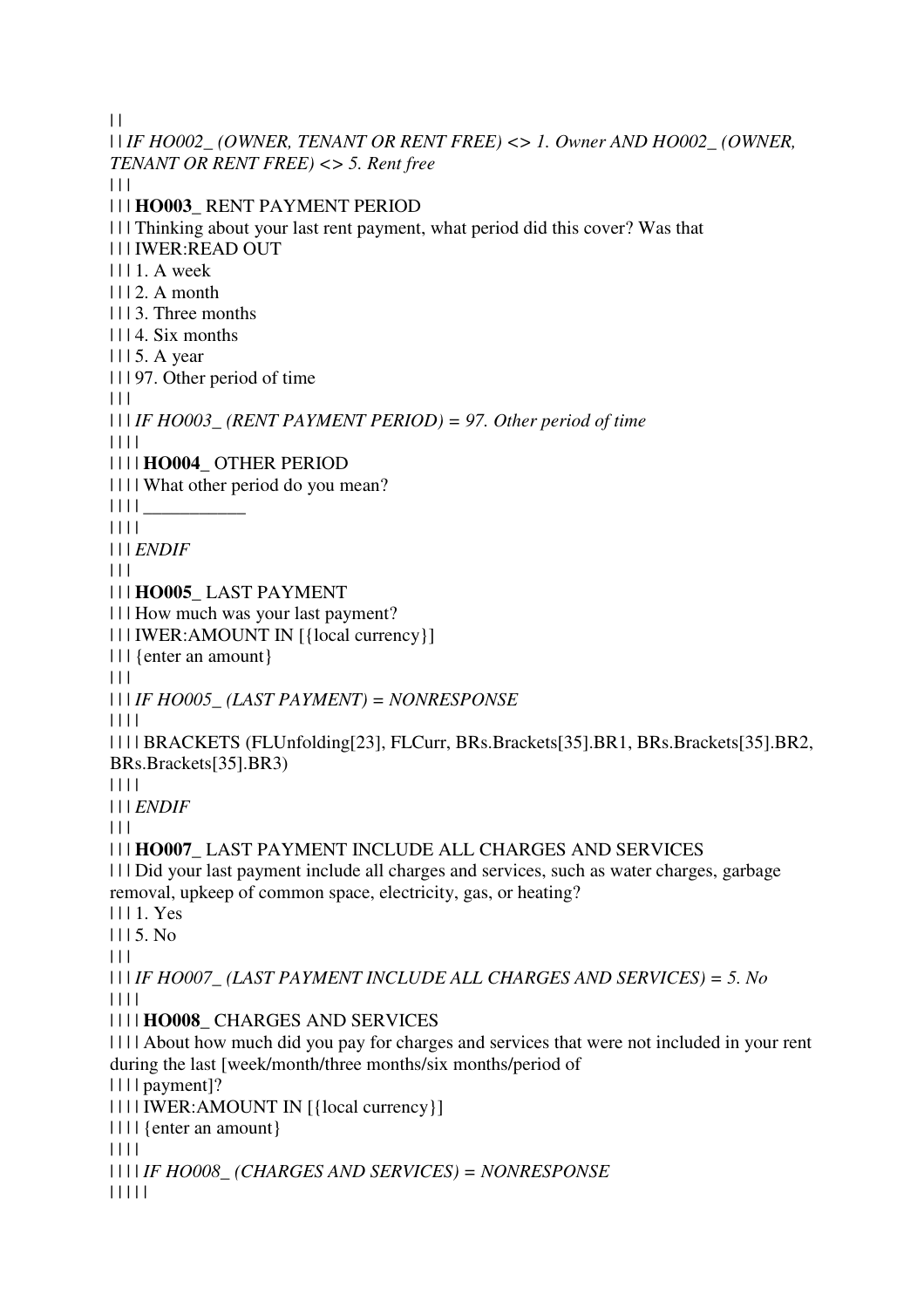| | | | | BRACKETS (FLUnfolding[27], FLCurr, BRs.Brackets[36].BR1, BRs.Brackets[36].BR2, BRs.Brackets[36].BR3) | | | | | | | | | *ENDIF* | | | | | | | *ENDIF*  $| 11$ | | | **HO010\_** BEHIND WITH RENT | | | In the last twelve months, have you ever found yourself more than two months behind with your rent? | | | 1. Yes | | | 5. No  $| | | |$ | | *ENDIF*  $\perp$ | | *IF HO002\_ (OWNER, TENANT OR RENT FREE) = 1. Owner OR HO002\_OwnerTenant.ORD = 2*  $\Box$ | | | **HO011\_** HOW PROPERTY ACQUIRED | | | How did you acquire this property? Did you... | | | IWER:READ OUT | | | 1. Purchase or build it solely with own means | | | 2. Purchase or build it with help from family | | | 3. Receive it as a bequest | | | 4. Receive it as a gift | | | 5. Acquire it through other means  $| 11$ | | | **HO012\_** YEAR ACQUIRED THE HOUSE | | | In which year was that? | | | (1900..2007)  $| 11$ | | | **HO013\_** MORTGAGES OR LOANS ON PROPERTY | | | Do you have mortgages or loans on this property? | | | 1. Yes | | | 5. No  $\Box$ | | | *IF HO013\_ (MORTGAGES OR LOANS ON PROPERTY) = 1. Yes* | | | | | | | | **HO014\_** YEARS LEFT OF MORTGAGE OR LOAN | | | | How many years do your mortgages or loans on this property have left to run? | | | | IWER:IF MORE THAN ONE MORTGAGE/LOAN ASK FOR THE LARGEST  $|| \t|| \t(1.50)$ | | | | | | | | **HO015\_** AMOUNT STILL TO PAY ON MORTGAGE OR LOAN | | | | How much do you [or/or/or/or/{empty}/{empty}] [your/your/your/your/{empty}/{empty}] [husband/wife/partner/partner/{empty}/{empty}] still have to pay | | | | on your mortgages or loans, excluding interest? | | | | IWER:TOTAL AMOUNT IN [{local currency}] | | | | {enter an amount} | | | |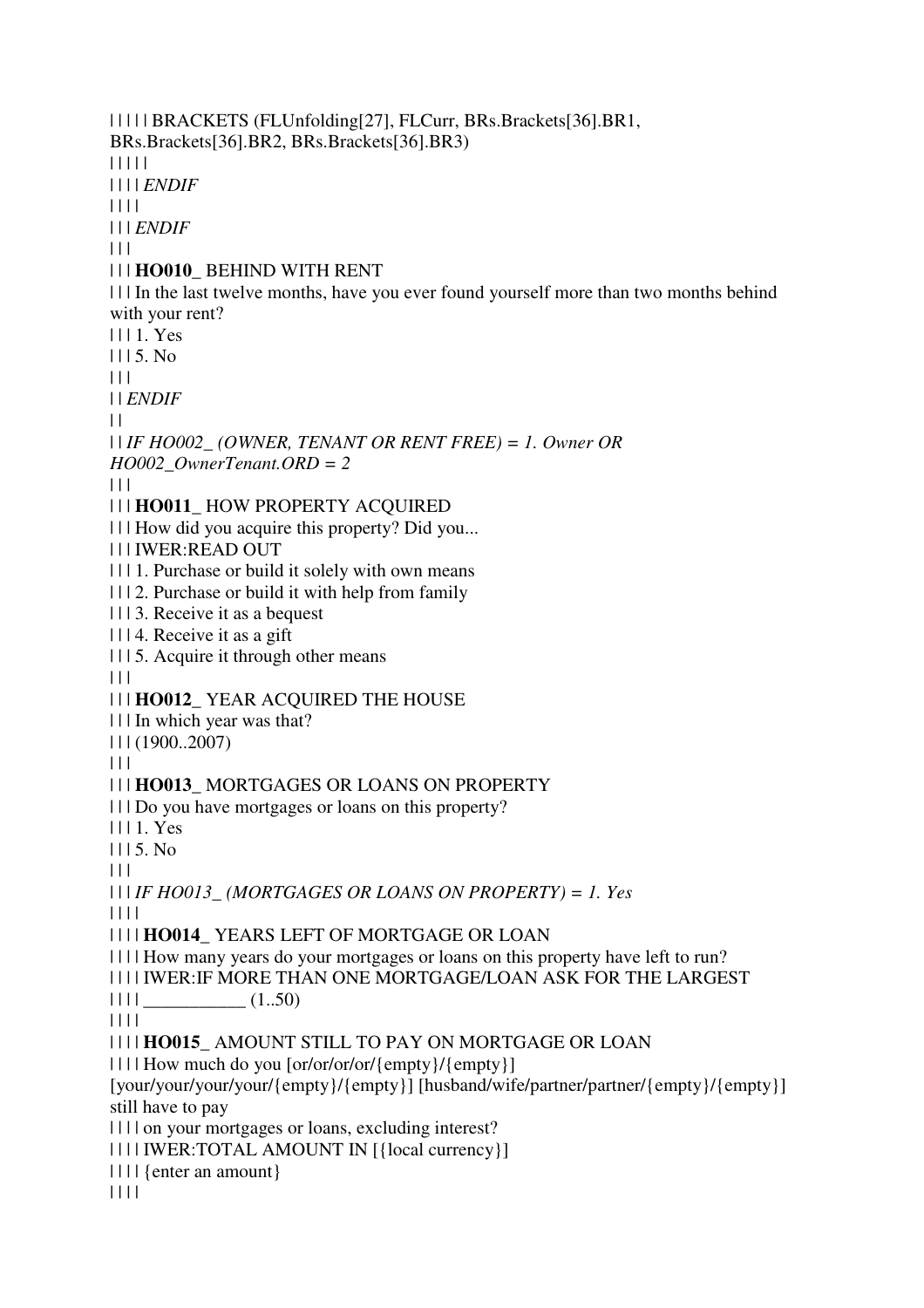| | | | *IF HO015\_ (AMOUNT STILL TO PAY ON MORTGAGE OR LOAN) = NONRESPONSE* | | | | | | | | | | BRACKETS (FLUnfolding[25], FLCurr, BRs.Brackets[37].BR1, BRs.Brackets[37].BR2, BRs.Brackets[37].BR3) | | | | | | | | | *ENDIF* | | | | | | | | **HO017\_** REGULARLY REPAY MORTGAGE OR LOANS | | | | Do you regularly repay your mortgages or loans? | | | | 1. Yes | | | | 5. No | | | | | | | | *IF HO017\_ (REGULARLY REPAY MORTGAGE OR LOANS) = 1. Yes* | | | | | | | | | | **HO020\_** AMOUNT REGULAR REPAYMENTS ON MORTGAGE OR LOAN | | | | | In the last twelve months, about how much did you pay for all mortgages and loans outstanding on this property? | | | | | IWER:AMOUNT IN [{local currency}] | | | | | {enter an amount} | | | | | | | | | | *IF HO020\_ (AMOUNT REGULAR REPAYMENTS ON MORTGAGE OR LOAN) = NONRESPONSE* | | | | | | | | | | | | BRACKETS (FLUnfolding[26], FLCurr, BRs.Brackets[38].BR1, BRs.Brackets[38].BR2, BRs.Brackets[38].BR3) | | | | | | | | | | | *ENDIF* | | | | | | | | | | **HO022\_** BEHIND WITH REPAYMENTS MORTGAGE OR LOAN | | | | | In the last twelve months, have you ever found yourself more than two months behind with these repayments? | | | | | 1. Yes | | | | | 5. No | | | | | | | | | *ENDIF* | | | | | | | *ENDIF*  $| 11$ | | *ENDIF*  $\perp$ | | *IF HO002\_ (OWNER, TENANT OR RENT FREE) <> 5. Rent free* | | | | | | **HO023\_** SUBLET OR LET PARTS OF ACCOMMODATION | | | Do you [let/sublet] parts of this accommodation? | | | 1. Yes  $1115.$  No  $| 11$ | | *ENDIF*  $\perp$ | | *IF HO002\_ (OWNER, TENANT OR RENT FREE) = 1. Owner OR HO002\_OwnerTenant.ORD = 2*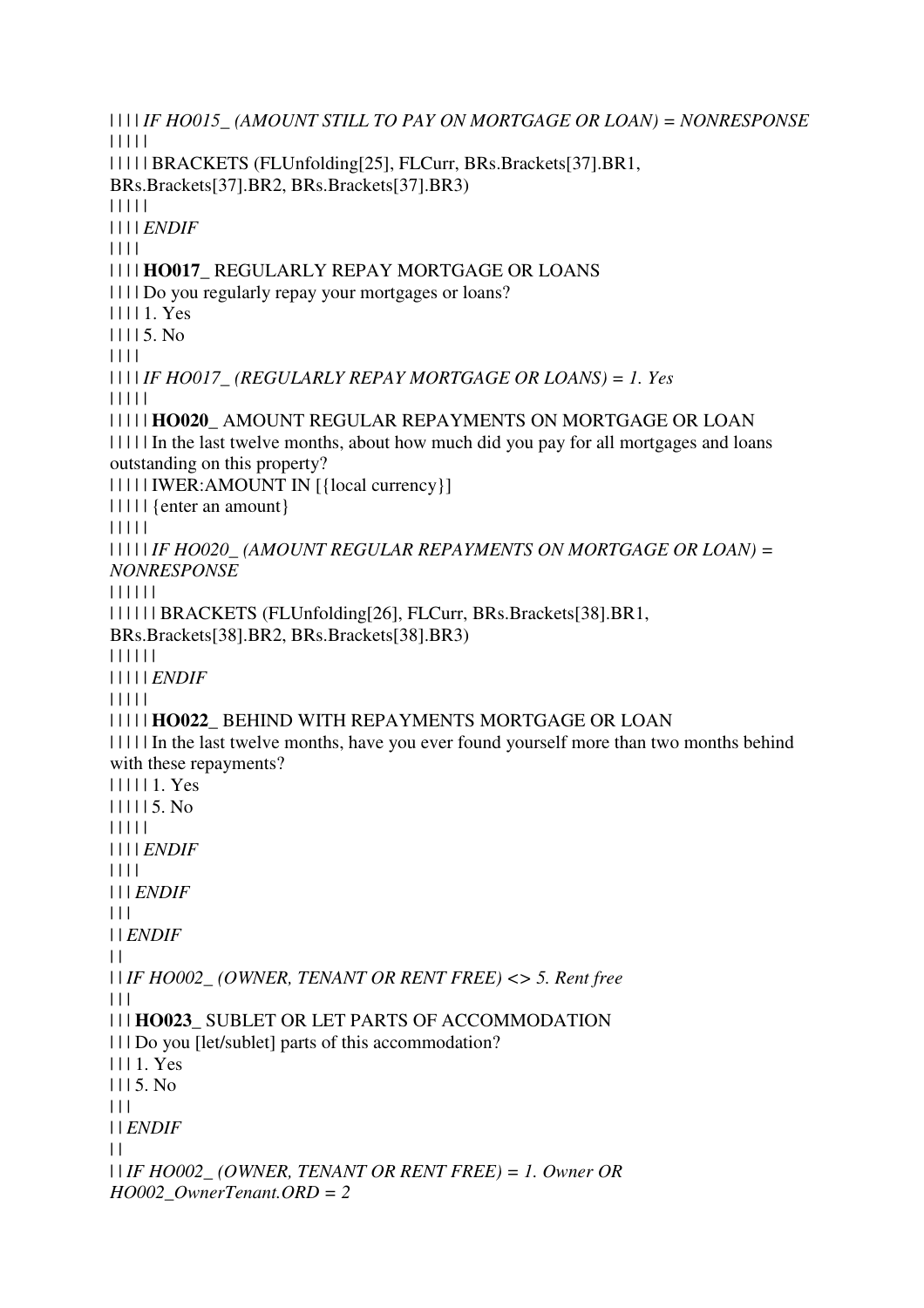$| 11$ 

| | | **HO024\_** VALUE OF THE HOUSE | | | In your opinion, how much would you receive if you sold your property today? | | | IWER:AMOUNT IN [{local currency}] | | | {enter an amount}  $| 11$ | | | *IF HO024\_ (VALUE OF THE HOUSE) = NONRESPONSE* | | | | | | | | BRACKETS (FLUnfolding[28], FLCurr, BRs.Brackets[39].BR1, BRs.Brackets[39].BR2, BRs.Brackets[39].BR3) | | | | | | | *ENDIF*  $\Box$ | | *ENDIF*  $\perp$ | | **HO026\_** OWN SECONDARY HOMES ETC | | Not including special time-sharing arrangements, do you [or/or/or/or/{empty}/{empty}/] [your/your/your/your/{empty}/{empty}] | | [husband/wife/partner/partner/{empty}/{empty}] own secondary homes, holiday homes, other real estate, land or forestry? | | IWER:PLEASE DO NOT INCLUDE A TIME SHARING ARRANGEMENT | | 1. Yes  $115.$  No.  $\mathbf{||}$ | | *IF HO026\_ (OWN SECONDARY HOMES ETC) = 1. Yes*  $| | | |$ | | | **HO027\_** VALUE OF REAL ESTATE | | | In your opinion, how much would this property be worth now if you sold it? | | | IWER:IF OWNS PROPERTY ABROAD, GIVE VALUE IN [{local currency}] | | | {enter an amount} | | | | | | *IF HO027\_ (VALUE OF REAL ESTATE) = NONRESPONSE* | | | | | | | | BRACKETS (FLUnfolding[29], FLCurr, BRs.Brackets[40].BR1, BRs.Brackets[40].BR2, BRs.Brackets[40].BR3) | | | | | | | *ENDIF*  $| 11$ | | | **HO029\_** RECEIVE INCOME OR RENT OF REAL ESTATE | | | Did you [or/or/or/or/{empty}/{empty}] [your/your/your/your/{empty}/{empty}] [husband/wife/partner/partner/{empty}/{empty}] receive any income or rent | | | from these properties in [{previous year}]? | | | 1. Yes  $1115$ . No.  $\Box$ | | | *IF HO029\_ (RECEIVE INCOME OR RENT OF REAL ESTATE) = 1. Yes* | | | | | | | | **HO030\_** AMOUNT INCOME OR RENT OF REAL ESTATE LAST YEAR | | | | How much income or rent did you [or/or/or/or/{empty}/{empty}] [your/your/your/your/{empty}/{empty}] [husband/wife/partner/partner/{empty}/{empty}] | | | | receive from these properties during [{previous year}], after taxes?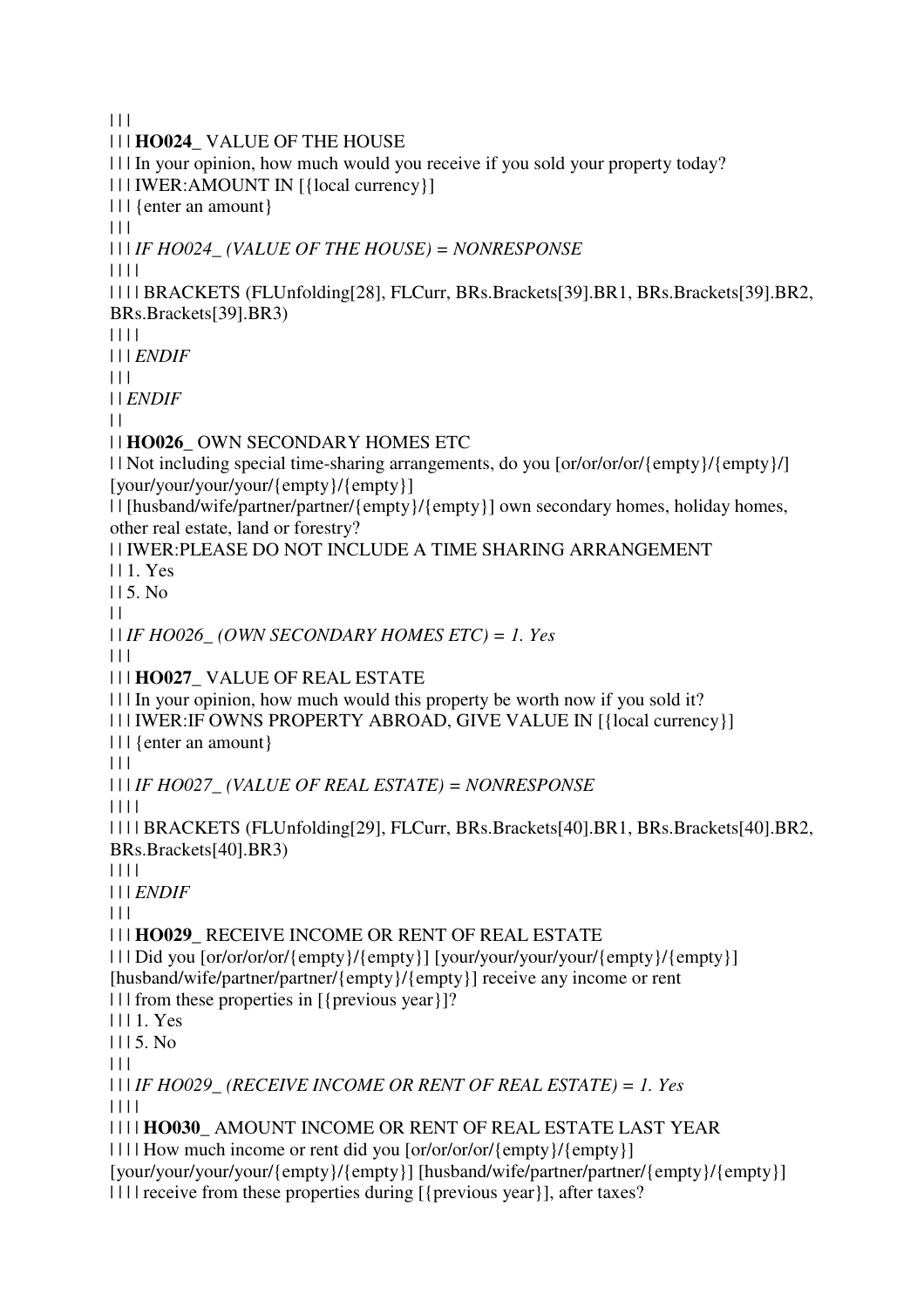| | | | IWER:AMOUNT IN [{local currency}] | | | | {enter an amount} | | | | | | | | *IF HO030\_ (AMOUNT INCOME OR RENT OF REAL ESTATE LAST YEAR) = NONRESPONSE* | | | | | | | | | | BRACKETS (FLUnfolding[30], FLCurr, BRs.Brackets[41].BR1, BRs.Brackets[41].BR2, BRs.Brackets[41].BR3) | | | | | | | | | *ENDIF* | | | | | | | *ENDIF*  $| | | |$ | | *ENDIF*  $\perp$ | | *IF MN101\_ (MN101\_Longitudinal) = 1 AND HO044\_ (CHANGE PLACE OF*   $RESIDENCE$ ) = 1. Yes OR MN101\_ (MN101\_Longitudinal) = 0  $\Box$ | | | **HO032\_** NUMBER OF ROOMS | | | Now we have a few questions about your household's accommodation. How many rooms do you have for your household members' personal use, including | | | bedrooms but excluding kitchen, bathrooms, and hallways [and any rooms you may let or sublet/{empty}]? | | | IWER:DO NOT COUNT BOXROOM, CELLAR, ATTIC ETC.  $\left| \begin{array}{c} \end{array} \right|$   $\left| \begin{array}{c} \end{array} \right|$   $\left| \begin{array}{c} \end{array} \right|$   $\left| \begin{array}{c} \end{array} \right|$   $\left| \begin{array}{c} \end{array} \right|$   $\left| \begin{array}{c} \end{array} \right|$   $\left| \begin{array}{c} \end{array} \right|$   $\left| \begin{array}{c} \end{array}$   $\left| \begin{array}{c} \end{array} \right|$   $\left| \begin{array}{c} \end{array} \right|$   $\left| \begin{array}{c} \end{$  $| 11 |$ | | | **HO050\_** INDOOR BATH OR SHOWER | | | Does your home have an indoor bath or shower only for your household's personal use? | | | 1. Yes  $1115$ . No.  $| 11$ | | | **HO051\_** INDOOR FLUSHING TOILET | | | Does your home have an indoor flushing toilet only for your household's personal use? | | | 1. Yes | | | 5. No  $|| ||$ | | | **HO052\_** CENTRAL HEATING | | | Does your home have central heating? | | | 1. Yes  $1115. No$  $| 11$ | | | **HO053\_** AIR CONDITION | | | Does your home have air condition? | | | 1. Yes  $1115$ . No.  $\Box$ | | | **HO054\_** ELEVATOR | | | Does your home have an elevator?  $1111$  Yes | | | 5. No  $| 11$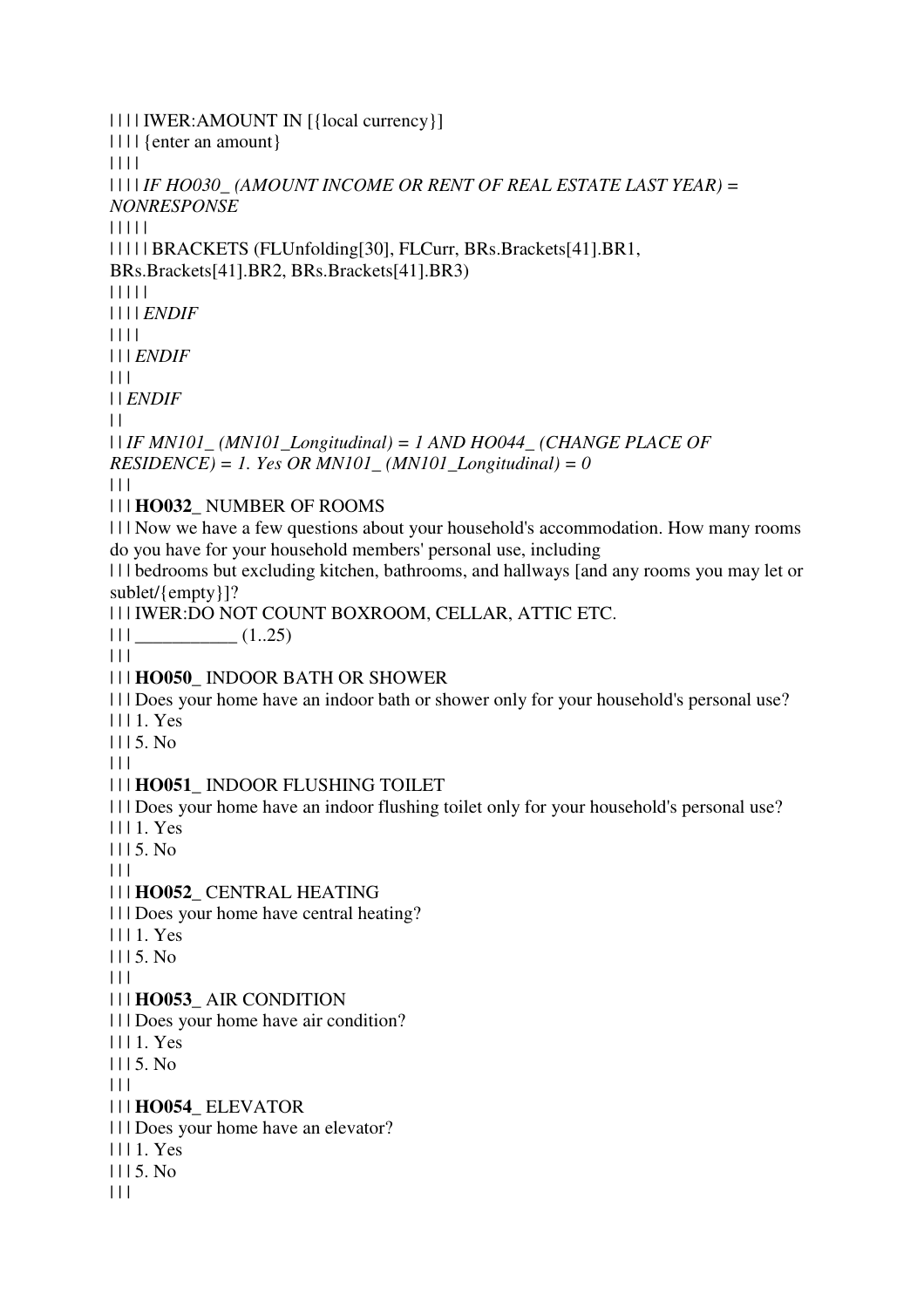| | | **HO055\_** BALCONY TERRACE OR GARDEN

| | | Does your home have a balcony, terrace or garden?

| | | 1. Yes

 $1115$ . No

 $| 11$ 

#### | | | **HO033\_** SPECIAL FEATURES IN THE HOUSE

| | | Does your home have special features that assist persons who have physical impairments or health problems?

| | | IWER:E.G. WIDENED DOORWAYS, RAMPS, AUTOMATIC DOORS, CHAIR LIFTS, ALERTING DEVICES (BUTTON ALARMS), KITCHEN OR BATHROOM

MODIFICATIONS

| | | 1. Yes

 $1115$ . No

 $| 11$ 

| | | **HO034\_** YEARS IN ACCOMMODATION

| | | How many years have you been living in your present accommodation?

| | | IWER:ROUND UP TO FULL YEARS

 $|| \t||$   $(0..120)$ 

 $| 11 |$ 

| | | **HO035\_** YEARS IN COMMUNITY

| | | And approximately how many years have you been living in your present town?

| | | IWER:ROUND UP TO FULL YEARS CODE LENGTH OF MOST RECENT SPELL

 $|| ||$   $(0..120)$ 

 $| 11 |$ 

CHK: HO034\_YrsAcc <= HO035\_YrsComm MAIN "^FLError[13]"

| | | *IF HO001\_ (INTERVIEW IN HOUSE R) = 5. No*

| | | |

| | | | **HO036\_** TYPE OF BUILDING

| | | | What type of building does your household live in?

| | | | IWER:READ OUT

| | | | 1. A farm house

| | | | 2. A free standing one or two family house

| | | | 3. A one or two family house as row or double house

| | | | 4. A building with 3 to 8 flats

| | | | 5. A building with 9 or more flats but no more than 8 floors

| | | | 6. A high-rise with 9 or more floors

| | | | 7. A housing complex with services for elderly

| | | | 8. Special housing for elderly (24 hours attention)

| | | |

| | | | *IF HO036\_ (TYPE OF BUILDING) = 4. A building with 3 to 8 flats OR* 

*HO036\_TypeAcc.ORD = 5*

| | | | |

| | | | | **HO042\_** NUMBER OF FLOORS OF BUILDING

| | | | | Including the ground floor, how many floors does the building your household lives in have?

 $|| || || ||$   $(1.99)$ 

| | | | |

| | | | *ENDIF*

| | | |

| | | | *IF HO036\_ (TYPE OF BUILDING) > 3. A one or two family house as row or double house*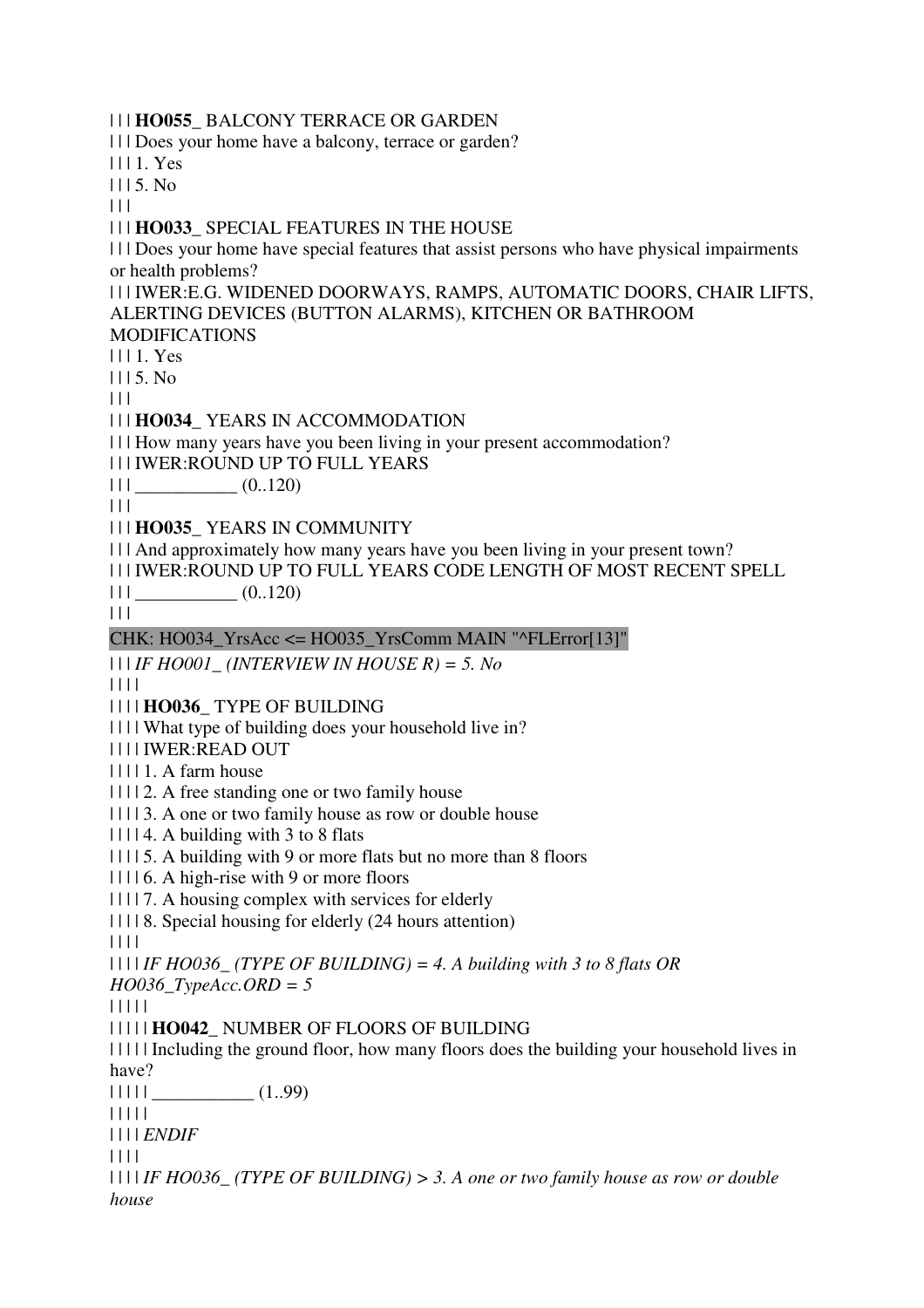| | | | |

| | | | | **HO043\_** NUMBER OF STEPS TO ENTRANCE

| | | | | How many steps have to be climbed (up or down) to get to the main entrance of your flat?

#### | | | | | IWER:DO NOT INCLUDE STEPS THAT ARE AVOIDED, BECAUSE THE BLOCK HAS AN ELEVATOR

 $|| || || || 1.$  Up to 5

- | | | | | 2. 6 to 15
- | | | | | 3. 16 to 25
- | | | | | 4. More than 25
- | | | | |
- | | | | *ENDIF*

| | | |

### | | | | **HO037\_** AREA WHERE YOU LIVE

- | | | | Please look at card 41.How would you describe the area where you live?
- $|| || || 1. A \text{ big city}$
- | | | | 2. The suburbs or outskirts of a big city
- | | | | 3. A large town
- | | | | 4. A small town
- | | | | 5. A rural area or village
- | | | |
- | | | *ENDIF*
- $| 11$

### | | | **HO056\_** AREA FACILITIES

| | | How about the area immediately surrounding your accommodation. Would you say it has sufficient supply of facilities such as pharmacy, medical care,

| | | or grocery?

- | | | 1. Yes
- | | | 5. No

 $| 11 |$ 

### | | | **HO057\_** AREA PUBLIC TRANSPORTATION

| | | Would you say it has sufficient possibilities for public transportation?

- | | | 1. Yes
- $1115$ . No

 $\Box$ 

### | | | **HO058\_** AREA POLLUTION NOISE OR OTHER PROBLEMS

| | | Would you say it has pollution, noise or other environmental problems?

- | | | 1. Yes
- $1115. No$

 $|| ||$ 

### | | | **HO059\_** AREA VANDALISM OR CRIME

- | | | Would you say it suffers from vandalism or crime?
- | | | 1. Yes

 $1115$ . No.

 $\Box$ 

| | *ENDIF*

 $| |$ 

### | | **HO038\_** TIME IN OTHER ACCOMMODATION

| | Apart from vacations or brief visits, do you regularly spend part of the year in another residence?

| | IWER:IF UNCLEAR: MORE THAN ONE MONTH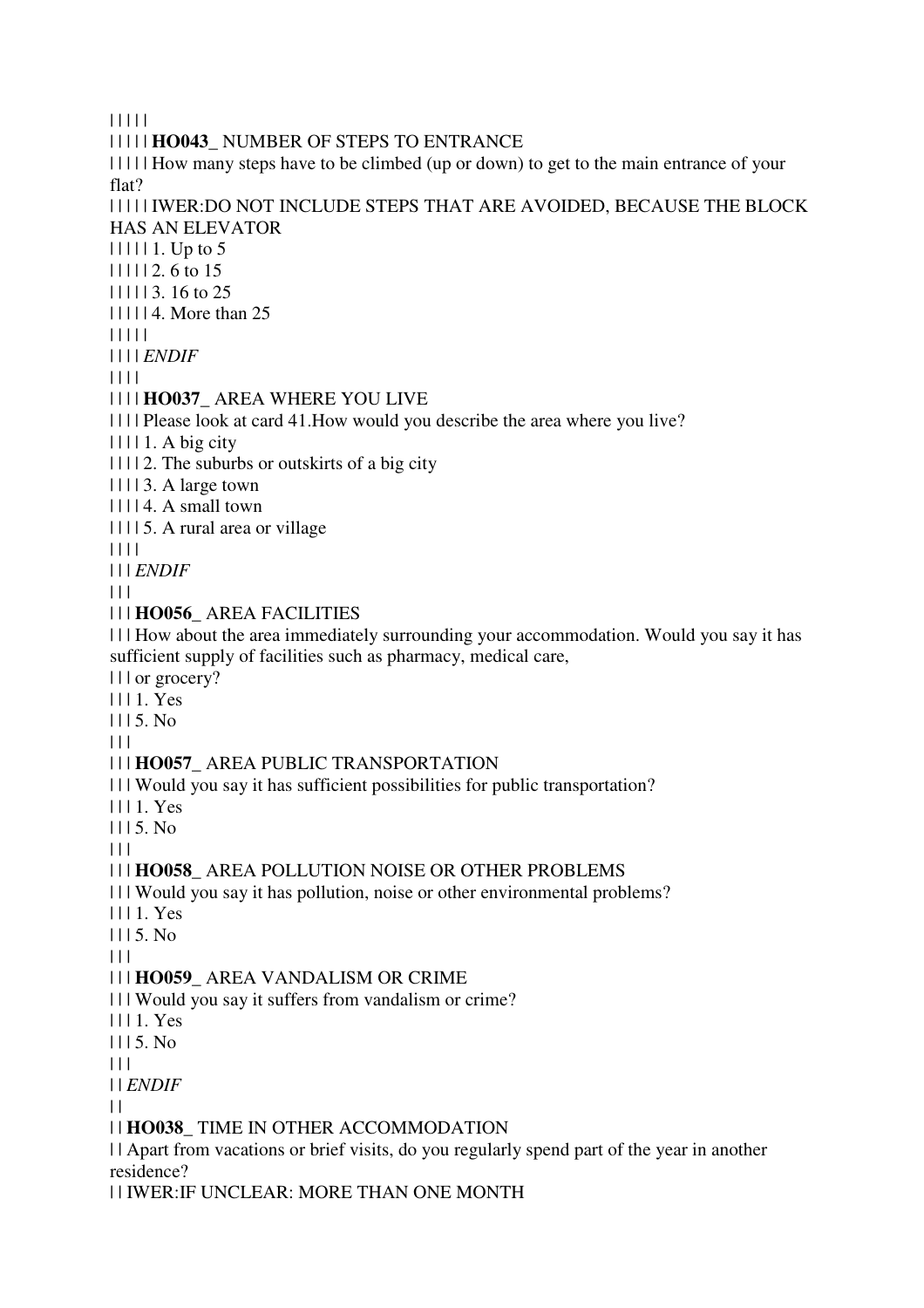| | 1. Yes | | 5. No  $\|$ | | *IF HO038\_ (TIME IN OTHER ACCOMMODATION) = 1. Yes*  $| 11 |$ | | | **HO039\_** LOCATION OF RESIDENCE | | | Where is this residence located? | | | IWER:READ OUT | | | 1. In same city or community | | | 2. In another part of the country | | | 3. In another country (please specify)  $\Box$ | | | *IF HO039\_ (LOCATION OF RESIDENCE) = 3. In another country (please specify)* | | | | | | | | **HO040\_** COUNTRY OF ACCOMMODATION | | | | In which country is the residence located?  $|| \ || ||$ | | | | | | | *ENDIF*  $\Box$ | | *ENDIF*  $| \cdot |$ | | **HO041\_** WHO ANSWERED THE QUESTIONS IN HO | | CHECK: WHO ANSWERED THE QUESTIONS IN THIS SECTION? | | 1. Respondent only | | 2. Respondent and proxy | | 3. Proxy only  $\|$  $| |$ | *ENDIF* | *ENDIF IF MN024\_ (HOUSEHOLD TYPE) = 1*  $\perp$ | *IF MN008\_ (HOUSEHOLD RESPONDENT) = 1*  $\perp$ | | **HH001\_** OTHER CONTRIBUTION TO HOUSEHOLD INCOME | | Although we may have asked you [or other members of your household/{empty}] some of the details earlier, it is important for us to understand your | | household's situation correctly. In the last year, that is in [{previous year}], was there any household member who contributed to your household | | income and who is not part of this interview? | | IWER:IF NECESSARY READ LIST OF ELIGIBLES: PART OF THIS INTERVIEW ARE [{list with eligible respondents}] | | 1. Yes | | 5. No  $\|$  $\perp$ | | *IF HH001\_ (OTHER CONTRIBUTION TO HOUSEHOLD INCOME) = 1. Yes*  $| 11$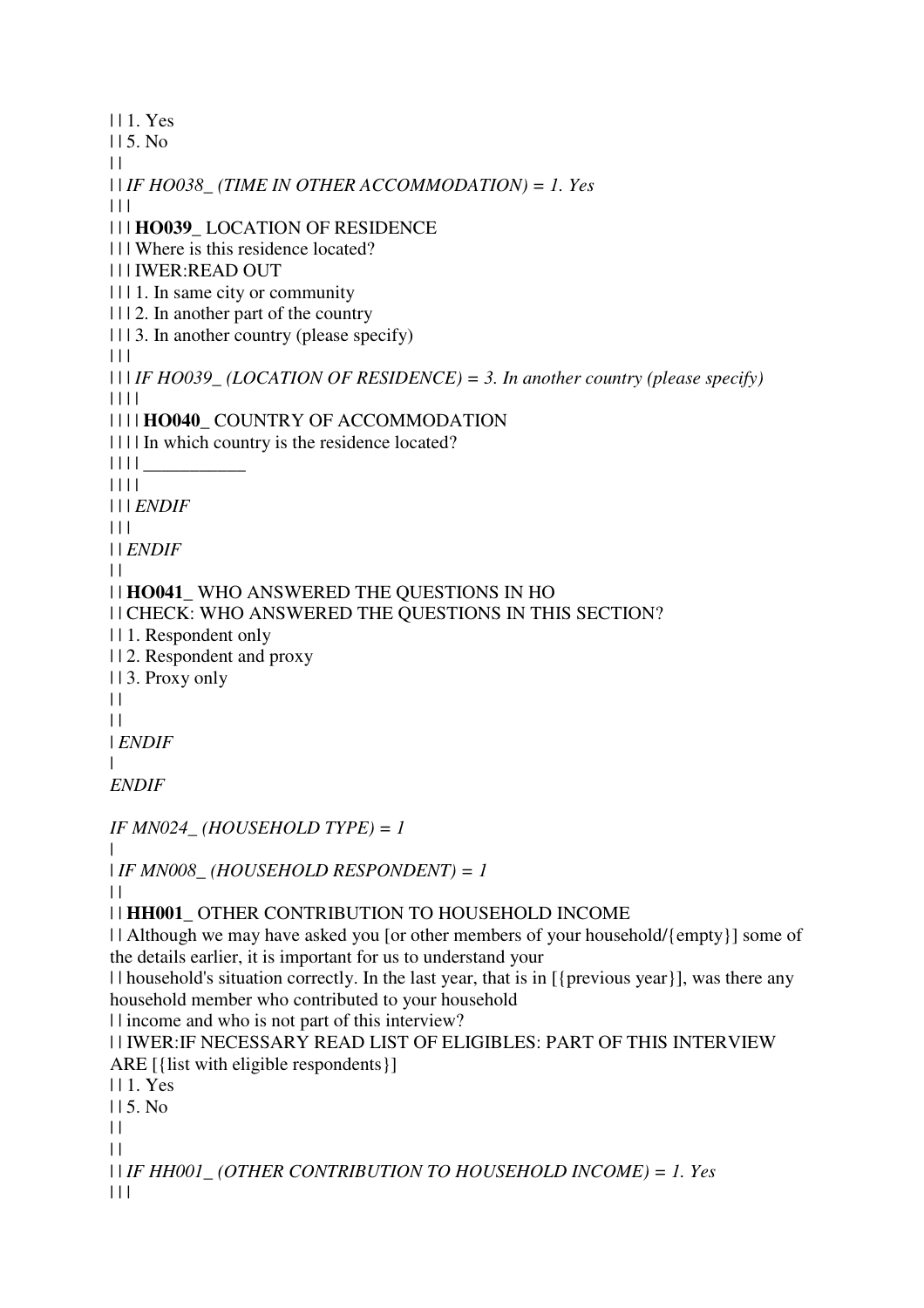### | | | **HH002\_** TOTAL INCOME OTHER HOUSEHOLD MEMBERS

| | | Can you give us the approximate total amount of income received in [{previous year}] by other household members after any taxes or contributions?

| | | IWER:CODE ZERO IF NO SUCH INCOME; AMOUNT IN [{local currency}]

| | | {enter an amount}

 $| 11$ 

| | | *IF HH002\_ (TOTAL INCOME OTHER HOUSEHOLD MEMBERS) = NONRESPONSE* | | | |

| | | | BRACKETS (FLUnfolding[31], FLCurr, BRs.Brackets[33].BR1, BRs.Brackets[33].BR2, BRs.Brackets[33].BR3)

| | | |

| | | *ENDIF*

 $\Box$ 

| | *ENDIF*

 $\perp$ 

| | **HH010\_** INCOME FROM OTHER SOURCES

| | Some households receive payments such as housing allowances, child benefits, Supplementary Welfare Allowance etc.Has your household or anyone in your

| | household received any such payments in [{previous year}]?

| | 1. Yes

 $115.$  No.

 $\|$ 

| | *IF HH010\_ (INCOME FROM OTHER SOURCES) = 1. Yes*

 $\Box$ 

| | | **HH011\_** ADDITIONAL INCOME RECEIVED BY ALL HOUSEHOLD MEMBERS IN LAST YEAR

| | | Please give us the approximate total amount of income from these benefits that you received as a household in [{previous year}], after any taxes and

| | | contributions.

| | | IWER:AMOUNT IN [{local currency}]

| | | {enter an amount}

 $\Box$ 

| | | *IF HH011\_ (ADDITIONAL INCOME RECEIVED BY ALL HOUSEHOLD MEMBERS IN LAST YEAR) = NONRESPONSE*

| | | |

| | | | BRACKETS (FLUnfolding[35], FLCurr, BRs.Brackets[34].BR1, BRs.Brackets[34].BR2, BRs.Brackets[34].BR3)

| | | |

| | | *ENDIF*

 $| 11 |$ 

| | *ENDIF*

 $\|$ 

| | **HH017\_** TOTAL INCOME RECEIVED BY ALL HOUSEHOLD MEMBERS IN LAST **MONTH** 

| | To summarize, how much was the overall income, after tax, that your entirehousehold had in an average month in [{previous year}]?

| | {enter an amount}

 $| |$ 

| | *IF HH017\_ (TOTAL INCOME RECEIVED BY ALL HOUSEHOLD MEMBERS IN LAST MONTH) = DONTKNOW OR HH017\_ (TOTAL INCOME RECEIVED BY ALL*  | | *HOUSEHOLD MEMBERS IN LAST MONTH) = REFUSAL*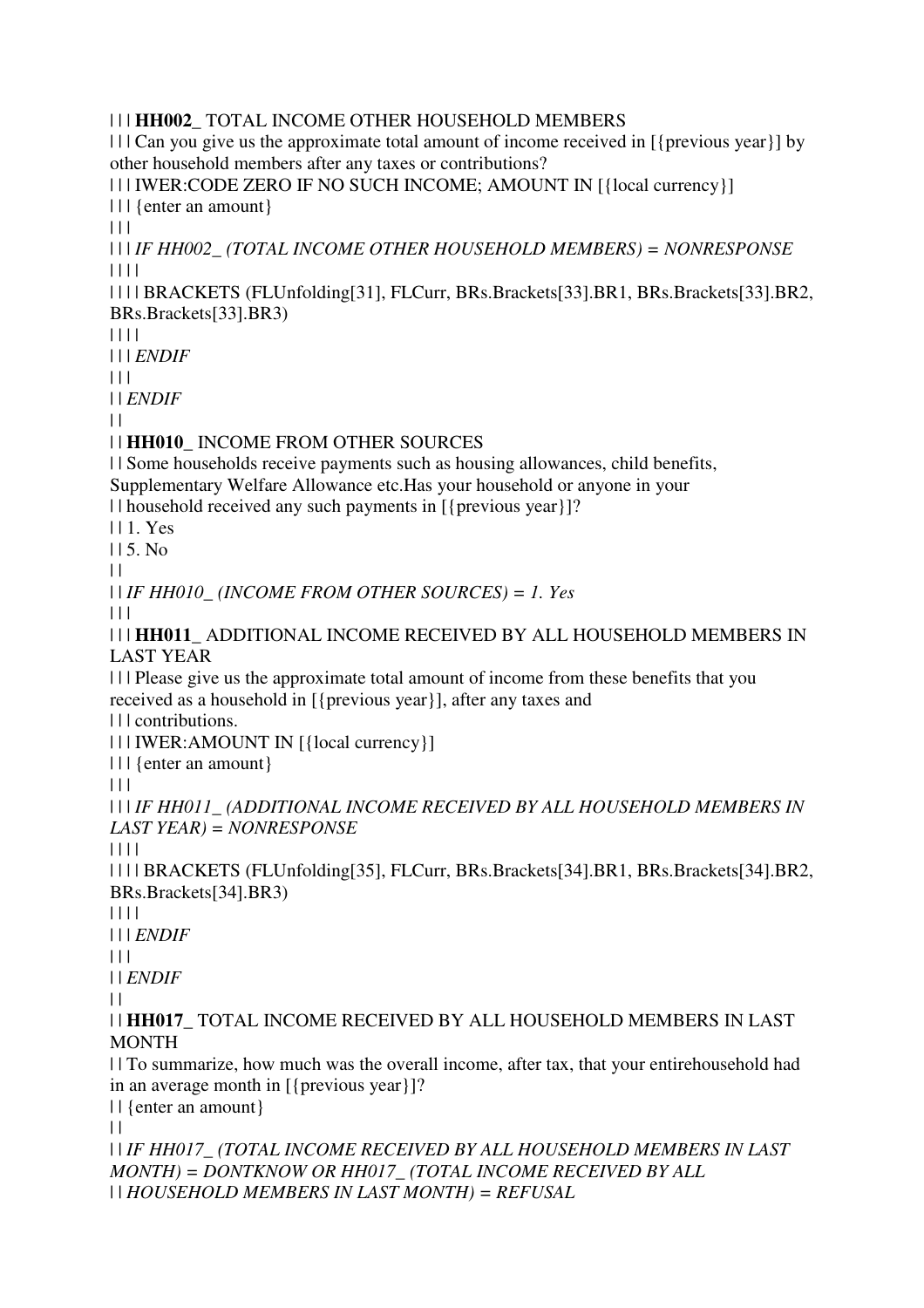$|| ||$ 

| | | **HH018\_** TOTAL INCOME RECEIVED BY ALL HOUSEHOLD MEMBERS IN LAST MONTH UB | | | Please look at card 42. Can you tell me the letter that corresponds to the overall income,

after tax, that your household had in an average month in

| | | [{previous year}]?

 $\| ||$   $\|$ 

 $| 11 |$ 

| | *ENDIF*

 $\perp$ 

### | | **HH014\_** WHO ANSWERED THE QUESTIONS IN HH

| | IWER CHECK: WHO ANSWERED THE QUESTIONS IN THIS SECTION?

| | 1. Respondent only

| | 2. Respondent and proxy

| | 3. Proxy only

 $\|$ 

 $\perp$ 

| *ENDIF*

|

*ENDIF*

*IF MN024\_ (HOUSEHOLD TYPE) = 1*

| | *IF MN008\_ (HOUSEHOLD RESPONDENT) = 1*

 $\|$ 

| | **CO001\_** Introduction text

| | We would now like to ask some questions about your household's usual expenditures and how your household is managing financially.

| | 1. Continue

 $| |$ 

 $\perp$ 

| | **CO002\_** AMOUNT SPENT ON FOOD AT HOME

| | Please look at card 43.Thinking about the last 12 months: about how much did your household spend in a typical month on food to be consumed at home?

| | IWER:AMOUNT IN [{local currency}]

| | {enter an amount}

 $| |$ 

| | **CO003\_** AMOUNT SPENT ON FOOD OUTSIDE THE HOME

| | Please look at card 43.Still thinking about the last 12 months: about how much did your household spend in a typical month on food to be consumed

| | outside home?

| | IWER:AMOUNT IN [{local currency}]

| | {enter an amount}

 $\|$ 

| | **CO010\_** CONSUME HOME PRODUCED FOOD

| | Do you [and other members of your household/{empty}] consume vegetables, fruit or meat that you have grown, produced, caught or gathered yourselves?

| | 1. Yes

| | 5. No

 $\perp$ 

| | *IF CO010\_ (CONSUME HOME PRODUCED FOOD) = 1. Yes*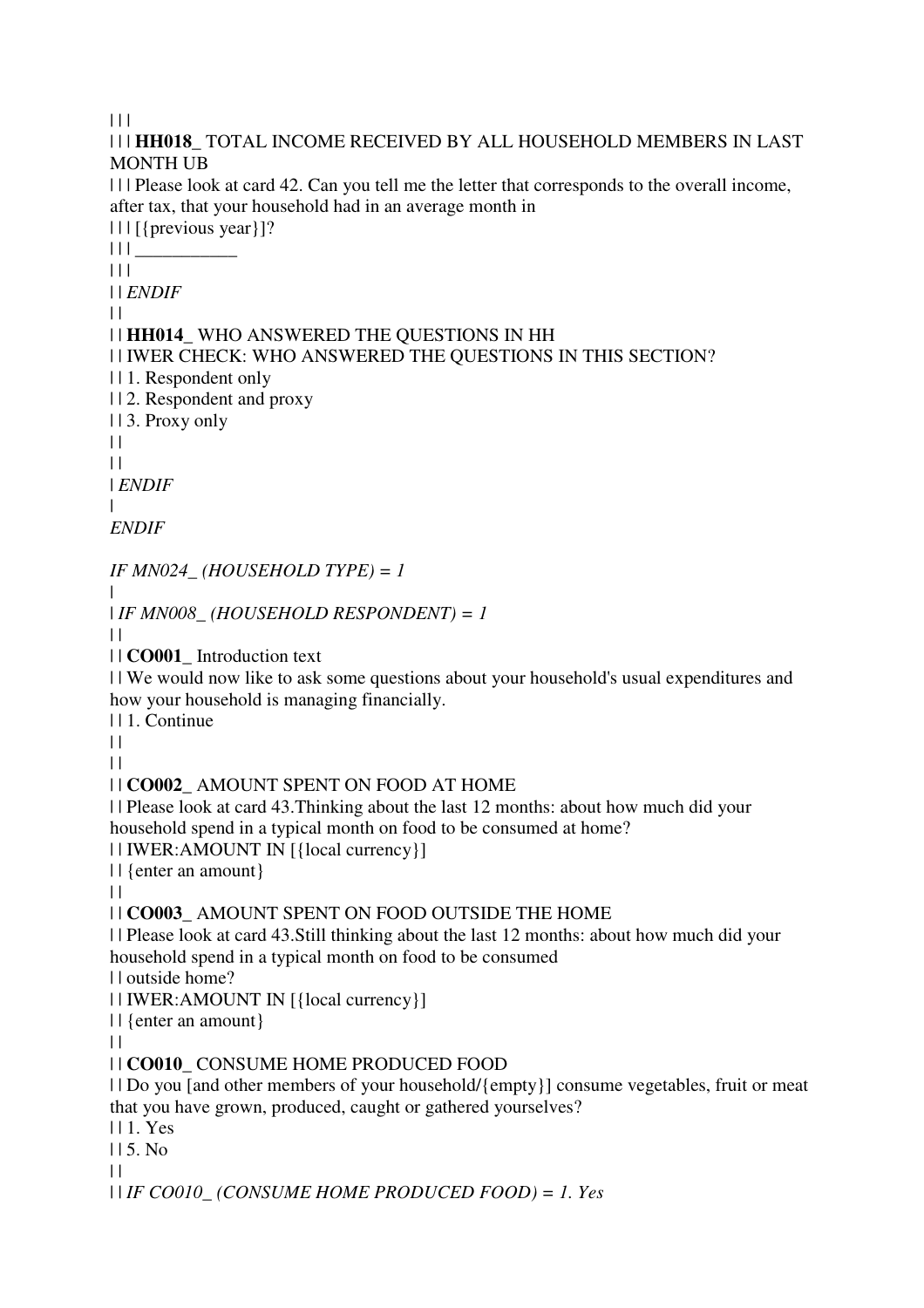$| 11$ 

#### | | | **CO011\_** VALUE OF HOME PRODUCED FOOD

| | | What is the value of the home produced food that you consumed in a typical month during the last year? In other words, how much would you have paid

| | | for this food if you had to buy it?

| | | {enter an amount}

 $| 11$ 

| | *ENDIF*

 $\perp$ 

#### | | **CO004\_** AMOUNT SPENT ON TELEPHONES IN LAST MONTH

| | Please look at card 43.Again, in the last 12 months: about how much was your household's expenditure on telephone calls and charges in a typical

| | month?

| | IWER:AMOUNT IN [{local currency}]

| | {enter an amount}

 $\|$ 

### | | **CO007\_** IS HOUSEHOLD ABLE TO MAKE ENDS MEET

| | Thinking of your household's total monthly income, would you say that your household is able to make ends meet...

| | IWER:READ OUT

| | 1. With great difficulty

| | 2. With some difficulty

| | 3. Fairly easily

| | 4. Easily

 $\Box$ 

| | *IF MN101\_ (MN101\_Longitudinal) = 1*

 $\Box$ 

#### | | | **CO008\_** SITUATION IMPROVEMENT THINKING BACK ONE YEAR

| | | Since we last interviewed you in [{month and year previous interview}], would you say your household's financial situation today has...

| | | IWER:READ OUT

| | | 1. Greatly improved

| | | 2. Somewhat improved

| | | 3. Remained the same

| | | 4. Somewhat deteriorated

| | | 5. Greatly deteriorated

 $\Box$ 

| | *ENDIF*

 $\perp$ 

| | **CO009\_** WHO ANSWERED THE QUESTIONS IN CO

| | IWER CHECK: WHO ANSWERED THE QUESTIONS IN THIS SECTION?

| | 1. Respondent only

| | 2. Respondent and proxy

| | 3. Proxy only

 $\perp$ 

 $\perp$ 

| *ENDIF*

|

*ENDIF*

*IF MN007\_ (FINANCIAL RESPONDENT) = 1*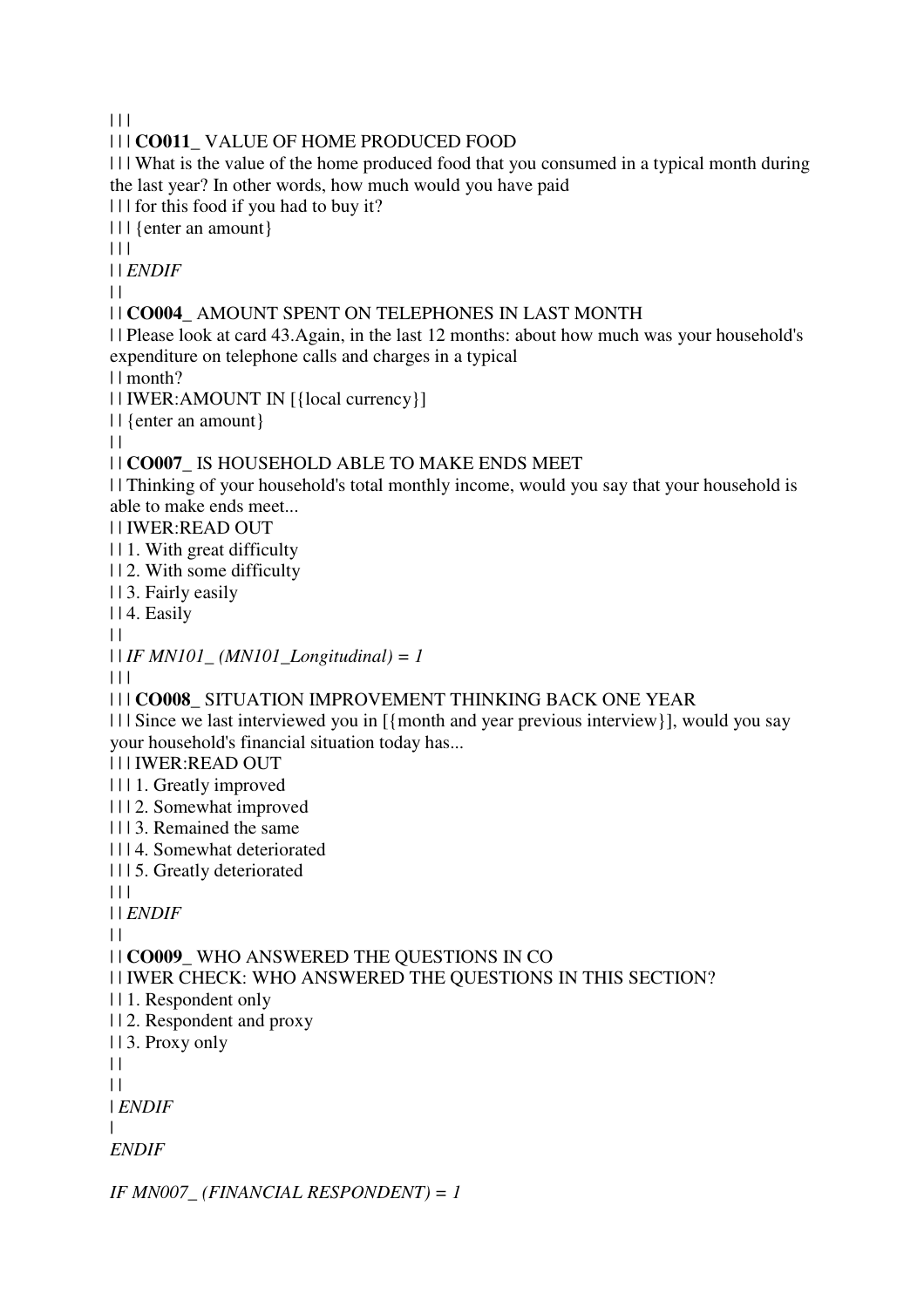|

# | **AS001\_** INTRODUCTION 1 TO ASSETS

| The next questions ask about a number of different kinds of savings or investments that you [or/or/or/or/{empty}/{empty}]

| [your/your/your/your/{empty}/{empty}] [husband/wife/partner/partner/{empty}/{empty}] may have.

| 1. Continue

| |

# | **AS060\_** HAS BANK ACCOUNT

| Do you[or/or/or/or/{empty}/{empty}] [your/your/your/your/{empty}/{empty}] [husband/wife/partner/partner/{empty}/{empty}] currently have any money in | bank accounts, current accounts, saving accounts or Post Office accounts?

| 1. Yes

| 5. No

|

| *IF AS060\_ (HAS BANK ACCOUNT) = 5. No*

 $\perp$ 

# | | **AS061\_** REASON FOR NOT HAVING A BANK ACCOUNT

| | Please look at card 44. Looking at this list, please tell me which is the most important reason

 $| |$ 

you[or/or/or/or/{empty}/{empty}][your/your/your/your/{empty}/{empty}][husband/wife/part ner/partner/{empty}/{empty}] currently do not have bank

| | accounts, transaction accounts, saving accounts or postal accounts?

| | 1. Do not like dealing with banks

| | 2. Minimum balance/service charges are too high

| | 3. No bank has convenient hours or location

| | 4. Do not need/want a bank account

| | 5. Do not have enough money

| | 6. Savings are managed by children or other relatives (in or outside the household)

| | 95. Actually I/we do have an account

| | 97. Some other reason

 $\|$ 

| *ENDIF*

|

| *IF AS060\_ (HAS BANK ACCOUNT) = 1. Yes OR AS061\_ (REASON FOR NOT HAVING A BANK ACCOUNT) = 95. Actually I/we do have an account*

 $\perp$ 

| | **AS003\_** AMOUNT BANK ACCOUNT

| | About how much do you [and/and/and/and/{empty}/{empty}]

[your/your/your/your/{empty}/{empty}] [husband/wife/partner/partner/{empty}/{empty}] | | currently have in bank accounts, transaction accounts, saving accounts or Post Office accounts?

| | IWER:AMOUNT IN [{local currency}]; CODE TOTAL AMOUNT FOR BOTH PARTNERS

| | {enter an amount}

 $| |$ 

# CHK: AS003\_AmBankAcc <> EMPTY MAIN "^FLError[20]"

| | *IF AS003\_ (AMOUNT BANK ACCOUNT) = NONRESPONSE*  $|| ||$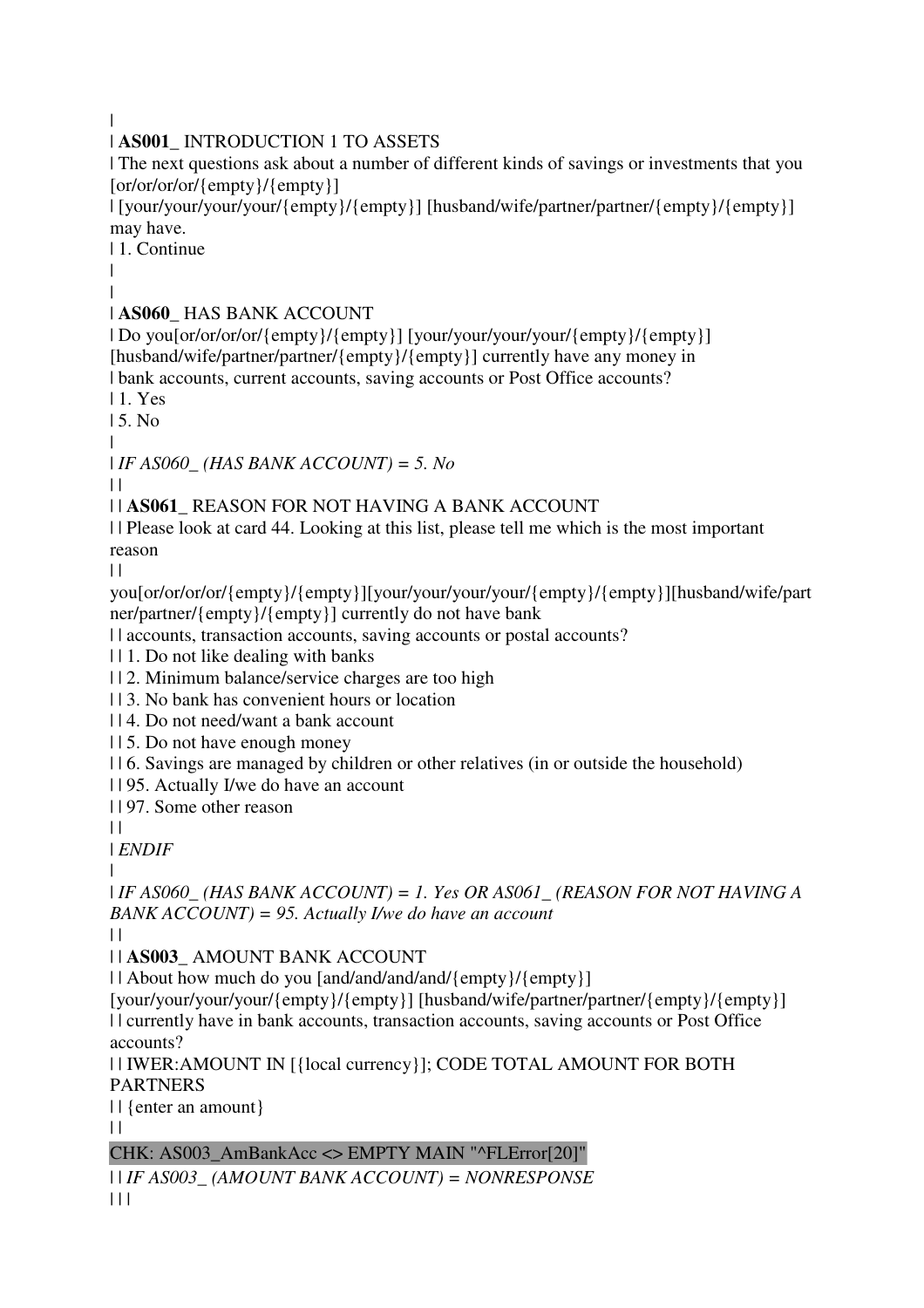| | | BRACKETS (FLUnfolding[45], FLCurr, BRs.Brackets[3].BR1, BRs.Brackets[3].BR2, BRs.Brackets[3].BR3)

 $|| ||$ 

| | *ENDIF*

 $| |$ 

| | **AS005\_** INTEREST FROM BANK ACCOUNTS

| | After taxes, about how much interest income did you [and/and/and/and/{empty}/{empty}] [your/your/your/your/{empty}/{empty}]

| | [husband/wife/partner/partner/{empty}/{empty}] receive from such accounts in [{previous year}]?

| | IWER:AMOUNT IN [{local currency}]; AFTER TAXES; CODE TOTAL AMOUNT FOR BOTH PARTNERS

| | {enter an amount}

 $\|$ 

CHK: AS005\_IntBankAcc <> EMPTY MAIN "^FLError[20]"

| | *IF AS005\_ (INTEREST FROM BANK ACCOUNTS) = NONRESPONSE*

 $| 11$ 

| | | BRACKETS (FLUnfolding[46], FLCurr, BRs.Brackets[4].BR1, BRs.Brackets[4].BR2, BRs.Brackets[4].BR3)

 $\Box$ 

| | *ENDIF*

 $\perp$ 

| *ENDIF*

| | **AS062\_** HAS BONDS

| Do

you[or/or/or/or/{empty}/{empty}][your/your/your/your/{empty}/{empty}][husband/wife/part ner/partner/{empty}/{empty}] currently have any money in

| government or corporate bonds?

| IWER:BONDS ARE A DEBT INSTRUMENT ISSUED BY THE GOVERNMENT OR A CORPORATION IN ORDER TO GENERATE CAPITAL BY BORROWING.

| 1. Yes

| 5. No

| | *IF AS062\_ (HAS BONDS) = 1. Yes*

 $\|$ 

| | **AS007\_** AMOUNT IN BONDS

| | About how much do you currently [and/and/and/and/{empty}/{empty}] [your/your/your/your/{empty}/{empty}]

| | [husband/wife/partner/partner/{empty}/{empty}] have in government or corporate bonds? | | IWER:ENTER AN AMOUNT IN [{local currency}]; CODE TOTAL AMOUNT FOR BOTH PARTNERS

| | {enter an amount}

 $\|$ 

CHK: AS007\_AmBonds <> EMPTY MAIN "^FLError[20]"

| | *IF AS007\_ (AMOUNT IN BONDS) = NONRESPONSE*

 $| 11$ 

| | | BRACKETS (FLUnfolding[47], FLCurr, BRs.Brackets[5].BR1, BRs.Brackets[5].BR2, BRs.Brackets[5].BR3)  $|| ||$ 

| | *ENDIF*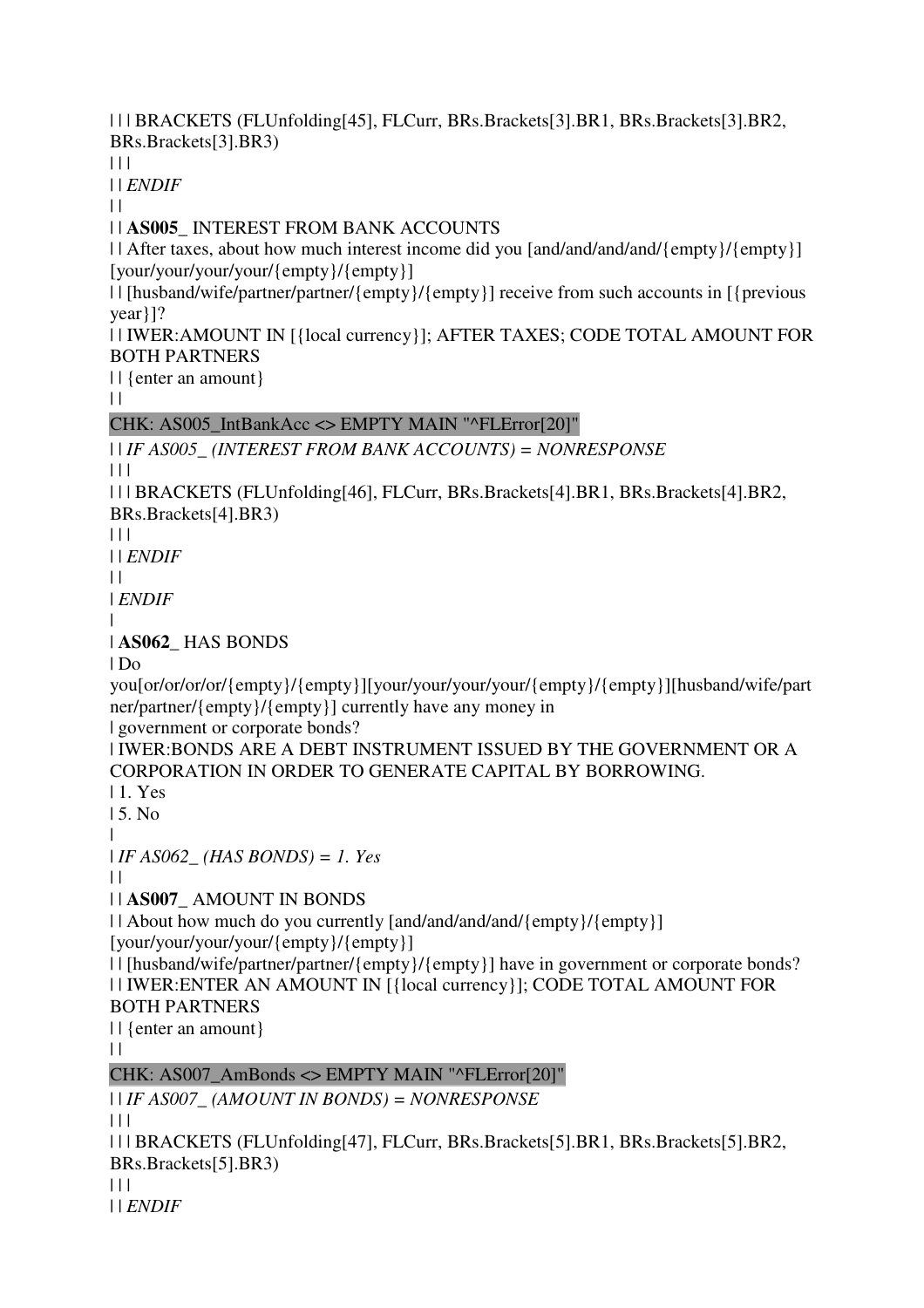$\|$ 

| | **AS009\_** INTEREST FROM BONDS

| | After taxes, about how much interest income did you [and/and/and/and/{empty}/{empty}] [your/your/your/your/{empty}/{empty}]

| | [husband/wife/partner/partner/{empty}/{empty}] receive from these bonds in [{previous year}]?

| | IWER:AMOUNT IN [{local currency}]; AFTER TAXES; CODE TOTAL AMOUNT FOR BOTH PARTNERS

| | {enter an amount}

 $\|$ 

# CHK: AS009\_IntBonds <> EMPTY MAIN "^FLError[20]"

```
| | IF AS009_ (INTEREST FROM BONDS) = NONRESPONSE
```
 $\Box$ 

| | | BRACKETS (FLUnfolding[48], FLCurr, BRs.Brackets[6].BR1, BRs.Brackets[6].BR2, BRs.Brackets[6].BR3)

 $| 11$ 

| | *ENDIF*

 $\perp$ 

| *ENDIF*

|

# | **AS063\_** HAS STOCKS

 $|$  Do

you[or/or/or/or/{empty}/{empty}][your/your/your/your/{empty}/{empty}][husband/wife/part ner/partner/{empty}/{empty}] currently have any money in

| stocks or shares (listed or unlisted on stockmarket)?

| IWER:STOCKS ARE PIECES OF PAPER THAT SHOW THAT THE PERSON OWNS PART OF A CORPORATION AND HAS THE RIGHT TO RECEIVE DIVIDENDS FROM IT.

| 1. Yes

| 5. No

|

| *IF AS063\_ (HAS STOCKS) = 1. Yes*

 $\perp$ 

| | **AS011\_** AMOUNT IN STOCKS

| | About how much do you [and/and/and/and/{empty}/{empty}]

[your/your/your/your/{empty}/{empty}] [husband/wife/partner/partner/{empty}/{empty}] | | currently have in stocks or shares (listed or unlisted on stock market)?

| | IWER:AMOUNT IN [{local currency}]; CODE TOTAL AMOUNT FOR BOTH

PARTNERS

| | {enter an amount}

 $\|$ 

# CHK: AS011\_AmStocks <> EMPTY MAIN "^FLError[20]"

| | *IF AS011\_ (AMOUNT IN STOCKS) = NONRESPONSE*

 $| 11 |$ 

| | | BRACKETS (FLUnfolding[49], FLCurr, BRs.Brackets[7].BR1, BRs.Brackets[7].BR2, BRs.Brackets[7].BR3)

| | |

| | *ENDIF*

 $\|$ 

| | **AS015\_** DIVIDEND FROM STOCKS

| | After taxes, about how much dividend income did you [and/and/and/and/{empty}/{empty}]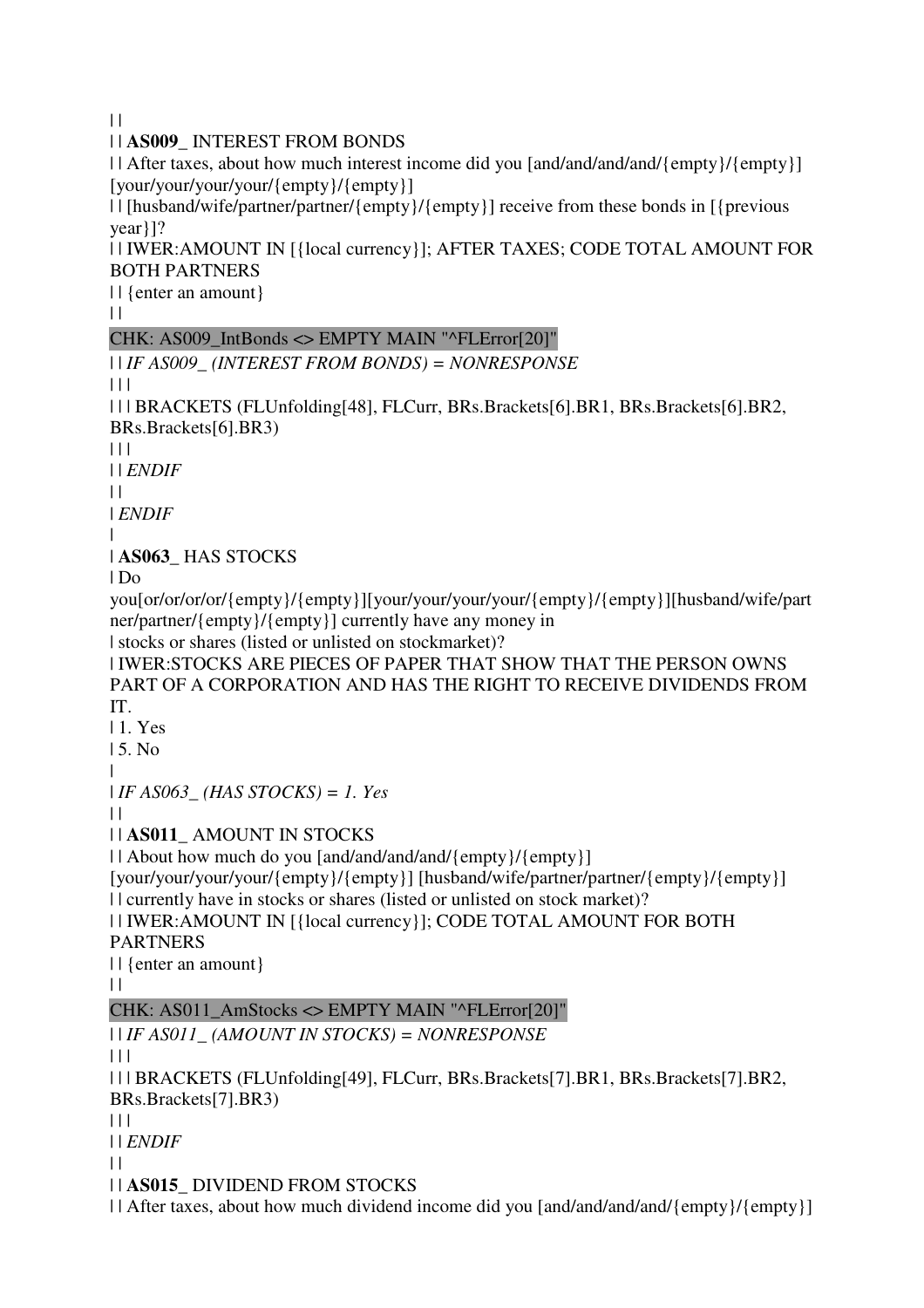[your/your/your/your/{empty}/{empty}] | | [husband/wife/partner/partner/{empty}/{empty}] receive from these stocks in [{previous year}]? | | IWER:AMOUNT IN [{local currency}]; AFTER TAXES; CODE TOTAL AMOUNT FOR BOTH PARTNERS | | {enter an amount}

 $| |$ 

# CHK: AS015 DivStocks <> EMPTY MAIN "^FLError[20]"

| | *IF AS015\_ (DIVIDEND FROM STOCKS) = NONRESPONSE*

 $\Box$ 

| | | BRACKETS (FLUnfolding[50], FLCurr, BRs.Brackets[8].BR1, BRs.Brackets[8].BR2, BRs.Brackets[8].BR3)

 $| 11$ 

| | *ENDIF*

 $\perp$ 

| *ENDIF*

|

| **AS064\_** HAS MUTUAL FUNDS

| Do

you[or/or/or/or/{empty}/{empty}][your/your/your/your/{empty}/{empty}][husband/wife/part ner/partner/{empty}/{empty}] currently have any money in

| mutual funds or managed investment accounts?

| IWER:MUTUAL FUNDS ARE A POOL OF MONEY BELONGING TO MANY INVESTORS WHO TRUST A MANAGER TO INVEST IT IN STOCKS AND/OR BONDS.

| 1. Yes

| 5. No

|

| *IF AS064\_ (HAS MUTUAL FUNDS) = 1. Yes*

 $\perp$ 

| | **AS017\_** AMOUNT IN MUTUAL FUNDS

| | About how much do you [and/and/and/and/{empty}/{empty}]

[your/your/your/your/{empty}/{empty}] [husband/wife/partner/partner/{empty}/{empty}]

| | currently have in mutual funds or managed investment accounts?

| | IWER:AMOUNT IN [{local currency}] ; CODE TOTAL AMOUNT FOR BOTH

PARTNERS

| | {enter an amount}

 $\|$ 

# CHK: AS017\_AmMutFunds <> EMPTY MAIN "^FLError[20]"

| | *IF AS017\_ (AMOUNT IN MUTUAL FUNDS) = NONRESPONSE*

 $| | | |$ 

| | | BRACKETS (FLUnfolding[51], FLCurr, BRs.Brackets[9].BR1, BRs.Brackets[9].BR2, BRs.Brackets[9].BR3)

 $| 11$ 

| | *ENDIF*

 $\Box$ 

| | **AS019\_** MUTUAL FUNDS MOSTLY STOCKS OR BONDS

| | Are these mutual funds and managed investment accounts mostly stocks or mostly bonds?

| | 1. Mostly stocks

| | 2. Half stocks and half bonds

| | 3. Mostly bonds

 $\|$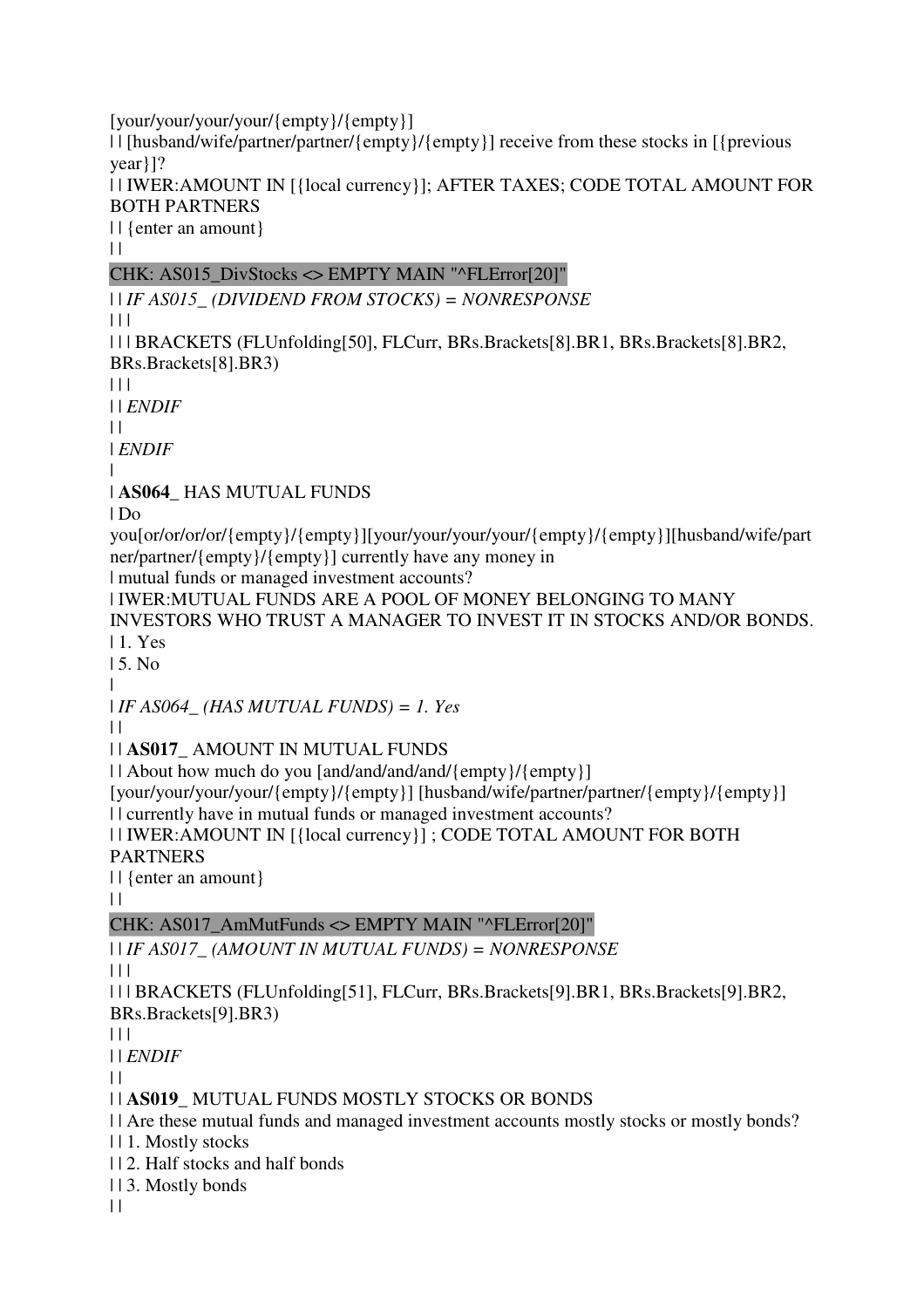# | | **AS058\_** INTEREST OR DIVIDEND ON MUTUAL FUNDS

| | After taxes, about how much interest or dividend income did you [and/and/and/and/{empty}/{empty}] [your/your/your/your/{empty}/{empty}] | | [husband/wife/partner/partner/{empty}/{empty}] earn with mutual funds or managed investment accounts in [{previous year}]?

| | IWER:AMOUNT IN [{local currency}]; AFTER TAXES; CODE TOTAL AMOUNT FOR BOTH PARTNERS

| | {enter an amount}

 $\|$ 

# CHK: AS058\_IntMutFunds <> EMPTY MAIN "^FLError[20]"

| | *IF AS058\_ (INTEREST OR DIVIDEND ON MUTUAL FUNDS) = NONRESPONSE*  $| 11$ 

| | | BRACKETS (FLUnfolding[52], FLCurr, BRs.Brackets[10].BR1, BRs.Brackets[10].BR2, BRs.Brackets[10].BR3)

 $\Box$ 

| | *ENDIF*

 $\perp$ 

| *ENDIF*

#### | | **AS065\_** HAS INDIVIDUAL RETIREMENT ACCOUNTS

 $|$  Do

you[or/or/or/or/{empty}/{empty}][your/your/your/your/{empty}/{empty}][husband/wife/part ner/partner/{empty}/{empty}] currently have any money in

| individual retirements accounts?

| IWER:AN INDIVIDUAL RETIREMENT ACCOUNT IS A RETIREMENT PLAN THAT LETS THE PERSON PUT SOME MONEY AWAY EACH YEAR, TO BE (PARTIALLY) TAKEN OUT AT

| RETIREMENT TIME.

| 1. Yes

| 5. No

|

| *IF AS065\_ (HAS INDIVIDUAL RETIREMENT ACCOUNTS) = 1. Yes*  $\perp$ 

| | *IF MN005\_ (INTERVIEW MODE) <> 1*

 $\Box$ 

| | | **AS020\_** WHO HAS INDIVIDUAL RETIREMENT ACCOUNTS

| | | Who has individual retirements accounts? You[, your/, your/, your/, your/{empty}/{empty}] [husband/wife/partner/partner/{empty}/{empty}]

| | | [or/or/or/or/{empty}/{empty}] [both/both/both/both/{empty}/{empty}]?

| | | 1. Respondent only

| | | 2. [husband/wife/partner/partner/{empty}/{empty}] only

| | | 3. Both

 $| 11$ 

| | *ENDIF*

 $| |$ 

| | *IF MN005\_ (INTERVIEW MODE) = 1 OR AS020\_ (WHO HAS INDIVIDUAL RETIREMENT ACCOUNTS) = 1. Respondent only OR AS020\_ (WHO HAS*  | | *INDIVIDUAL RETIREMENT ACCOUNTS) = 3. Both*

 $| 11$ 

| | | **AS021\_** AMOUNT INDIVIDUAL RETIREMENT ACCOUNTS

| | | How much do you currently have in individual retirement accounts?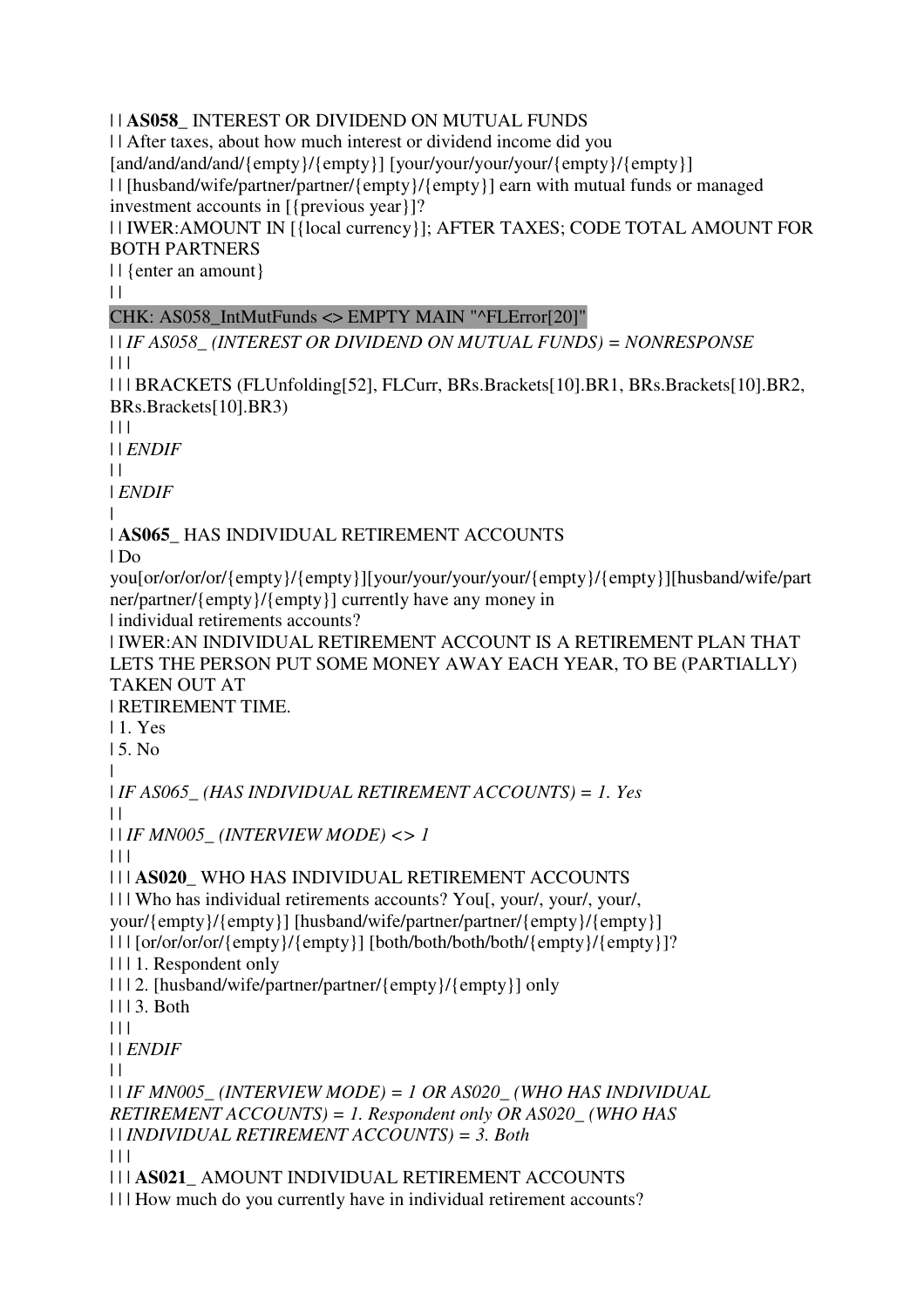#### | | | IWER:ENTER AN AMOUNT IN [{local currency}] ; CODE AMOUNT FOR RESPONDENT ONLY

| | | {enter an amount}

 $| 11$ 

CHK: AS021\_AmIndRet <> EMPTY MAIN "^FLError[20]"

| | | *IF AS021\_ (AMOUNT INDIVIDUAL RETIREMENT ACCOUNTS) = NONRESPONSE* | | | |

| | | | BRACKETS (FLUnfolding[53], FLCurr, BRs.Brackets[11].BR1, BRs.Brackets[11].BR2, BRs.Brackets[11].BR3)

| | | |

| | | *ENDIF*

 $| 11 |$ 

| | | **AS023\_** INDIVIDUAL RETIREMENT ACCOUNTS MOSTLY IN STOCKS OR BONDS

| | | Are these individual retirement accounts mostly in stocks or mostly in bonds?

| | | 1. Mostly stocks

| | | 2. Half stocks and half bonds

| | | 3. Mostly bonds

 $|| ||$ 

| | *ENDIF*

 $\perp$ 

| | *IF AS020\_ (WHO HAS INDIVIDUAL RETIREMENT ACCOUNTS) = 2. ^FL\_AS020\_5 only OR AS020\_ (WHO HAS INDIVIDUAL RETIREMENT ACCOUNTS) = 3.*  | | *Both*

 $| 11 |$ 

| | | **AS024\_** PARTNER AMOUNT INDIVIDUAL RETIREMENT ACCOUNTS

| | | How much does [your/your/your/your/{empty}/{empty}]

[husband/wife/partner/partner/{empty}/{empty}] currently have in individual retirement accounts?

| | | IWER:AMOUNT IN [FLCURRCODE] AMOUNT FOR PARTNER ONLY

| | | {enter an amount}

 $| 11 |$ 

# CHK: AS024\_PAmIndRet <> EMPTY MAIN "^FLError[20]"

### | | | *IF AS024\_ (PARTNER AMOUNT INDIVIDUAL RETIREMENT ACCOUNTS) = NONRESPONSE*

| | | |

| | | | BRACKETS (FLUnfolding[55], FLCurr, BRs.Brackets[12].BR1, BRs.Brackets[12].BR2, BRs.Brackets[12].BR3)

| | | |

| | | *ENDIF*

 $| 11$ 

| | | **AS026\_** PARTNER INDIVIDUAL RETIREMENT ACCOUNTS MOSTLY IN STOCKS OR BONDS

| | | Are these individual retirement accounts mostly in stocks or mostly in bonds?

| | | 1. Mostly stocks

| | | 2. Half stocks and half bonds

| | | 3. Mostly bonds

| | |

| | *ENDIF*

 $\perp$ 

| *ENDIF*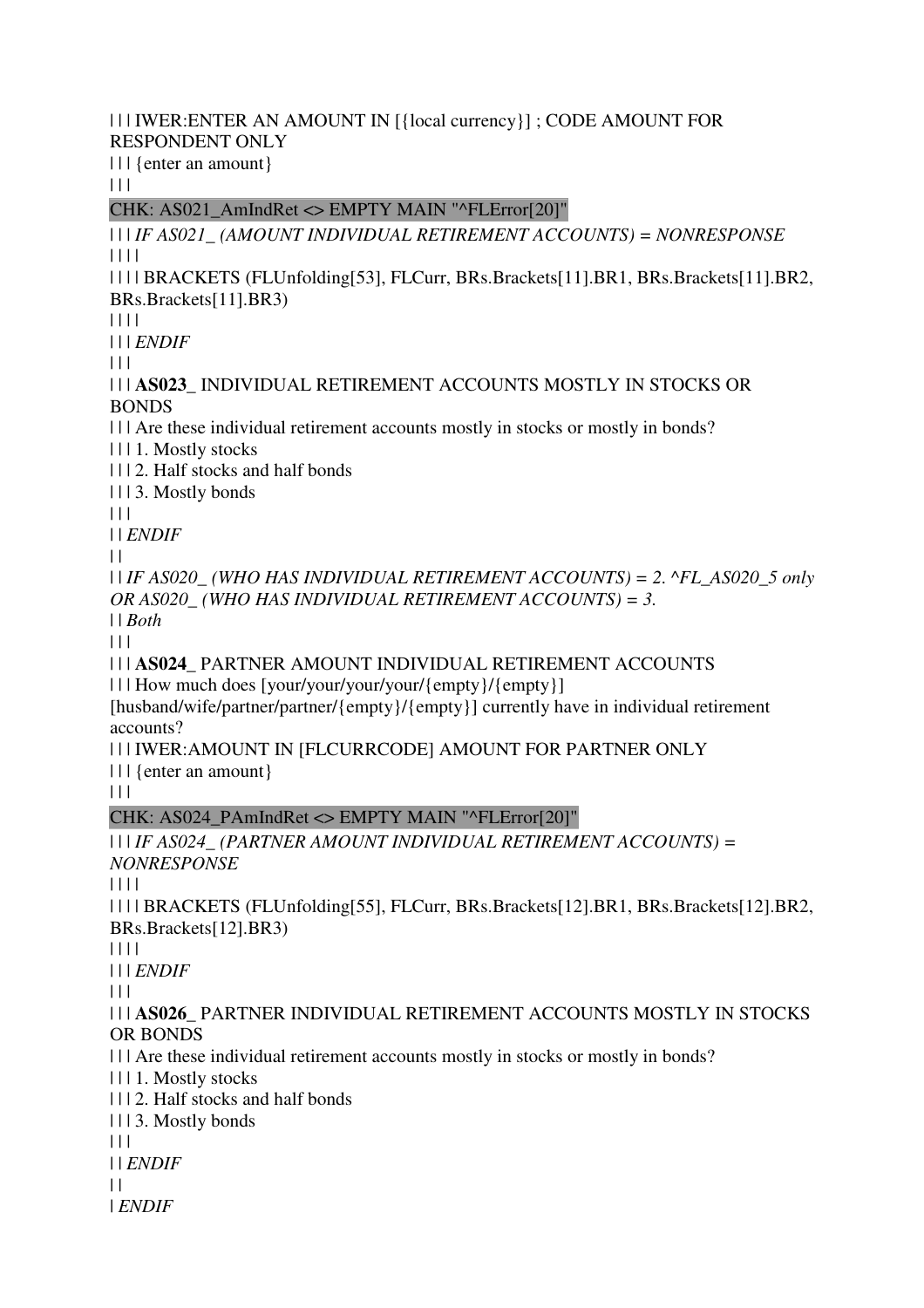|

| **AS066\_** HAS CONTRACTUAL SAVING

| Do

you[or/or/or/or/{empty}/{empty}][your/your/your/your/{empty}/{empty}][husband/wife/part ner/partner/{empty}/{empty}] currently have any money in

| contractual saving for housing?

| IWER:CONTRACTUAL SAVINGS FOR HOUSING: AN ACCOUNT AT A FINANCIAL INSTITUTION THAT ACCUMULATES CASH TO BE USED TOWARDS THE PURCHASE OF A HOUSE.

| 1. Yes

| 5. No

|

| *IF AS066\_ (HAS CONTRACTUAL SAVING) = 1. Yes*

 $\Box$ 

| | **AS027\_** AMOUNT CONTRACTUAL SAVING

| | About how much do you [and/and/and/and/{empty}/{empty}]

[your/your/your/your/{empty}/{empty}] [husband/wife/partner/partner/{empty}/{empty}] | | currently have in contractual saving for housing?

| | IWER:ENTER AN AMOUNT IN [{local currency}]; CODE TOTAL AMOUNT FOR

BOTH PARTNERS

| | {enter an amount}

 $| |$ 

# CHK: AS027\_AmContSav <> EMPTY MAIN "^FLError[20]"

| | *IF AS027\_ (AMOUNT CONTRACTUAL SAVING) = NONRESPONSE*  $| 11$ 

| | | BRACKETS (FLUnfolding[57], FLCurr, BRs.Brackets[13].BR1, BRs.Brackets[13].BR2, BRs.Brackets[13].BR3)

 $\Box$ | | *ENDIF*

 $\perp$ 

| *ENDIF*

|

| **AS067\_** HAS LIFE INSURANCE

| Do

you[or/or/or/or/{empty}/{empty}][your/your/your/your/{empty}/{empty}][husband/wife/part ner/partner/{empty}/{empty}] currently own any life

| insurance policies?

| 1. Yes

| 5. No

|

| *IF AS067\_ (HAS LIFE INSURANCE) = 1. Yes*

| |

| | **AS029\_** LIFE INSURANCE POLICIES TERM OR WHOLE LIFE

| | Are your life insurance policies term policies, whole life policies, or both of these? | | IWER:TERM LIFE INSURANCE PROVIDES COVERAGE FOR A FIXED PERIOD OF TIME AND PAYS A PREDETERMINED AMOUNT ONLY IF THE POLICYHOLDER DIES WITHIN THIS

| | PERIOD. ON THE OTHER HAND, WHOLE LIFE INSURANCE HAS A SAVINGS COMPONENT THAT INCREASES IN VALUE OVER TIME AND CAN BE PAID BACK IN MANY INSTALLMENTS | | OVER TIME OR ALL AT ONCE.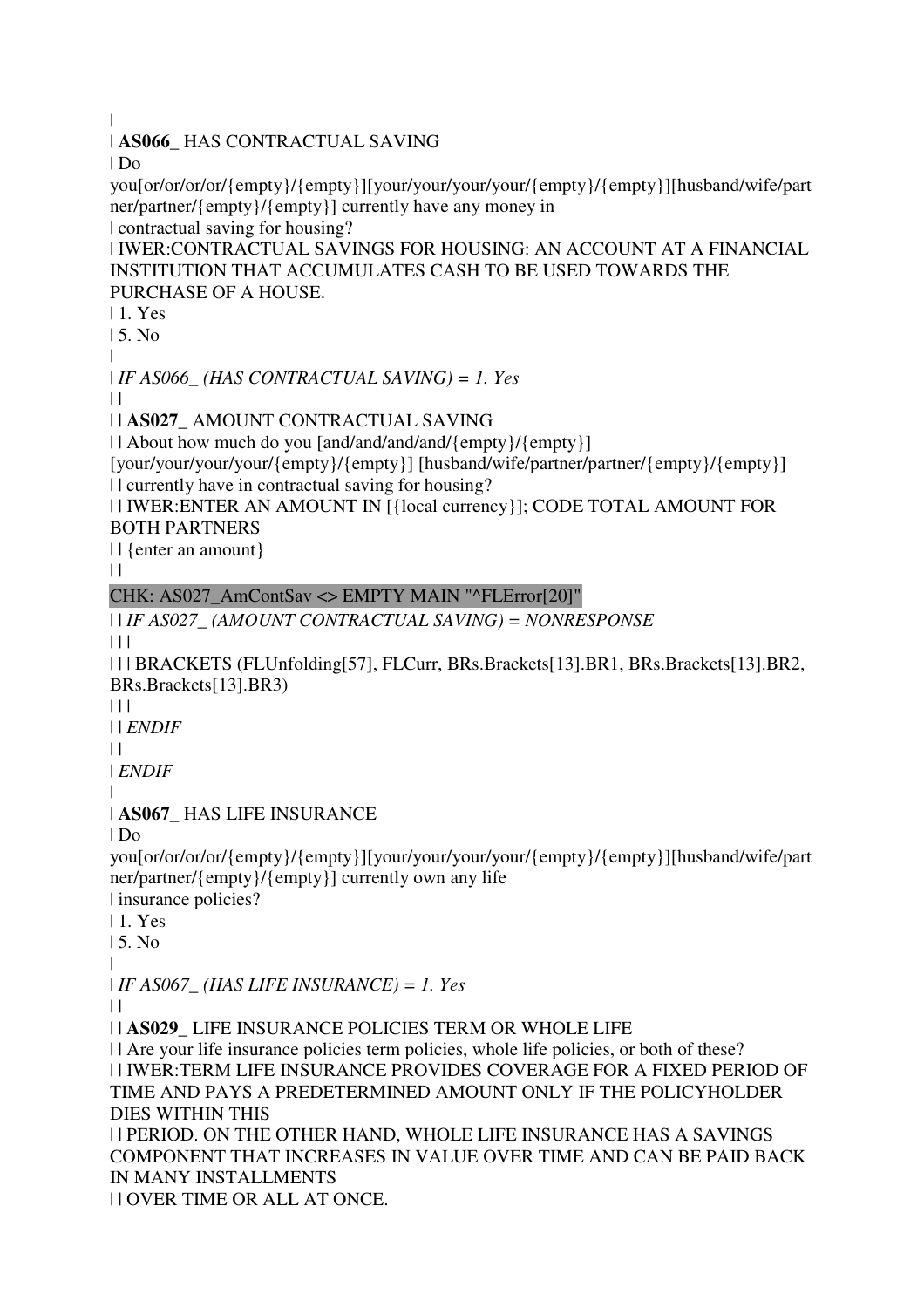| | 1. Term policies | | 2. Whole life policies | | 3. Both | | 97. Other  $\|$ | | *IF AS029\_ (LIFE INSURANCE POLICIES TERM OR WHOLE LIFE) = 2. Whole life policies OR AS029\_ (LIFE INSURANCE POLICIES TERM OR WHOLE*  | | *LIFE) = 3. Both*  $\Box$ | | | **AS030\_** FACE VALUE LIFE POLICIES | | | What is the face value of the whole life policies owned by you [and/and/and/and/{empty}/{empty}] [your/your/your/your/{empty}] | | | [husband/wife/partner/partner/{empty}/{empty}]? | | | IWER:AMOUNT IN [{local currency}] ; CODE TOTAL AMOUNT FOR BOTH PARTNERS | | | {enter an amount}  $| | | |$ | | | *IF AS030\_ (FACE VALUE LIFE POLICIES) = NONRESPONSE* | | | | | | | | BRACKETS (FLUnfolding[42], FLCurr, BRs.Brackets[14].BR1, BRs.Brackets[14].BR2, BRs.Brackets[14].BR3) | | | | | | | *ENDIF*  $\Box$ | | *ENDIF*  $\perp$ | | *IF AS029\_ (LIFE INSURANCE POLICIES TERM OR WHOLE LIFE) = 2. Whole life policies OR AS029\_ (LIFE INSURANCE POLICIES TERM OR WHOLE*  | | *LIFE) = 3. Both*  $| 11$ | | | **AS032\_** AMOUNT DEPENDENTS GET FROM LIFE INSURANCE POLICIES | | | About how much will your dependents or other beneficiaries get from [your term policies/your whole life policies] when you | | | [and/and/and/and/{empty}/{empty}] [your/your/your/your/{empty}/{empty}] [husband/wife/partner/partner/{empty}/{empty}] die? | | | IWER:AMOUNT IN [{local currency}]. CODE TOTAL AMOUNT FOR ALL BENEFICIARIES | | | {enter an amount}  $| 11 |$ | | | *IF AS032\_ (AMOUNT DEPENDENTS GET FROM LIFE INSURANCE POLICIES) = NONRESPONSE* | | | | | | | | BRACKETS (FLUnfolding[43], FLCurr, BRs.Brackets[1].BR1, BRs.Brackets[1].BR2, BRs.Brackets[1].BR3) | | | | | | | *ENDIF*  $| 11$ | | | **AS034\_** PAID ON LIFE INSURANCE POLICIES | | | About how much did you [and/and/and/and/{empty}/{empty}] [your/your/your/your/{empty}/{empty}] [husband/wife/partner/partner/{empty}/{empty}] pay on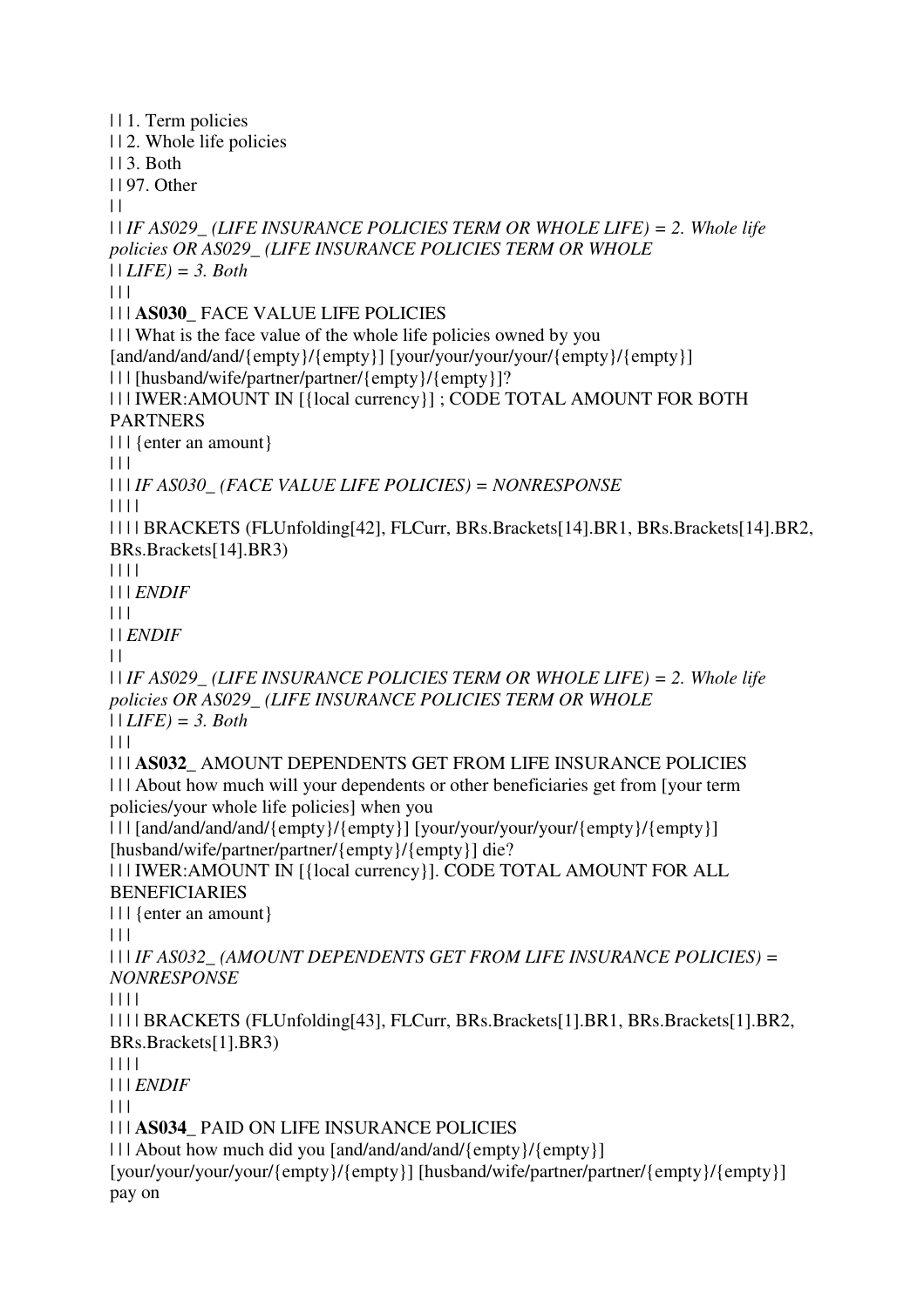| | | [your term policies/your whole life policies] in [{previous year}]? | | | IWER:AMOUNT IN [{local currency}]; CODE TOTAL AMOUNT FOR BOTH PARTNERS | | | {enter an amount}  $\Box$ | | | *IF AS034\_ (PAID ON LIFE INSURANCE POLICIES) = NONRESPONSE* | | | | | | | | BRACKETS (FLUnfolding[44], FLCurr, BRs.Brackets[2].BR1, BRs.Brackets[2].BR2, BRs.Brackets[2].BR3) | | | | | | | *ENDIF*  $| 11$ | | *ENDIF*  $\perp$ | | *IF AS029\_ (LIFE INSURANCE POLICIES TERM OR WHOLE LIFE) = 1. Term policies OR AS029\_ (LIFE INSURANCE POLICIES TERM OR WHOLE LIFE) =*  | | *3. Both*  $\Box$ | | | **AS032\_** AMOUNT DEPENDENTS GET FROM LIFE INSURANCE POLICIES | | | About how much will your dependents or other beneficiaries get from [your term policies/your whole life policies] when you | | | [and/and/and/and/{empty}/{empty}] [your/your/your/your/{empty}/{empty}] [husband/wife/partner/partner/{empty}/{empty}] die? | | | IWER:AMOUNT IN [{local currency}]. CODE TOTAL AMOUNT FOR ALL BENEFICIARIES | | | {enter an amount}  $| 11$ | | | *IF AS032\_ (AMOUNT DEPENDENTS GET FROM LIFE INSURANCE POLICIES) = NONRESPONSE* | | | | | | | | BRACKETS (FLUnfolding[43], FLCurr, BRs.Brackets[1].BR1, BRs.Brackets[1].BR2, BRs.Brackets[1].BR3) | | | | | | | *ENDIF*  $\Box$ | | | **AS034\_** PAID ON LIFE INSURANCE POLICIES | | | About how much did you [and/and/and/and/{empty}/{empty}] [your/your/your/your/{empty}/{empty}] [husband/wife/partner/partner/{empty}/{empty}] pay on | | | [your term policies/your whole life policies] in [{previous year}]? | | | IWER:AMOUNT IN [{local currency}]; CODE TOTAL AMOUNT FOR BOTH PARTNERS | | | {enter an amount}  $\Box$ | | | *IF AS034\_ (PAID ON LIFE INSURANCE POLICIES) = NONRESPONSE* | | | | | | | | BRACKETS (FLUnfolding[44], FLCurr, BRs.Brackets[2].BR1, BRs.Brackets[2].BR2, BRs.Brackets[2].BR3) | | | | | | | *ENDIF*  $| 11$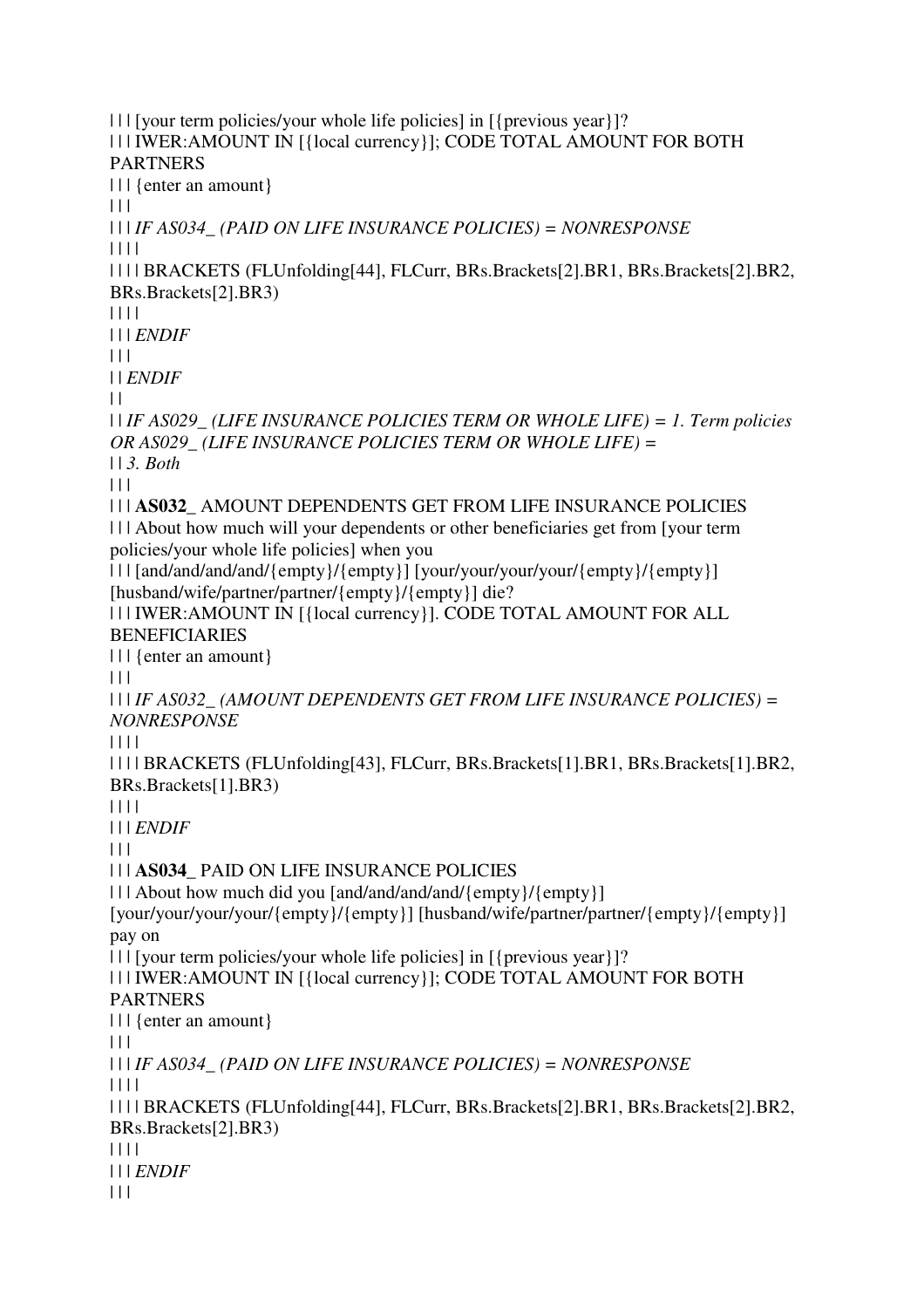| | *ENDIF*

 $\perp$ 

| *ENDIF*

#### | | **AS041\_** OWN FIRM COMPANY BUSINESS

| Do you [or/or/or/or/{empty}/{empty}] [your/your/your/your/{empty}/{empty}] [husband/wife/partner/partner/{empty}/{empty}] currently own a firm, | company, or business?

| 1. Yes

| 5. No

|

| *IF AS041\_ (OWN FIRM COMPANY BUSINESS) = 1. Yes*

 $\perp$ 

| | **AS042\_** AMOUNT SELLING FIRM

| | If you sold this firm, company or business and then paid off any debts on it, about how much money would be left?

| | IWER:AMOUNT IN [{local currency}] ; CODE TOTAL AMOUNT FOR BOTH PARTNERS

| | {enter an amount}

 $\|$ 

# CHK: AS042\_AmSellFirm <> EMPTY MAIN "^FLError[20]"

| | *IF AS042\_ (AMOUNT SELLING FIRM) = NONRESPONSE*

 $| 11$ 

| | | BRACKETS (FLUnfolding[58], FLCurr, BRs.Brackets[15].BR1, BRs.Brackets[15].BR2, BRs.Brackets[15].BR3)

 $|| ||$ 

| | *ENDIF*

 $| |$ 

# | | **AS044\_** PERCENTAGE SHARE FIRM OWNED

| | What percentage or share of this firm, company or business is owned by you [or/or/or/or/{empty}/{empty}] [your/your/your/your/{empty}/{empty}]

| | [husband/wife/partner/partner/{empty}/{empty}]?

| | IWER:ENTER PERCENT

 $|| \cdot ||$ 

 $| |$ 

# CHK: AS044\_ShareFirm <= 100 MAIN "^FLError[18]"

| | *IF AS044\_ (PERCENTAGE SHARE FIRM OWNED) = NONRESPONSE*  $\Box$ | | | BRACKETS (FLUnfolding[59], FLPercent, BRs.Brackets[16].BR1, BRs.Brackets[16].BR2, BRs.Brackets[16].BR3)  $| 11$ | | *ENDIF*  $\|$ | *ENDIF* | | **AS049\_** NUMBER OF CARS | How many cars do you [or/or/or/or/{empty}/{empty}] [your/your/your/your/{empty}/{empty}] [husband/wife/partner/partner/{empty}/{empty}] own? Please

| exclude company cars.

 $|$   $(0..10)$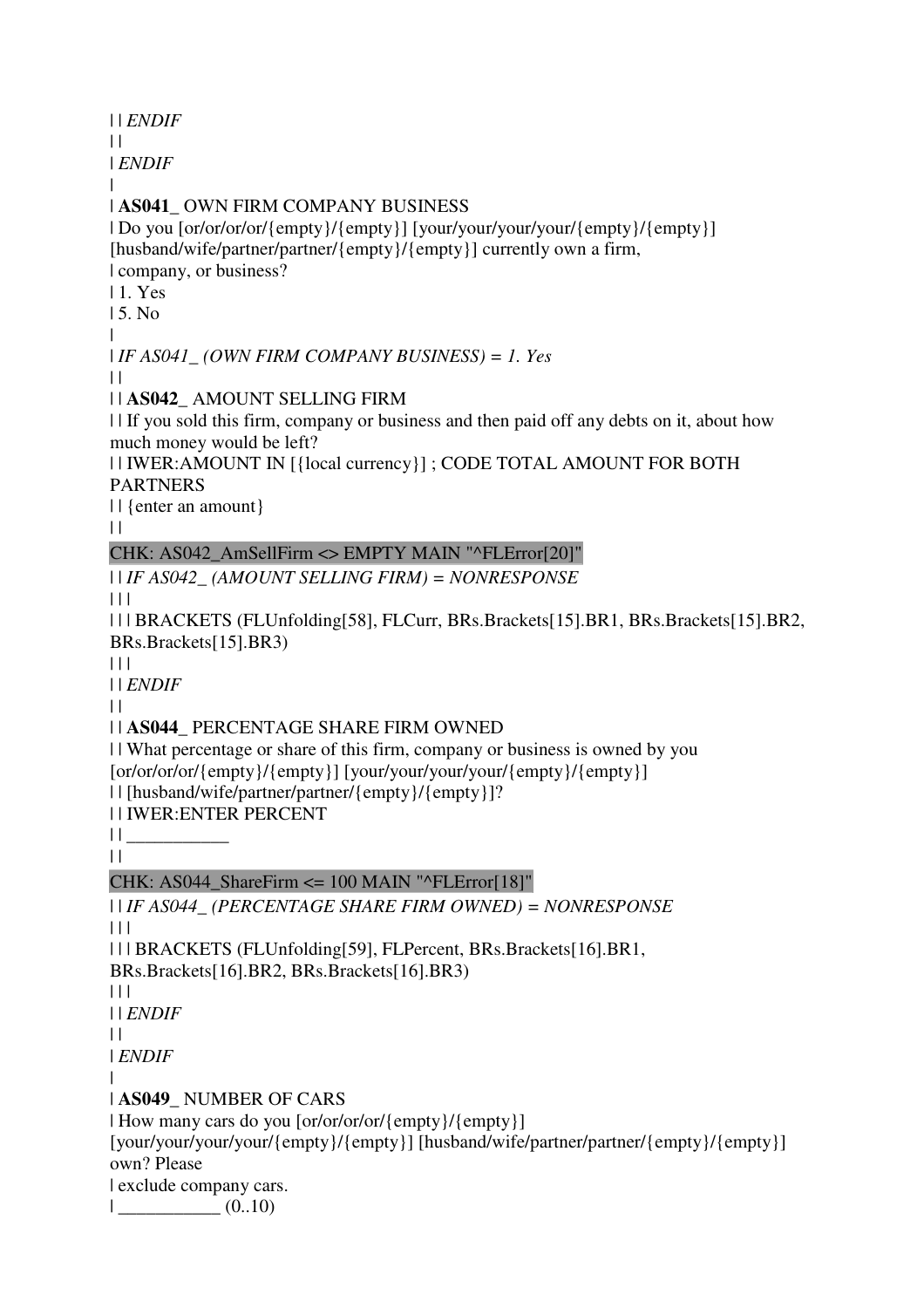|

| *IF AS049\_ (NUMBER OF CARS) > 0*

 $\perp$ 

| | **AS051\_** AMOUNT SELLING CARS

| | If you sold [this/these] [car/cars] about how much would be left?

| | IWER:AMOUNT IN [{local currency}]; CODE TOTAL AMOUNT FOR BOTH PARTNERS

| | {enter an amount}

 $\|$ 

# CHK: AS051\_AmSellingCars <> EMPTY MAIN "^FLError[20]"

| | *IF AS051\_ (AMOUNT SELLING CARS) = NONRESPONSE*

 $| 11$ 

| | | BRACKETS (FLUnfolding[61], FLCurr, BRs.Brackets[18].BR1, BRs.Brackets[18].BR2, BRs.Brackets[18].BR3)

 $\Box$ 

| | *ENDIF*

 $| |$ 

| *ENDIF*

#### | | **AS053\_** INTRODUCTION 2 TO ASSETS

| The next questions refer to money that you [or/or/or/or/{empty}/{empty}] [your/your/your/your/{empty}/{empty}]

| [husband/wife/partner/partner/{empty}/{empty}] may owe. Do not include mortgages or money owed on land, property or firms.

| 1. Continue

#### |

# | **AS054\_** OWE MONEY

| Looking at card 45, which of these types of debts do you [or/or/or/ $\{empty\}$  {empty}] [your/your/your/your/{empty}/{empty}]

| [husband/wife/partner/partner/{empty}/{empty}] currently have, if any?

| IWER:CODE ALL THAT APPLY

- | 1. Debt on cars and other vehicles (vans/motorcycles/boats, etc.)
- | 2. Debt on credit cards / store cards
- | 3. Loans (from bank, building society or other financial institution)
- | 4. Debts to relatives or friends
- | 5. Student loans
- | 6. Overdue bills (phone, electricity, heating, rent)
- | 96. None of these
- | 97. Other

|

# CHK: NOT  $((>1)$  AND (96 IN AS054 OweMonAny)) MAIN "^FLError[5]"

| *IF NOT 96. None of these IN AS054\_(OWE MONEY)*

 $\|$ 

# | | **AS055\_** AMOUNT OWING MONEY IN TOTAL

| | How much do you [and/and/and/and/{empty}/{empty}]

[your/your/your/your/{empty}/{empty}] [husband/wife/partner/partner/{empty}/{empty}] owe in total?

| | IWER:AMOUNT IN [{local currency}]; CODE TOTAL AMOUNT FOR BOTH PARTNERS

| | {enter an amount}

 $\|$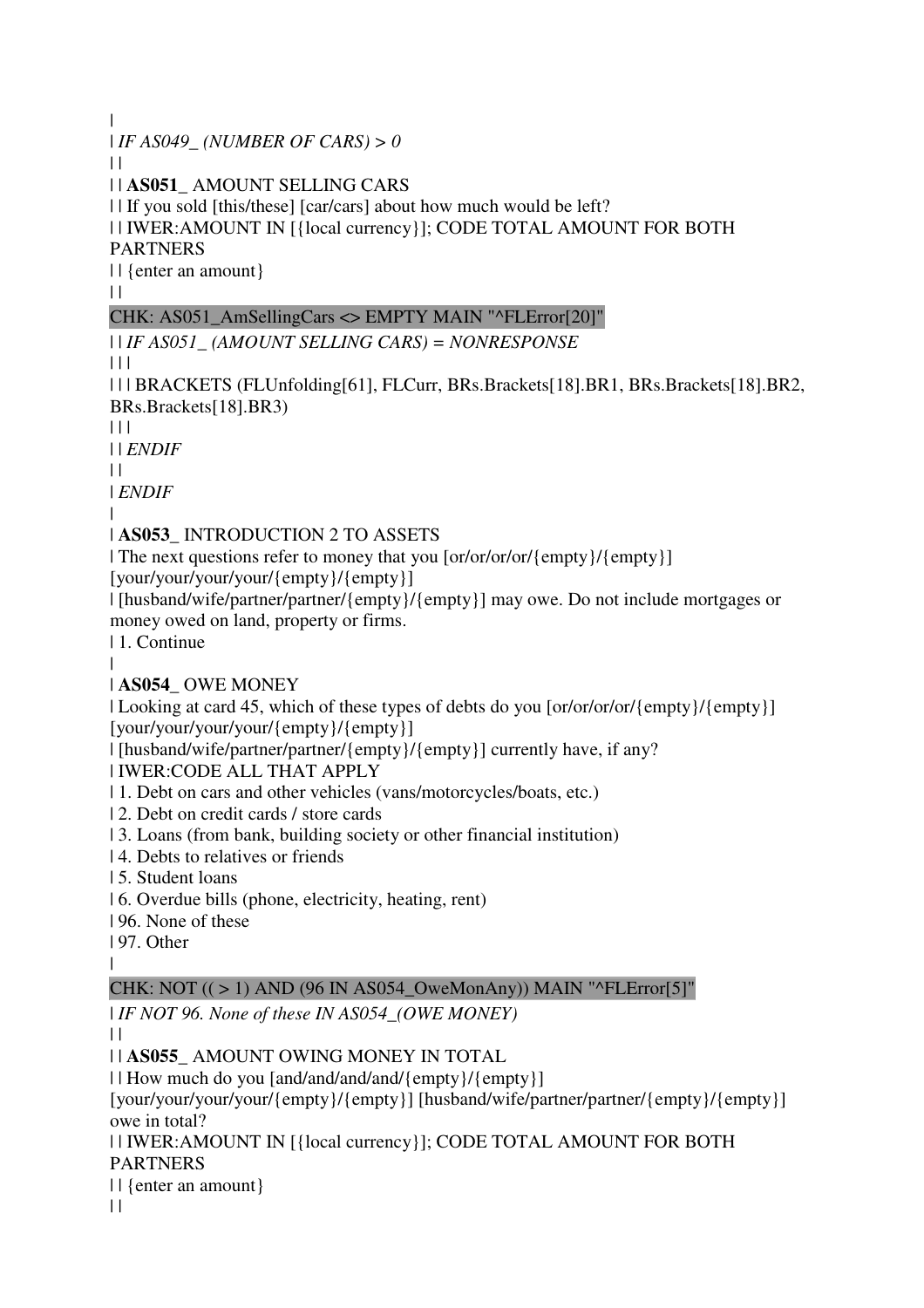## CHK: AS055\_AmOweMon <> EMPTY MAIN "^FLError[20]"

| | *IF AS055\_ (AMOUNT OWING MONEY IN TOTAL) = NONRESPONSE*

 $| | | |$ 

| | | BRACKETS (FLUnfolding[62], FLCurr, BRs.Brackets[19].BR1, BRs.Brackets[19].BR2, BRs.Brackets[19].BR3)

 $| 11 |$ 

| | *ENDIF*

 $\|$ 

| *ENDIF*

|

| **AS068\_** RISK AVERSION

| Please look at card 46. When people invest their savings they can choose between assets that give low return with little risk to lose money, for

| instance a bank account or a safe bond, or assets with a high return but also a higher risk of losing, for instance stocks and shares. Which of the

| statements on the card comes closest to the amount of financial risk that you are willing to take when you save or make investments?

| IWER:READ ANSWERS ONLY IF NECESSARY. IF MORE THAN ONE RESPONSE IS GIVEN USE THE FIRST CATEGORYTHAT APPLIES

| 1. Take substantial financial risks expecting to earn substantial returns

| 2. Take above average financial risks expecting to earn above average returns

| 3. Take average financial risks expecting to earn average returns

| 4. Not willing to take any financial risks

| | *IF MN014\_ (NUMBER OF ELIGIBLE PERSONS) < MN023\_( # PERSONS OVER 17)*  $\perp$ 

| | **AS069\_** SAVINGS AND INVESTMENTS OF OTHER ADULTS IN THE HOUSEHOLD | | How much do all other adults aged 18 and over (except you/and your partner) that live with you have in total savings and investments, after you

| | subtract all the debts they may have?

| | IWER:AMOUNT IN [{local currency}] ; CODE TOTAL AMOUNT FOR ALL OTHER ADULTS EXCEPT PARTNERS

| | {enter an amount}

 $| |$ 

# CHK: AS069\_AmSavInvOth <> EMPTY MAIN "^FLError[20]"

| | *IF AS069\_ (SAVINGS AND INVESTMENTS OF OTHER ADULTS IN THE HOUSEHOLD) = NONRESPONSE*

 $| 11$ 

| | | BRACKETS (FLUnfolding[63], FLCurr, BRs.Brackets[20].BR1, BRs.Brackets[20].BR2, BRs.Brackets[20].BR3)

 $| 11$ 

| | *ENDIF*

 $\|$ 

| *ENDIF*

|

| **AS057\_** WHO ANSWERED THE QUESTIONS IN AS

| IWER CHECK: WHO ANSWERED THE QUESTIONS IN THIS SECTION?

- | 1. Respondent only
- | 2. Respondent and proxy
- | 3. Proxy only
- $\blacksquare$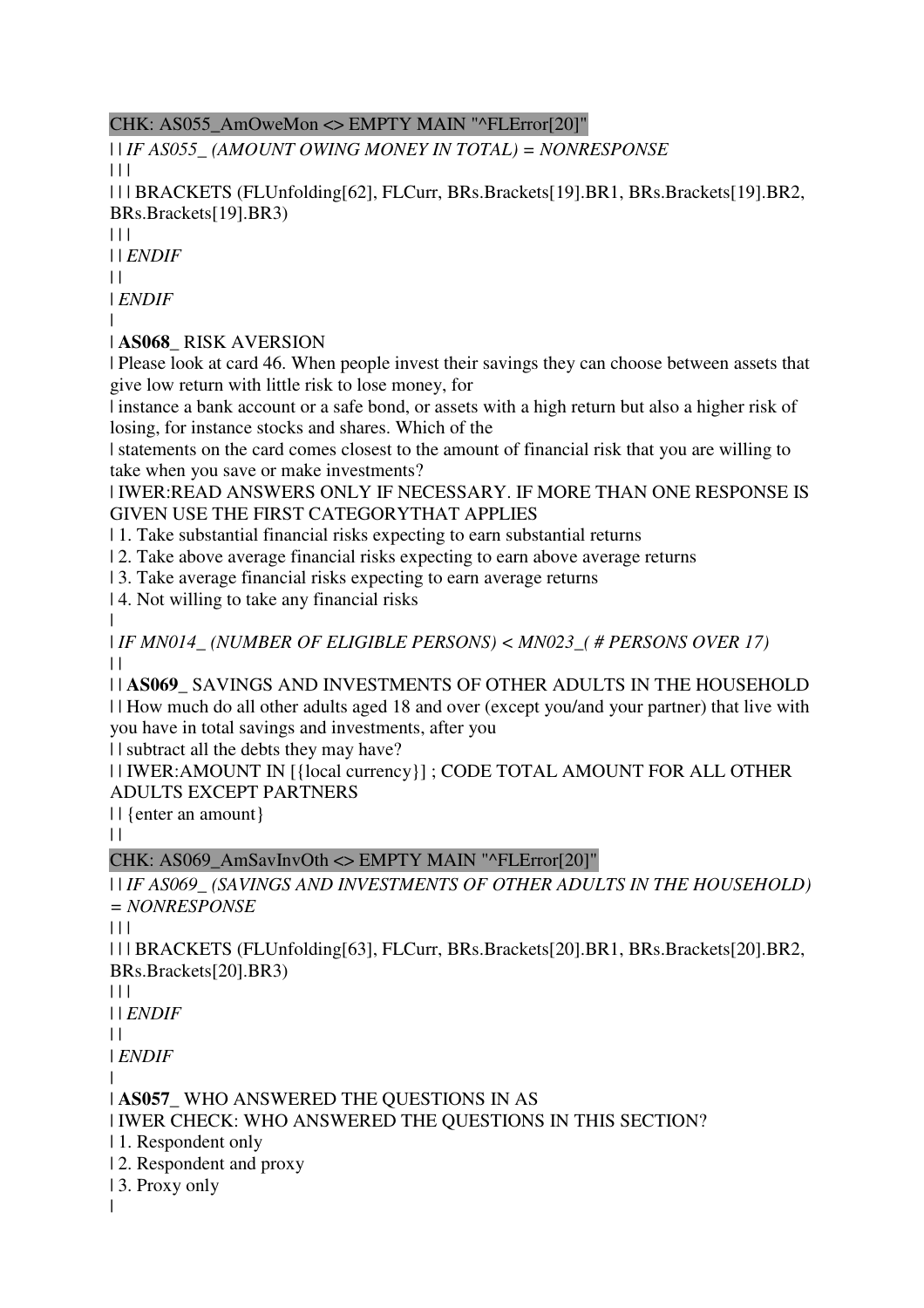# | *ENDIF*

#### **AC011\_** INTRODUCTION WELL-BEING

We are also interested in how people think about their lives in general. IWER:START OF A NON-PROXY SECTION. NO PROXY ALLOWED. IF THE RESPONDENT IS NOT CAPABLE OF ANSWERING ANY OF THESE QUESTION ON HER/HIS OWN, PRESS CTRL-K AT EACH QUESTION AND MAKE A REMARK USING CTRL-M AT THE END OF THE SECTION.

1. Continue

#### **AC012\_** HOW SATISFIED WITH LIFE

On a scale from 0 to 10 where 0 means completely dissatisfied and 10 means completely satisfied, how satisfied are you with your life?

 $(0..10)$ 

#### **AC013\_** INTRODUCTION CASP ITEMS

Please look at card 47. I will now read a list of statements that people have used to describe their lives or how they feel. We would like to know

how often, if at all, you experienced the following feelings and thoughts over the past four weeks: often, sometimes, rarely, or never.

1. Continue

#### **AC014\_** AGE PREVENTS FROM DOING THINGS

How often do you think your age prevents you from doing the things you would like to do? Often, sometimes, rarely or never?

- 1. Often
- 2. Sometimes
- 3. Rarely
- 4. Never

#### **AC015\_** OUT OF CONTROL

How often do you feel that what happens to you is out of your control? (Often, sometimes, rarely or never?)

- 1. Often
- 2. Sometimes
- 3. Rarely
- 4. Never

#### **AC016\_** FEEL LEFT OUT OF THINGS

How often do you feel left out of things? (Often, sometimes, rarely or never?)

- 1. Often
- 2. Sometimes
- 3. Rarely
- 4. Never

#### **AC017\_** DO THE THINGS YOU WANT TO DO

How often do you think that you can do the things that you want to do? (Often, sometimes,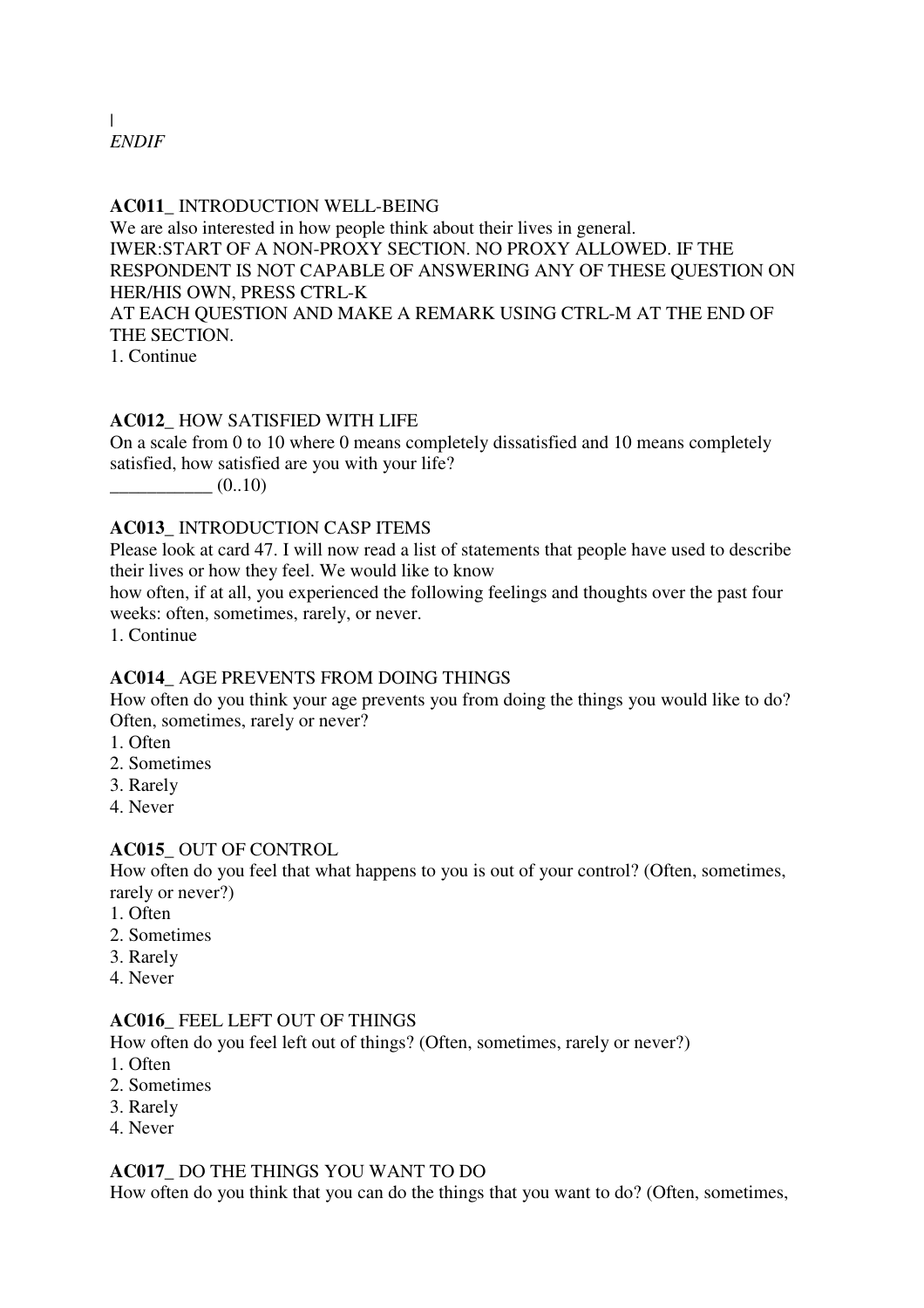rarely or never?)

- 1. Often
- 2. Sometimes
- 3. Rarely
- 4. Never

#### **AC018\_** FAMILY RESPONSIBILITIES PREVENT

How often do you think that family responsibilities prevent you from doing what you want to do? (Often, sometimes, rarely or never?)

- 1. Often
- 2. Sometimes
- 3. Rarely
- 4. Never

#### **AC019\_** SHORTAGE OF MONEY STOPS

How often do you think that shortage of money stops you from doing the things you want to do? (Often, sometimes, rarely or never?)

- 1. Often
- 2. Sometimes
- 3. Rarely
- 4. Never

#### **AC020\_** LOOK FORWARD TO EACH DAY

How often do you look forward to each day? (Often, sometimes, rarely or never?)

- 1. Often
- 2. Sometimes
- 3. Rarely
- 4. Never

#### **AC021\_** LIFE HAS MEANING

How often do you feel that your life has meaning? (Often, sometimes, rarely or never?) 1. Often

- 2. Sometimes
- 3. Rarely
- 4. Never

#### **AC022\_** LOOK BACK ON LIFE WITH HAPPINESS

How often, on balance, do you look back on your life with a sense of happiness? (Often, sometimes, rarely or never?)

- 1. Often
- 2. Sometimes
- 3. Rarely
- 4. Never

#### **AC023\_** FEEL FULL OF ENERGY

How often do you feel full of energy these days? (Often, sometimes, rarely or never?)

- 1. Often
- 2. Sometimes
- 3. Rarely
- 4. Never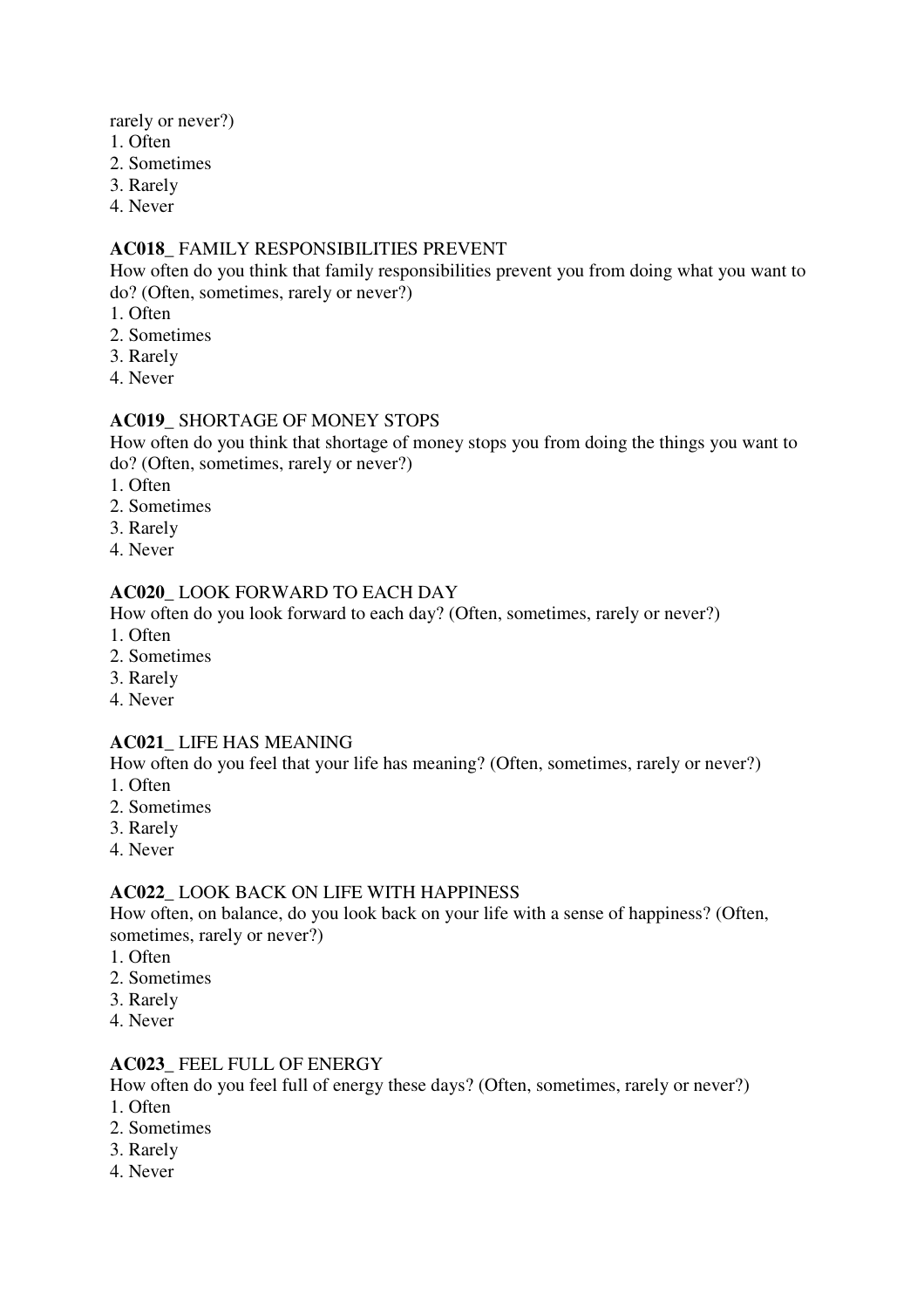### **AC024\_** FULL OF OPPORTUNITIES

How often do you feel that life is full of opportunities? (Often, sometimes, rarely or never?) 1. Often

- 
- 2. Sometimes
- 3. Rarely
- 4. Never

# **AC025\_** FUTURE LOOKS GOOD

How often do you feel that the future looks good for you? (Often, sometimes, rarely or never?)

- 1. Often
- 2. Sometimes
- 3. Rarely
- 4. Never

*IF AC199\_ (WELL-BEING: RANDOM NR 1..2) = 1*

#### |

# | **AC026\_** INTRODUCTION FEELINGS

| Now think about the past week and the feelings you have experienced. Please tell me if each of the following was true for you much of the time during

| the past week. | 1. Continue

|

# | **AC027\_** FELT DEPRESSED

| Much of the time during the past week, you felt depressed.(Would you say yes or no?)

| 1. Yes

| 5. No |

# | **AC028\_** FELT EVERYTHING EFFORT

| (Much of the time during the past week…)You felt that everything you did was an effort.(Would you say yes or no?)

| 1. Yes

| 5. No

|

# | **AC029\_** SLEEP WAS RESTLESS

| (Much of the time during the past week…)Your sleep was restless.(Would you say yes or no?)

| 1. Yes

| 5. No

#### | | **AC030\_** HAPPY

| (Much of the time during the past week…)You were happy.(Would you say yes or no?)

| 1. Yes

| 5. No

#### | | **AC031\_** FELT LONELY

| (Much of the time during the past week…)You felt lonely.(Would you say yes or no?)

| 1. Yes

| 5. No

| | **AC032\_** ENJOYED LIFE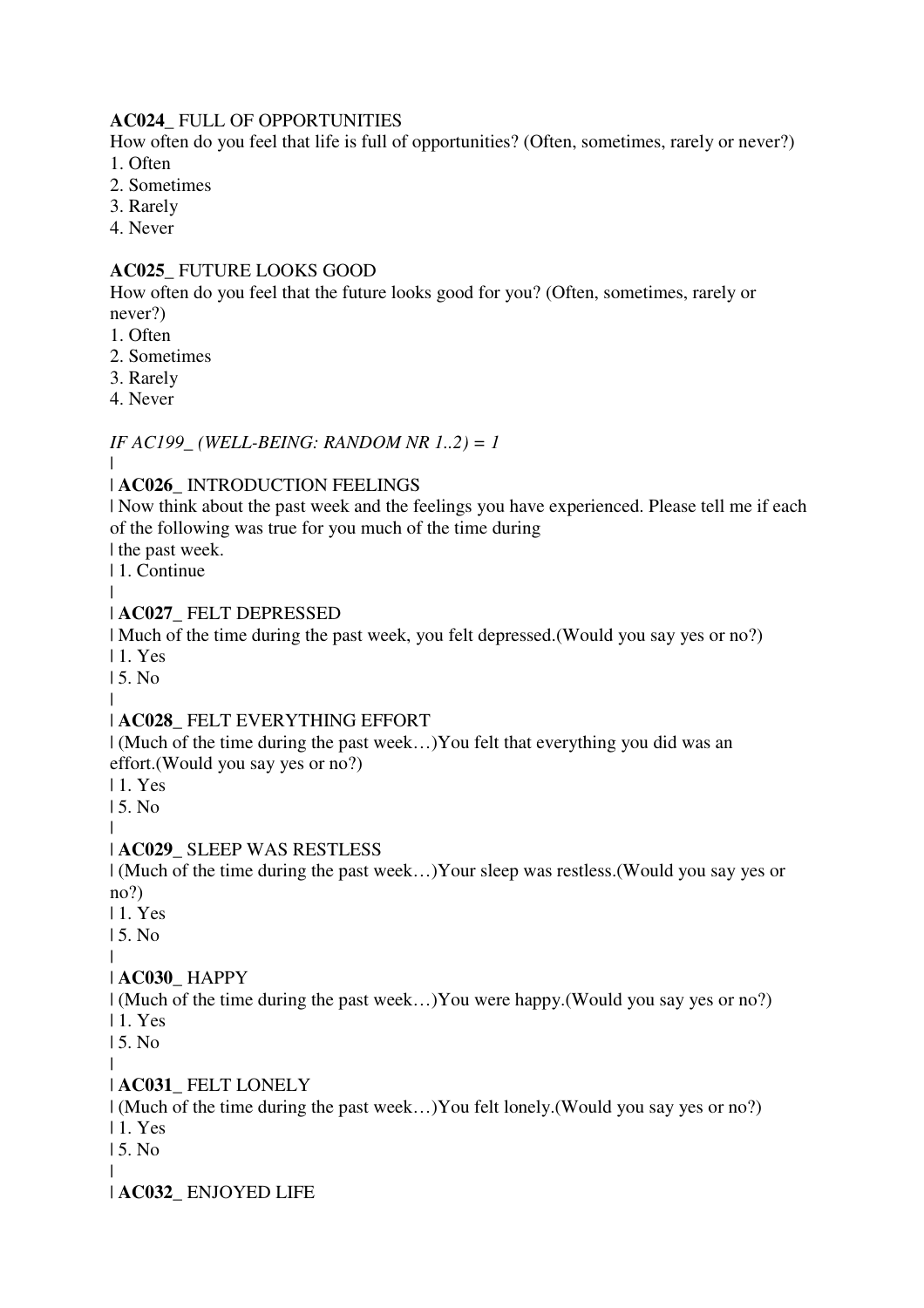| (Much of the time during the past week…)You enjoyed life.(Would you say yes or no?)

| 1. Yes

| 5. No

#### | | **AC033\_** FELT SAD

| (Much of the time during the past week…)You felt sad.(Would you say yes or no?)

| 1. Yes

| 5. No

#### | | **AC034\_** COULD NOT GET GOING

| (Much of the time during the past week…)You could not get going.(Would you say yes or no?)

| 1. Yes

| 5. No

|

*ENDIF*

*IF MN024\_ (HOUSEHOLD TYPE) = 1*

|

# | **AC001\_** INTRODUCTION AC ACTIVITIES

| Now I have a few questions about the motivation for and the satisfaction with your activities, and about your expectations for the future.

| IWER:NON-PROXY SECTION. NO PROXY ALLOWED. IF THE RESPONDENT IS NOT CAPABLE OF ANSWERING ANY OF THESE QUESTIONS ON HER/HIS OWN, PRESS CTRL-K AT EACH

| QUESTION AND MAKE A REMARK USING CTRL-M AT THE END OF THE SECTION.

| 1. Continue

|

# | **AC002\_** ACTIVITIES IN LAST MONTH

| Please look at card 48. Have you done any of these activities in the last month? | IWER:CODE ALL THAT APPLY. TAKING PART IN ACTIVITIES OF A RELIGIOUS ORGANIZATION INCLUDES CHURCH, SYNAGOGUE, MOSQUE ATTENDANCE.

| 1. Done voluntary or charity work

| 2. Cared for a sick or disabled adult

| 3. Provided help to friends or neighbors

| 4. Attended an educational or training course

| 5. Gone to a sport, social or other kind of club

| 6. Taken part in activities of a religious organization (church, synagogue, mosque etc.)

| 7. Taken part in a political or community-related organization

| 96. None of these

|

# CHK:  $NOT (( > 1) AND (a96 IN ACOO2 ActLastMonth)) MAN "^FLError[5]"$

| *LOOP cnt1:= 1 TO 7*

 $\|$ 

| | *IF cnt1 IN AC002\_(ACTIVITIES IN LAST MONTH)*

 $| 11$ 

| | | **AC003\_** HOW OFTEN ACTIVITY IN THE LAST FOUR WEEKS

| | | How often in the last four weeks [did/have/have/have/did/have/have]

[you/you/you/you/you/you/you] [do voluntary or charity work/cared for a sick or

| | | disabled adult/provided help to friends or neighbours/attended an educational or training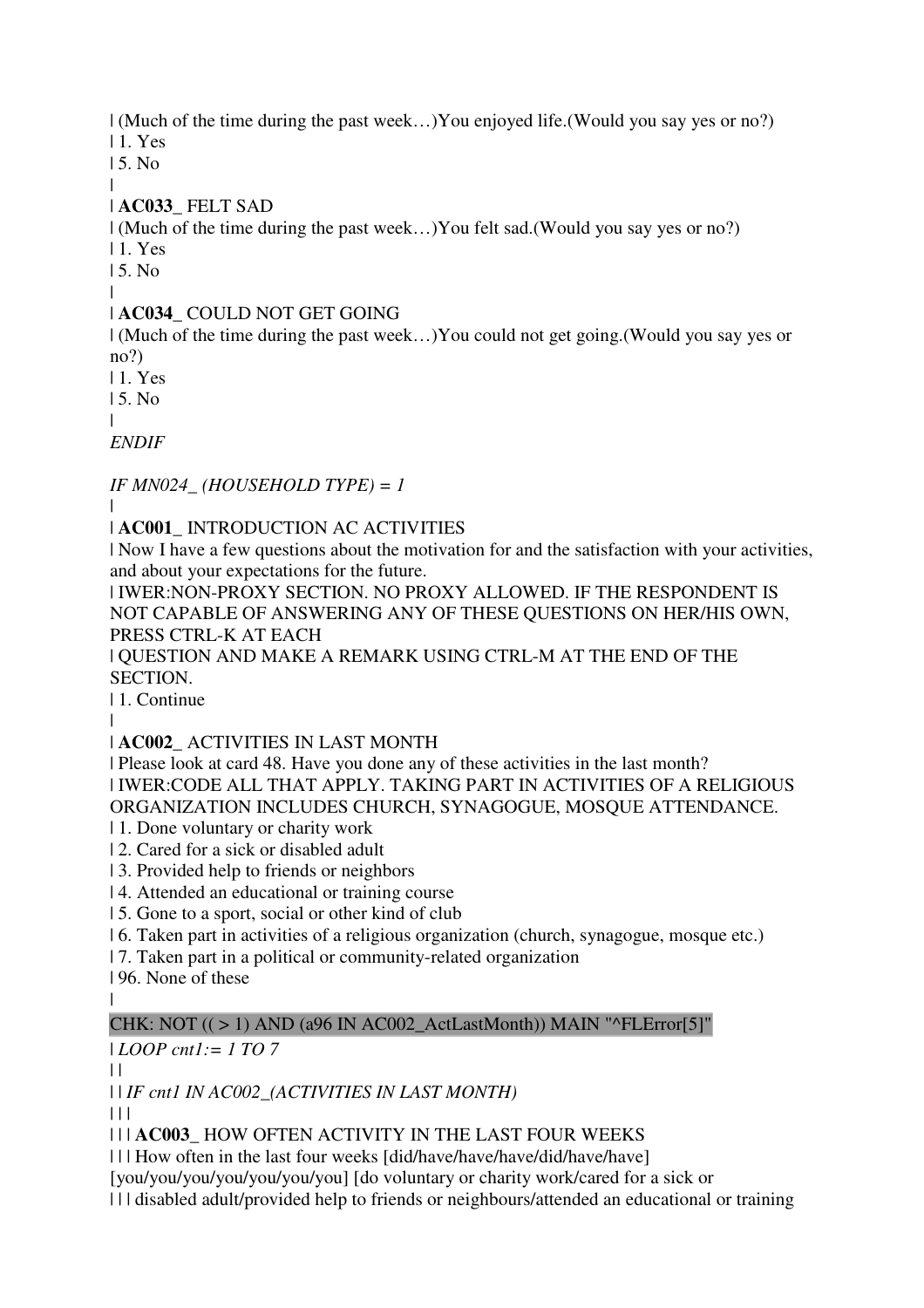course/go to a sport, social or other kind of club/taken

| | | part in the activities of a religious organization (church, synagogue, mosque etc.)/taken part in a political or community-related organization]?

| | | 1. Almost daily

| | | 2. Almost every week

 $| 113$ . Less often

 $| 11$ 

# | | | **AC004\_** MOTIVATIONS

| | | Please look at card 49. For which on the reasons given on this card, if any,

[did/have/have/have/did/have/have] [you/you/you/you/you/you/you] [do

| | | voluntary or charity work/cared for a sick or disabled adult/provided help to friends or neighbors/attended an educational or training course/go to a

| | | sport, social or other kind of club/taken part in the activities of a religious organization (church, synagogue, mosque etc.)/taken part in a

| | | political or community-related organization]?

| | | IWER:CODE ALL THAT APPLY

| | | 1. To meet other people

| | | 2. To contribute something useful

| | | 3. Because I am needed

| | | 4. To earn money

| | | 5. To use my skills or to keep fit

| | | 96. None of these

 $\Box$ 

### CHK: NOT  $((>1)$  AND (a96 IN AC004\_Motiv)) MAIN "^FLError[5]"

| | *ENDIF*

 $\|$ 

| *ENDLOOP*

|

| *IF 1. Done voluntary or charity work IN AC002\_ (ACTIVITIES IN LAST MONTH) OR 2. Cared for a sick or disabled adult IN* 

| *AC002\_ (ACTIVITIES IN LAST MONTH) OR 3. Provided help to friends or neighbors IN AC002\_(ACTIVITIES IN LAST MONTH)*

 $| |$ 

# | | **AC005\_** INTRODUCTION STATEMENTS AC

| | I will now read a couple of statements that are related to your commitment towards people. Please tell me whether you strongly agree, agree, disagree

| | or strongly disagree with each statement.

| | 1. Continue

 $| \cdot |$ 

| | *LOOP cnt2:= 1 TO 3*

 $\Box$ 

| | | *IF cnt2 IN AC002\_(ACTIVITIES IN LAST MONTH)*

| | | |

| | | | **AC006\_** FULLY SATISFIED WITH WHAT ACHIEVED SO FAR

| | | | Considering all the efforts that I have invested into my [voluntary or charity work/care for a sick or disabled adult/help to friends or

| | | | neighbors/educational or training course/sport, social or other kind of club/participation in a religious organization (church, synagogue, mosque

| | | | etc.)/participation in a political or community-related organization], I am fully satisfied with what I have achieved so far. (Would you say that you

| | | | strongly agree, agree, disagree, or strongly disagree with that statement?)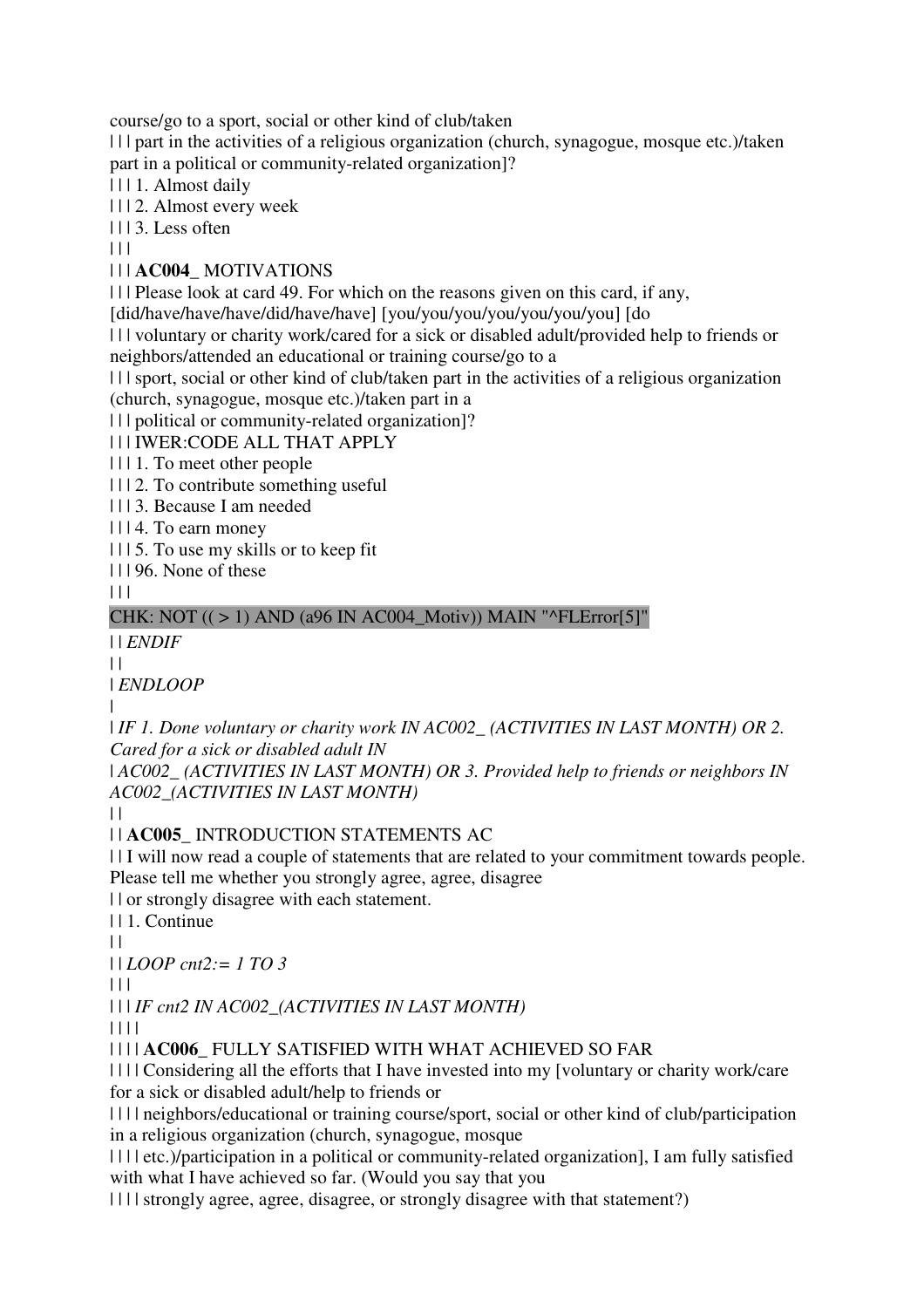| | | | 1. Strongly agree

| | | | 2. Agree

| | | | 3. Disagree

| | | | 4. Strongly disagree

| | | |

| | | | **AC007\_** RECEIVED ADEQUATE APPRECIATION FROM OTHERS

| | | | Considering all the efforts that I have invested into my [voluntary or charity work/care for a sick or disabled adult/help to friends or

| | | | neighbors/educational or training course/sport, social or other kind of club/participation in a religious organization (church, synagogue, mosque

| | | | etc.)/participation in a political or community-related organization], I always received adequate appreciation from others. (Would you say that you

| | | | strongly agree, agree, disagree, or strongly disagree with that statement?)

| | | | 1. Strongly agree

- | | | | 2. Agree
- | | | | 3. Disagree

| | | | 4. Strongly disagree

| | | |

| | | *ENDIF*

 $| | | |$ 

| | *ENDLOOP*

 $| \cdot |$ 

| *ENDIF*

 $\blacksquare$ *ENDIF*

# **EX001\_** INTRODUCTION AND EXAMPLE

Finally, I have some questions about how likely you think various events might be. When I ask a question I'd like for you to give me a number from 0

to 100.Let's try an example together and start with the weather. Looking at card 50, what do you think the chances are that it will be sunny

tomorrow? For example, '90' would mean a 90 per cent chance of sunny weather. You can say any number from 0 to 100.

 $(0..100)$ 

#### **EX002\_** CHANCE OF RECEIVING INHERITANCE

Please look at card 50.Thinking about the next ten years, what are the chances that you will receive any inheritance, including property and other valuables?

 $(0..100)$ 

*IF EX002\_ (CHANCE OF RECEIVING INHERITANCE) > 0*

| | **EX003\_** CHANCE INHERITANCE MORE THAN 50000

| Please look at card 50.Within the next ten years, what are the chances that you will receive an inheritance worth more than 50,000 [{local currency}]?

 $|$   $(0..100)$ 

| *ENDIF*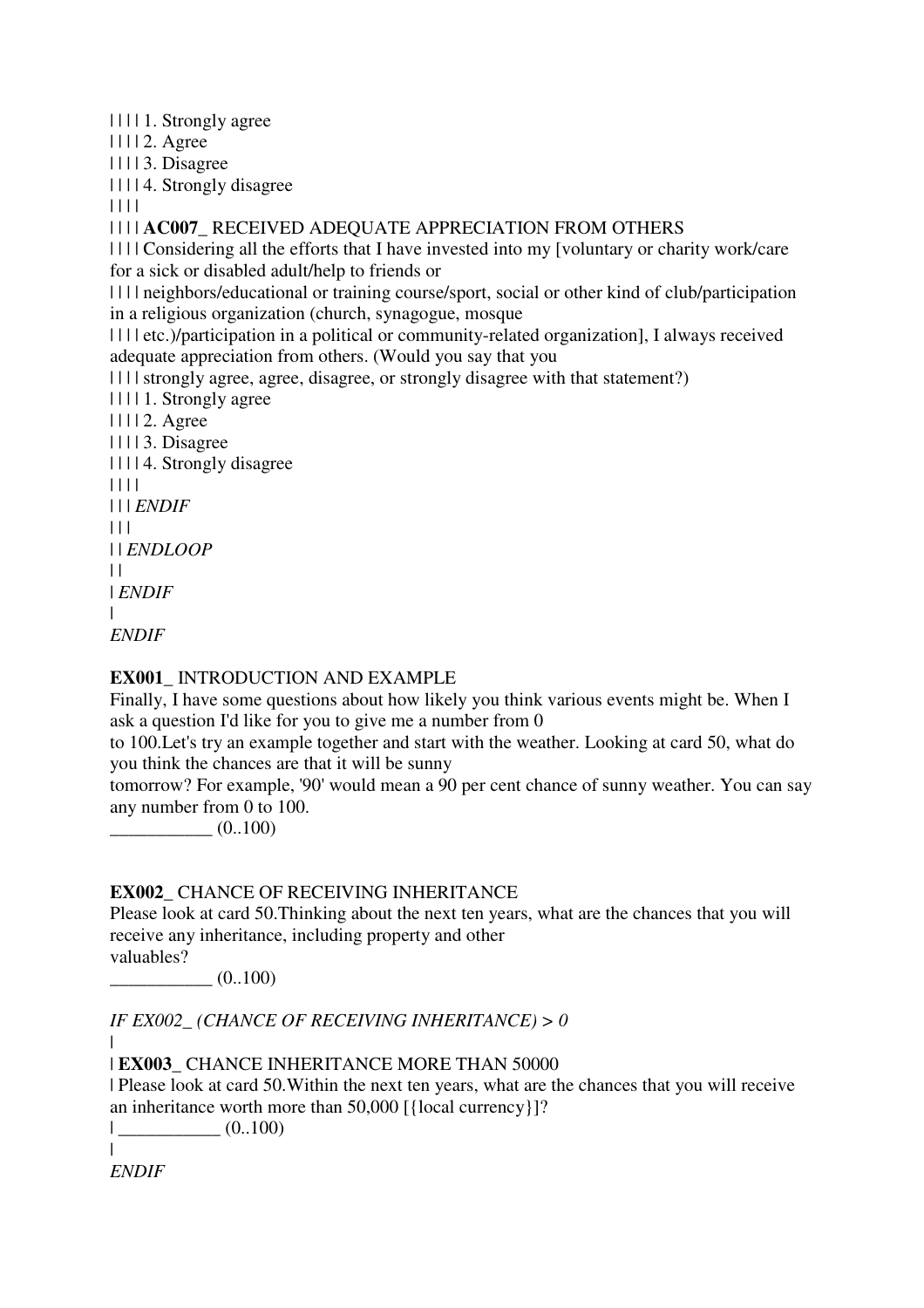**EX004\_** CHANCE OF LEAVING INHERITANCE MORE THAN 50000 (Please look at card 50.)Not only thinking about the next 10 years, including property and other valuables, what are the chances that you [or/or/or/or/{empty}/{empty}] [your/your/your/your/{empty}/{empty}] [husband/wife/partner/partner/{empty}/{empty}] will leave an inheritance totaling 50,000 [{local currency}] or more?  $(0..100)$ 

*IF EX004\_ (CHANCE OF LEAVING INHERITANCE MORE THAN 50000) = 0* |

| **EX005\_** CHANCE OF LEAVING ANY INHERITANCE

 $|$  (Please look at card 50.)What are the chances that you  $\frac{1}{\sqrt{2}}$  (empty)/ $\frac{1}{\sqrt{2}}$ [your/your/your/your/{empty}/{empty}]

| [husband/wife/partner/partner/{empty}/{empty}] will leave any inheritance?

| IWER:INCLUDE PROPERTIES AND OTHER VALUABLES

 $|$   $(0..100)$ 

*ELSE*

|

 $\blacksquare$ 

| *IF EX004\_ (CHANCE OF LEAVING INHERITANCE MORE THAN 50000) > 0*  $\|$ 

| | **EX006\_** CHANCE OF LEAVING INHERITANCE MORE THAN 150000

 $||$  (Please look at card 50.)What are the chances that you  $\frac{1}{\sqrt{\frac{m}{\epsilon}}}|$  (empty) $\frac{1}{\epsilon}$ [your/your/your/your/{empty}/{empty}]

| | [husband/wife/partner/partner/{empty}/{empty}] will leave an inheritance totaling 150,000 [{local currency}] or more?

| | IWER:INCLUDE PROPERTIES AND OTHER VALUABLES

 $||$   $(0..100)$ 

 $||$ 

 $\blacksquare$ 

|

| *ENDIF*

*ENDIF*

*IF Sec\_EP.EP005\_CurrentJobSit = a2 OR 1 IN Sec\_EP.EP098\_TypeOfPension*

| **EX007\_** GOVERNMENT REDUCES PENSION

| (Please look at card 50.)What are the chances that before you retire the government will reduce the pension which you are entitled to?

| \_\_\_\_\_\_\_\_\_\_\_ (0..100)

|

| *IF MN808\_ (AGE RESPONDENT) < 61*

 $\|$ 

| | **EX025\_** CHANCE TO WORK AFTER AGE OF 63

| | (Please look at card 50.) Thinking about your work generally and not just your present job, what are the chances that you will be working full-time

| | after you reach age 63?

 $||$   $\frac{1}{2}$   $(0..100)$ 

 $||$ 

 $\blacksquare$ 

| *ENDIF*

| **EX008\_** GOVERNMENT RAISES RETIREMENT AGE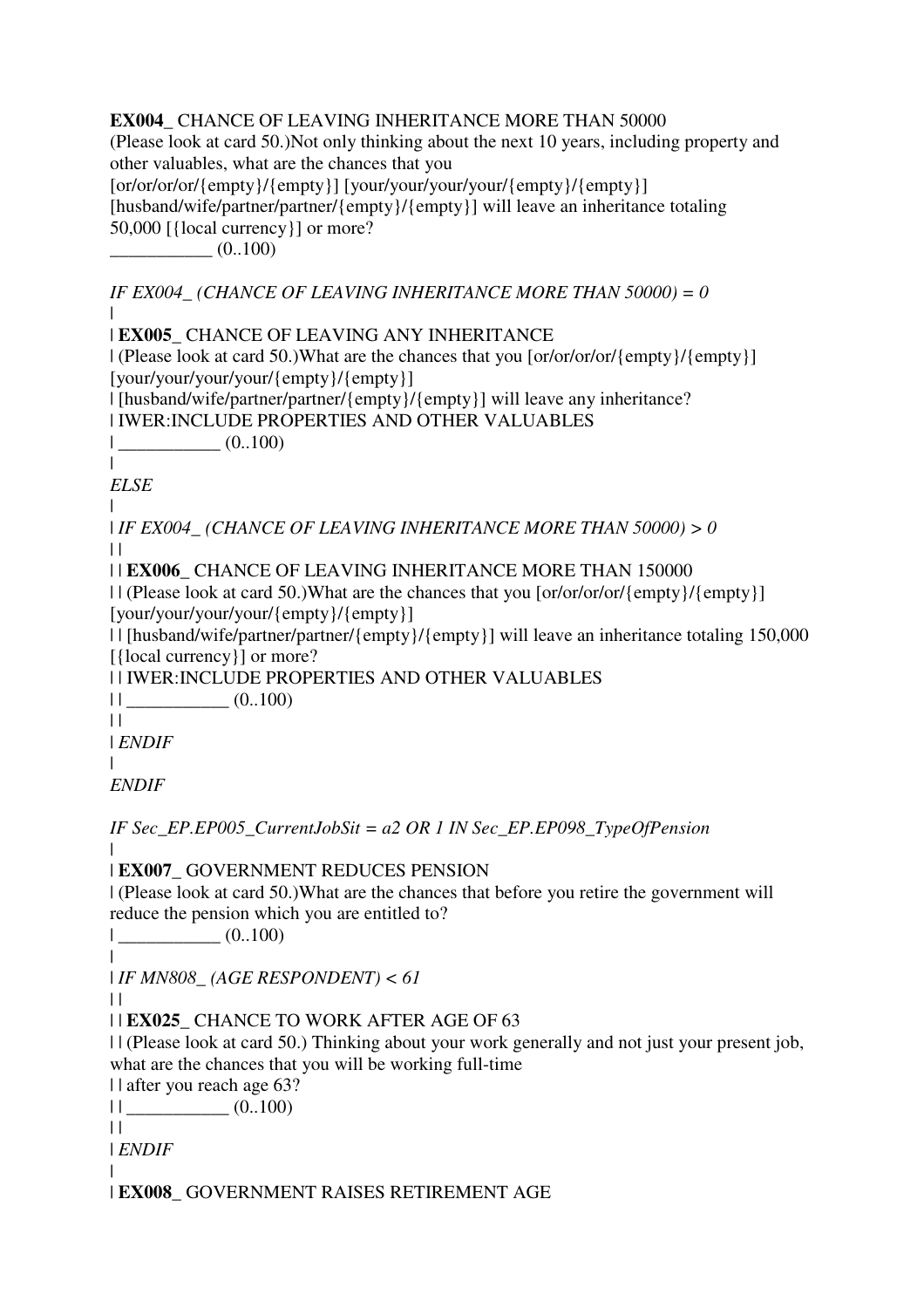| (Please look at card 50.)What are the chances that before you retire the government will raise your retirement age?

 $|$   $(0..100)$ |

*ENDIF*

*IF MN808\_ (AGE RESPONDENT) < 101*

| | **EX009\_** LIVING IN TEN YEARS | (Please look at card 50.)What are the chances that you will live to be age [75/80/85/90/95/100/105/110/120] or more?  $|$   $(0..100)$ 

*ENDIF*

|

**EX010\_** CHANCES STANDARD OF LIVING WILL BE BETTER

(Please look at card 50.)What are the chances that five years from now your standard of living will be better than today?

IWER:BY STANDARD OF LIVING WE MEAN THE ABILITY TO BUY GOODS AND **SERVICES** 

 $\frac{(0..100)}{2}$ 

#### **EX011\_** CHANCES STANDARD OF LIVING WILL BE WORSE

(Please look at card 50.)And what are the chances that five years from now your standard of living will be worse than today?

IWER:BY STANDARD OF LIVING WE MEAN THE ABILITY TO BUY GOODS AND **SERVICES** 

 $(0..100)$ 

#### **EX026\_** TRUST IN OTHER PEOPLE

I would now like to ask a question about how you view other people. Generally speaking, would you say that most peoplecan be trusted or that you

can't be too careful in dealing with people? Not looking at card 50 anymore, please tell me on a scale from 0 to 10, where 0 means you can't be too

careful and 10 means that most people can be trusted.

 $(0..10)$ 

### **EX028\_** LEFT OR RIGHT IN POLITICS

In politics people sometimes talk of "left" and "right". On a scale from 0 to 10, where 0 means the left and 10 means the right, where would you place yourself?  $(0..10)$ 

#### **EX029\_** RELIGIOUS BACKGROUND

And what about your religious background? Thinking about the present, how often do you pray? IWER:READ OUT

1. More than once a day

- 2. Once daily
- 3. A couple of times a week
- 4. Once a week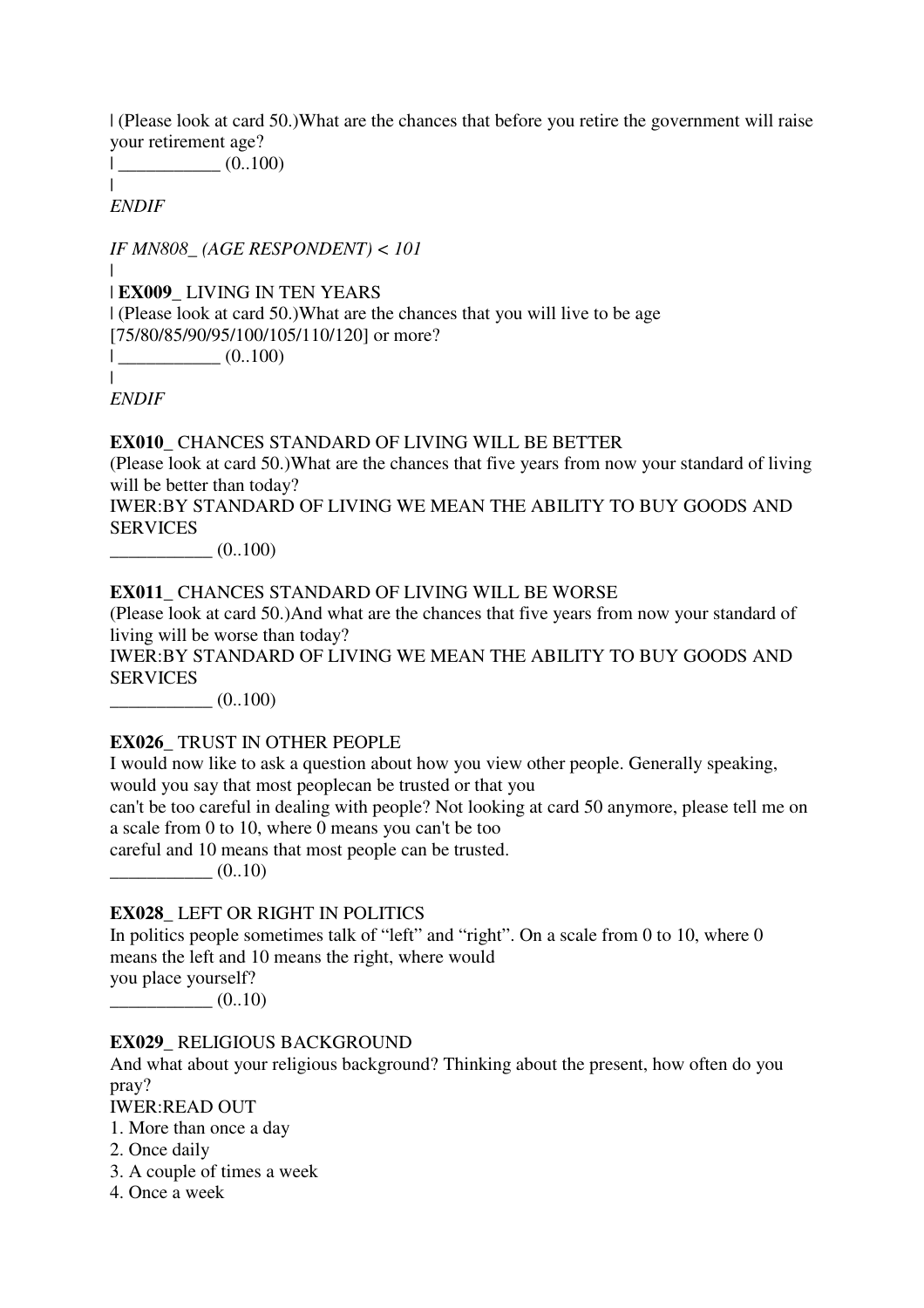5. Less than once a week

6. Never

**EX023\_** END NON PROXY

IWER:END OF NON-PROXY SECTION. IF THE RESPONDENT WAS NOT CAPABLE OF ANSWERING THE PRECEDING QUESTIONS, PRESS CTRL-M AND MAKE A REMARK. 1. Continue

*IF MN101\_(MN101\_Longitudinal) = 0 AND MN022\_ (SAMPLE TYPE) = 0* 

| | **EX106\_** HAND OUT DROP-OFF QUESTIONNAIRE A

| | IWER:HAND OUT DROP-OFF QUESTIONNAIRE A TO RESPONDENT. FILL IN FIRST NAME, HOUSEHOLD ID [{sample id}] AND RESPONDENT ID [{respondent id}]. ENTER

| DROP-OFF SERIAL NUMBER FROM QUESTIONNAIRE TO CAPI. | \_\_\_\_\_\_\_\_\_\_\_

 $\blacksquare$ 

*ENDIF*

*IF MN808\_ (AGE RESPONDENT) < 65 AND MN022\_ (SAMPLE TYPE) = 1*

| | **EX107\_** HAND OUT DROP-OFF QUESTIONNAIRE B

| | IWER:HAND OUT DROP-OFF QUESTIONNAIRE B TO RESPONDENT. FILL IN FIRST NAME, HOUSEHOLD ID [{sample id}] AND RESPONDENT ID [{respondent id}]. ENTER

| DROP-OFF SERIAL NUMBER FROM QUESTIONNAIRE TO CAPI.

| *ENDIF*

 $\| \cdot \|$ 

*IF MN808\_ (AGE RESPONDENT) >= 65 AND MN022\_ (SAMPLE TYPE) = 1*

| | **EX108\_** HAND OUT DROP-OFF QUESTIONNAIRE C

|

| IWER:HAND OUT DROP-OFF QUESTIONNAIRE C TO RESPONDENT. FILL IN FIRST NAME, HOUSEHOLD ID [{sample id}] AND RESPONDENT ID [{respondent id}]. ENTER

| DROP-OFF SERIAL NUMBER FROM QUESTIONNAIRE TO CAPI.

 $\|$ 

|

|

*ENDIF*

*IF MN005\_ (INTERVIEW MODE) = 2*

| **EX100\_** PARTNER AVAILABLE AND WILLING TO PARTICIPATE

| | IWER:IS THE RESPONDENT'S PARTNER AVAILABLE AND WILLING TO BE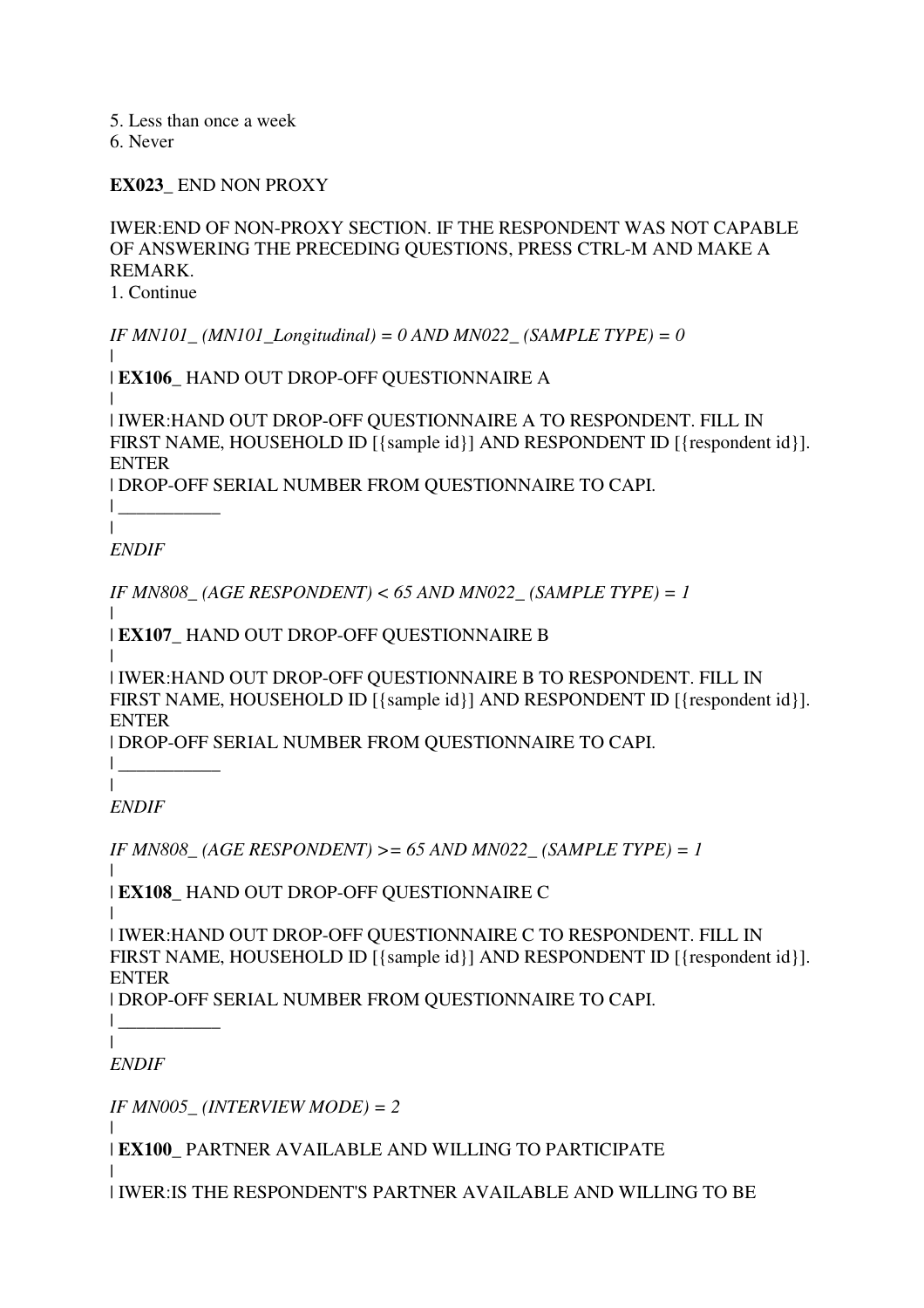# INTERVIEWED IN THIS SESSION OR ARE YOU DOING A PROXY INTERVIEW FOR THE PARTNER IN THIS

| SESSION?

| 1. Yes, partner is available and willing to be (proxy) interviewed in this session

| 5. No, partner unavailable or unwilling to be (proxy) interviewed in this session |

| *IF EX100\_ (PARTNER AVAILABLE AND WILLING TO PARTICIPATE) = 5. No, partner unavailable or unwilling to be (proxy) interviewed in this*  | *session*

 $| |$ 

# | | **EX101\_** INTRODUCTION PARTNER INFORMATION

| | Before we finish, I would like to ask you to please give me some information on [your/your/your/your/{empty}/{empty}]

| | [husband/wife/partner/partner/{empty}/{empty}], who is not doing the interview today. | | 1. Continue

 $\|$ 

# | | **EX102\_** PARTNER YEARS OF EDUCATION

| | How many years has [your/your/your/your/{empty}/{empty}]

[husband/wife/partner/partner/{empty}/{empty}] been in full time education?

 $||$   $(0.21)$ 

 $\perp$ 

# | | **EX103\_** PARTNER CURRENT JOB SITUATION

| | In general, how would you describe the current employment situation of [your/your/your/your/{empty}/{empty}]

| | [husband/wife/partner/partner/{empty}/{empty}]?

| | IWER:READ OUT

| | 1. Retired

| | 2. Employed or self-employed (including working for family business)

| | 3. Unemployed and looking for work

| | 4. Permanently sick or disabled

| | 5. Homemaker

| | 6. Other

 $| |$ 

| | *IF EX103\_ (PARTNER CURRENT JOB SITUATION) <> 1. Retired AND EX103\_ (PARTNER CURRENT JOB SITUATION) <> 2. Employed or self-employed*  | | *(including working for family business)*

 $| 11$ 

| | | **EX104\_** PARTNER EVER DONE PAID WORK

| | | Has [your/your/your/your/{empty}/{empty}]

[husband/wife/partner/partner/{empty}/{empty}] ever done any paid work?

| | | 1. Yes

 $1115$  No.

 $| 11$ 

| | *ENDIF*

 $\perp$ 

| | *IF EX103\_ (PARTNER CURRENT JOB SITUATION) = 1. Retired OR EX103\_ (PARTNER CURRENT JOB SITUATION) = 2. Employed or self-employed*  | | *(including working for family business) OR EX104\_ (PARTNER EVER DONE PAID WORK) = 1. Yes*

 $| | | |$ 

| | | **EX105\_** PARTNER EMPLOYEE OR A SELF-EMPLOYED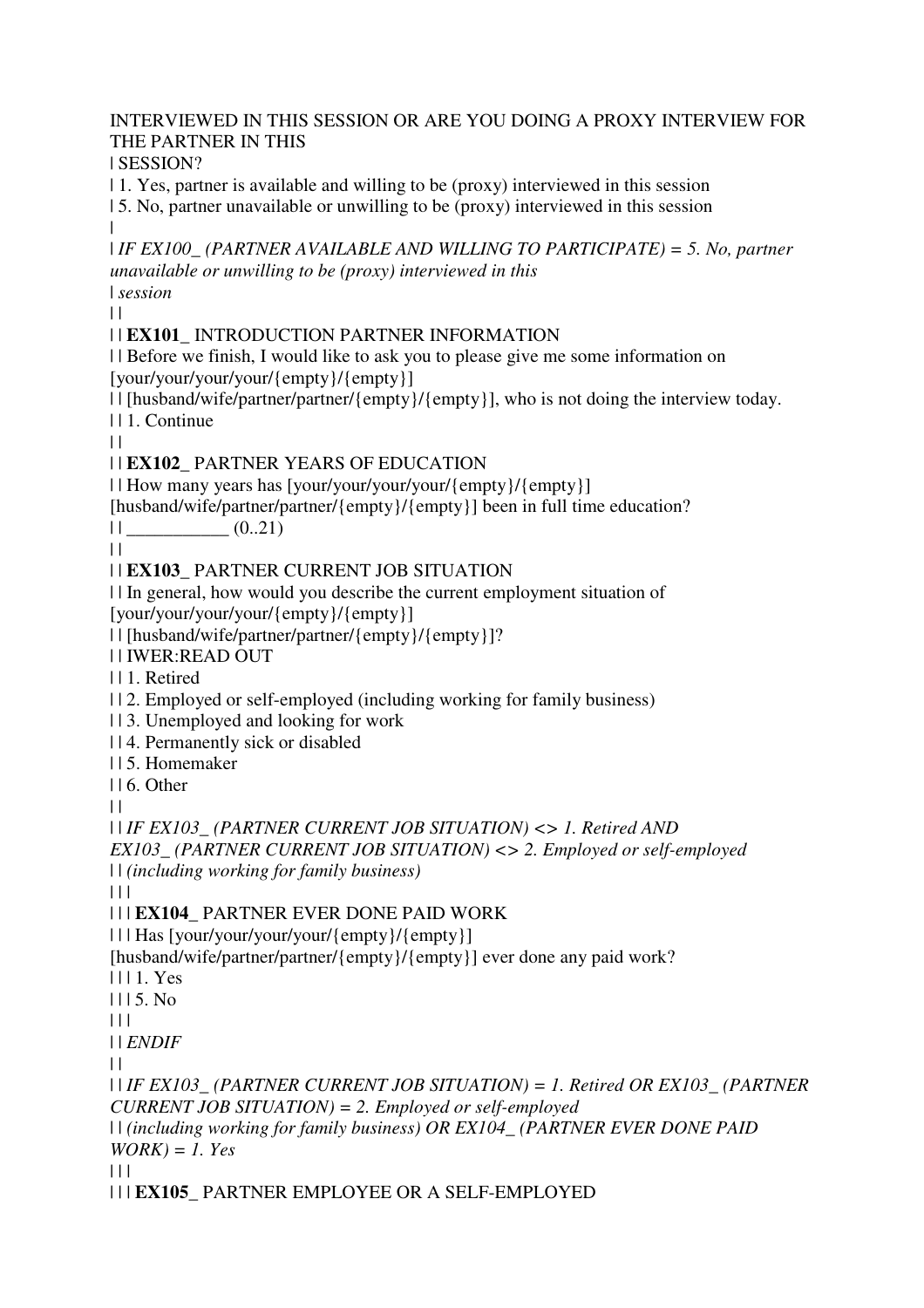| | | In [his/her] [last/current/last] job, [was/is/was] [your/your/your/your/{empty}/{empty}] [husband/wife/partner/partner] a private sector employee, a | | | public sector employee or a self-employed? | | | 1. Private sector employee | | | 2. Public sector employee | | | 3. Self-employed  $| 11$ | | *ENDIF*  $\perp$ | *ENDIF* |

*ENDIF*

### **EX024\_** THANK YOU FOR PARTICIPATION

Thank you. This was the last question. We would like to thank you very much again for participating in our research project. We know it has been a

long and difficult questionnaire, but your help was really important. With your participation you have helped researchers to understand how the

ageing of populations in Europe affects our future.

1. Continue

#### **EX027\_** CONSENT TO RECONTACT

It has not been decided yet but we are thinking about continuing this research project in one or two years with another, much shorter interview. For

this reason, we hope that it is ok with you that we keep your name and address in our files, so that we can contact you again. Is this ok?

IWER:LET RESPONDENT SIGN CONSENT STATEMENT IF NECESSARY. IF THE RESPONDENT ASKS OR HESITATES, SAY THAT HE/SHE CAN STILL SAY NO AT THE TIME WHEN

RECONTACTING

1. Consent to recontact

5. No consent to recontact

#### **IV001\_** INTRODUCTION TO IV

THIS SECTION IS ABOUT YOUR OBSERVATIONS DURING THE INTERVIEW AND SHOULD BE FILLED OUT AFTER EACH COMPLETED INDIVIDUAL INTERVIEW. 1. Continue

*IF Sec\_DN.DN038\_IntCheck = a3 OR Sec\_PH.PH054\_IntCheck = a3 OR Sec\_BR.BR017\_IntCheck = a3 OR Sec\_HC.HC063\_IntCheck = a3 OR Sec\_EP.EP210\_IntCheck = a3 OR Sec\_CH.CH023\_IntCheck = a3 OR Sec\_SP.SP022\_IntCheck = a3 OR Sec\_FT.FT021\_IntCheck = a3 OR Sec\_HO.HO041\_IntCheck = a3 OR Sec\_HH.HH014\_IntCheck = a3 OR Sec\_CO.CO009\_IntCheck = a3 OR Sec\_AS.AS057\_IntCheck = a3* |

#### | **IV020\_** RELATIONSHIP PROXY

| A proxy respondent has answered some or all of the questions we had for  $\alpha$ | {name of respondent}]. How is the proxy respondent related to [{name of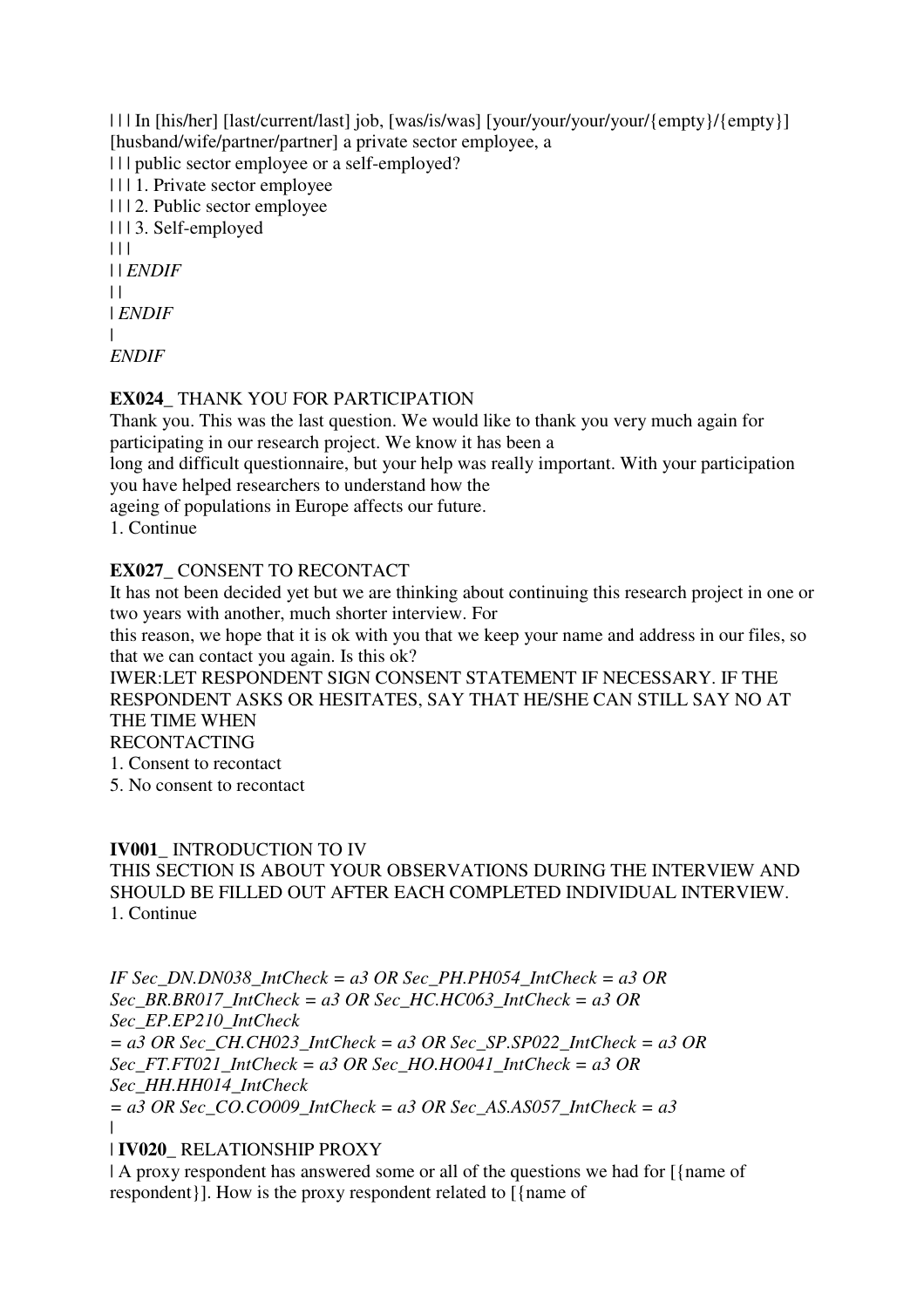| respondent}]?

- | 1. Spouse/Partner
- | 2. Child/child-in-law
- | 3. Parent/ Parent-in-law
- | 4. Sibling
- | 5. Grand-child
- | 6. Other relative
- | 7. Nursing home staff
- | 8. Home helper
- | 9. Friend/acquaintance
- | 10. Other

 $\blacksquare$ 

# *ENDIF*

# **IV002\_** THIRD PERSONS PRESENT

Were any third persons, except proxy respondent, present during (parts of) the interview with [{name of respondent}]?

IWER:CODE ALL THAT APPLY

- 1. Nobody
- 2. Spouse or partner
- 3. Parent or parents
- 4. Child or children
- 5. Other relatives
- 6. Other persons present

*IF NOT 1. Nobody IN IV002\_ (THIRD PERSONS PRESENT) AND IV002\_PersPresent.CARDINAL = 1*

 $\blacksquare$ 

| **IV003\_** INTERVENED IN INTERVIEW

| Have these persons intervened in the interview?

- | 1. Yes, often
- | 2. Yes, occasionally
- | 3. No

|

*ENDIF*

# **IV004\_** WILLINGNESS TO ANSWER

How would you describe the willingness of  $[\{name of$  respondent $\}]$  to answer?

- 1. Very good
- 2. Good
- 3. Fair
- 4. Bad
- 5. Good in the beginning, got worse during the interview
- 6. Bad in the beginning, got better during the interview

*IF IV004\_ (WILLINGNESS TO ANSWER) = 5. Good in the beginning, got worse during the interview*

|

| **IV005\_** WHY WILLINGNESS WORSE

| Why did the respondent's willingness to answer get worse during the interview? | IWER:CODE ALL THAT APPLY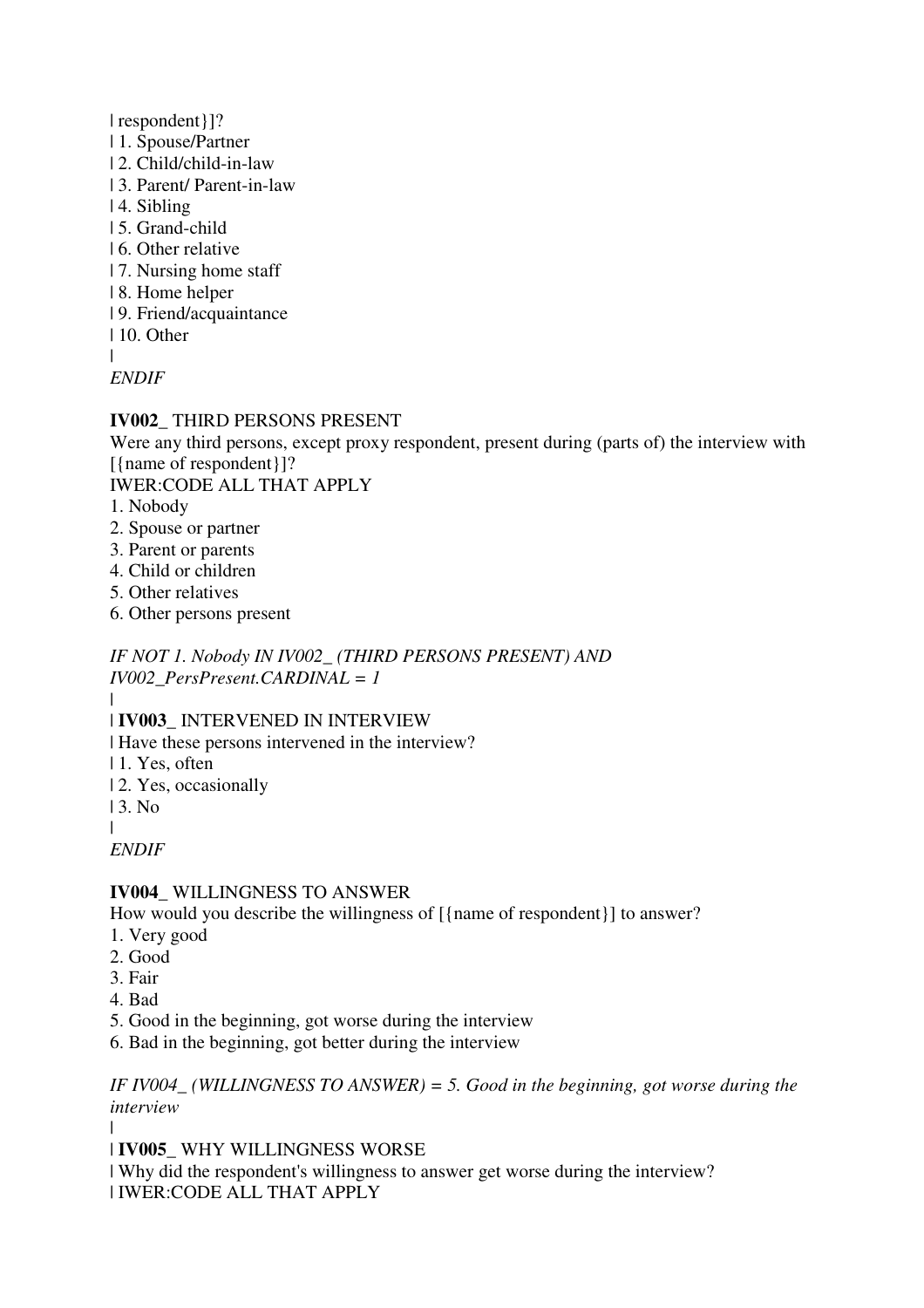- | 1. The respondent was losing interest
- | 2. The respondent was losing concentration or was getting tired
- | 3. Other, please specify

| *IF 3. Other, please specify IN IV005\_(WHY WILLINGNESS WORSE)*  $\|$ 

# | | **IV006\_** WHICH OTHER REASON

- | | Which other reason?
- $||$  $\|$

| *ENDIF*

|

 $\blacksquare$ 

*ENDIF*

# **IV007\_** RESP. ASK FOR CLARIFICATION

Did [{name of respondent}] ask for clarification on any questions?

- 1. Never
- 2. Almost never
- 3. Now and then
- 4. Often
- 5. Very often
- 6. Always

### **IV008\_** RESPONDENT UNDERSTOOD QUESTIONS

Overall, did you feel that [{name of respondent}] understood the questions?

- 1. Never
- 2. Almost never
- 3. Now and then
- 4. Often
- 5. Very often
- 6. Always

#### **IV018\_** HELP NEEDED READING SHOWCARDS

Did the respondent need any help reading the showcards during the interview?

- 1. Yes, due to sight problems
- 2. Yes, due to literacy problems
- 3. No

*IF MN008\_ (HOUSEHOLD RESPONDENT) = 1*

|

- | *IF Sec\_HO.HO001\_Place = a1*
- $\perp$

# | | **IV009\_** WHICH AREA BUILDING LOCATED

| | In which type of area is the building located?

- $|| 1. A \text{ big city}$
- | | 2. The suburbs or outskirts of a big city
- | | 3. A large town
- | | 4. A small town
- | | 5. A rural area or village
- $\perp$
- | | **IV010\_** TYPE OF BUILDING